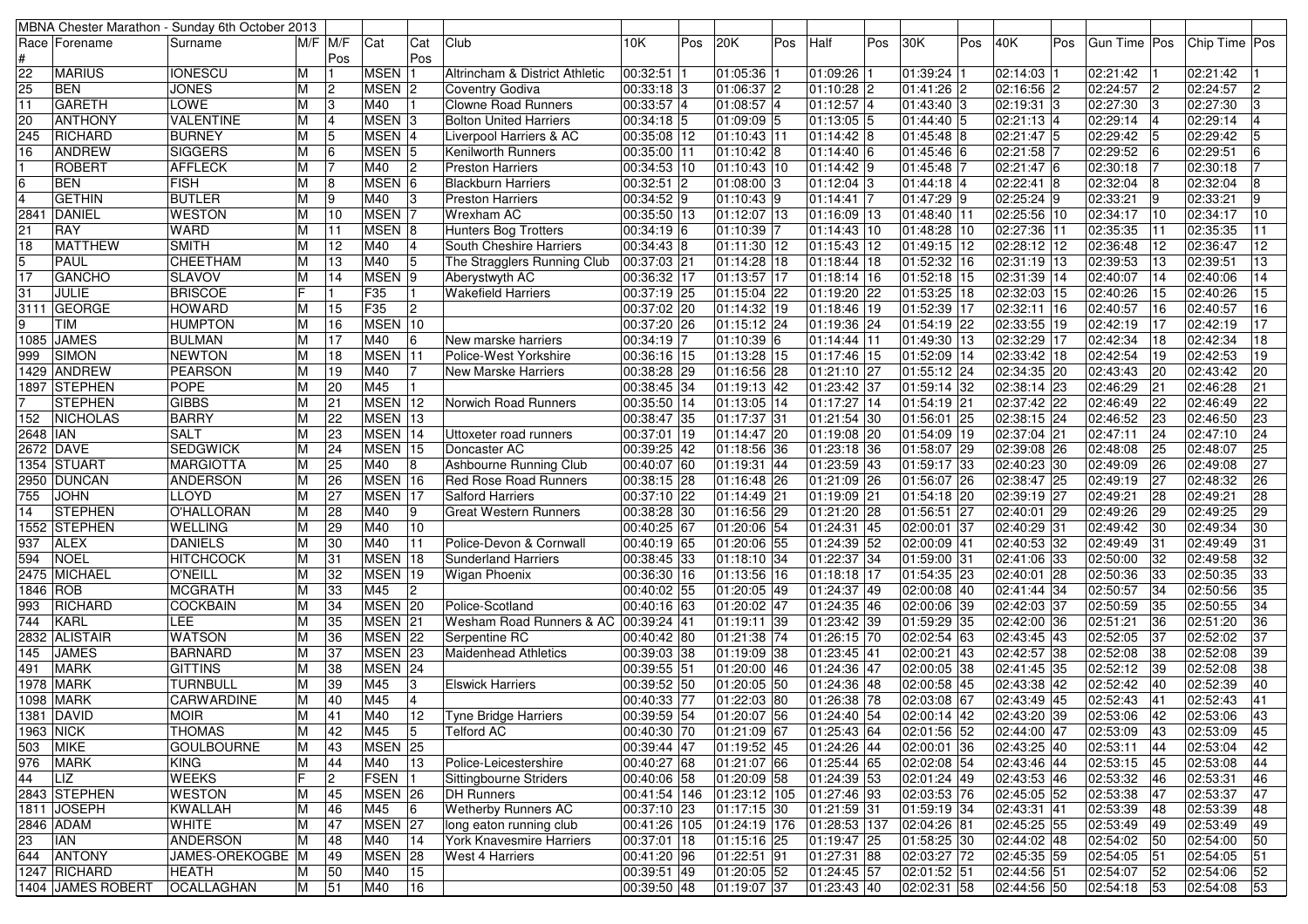|           |                            | MBNA Chester Marathon - Sunday 6th October 2013 |                |                 |                    |                |                          |                           |     |                                 |      |                                        |     |                                                    |     |                             |     |              |          |                   |     |
|-----------|----------------------------|-------------------------------------------------|----------------|-----------------|--------------------|----------------|--------------------------|---------------------------|-----|---------------------------------|------|----------------------------------------|-----|----------------------------------------------------|-----|-----------------------------|-----|--------------|----------|-------------------|-----|
|           | Race  Forename             | Surname                                         | $M/F$ $M/F$    |                 | Cat                | Cat            | Club                     | 10K                       | Pos | 20K                             | Pos  | Half                                   | Pos | 30K                                                | Pos | 40K                         | Pos | Gun Time Pos |          | Chip Time Pos     |     |
|           |                            |                                                 |                | Pos             |                    | Pos            |                          |                           |     |                                 |      |                                        |     |                                                    |     |                             |     |              |          |                   |     |
|           | 2075 PAUL                  | <b>DAVIES</b>                                   | ΙM             | 52              | M50                |                | <b>Centurions RC</b>     | 00:40:33 75               |     | 01:22:05 82                     |      | 01:26:38 79                            |     | 02:03:09 68                                        |     | 02:45:07 53                 |     | 02:54:26     | 54       | 02:54:26          | 55  |
|           | 3006 MARTIN                | CAIN                                            | M              | 53              | MSEN 29            |                |                          | 00:40:51 84               |     | 01:21:37 73                     |      | 01:26:18 71                            |     | 02:03:45 74                                        |     | 02:45:40 60                 |     | 02:54:28     | 55       | 02:54:22          | 54  |
| 103       | <b>CHRIS</b>               | ABRAHAM                                         | ΙM             | 54              | MSEN 30            |                |                          | 00:39:56 52               |     | 01:20:07 57                     |      | 01:24:40 55                            |     | 02:01:32 50                                        |     | 02:45:10 54                 |     | 02:54:35     | 56       | 02:54:34          | 56  |
|           | 1510 MARK                  | <b>SWANNELL</b>                                 | M              | 55              | M40                | 17             | <b>Bolton Harriers</b>   | 00:40:12 61               |     | $01:20:57$ 64                   |      | 01:25:31 60                            |     | 02:00:59 46                                        |     | 02:44:31 49                 |     | 02:54:46     | 57       | 02:54:44          | 57  |
| 905       | <b>SARAH</b>               | <b>HILL</b>                                     | IF             | 3               | F40                |                | Police-Hampshire         | 00:40:33 72               |     | 01:21:12 69                     |      | 01:25:50 67                            |     | 02:02:48 62                                        |     | 02:45:26 56                 |     | 02:54:48     | 58       | 02:54:47          | 58  |
| 992       | <b>STEVE</b>               | <b>CAIRNES</b>                                  | ΙM             | 56              | M45                |                | Police-Scotland          | 00:40:33 73               |     | 01:21:12 68                     |      | 01:25:50 66                            |     | 02:02:48 61                                        |     | 02:45:26 58                 |     | 02:54:48     | 59       | 02:54:47          | 59  |
| 809       | <b>MIKE</b>                | <b>MAWBY</b>                                    | ΙM             | 57              | MSEN 31            |                | Glossopdale Harriers     | 00:38:53 36               |     | 01:17:42 33                     |      | 01:22:17 32                            |     | 01:57:59 28                                        |     | 02:45:26 57                 |     | 02:55:08     | 60       | 02:55:08          | 60  |
|           | 1844  ROBIN                | <b>MCCOY</b>                                    | ΙM             | 58              | M45                | 8              | Ravens City of London RC | 00:41:15 88               |     | 01:22:25 84                     |      | 01:27:05 81                            |     | 02:03:52 75                                        |     | 02:45:57 65                 |     | 02:55:20     | 61       | 02:55:14          | 61  |
|           | 1779 MIKE                  | <b>HOWARD</b>                                   | ΙM             | 59              | M45                | 9              |                          | 00:41:51 135              |     | 01:23:09 102                    |      | 01:27:44 91                            |     | 02:03:54 77                                        |     | 02:45:42 62                 |     | 02:55:28     | 62       | 02:55:25          | 62  |
|           |                            |                                                 |                | 60              | MSEN <sub>32</sub> |                |                          |                           |     |                                 | 63   |                                        |     |                                                    |     | 02:45:54 63                 |     |              | 63       |                   | 63  |
| 2856 NEIL |                            | <b>WICKS</b>                                    | ΙM             |                 |                    |                | Stratford upon Avon      | 00:40:21 66               |     | 01:20:57                        |      | 01:25:37 61                            |     | 02:02:10 56                                        |     |                             |     | 02:55:30     |          | 02:55:30          |     |
|           | 2925 ANDREW                | <b>EDWARDS</b>                                  | ΙM             | 61              | <b>MSEN</b>        | 33             | Deestriders RC           | 00:43:37 271              |     | 01:26:56 255                    |      | 01:31:40 245                           |     | 02:07:27 151                                       |     | 02:47:01 71                 |     | 02:55:39     | 64       | 02:55:37          | 64  |
|           | 1835  NEIL                 | <b>MC DONALD</b>                                | ΙM             | 62              | M45                | 10             | preston harriers         | 00:39:24 40               |     | 01:19:12 41                     |      | 01:23:42 38                            |     | 02:02:00 53                                        |     | 02:45:42 61                 |     | 02:55:41     | 65       | 02:55:39          | 65  |
|           | 1973 MARK                  | <b>TRAYNOR</b>                                  | ΙM             | 63              | M45                | 11             |                          | 00:41:44 125              |     | 01:23:13 108                    |      | 01:27:54 103                           |     | 02:04:44 85                                        |     | 02:46:58 70                 |     | 02:55:54     | 66       | 02:55:48          | 66  |
| 584       | CRAIG                      | <b>HICKS</b>                                    | ΙM             | 64              | MSEN 34            |                |                          | 00:40:32 71               |     | 01:21:53 79                     |      | 01:26:35 77                            |     | 02:03:21 71                                        |     | 02:46:50 68                 |     | 02:55:57     | 67       | 02:55:54          | 67  |
|           | 2481 DAFYDD RHYS           | <b>OWEN</b>                                     | M              | 65              | <b>MSEN</b>        | 35             |                          | 00:41:18 90               |     | 01:22:04                        | 81   | 01:26:42 80                            |     | 02:02:59 64                                        |     | 02:45:57 64                 |     | 02:55:59     | 68       | 02:55:57          | 69  |
| 2823 BEN  |                            | <b>WALSH</b>                                    | ΙM             | 66              | <b>MSEN</b>        | 36             |                          | 00:41:14 87               |     | 01:22:42 88                     |      | 01:27:24 86                            |     | 02:04:16 80                                        |     | 02:46:50 69                 |     | 02:56:01     | 69       | 02:55:57          | 68  |
|           | 1017 ANDY                  | DAY                                             | ΙM             | 67              | M40                | 18             | Police-West Midlands     | 00:41:39 124              |     | 01:23:15 111                    |      | 01:27:57 108                           |     | 02:05:09 92                                        |     | 02:47:17 72                 |     | 02:56:01     | 70       | 02:55:57          | 70  |
| 471       | <b>GEORGE</b>              | FROST                                           | ΙM             | 68              | MSEN 37            |                | Team Bath AC             | 00:40:17 64               |     | 01:20:13 59                     |      | 01:24:44 56                            |     | 02:01:18 48                                        |     | 02:46:43 66                 |     | 02:56:13     | 171      | 02:56:07          | 71  |
| 1215 TIM  |                            | <b>GREENALD</b>                                 | M              | 69              | M40                | 19             |                          | 00:41:19 93               |     | 01:23:07                        | 100  | 01:27:51 99                            |     | 02:05:02 90                                        |     | 02:47:47 79                 |     | 02:56:15     | 172      | 02:56:15          | 72  |
|           | 2879 GARETH                | <b>WILSON</b>                                   | IМ             | 70              | <b>MSEN</b>        | 38             | North Yorks Moors AC     | 00:40:02 56               |     | 01:20:39                        | 60   | 01:25:31 59                            |     | 02:03:01 66                                        |     | 02:46:44 67                 |     | 02:56:18     | 73       | 02:56:17          | 73  |
| 816       | <b>BILLY</b>               | <b>MCCARTNEY</b>                                | ΙM             | 71              | <b>MSEN</b>        | 39             | Salford harriers         | $\overline{00:}41:29$ 109 |     | 01:23:37 122                    |      | 01:28:21 117                           |     | 02:05:42 101                                       |     | 02:47:37 75                 |     | 02:56:32     | 174      | 02:56:29          | 74  |
|           | 2005 ALEX                  | <b>WRIGHT</b>                                   | ΙM             | 72              | M45                | 12             | Corby AC                 | 00:41:36 121              |     | 01:23:05                        | 96   | 01:27:45 92                            |     | 02:05:31 99                                        |     | 02:47:44 78                 |     | 02:56:47     | 75       | 02:56:39          | 75  |
|           | 2137 DAVE                  | LORD                                            | IМ             | 73              | M50                | $\overline{2}$ | Trawden AC               | 00:42:01 180              |     | 01:24:12 159                    |      | 01:28:58 153                           |     | 02:06:24 119                                       |     | 02:48:00 83                 |     | 02:56:51     | 76       | 02:56:48          | 77  |
|           | 1762 CHRIS                 | <b>HEALY</b>                                    | M              | 74              | M45                | 13             | City of Hull AC          | 00:41:50 132              |     | 01:24:05                        | 137  | 01:28:52 135                           |     | 02:06:19 115                                       |     | 02:47:54 82                 |     | 02:56:58     | 77       | 02:56:54          | 78  |
|           | 1476  PAUL                 | <b>SEDDON</b>                                   | ΙM             | 75              | M40                | 20             | <b>Wigan Phoenix</b>     | 00:39:59 53               |     | $01:20:56$ <sup>62</sup>        |      | 01:25:39 62                            |     | 02:03:11 69                                        |     | 02:47:20 73                 |     | 02:56:59     | 78       | 02:56:57          | 79  |
|           | 1659 ANDREW                | <b>CLARK</b>                                    | M              | 76              | M45                | 14             |                          | 00:41:15 89               |     | $01:22:57$ 93                   |      | 01:27:39 90                            |     | 02:04:41 84                                        |     | 02:47:30 74                 |     | 02:57:03     | 79       | 02:56:42          | 76  |
| 356       | <b>GARETH</b>              | <b>DAVIES</b>                                   | M              | 77              | MSEN 40            |                |                          | 00:39:43 46               |     | 01:20:58 65                     |      | 01:25:41 63                            |     | 02:03:19 70                                        |     | 02:47:39 76                 |     | 02:57:06     | 80       | 02:57:05          | 80  |
| 548       | <b>OLIVER</b>              | <b>HANSEN</b>                                   | ΙM             | 78              | MSEN 41            |                |                          | 00:41:57 160              |     | 01:24:10 147                    |      | 01:28:54 140                           |     | 02:06:07 107                                       |     | 02:47:47 80                 |     | 02:57:15     | 81       | 02:57:09          | 81  |
| 2790 WILL |                            | <b>TUCKETT</b>                                  | M              | 79              | MSEN 42            |                |                          | 00:42:00 175              |     | 01:24:09 146                    |      | 01:28:56 148                           |     | 02:06:14 112                                       |     | 02:48:16 86                 |     | 02:57:32     | 182      | 02:57:29          | 82  |
| 2193 IAN  |                            | ROCHE                                           | ΙM             | 80              | M50                | З              |                          | 00:41:54 144              |     | 01:23:17 112                    |      | 01:27:55 104                           |     | 02:04:59 88                                        |     | 02:48:21 87                 |     | 02:58:00     | 83       | 02:57:59          | 84  |
| 939       | <b>JAMES</b>               | <b>JOHNSON</b>                                  | ΙM             | 81              | <b>MSEN</b>        | 43             | Police-Devon & Cornwall  | 00:41:32 116              |     | 01:23:13 109                    |      | 01:27:56 105                           |     | 02:05:11 93                                        |     | 02:48:08 85                 |     | 02:58:03     | 84       | 02:57:58          | 83  |
|           | 2787 OLIVER                | TRUBY                                           | ΙM             | 82              | <b>MSEN</b>        | 44             |                          | 00:40:46 83               |     | 01:21:34 71                     |      | 01:26:12 69                            |     | 02:02:59 65                                        |     | 02:47:43 77                 |     | 02:58:16     | 85       | 02:58:11          | 85  |
|           | 1856 AUBREY                | <b>MORRELL</b>                                  | M              | 83              | M45                | 15             | <b>Beverley AC</b>       | 00:38:57 37               |     | 01:18:37 35                     |      | 01:23:07 35                            |     | 02:00:37 44                                        |     | 02:48:03 84                 |     | 02:58:23     | 86       | 02:58:23          | 88  |
|           | 3060 RICHARD               | <b>WEBSTER</b>                                  | ΙM             | 84              | M45                | 16             | <b>Wallasey AC</b>       | 00:40:14 62               |     | $\overline{01:}21:35$ 72        |      | 01:26:24 73                            |     | 02:04:28 82                                        |     | 02:49:06 94                 |     | 02:58:28     | 187      | 02:58:28          | 89  |
|           | 1537 DAVID                 | VAUGHAN                                         | ΙM             | 85              | M40                | 21             |                          | 00:41:30 111              |     | 01:22:54 92                     |      | 01:27:37 89                            |     | 02:04:50 86                                        |     | 02:49:26 99                 |     | 02:58:31     | 88       | 02:58:19          | 87  |
|           |                            |                                                 | lF             |                 |                    |                |                          |                           |     |                                 |      |                                        |     | 02:07:50 158                                       |     |                             |     |              |          |                   |     |
| 47        | <b>KATE</b><br>1603 ANDREW | <b>TOWERTON</b>                                 |                | 4               | <b>FSEN</b><br>M45 | $ 2\rangle$    | Police-Hampshire         | 00:42:48 244<br>00:41:31  |     | 01:25:07 206                    |      | 01:29:51 193                           |     |                                                    |     | 02:49:53 104<br>02:49:25 98 |     | 02:58:33     | 89<br>90 | 02:58:33          | 92  |
|           |                            | <b>BAKER</b>                                    | M              | 86              |                    | 17             | Pontypridd Roadents AC   |                           | 114 | 01:23:25                        | 1114 | 01:28:20 115                           |     | 02:06:23 118                                       |     |                             |     | 02:58:35     |          | 02:58:30          | 91  |
| 1787 NICK |                            | <b>JACKSON</b>                                  | ΙM             | 87              | M45                | 18             |                          | 00:41:48 128              |     | 01:24:05                        | 138  | 01:28:51 132                           |     | 02:06:18 114                                       |     | 02:48:49 91                 |     | 02:58:37     | 191      | 02:58:28          | 90  |
| 633       | <b>BEN</b>                 | <b>IMESON</b>                                   | ΙM             | 88              | MSEN 45            |                | Ripon runners            | 00:41:55 149              |     | 01:24:10 148                    |      | 01:28:54 139                           |     | 02:06:23 116                                       |     | 02:49:30 101                |     | 02:58:39     | 92       | 02:58:34          | 93  |
|           | 2390 GRAHAM                | <b>EARLAM</b>                                   | ΙM             | 89              | M55                |                | Ellesmere Port RC        | 00:42:02 183              |     | 01:24:00                        | 132  | 01:28:48 130                           |     | 02:06:16 113                                       |     | 02:49:11 95                 |     | 02:58:48     | 93       | 02:58:37          | 94  |
|           | 1430  ANDY                 | PEGG                                            | ΙM             | 90              | M40                | 22             | Wolds Vets               |                           |     | 00:41:59 168 01:24:11 152       |      | 01:28:55 143                           |     | 02:06:23 117                                       |     | 02:49:30 100                |     | 02:58:50     | 94       | 02:58:44          | 95  |
| 640 DAN   |                            | <b>JACOBS</b>                                   | $\overline{M}$ | $\overline{91}$ | MSEN 46            |                | Serpentine RC            | 00:41:20 95               |     | 01:23:06 97                     |      | 01:27:48 95                            |     | $02:05:31$ 100                                     |     | $02:49:20$ 96               |     | 02:58:51     | 95       | 02:58:49          | 97  |
|           | 2548 ANDREW                | PRESCOTT                                        | ΙM             | 92              | MSEN 47            |                |                          | 00:39:25 43               |     | $01:20:04$ 48                   |      | 01:24:55 58                            |     | 02:02:45 60                                        |     | 02:48:33 90                 |     | 02:58:58     | 96       | 02:58:58          | 99  |
|           | 1446 JONATHAN              | <b>RANDELL</b>                                  | ΙM             | 93              | M40                | 23             | Knowle & Dorridge RC     |                           |     |                                 |      | 00:41:51 133 01:23:27 116 01:28:10 111 |     | $02:05:26$ 98                                      |     | 02:49:21 97                 |     | 02:59:00     | 97       | 02:58:54          | 98  |
|           | 336 MATTHEW                | <b>CRAWFORD</b>                                 | M              | 94              | MSEN 48            |                |                          | 00:38:03 27               |     | 01:16:53 27                     |      | $\sqrt{01:21:43}$ 29                   |     | 02:01:10 47                                        |     | 02:47:50 81                 |     | 02:59:04     | 98       | 02:58:12          | 86  |
|           | 829 KARL                   | <b>MCKENZIE</b>                                 | ΙM             | 95              | MSEN 49            |                |                          | 00:41:22 101              |     |                                 |      |                                        |     | $ 01:23:19 113 01:28:03 110 02:05:22 97$           |     | 02:48:24 88                 |     | 02:59:08     | 99       | 02:58:47          | 96  |
|           | 2484 ROBIN                 | <b>OWEN</b>                                     | M              | 96              | MSEN 50            |                | <b>Abbey Runners</b>     |                           |     | 00:41:54   147   01:24:16   173 |      |                                        |     | 01:29:00 162 02:06:30 131                          |     | 02:49:41 103                |     | 02:59:09     | 100      | 02:59:09          | 101 |
|           | 1003 CRAIG                 | <b>RENDLE</b>                                   | IМ             | 97              | MSEN 51            |                | Police-Scotland          | 00:42:01 178              |     | 01:24:28 182                    |      |                                        |     | 01:29:16 174 02:07:07 146                          |     | 02:50:03 109                |     | 02:59:15     | 101      | 02:59:09          | 102 |
| 366       | <b>MARK</b>                | <b>DAWSON</b>                                   | M              | 98              | MSEN 52            |                |                          |                           |     | 00:42:05 197 01:24:12 158       |      | 01:29:00 161                           |     | 02:06:28 127                                       |     | 02:49:35 102                |     | 02:59:18     | 102      | 02:59:18          | 104 |
| 741       | ADAM                       | LEADBETTER                                      | ΙM             | 99              | MSEN 53            |                | Spectrum Striders RC     |                           |     |                                 |      |                                        |     | 00:42:24 217 01:23:33 118 01:28:11 112 02:04:36 83 |     | 02:48:33 89                 |     | 02:59:19     | 103      | 02:59:06          | 100 |
| 45        | <b>JESSICA</b>             | <b>WILSON-YOUNG</b>                             | IF.            | 5               | F40                | $\vert$ 2      | Edinburgh Athletics Club |                           |     | 00:42:13 209 01:24:15 170       |      | 01:29:01 164                           |     | 02:07:02 143                                       |     | 02:50:02 108                |     | 02:59:21     | 104      | $\sqrt{02:59:19}$ | 105 |
|           | 1607 SEAN                  | <b>BARKER</b>                                   | IМ             | 100             | M45                | 19             | Huntingdonshire AC       |                           |     | 00:42:11 205 01:24:37 186       |      | 01:29:23 184                           |     | $02:06:59$ 142                                     |     | 02:50:14 112 02:59:21       |     |              | 105      | 02:59:13          | 103 |
| 2780 SAM  |                            | <b>TOMLINSON</b>                                | M              | 101             | MSEN 54            |                | Serpentine RC            |                           |     |                                 |      |                                        |     |                                                    |     |                             |     |              | 106      | 02:59:21          | 107 |
|           |                            |                                                 |                |                 |                    |                |                          |                           |     |                                 |      |                                        |     |                                                    |     |                             |     |              |          |                   |     |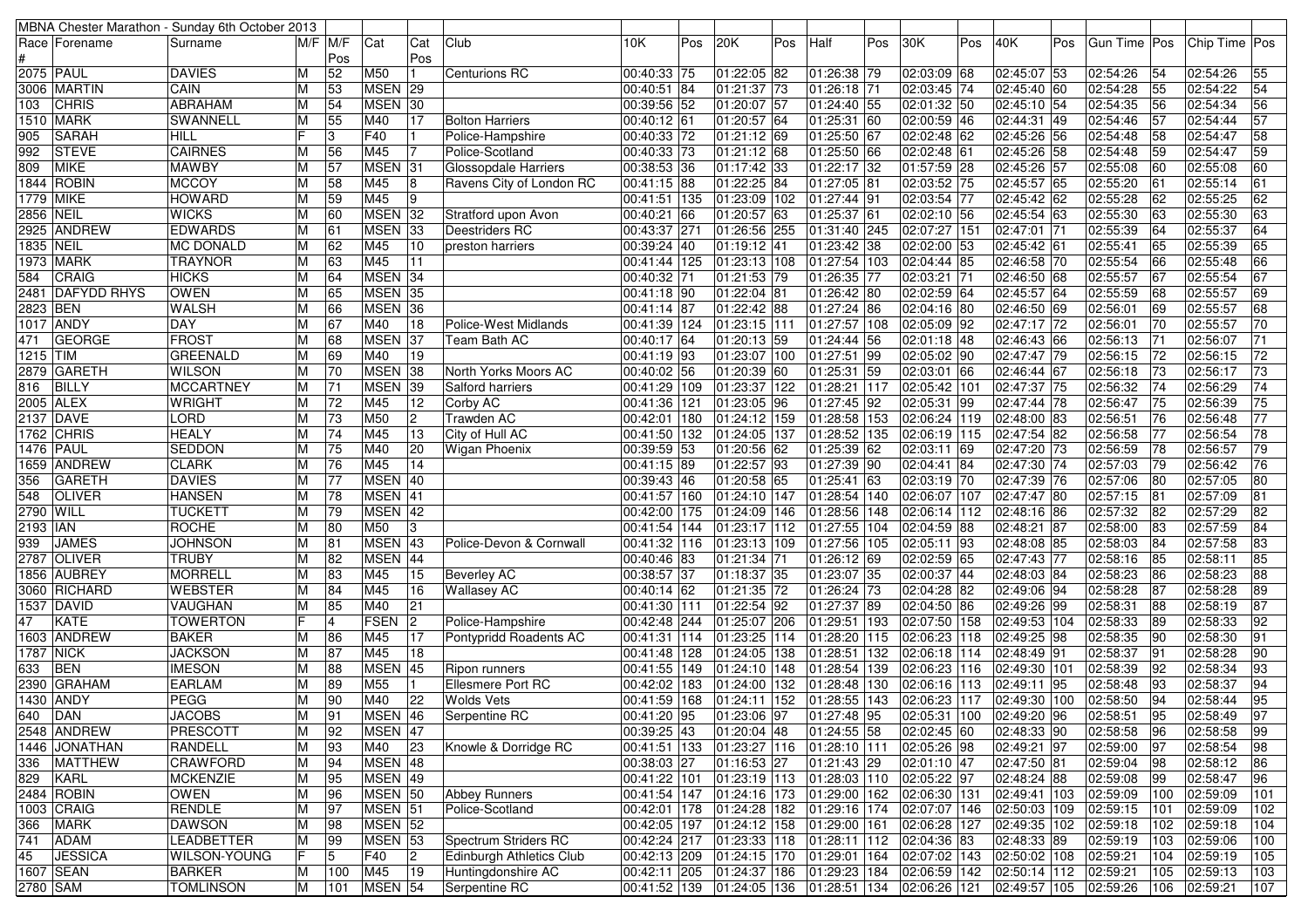| MBNA Chester Marathon - Sunday 6th October 2013 |                   |     |                |                    |     |                                  |                |     |                                        |           |              |     |                                                             |     |              |     |                |     |                 |                  |
|-------------------------------------------------|-------------------|-----|----------------|--------------------|-----|----------------------------------|----------------|-----|----------------------------------------|-----------|--------------|-----|-------------------------------------------------------------|-----|--------------|-----|----------------|-----|-----------------|------------------|
| Race Forename                                   | Surname           | M/F | M/F            | Cat                | Cat | Club                             | 10K            | Pos | 20K                                    | Pos       | Half         | Pos | 30K                                                         | Pos | 40K          | Pos | Gun Time   Pos |     | Chip Time   Pos |                  |
|                                                 |                   |     | Pos            |                    | Pos |                                  |                |     |                                        |           |              |     |                                                             |     |              |     |                |     |                 |                  |
| <b>CHRISTOPHER</b><br>863                       | <b>MOONEY</b>     |     | 102            | MSEN 55            |     |                                  | 00:41:57   159 |     | 01:24:08 141                           |           | 01:28:53 136 |     | 02:06:06 106                                                |     | 02:49:59 106 |     | 02:59:27       | 107 | 02:59:20        | 106              |
| 603<br><b>DANIEL</b>                            | HOLLINGWORTH      |     | 103            | MSEN 56            |     | <b>Buckley Running Club</b>      | 00:42:06 200   |     | 01:24:32                               | 184       | 01:29:20 182 |     | 02:06:53 141                                                |     | 02:50:06 110 |     | 02:59:28       | 108 | 02:59:28        | 111              |
| <b>ANDY</b><br>664                              | <b>JONES</b>      |     | 104            | MSEN 57            |     | Wrexham AC                       | 00:42:31       | 228 | 01:25:14                               | 210       | 01:30:03 202 |     | 02:07:50 159                                                |     | 02:50:29 115 |     | 02:59:29       | 109 | 02:59:21        | 108              |
| 458<br><b>TIM</b>                               | <b>FLETCHER</b>   |     | 105            | MSEN 58            |     | Sheffield Running Club           | 00:41:55  150  |     | 01:24:08                               | 140       | 01:28:57 149 |     | 02:06:42 136                                                |     | 02:50:18 113 |     | 02:59:30       | 110 | 02:59:30        | 112              |
| 1642 JIM                                        | <b>BULLER</b>     |     | 106            | M45                | 20  | <b>Wetherby Runners AC</b>       | 00:41:21 99    |     | 01:23:07                               | 101       | 01:27:47 94  |     | 02:04:03 78                                                 |     | 02:48:54 92  |     | 02:59:33       | 111 | 02:59:27        | 110              |
| SIMON<br>51                                     | <b>HART</b>       |     | 107            | M45                | 21  | Havering Mayesbrook              | 00:42:02 188   |     | 01:24:13 162                           |           | 01:28:59 159 |     | 02:06:28 128                                                |     | 02:50:01 107 |     | 02:59:36       | 112 | 02:59:34        | 113              |
| 2198 DOMINIC                                    | <b>SCOTT</b>      |     | 108            | M50                | 14  |                                  | 00:40:34 78    |     | 01:21:45                               | 77        | 01:26:33 76  |     | 02:05:07 91                                                 |     | 02:50:22 114 |     | 02:59:46       | 113 | 02:59:46        | 115              |
| KELVIN<br>50                                    | <b>DICKINSON</b>  |     | 109            | M40                | 24  | <b>Wirral AC</b>                 | 00:42:02 181   |     | 01:24:14 167                           |           | 01:28:58 157 |     | 02:06:27 124                                                |     | 02:50:12 111 |     | 02:59:47       | 114 | 02:59:45        | 114              |
| 2360 PETER                                      | <b>BARLOW</b>     |     | 110            | M60                |     |                                  | 00:00:00 0     |     | 00:00:00                               |           | 00:00:00 0   |     | 00:00:00 0                                                  |     | 02:48:59 93  |     | 02:59:54       | 115 | 02:59:27        | 109              |
| 1492   COLIN                                    | <b>SMYTH</b>      |     | 111            | M40                | 25  |                                  | 00:41:21 98    |     | 01:22:59 95                            |           | 01:27:49 97  |     | 02:06:25 120                                                |     | 02:50:45 116 |     | 03:00:27       | 116 | 03:00:17        | 116              |
| <b>STEVEN</b><br>308                            | <b>COCKRELL</b>   |     | 112            | MSEN 59            |     | <b>St. Albans Striders</b>       | 00:38:40 32    |     | 01:17:38 32                            |           | 01:22:17 33  |     | 02:02:33 59                                                 |     | 02:51:02 119 |     | 03:00:31       | 117 | 03:00:29        | 117              |
| <b>ANDREW</b><br>759                            | <b>LOCKWOOD</b>   |     | 113            | MSEN 60            |     | <b>Kimberworth Striders</b>      | 00:43:09 263   |     | 01:26:07                               | 238       | 01:30:51 226 |     | 02:08:48 177                                                |     | 02:51:39 122 |     | 03:00:51       | 118 | 03:00:41        | 118              |
| <b>ANDY</b><br>136                              | <b>GORE</b>       | M   | 114            | M40                | 26  | Chorley AC & Tri                 | 00:41:22 102   |     | 01:23:10                               | 103       | 01:27:53 102 |     | 02:06:09 110                                                |     | 02:50:57 117 |     | 03:01:03       | 119 | 03:00:58        | 119              |
| 1331 CHRIS                                      | LANE              |     | 115            | M40                | 27  | Chorley AC & Tri                 | 00:41:22 100   |     | 01:23:11                               | 104       | 01:27:52 101 |     | 02:06:09 109                                                |     | 02:50:58 118 |     | 03:01:03       | 120 | 03:00:58        | 120              |
| 2480 SLAVA                                      | <b>OSIPOVS</b>    |     | 116            | MSEN 61            |     |                                  | 00:43:45 274   |     | 01:26:19 240                           |           | 01:31:13 234 |     | 02:09:41 197                                                |     | 02:52:45 134 |     | 03:01:35       | 121 | 03:01:16        | 121              |
| 3566 HELEN                                      | MULHALL           |     | 6              | F40                | 13  | <b>Bearbrook Running Club</b>    | 00:41:56 154   |     | 01:24:14                               | 169       | 01:29:05 167 |     | 02:07:50 160                                                |     | 02:51:54 125 |     | 03:01:37       | 122 | 03:01:34        | 122              |
| DANIEL<br>236                                   | <b>BUDD</b>       | M   | 117            | MSEN <sub>62</sub> |     | <b>Tamar Trotters</b>            | 00:42:55 255   |     | 01:26:21                               | 242       | 01:31:14 236 |     | 02:09:55 202                                                |     | 02:52:54 138 |     | 03:01:44       | 123 | 03:01:40        | 123              |
| 3422 KIRSTIE                                    | <b>ANDERSON</b>   |     | $\overline{7}$ | F40                | 14  | <b>Tynedale H&amp;AC</b>         | 00:41:53 141   |     | 01:24:08 143                           |           | 01:28:55 142 |     | 02:06:36 134                                                |     | 02:51:46 123 |     | 03:02:05       | 124 | 03:02:01        | 125              |
| 637<br><b>BEN</b>                               | <b>JACKSON</b>    |     | 118            | MSEN 63            |     |                                  | 00:42:52 251   |     | 01:25:06 204                           |           | 01:29:48 187 |     | 02:07:12 148                                                |     | 02:51:30 121 |     | 03:02:13       | 125 | 03:02:01        | 124              |
| 2520 NEAL                                       | <b>PHILLIPS</b>   |     | 119            | MSEN 64            |     |                                  | 00:42:30 224   |     | 01:25:16 213                           |           | 01:30:11 206 |     | 02:09:12 184                                                |     | 02:52:22 130 |     | 03:02:14       | 126 | 03:02:08        | 126              |
| 2024 MARTIN                                     | <b>BEARE</b>      | M   | 120            | M50                | 5   | Ampthill & Flitwick Flyers RC    | 00:41:32 118   |     | 01:23:15 110                           |           | 01:27:58 109 |     | 02:05:52 103                                                |     | 02:51:48 124 |     | 03:02:15       | 127 | 03:02:11        | 127              |
| <b>REBECCA</b><br>37                            | <b>JOHNSON</b>    |     | 8              | F40                | 15  | <b>Bellahouston Road Runners</b> | 00:40:44 82    |     | 01:22:58 94                            |           | 01:27:49 98  |     | 02:06:29 129                                                |     | 02:52:33 131 |     | 03:02:20       | 128 | 03:02:18        | 128              |
| 2862 LEE                                        | <b>WILKINSON</b>  | M   | 121            | MSEN 65            |     | south cheshire harriers          | 00:41:59 169   |     | 01:24:10 150                           |           | 01:28:55 141 |     | $02:06:42$ 137                                              |     | 02:51:59 126 |     | 03:02:28       | 129 | 03:02:22        | 130              |
| 1946 ALAN                                       | <b>SQUIRE</b>     | M   | 122            | M45                | 22  | <b>HORSFORTH HARRIERS</b>        | 00:40:33 74    |     | 01:22:34 85                            |           | 01:27:14 83  |     | 02:05:51 102                                                |     | 02:52:07 127 |     | 03:02:35       | 130 | 03:02:35        | 131              |
| 2647 MIKE                                       | SAINT-DUNN        |     | 123            | MSEN 66            |     |                                  | 00:41:52 138   |     | 01:23:44 127                           |           | 01:28:39 124 |     | 02:07:07 147                                                |     | 02:52:53 137 |     | 03:02:36       | 131 | 03:02:22        | 129              |
| PAUL<br>209                                     | <b>BRACEY</b>     | M   | 124            | MSEN 67            |     |                                  | 00:42:00 173   |     | 01:24:25                               | 179       | 01:29:13 171 |     | 02:07:20 149                                                |     | 02:52:50 135 |     | 03:02:45       | 132 | 03:02:37        | 132              |
| CHRIS<br>632                                    | <b>ILES</b>       |     | 125            | MSEN 68            |     | Mossley Hill AC                  | 00:41:20 94    |     | $\sqrt{01:22:43}$                      | 89        | 01:27:23 85  |     | 02:05:02 89                                                 |     | 02:51:23 120 |     | 03:02:54       | 133 | 03:02:46        | $\overline{135}$ |
| 3063 CRAIG                                      | <b>DAVIES</b>     |     | 126            | M40                | 28  | Deestriders RC                   | 00:42:45 242   |     | 01:25:18 215                           |           | 01:30:05 205 |     | 02:08:14 167                                                |     | 02:53:24 143 |     | 03:02:55       | 134 | 03:02:52        | 136              |
| 2048 JOHN                                       | CARR              |     | 127            | M50                | 16  | Lancaster & Morecambe AC         | 00:42:17 214   |     | 01:24:42 188                           |           | 01:29:34 185 |     | 02:08:09 163                                                |     | 02:52:52 136 |     | 03:02:55       | 135 | 03:02:40        | 133              |
| <b>2515 CHRIS</b>                               | <b>PENN</b>       |     | 128            | MSEN 69            |     |                                  | 00:41:32 117   |     | 01:23:12 107                           |           | 01:27:52 100 |     | 02:05:18 96                                                 |     | 02:52:19 129 |     | 03:02:58       | 136 | 03:02:54        | 137              |
| SHAUN<br>928                                    | <b>BOTT</b>       |     | 129            | MSEN 70            |     | Police-Derbyshire                | 00:42:42 238   |     | 01:27:30                               | 259       | 01:32:22 253 |     | 02:09:47 198                                                |     | 02:52:56 139 |     | 03:03:04       | 137 | 03:02:45        | $\frac{1}{134}$  |
| 2265 JOHN                                       | COOK              |     | 130            | M55                | 2   | Egdon Heath Harriers             | 00:41:39 123   |     | 01:23:38                               | 124       | 01:28:35 123 |     | 02:07:54 161                                                |     | 02:53:21 142 |     | 03:03:06       | 138 | 03:03:01        | 139              |
| 2591 JON                                        | <b>RICH</b>       |     | 131            | MSEN <sub>71</sub> |     | City of Salisbury A and RC       | 00:43:45 273   |     | 01:26:24 246                           |           | 01:31:09 231 |     | 02:08:47 176                                                |     | 02:53:10 140 |     | 03:03:06       | 139 | 03:02:59        | 138              |
| STEVEN<br>116                                   | <b>ANDERS</b>     |     | 132            | MSEN 72            |     |                                  | 00:41:14 86    |     | 01:22:37                               | <b>87</b> | 01:27:20 84  |     | 02:04:57 87                                                 |     | 02:52:18 128 |     | 03:03:44       | 140 | 03:03:38        | 141              |
| 2263 TONY                                       | <b>CONWAY</b>     |     | 133            | M55                | 3   | Portsmouth Joggers Club          | 00:41:31 113   |     | 01:23:12 106                           |           | 01:27:56 106 |     | 02:06:00 105                                                |     | 02:53:12 141 |     | 03:03:50       | 141 | 03:03:45        | 142              |
| 1004 NEIL                                       | <b>RUTHERFORD</b> | M   | 134            | M40                | 29  | Police-Scotland                  | 00:42:36 235   |     | 01:25:26 224                           |           | 01:30:18 215 |     | 02:08:37 171                                                |     | 02:54:12 146 |     | 03:03:52       | 142 | 03:03:47        | 143              |
| <b>RUSSELL</b><br>151                           | <b>BARRON</b>     |     | 135            | MSEN 73            |     | <b>Stafford Harriers</b>         | 00:40:06 59    |     | 01:20:05                               | 151       | 01:24:38 50  |     | 02:02:09 55                                                 |     | 02:52:37 132 |     | 03:04:01       | 143 | 03:04:01        | 144              |
| <b>2757 NICK</b>                                | <b>TEIGE</b>      |     | 136            | MSEN 74            |     | Ivanhoe Runners                  | 00:41:59 170   |     | 01:24:09                               | 144       | 01:28:56 144 |     | 02:06:48 138                                                |     | 02:54:08 145 |     | 03:04:21       | 144 | 03:04:16        | 145              |
| 1386 TONY                                       | <b>MORGAN</b>     |     | 137            | M40                | 30  | <b>Knowsley Harriers AC</b>      | 00:41:56 155   |     | 01:23:48 130                           |           | 01:28:41 126 |     | 02:07:27 152                                                |     | 02:54:00 144 |     | 03:04:26       | 145 | 03:04:26        | 146              |
| 2941 MICHAEL                                    | <b>JOLLEY</b>     |     | 138            | MSEN 75            |     |                                  | 00:42:02 184   |     | 01:24:12                               | 157       | 01:28:58 156 |     | 02:06:28 126                                                |     | 02:54:18 148 |     | 03:04:31       | 146 | 03:04:28        | 147              |
| 118<br><b>MARK</b>                              | ANDERSON          |     | 139            | MSEN 76            |     |                                  | 00:41:47 126   |     | 01:23:07 99                            |           | 01:27:57 107 |     | 02:06:08 108                                                |     | 02:52:39 133 |     | 03:04:47       | 147 | 03:03:25        | 140              |
| 750 THOMAS "                                    | LEVERMORE         | M   | 140            | MSEN 77            |     |                                  | 00:41:30 110   |     |                                        |           |              |     | $\vert$ 01:23:26 115 01:28:18 114 02:06:49 139 02:54:30 150 |     |              |     | 03:04:58       | 148 | 03:04:52        | 148              |
| 2684 TOM                                        | <b>SHEPHERD</b>   | M   | 141            | MSEN 78            |     |                                  | 00:42:04 194   |     | 01:24:19 177                           |           | 01:29:17 177 |     | 02:08:42 175 02:55:00 152                                   |     |              |     | 03:05:15       | 149 | 03:05:14        | 150              |
| 501 KARL                                        | <b>GORDON</b>     | M   | 142            | <b>MSEN 79</b>     |     | <b>Chepstow Harriers</b>         |                |     | 00:42:30 226 01:25:05 203 01:29:54 197 |           |              |     | 02:08:20 168                                                |     | 02:55:42 160 |     | 03:05:20       | 150 | 03:05:11        | 149              |
| 2958 DAVE                                       | <b>OTTEWELL</b>   | M   | 143            | MSEN 80            |     |                                  |                |     | 00:42:02 182 01:24:13 163              |           |              |     | 01:28:57 152 02:06:28 125                                   |     | 02:54:14 147 |     | 03:05:34       | 151 | 03:05:31        | 151              |
| 2556 MATHEW                                     | PRITCHARD         | M   | 144            | MSEN 81            |     |                                  |                |     | 00:42:40 237 01:25:28 225              |           |              |     | 01:30:16 212 02:08:33 169                                   |     | 02:55:18 157 |     | 03:05:44       | 152 | 03:05:36        | 152              |
| 1833 ANDREW                                     | MAY               | M   | 145            | M45                | 23  | <b>Hogweed Trotters</b>          |                |     | 00:42:06 199 01:25:00 199              |           |              |     | 01:29:49 190 02:09:11 183                                   |     | 02:55:07 155 |     | 03:05:45       | 153 | 03:05:40        | 154              |
| 1691 JOHN                                       | DECESARE          | M   | 146            | M45                | 24  | Ampthill & Flitwick Flyers RC    | 00:42:02 186   |     | 01:24:11 153                           |           | 01:28:56 147 |     | 02:06:26 122                                                |     | 02:54:29 149 |     | 03:05:48       | 154 | 03:05:41        | 155              |
| 1347 JOHN                                       | <b>MACASKILL</b>  | M   | 147            | M40                | 31  |                                  |                |     | 00:42:14 210 01:25:11 208              |           |              |     | 01:30:04 204 02:09:40 196                                   |     | 02:55:54 164 |     | 03:05:48       | 155 | 03:05:38        | 153              |
| 553<br><b>IAN</b>                               | <b>HARKNESS</b>   | M   | 148            | MSEN 82            |     | <b>DH</b> Runners                | 00:41:56 151   |     | 01:23:46 129                           |           |              |     | 01:28:35 122 02:06:51 140                                   |     | 02:56:41 169 |     | 03:05:57       | 156 | 03:05:57        | 157              |
| TREENA<br>38                                    | <b>JOHNSON</b>    |     | 9              | F50                | l 1 | Dewsbury Road Runners            | 00:42:34 234   |     | 01:26:21 241                           |           | 01:31:26 241 |     | 02:10:48 218                                                |     | 02:55:53 163 |     | 03:05:58       | 157 | 03:05:58        | 160              |
| 510 DAVID                                       | <b>GREEN</b>      | M   | 149            | <b>MSEN 83</b>     |     | <b>Preston Harriers</b>          |                |     | 00:42:25 219 01:25:24 220              |           |              |     | $ 01:30:16 211 02:09:19 185 02:56:12 167$                   |     |              |     | 03:06:02       | 158 | 03:05:54        | 156              |
| 795 CHRIS                                       | <b>MARCH</b>      | M   | 150            | MSEN 84            |     | Manchester YMCA Harriers         | 00:40:27 69    |     | 01:21:41 75                            |           | 01:26:30 75  |     | 02:05:55 104 02:55:07 154 03:06:03                          |     |              |     |                | 159 |                 |                  |
|                                                 |                   |     |                |                    |     |                                  |                |     |                                        |           |              |     |                                                             |     |              |     |                |     | 03:05:57        | 158              |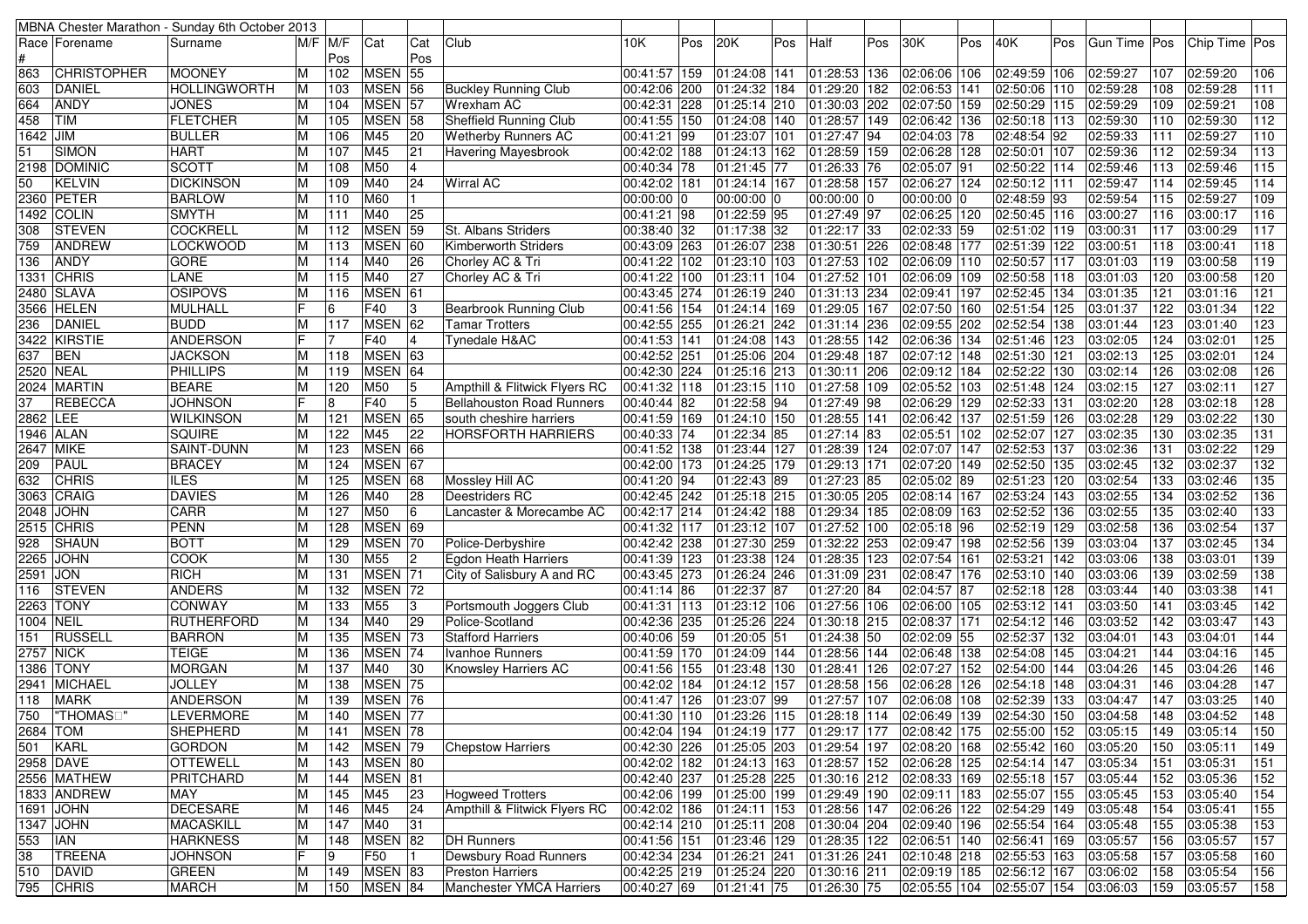|                 |                    | MBNA Chester Marathon - Sunday 6th October 2013 |        |            |                 |                |                                  |                |     |                           |     |                                                                                                                |     |              |     |                       |     |                |     |               |                 |
|-----------------|--------------------|-------------------------------------------------|--------|------------|-----------------|----------------|----------------------------------|----------------|-----|---------------------------|-----|----------------------------------------------------------------------------------------------------------------|-----|--------------|-----|-----------------------|-----|----------------|-----|---------------|-----------------|
|                 | Race   Forename    | Surname                                         |        | M/F  M/F   | Cat             | Cat            | Club                             | 10K            | Pos | 20K                       | Pos | Half                                                                                                           | Pos | 30K          | Pos | 40K                   | Pos | Gun Time   Pos |     | Chip Time Pos |                 |
|                 |                    |                                                 |        | Pos        |                 | Pos            |                                  |                |     |                           |     |                                                                                                                |     |              |     |                       |     |                |     |               |                 |
|                 | 2465 ANDY          | <b>OATES</b>                                    | м      | 151        | <b>MSEN 85</b>  |                | Altrincham & District Athletic   | 00:42:02 187   |     | 01:25:06 205              |     | 01:30:02 201                                                                                                   |     | 02:10:02 204 |     | 02:56:09 166          |     | 03:06:04       | 160 | 03:05:58      | 159             |
|                 | 3967 KATHERINE     | <b>BROUGHAM</b>                                 |        | 10         | $FSEN$ 3        |                |                                  | 00:41:52 137   |     | 01:23:46                  | 128 | 01:28:47 128                                                                                                   |     | 02:09:09 182 |     | 02:55:56 165          |     | 03:06:06       | 161 | 03:06:01      | 161             |
| 2656 TIM        |                    | <b>SANTON</b>                                   | M      | 152        | MSEN 86         |                |                                  | 00:42:00 172   |     | 01:24:13                  | 164 | 01:29:04 166                                                                                                   |     | 02:06:29 130 |     | 02:55:23 158          |     | 03:06:10       | 162 | 03:06:03      | 162             |
| 1926 TIM        |                    | <b>SAVAGE</b>                                   | M      | 153        | M45             | 25             |                                  | 00:41:59 167   |     | 01:24:11                  | 154 | 01:28:56 145                                                                                                   |     | 02:07:06 145 |     | 02:55:37 159          |     | 03:06:21       | 163 | 03:06:15      | 165             |
| 2947 IAN        |                    | <b>DEMPSEY</b>                                  | М      | 154        | MSEN 87         |                |                                  | 00:41:25 104   |     | 01:23:53                  | 131 | 01:28:44 127                                                                                                   |     | 02:06:42 135 |     | 02:55:06 153          |     | 03:06:28       | 164 | 03:06:15      | 164             |
| 690             | <b>ALISTAIR</b>    | <b>KEALTY</b>                                   |        | 155        | MSEN 88         |                |                                  | 00:45:11 357   |     | 01:29:55                  | 314 | 01:34:59 304                                                                                                   |     | 02:14:42 262 |     | 02:58:01 182          |     | 03:06:30       | 165 | 03:06:16      | 166             |
| 574             | <b>ROBERT</b>      | <b>HEATH</b>                                    |        | 156        | MSEN 89         |                |                                  | 00:44:26 304   |     | $\overline{01:28:55}$     | 292 | 01:33:56 286                                                                                                   |     | 02:12:54 236 |     | 02:57:03 174          |     | 03:06:36       | 166 | 03:06:14      | 163             |
| 705             | <b>SHAFIQ</b>      | <b>KHAN</b>                                     |        | 157        | MSEN 90         |                | Blackburn Road Runners           | 00:42:54 253   |     | 01:25:58                  | 235 | 01:30:56 227                                                                                                   |     | 02:09:48 199 |     | 02:56:14 168          |     | 03:06:38       | 167 | 03:06:29      | 167             |
| 3102            | <b>DAMIEN</b>      | O'SULLIVAN                                      | М      | 158        | MSEN 91         |                |                                  | 00:41:48   129 |     | 01:24:27                  | 181 | 01:29:16 175                                                                                                   |     | 02:09:20 186 |     | 02:56:42 170          |     | 03:06:38       | 168 | 03:06:31      | 170             |
|                 | 2519 MICHAEL       | <b>PHILLIPS</b>                                 | M      | 159        | MSEN 92         |                |                                  | 00:42:32 231   |     | 01:24:57 195              |     | 01:29:54 195                                                                                                   |     | 02:08:14 166 |     | 02:55:51 162          |     | 03:06:39       | 169 | 03:06:30      | 169             |
| 1028            | SIMON              | <b>ABLE</b>                                     |        | 160        | M40             | 32             | ryston runners                   | 00:42:01 177   |     | 01:24:14 166              |     | 01:29:00 163                                                                                                   |     | 02:07:38 155 |     | 02:55:49 161          |     | 03:06:41       | 170 | 03:06:37      | 171             |
|                 | 1189 FIONN         | <b>GEDDES</b>                                   | М      | 161        | M40             | 33             |                                  | 00:44:02 282   |     | $\sqrt{01:27:58}$         | 266 | 01:32:57 261                                                                                                   |     | 02:12:00 226 |     | 02:57:22 175          |     | 03:06:47       | 171 | 03:06:30      | 168             |
| 1981            | <b>JOHN</b>        | <b>VICKERY</b>                                  | M      | 162        | M45             | 26             |                                  | 00:41:32 119   |     | 01:23:34                  | 119 | 01:28:20 116                                                                                                   |     | 02:06:30 132 |     | 02:55:08 156          |     | 03:07:11       | 172 | 03:07:05      | 172             |
|                 | 1727 WAYNE         | <b>GIMBLETT</b>                                 |        | 163        | M45             | 27             | Hunts AC                         | 00:42:29 223   |     | 01:25:38                  | 227 | 01:30:40 224                                                                                                   |     | 02:10:31 211 |     | 02:56:59 172          |     | 03:07:18       | 173 | 03:07:09      | $\frac{1}{173}$ |
| 1793            | <b>NEIL</b>        | <b>JONES</b>                                    |        | 164        | M45             | 28             |                                  | 00:42:52 250   |     | 01:25:43                  | 228 | 01:30:37 222                                                                                                   |     | 02:10:08 205 |     | 02:56:56 171          |     | 03:07:24       | 174 | 03:07:11      | 174             |
| 864             | <b>CRAIG</b>       | <b>MOONEY</b>                                   | м      | 165        | MSEN 93         |                | South Cheshire Harriers          | 00:41:54 143   |     | 01:23:31                  | 117 | 01:28:12 113                                                                                                   |     | 02:05:16 94  |     | 02:54:59 151          |     | 03:07:25       | 175 | 03:07:18      | 175             |
| 639             | <b>JAIDEN</b>      | <b>JACKSON</b>                                  |        | 166        | MSEN 94         |                |                                  | 00:41:57 157   |     | 01:24:21                  | 178 | 01:29:11 170                                                                                                   |     | 02:07:55 162 |     | 02:57:53 178          |     | 03:07:46       | 176 | 03:07:37      | 177             |
|                 | 1355 SIMON         | <b>MARTIN</b>                                   | м      | 167        | M40             | 34             | Cobra RC                         | 00:44:13 294   |     | 01:28:23 275              |     | 01:33:22 267                                                                                                   |     | 02:12:42 234 |     | 02:57:58 180          |     | 03:07:53       | 177 | 03:07:32      | 176             |
|                 |                    |                                                 |        |            |                 |                |                                  |                |     | 01:27:14 256              |     |                                                                                                                |     |              |     |                       |     |                |     |               |                 |
| 871             | <b>CRAIG</b>       | <b>MORGAN</b>                                   |        | 168        | MSEN 95         |                |                                  | 00:42:51 248   |     |                           |     | 01:32:23 254                                                                                                   |     | 02:13:13 239 |     | 02:58:59 191          |     | 03:08:07       | 178 | 03:08:03      | 178             |
|                 | 2127 ANDY          | <b>JORDAN</b>                                   | M      | 169        | M50             | <sup>7</sup>   | Harpenden Arrows                 | 00:42:05 195   |     | 01:24:17 175              |     | 01:29:08 168                                                                                                   |     | 02:07:35 154 |     | 02:57:01 173          |     | 03:08:16       | 179 | 03:08:15      | 179             |
|                 | 2471  MATTHEW      | <b>OLDHAM</b>                                   | M      | 170        | <b>MSEN 96</b>  |                | <b>Greater Manchester Police</b> | 00:42:09 202   |     | 01:25:13 209              |     | 01:30:14 208                                                                                                   |     | 02:09:59 203 |     | 02:58:00 181          |     | 03:08:32       | 180 | 03:08:27      | 181             |
|                 | 2205  ANDREW T.    | <b>SMITH</b>                                    |        | 171        | M50             | 8              | Lancashire                       | 00:42:44 241   |     | 01:25:24 221              |     | 01:30:15 209                                                                                                   |     | 02:08:53 178 |     | 02:58:07 184          |     | 03:08:33       | 181 | 03:08:23      | 180             |
| 978             | <b>PRINCETON</b>   | <b>AKPOJARO</b>                                 | M      | 172        | M45             | 29             | Police-Metropolitan              | 00:42:26 221   |     | 01:25:23 218              |     | 01:30:26 220                                                                                                   |     | 02:10:13 206 |     | 02:57:40 177          |     | 03:08:39       | 182 | 03:08:33      | 182             |
|                 | 2089 GLYN          | <b>FLETCHER</b>                                 | M      | 173        | M50             | 9              | <b>Maldwyn Harriers</b>          | 00:41:06 85    |     | 01:23:39                  | 125 | 01:28:40 125                                                                                                   |     | 02:09:02 179 |     | 02:57:53 179          |     | 03:08:53       | 183 | 03:08:42      | 183             |
| 3117 KRIS       |                    | BARNARD                                         |        | 174        | MSEN 97         |                | Police-Norfolk                   | $00:41:19$ 92  |     | 01:22:35                  | 86  | 01:27:13 82                                                                                                    |     | 02:05:17 95  |     | 02:58:02 183          |     | 03:09:06       | 184 | 03:09:03      | 186             |
|                 | 2741  RICHARD      | <b>SUTOR</b>                                    | M      | 175        | MSEN 98         |                | Haywards Heath Harriers          | 00:42:31 227   |     | 01:25:24 222              |     | 01:30:23 217                                                                                                   |     | 02:10:41 216 |     | 02:58:59 190          |     | 03:09:11       | 185 | 03:09:01      | 185             |
| 986             | <b>THOMAS</b>      | <b>PRYTHERCH</b>                                | M      | 176        | M40             | 35             | Police-North Wales               | 00:43:54 276   |     | 01:28:29 278              |     | 01:33:24 268                                                                                                   |     | 02:12:43 235 |     | 02:58:58 189          |     | 03:09:15       | 186 | 03:08:53      | 184             |
| 1956            | <b>CHRISTOPHER</b> | <b>SWIRE</b>                                    |        | 177        | M45             | 30             |                                  | 00:42:52 249   |     | 01:26:21                  | 243 | 01:31:21 238                                                                                                   |     | 02:10:46 217 |     | 02:58:56 188          |     | 03:09:17       | 187 | 03:09:07      | 188             |
|                 | 3065 BENJAMIN      | <b>GUDGER</b>                                   | M      | 178        | MSEN 99         |                | <b>Chorlton Runners</b>          | 00:44:01 281   |     | $\overline{01}$ :28:37    | 283 | 01:33:40 279                                                                                                   |     | 02:13:30 242 |     | 02:59:39 196          |     | 03:09:24       | 188 | 03:09:07      | 187             |
|                 | 1995   MARK        | <b>WILLIAMS</b>                                 | М      | 179        | M45             | 31             | Deestriders RC                   | 00:45:30 405   |     | 01:31:21                  | 398 | 01:36:27 385                                                                                                   |     | 02:15:25 279 |     | 02:59:50 200          |     | 03:09:28       | 189 | 03:09:16      | 189             |
|                 | 2851 PHILIP        | <b>SCOPE</b>                                    |        | 180        | M40             | 36             |                                  | 00:45:19 370   |     | 01:30:12                  | 325 | 01:35:15 315                                                                                                   |     | 02:15:05 272 |     | 02:59:49 198          |     | 03:09:29       | 190 | 03:09:22      | 190             |
| 867             | <b>CHRISTOPHER</b> | <b>MORAN</b>                                    |        | 181        | MSEN 100        |                | Doncaster AC                     | 00:45:33 425   |     | 01:31:26                  | 413 | $\overline{01:}36:33$ 400                                                                                      |     | 02:17:36 352 |     | 03:00:21 204          |     | 03:09:32       | 191 | 03:09:24      | 191             |
| 500             | JOHN               | <b>GORDON</b>                                   |        | 182        | <b>MSEN</b> 101 |                |                                  | 00:42:18 215   |     | $01:25:14$ 211            |     | 01:30:17 214                                                                                                   |     | 02:10:14 207 |     | 02:59:05 192          |     | 03:09:45       | 192 | 03:09:38      | 193             |
| 2642            | <b>JAMIE</b>       | <b>RUSSELL</b>                                  | M      | 183        | <b>MSEN 102</b> |                | Dartford Road Runners            | 00:45:14 361   |     | 01:30:34 344              |     | 01:35:41 334                                                                                                   |     | 02:15:43 287 |     | 03:00:27 206          |     | 03:09:58       | 193 | 03:09:34      | 192             |
| 489             | ian                | <b>GIRLING</b>                                  | M      | 184        | <b>MSEN</b> 103 |                | Mornington Chasers               | 00:42:32 230   |     | 01:25:31                  | 226 | 01:30:26 219                                                                                                   |     | 02:09:51 200 |     | 02:58:55 187          |     | 03:10:14       | 194 | 03:10:09      | 194             |
| 3007            | <b>LYNDON</b>      | <b>EASTHOPE</b>                                 |        | 185        | <b>MSEN</b> 104 |                | Penny Lane Striders              | 00:42:05 198   |     | 01:24:34                  | 185 | 01:29:23 183                                                                                                   |     | 02:08:12 165 |     | 02:59:50 199          |     | 03:10:19       | 195 | 03:10:19      | 197             |
|                 | 2670  ANDREW       | <b>SCOWCROFT</b>                                | М      | 186        | <b>MSEN 105</b> |                |                                  | 00:41:51 134   |     | 01:23:36                  | 120 | 01:28:23 120                                                                                                   |     | 02:07:23 150 |     | 02:58:49 185          |     | 03:10:19       | 196 | 03:10:16      | 196             |
| 3561            | CAROL              | <b>MORGAN</b>                                   |        | 11         | F40             | 6              | nidd valley road runners         | 00:42:50 246   |     | 01:26:43                  | 253 | 01:31:53 249                                                                                                   |     | 02:12:02 229 |     | 02:59:40 197          |     | 03:10:23       | 197 | 03:10:13      | 195             |
|                 | 2555 CRAIG         | <b>PRITCHARD</b>                                | M      | 187        | <b>MSEN</b> 106 |                |                                  | 00:41:56 153   |     | 01:24:26                  | 180 | 01:29:19 179                                                                                                   |     | 02:08:39 173 |     | 02:59:35 195          |     | 03:10:32       | 198 | 03:10:24      | 199             |
|                 | 2975 STEPHEN       | <b>TAYLOR</b>                                   |        | 188        | M55             | $\overline{4}$ |                                  | 00:44:46 326   |     | 01:29:28                  | 304 | 01:34:32 299                                                                                                   |     | 02:14:43 265 |     | 03:00:22 205          |     | 03:10:32       | 199 | 03:10:24      | 200             |
| 980 -           | <b>STUART</b>      | <b>BARNARD</b>                                  |        | 189        | <b>MSEN 107</b> |                | Police-Norfolk                   | 00:42:30 225   |     | 01:25:03 202              |     | 01:29:58 200                                                                                                   |     | 02:09:26 188 |     | 02:58:54 186          |     | 03:10:32       | 200 | 03:10:23      | 198             |
|                 | 2661 NICHOLAS      | <b>SAXTON</b>                                   | М      | 190        | <b>MSEN</b> 108 |                |                                  |                |     |                           |     | 00:42:24 218 01:25:00 198 01:29:57 198 02:09:37 192 02:59:30 193 03:10:50                                      |     |              |     |                       |     |                | 201 | 03:10:33      | 201             |
| 1094 JODI       |                    | <b>CAMPBELL</b>                                 | M      | 191        | M40             | 37             |                                  |                |     |                           |     |                                                                                                                |     |              |     | 03:00:32 207 03:10:56 |     |                | 202 | 03:10:35      | 202             |
|                 | 2789 STUART        | <b>TUCKER</b>                                   | M      | 192        | <b>MSEN</b> 109 |                | Swinton Running Club             |                |     |                           |     | 00:44:38 319 01:29:05 294 01:34:13 291                                                                         |     | 02:14:20 256 |     | 03:00:39 209 03:10:58 |     |                | 203 | 03:10:49      | 204             |
|                 | 2552 RICHARD       | <b>PRICE</b>                                    | M      | 193        | MSEN 110        |                | Shropshire Shufflers             |                |     |                           |     |                                                                                                                |     |              |     |                       |     |                | 204 | 03:10:40      | 203             |
| 621 LEE         |                    | <b>HUGHES</b>                                   | M      |            | <b>MSEN</b> 111 |                |                                  |                |     | 00:41:47 127 01:24:39 187 |     | 00:45:24 377 01:31:17 387 01:36:22 376 02:16:55 315 03:01:52 217 03:10:59<br>$\vert$ 01:29:19 180 02:09:54 201 |     |              |     | 03:00:33 208          |     | 03:11:03       | 205 | 03:10:58      | 205             |
|                 | 2844 MARTIN        | <b>WHALLEY</b>                                  |        | 194<br>195 | <b>MSEN</b> 112 |                | Lymm runners                     |                |     |                           |     |                                                                                                                |     |              |     |                       |     |                | 206 |               |                 |
|                 |                    |                                                 | M<br>F |            |                 |                |                                  | 00:43:56 277   |     | 01:26:24 245              |     | 01:31:13 235 02:10:39 215                                                                                      |     |              |     | 03:00:00 201          |     | 03:11:26       |     | 03:11:18      | 206             |
|                 | 3960 MICHELLE      | <b>BOWEN</b>                                    |        | 12         | $FSEN$ 4        |                |                                  | 00:41:31 112   |     | 01:25:00 200              |     | 01:30:19 216 02:12:00 228                                                                                      |     |              |     | 03:01:40 212 03:11:55 |     |                | 207 | 03:11:50      | 208             |
|                 | 2838 BASTIAN       | WEINBERGER                                      | M      | 196        | <b>MSEN</b> 113 |                |                                  | 00:43:29 268   |     | 01:28:41 286              |     | 01:33:36 276 02:13:36 244                                                                                      |     |              |     | 03:01:03 211          |     | 03:12:03       | 208 | 03:11:48      | 207             |
|                 | 2788 PHILIP        | <b>TUCKER</b>                                   | M      | 197        | <b>MSEN</b> 114 |                |                                  |                |     | 00:45:28 399 01:30:40 348 |     | 01:35:41 335 02:16:09 298                                                                                      |     |              |     | 03:02:06 220 03:12:20 |     |                | 209 | 03:12:07      | 210             |
|                 | 1759 OWEN          | <b>HAYNES</b>                                   | M      | 198        | M45             | 32             |                                  | 00:40:33 76    |     | 01:21:45 78               |     | 01:26:26 74                                                                                                    |     | 02:04:05 79  |     | 02:59:35 194          |     | 03:12:22       | 210 | 03:12:22      | 213             |
|                 | 2945 MIKE          | <b>SMETHURST</b>                                | M      | 199        | MSEN 115        |                |                                  |                |     |                           |     | 00:46:03 471  01:32:11  443  01:37:28  438  02:19:02  391                                                      |     |              |     | 03:03:24 240 03:12:25 |     |                | 211 | 03:12:12      | 212             |
| <b>1147 IAN</b> |                    | <b>DICKENS</b>                                  | M      | 200        | M40             | 38             | <b>KSAC</b>                      |                |     |                           |     | 00:45:25  386  01:31:15  385  01:36:23  378  02:17:19  325  03:02:26  224  03:12:28  212  03:12:11             |     |              |     |                       |     |                |     |               | 211             |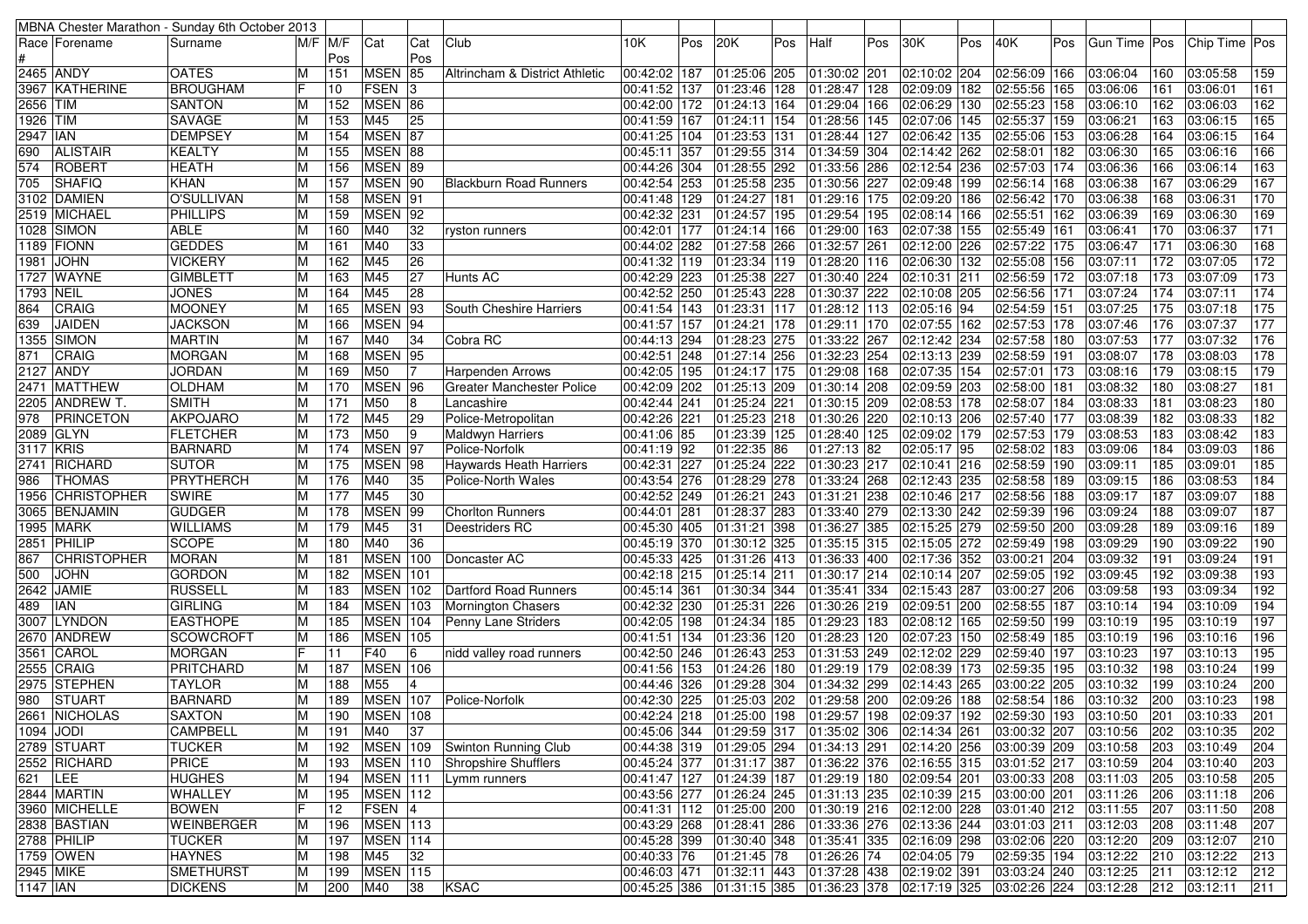| MBNA Chester Marathon - Sunday 6th October 2013 |                      |         |             |                 |              |                                          |                           |     |                           |     |                                                                                     |     |                           |     |                                                |     |                |     |                      |            |
|-------------------------------------------------|----------------------|---------|-------------|-----------------|--------------|------------------------------------------|---------------------------|-----|---------------------------|-----|-------------------------------------------------------------------------------------|-----|---------------------------|-----|------------------------------------------------|-----|----------------|-----|----------------------|------------|
| Race Forename                                   | Surname              |         | $M/F$ $M/F$ | Cat             | Cat          | Club                                     | 10K                       | Pos | 20K                       | Pos | Half                                                                                | Pos | 30K                       | Pos | 40K                                            | Pos | Gun Time   Pos |     | Chip Time Pos        |            |
|                                                 |                      |         | Pos         |                 | Pos          |                                          |                           |     |                           |     |                                                                                     |     |                           |     |                                                |     |                |     |                      |            |
| <b>THOMAS</b><br>617                            | HOWARTH              |         | 201         | <b>MSEN</b>     | 116          | Lytham St. Annes Road Runne 00:41:23 103 |                           |     | 01:22:49 90               |     | 01:27:30 87                                                                         |     | 02:06:10 111              |     | 03:00:00 202                                   |     | 03:12:31       | 213 | 03:12:02             | 209        |
| 1721 RICHARD                                    | <b>FRENCH</b>        |         | 202         | M45             | 33           | Northbrook AC                            | 00:45:10 352              |     | 01:30:11 324              |     | 01:35:13 312                                                                        |     | 02:14:54 266              |     | 03:02:01 218                                   |     | 03:12:35       | 214 | 03:12:27             | 214        |
| <b>ANDREW</b><br>983                            | <b>TERRY</b>         |         | 203         | M40             | 39           | Police-Norfolk                           | 00:44:10 293              |     | 01:28:43 288              |     | 01:33:41 280                                                                        |     | 02:13:40 248              |     | 03:02:08 221                                   |     | 03:12:40       | 215 | 03:12:31             | 216        |
| 4403 SARAH                                      | <b>HEATLEY</b>       |         | 13          | F45             | l 1          | Malvern Joggers                          | 00:45:15 365              |     | 01:30:47 357              |     | 01:36:00 353                                                                        |     | 02:17:08 321              |     | 03:03:01 232                                   |     | 03:12:44       | 216 | 03:12:33             | 219        |
| 4394 ORSOLYA                                    | <b>BAKA</b>          |         | 14          | <b>FSEN</b>     | 5            |                                          | 00:42:03 189              |     | 01:24:17 174              |     | 01:29:16 173                                                                        |     | 02:10:28 210              |     | 03:01:50 215                                   |     | 03:12:47       | 217 | 03:12:44             | 221        |
| 42<br><b>JANET</b>                              | <b>ROXBURGH</b>      |         | 15          | F35             | 3            |                                          | 00:45:15 364              |     | 01:30:42 352              |     | 01:35:54 346                                                                        |     | 02:16:57 317              |     | 03:03:21 239                                   |     | 03:12:49       | 218 | 03:12:49             | 222        |
| 1913 DAVID                                      | RIDDELL              | ΙM      | 204         | M45             | 34           |                                          | 00:44:31 309              |     | 01:28:37 282              |     | 01:33:38 277                                                                        |     | 02:14:42 264              |     | 03:02:30 225                                   |     | 03:12:49       | 219 | 03:12:33             | 218        |
| <b>JAMES</b><br>936                             | <b>BLIGHT</b>        |         | 205         | <b>MSEN</b> 117 |              | Police-Devon & Cornwall                  | 00:41:53 142              |     | 01:24:12 156              |     | 01:28:58 155                                                                        |     | 02:08:38 172              |     | 03:00:15 203                                   |     | 03:12:55       | 220 | 03:12:52             | 223        |
| <b>CHRIS</b><br>613                             | <b>HORTON</b>        |         | 206         | <b>MSEN</b> 118 |              | Badgers                                  | 00:46:14 480              |     | 01:31:46 430              |     | 01:36:56 422                                                                        |     | 02:16:22 302              |     | 03:01:50 216                                   |     | 03:12:56       | 221 | 03:12:27             | 215        |
| 1176 SEAN                                       | <b>FENWICK</b>       |         | 207         | M40             | 40           |                                          | 00:45:35 431              |     | 01:31:36 426              |     | 01:36:43 415                                                                        |     | 02:17:20 326              |     | 03:03:08 235                                   |     | 03:13:00       | 222 | 03:12:42             | 220        |
| 1540 GARY                                       | <b>VOSE</b>          |         | 208         | M40             | 41           |                                          | 00:40:06 57               |     | 01:20:05 53               |     | 01:24:38 51                                                                         |     | 02:02:22 57               |     | 03:00:58 210                                   |     | 03:13:07       | 223 | 03:13:05             | 228        |
| 1387 GERAINT                                    | <b>MORRIS</b>        |         | 209         | M40             | 42           |                                          | 00:45:19 368              |     | 01:30:40 350              |     | 01:35:43 339                                                                        |     | 02:16:12 299              |     | 03:02:32 226                                   |     | 03:13:14       | 224 | 03:12:59             | 225        |
| <b>STEPHEN</b><br>793                           | <b>MANNINGS</b>      |         | 210         | <b>MSEN</b> 119 |              | Penny Lane Striders                      | 00:45:11 353              |     | 01:30:03 320              |     | 01:35:16 316                                                                        |     | 02:16:09 297              |     | 03:03:06 234                                   |     | 03:13:15       | 225 | 03:13:01             | 226        |
| 1634 PAUL                                       | <b>BROUGH</b>        |         | 211         | M45             | 35           | <b>Haverhill Running Club</b>            | 00:46:36 491              |     | 01:32:22 449              |     | 01:37:27 437                                                                        |     | 02:17:15 322              |     | 03:02:44 228                                   |     | 03:13:23       | 226 | 03:12:59             | 224        |
| 2874 SHANE ARFON                                | <b>WILLIAMS</b>      |         | 212         | <b>MSEN</b>     | 120          | Menai Track and field                    | 00:44:22 302              |     | 01:28:14 270              |     | 01:33:18 265                                                                        |     | 02:13:48 252              |     | 03:02:04 219                                   |     | 03:13:31       | 227 | 03:12:32             | 217        |
| 3019 DARREN                                     | LEGGE                | M       | 213         | M40             | 43           |                                          | 00:45:07 347              |     | 01:34:15 519              |     | 01:39:18 500                                                                        |     | 02:16:08 296              |     | 03:02:23 223                                   |     | 03:13:44       | 228 | 03:13:19             | 230        |
| 3570 JOANNE                                     | <b>NELSON</b>        |         | 16          | F40             | 17           | darwen dashers                           | 00:48:17 628              |     | 01:35:58 581              |     | 01:41:12 566                                                                        |     | 02:21:45 461              |     | 03:03:56 247                                   |     | 03:13:44       | 229 | 03:13:04             | 227        |
| 1453 GWYN                                       | <b>ROBERTS</b>       |         | 214         | M40             | 44           |                                          | 00:44:55 332              |     | 01:30:10 323              |     | 01:35:14 313                                                                        |     | 02:15:53 292              |     | 03:02:57 230                                   |     | 03:13:49       | 230 | 03:13:18             | 229        |
| 811 DAVID                                       | <b>MCARTHUR</b>      |         | 215         | MSEN 121        |              | MERSEYSIDE                               | 00:42:34 233              |     | 01:25:22 217              |     | $\overline{01:}30:16$ 210                                                           |     | 02:08:34 170              |     | 02:57:26 176                                   |     | 03:13:50       | 231 | 03:13:42             | 232        |
| 1565 ANDREW                                     | <b>WILSON</b>        |         | 216         | M40             | 45           | St Helens & Sutton AC                    | 00:45:45 449              |     | 01:31:23 403              |     | 01:36:34 402                                                                        |     | 02:17:28 335              |     | 03:03:24 241                                   |     | 03:14:02       | 232 | 03:13:44             | 233        |
| 2742 TOM                                        | SWALLOW              |         | 217         | <b>MSEN</b> 122 |              |                                          | 00:43:58 278              |     | 01:27:40 262              |     | 01:32:34 257                                                                        |     | 02:12:27 231              |     | 03:02:51 229                                   |     | 03:14:02       | 233 | 03:13:56             | 235        |
| 1488 CHRIS                                      | <b>SMITH</b>         |         | 218         | M40             | 46           | <b>West 4 Harriers</b>                   | 00:41:49 131              |     | 01:24:01 133              |     | 01:28:50 131                                                                        |     | 02:09:38 194              |     | 03:03:12 237                                   |     | 03:14:05       | 234 | 03:13:55             | 234        |
| 1412 JOHN                                       | <b>OLIVER</b>        |         | 219         | M40             | 47           | blackpool wyre & fylde                   | 00:44:09 290              |     | 01:28:42 287              |     | 01:33:36 275                                                                        |     | 02:13:39 247              |     | 03:01:48 214                                   |     | 03:14:07       | 235 | 03:13:58             | 236        |
| <b>JAMES</b><br>923                             | LUNN                 |         | 220         | M40             | 48           | Police-Bedfordshire                      | 00:44:06 288              |     | 01:28:40 285              |     | 01:33:34 273                                                                        |     | $\overline{02:13:35}$ 243 |     | 03:03:10 236                                   |     | 03:14:10       | 236 | 03:13:59             | 238        |
| 1378 DAVID                                      | <b>MILLINGTON</b>    |         | 221         | M40             | 49           | Wrexham AC                               | 00:45:37 435              |     | 01:31:03 371              |     | 01:36:14 366                                                                        |     | 02:16:32 306              |     | 03:03:51 245                                   |     | 03:14:19       | 237 | 03:14:12             | 242        |
| GARY<br>984                                     | <b>ZOLLER</b>        | ΙM      | 222         | M45             | 36           | Police-Norfolk                           | 00:44:31 310              |     | 01:29:54 313              |     | 01:34:51 302                                                                        |     | 02:15:16 275              |     | 03:03:35 242                                   |     | 03:14:20       | 238 | 03:14:08             | 241        |
| 2545 RICHARD                                    | <b>POWELL</b>        |         | 223         | <b>MSEN</b> 123 |              | west bromwich harriers                   | 00:46:08 476              |     | 01:32:02 439              |     | 01:37:16 430                                                                        |     | 02:18:44 381              |     | 03:04:38 264                                   |     | 03:14:21       | 239 | 03:13:59             | 237        |
| <b>KEVIN</b><br>565                             | <b>HARVEY</b>        |         | 224         | <b>MSEN</b> 124 |              |                                          | 00:45:30 410              |     | 01:31:26 414              |     | 01:36:35 407                                                                        |     | 02:17:29 336              |     | 03:03:43 243                                   |     | 03:14:23       | 240 | 03:14:07             | 240        |
| <b>GRUFFYDD</b><br>676                          | <b>JONES</b>         |         | 225         | MSEN 125        |              |                                          | 00:46:09 478              |     | 01:32:08 440              |     | 01:37:19 433                                                                        |     | 02:18:14 365              |     | 03:04:11 252                                   |     | 03:14:35       | 241 | 03:14:01             | 239        |
| <b>BEN</b><br>223                               | <b>BROOKS</b>        |         | 226         | <b>MSEN</b> 126 |              |                                          | 00:47:39 572              |     | 01:33:22 491              |     | 01:38:26 476                                                                        |     | 02:18:03 360              |     | 03:03:55 246                                   |     | 03:14:35       | 242 | 03:13:23             | 231        |
| 507<br>RICHARD                                  | <b>GRAHAM</b>        |         | 227         | <b>MSEN</b>     | 127          |                                          | 00:45:30 411              |     | 01:31:24 410              |     | 01:36:30 395                                                                        |     | 02:17:33 342              |     | 03:04:31 262                                   |     | 03:14:43       | 243 | 03:14:30             | 244        |
| 2659 RICHARD                                    | <b>SAUNDERS</b>      |         | 228         | <b>MSEN</b>     | 128          |                                          | 00:45:09 351              |     | 01:30:20 333              |     | 01:35:27 325                                                                        |     | 02:15:53 293              |     | 03:04:50 265                                   |     | 03:14:50       | 244 | 03:14:32             | 245        |
| 1076 DAVID                                      | <b>BROCKWELL</b>     |         | 229         | M40             | 50           |                                          | 00:44:57 333              |     | 01:29:58 316              |     | 01:35:07 311                                                                        |     | 02:16:20 301              |     | 03:04:20 255                                   |     | 03:14:50       | 245 | 03:14:26             | 243        |
| 4399 MELANIE                                    | <b>REDWOOD</b>       |         | 17          | F40             | 8            | Southville Running Club                  | 00:44:33 315              |     | 01:30:38 346              |     | 01:35:37 330                                                                        |     | 02:16:47 311              |     | 03:04:25 258                                   |     | 03:14:51       | 246 | 03:14:34             | 246        |
| 1152 JOHN                                       | <b>DODDS</b>         | M       | 230         | M40             | 51           | <b>Wallsend Harriers &amp; AC</b>        | 00:44:40 321              |     | 01:30:17 329              |     | 01:35:31 328                                                                        |     | $\overline{02:}16:49$ 312 |     | 03:04:26 260                                   |     | 03:14:51       | 247 | 03:14:36             | 247        |
| 1809 ALASTAIR                                   | <b>KNOCKTON</b>      |         | 231         | M45             | 37           |                                          | 00:42:02 185              |     | 01:24:15 172              |     | 01:29:19 178                                                                        |     | 02:09:23 187              |     | 03:04:37 263                                   |     | 03:14:53       | 248 | 03:14:50             | 251        |
| DEAN<br>656                                     | <b>JOHNSON</b>       |         | 232         | MSEN 129        |              | bolton united harriers                   | 00:41:36 122              |     | 01:24:04 135              |     | 01:28:51 133                                                                        |     | 02:09:08 181              |     | 03:03:06 233                                   |     | 03:14:57       | 249 | 03:14:47             | 250        |
| 1007 CHRIS                                      | <b>HARRIS</b>        | M       | 233         | <b>MSEN</b> 130 |              | Police-West Midlands                     | 00:44:04 283              |     | 01:28:22 274              |     | 01:33:25 269                                                                        |     | 02:14:30 259              |     | 03:04:29 261                                   |     | 03:14:59       | 250 | 03:14:44             | 248        |
| <b>ISOBEL</b><br>39                             | <b>KNOX</b>          |         | 18          | FSEN 6          |              | Hunters bog trotters                     | $\overline{00:}42:43$ 240 |     | 01:26:42 252              |     | 01:31:51 248                                                                        |     | 02:13:05 238              |     | 03:04:23 257                                   |     | 03:15:08       | 251 | 03:15:08             | 259        |
| 2448 JOHN                                       | <b>NAVIS</b>         |         | 234         | <b>MSEN</b> 131 |              |                                          | 00:43:04 259              |     | $\overline{01:}27:42$ 263 |     | 01:32:43 258                                                                        |     | $\overline{02:}12:57$ 237 |     | 03:04:14 254                                   |     | 03:15:11       | 252 | 03:15:02             | 255        |
| 790<br>MARK                                     | <b>MALONEY</b>       |         | 235         | MSEN 132        |              | Michelin AC                              | 00:42:58 257              |     | 01:26:37 250              |     | 01:31:32 243 02:12:38 233                                                           |     |                           |     | 03:03:56 248                                   |     | 03:15:12       | 253 | 03:15:01             | 254        |
| 381 DAVE                                        | <b>DODD</b>          | M       | 236         | MSEN 133        |              |                                          |                           |     |                           |     | 00:43:14 265 01:27:54 265 01:33:02 262 02:13:45 249 03:04:02 249 03:15:14           |     |                           |     |                                                |     |                | 254 | 03:14:57             | 252        |
| 270 THOMAS                                      | <b>CASSIDY</b>       | M       | 237         | MSEN 134        |              |                                          |                           |     |                           |     | 00:45:32 419  01:31:24  408  01:36:30  396  02:17:33  341  03:04:53  266  03:15:17  |     |                           |     |                                                |     |                | 255 | 03:15:05             | 257        |
| 685 THOMAS                                      | <b>JONES</b>         | M       | 238         | <b>MSEN</b> 135 |              |                                          |                           |     |                           |     | 00:41:56  156  01:24:09  145  01:28:54  138  02:06:27  123  03:01:43  213  03:15:21 |     |                           |     |                                                |     |                | 256 | 03:15:12             | 260        |
| $643$ NEIL                                      | <b>JAMES</b>         | M       | 239         | <b>MSEN</b> 136 |              |                                          |                           |     | 00:42:46 243 01:25:26 223 |     | $\vert$ 01:30:12 207 02:10:37 214 03:04:04 250 03:15:25                             |     |                           |     |                                                |     |                | 257 | 03:15:25             | 265        |
| 1997 RICK                                       | <b>WILLIAMS</b>      | ΙM      | 240         | M45             | 38           | Galloway Harriers                        | 00:44:31 311              |     | 01:29:11 296              |     | 01:34:08 289 02:14:42 263                                                           |     |                           |     | 03:04:06 251                                   |     | 03:15:26       | 258 | 03:15:04             | 256        |
| 4325 LUCY                                       | <b>VERRILL</b>       | F       | 19          | FSEN 7          |              | <b>Holmfirth Harriers AC</b>             |                           |     | 00:47:45 584 01:35:02 548 |     | 01:40:15 534 02:20:49 436                                                           |     |                           |     | 03:05:32 278                                   |     | 03:15:27       | 259 | 03:14:59             | 253        |
| 3847 HILARY                                     | <b>MCGRATH</b>       |         | 20          | <b>F50</b>      | $ 2\rangle$  | Law & District AAC                       | 00:42:03 190              |     | 01:24:48 190              |     | 01:29:54 196 02:09:36 191                                                           |     |                           |     | 03:03:16 238                                   |     | 03:15:30       | 260 | 03:15:28             | 266        |
| 1757 ASHLEY                                     | <b>HARRIS</b>        | M       | 241         | M45             | 39           |                                          |                           |     | 00:44:16 297 01:28:36 281 |     | 01:33:36 274 02:13:18 240                                                           |     |                           |     | 03:05:06 271                                   |     | 03:15:33       | 261 | 03:15:15             | 261        |
| $426$ JOHN                                      | <b>EVANS</b>         | M       |             | <b>MSEN 137</b> |              | Southville Running Club                  |                           |     |                           |     | 00:45:57 463 01:32:40 459 01:37:54 451                                              |     |                           |     | 03:05:24 276 03:15:33                          |     |                | 262 |                      |            |
| 2884 OLIVER                                     | <b>WILSON-HARRIS</b> |         | 242<br>243  | <b>MSEN 138</b> |              |                                          | 00:43:28 267              |     |                           |     | 01:31:54 250 02:11:52 224                                                           |     | 02:19:12 396              |     |                                                |     |                | 263 | 03:15:17             | 262        |
| 689 KIERAN                                      | <b>KAPOOR</b>        | ΙM<br>M | 244         | <b>MSEN 139</b> |              |                                          |                           |     | 01:26:55 254              |     | 00:45:30 406  01:31:21  396  01:36:28  386  02:17:31  388                           |     |                           |     | 03:03:46 244 03:15:37<br>03:05:23 275 03:15:37 |     |                | 264 | 03:14:44<br>03:15:23 | 249<br>263 |
|                                                 | <b>PHILLIPS</b>      | M       |             |                 |              |                                          |                           |     |                           |     | $\vert$ 01:36:25 381 02:16:26 304 03:02:20 222 03:15:40 265                         |     |                           |     |                                                |     |                |     |                      |            |
| 2169 NEIL                                       |                      |         | 245         | M50             | $ 10\rangle$ |                                          |                           |     | 00:45:39 440 01:31:18 391 |     |                                                                                     |     |                           |     |                                                |     |                |     | 03:15:24             | 264        |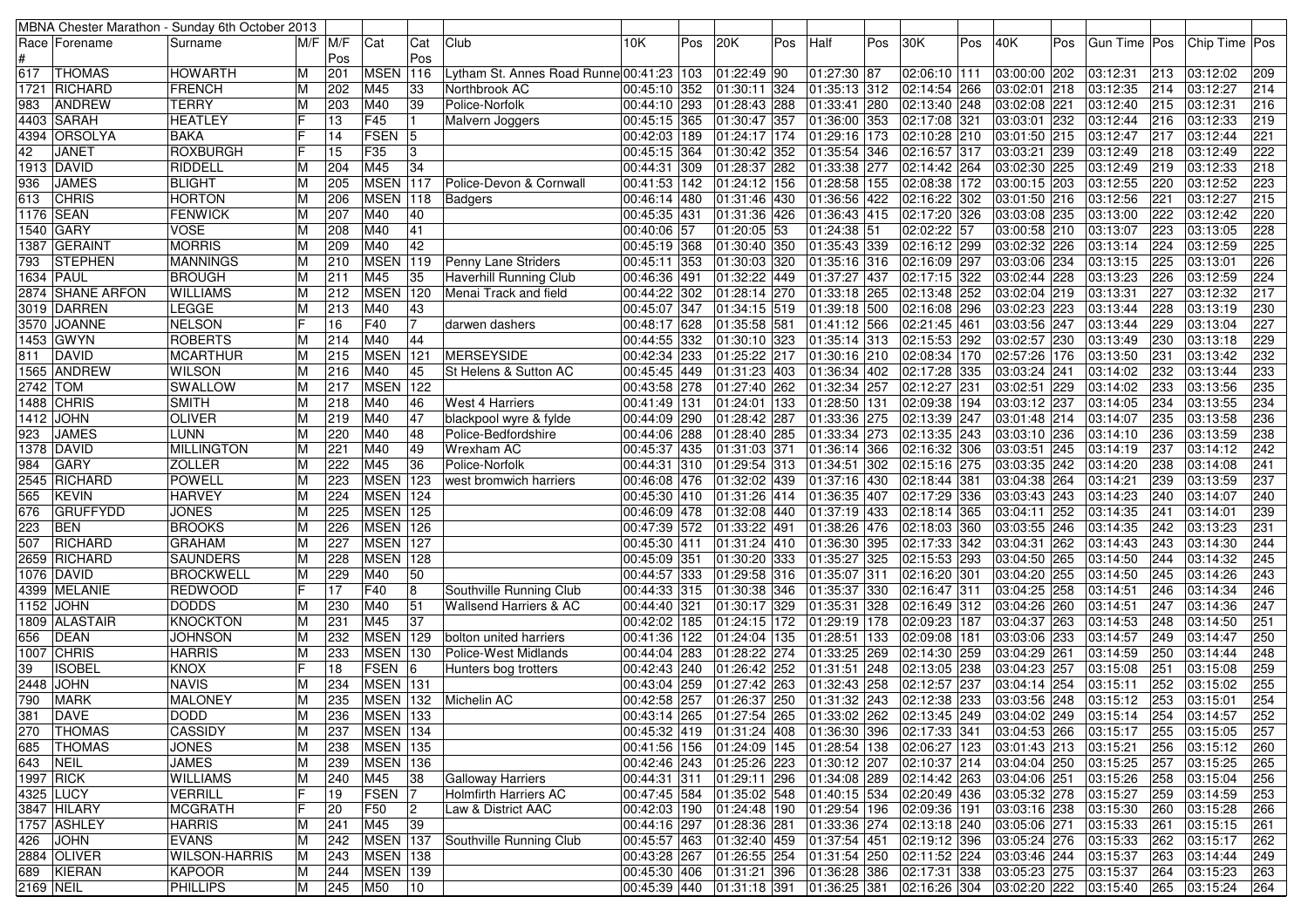|                  |                   | MBNA Chester Marathon - Sunday 6th October 2013 |   |          |                 |                 |                                            |              |     |                                                                               |     |                                                |     |                           |     |              |     |                |               |               |     |
|------------------|-------------------|-------------------------------------------------|---|----------|-----------------|-----------------|--------------------------------------------|--------------|-----|-------------------------------------------------------------------------------|-----|------------------------------------------------|-----|---------------------------|-----|--------------|-----|----------------|---------------|---------------|-----|
|                  | Race   Forename   | Surname                                         |   | M/F  M/F | Cat             | Cat             | Club                                       | 10K          | Pos | 20K                                                                           | Pos | Half                                           | Pos | 30K                       | Pos | 40K          | Pos | Gun Time   Pos |               | Chip Time Pos |     |
|                  |                   |                                                 |   | Pos      |                 | Pos             |                                            |              |     |                                                                               |     |                                                |     |                           |     |              |     |                |               |               |     |
|                  | 1694 ANDREW       | <b>DOIG</b>                                     |   | 246      | M45             | 40              |                                            | 00:45:11 354 |     | 01:31:05 373                                                                  |     | 01:36:11 363                                   |     | 02:17:06 320              |     | 03:05:09 272 |     | 03:15:41       | 266           | 03:15:06      | 258 |
|                  | 3426  CLAIRE      | <b>BAKER</b>                                    |   | 21       | F40             | 9               | <b>Ripon Runners</b>                       | 00:45:11 356 |     | 01:30:49                                                                      | 359 | 01:36:04 357                                   |     | 02:17:21 327              |     | 03:04:58 269 |     | 03:15:50       | 267           | 03:15:35      | 267 |
| <b>2111 NEIL</b> |                   | <b>HERRON</b>                                   |   | 247      | M50             | 11              | <b>Black Pear Joggers</b>                  | 00:45:07 346 |     | 01:29:53                                                                      | 311 | 01:35:06 309                                   |     | 02:15:51 291              |     | 03:04:20 256 |     | 03:16:04       | 268           | 03:15:37      | 268 |
|                  | 2809 SETON        | <b>WADDINGTON</b>                               | M | 248      | MSEN 140        |                 |                                            | 00:45:50 458 |     | 01:30:46 356                                                                  |     | 01:35:58 350                                   |     | 02:17:21 328              |     | 03:05:20 274 |     | 03:16:18       | 269           | 03:15:53      | 270 |
| 2682             | <b>JOHN</b>       | <b>SHELDON</b>                                  |   | 249      | MSEN 141        |                 |                                            | 00:45:31 415 |     | $\overline{01:}31:27$ 416                                                     |     | 01:36:34 403                                   |     | 02:17:35 350              |     | 03:05:32 279 |     | 03:16:28       | 270           | 03:16:11      | 272 |
| 2483             | <b>DERWYN</b>     | <b>OWEN</b>                                     | М | 250      | <b>MSEN 142</b> |                 |                                            | 00:45:29 400 |     | 01:31:30 422                                                                  |     | 01:36:44 416                                   |     | 02:18:33 372              |     | 03:06:19 292 |     | 03:16:28       | 271           | 03:16:13      | 273 |
| 372              | KIRK              | <b>DENTON</b>                                   | м | 251      | <b>MSEN 143</b> |                 | Droitwich AC                               | 00:47:28 551 |     | 01:33:27                                                                      | 494 | 01:38:39 487                                   |     | 02:19:18 398              |     | 03:06:08 288 |     | 03:16:34       | 272           | 03:15:40      | 269 |
| 52               | <b>NEIL</b>       | <b>TONER</b>                                    |   | 252      | M40             | 52              | wirral                                     | 00:45:32 422 |     | 01:31:23 404                                                                  |     | 01:36:31 397                                   |     | 02:17:34 345              |     | 03:05:40 282 |     | 03:16:44       | 273           | 03:16:33      | 277 |
|                  | 1008 ROBERT       | <b>MILLS</b>                                    |   | 253      | M55             | 5               | Police-West Midlands                       | 00:44:21 301 |     | 01:29:10 295                                                                  |     | 01:34:13 290                                   |     | 02:15:06 274              |     | 03:05:47 286 |     | 03:16:45       | 274           | 03:16:29      | 275 |
|                  | 1827  ANDREW      | <b>MANNING</b>                                  | м | 254      | M45             | 41              | Great Yarmouth Road Runners 00:45:00 335   |              |     | 01:30:16 328                                                                  |     | 01:35:18 318                                   |     | 02:15:01 269              |     | 03:04:54 267 |     | 03:16:47       | 275           | 03:16:29      | 274 |
|                  | 3238 MICHELLE     | <b>COLE</b>                                     |   | 22       | F35             | $\overline{4}$  | 3M Gorseinon Road Runners                  | 00:44:00 280 |     | 01:28:44 289                                                                  |     | 01:33:48 282                                   |     | 02:15:02 270              |     | 03:06:44 298 |     | 03:16:52       | 276           | 03:16:42      | 279 |
|                  | 3119 ADAM         | <b>RUNACRES</b>                                 |   | 255      | MSEN 144        |                 |                                            | 00:45:04 342 |     | 01:30:23                                                                      | 336 | 01:35:30 326                                   |     | 02:15:32 284              |     | 03:05:38 281 |     | 03:16:53       | 277           | 03:16:37      | 278 |
|                  | 2926 RYAN         | <b>KEANE</b>                                    | М | 256      | <b>MSEN</b> 145 |                 |                                            | 00:42:14 211 |     | 01:24:56                                                                      | 194 | 01:29:49 191                                   |     | 02:10:37 213              |     | 03:05:12 273 |     | 03:16:56       | 278           | 03:16:30      | 276 |
| 425              | <b>JAMES</b>      | <b>EVANS</b>                                    |   | 257      | <b>MSEN</b> 146 |                 |                                            | 00:42:00 174 |     | 01:24:13                                                                      | 160 | 01:28:57 151                                   |     | 02:08:42 174              |     | 03:04:26 259 |     | 03:17:01       | 279           | 03:16:56      | 282 |
|                  | 2020 STEPHEN      | <b>BARTON</b>                                   |   | 258      | M50             | 12              |                                            | 00:48:18 630 |     | 01:34:26 526                                                                  |     | $\overline{01:}39:34$ 513                      |     | 02:19:38 407              |     | 03:05:03 270 |     | 03:17:02       | 280           | 03:16:00      | 271 |
| 583              | MATTHEW           | <b>HIBBERT</b>                                  |   | 259      | MSEN 147        |                 |                                            | 00:44:06 287 |     | 01:29:11                                                                      | 297 | 01:34:15 293                                   |     | 02:15:06 273              |     | 03:05:44 284 |     | 03:17:06       | 281           | 03:16:53      | 281 |
| 417              | <b>DAVID</b>      | <b>ELLIS</b>                                    |   | 260      | <b>MSEN</b> 148 |                 | Cybi Striders                              | 00:45:03 340 |     | 01:30:22 334                                                                  |     | 01:35:26 323                                   |     | 02:16:40 309              |     | 03:06:08 289 |     | 03:17:10       | 282           | 03:16:52      | 280 |
| 2792             | <b>NICK</b>       | <b>TUITE</b>                                    |   | 261      | MSEN 149        |                 |                                            | 00:42:01 179 |     | 01:24:58 196                                                                  |     | 01:29:50 192                                   |     | 02:10:18 208              |     | 03:05:29 277 |     | 03:17:11       | 283           | 03:17:03      | 286 |
| 337              | PETE              | CROALL                                          |   | 262      | <b>MSEN 150</b> |                 | San Domenico RRC                           | 00:41:54 145 |     | 01:24:07                                                                      | 139 | 01:28:56 146                                   |     | 02:10:56 219              |     | 03:05:44 285 |     | 03:17:15       | 284           | 03:17:12      | 287 |
| 1262             | <b>ANDREW</b>     | <b>HOLBROOK</b>                                 | м | 263      | M40             | 53              | <b>KENILWORTH RUNNERS</b>                  | 00:45:34 427 |     | 01:32:09                                                                      | 441 | 01:37:26 436                                   |     | 02:19:06 395              |     | 03:06:32 297 |     | 03:17:20       | 285           | 03:16:59      | 284 |
| 887              | <b>ROBIN</b>      | <b>MUIR</b>                                     |   | 264      | MSEN 151        |                 |                                            | 00:42:00 176 |     | 01:25:55                                                                      | 233 | 01:31:11 232                                   |     | 02:14:20 257              |     | 03:06:32 296 |     | 03:17:21       | 286           | 03:17:14      | 289 |
|                  | 2763 MATTHYS      | <b>THOMAS</b>                                   |   | 265      | <b>MSEN 152</b> |                 |                                            | 00:45:27 397 |     | 01:31:20 394                                                                  |     | 01:36:36 409                                   |     | 02:18:35 376              |     | 03:06:44 299 |     | 03:17:21       | 287           | 03:16:58      | 283 |
| 4197 ZOE         |                   | <b>MCLENNAN</b>                                 |   | 23       | <b>FSEN</b>     | 18              | SYTri                                      | 00:44:32 312 |     | 01:29:25                                                                      | 303 | 01:34:28 298                                   |     | 02:15:19 276              |     | 03:06:10 290 |     | 03:17:25       | 288           | 03:17:13      | 288 |
|                  | 1214 PATRICK      | <b>GREEN</b>                                    |   | 266      | M40             | 54              | <b>St. Albans Striders</b>                 | 00:45:35 432 |     | 01:30:54                                                                      | 365 | 01:35:59 352                                   |     | 02:16:00 295              |     | 03:06:03 287 |     | 03:17:57       | 289           | 03:17:37      | 292 |
|                  | 2076 JEREMY       | <b>DAY</b>                                      |   | 267      | M50             | 13              | Ampthill & Flitwick Flyers RC              | 00:46:14 481 |     | 01:31:08 376                                                                  |     | 01:36:04 356                                   |     | 02:15:22 278              |     | 03:06:24 295 |     | 03:18:00       | 290           | 03:17:37      | 291 |
|                  | <b>1014 JOHN</b>  | <b>LEVICK</b>                                   |   | 268      | M45             | 42              | Police-West Yorkshire                      | 00:41:57 158 |     | 01:24:08 142                                                                  |     | $\overline{01:}28:57$ 150                      |     | $\sqrt{02:08:12}$ 164     |     | 03:05:35 280 |     | 03:18:03       | 291           | 03:18:00      | 298 |
| 1105             | <b>DEREK</b>      | <b>CLARKE</b>                                   |   | 269      | M40             | 55              |                                            | 00:42:51 247 |     | $01:25:47$ 229                                                                |     | 01:30:38 223                                   |     | 02:10:25 209              |     | 03:02:38 227 |     | 03:18:10       | 292           | 03:17:51      | 296 |
|                  | 1953 RICHARD      | <b>SUTTLE</b>                                   |   | 270      | M45             | 43              | stockport harriers                         | 00:45:28 398 |     | 01:30:49                                                                      | 360 | 01:35:58 351                                   |     | 02:16:34 307              |     | 03:06:23 294 |     | 03:18:11       | 293           | 03:17:57      | 297 |
| 622              | PHILIP            | <b>HUGHES</b><br>ΙM                             |   | 271      | <b>MSEN 153</b> |                 | San Domenico RRC                           | 00:45:37 434 |     | 01:31:33 424                                                                  |     | 01:36:45 418                                   |     | 02:18:26 368              |     | 03:07:23 305 |     | 03:18:12       | 294           | 03:18:00      | 299 |
| 4183             | <b>JOSIE</b>      | <b>MALEY</b>                                    |   | 24       | <b>FSEN</b>     | 19              | Astley & Tyldesley Road Runne 00:48:05 609 |              |     | 01:35:27                                                                      | 556 | 01:40:39 545                                   |     | 02:22:44 482              |     | 03:08:12 318 |     | 03:18:19       | 295           | 03:17:48      | 295 |
| 474              | <b>MATT</b>       | <b>GALLAGHER</b>                                | M | 272      | <b>MSEN</b> 154 |                 |                                            | 00:41:58 161 |     | 01:24:10 151                                                                  |     | 01:28:58 154                                   |     | 02:11:43 221              |     | 03:07:39 309 |     | 03:18:25       | 296           | 03:18:19      | 302 |
|                  | 1301 ANTHONY      | <b>JEWITT</b>                                   | M | 273      | M40             | 56              | Lancaster & Morecambe AC                   | 00:43:35 270 |     | 01:27:15                                                                      | 257 | 01:32:25 255                                   |     | 02:14:00 253              |     | 03:07:27 307 |     | 03:18:26       | 297           | 03:17:43      | 294 |
|                  | 1180  MARK        | <b>FIELDSEND</b>                                |   | 274      | M40             | 57              |                                            | 00:47:05 516 |     | 01:32:35 454                                                                  |     | 01:37:49 447                                   |     | 02:18:35 375              |     | 03:06:50 300 |     | 03:18:28       | 298           | 03:17:38      | 293 |
| 2184             | <b>NEIL</b>       | <b>PRINGLE</b>                                  |   | 275      | M50             | 14              | swindon striders                           | 00:45:02 337 |     | 01:30:26                                                                      | 338 | 01:35:37 331                                   |     | $\overline{02:}16:57$ 316 |     | 03:08:18 319 |     | 03:18:33       | 299           | 03:18:14      | 300 |
|                  | 3408  SARAH       | <b>WINTER</b>                                   |   | 25       | F35             | 15              | The Stragglers Running Club                | 00:45:26 390 |     | 01:30:33 343                                                                  |     | 01:35:43 337                                   |     | 02:15:31 283              |     | 03:04:57 268 |     | 03:18:33       | 300           | 03:18:17      | 301 |
| 712              | <b>MAXIMILIEN</b> | <b>KISSEH</b>                                   |   | 276      | <b>MSEN</b> 155 |                 |                                            | 00:48:00 603 |     | 01:34:00 510                                                                  |     | 01:39:06 495                                   |     | 02:19:27 401              |     | 03:06:53 301 |     | 03:18:45       | 301           | 03:17:32      | 290 |
|                  | 2524 DAVE         | <b>PICKLES</b>                                  |   | 277      | <b>MSEN</b>     | 156             |                                            | 00:47:28 548 |     | 01:33:28                                                                      | 495 | 01:38:34 481                                   |     | 02:18:56 388              |     | 03:06:55 302 |     | 03:18:45       | 302           | 03:17:00      | 285 |
| 2639 BEN         |                   | <b>ROZITIS</b>                                  |   | 278      | <b>MSEN</b>     | 157             | David Lloyd Redway Runners                 | 00:44:09 291 |     | 01:28:39                                                                      | 284 | 01:33:40 278                                   |     | 02:14:28 258              |     | 03:07:18 304 |     | 03:18:48       | 303           | 03:18:35      | 306 |
|                  | 1278  DAVID       | <b>HUDD</b>                                     |   | 279      | M40             | 58              | Spectrum Striders RC                       | 00:42:29 222 |     | 01:25:11                                                                      | 207 | 01:30:16 213                                   |     | 02:12:15 230              |     | 03:07:56 312 |     | 03:18:50       | 304           | 03:18:42      | 307 |
| 843              | MATTHEW           | <b>MERSON</b>                                   |   | 280      | MSEN 158        |                 |                                            | 00:43:51 275 |     | 01:27:30                                                                      | 260 | 01:32:25 256                                   |     | 02:11:47 223              |     | 03:06:19 291 |     | 03:18:53       | 305           | 03:18:27      | 303 |
|                  | 1448 ALAN         | <b>REYNOLDS</b>                                 |   | 281      | M40             | 59              |                                            | 00:46:06 475 |     | 01:32:48 465                                                                  |     | 01:38:08 463                                   |     | 02:19:24 399              |     | 03:07:56 314 |     | 03:18:57       | 306           | 03:18:33      | 305 |
|                  | 1062 KEVIN        | <b>BOAKE</b>                                    | М | 282      | M40             | $\overline{60}$ | Knowle & Dorridge RC                       | 00:44:05 284 |     | $\vert$ 01:29:20 302 01:34:16 294 02:15:02 271 03:08:27 320 03:18:58          |     |                                                |     |                           |     |              |     |                | $\boxed{307}$ | 03:18:45      | 309 |
|                  | 3930 JENNY        | E<br><b>ABBOTT</b>                              |   | 26       | FSEN 10         |                 |                                            | 00:46:32 487 |     | 01:32:50 468                                                                  |     | $\vert$ 01:38:07 458 02:19:44 412 03:08:10 316 |     |                           |     |              |     | 03:19:01       | 308           | 03:18:31      | 304 |
|                  | 139 KELVIN        | <b>BANBURY</b>                                  | М | 283      | <b>MSEN</b> 159 |                 | Ivanhoe Runners                            |              |     | 00:44:27 305 01:28:12 269                                                     |     | $\vert$ 01:33:10 264 02:13:38 245              |     |                           |     | 03:07:35 308 |     | 03:19:03       | 309           | 03:18:52      | 312 |
|                  | 1009 STEPHEN      | <b>PITT</b>                                     | M | 284      | M40             | 61              | Police-West Midlands                       |              |     | 00:45:46 450 01:31:31 423                                                     |     | 01:36:35 408 02:16:30 305                      |     |                           |     | 03:09:13 333 |     | 03:19:12       | 310           | 03:18:48      | 311 |
|                  | 2565 ANDY         | <b>QUICKE</b>                                   | M | 285      | <b>MSEN</b> 160 |                 | Manchester Triathlon Club                  | 00:41:55 148 |     | 01:24:12 155                                                                  |     | 01:28:59 160 02:12:00 227                      |     |                           |     | 03:07:26 306 |     | 03:19:21       | 311           | 03:19:18      | 315 |
|                  | 2508 ANDY         | PEAKE                                           | M | 286      | <b>MSEN</b> 161 |                 |                                            | 00:44:36 317 |     | 01:29:14 299                                                                  |     | 01:34:22 296 02:15:34 285                      |     |                           |     | 03:08:11 317 |     | 03:19:25       | 312           | 03:19:18      | 316 |
|                  | <b>2055 BILLY</b> | <b>CLARK</b>                                    | M | 287      | M50             | 15              | Giffnock North AAC                         | 00:45:26 389 |     | 01:31:23 405                                                                  |     | 01:36:35 405 02:17:52 358                      |     |                           |     | 03:07:56 313 |     | 03:19:27       | 313           | 03:19:09      | 313 |
|                  | 650 PAUL          | <b>JENNINGS</b>                                 | M | 288      | MSEN 162        |                 |                                            |              |     | 00:42:53 252 01:26:18 239                                                     |     | 01:31:12 233 02:10:34 212                      |     |                           |     | 03:05:43 283 |     | 03:19:35       | 314           | 03:19:27      | 318 |
|                  | 2126 RICHARD      | <b>JONES</b>                                    | M | 289      | M50             | 16              | Ampthill & Flitwick Flyers RC              |              |     | $\vert 00:47:02 \vert 514 \vert 01:33:27 \vert 493$                           |     | 01:38:38 485 02:20:46 434                      |     |                           |     | 03:08:53 327 |     | 03:19:36       | 315           | 03:19:14      | 314 |
|                  | 271 SIMON         | <b>CATON</b>                                    | M | 290      | <b>MSEN</b> 163 |                 | Epsom Oddballs RC                          | 00:46:37 496 |     | 01:32:36 455                                                                  |     | 01:37:46 444                                   |     | 02:18:58 390              |     | 03:07:46 310 |     | 03:19:37       | 316           | 03:18:45      | 308 |
| 3058 LEE         |                   | <b>BARRATT</b>                                  | М | 291      | M40             | 62              | Stockport harriers                         |              |     | 00:49:55 954 01:39:35 908                                                     |     | 01:44:39 805 02:25:16 561                      |     |                           |     | 03:09:41 343 |     | 03:19:39       | 317           | 03:18:47      | 310 |
| 942 NICK         |                   | <b>DAVIES</b>                                   | M | 292 M50  |                 | 17              | Police-Dyfed-Powys                         |              |     | 00:46:55 508 01:34:15 520 01:39:33 511 02:21:19 445 03:09:40 342 03:19:50 318 |     |                                                |     |                           |     |              |     |                |               | 03:19:23      | 317 |
|                  |                   |                                                 |   |          |                 |                 |                                            |              |     |                                                                               |     |                                                |     |                           |     |              |     |                |               |               |     |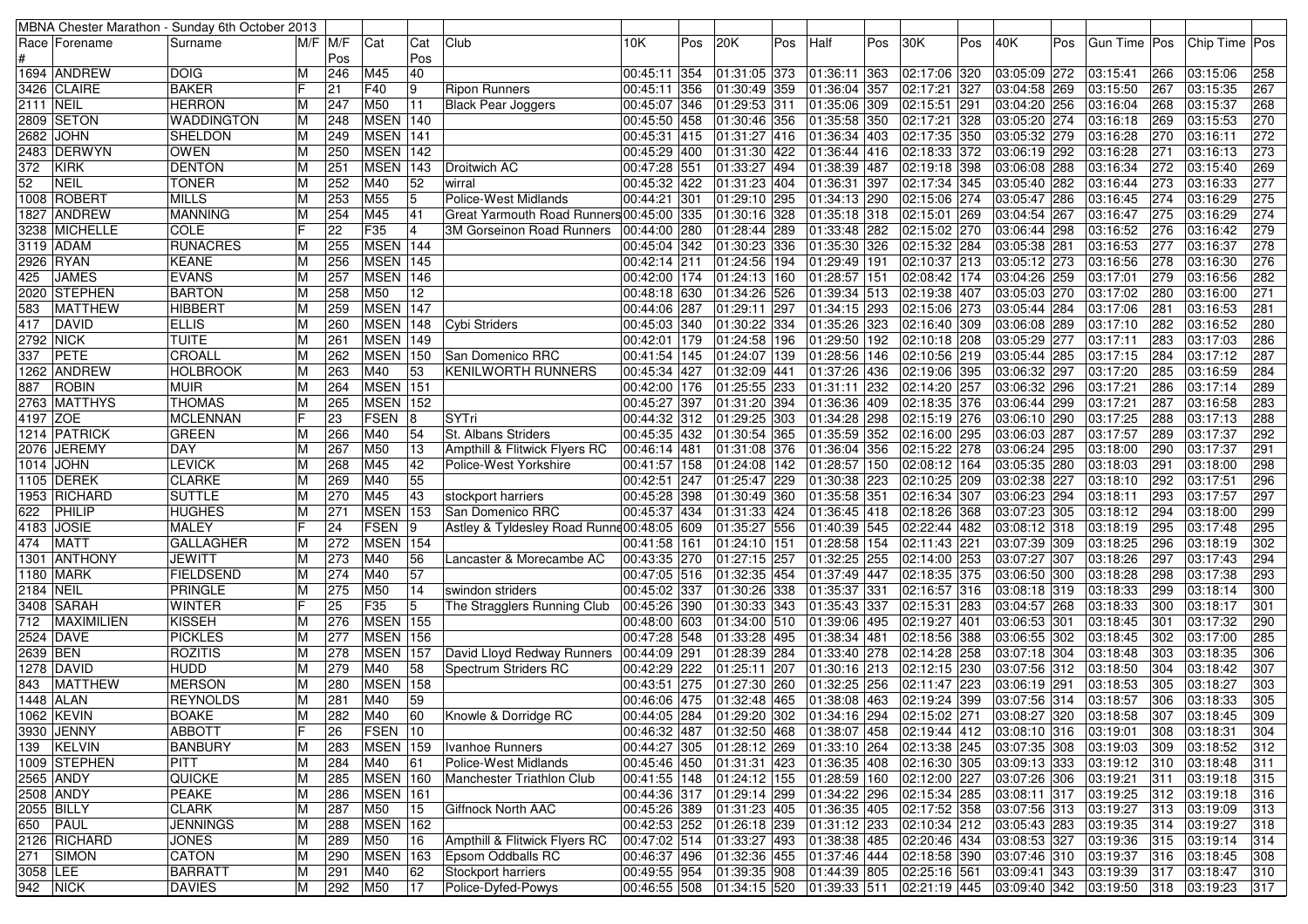|             |                  | MBNA Chester Marathon - Sunday 6th October 2013 |   |           |                 |              |                                             |              |     |                           |      |                                                                                             |     |                              |     |                              |     |                |                 |               |     |
|-------------|------------------|-------------------------------------------------|---|-----------|-----------------|--------------|---------------------------------------------|--------------|-----|---------------------------|------|---------------------------------------------------------------------------------------------|-----|------------------------------|-----|------------------------------|-----|----------------|-----------------|---------------|-----|
|             | Race   Forename  | Surname                                         |   | M/F IM/F  | Cat             | Cat          | Club                                        | 10K          | Pos | 20K                       | Pos  | Half                                                                                        | Pos | 30K                          | Pos | 40K                          | Pos | Gun Time   Pos |                 | Chip Time Pos |     |
|             |                  |                                                 |   | Pos       |                 | Pos          |                                             |              |     |                           |      |                                                                                             |     |                              |     |                              |     |                |                 |               |     |
|             | 4285  SHAMISO    | <b>SISIMAYI</b>                                 |   | 27        | <b>FSEN</b>     | 11           | <b>Kirkstall Harriers</b>                   | 00:46:05 472 |     | 01:32:26 451              |      | 01:37:49 448                                                                                |     | 02:20:10 421                 |     | 03:08:59 330                 |     | 03:19:51       | 319             | 03:19:37      | 319 |
| 834         | <b>JOHN</b>      | <b>MCMASTER</b>                                 |   | 293       | <b>MSEN</b> 164 |              | skelmersdale boundary harriers 00:41:58 164 |              |     | 01:24:14                  | 168  | 01:29:13 172                                                                                |     | 02:09:04 180                 |     | 03:09:45 344                 |     | 03:19:57       | 320             | 03:19:51      | 324 |
|             | <b>2122 PAUL</b> | <b>JENKINS</b>                                  |   | 294       | M50             | 18           | Royal Sutton Coldfield A.C.                 | 00:45:29 401 |     | 01:31:24 407              |      | 01:36:35 404                                                                                |     | 02:18:45 382                 |     | 03:08:57 329                 |     | 03:19:57       | 321             | 03:19:44      | 322 |
| 989         | <b>MICHAEL</b>   | <b>STOKER</b>                                   | м | 295       | M40             | 63           | Police-Northumbria                          | 00:45:22 375 |     | 01:31:14 384              |      | 01:36:22 374                                                                                |     | 02:17:35 349                 |     | 03:08:33 321                 |     | 03:20:03       | 322             | 03:19:40      | 320 |
|             | 3011 PETER       | <b>MITCHELL</b>                                 | М | 296       | M40             | 64           | Winchester & District AC                    | 00:42:39 236 |     | 01:24:59                  | 197  | 01:29:44 186                                                                                |     | 02:07:43 157                 |     | 03:03:01 231                 |     | 03:20:05       | 323             | 03:19:58      | 325 |
|             | 4389 RACHEL      | <b>DAVIES</b>                                   |   | 28        | <b>FSEN</b>     | 12           |                                             | 00:46:50 505 |     | 01:32:14                  | 446  | 01:37:31 441                                                                                |     | 02:19:15 397                 |     | 03:08:50 326                 |     | 03:20:14       | 324             | 03:19:42      | 321 |
| 1797        | KERI             | JONES-DAVIES                                    | M | 297       | M45             | 44           |                                             | 00:45:25 387 |     | 01:31:34                  | 425  | 01:36:48 420                                                                                |     | 02:18:33 371                 |     | 03:08:39 323                 |     | 03:20:25       | 325             | 03:20:02      | 326 |
| 534         | <b>JAMES</b>     | <b>GWYNNE</b>                                   |   | 298       | <b>MSEN</b> 165 |              |                                             | 00:44:43 323 |     | $\sqrt{01:30:52}$         | 361  | $\overline{01:36:13}$ 365                                                                   |     | 02:17:17 323                 |     | 03:08:59 331                 |     | 03:20:34       | 326             | 03:20:19      | 330 |
|             | <b>MARC</b>      |                                                 |   |           | <b>MSEN</b> 166 |              |                                             | 00:45:03 339 |     | 01:30:14                  |      |                                                                                             |     |                              |     | 03:07:48 311                 |     |                | 327             | 03:20:03      | 327 |
| 128         |                  | <b>ARKLESS</b>                                  |   | 299       |                 |              |                                             |              |     |                           | 326  | 01:35:24 321                                                                                |     | 02:15:50 290                 |     |                              |     | 03:20:36       |                 |               |     |
| 2806        | <b>CALUM</b>     | <b>VENNARD</b>                                  |   | 300       | <b>MSEN</b> 167 |              | Les Croupiers Running Club                  | 00:47:54 597 |     | 01:32:54 476              |      | 01:37:51 449                                                                                |     | 02:18:57 389                 |     | 03:09:23 336                 |     | 03:20:40       | 328             | 03:20:10      | 329 |
| 1773        | <b>GRAHAM</b>    | <b>HOLLOWELL</b>                                |   | 301       | M45             | 45           | <b>Wootton Road Runners</b>                 | 00:45:30 403 |     | 01:31:21                  | 399  | 01:36:28 388                                                                                |     | 02:17:31 339                 |     | 03:08:35 322                 |     | 03:20:44       | 329             | 03:20:30      | 334 |
| 190         | <b>JAMES</b>     | <b>BOARDMAN</b>                                 | М | 302       | <b>MSEN</b>     | 168          | Mossley Hill AC                             | 00:46:47 503 |     | 01:33:09                  | 485  | 01:38:24 475                                                                                |     | 02:19:55 416                 |     | 03:08:54 328                 |     | 03:20:47       | 330             | 03:20:30      | 333 |
| 1128        | <b>ANDREW</b>    | <b>DALTON</b>                                   | M | 303       | M40             | 65           | <b>Warrington Road Runners</b>              | 00:45:08 350 |     | 01:30:32                  | 341  | 01:35:40 332                                                                                |     | 02:18:40 378                 |     | 03:10:08 348                 |     | 03:20:52       | 331             | 03:20:30      | 332 |
| 4178        | <b>LORNA</b>     | <b>MACDONALD</b>                                |   | 29        | <b>FSEN</b>     | 13           | <b>Morpeth Harriers</b>                     | 00:46:47 504 |     | 01:33:56 506              |      | 01:39:12 497                                                                                |     | 02:20:31 426                 |     | 03:09:39 341                 |     | 03:20:57       | 332             | 03:20:09      | 328 |
| 606         | <b>DAVID</b>     | <b>HOLMES</b>                                   |   | 304       | <b>MSEN</b> 169 |              | Lymm Runners                                | 00:45:31 416 |     | 01:31:27                  | 417  | 01:36:36 410                                                                                |     | 02:18:20 367                 |     | 03:10:24 352                 |     | 03:21:00       | 333             | 03:20:43      | 339 |
| 329         | <b>SIMON</b>     | <b>COUGHLAN</b>                                 |   | 305       | <b>MSEN</b> 170 |              | <b>Pudsey Pacers</b>                        | 00:45:42 445 |     | 01:31:55                  | 433  | 01:37:06 427                                                                                |     | 02:18:28 369                 |     | 03:08:46 325                 |     | 03:21:02       | 334             | 03:20:41      | 337 |
| 379         | <b>COLIN</b>     | <b>DOBBS</b>                                    |   | 306       | <b>MSEN 171</b> |              | Penny Lane Striders                         | 00:44:51 330 |     | 01:33:20 490              |      | 01:38:26 477                                                                                |     | 02:18:41 379                 |     | 03:10:37 359                 |     | 03:21:07       | 335             | 03:20:33      | 336 |
| 3557        | <b>JO</b>        | <b>MEADOWCROFT</b>                              |   | 30        | F40             | 10           | <b>Whitchurch Whippets</b>                  | 00:47:41 580 |     | 01:34:10 516              |      | 01:39:29 504                                                                                |     | 02:21:15 444                 |     | 03:09:50 345                 |     | 03:21:11       | 336             | 03:20:26      | 331 |
|             | 1093 ANDREW      | <b>BYRAM</b>                                    |   | 307       | M40             | 66           |                                             | 00:45:23 376 |     | 01:31:03                  | 1370 | 01:36:16 370                                                                                |     | 02:18:12 364                 |     | 03:09:29 338                 |     | 03:21:13       | 337             | 03:20:50      | 340 |
| 1519        | <b>JASON</b>     | <b>THOMAS</b>                                   |   | 308       | M40             | 67           | Cybi Striders                               | 00:41:56 152 |     | 01:24:01                  | 134  | 01:28:48 129                                                                                |     | 02:11:18 220                 |     | 03:08:44 324                 |     | 03:21:13       | 338             | 03:21:00      | 342 |
| 569         | PHILIP           | <b>HATELEY</b>                                  |   | 309       | <b>MSEN 172</b> |              | Stone Master Marathoners                    | 00:45:24 380 |     | 01:31:12                  | 383  | 01:36:26 384                                                                                |     | 02:19:41 411                 |     | 03:10:02 347                 |     | 03:21:14       | 339             | 03:20:53      | 341 |
| 305         | <b>JUSTIN</b>    | <b>CLEMENTS</b>                                 |   | 310       | <b>MSEN</b>     | 173          |                                             | 00:46:50 506 |     | 01:33:39                  | 499  | 01:39:01 494                                                                                |     | 02:21:05 441                 |     | 03:10:24 353                 |     | 03:21:21       | 340             | 03:20:41      | 338 |
|             | 1917 STEVE       | <b>ROOKES</b>                                   | M | 311       | M45             | 46           |                                             | 00:48:37 660 |     | 01:35:40 569              |      | 01:40:58 555                                                                                |     | 02:21:54 466                 |     | 03:10:18 349                 |     | 03:21:28       | 341             | 03:20:32      | 335 |
|             | 1158 ROBERT      | <b>DOYLE</b>                                    |   | 312       | M40             | 68           |                                             | 00:42:00 171 |     | 01:24:15 171              |      | 01:29:11 169                                                                                |     | 02:14:58 267                 |     | 03:10:26 354                 |     | 03:21:46       | 342             | 03:21:42      | 350 |
|             | 1428   ALAN      | <b>PEARSON</b>                                  |   | 313       | M40             | 69           | sandbach striders                           | 00:42:43 239 |     | 01:28:19 272              |      | 01:33:52 284                                                                                |     | 02:17:39 354                 |     | 03:10:55 363                 |     | 03:21:47       | 343             | 03:21:37      | 349 |
|             | 1994 DAVE        | <b>WILLIAMS</b>                                 | M | 314       | M45             | 47           |                                             | 00:45:20 371 |     | 01:31:11                  | 381  | 01:36:24 380                                                                                |     | 02:18:11 363                 |     | 03:10:33 356                 |     | 03:21:48       | 344             | 03:21:24      | 343 |
| 220         | <b>SIMON</b>     | <b>BRONKS</b>                                   |   | 315       | <b>MSEN</b> 174 |              |                                             | 00:46:46 500 |     | 01:33:26 492              |      | 01:38:42 488                                                                                |     | 02:21:21 447                 |     | 03:10:35 357                 |     | 03:21:51       | 345             | 03:21:30      | 347 |
| 579         | <b>ALEX</b>      | <b>HEPPLEWHITE</b>                              |   | 316       | <b>MSEN 175</b> |              |                                             | 00:43:42 272 |     | 01:28:25                  | 276  | 01:33:31 272                                                                                |     | 02:15:31 282                 |     | 03:10:52 361                 |     | 03:21:53       | 346             | 03:21:34      | 348 |
| 2361        | <b>STEVE</b>     | <b>BARNFIELD</b>                                | M | 317       | M60             | 12           | Tunbridge Wells Harriers                    | 00:47:37 567 |     | $\overline{0}1:34:51$     | 539  | 01:40:11 532                                                                                |     | 02:22:24 473                 |     | 03:11:02 367                 |     | 03:21:55       | 347             | 03:21:27      | 346 |
|             | 3637 DIONNE      | <b>WHELAN</b>                                   |   | 31        | F40             | 11           | <b>MK Lakeside Runners</b>                  | 00:48:28 644 |     | 01:36:39 628              |      | 01:42:01 603                                                                                |     | 02:24:14 518                 |     | 03:11:30 373                 |     | 03:21:56       | 348             | 03:21:26      | 345 |
| 2226        | <b>JOHN</b>      | <b>TYLER</b>                                    |   | 318       | M50             | 19           | 100 Marathon Club                           | 00:45:30 404 |     | 01:31:20                  | 395  | 01:36:28 390                                                                                |     | 02:17:41 355                 |     | 03:09:17 335                 |     | 03:21:56       | 349             | 03:21:44      | 351 |
| 857         | <b>MASAYUKI</b>  | MIYAZAKI                                        |   | 319       | <b>MSEN</b>     | 176          |                                             | 00:47:20 536 |     | 01:34:27                  | 527  | 01:39:45 518                                                                                |     | 02:21:37 457                 |     | 03:11:00 365                 |     | 03:22:02       | 350             | 03:21:25      | 344 |
| 1882        | DAREN            | <b>PEACOCK</b>                                  |   | 320       | M45             | 48           | Whitchurch Whippets                         | 00:47:44 583 |     | 01:34:23 524              |      | 01:39:40 516                                                                                |     | 02:21:27 449                 |     | 03:10:54 362                 |     | 03:22:12       | 35 <sup>2</sup> | 03:21:52      | 352 |
|             | 1504 DAVE        | <b>STOTT</b>                                    | М | 321       | M40             | 70           | hogweed trotters                            | 00:47:10 522 |     | 01:34:26                  | 525  | 01:39:46 519                                                                                |     | 02:21:53 465                 |     | 03:11:17 371                 |     | 03:22:15       | 352             | 03:21:56      | 353 |
|             | 3017 CHRIS       | <b>GRAYSON</b>                                  | M | 322       | M40             | 71           | <b>Blackburn Road Runners</b>               | 00:41:58 162 |     | 01:25:18 216              |      | 01:30:40 225                                                                                |     | 02:15:54 294                 |     | 03:10:36 358                 |     | 03:22:18       | 353             | 03:22:11      | 357 |
| 2088        | <b>GRAEME</b>    | <b>FLATMAN</b>                                  |   | 323       | M50             | 20           | Darlington Tri                              | 00:45:30 413 |     | 01:31:28 419              |      | $\overline{01}$ :36:36 411                                                                  |     | 02:17:34 344                 |     | 03:07:12 303                 |     | 03:22:20       | 354             | 03:22:05      | 355 |
|             | <b>JOHN</b>      | <b>GRUNDY</b>                                   |   |           | <b>MSEN</b>     | 177          |                                             | 00:44:09 289 |     | 01:31:09                  | 378  |                                                                                             |     |                              |     |                              |     | 03:22:26       | 355             | 03:22:17      | 361 |
| 530<br>3242 | <b>TANYA</b>     | <b>CROFTS</b>                                   | M | 324<br>32 | F35             | 6            | Tri Lakeland                                | 00:47:24 543 |     | 01:34:58                  | 543  | 01:36:11 364<br>01:40:16 536                                                                |     | 02:18:30 370<br>02:22:48 485 |     | 03:10:26 355<br>03:11:37 376 |     | 03:22:27       | 356             | 03:22:03      | 354 |
|             | <b>STEPHEN</b>   | <b>HAYES</b>                                    |   | 325       | M40             | 72           |                                             | 00:42:16 212 |     |                           | 236  | 01:31:05 229                                                                                |     |                              |     |                              |     | 03:22:28       | 357             |               | 356 |
| 1246        |                  |                                                 |   |           | MSEN 178        |              | Liverpool Running Club                      |              |     | 01:25:59                  |      |                                                                                             |     | 02:13:38 246                 |     | 03:09:13 334                 |     |                |                 | 03:22:08      |     |
| 2726   IAN  |                  | <b>STEVENS</b>                                  |   | 326       |                 |              |                                             | 00:48:53 708 |     | 01:36:14                  | 591  | 01:41:27 576                                                                                |     | 02:22:22 471                 |     | 03:09:06 332                 |     | 03:22:29       | 358             | 03:19:48      | 323 |
| 43          | KATIE            | <b>SAMUELSON</b>                                |   | 33        | F35             | 17           | Cambridge & Coleridge AC                    | 00:45:46 451 |     | 01:31:41 429              |      | 01:37:00 424                                                                                |     | 02:20:41 432                 |     | 03:11:39 378                 |     | 03:22:32       | 359             | 03:22:32      | 364 |
|             | 3030 DAVID E     | <b>LEWIS</b>                                    | Μ | 327 M45   |                 | $ 49\rangle$ |                                             |              |     |                           |      | 00:42:20 216 01:26:29 248 01:31:56 251 02:15:31 281 03:09:52 346 03:22:35                   |     |                              |     |                              |     |                | 360             | 03:22:18      | 362 |
|             | 389   TOMMY      | <b>DONNELLY</b>                                 | м | 328       | <b>MSEN</b> 179 |              |                                             |              |     |                           |      | 00:43:09  262  01:28:22  273  01:33:27  271  02:15:27  280  03:11:31  374  03:22:37         |     |                              |     |                              |     |                | 361             | 03:22:17      | 360 |
|             | 2971 CHRIS       | <b>HIBBERT</b>                                  | M | 329       | M45             | 50           | Manchester Harriers & AC                    |              |     |                           |      | 00:45:20  372  01:31:09  377  01:36:15  369  02:17:26  332                                  |     |                              |     | 03:10:22 351                 |     | 03:22:38       | 362             | 03:22:12      | 358 |
|             | 1310 KEVIN       | <b>JOWETT</b>                                   | M | 330       | M40             | 73           | East cheshire harriers                      | 00:40:42 81  |     | 01:21:43 76               |      | 01:26:22 72                                                                                 |     | $02:03:43$ 73                |     | 03:04:13 253                 |     | 03:22:44       | 363             | 03:22:43      | 369 |
|             | 977   DUNCAN     | <b>MALLOY</b>                                   | м | 331       | M45             | 51           | Police-Leicestershire                       |              |     |                           |      | $\vert$ 00:45:42 $\vert$ 447 $\vert$ 01:32:14 $\vert$ 445 $\vert$ 01:37:29 440 02:19:44 413 |     |                              |     | 03:11:01 366                 |     | 03:22:46       | 364             | 03:22:33      | 365 |
|             | 2793 RICHARD     | <b>TUNNICLIFFE</b>                              | M | 332       | <b>MSEN</b> 180 |              |                                             | 00:42:09 203 |     | 01:25:49 232              |      | 01:31:02 228 02:14:31 260                                                                   |     |                              |     | 03:10:43 360                 |     | 03:22:49       | 365             | 03:22:40      | 367 |
|             | 1249 SHAUN       | <b>HENDERSON</b>                                | M | 333       | M40             | 74           |                                             | 00:45:39 439 |     | 01:31:05 372              |      | 01:36:14 368 02:18:54 387                                                                   |     |                              |     | 03:11:38 377                 |     | 03:22:58       | 366             | 03:22:31      | 363 |
|             | 2482 DAVID       | <b>OWEN</b>                                     | м | 334       | <b>MSEN</b> 181 |              |                                             | 00:44:38 320 |     | 01:29:32 305              |      | 01:34:40 300 02:17:30 337                                                                   |     |                              |     | 03:11:58 381                 |     | 03:22:59       | 367             | 03:22:47      | 371 |
|             | 1186 SIMON       | <b>GARNER</b>                                   | M | 335       | M40             | 75           |                                             |              |     | 00:48:15 626 01:36:26 601 |      | 01:41:47 587 02:24:00 514                                                                   |     |                              |     | 03:11:17 370 03:23:00        |     |                | 368             | 03:22:17      | 359 |
|             | 434   XAVI       | <b>FABREGAS</b>                                 | M | 336       | <b>MSEN</b> 182 |              |                                             | 00:45:06 345 |     |                           |      | $\vert$ 01:30:30 340 $\vert$ 01:35:43 340 $\vert$ 02:17:27 334                              |     |                              |     | 03:11:22 372 03:23:06        |     |                | 369             | 03:22:54      | 373 |
|             | 1248 STEVEN      | <b>HEMSLEY</b>                                  | M | 337       | M40             | 76           |                                             |              |     |                           |      | 00:47:46 586 01:35:46 574 01:41:11 565 02:24:15 519 03:12:35 395 03:23:09                   |     |                              |     |                              |     |                | 370             | 03:22:39      | 366 |
|             | 1979 NICHOLAS    | <b>TURNER</b>                                   | M | 338 M45   |                 | 52           |                                             |              |     | 00:45:27 394 01:31:25 411 |      | $ 01:36:29 394 02:17:35 348 03:10:19 350 03:23:12 371$                                      |     |                              |     |                              |     |                |                 | 03:22:58      | 375 |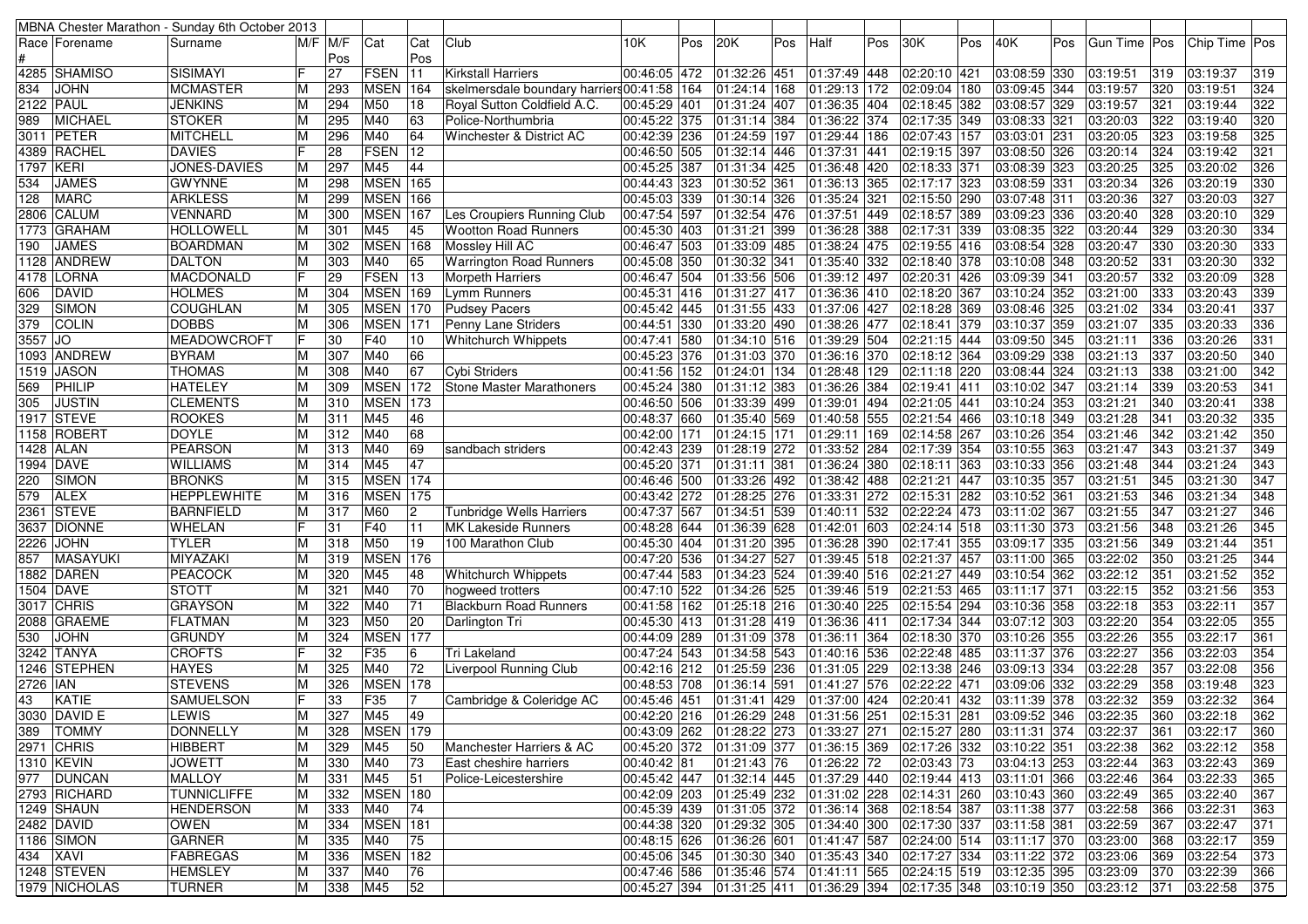|           |                 | MBNA Chester Marathon - Sunday 6th October 2013 |   |          |                        |     |                                 |                |     |                             |     |                                                                            |     |                           |     |                              |     |              |               |               |                  |
|-----------|-----------------|-------------------------------------------------|---|----------|------------------------|-----|---------------------------------|----------------|-----|-----------------------------|-----|----------------------------------------------------------------------------|-----|---------------------------|-----|------------------------------|-----|--------------|---------------|---------------|------------------|
|           | Race   Forename | Surname                                         |   | M/F IM/F | Cat                    | Cat | Club                            | 10K            | Pos | 20K                         | Pos | Half                                                                       | Pos | 30K                       | Pos | 40K                          | Pos | Gun Time Pos |               | Chip Time Pos |                  |
|           |                 |                                                 |   | Pos      |                        | Pos |                                 |                |     |                             |     |                                                                            |     |                           |     |                              |     |              |               |               |                  |
| 1325 LEE  |                 | <b>KINDER</b>                                   | М | 339      | M40                    | 77  |                                 | 00:45:32 421   |     | 01:31:21                    | 401 | 01:36:29 392                                                               |     | 02:17:34 347              |     | 03:11:40 379                 |     | 03:23:14     | 372           | 03:23:00      | 376              |
|           | 2849 DURWARD    | <b>WHITEHEAD</b>                                | м | 340      | <b>MSEN</b> 183        |     |                                 | 00:47:12 524   |     | 01:33:36                    | 498 | 01:38:46 490                                                               |     | 02:19:37 406              |     | 03:12:03 384                 |     | 03:23:18     | 373           | 03:22:41      | 368              |
| 272       | PAUL            | <b>CAUFIELD</b>                                 |   | 341      | <b>MSEN</b>            | 184 | <b>RAF Athletics</b>            | 00:45:18 367   |     | 01:30:44                    | 354 | 01:35:55 347                                                               |     | 02:17:26 331              |     | 03:09:36 339                 |     | 03:23:19     | 374           | 03:23:08      | 380              |
| 538       | <b>STEVE</b>    | <b>HALL</b>                                     |   | 342      | <b>MSEN</b> 185        |     |                                 | 00:41:59 166   |     | 01:24:10 149                |     | 01:28:59 158                                                               |     | 02:09:30 189              |     | 03:08:00 315                 |     | 03:23:21     | 375           | 03:23:15      | 383              |
|           | 3447 ANDREA     | <b>BANNER</b>                                   |   | 34       | F40                    | 12  | <b>Elswick Harriers</b>         | 00:47:19 534   |     | 01:34:07 513                |     | 01:39:29 507                                                               |     | 02:21:47 462              |     | 03:11:33 375                 |     | 03:23:23     | 376           | 03:22:44      | 370              |
|           | 2011 EDMUND     | <b>ASHTON</b>                                   |   | 343      | M50                    | 21  |                                 | 00:45:46 452   |     | 01:32:40                    | 460 | 01:37:59 454                                                               |     | 02:20:19 424              |     | 03:11:47 380                 |     | 03:23:24     | 377           | 03:23:07      | 379              |
|           | 3744  WENDY     | <b>MARKS</b>                                    |   | 35       | F45                    | 2   | Harrogate Harriers & AC         | 00:46:40 499   |     | 01:33:03                    | 483 | 01:38:18 472                                                               |     | 02:20:53 438              |     | 03:12:15 387                 |     | 03:23:27     | 378           | 03:23:06      | $\overline{378}$ |
| 671       | DAMIEN          | <b>JONES</b>                                    |   | 344      | MSEN 186               |     |                                 | 00:44:48 327   |     | 01:30:44                    | 353 | 01:36:08 361                                                               |     | 02:19:05 394              |     | 03:12:00 383                 |     | 03:23:32     | 379           | 03:23:10      | 381              |
| 1032      | <b>CHRIS</b>    | <b>AINSWORTH</b>                                |   | 345      | M40                    | 78  |                                 | 00:43:05 260   |     | 01:28:18 271                |     | 01:33:42 281                                                               |     | 02:19:04 393              |     | 03:11:59 382                 |     | 03:23:36     | 380           | 03:23:26      | 386              |
|           | 1970 PHILIP     | <b>TIPPING</b>                                  | м | 346      | M45                    | 53  | strathearn harriers             | 00:45:25 388   |     | 01:30:53 364                |     | 01:35:47 342                                                               |     | 02:15:48 289              |     | 03:11:03 369                 |     | 03:23:41     | 381           | 03:23:22      | 384              |
| 677       | <b>HAYDEN</b>   | <b>JONES</b>                                    |   | 347      | <b>MSEN 187</b>        |     | Boalloy                         | 00:43:08 261   |     | 01:26:38                    | 251 | 01:31:44 247                                                               |     | 02:14:06 254              |     | 03:11:03 368                 |     | 03:23:42     | 382           | 03:23:31      | 389              |
| 3009      | <b>JONATHAN</b> | <b>KETTLE</b>                                   |   | 348      | <b>MSEN</b> 188        |     | Eryri Harriers                  | 00:45:31 414   |     | 01:31:22 402                |     | $\overline{01:}36:35$ 406                                                  |     | 02:20:01 419              |     | 03:12:26 389                 |     | 03:23:44     | 383           | 03:23:29      | 387              |
|           | 1013 PAUL       | <b>CROFT</b>                                    | м | 349      | M50                    | 22  | Police-West Yorkshire           | 00:45:32 423   |     | 01:31:27 415                |     | 01:36:38 412                                                               |     | 02:18:48 383              |     | 03:12:30 392                 |     | 03:23:44     | 384           | 03:23:31      | 388              |
|           | 1732 DAVID      | <b>GOODWIN</b>                                  |   | 350      | M45                    | 54  | Sandwell Valley RC              | 00:48:00 604   |     | 01:36:58 640                |     | 01:42:28 634                                                               |     | 02:25:55 587              |     | 03:13:50 416                 |     | 03:23:44     | 385           | 03:23:24      | 385              |
|           | 2737 WILLIAM    | <b>STRICKLAND</b>                               | M | 351      | <b>MSEN</b> 189        |     |                                 | 00:49:01 744   |     | 01:38:01                    | 728 | 01:43:30 716                                                               |     | $\overline{02:}27:01$ 618 |     | 03:13:59 422                 |     | 03:23:53     | 386           | 03:23:00      | $\overline{377}$ |
|           | 1417 DAVID      | <b>OVENS</b>                                    | M | 352      | M40                    | 79  | Fife AC                         | 00:44:42 322   |     | 01:28:46 290                |     | 01:33:48 283                                                               |     | 02:17:22 329              |     | 03:12:36 396                 |     | 03:23:58     | 387           | 03:23:53      | 391              |
|           | 4186 ADRIAN     | <b>MARCUS</b>                                   |   | 353      | <b>MSEN 190</b>        |     | <b>RAF</b> Cosford              | 00:45:19 369   |     | 01:30:45                    | 355 | 01:35:56 349                                                               |     | 02:17:27 333              |     | 03:09:37 340                 |     | 03:24:00     | 388           | 03:23:50      | 390              |
|           | 2678 PAUL       | <b>SHARMAN</b>                                  |   | 354      | <b>MSEN</b>            | 191 |                                 | 00:48:22 636   |     | 01:35:35                    | 565 | 01:40:53 553                                                               |     | 02:22:45 483              |     | 03:12:11 386                 |     | 03:24:08     | 389           | 03:22:50      | 372              |
|           | 1095 GARY       | <b>CARNEY</b>                                   | M | 355      | M40                    | 80  | st helens striders              | 00:41:53  140  |     | 01:24:13                    | 161 | 01:29:20 181                                                               |     | 02:13:22 241              |     | 03:13:11 407                 |     | 03:24:09     | 390           | 03:24:06      | 398              |
| 1819      | <b>JAMES</b>    | LEWES                                           | М | 356      | M45                    | 55  |                                 | 00:46:02 470   |     | 01:31:24 409                |     | 01:36:29 391                                                               |     | 02:17:32 340              |     | 03:06:21 293                 |     | 03:24:10     | 391           | 03:23:56      | 392              |
| 265       | <b>JONATHAN</b> | <b>CARTER</b>                                   |   | 357      | <b>MSEN 192</b>        |     |                                 | 00:41:58 165   |     | 01:25:17 214                |     | 01:30:28 221                                                               |     | 02:16:52 313              |     | 03:13:05 403                 |     | 03:24:11     | 392           | 03:24:04      | 397              |
|           | 1138 RUSSELL    | <b>DAVIES</b>                                   |   | 358      | M40                    | 81  | Knowle & Dorridge RC            | 00:45:04 341   |     | 01:29:57 315                |     | 01:35:06 310                                                               |     | 02:16:25 303              |     | 03:12:41 398                 |     | 03:24:16     | 393           | 03:24:03      | 396              |
|           | 2982 MICHAEL    | <b>JONES</b>                                    |   | 359      | <b>MSEN</b> 193        |     | <b>Black Combe Runners</b>      | 00:42:16 213   |     | 01:25:23 219                |     | 01:30:24 218                                                               |     | 02:14:10 255              |     | 03:10:56 364                 |     | 03:24:20     | 394           | 03:23:59      | 395              |
| 988       | PAUL            | <b>CALVERT</b>                                  | M | 360      | MSEN 194               |     | Police-Northumbria              | 00:46:36 494   |     | 01:32:50 469                |     | 01:38:08 464                                                               |     | 02:20:31 425              |     | 03:12:52 401                 |     | 03:24:25     | 395           | 03:23:59      | 394              |
| 947       | <b>JOHN</b>     | <b>JACKSON</b>                                  |   | 361      | M45                    | 56  | Police-Essex                    | 00:49:22 820   |     | 01:37:36                    | 696 | 01:43:03 672                                                               |     | 02:25:46 584              |     | 03:13:41 412                 |     | 03:24:33     | 396           | 03:23:58      | 393              |
|           | 1873 ANDREW     | <b>ORME</b>                                     |   | 362      | M45                    | 57  | south derbyshire road runners   | 00:48:46 683   |     | 01:35:55                    | 580 | 01:41:14 568                                                               |     | 02:23:24 502              |     | 03:13:10 405                 |     | 03:24:40     | 397           | 03:24:07      | 399              |
| 2535 PAUL |                 | <b>PLATT</b>                                    |   | 363      | <b>MSEN</b>            | 195 |                                 | 00:44:10 292   |     | 01:29:14                    | 300 | 01:34:28 297                                                               |     | 02:16:54 314              |     | 03:12:29 391                 |     | 03:24:42     | 398           | 03:24:32      | 405              |
| 1082      | <b>JONATHAN</b> | <b>BUCKLE</b>                                   |   | 364      | M40                    | 82  |                                 | 00:48:07 613   |     | 01:36:09                    | 585 | 01:41:44 585                                                               |     | $\overline{02:}24:34$ 533 |     | 03:13:31 411                 |     | 03:24:42     | 399           | 03:24:11      | 400              |
|           | 1520 MARTIN     | <b>THOMERSON</b>                                | м | 365      | M40                    | 83  | <b>Fell Runners Association</b> | 00:45:24 379   |     | 01:31:06 374                |     | 01:36:18 372                                                               |     | 02:20:08 420              |     | 03:12:54 402                 |     | 03:24:50     | 400           | 03:24:29      | 403              |
|           | 1106 DAVID      | <b>CLAYBROOK</b>                                | M | 366      | M40                    | 84  | North Yorks Moors AC            | 00:47:43 582   |     | 01:34:10 514                |     | 01:39:29 506                                                               |     | 02:21:08 442              |     | 03:12:28 390                 |     | 03:24:54     | 401           | 03:24:16      | 401              |
|           | 4451  TINA      | HOLLAND                                         |   | 36       | F40                    | 13  |                                 | 00:44:49 328   |     | 01:31:12                    | 382 | 01:36:33 401                                                               |     | 02:20:10 422              |     | 03:12:43 399                 |     | 03:24:55     | 402           | 03:24:39      | 407              |
| 909       | <b>JANINE</b>   | <b>FALLON</b>                                   |   | 37       | F35                    | 8   | Police-Lancashire               | 00:47:21 538   |     | 01:35:22 555                |     | 01:40:50 549                                                               |     | 02:23:18 501              |     | 03:13:17 408                 |     | 03:24:58     | 403           | 03:24:17      | 402              |
| 314       | <b>DEAN</b>     | <b>CONNOLLY</b>                                 |   | 367      | <b>MSEN</b> 196        |     | Penny Lane Striders             | 00:44:50 329   |     | 01:29:44 308                |     | 01:34:56 303                                                               |     | 02:15:21 277              |     | 03:12:37 397                 |     | 03:25:05     | 404           | 03:24:31      | 404              |
| 117       | <b>GEORGE</b>   | <b>ANDERSON</b>                                 |   | 368      | <b>MSEN</b>            | 197 |                                 | 00:41:28 107   |     | 01:23:06 98                 |     | $\sqrt{01:27:49}$ 96                                                       |     | 02:07:04 144              |     | 03:13:44 415                 |     | 03:25:05     | 405           | 03:25:05      | 416              |
| 868       | IAN             | <b>MORAN</b>                                    | M | 369      | <b>MSEN</b> 198        |     |                                 | 00:45:14 363   |     | 01:30:40 349                |     | 01:35:43 341                                                               |     | 02:15:43 286              |     | 03:12:32 393                 |     | 03:25:06     | 406           | 03:24:50      | 412              |
|           | 3856 ANGIE      | <b>SADLER</b>                                   |   | 38       | F50                    | 3   | Tewkesbury AC                   | 00:45:42 446   |     | 01:32:38                    | 457 | $\overline{01:}38:00$ 455                                                  |     | 02:21:35 455              |     | 03:13:18 409                 |     | 03:25:07     | 407           | 03:24:38      | 406              |
| 1080      | <b>DAVID</b>    | <b>BRUNTON</b>                                  |   | 370      | M40                    | 85  |                                 | 00:45:21 373   |     | 01:31:18                    | 390 | 01:36:28 387                                                               |     | 02:19:31 404              |     | 03:12:34 394                 |     | 03:25:08     | 408           | 03:24:45      | 411              |
|           | 2569 RALPH      | <b>RALPH</b>                                    |   | 371      | <b>MSEN</b> 199        |     |                                 | 00:44:43 324   |     | 01:30:52                    | 363 | 01:36:14 367                                                               |     | 02:18:11 362              |     | 03:12:51 400                 |     | 03:25:10     | 409           | 03:24:55      | 414              |
| 2512 IAN  |                 | <b>PEGLER</b>                                   |   | 372      | <b>MSEN 200</b>        |     | Hercules Wimbledon AC           | 00:41:58   163 |     | 01:24:14 165                |     | 01:29:01 165                                                               |     | 02:09:38 193              |     | 03:13:10 404                 |     | 03:25:11     | 410           | 03:25:11      | 419              |
| 733       | <b>JAMES</b>    | <b>LARMOUR</b>                                  |   | 373      | <b>MSEN 201</b>        |     |                                 | 00:47:28 549   |     | 01:34:57                    | 541 | 01:40:16 535                                                               |     | 02:22:51 487              |     | 03:13:50 417                 |     | 03:25:25     | 411           | 03:24:45      | 410              |
| 179       | <b>ADAM</b>     | <b>FIRTH</b>                                    |   | 374      | <b>MSEN 202</b>        |     |                                 | 00:41:32 115   |     | 01:24:46 189                |     | 01:29:57 199                                                               |     | 02:13:47 250              |     | 03:13:21 410                 |     | 03:25:31     | 412           | 03:25:21      | 424              |
|           | 586 LEWIS       | <b>HILL</b>                                     | M | 375      | <b>MSEN 203</b>        |     |                                 |                |     |                             |     | 00:50:27 1022 01:39:37 909 01:45:01 872 02:26:46 614 03:14:02 424 03:25:33 |     |                           |     |                              |     |              | $ 413\rangle$ | 03:23:12      | 382              |
| 334       | PHIL            | CRAME                                           |   |          | <b>MSEN 204</b>        |     | Loftus and Whitby AC            |                |     | 00:42:11 204  01:24:55  193 |     | 01:30:03 203 02:12:33 232                                                  |     |                           |     | 03:12:20 388                 |     | 03:25:36     | 414           |               | 421              |
|           |                 |                                                 | М | 376      |                        |     | <b>STOCKPORT HARRIERS</b>       |                |     |                             |     |                                                                            |     |                           |     |                              |     |              |               | 03:25:14      |                  |
|           | 1264 WAYNE      | <b>HOLLAND</b>                                  | M | 377      | M40                    | 86  |                                 |                |     | 00:46:06 474 01:32:33 453   |     | 01:37:49 446 02:20:58 439                                                  |     |                           |     | 03:14:02 423                 |     | 03:25:39     | 415           | 03:25:25      | 425              |
|           | 2915 SHANE      | <b>YUSUF</b>                                    | М | 378      | MSEN 205<br>F35        |     |                                 |                |     | 00:48:14 623 01:36:14 590   |     | 01:41:37 580 02:24:43 541                                                  |     |                           |     | 03:14:37 430<br>03:13:53 419 |     | 03:25:41     | 416           | 03:24:52      | 413              |
|           | 3245 RUTH       | <b>DADSWELL</b><br><b>ENTICKNAP</b>             |   | 39       |                        | 9   | Hunts AC                        | 00:45:30 407   |     | 01:31:52 432                |     | 01:37:16 429                                                               |     | 02:20:51 437              |     |                              |     | 03:25:43     | 417           | 03:25:18      | 423              |
|           | 1169 ANDREW     |                                                 | M | 379      | M40<br><b>MSEN 206</b> | 87  |                                 |                |     | 00:47:09 518 01:34:11 517   |     | 01:39:30 509 02:22:28 475                                                  |     |                           |     | 03:14:03 425                 |     | 03:25:48     | 418           | 03:25:10      | 417              |
|           | 3004 MICHAEL    | <b>TOMKINS</b>                                  | M | 380      |                        |     |                                 |                |     | 00:43:11 264 01:28:09 267   |     | 01:33:25 270 02:17:36 353                                                  |     |                           |     | 03:13:10 406                 |     | 03:25:50     | 419           | 03:24:43      | 409              |
|           | 991 MIKE        | <b>BROOKS</b>                                   | M | 381      | M45                    | 58  | Police-Scotland                 |                |     | 00:48:41 673 01:37:41 703   |     | 01:43:14 695                                                               |     | 02:26:33 607              |     | 03:14:53 436                 |     | 03:25:52     | 420           | 03:25:17      | 422              |
|           | 2050 TERRY      | <b>CAVENEY</b>                                  | M | 382      | M50                    | 23  | Les Croupiers Running Club      | 00:46:08 477   |     | 01:32:47 464                |     | 01:38:09 465                                                               |     | 02:21:35 454              |     | 03:14:06 426                 |     | 03:25:55     | 421           | 03:25:30      | 427              |
| 259       | <b>EWAN</b>     | <b>CAMERON</b>                                  | M | 383      | <b>MSEN 207</b>        |     | Central Athletics Club          | 00:47:46 588   |     | 01:34:48 536                |     | 01:40:08 528                                                               |     | 02:22:50 486              |     | 03:14:24 428                 |     | 03:25:56     | 422           | 03:25:10      | 418              |
|           | 221 JAMES       | <b>BROOKER</b>                                  | M | 384      | <b>MSEN 208</b>        |     | Southport & Waterloo AC         |                |     | 00:47:51 593 01:35:38 567   |     | 01:41:03 559 02:23:40 507                                                  |     |                           |     | 03:14:25 429                 |     | 03:25:59     | 423           | 03:25:25      | 426              |
|           | 715 STEVEN      | <b>KNIGHT</b>                                   | M | 385      | <b>MSEN 209</b>        |     | <b>Chorlton Runners</b>         |                |     |                             |     | 00:46:37  497  01:32:51  470  01:38:08  460  02:20:40  431                 |     |                           |     | 03:13:42 414 03:26:01        |     |              | 424           | 03:25:38      | 429              |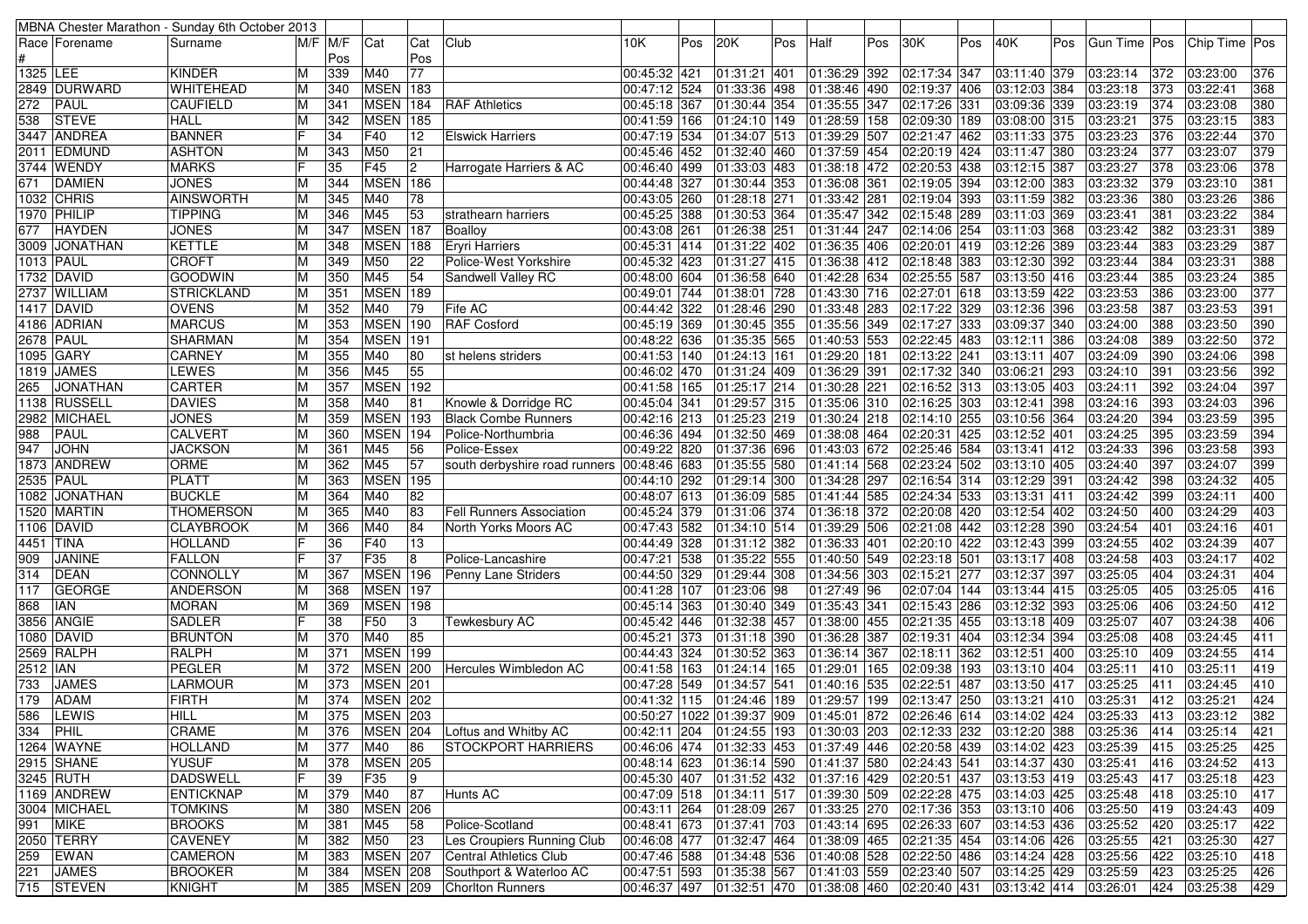|                  |                 | MBNA Chester Marathon - Sunday 6th October 2013 |    |           |                 |                 |                                |                           |     |                            |     |                                                        |     |              |     |                           |     |                   |                 |                       |     |
|------------------|-----------------|-------------------------------------------------|----|-----------|-----------------|-----------------|--------------------------------|---------------------------|-----|----------------------------|-----|--------------------------------------------------------|-----|--------------|-----|---------------------------|-----|-------------------|-----------------|-----------------------|-----|
|                  | Race   Forename | Surname                                         |    | M/F IM/F  | Cat             | Cat             | Club                           | 10K                       | Pos | 20K                        | Pos | Half                                                   | Pos | 30K          | Pos | 40K                       | Pos | Gun Time   Pos    |                 | Chip Time Pos         |     |
|                  |                 |                                                 |    | Pos       |                 | Pos             |                                |                           |     |                            |     |                                                        |     |              |     |                           |     |                   |                 |                       |     |
|                  | 3022 GEORGE     | <b>NICHOLLS</b>                                 | м  | 386       | M40             | 88              | <b>Prestatyn Running Club</b>  | 00:48:41 672              |     | 01:37:14 660               |     | 01:42:42 652                                           |     | 02:25:24 564 |     | 03:15:10 442              |     | 03:26:02          | 425             | 03:25:53              | 431 |
| 114              | PAUL            | ALEXANDER                                       |    | 387       | <b>MSEN 210</b> |                 | Todmorden Harriers             | 00:44:44 325              |     | 01:30:39                   | 347 | 01:36:02 355                                           |     | 02:19:41 410 |     | 03:15:46 462              |     | 03:26:03          | 426             | 03:26:03              | 438 |
|                  | 2751 MARK       | <b>TAYLOR</b>                                   |    | 388       | <b>MSEN 211</b> |                 |                                | 00:48:24 639              |     | 01:36:43 632               |     | 01:42:05 616                                           |     | 02:24:25 524 |     | 03:14:49 434              |     | 03:26:06          | 427             | 03:25:37              | 428 |
| 2478             | CRAIG           | ORRICK                                          | м  | 389       | <b>MSEN 212</b> |                 | St Helens & Sutton AC          | 00:41:52 136              |     | 01:25:49 231               |     | 01:31:17 237                                           |     | 02:17:43 356 |     | 03:14:23 427              |     | 03:26:08          | 428             | 03:26:03              | 437 |
| 2067 IAN         |                 | <b>DALE</b>                                     | М  | 390       | M50             | 24              | royton road runners            | 00:49:27 835              |     | 01:39:05 824               |     | 01:44:18 769                                           |     | 02:24:37 536 |     | 03:15:19 447              |     | 03:26:10          | 429             | 03:25:14              | 420 |
|                  | 2909 SIMON      | YARDLEY                                         |    | 391       | <b>MSEN 213</b> |                 |                                | 00:48:18 629              |     | 01:36:00 582               |     | 01:41:20 571                                           |     | 02:24:13 516 |     | 03:13:58 421              |     | 03:26:16          | 430             | 03:25:00              | 415 |
| 1589             | <b>GRAEME</b>   | <b>ADDISON</b>                                  | M  | 392       | M45             | 59              | Sedgefield Harriers            | 00:45:38 437              |     | 01:30:22 335               |     | 01:35:27 324                                           |     | 02:15:00 268 |     | 03:12:05 385              |     | 03:26:24          | 43 <sup>°</sup> | 03:26:06              | 441 |
| 1414   SYD       |                 | <b>OMAR</b>                                     |    | 393       | M40             | 89              | Penny Lane Striders            | 00:46:36 492              |     | 01:34:37 532               |     | 01:39:58 522                                           |     | 02:23:28 505 |     | 03:15:30 450              |     | 03:26:26          | 432             | 03:26:00              | 435 |
|                  | 1920 PHILIP     | <b>RUSBY</b>                                    | М  | 394       | M45             | 60              | dengie100 runners              | 00:45:30 409              |     | 01:31:20 392               |     | 01:36:29 393                                           |     | 02:17:34 343 |     | 03:15:17 445              |     | 03:26:27          | 433             | $\overline{03:26:13}$ | 444 |
|                  | 2827 SEAN       | <b>WARBURTON</b>                                | M  | 395       | MSEN 214        |                 |                                | 00:48:29 647              |     | 01:36:30 007               |     | 01:41:52 593                                           |     | 02:24:43 539 |     | 03:15:01 439              |     | 03:26:29          | 434             | 03:25:46              | 430 |
| 2247             | <b>JAMES</b>    | ABEL                                            |    | 396       | M55             | $6\overline{6}$ | City of Hull AC                | 00:48:59 733              |     | 01:36:34 614               |     | 01:41:57 600                                           |     | 02:24:55 549 |     | 03:16:09 475              |     | 03:26:30          | 435             | 03:25:57              | 433 |
| 120              | PHIL            | <b>ANDERSON</b>                                 | М  | 397       | <b>MSEN</b> 215 |                 | <b>Riversway Road Runners</b>  | 00:45:02 336              |     | 01:30:15                   | 327 | 01:35:26 322                                           |     | 02:20:40 429 |     | 03:14:37 431              |     | 03:26:36          | 436             | 03:26:16              | 445 |
| 310              | LEE             | <b>COLLIER</b>                                  | M  | 398       | <b>MSEN 216</b> |                 |                                | 00:48:30 648              |     | 01:37:15 662               |     | 01:42:45 655                                           |     | 02:25:55 588 |     | 03:15:35 455              |     | 03:26:36          | 437             | 03:26:05              | 440 |
| 3343             | LIZ             | <b>PEACOCK</b>                                  |    | 40        | F35             | 10              | <b>Parbold Pink Panthers</b>   | 00:47:39 574              |     | 01:35:50 579               |     | 01:41:19 570                                           |     | 02:24:49 544 |     | 03:15:06 440              |     | 03:26:40          | 438             | 03:25:57              | 434 |
|                  | 3339 CLARE      | <b>PAGE</b>                                     |    | 41        | F35             | 11              |                                | 00:46:33 489              |     | 01:35:07 549               |     | 01:40:43 548                                           |     | 02:24:50 545 |     | 03:15:32 451              |     | 03:26:48          | 439             | 03:26:38              | 453 |
|                  | 2273  DAVID     | EDWARDS                                         | ΙM | 399       | M55             | 17              | Cambridge & Coleridge AC       | 00:48:27 643              |     | 01:36:38 626               |     | 01:42:01 604                                           |     | 02:24:41 538 |     | 03:15:18 446              |     | 03:26:48          | 440             | 03:26:18              | 446 |
|                  | 1145 MATTHEW    | <b>DESCHOOLMEESTEIM</b>                         |    | 400       | M40             | 90              |                                | 00:48:33 654              |     | 01:37:20 668               |     | 01:42:53 662                                           |     | 02:26:35 610 |     | $\overline{03:}16:04$ 471 |     | 03:26:49          | 44 <sup>2</sup> | 03:26:30              | 448 |
|                  | 3475 CLAIRE     | <b>FISHER</b>                                   |    | 42        | F40             | 14              |                                | 00:48:08 616              |     | 01:36:36 619               |     | 01:42:03 609                                           |     | 02:24:52 547 |     | 03:15:47 465              |     | 03:26:49          | 442             | 03:26:04              | 439 |
|                  |                 |                                                 |    | 401       | <b>MSEN</b>     | 217             | Ampthill & Flitwick Flyers RC  | 00:49:29 850              |     |                            |     |                                                        |     |              |     | 03:14:45 433              |     | $\sqrt{03:26:49}$ | 443             |                       | 408 |
| 237              | RICHARD         | <b>BUDD</b>                                     |    |           |                 |                 |                                |                           |     | 01:37:26 678               |     | 01:42:44 653                                           |     | 02:24:58 550 |     |                           |     |                   |                 | 03:24:42              |     |
| 1038             | <b>GEORGE</b>   | <b>ARBUCKLE</b>                                 |    | 402       | M40             | 91              | Ampthill & Flitwick Flyers RC  | 00:48:15 624              |     | 01:36:42 630               |     | 01:42:07 617                                           |     | 02:26:31 606 |     | 03:15:50 467              |     | 03:26:50          | 444             | 03:26:09              | 443 |
| <b>1776 NICK</b> |                 | <b>HOOPER</b>                                   |    | 403       | M45             | 61              | <b>Black Pear Joggers</b>      | 00:48:51 700              |     | $\boxed{01:37:04$ 646      |     | $\overline{01:}42:29$ 636                              |     | 02:25:25 565 |     | 03:16:18 482              |     | 03:26:52          | 445             | 03:25:53              | 432 |
|                  | 1741 EDWARD     | <b>GREENLAND</b>                                |    | 404       | M45             | 62              | Wymondham AC                   | 00:42:33 232              |     | 01:27:27 258               |     | 01:32:54 260                                           |     | 02:17:59 359 |     | 03:15:32 452              |     | $\sqrt{03:26:53}$ | 446             | 03:26:43              | 454 |
|                  | 1281 ANDREW     | <b>HUGHES</b>                                   | м  | 405       | M40             | 92              |                                | 00:47:29 552              |     | 01:34:13 518               |     | 01:39:31 510                                           |     | 02:22:40 479 |     | 03:13:54 420              |     | 03:26:56          | 447             | 03:26:01              | 436 |
| 1392             | <b>CHRIS</b>    | <b>MOULSON</b>                                  |    | 406       | M40             | 93              |                                | 00:45:39 441              |     | 01:32:52 474               |     | 01:38:15 467                                           |     | 02:21:51 463 |     | 03:14:57 437              |     | 03:27:00          | 448             | 03:26:32              | 450 |
| 2619             | <b>JOHN</b>     | <b>ROBINSON</b>                                 |    | 407       | <b>MSEN</b>     | 218             | <b>Holmfirth Harriers AC</b>   | 00:47:20 537              |     | 01:34:18 522               |     | 01:39:37 515                                           |     | 02:22:22 472 |     | 03:16:00 468              |     | 03:27:01          | 449             | 03:26:35              | 451 |
|                  | 1737 CHRIS      | <b>GREEN</b>                                    | M  | 408       | M45             | 63              |                                | 00:48:43 680              |     | 01:37:03 645               |     | 01:42:41 648                                           |     | 02:24:33 532 |     | 03:15:16 444              |     | 03:27:02          | 450             | 03:26:32              | 449 |
|                  | 2631 STEVEN     | <b>ROTHERHAM</b>                                | M  | 409       | <b>MSEN 219</b> |                 | City of Chester Triathlon Club | 00:44:59 334              |     | 01:30:02 318               |     | 01:35:15 314                                           |     | 02:17:35 351 |     | 03:15:28 449              |     | 03:27:02          | 451             | 03:26:44              | 455 |
| 1031 NICK        |                 | <b>ADAMS</b>                                    |    | 410       | M40             | 94              | <b>Black Pear Joggers</b>      | 00:48:51 701              |     | 01:37:05 648               |     | 01:42:31 639                                           |     | 02:25:27 567 |     | 03:16:20 483              |     | 03:27:07          | 452             | 03:26:09              | 442 |
| 683              | <b>STEPHEN</b>  | JONES                                           |    | 411       | <b>MSEN 220</b> |                 |                                | 00:47:18 531              |     | 01:32:44 463               |     | 01:37:55 452                                           |     | 02:20:49 435 |     | 03:13:41 413              |     | 03:27:10          | 453             | 03:26:22              | 447 |
|                  | 1064 MATT       | <b>BOND</b>                                     |    | 412       | M40             | 95              | Forest of Dean AC              | 00:45:25 384              |     | 01:31:17                   | 388 | 01:36:25 382                                           |     | 02:19:58 417 |     | 03:15:07 441              |     | 03:27:10          | 454             | 03:26:52              | 457 |
| 2587             | <b>GLYNN</b>    | <b>RHODES</b>                                   |    | 413       | MSEN 221        |                 | Sheffield Triathlon Club       | 00:45:24 378              |     | 01:32:01                   | 435 | 01:37:18 431                                           |     | 02:19:54 415 |     | 03:15:49 466              |     | 03:27:14          | 455             | 03:26:48              | 456 |
| 301              | <b>NICK</b>     | <b>CLARKE</b>                                   |    | 414       | <b>MSEN 222</b> |                 |                                | 00:47:24 545              |     | 01:35:10 550               |     | $\overline{01:}40:36$ 544                              |     | 02:24:25 525 |     | 03:15:44 460              |     | 03:27:19          | 456             | 03:26:53              | 459 |
| 804              | <b>THOMAS</b>   | <b>MASHEDER</b>                                 |    | 415       | <b>MSEN 223</b> |                 |                                | 00:48:51 699              |     | 01:36:50 636               |     | $\overline{01:}42:15$ 624                              |     | 02:25:35 577 |     | 03:16:11 476              |     | 03:27:22          | 457             | 03:26:36              | 452 |
| 3602             | PENNY           | <b>SADLER</b>                                   |    | 43        | F40             | 15              | <b>TOTLEY AC</b>               | 00:47:55 599              |     | 01:36:26 600               |     | 01:41:51 591                                           |     | 02:25:31 572 |     | 03:16:04 472              |     | 03:27:30          | 458             | 03:27:00              | 461 |
| 1989             | <b>MARK</b>     | <b>WESTERN</b>                                  | M  | 416       | M45             | 64              | <b>Carnegie Harriers</b>       | 00:48:09 617              |     | 01:36:31                   | 608 | 01:41:56 596                                           |     | 02:25:00 551 |     | 03:16:02 469              |     | 03:27:30          | 459             | 03:27:05              | 466 |
|                  | 2002 MARK       | <b>WOLSTENCROFT</b>                             |    | 417       | M45             | 65              |                                | $\overline{00:}47:03$ 515 |     | 01:33:59 508               |     | 01:39:25 503                                           |     | 02:22:41 481 |     | 03:15:43 459              |     | 03:27:30          | 460             | 03:27:02              | 464 |
|                  | 3105 DAVE       | <b>STEWART</b>                                  | м  | 418       | <b>MSEN</b>     | 224             |                                | 00:45:12 358              |     | 01:30:37                   | 345 | 01:35:42 336                                           |     | 02:18:48 384 |     | 03:14:50 435              |     | 03:27:31          | 461             | 03:27:02              | 463 |
|                  | 1620  MARK      | <b>BILLINGTON</b>                               |    | 419       | M45             | 66              | <b>Red Rose Road Runners</b>   | 00:48:51 702              |     | 01:36:33                   | 612 | 01:42:02 607                                           |     | 02:25:12 558 |     | 03:15:13 443              |     | 03:27:38          | 462             | 03:26:53              | 458 |
| 1740 RAY         |                 | <b>GREENHOUSE</b>                               | M  | 420       | M45             | 67              | Ebbw Vale                      | 00:47:41 578              |     | 01:34:49 537               |     | 01:40:08 529                                           |     | 02:23:26 504 |     | 03:16:11 477              |     | 03:27:42          | 463             | 03:27:09              | 467 |
| 2366 PHIL        |                 | <b>CLARKE</b>                                   |    | 421       | M60             | 3               | Ampthill & Flitwick Flyers RC  | 00:47:09 517              |     | 01:34:01                   | 512 | 01:39:21 501                                           |     | 02:23:08 496 |     | 03:15:47 463              |     | 03:27:46          | 464             | 03:27:00              | 462 |
|                  | 1244 MARTIN     | HAY                                             | М  | 422       | M40             | 96              |                                | 00:49:03 756              |     | 01:37:11 659               |     | 01:42:37 645                                           |     | 02:25:36 578 |     | 03:16:54 490              |     | 03:27:49          | 465             | 03:27:15              | 468 |
|                  | 1862 ANDY       | <b>NEILL</b>                                    | M  | 423       | M45             | 68              | Tring Running Club             | 00:47:43 581              |     |                            |     |                                                        |     |              |     |                           |     | 03:27:54          | 466             | 03:27:37              | 477 |
|                  | 2842 SHAUN      | <b>WESTON</b>                                   | М  | 424       | <b>MSEN</b> 225 |                 | Trentham Running Club          | 00:47:19 535              |     |                            |     | $ 01:34:37 531 01:39:58 523 02:23:10 497 03:15:42 458$ |     |              |     |                           |     | 03:28:00          | 467             | 03:27:15              | 469 |
|                  | 3061 ANDREW     | <b>FLETCHER</b>                                 | M  | 425       | M45             | 69              | Mow Cop Runners                | 00:49:32 863              |     |                            |     | $ 01:39:09 833 01:44:41 809 02:28:32 699$              |     |              |     | 03:17:36 508 03:28:04     |     |                   | 468             | 03:27:17              | 470 |
|                  | 1175 JAMES      | <b>FAIRFIELD</b>                                | M  | 426       | M40             | $\overline{97}$ | <b>East Cheshire Harriers</b>  |                           |     |                            |     | 00:46:14 482  01:32:48 466  01:38:01 457  02:20:43 433 |     |              |     | 03:15:01 438              |     | 03:28:04          | 469             | 03:27:37              | 476 |
|                  | 2805 CHRIS      | <b>VEALE</b>                                    | М  | 427       | <b>MSEN</b> 226 |                 |                                | 00:41:35 120              |     | 01:23:37 123               |     | $\vert$ 01:28:22 119 02:09:34 190                      |     |              |     | 03:16:17 479              |     | 03:28:07          | 470             | 03:28:02              | 484 |
|                  | 3200 NARDIA     | <b>ALLDIS</b>                                   |    | 44        | F35             | 12              |                                | 00:48:58 727              |     | 01:37:38 702               |     | 01:43:16 697                                           |     | 02:27:00 617 |     | 03:17:13 501              |     | 03:28:07          | 471             | 03:27:38              | 478 |
| 2276 ROB         |                 | <b>FALCONER</b>                                 | M  | 428       | M55             | 8               | Swansea Harriers               | 00:45:34 428              |     | $ 01:31:39 $ 428           |     | 01:37:01 425                                           |     | 02:19:58 418 |     | 03:16:27 484              |     | 03:28:12          | 472             | 03:27:54              | 482 |
|                  | 1353 JUSTIN     | <b>MALLARD</b>                                  | М  | 429       | M40             | 98              | <b>Spa Striders</b>            |                           |     | 00:49:28 843 01:38:27 758  |     | 01:44:06 753 02:27:29 634                              |     |              |     | 03:17:06 497              |     | 03:28:12          | 473             | 03:27:29              | 474 |
|                  |                 |                                                 |    |           | <b>MSEN 227</b> |                 |                                |                           |     | 00:46:02 469 01:30:59 368  |     |                                                        |     |              |     |                           |     |                   | 474             |                       |     |
|                  | 675 GAVIN       | <b>JONES</b>                                    | M  | 430       |                 | 99              | <b>Wye Valley runners</b>      |                           |     |                            |     | 01:36:06 358 02:18:06 361                              |     |              |     | 03:14:44 432              |     | 03:28:14          |                 | 03:27:38              | 479 |
|                  | 1208 SEAN       | <b>GRAHAM</b>                                   | M  | 431       | M40             |                 |                                | 00:46:33 488              |     | 01:33:02 481               |     | 01:38:29 478                                           |     | 02:21:23 448 |     | 03:15:40 456              |     | 03:28:14          | 475             | 03:27:29              | 473 |
|                  | 4023 FFION      | <b>DAVIES</b>                                   |    | 45        | FSEN 14         |                 | Pontypridd Roadents AC         |                           |     | 00:51:03 1095 01:40:27 966 |     | 01:46:01 935 02:28:59 739                              |     |              |     | 03:16:49 489              |     | 03:28:15          | 476             | 03:26:57              | 460 |
|                  | 1928 NIGEL      | SEDMAN                                          | М  | 432   M45 |                 | 70              | Belle vue racers               |                           |     | 00:49:18 806 01:38:57 801  |     | $\vert$ 01:44:33 790 02:28:07 674 03:16:43 487         |     |              |     |                           |     | $ 03:28:18$ 477   |                 | 03:27:24              | 471 |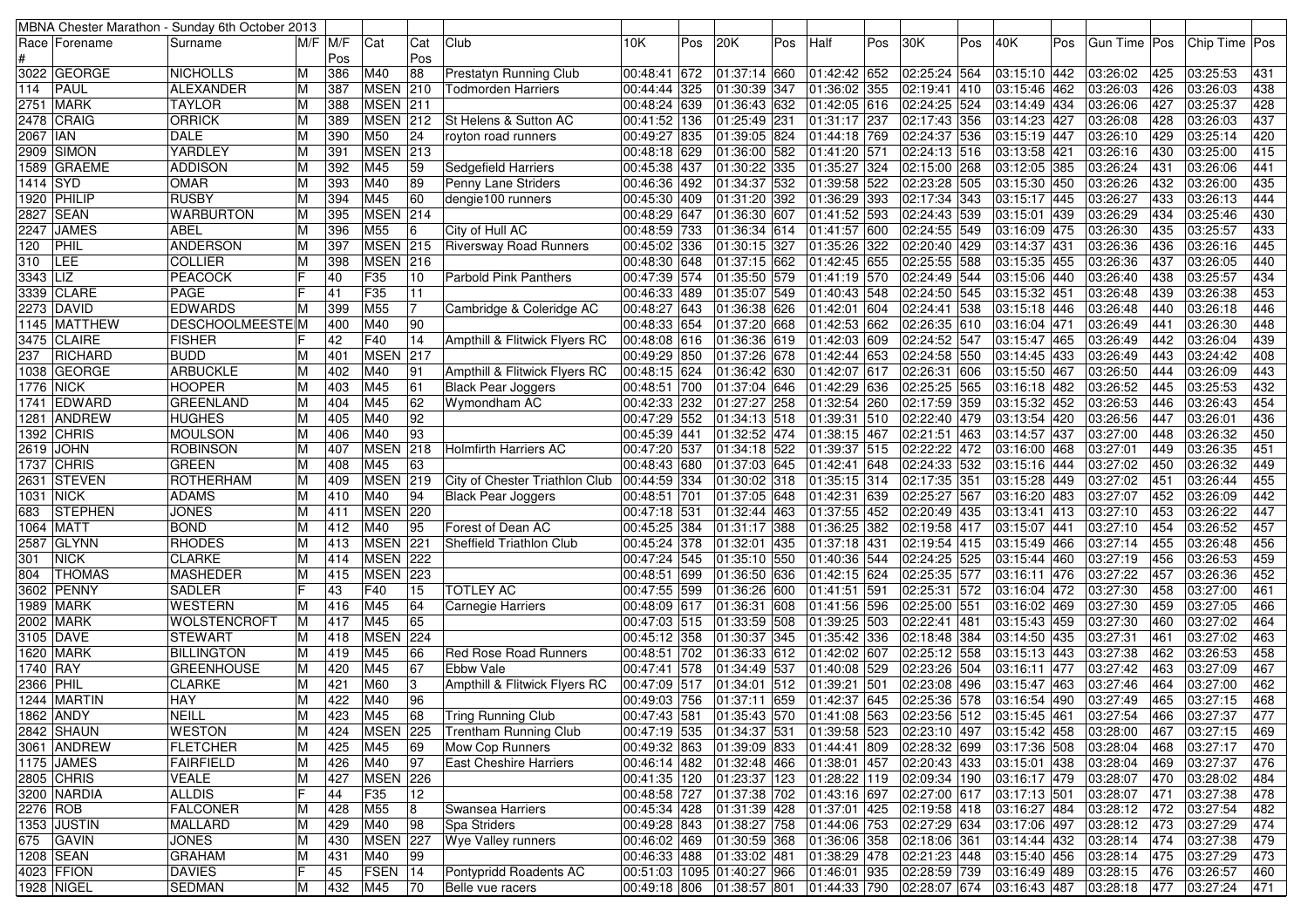| MBNA Chester Marathon - Sunday 6th October 2013 |                   |        |             |                 |              |                                  |                          |     |                                           |     |                  |     |                                                                                     |     |                         |     |                |            |                      |     |
|-------------------------------------------------|-------------------|--------|-------------|-----------------|--------------|----------------------------------|--------------------------|-----|-------------------------------------------|-----|------------------|-----|-------------------------------------------------------------------------------------|-----|-------------------------|-----|----------------|------------|----------------------|-----|
| Race Forename                                   | Surname           |        | $M/F$ $M/F$ | Cat             | Cat          | Club                             | 10K                      | Pos | 20K                                       | Pos | Half             | Pos | 30K                                                                                 | Pos | 40K                     | Pos | Gun Time   Pos |            | Chip Time Pos        |     |
|                                                 |                   |        | Pos         |                 | Pos          |                                  |                          |     |                                           |     |                  |     |                                                                                     |     |                         |     |                |            |                      |     |
| 540<br><b>GRAHAM</b>                            | <b>HALSALL</b>    |        | 433         | MSEN 228        |              | Penny Lane Striders              | 00:45:11 355             |     | 01:30:03 319                              |     | 01:35:16 317     |     | $02:16:42$ 310                                                                      |     | 03:16:34 486            |     | 03:28:22       | 478        | 03:28:08             | 485 |
| 3039 COLLIN                                     | <b>DONALDSON</b>  | M      | 434         | M45             | 71           | North Yorks Moors AC             | 00:45:27 395             |     | 01:31:52 431                              |     | 01:37:19 432     |     | 02:21:30 450                                                                        |     | 03:15:47 464            |     | 03:28:23       | 479        | 03:27:56             | 483 |
| 1379 EWAN                                       | <b>MITCHELL</b>   | M      | 435         | M40             | 100          |                                  | 00:48:39 670             |     | 01:36:43                                  | 631 | 01:42:11 619     |     | 02:24:30 529                                                                        |     | 03:16:04 470            |     | 03:28:24       | 480        | 03:27:29             | 475 |
| <b>ANDREW</b><br>710                            | <b>KIRK</b>       |        | 436         | <b>MSEN 229</b> |              |                                  | 00:48:38 664             |     | 01:36:12 589                              |     | 01:41:38 582     |     | 02:24:35 534                                                                        |     | 03:16:15 478            |     | 03:28:28       | 481        | 03:27:27             | 472 |
| ROBERT<br>985                                   | <b>HIND</b>       |        | 437         | M60             | 14           | Police-North Wales               | 00:44:32 313             |     | 01:29:38 306                              |     | 01:35:02 307     |     | 02:18:50 385                                                                        |     | 03:15:34 454            |     | 03:28:36       | 482        | 03:28:21             | 494 |
| 657<br><b>EDWARD</b>                            | JOHNSON           |        | 438         | <b>MSEN 230</b> |              |                                  | 00:48:44 681             |     | 01:38:25                                  | 756 | 01:43:56 740     |     | $ 02:27:45 $ 652                                                                    |     | 03:17:06 495            |     | 03:28:38       | 483        | 03:27:04             | 465 |
| DAVID<br>466                                    | <b>FOWLER</b>     |        | 439         | <b>MSEN 231</b> |              |                                  | 00:49:42 913             |     | 01:39:22 883                              |     | 01:44:58 861     |     | 02:28:01 665                                                                        |     | 03:17:36 509            |     | 03:28:44       | 484        | 03:28:15             | 488 |
| 2415 GEOFFREY                                   | <b>HOOPER</b>     |        | 440         | M65             |              |                                  | 00:48:47 686             |     | 01:37:47 714                              |     | 01:43:26 712     |     | 02:27:53 660                                                                        |     | 03:17:37 510            |     | 03:28:44       | 485        | 03:28:16             | 489 |
| PETER<br>497                                    | <b>GOODLIFFE</b>  |        | 441         | <b>MSEN 232</b> |              |                                  | 00:48:18 631             |     | 01:36:52 639                              |     | 01:42:21 629     |     | 02:25:46 583                                                                        |     | 03:17:58 524            |     | 03:28:46       | 486        | 03:28:12             | 487 |
| 1571 STEPHEN                                    | <b>WILSON</b>     |        | 442         | M40             | 101          |                                  | 00:49:09 779             |     | 01:37:58 724                              |     | 01:43:29 713     |     | 02:27:25 633                                                                        |     | 03:17:54 521            |     | 03:28:46       | 487        | 03:28:10             | 486 |
| PHIL<br>770                                     | LYNN              |        | 443         | <b>MSEN 233</b> |              |                                  | 00:45:39 442             |     | 01:32:53 475                              |     | 01:38:16 470     |     | 02:24:32 531                                                                        |     | 03:18:09 532            |     | 03:28:49       | 488        | 03:28:22             | 496 |
| 195<br><b>MATTHEW</b>                           | <b>BOLLINGTON</b> |        | 444         | <b>MSEN 234</b> |              |                                  | 00:45:45 448             |     | 01:32:58 477                              |     | 01:38:30 479     |     | 02:23:13 499                                                                        |     | 03:17:25 505            |     | 03:28:52       | 489        | 03:28:36             | 508 |
| LIAM<br>815                                     | <b>MCCARTHY</b>   |        | 445         | <b>MSEN 235</b> |              |                                  | 00:48:26 642             |     | 01:36:49 635                              |     | 01:42:18 628     |     | 02:25:38 580                                                                        |     | 03:17:49 517            |     | 03:28:53       | 490        | 03:28:21             | 493 |
| <b>IED</b><br>162                               | <b>BEECH</b>      |        | 446         | <b>MSEN 236</b> |              | SYTri                            | 00:45:22 374             |     | 01:31:15 386                              |     | 01:36:23 377     |     | 02:19:50 414                                                                        |     | 03:18:17 540            |     | 03:28:54       | 491        | 03:28:33             | 505 |
| 1276 RICHARD                                    | <b>HOSKINS</b>    |        | 447         | M40             | 102          |                                  | 00:47:10 523             |     | 01:34:50 538                              |     | $ 01:40:11 $ 531 |     | 02:24:26 526                                                                        |     | 03:17:28 506            |     | 03:28:55       | 492        | 03:28:36             | 509 |
| 2510 JESPER                                     | <b>PEDERSEN</b>   |        | 448         | <b>MSEN</b>     | 237          |                                  | 00:49:44 919             |     | 01:39:18 865                              |     | 01:44:52 841     |     | $\overline{02:}28:41$ 716                                                           |     | 03:18:02 528            |     | 03:28:55       | 493        | 03:28:19             | 492 |
| 1143 MARTIN                                     | <b>DEANS</b>      |        | 449         | M40             | 103          |                                  | 00:44:28 306             |     | 01:30:41                                  | 351 | 01:36:08 360     |     | 02:21:34 453                                                                        |     | 03:17:08 499            |     | 03:28:55       | 494        | 03:28:50             | 517 |
| 1506 ANDREW                                     | <b>SUGDEN</b>     |        | 450         | M40             | 104          |                                  | 00:49:09 780             |     | 01:37:25                                  | 674 | 01:43:02 671     |     | 02:25:31 571                                                                        |     | 03:16:18 481            |     | 03:28:56       | 495        | 03:28:16             | 490 |
| 4338 FAYE JASMINE                               | <b>WATERHOUSE</b> |        | 46          | FSEN            | 15           | <b>Stockport Harriers</b>        | 00:49:42 910             |     | 01:39:22 880                              |     | 01:44:59 863     |     | 02:28:49 731                                                                        |     | 03:18:00 526            |     | 03:28:56       | 496        | 03:28:28             | 500 |
| 2294 DAVID                                      | <b>HODGSON</b>    |        | 451         | M55             | 19           | new marske harriers              | 00:48:17 627             |     | 01:35:31                                  | 562 | 01:40:53 551     |     | 02:23:12 498                                                                        |     | 03:16:17 480            |     | 03:29:01       | 497        | 03:28:22             | 497 |
| 1627   LEE                                      | <b>BOOTH</b>      |        | 452         | M45             | 72           | Trawden AC                       | 00:47:40 576             |     | 01:35:44 571                              |     | 01:41:13 567     |     | 02:24:21 522                                                                        |     | 03:17:44 514            |     | 03:29:01       | 498        | 03:28:39             | 511 |
| 3125 NIGEL                                      | <b>BAINES</b>     |        | 453         | <b>MSEN 238</b> |              | City of Lancaster Triathlon      | 00:45:27 393             |     | 01:31:21                                  | 400 | 01:36:32 399     |     | 02:20:11 423                                                                        |     | 03:17:00 493            |     | 03:29:02       | 499        | 03:28:45             | 515 |
| 1673 MICHAEL                                    | <b>CONNOR</b>     |        | 454         | M45             | 73           | <b>Knowsley Harriers AC</b>      | 00:49:32 860             |     | 01:39:14 847                              |     | 01:44:48 832     |     | 02:28:38 711                                                                        |     | 03:17:54 520            |     | 03:29:03       | 500        | 03:28:23             | 498 |
| 2948 GARETH                                     | <b>MAGUIRE</b>    |        | 455         | <b>MSEN 239</b> |              |                                  | 00:45:35 430             |     | 01:32:11                                  | 442 | 01:37:32 442     |     | 02:22:45 484                                                                        |     | 03:16:59 491            |     | 03:29:05       | 501        | 03:28:45             | 514 |
| <b>2918 NICK</b>                                | <b>ZORAB</b>      |        | 456         | <b>MSEN 240</b> |              |                                  | 00:42:03 193             |     | 01:26:21                                  | 244 | 01:31:41 246     |     | 02:16:19 300                                                                        |     | 03:16:27 485            |     | 03:29:06       | 502        | 03:28:28             | 501 |
| 2541 PAUL                                       | <b>PORTER</b>     |        | 457         | <b>MSEN 241</b> |              |                                  | 00:49:28 842             |     | 01:39:13 845                              |     | 01:44:46 825     |     | 02:28:33 702                                                                        |     | 03:18:30 549            |     | 03:29:06       | 503        | 03:28:21             | 495 |
| 1002 SID                                        | <b>PASK</b>       |        | 458         | M60             | 15           | Police-Scotland                  | 00:47:56 602             |     | 01:35:28 559                              |     | 01:40:50 550     |     | 02:23:33 506                                                                        |     | 03:16:09 474            |     | 03:29:07       | 504        | 03:28:34             | 506 |
| 3008 ZOLTAN                                     | <b>DARABOS</b>    |        | 459         | <b>MSEN 242</b> |              |                                  | 00:49:04 760             |     | $01:38:22$ 753                            |     | 01:43:55 735     |     | 02:28:13 680                                                                        |     | 03:17:54 522            |     | 03:29:07       | 505        | 03:28:32             | 504 |
| 1754 STEVE                                      | <b>HANLEY</b>     |        | 460         | M45             | 74           | Wrekin Road Runners              | 00:48:59 732             |     | 01:38:40 776                              |     | 01:44:12 759     |     | 02:27:57 663                                                                        |     | 03:17:25 504            |     | 03:29:07       | 506        | 03:27:52             | 481 |
| 3373 OLIVIA                                     | <b>STACEY</b>     |        | 47          | F35             | 13           | Badgers                          | 00:48:48 692             |     | $\boxed{01:37:38}$ 700                    |     | 01:43:09 685     |     | 02:27:41 644                                                                        |     | 03:18:09 533            |     | 03:29:10       | 507        | 03:28:43             | 512 |
| SIMON<br>698                                    | KENDRICK          |        | 461         | <b>MSEN 243</b> |              |                                  | 00:47:30 554             |     | 01:34:39                                  | 533 | 01:40:00 525     |     | 02:22:58 489                                                                        |     | 03:16:43 488            |     | 03:29:11       | 508        | 03:28:17             | 491 |
| <b>THOMAS</b><br>482                            | <b>GEORGESON</b>  | M      | 462         | <b>MSEN 244</b> |              | JP Morgan RC                     | 00:49:21 813             |     | 01:38:57                                  | 802 | 01:44:33 789     |     | 02:28:13 681                                                                        |     | 03:17:38 511            |     | 03:29:11       | 509        | 03:28:24             | 499 |
| <b>MIKE</b><br>124                              | <b>ANSLOW</b>     |        | 463         | <b>MSEN 245</b> |              | <b>Black Country Triatheltes</b> | 00:48:54 713             |     | 01:38:24 755                              |     | 01:43:59 742     |     | 02:27:52 659                                                                        |     | 03:17:18 502            |     | 03:29:12       | 510        | 03:27:51             | 480 |
| 3066 JONATHAN                                   | HAWARTH           |        | 464         | <b>MSEN 246</b> |              |                                  | 00:44:25 303             |     | 01:30:09                                  | 322 | 01:35:32 329     |     | 02:18:36 377                                                                        |     | 03:18:02 527            |     | 03:29:12       | 511        | 03:28:34             | 507 |
| <b>MICHAEL</b><br>273                           | CAVANAGH          | M      | 465         | <b>MSEN 247</b> |              |                                  | 00:49:26 831             |     | 01:37:57 722                              |     | 01:43:19 705     |     | 02:26:02 592                                                                        |     | 03:17:42 513            |     | 03:29:14       | 512        | 03:28:29             | 503 |
| 2468 SHAUN                                      | O'DWYER           | M      | 466         | <b>MSEN 248</b> |              | <b>Bolton United Harriers</b>    | $\overline{00:}41:19$ 91 |     | 01:21:31                                  | 70  | 01:26:06 68      |     | 02:11:44 222                                                                        |     | 03:18:35 551            |     | 03:29:25       | 513        | 03:29:21             | 529 |
| <b>JONATHAN</b><br>147                          | <b>BARON</b>      |        | 467         | <b>MSEN 249</b> |              | Chorley AC & Tri                 | 00:47:38 570             |     | 01:36:09 586                              |     | 01:41:44 584     |     | 02:26:00 591                                                                        |     | 03:17:50 518            |     | 03:29:25       | 514        | 03:28:54             | 519 |
| 2989 KARL                                       | <b>DARCY</b>      |        | 468         | <b>MSEN 250</b> |              | <b>Bolton United Harriers</b>    | 00:41:21 97              |     | 01:23:36                                  | 121 | 01:28:21 118     |     | 02:07:31 153                                                                        |     | 03:18:35 550            |     | 03:29:26       | 515        | 03:29:21             | 530 |
| 2705 NATHAN                                     | <b>SMITH</b>      |        | 469         | <b>MSEN 251</b> |              |                                  | 00:49:41 908             |     | $01:39:05$ 826                            |     | 01:44:36 799     |     | 02:28:05 673                                                                        |     | 03:18:10 535            |     | 03:29:31       | 516        | 03:28:59             | 520 |
| 2821   IAN                                      | WALLWORK          |        | 470         | <b>MSEN 252</b> |              |                                  | 00:45:14 362             |     | 01:30:30                                  | 339 | 01:35:51 345     |     | 02:21:39 458                                                                        |     | 03:17:28 507            |     | 03:29:31       | 517        | 03:28:59             | 521 |
| PETE<br>240                                     | <b>BURGHAM</b>    |        | 471         | <b>MSEN 253</b> |              |                                  | 00:48:32 651             |     | 01:37:01 643                              |     | 01:42:30 638     |     | 02:25:56 590                                                                        |     | 03:17:38 512            |     | 03:29:31       | 518        | 03:29:07             | 524 |
| 1377 CRAIG                                      | <b>MILLER</b>     | M      | 472         | M40             |              | 105 Stainland Lions RC           |                          |     |                                           |     |                  |     | 00:44:30 308 01:29:17 301 01:34:18 295 02:16:58 319 03:16:59 492 03:29:35           |     |                         |     |                |            | 519 03:29:17         | 528 |
| 1166 MICHAEL                                    | <b>ELLINGSEN</b>  | M      | 473         | M40             |              | Serpentine RC                    | 00:45:34 426             |     |                                           |     |                  |     |                                                                                     |     |                         |     |                |            | 03:29:26             | 532 |
| 325   MATTHEW                                   | <b>CORR</b>       |        | 474         | MSEN 254        | 106          |                                  |                          |     | 01:31:29 421<br>00:48:58 728 01:37:15 661 |     |                  |     | $ 01:36:56 423 02:21:21 446 03:15:41 457 03:29:37$                                  |     | 03:17:59 525 03:29:38   |     |                | 520<br>521 |                      | 522 |
| 1650 COLIN                                      | CARTER            | M<br>M | 475         | M45             | 75           |                                  |                          |     |                                           |     |                  |     | 01:42:50 659 02:26:26 603<br>00:49:39 892 01:39:20 869 01:44:54 845 02:28:44 720    |     | 03:18:14 538            |     | 03:29:41       | 522        | 03:28:59<br>03:29:08 | 525 |
|                                                 |                   |        |             |                 |              | Middleton Harriers               | 00:49:38 889             |     |                                           |     |                  |     |                                                                                     |     |                         |     |                |            |                      |     |
| 1915 NEIL                                       | ROBBIE            | M      | 476         | M45             | 76           | <b>Black Pear Joggers</b>        |                          |     | 01:38:41 780                              |     |                  |     | 01:44:08 756 02:27:56 661                                                           |     | 03:18:05 530            |     | 03:29:42       | 523        | 03:28:46             | 516 |
| 1489 GARY                                       | <b>SMITH</b>      | M      | 477         | M40             | 107          | <b>Black Pear Joggers</b>        | 00:48:31 649             |     | 01:36:20 598                              |     |                  |     | 01:41:48 589 02:24:30 528                                                           |     | 03:17:06 496            |     | 03:29:43       | 524        | 03:28:44             | 513 |
| 2094 ADRIAN                                     | GALE              | M      | 478         | M50             | 25           | Peel Road Runners                | 00:45:26 391             |     | 01:31:21 397                              |     |                  |     | 01:36:26 383 02:18:35 374                                                           |     | 03:17:12 500            |     | 03:29:47       | 525        | 03:29:31             | 534 |
| 4133 KIRSTY                                     | <b>JOHNSON</b>    |        | 48          | FSEN 16         |              | Glossopdale Harriers             |                          |     | 00:48:42 676 01:37:42 705                 |     |                  |     | 01:43:16 696 02:27:35 641                                                           |     | 03:18:21 544 03:29:49   |     |                | 526        | 03:29:16             | 527 |
| 838 OLIVER                                      | <b>MCQUAIL</b>    | M      | 479         | <b>MSEN 255</b> |              |                                  |                          |     | 00:50:01 966 01:39:26 894                 |     |                  |     | 01:45:00 869 02:28:03 671                                                           |     | 03:18:21 542 03:29:52   |     |                | 527        | 03:28:37             | 510 |
| 636 ALEX                                        | <b>JACKSON</b>    | M      | 480         | <b>MSEN 256</b> |              |                                  | 00:46:58 509             |     | 01:33:35 497                              |     |                  |     | 01:38:55 492 02:22:02 467                                                           |     | 03:17:48 516            |     | 03:29:54       | 528        | 03:29:21             | 531 |
| 1369 PAUL                                       | <b>MCKENNA</b>    | M      | 481         | M40             | 108          | <b>Chorlton Runners</b>          |                          |     | 00:49:41 906 01:39:09 837                 |     |                  |     | 01:44:39 804 02:28:08 676                                                           |     | $03:17:55$ 523 03:30:00 |     |                | 529        | 03:29:02             | 523 |
| 2352 REX                                        | <b>WHITCOMBE</b>  | M      | 482         | M55             | $ 10\rangle$ | <b>Wells City Harriers</b>       |                          |     |                                           |     |                  |     | 00:46:19  485  01:33:48  502  01:39:17  499  02:22:59  490  03:17:20  503  03:30:03 |     |                         |     |                | 530        | 03:29:38             | 538 |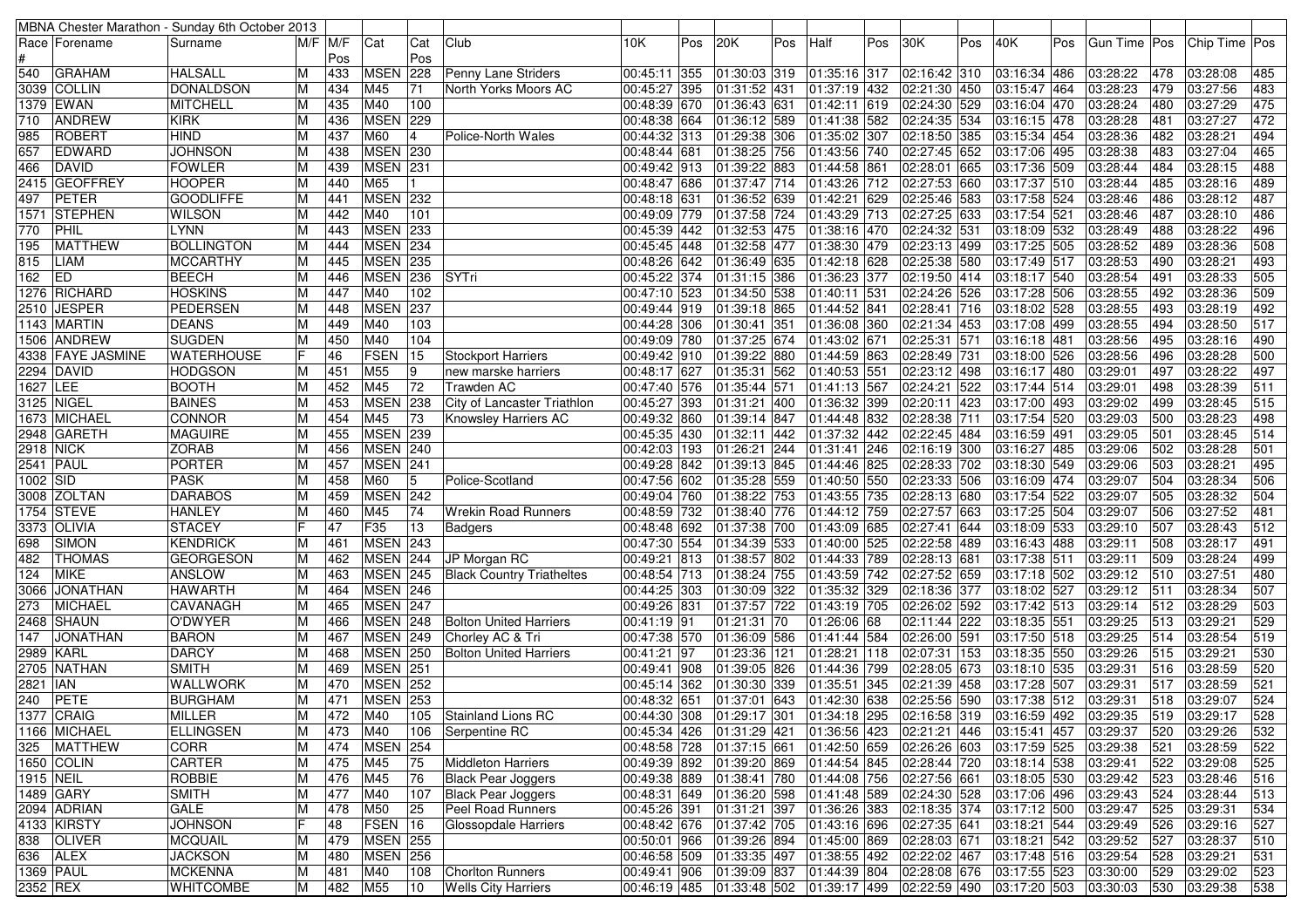|           |                   | MBNA Chester Marathon - Sunday 6th October 2013 |   |          |                 |                |                                                        |              |     |                                                                          |     |                                   |     |              |     |              |     |                |                 |               |     |
|-----------|-------------------|-------------------------------------------------|---|----------|-----------------|----------------|--------------------------------------------------------|--------------|-----|--------------------------------------------------------------------------|-----|-----------------------------------|-----|--------------|-----|--------------|-----|----------------|-----------------|---------------|-----|
|           | Race   Forename   | Surname                                         |   | M/F  M/F | Cat             | Cat            | Club                                                   | 10K          | Pos | 20K                                                                      | Pos | Half                              | Pos | 30K          | Pos | 40K          | Pos | Gun Time   Pos |                 | Chip Time Pos |     |
|           |                   |                                                 |   | Pos      |                 | Pos            |                                                        |              |     |                                                                          |     |                                   |     |              |     |              |     |                |                 |               |     |
| 53        | <b>MIKE</b>       | <b>GREEN</b>                                    | м | 483      | M40             | 109            | <b>Wallasey AC</b>                                     | 00:49:44 918 |     | 01:39:22 878                                                             |     | 01:44:58 860                      |     | 02:28:49 729 |     | 03:18:10 534 |     | 03:30:06       | 531             | 03:29:37      | 536 |
| 54        | <b>ANDY</b>       | <b>RATCLIFFE</b>                                |   | 484      |                 |                |                                                        | 00:49:40 894 |     | 01:39:22 881                                                             |     | 01:44:56 854                      |     | 02:28:47 727 |     | 03:18:09 531 |     | 03:30:06       | 532             | 03:29:35      | 535 |
| 1359      | <b>JONATHAN</b>   | <b>MATTOCK</b>                                  |   | 485      | M40             | 110            |                                                        | 00:47:23 539 |     | 01:36:15                                                                 | 592 | 01:41:56 597                      |     | 02:28:29 695 |     | 03:19:25 569 |     | 03:30:12       | 533             | 03:29:46      | 542 |
| 970       | ANDREW            | <b>CARTER</b>                                   |   | 486      | M45             | 77             | Police-Lancashire                                      | 00:45:58 465 |     | 01:31:55 434                                                             |     | 01:37:10 428                      |     | 02:19:04 392 |     | 03:15:28 448 |     | 03:30:13       | 534             | 03:29:41      | 539 |
| 4385      | SOPHIE            | <b>WOLFE</b>                                    |   | 49       | <b>FSEN</b>     | 17             |                                                        | 00:49:42 912 |     | 01:39:21                                                                 | 873 | 01:44:57 856                      |     | 02:28:28 693 |     | 03:18:37 552 |     | 03:30:14       | 535             | 03:29:44      | 541 |
|           | 2972 DAVID        | LINDSAY                                         |   | 487      | M45             | 78             |                                                        | 00:47:23 540 |     | 01:34:31                                                                 | 528 | 01:39:56 521                      |     | 02:23:02 492 |     | 03:17:47 515 |     | 03:30:16       | 536             | 03:29:37      | 537 |
|           | 2960 MARK         | MORGAN-HILLAM                                   | м | 488      | M40             | 111            |                                                        | 00:47:28 550 |     | 01:35:01                                                                 | 547 | 01:40:19 538                      |     | 02:22:53 488 |     | 03:17:54 519 |     | 03:30:18       | 537             | 03:29:59      | 547 |
| 2572 PHIL |                   | <b>RAMSEY</b>                                   |   | 489      | <b>MSEN</b>     | 257            |                                                        | 00:49:43 915 |     | 01:36:38 623                                                             |     | 01:41:55 595                      |     | 02:23:53 511 |     | 03:18:21 543 |     | 03:30:22       | 538             | 03:29:49      | 544 |
| 2337      | <b>NIGEL</b>      | <b>SHEPHERD</b>                                 |   | 490      | M55             | 11             | Wesham Road Runners & AC                               | 00:47:40 575 |     | 01:36:35                                                                 | 618 | 01:42:13 621                      |     | 02:26:44 613 |     | 03:18:28 546 |     | 03:30:32       | 539             | 03:30:22      | 551 |
|           | 1541 ANTHONY      | <b>WADDINGTON</b>                               | M | 491      | M40             | 112            |                                                        | 00:45:48 454 |     | 01:30:52 362                                                             |     | 01:36:02 354                      |     | 02:19:38 408 |     | 03:17:05 494 |     | 03:30:35       | 540             | 03:29:46      | 543 |
|           | 3825 MERILYN      | <b>DAVIS</b>                                    |   | 50       | F50             | $\overline{4}$ | Elmbridge RRC                                          | 00:49:13 791 |     | 01:37:50 716                                                             |     | 01:43:19 704                      |     | 02:27:29 635 |     | 03:18:40 553 |     | 03:30:36       | 541             | 03:30:05      | 548 |
|           | 2534 JOSEPH       | <b>PIZER</b>                                    | M | 492      | <b>MSEN 258</b> |                |                                                        | 00:49:06 768 |     | $\overline{01:}37:32$ 690                                                |     | 01:43:06 680                      |     | 02:25:41 582 |     | 03:17:07 498 |     | 03:30:36       | 542             | 03:29:27      | 533 |
|           | 2526  GARETH      | <b>PIERCE</b>                                   |   | 493      | <b>MSEN</b>     | 259            |                                                        | 00:48:29 646 |     | 01:38:04                                                                 | 731 | 01:43:40 725                      |     | 02:27:23 632 |     | 03:18:04 529 |     | 03:30:38       | 543             | 03:28:51      | 518 |
|           | 3131 ROSS         | <b>WINNEY</b>                                   |   | 494      | <b>MSEN 260</b> |                |                                                        | 00:47:36 564 |     | 01:35:35                                                                 | 566 | 01:41:10 564                      |     | 02:25:41 581 |     | 03:18:49 555 |     | 03:30:38       | 544             | 03:29:55      | 546 |
|           | 1608 MIKE         | <b>BARKWAY</b>                                  | м | 495      | M45             | 79             | thameside running club                                 | 00:47:34 561 |     | 01:33:47 500                                                             |     | 01:39:07 496                      |     | 02:23:00 491 |     | 03:18:53 558 |     | 03:30:39       | 545             | 03:30:24      | 553 |
|           | 1070  GARETH      | <b>BOYD</b>                                     |   | 496      | M40             | 113            | <b>Helsby RC</b>                                       | 00:49:22 819 |     | 01:39:04                                                                 | 817 | 01:44:39 803                      |     | 02:28:27 692 |     | 03:19:04 561 |     | 03:30:42       | 546             | 03:29:53      | 545 |
| 2446      | <b>JAMES</b>      | <b>NAUGHTON</b>                                 | M | 497      | <b>MSEN 261</b> |                |                                                        | 00:47:19 533 |     | 01:35:28 558                                                             |     | 01:40:59 556                      |     | 02:25:04 554 |     | 03:19:04 562 |     | 03:30:44       | 547             | 03:30:11      | 549 |
|           | 1698 ANDREW       | <b>DUFFY</b>                                    |   | 498      | M45             | 80             | preston harriers                                       | 00:46:46 502 |     | 01:32:37 456                                                             |     | 01:37:51 450                      |     | 02:21:05 440 |     | 03:18:20 541 |     | 03:30:45       | 548             | 03:30:19      | 550 |
|           | 3025  PAUL        | <b>HANCOCK</b>                                  |   | 499      | M40             | 114            | South Cheshire harriers                                | 00:45:49 455 |     | 01:33:34                                                                 | 496 | 01:39:13 498                      |     | 02:24:04 515 |     | 03:19:05 563 |     | 03:30:55       | 549             | 03:30:44      | 559 |
| 432       | <b>ANTONY</b>     | <b>EVERITT</b>                                  |   | 500      | <b>MSEN 262</b> |                |                                                        | 00:46:37 495 |     | 01:32:51                                                                 | 471 | 01:38:07 459                      |     | 02:19:28 402 |     | 03:18:29 548 |     | 03:31:05       | 550             | 03:30:41      | 557 |
|           | 2878 DANIEL       | <b>WILSON</b>                                   |   | 501      | <b>MSEN</b>     | 263            |                                                        | 00:49:39 893 |     | 01:38:27 757                                                             |     | 01:44:05 749                      |     | 02:27:33 640 |     | 03:19:09 565 |     | 03:31:11       | 551             | 03:29:44      | 540 |
|           | 1193  ALAN        | <b>GIFFORD</b>                                  |   | 502      | M40             | 115            |                                                        | 00:47:36 566 |     | 01:35:47 576                                                             |     | 01:41:20 572                      |     | 02:25:53 586 |     | 03:18:12 536 |     | 03:31:11       | 552             | 03:29:15      | 526 |
|           | <b>1125 MARK</b>  | <b>CUNNINGHAM</b>                               | M | 503      | M40             | 116            |                                                        | 00:49:51 940 |     | 01:39:27                                                                 | 897 | 01:45:06 883                      |     | 02:28:52 732 |     | 03:19:27 570 |     | 03:31:15       | 553             | 03:30:44      | 560 |
|           | 3611 RACHAEL      | <b>SHELBOURN</b>                                |   | 51       | F40             | 16             | <b>Smalley Road Runners</b>                            | 00:49:05 763 |     | 01:37:27 680                                                             |     | 01:42:53 661                      |     | 02:26:33 608 |     | 03:19:41 574 |     | 03:31:19       | 554             | 03:30:23      | 552 |
| 1538      | <b>JASON</b>      | VAUGHAN                                         |   | 504      | M40             | 117            |                                                        | 00:49:05 766 |     | 01:37:26 677                                                             |     | 01:42:59 669                      |     | 02:26:08 597 |     | 03:18:24 545 |     | 03:31:21       | 555             | 03:30:35      | 556 |
|           | 2194 MARK         | <b>ROCHE</b>                                    |   | 505      | M50             | 26             |                                                        | 00:45:31 417 |     | 01:31:28                                                                 | 420 | 01:36:47 419                      |     | 02:19:39 409 |     | 03:18:15 539 |     | 03:31:22       | 556             | 03:31:08      | 569 |
| 2991      | <b>JAMES</b>      | <b>SEDDON</b>                                   |   | 506      | <b>MSEN</b>     | 264            |                                                        | 00:48:07 611 |     | 01:37:17 664                                                             |     | 01:43:08 682                      |     | 02:27:13 624 |     | 03:13:53 418 |     | 03:31:24       | 557             | 03:22:56      | 374 |
|           | 1419 DAVID        | <b>OWENS</b>                                    | М | 507      | M40             | 118            | Penny Lane Striders                                    | 00:48:58 725 |     | 01:37:34 694                                                             |     | 01:43:09 686                      |     | 02:28:35 705 |     | 03:19:53 583 |     | 03:31:26       | 558             | 03:30:43      | 558 |
|           | 1798 DAVID        | <b>JOY</b>                                      |   | 508      | M45             | 81             |                                                        | 00:49:03 755 |     | 01:37:36                                                                 | 697 | 01:43:12 690                      |     | 02:27:37 643 |     | 03:19:14 568 |     | 03:31:28       | 559             | 03:30:52      | 563 |
| 485       | DARREN            | <b>GIBSON</b>                                   |   | 509      | <b>MSEN</b>     | 265            |                                                        | 00:45:55 461 |     | 01:32:02 438                                                             |     | 01:37:19 434                      |     | 02:21:10 443 |     | 03:19:51 580 |     | 03:31:31       | 560             | 03:31:09      | 570 |
| 3730      | <b>LESLEY</b>     | <b>JONES</b>                                    |   | 52       | F45             | 3              |                                                        | 00:49:40 898 |     | 01:39:20                                                                 | 871 | 01:44:54 848                      |     | 02:28:56 736 |     | 03:19:48 577 |     | 03:31:33       | 56 <sup>2</sup> | 03:31:00      | 566 |
| 1086      | RICHARD           | <b>BUNN</b>                                     |   | 510      | M40             | 119            | <b>Peel Road Runners</b>                               | 00:47:46 585 |     | 01:35:32 563                                                             |     | 01:40:56 554                      |     | 02:25:35 575 |     | 03:20:03 584 |     | 03:31:39       | 562             | 03:31:07      | 568 |
|           | 1948 KEES         | <b>STAVENUITER</b>                              | M | 511      | M45             | 82             | Wolverhampton and Bilston AC00:45:35 429               |              |     | 01:34:22                                                                 | 523 | 01:39:59 524                      |     | 02:27:13 623 |     | 03:21:10 600 |     | 03:31:41       | 563             | 03:31:32      | 578 |
| 2155      | DAVID             | <b>MONK</b>                                     |   | 512      | M50             | 27             | Brighton and Hove City Athleti                         | 00:47:17 529 |     | 01:35:33                                                                 | 564 | 01:41:06 560                      |     | 02:25:03 553 |     | 03:18:51 557 |     | 03:31:48       | 564             | 03:31:23      | 576 |
| 409       | DEAN              | <b>EDWARDS</b>                                  |   | 513      | <b>MSEN</b>     | 266            |                                                        | 00:49:29 849 |     | 01:38:44                                                                 | 782 | 01:44:18 768                      |     | 02:27:44 650 |     | 03:18:42 554 |     | 03:31:49       | 565             | 03:30:47      | 562 |
|           | 3029 ANDY         | <b>GASKELL</b>                                  |   | 514      | M45             | 83             | Spectrum Striders RC                                   | 00:49:40 899 |     | 01:39:21                                                                 | 874 | 01:45:03 876                      |     | 02:28:44 721 |     | 03:19:49 579 |     | 03:31:49       | 566             | 03:31:14      | 571 |
| 1550      | PETER             | <b>WATTS</b>                                    |   | 515      | M40             | 120            |                                                        |              |     | 00:50:28 1027 01:40:09                                                   | 939 | 01:45:45 918                      |     | 02:29:50 783 |     | 03:20:11 587 |     | 03:31:50       | 567             | 03:30:32      | 555 |
| 2719      | <b>GIACOMO</b>    | <b>SQUINTANI</b>                                |   | 516      | <b>MSEN</b>     | 267            | <b>Totley AC</b>                                       | 00:49:33 866 |     | 01:39:08                                                                 | 832 | 01:44:41 808                      |     | 02:28:35 706 |     | 03:20:06 585 |     | 03:31:50       | 568             | 03:31:03      | 567 |
|           | <b>2277 KEITH</b> | <b>FELTON</b>                                   |   | 517      | M55             | 12             |                                                        | 00:49:01 742 |     | 01:37:24 673                                                             |     | 01:42:55 667                      |     | 02:27:07 622 |     | 03:19:12 567 |     | 03:31:55       | 569             | 03:30:58      | 565 |
|           | 1260 CARL         | <b>HODSKINSON</b>                               |   | 518      | M40             | 121            |                                                        | 00:47:30 553 |     | 01:35:50 578                                                             |     | 01:41:22 573                      |     | 02:25:30 570 |     | 03:19:33 571 |     | 03:31:56       | 570             | 03:30:29      | 554 |
|           | 3249 JENNY        | DAY                                             |   | 53       | F35             | 14             | North Staffrodshire Road Runn 00:47:27 547             |              |     | 00:00:00 0                                                               |     | $00:00:00$ 0                      |     | 02:26:04 595 |     | 00:00:00 0   |     | 03:31:57       | 571             | 03:31:21      | 575 |
|           | 2354 COLIN        | <b>WOOD</b>                                     | M | 519      | M55             | 13             | <b>Horwich RMI Harriers</b>                            | 00:49:41 905 |     | 01:38:52 791 01:44:25 779 02:30:28 801 03:20:53 597                      |     |                                   |     |              |     |              |     | 03:31:58       | 572             | 03:31:17      | 572 |
| 1397 KEV  |                   | <b>NEYLON</b>                                   | М | 520      | M40             | 122            |                                                        | 00:47:55 598 |     | 01:36:32 609                                                             |     | $\vert$ 01:41:57 599 02:24:51 546 |     |              |     | 03:19:01 560 |     | 03:32:01       | 573             | 03:31:21      | 573 |
| 1847 IAN  |                   | <b>MCIVOR</b>                                   | M | 521      | M45             | 84             |                                                        | 00:49:50 937 |     | 01:38:45 785                                                             |     | 01:44:19 770 02:28:37 708         |     |              |     | 03:19:52 581 |     | 03:32:06       | 574             | 03:30:45      | 561 |
|           | 608 EWAN          | <b>HOLTON</b>                                   | M | 522      | <b>MSEN</b> 268 |                | Knutsford Tri Club                                     | 00:46:05 473 |     | 01:33:13 488                                                             |     | 01:38:59 493                      |     | 02:25:35 576 |     | 03:19:53 582 |     | 03:32:14       | 575             | 03:31:21      | 574 |
|           | 2605 JASON        | RIPPINGALE                                      | M | 523      | <b>MSEN 269</b> |                |                                                        |              |     | 00:47:18 532 01:34:59 544                                                |     | 01:40:26 539 02:24:32 530         |     |              |     | 03:19:47 576 |     | 03:32:19       | 576             | 03:31:47      | 579 |
| 1591 JIM  |                   | <b>ALLEN</b>                                    | M | 524      | M45             | 85             | Lymm Runners                                           | 00:46:01 468 |     | 01:32:25 450                                                             |     | 01:38:01 456 02:24:14 517         |     |              |     | 03:19:33 572 |     | 03:32:25       | 577             | 03:31:27      | 577 |
|           | 938 ANDREW        | <b>DUDLEY</b>                                   | M | 525      | M40             | 123            | Police-Devon & Cornwall                                | 00:44:29 307 |     | 01:30:58 367                                                             |     | 01:36:07 359                      |     | 02:22:15 470 |     | 03:20:24 592 |     | 03:32:34       | 578             | 03:32:27      | 587 |
|           | 1443 MARK         | PYWELL                                          | M | 526      | M40             | 124            | Metropoliton Police AC                                 | 00:42:31 229 |     | 01:26:00 237                                                             |     | 01:31:07 230 02:17:19 324         |     |              |     | 03:18:55 559 |     | 03:32:39       | 579             | 03:32:22      | 585 |
| 327       | PHILL             | <b>ELLIS</b>                                    | M | 527      | <b>MSEN 270</b> |                | <b>Chorlton Runners</b>                                | 00:49:03 752 |     | $\sqrt{01:}37:26$ 676                                                    |     | 01:42:54 665 02:25:26 566         |     |              |     | 03:20:17 591 |     | 03:32:48       | 580             | 03:32:12      | 583 |
|           | 1730 ROBERT       | <b>GODMAN</b>                                   | M | 528      | M45             | 86             |                                                        | 00:49:34 868 |     | $01:37:44$ 708                                                           |     | 01:43:09 684                      |     | 02:27:02 619 |     | 03:20:17 590 |     | 03:32:49       | 581             | 03:32:10      | 582 |
| 232       | <b>ADAM</b>       | <b>BRUNSKILL</b>                                | M | 529      | <b>MSEN</b> 271 |                |                                                        | 00:46:59 511 |     | 01:33:59 507                                                             |     | 01:39:33 512 02:24:25 523         |     |              |     | 03:19:48 578 |     | 03:32:54       | 582             | 03:31:48      | 580 |
|           | 261 FABIEN        | CARBONELL                                       | M |          |                 |                | 530   MSEN   272   STONE MASTER MARATHON00:49:32   861 |              |     | $\vert$ 01:38:54 795 01:44:28 781 02:28:16 684 03:20:11 586 03:32:56 583 |     |                                   |     |              |     |              |     |                |                 | 03:31:58      | 581 |
|           |                   |                                                 |   |          |                 |                |                                                        |              |     |                                                                          |     |                                   |     |              |     |              |     |                |                 |               |     |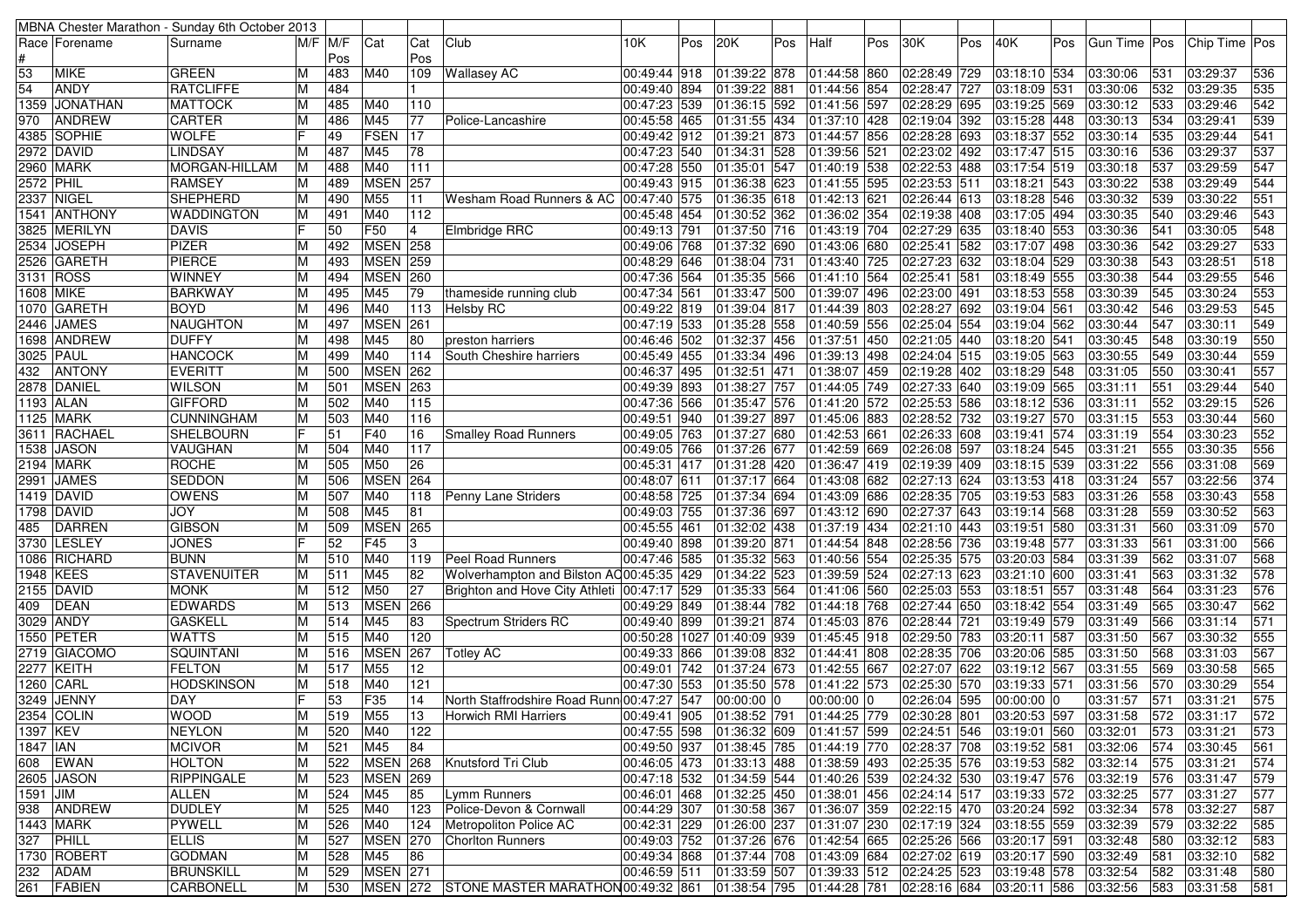|           |                  | MBNA Chester Marathon - Sunday 6th October 2013 |   |            |                 |                 |                                            |                                  |     |                           |     |                                                                                  |     |              |     |                              |     |                      |     |                      |     |
|-----------|------------------|-------------------------------------------------|---|------------|-----------------|-----------------|--------------------------------------------|----------------------------------|-----|---------------------------|-----|----------------------------------------------------------------------------------|-----|--------------|-----|------------------------------|-----|----------------------|-----|----------------------|-----|
|           | Race Forename    | Surname                                         |   | M/F  M/F   | Cat             | Cat             | Club                                       | 10K                              | Pos | 20K                       | Pos | Half                                                                             | Pos | 30K          | Pos | 40K                          | Pos | Gun Time Pos         |     | Chip Time Pos        |     |
|           |                  |                                                 |   | Pos        |                 | Pos             |                                            |                                  |     |                           |     |                                                                                  |     |              |     |                              |     |                      |     |                      |     |
| 3887 SUE  |                  | <b>HASLAM</b>                                   |   | 54         | F <sub>55</sub> | $\blacksquare$  | Scarborough Athletic Club                  | 00:44:19 299                     |     | 01:29:44 309              |     | 01:35:00 305                                                                     |     | 02:17:34 346 |     | 03:19:06 564                 |     | 03:32:59             | 584 | 03:32:35             | 590 |
| 3247 NINA |                  | <b>DAVIES</b>                                   |   | 55         | F35             | 15              |                                            | 00:49:38 885                     |     | 01:39:18 863              |     | 01:44:54 844                                                                     |     | 02:28:48 728 |     | 03:20:52 596                 |     | 03:33:07             | 585 | 03:32:28             | 588 |
|           | 2100 ROBERT      | <b>GITTINS</b>                                  |   | 531        | M50             | 28              |                                            | 00:44:33 316                     |     | 01:29:54 312              |     | 01:35:23 319                                                                     |     | 02:21:32 451 |     | 03:20:41 593                 |     | 03:33:16             | 586 | 03:32:54             | 595 |
|           | 1091 BILLY       | <b>BURNS</b>                                    | M | 532        | M40             | 125             |                                            |                                  |     |                           |     | 00:50:43   1057   01:41:29   1015   01:47:07   999                               |     | 02:30:40 812 |     | 03:21:20 601                 |     | 03:33:19             | 587 | 03:32:27             | 586 |
| 1322      | <b>JASON</b>     | <b>KEYS</b>                                     | М | 533        | M40             | 126             |                                            | 00:41:28 108                     |     | 01:23:41                  | 126 | 01:28:26 121                                                                     |     | 02:07:40 156 |     | 03:16:09 473                 |     | 03:33:26             | 588 | 03:32:50             | 594 |
| 635       | <b>ADAM</b>      | <b>JACKSON</b>                                  |   | 534        | <b>MSEN 273</b> |                 |                                            | 00:50:48 1066 01:40:41           |     |                           | 983 | 01:46:25 963                                                                     |     | 02:31:18 825 |     | 03:21:55 609                 |     | 03:33:28             | 589 | 03:32:16             | 584 |
|           | 2673 MATT        | <b>SELLWOOD</b>                                 | M | 535        | <b>MSEN</b>     | 274             | Petts Wood Runners                         | 00:49:53 949                     |     | 01:39:55                  | 927 | 01:45:22 897                                                                     |     | 02:29:32 771 |     | 03:21:56 611                 |     | 03:33:32             | 590 | 03:32:45             | 592 |
|           | 1812 MARCUS      | <b>LANCASTLE</b>                                |   | 536        | M45             | 87              | Lincoln and District Runners               | 00:49:05 762                     |     | 01:37:08 654              |     | 01:42:31 641                                                                     |     | 02:25:37 579 |     | 03:20:13 588                 |     | 03:33:34             | 591 | 03:33:00             | 596 |
| 1295      | <b>HUGH</b>      | JANNEY                                          | М | 537        | M40             | 127             | Amman Valley Harriers                      | 00:49:38 883                     |     | 01:39:21                  | 872 | 01:44:59 864                                                                     |     | 02:28:45 722 |     | 03:20:16 589                 |     | 03:33:47             | 592 | 03:33:08             | 599 |
|           | 2502 RUSSELL     | PARTRIDGE                                       | м | 538        | <b>MSEN 275</b> |                 |                                            | 00:48:59 734                     |     | 01:36:27 604              |     | 01:41:49 590                                                                     |     | 02:23:58 513 |     | 03:18:50 556                 |     | 03:33:48             | 593 | 03:33:01             | 597 |
| 112       | <b>BENJAMIN</b>  | <b>ALCOCK</b>                                   |   | 539        | <b>MSEN 276</b> |                 |                                            | 00:49:00 738                     |     | 01:38:18 746              |     | 01:43:55 736                                                                     |     | 02:27:57 662 |     | 03:19:39 573                 |     | 03:33:51             | 594 | 03:30:54             | 564 |
| 960       | <b>JOHN</b>      | <b>COOPER</b>                                   | М | 540        | M50             | 29              | Police-Kent                                | 00:45:27 396                     |     | 01:32:41                  | 461 | 01:38:08 461                                                                     |     | 02:22:38 477 |     | 03:22:02 612                 |     | 03:33:56             | 595 | 03:33:34             | 605 |
|           | 1749 DARREN      | <b>HALL</b>                                     | M | 541        | M45             | 88              |                                            | 00:49:27 837                     |     | 01:39:07 830              |     | 01:44:43 816                                                                     |     | 02:28:56 737 |     | 03:21:56 610                 |     | 03:33:58             | 596 | 03:33:08             | 598 |
|           | <b>1118 MARK</b> | <b>COOPER</b>                                   |   | 542        | M40             | 128             |                                            | 00:50:14 1003 01:39:54 924       |     |                           |     | 01:45:29 901                                                                     |     | 02:29:50 782 |     | 03:21:24 603                 |     | 03:34:01             | 597 | 03:32:33             | 589 |
|           | 3704 RACHAEL     | <b>GLENNON</b>                                  |   | 56         | F45             | $\overline{4}$  |                                            | 00:48:59 735                     |     | 01:37:18                  | 666 | 01:42:52 660                                                                     |     | 02:27:22 630 |     | 03:21:23 602                 |     | 03:34:05             | 598 | 03:33:13             | 600 |
| 358       | IVAN             | <b>DAVIES</b>                                   | м | 543        | <b>MSEN</b>     | 277             | <b>Helsby RC</b>                           | 00:47:10 520                     |     | 01:33:00                  | 480 | 01:38:15 469                                                                     |     | 02:21:39 459 |     | 03:20:42 595                 |     | 03:34:17             | 599 | 03:33:27             | 602 |
| 2047      | <b>GARY</b>      | <b>CARLISLE</b>                                 | M | 544        | M50             | 30              | <b>Kirkstall Harriers</b>                  | 00:48:50 698                     |     | 01:38:00 726              |     | 01:43:37 722                                                                     |     | 02:27:44 651 |     | 03:22:49 632                 |     | 03:34:18             | 600 | 03:33:45             | 607 |
| 446       | <b>NEIL</b>      | <b>FINEGAN</b>                                  | м | 545        | <b>MSEN 278</b> |                 |                                            | 00:50:05 978                     |     | $\overline{01:}39:00$ 811 |     | 01:44:52 842                                                                     |     | 02:29:01 741 |     | 03:21:35 604                 |     | 03:34:19             | 601 | 03:32:48             | 593 |
|           | 1993 DAVID       | WHITLOW                                         |   | 546        | M45             | 89              | <b>Running Somewhere Else</b>              | 00:45:31 418                     |     | 01:32:20                  | 448 | 01:38:22 474                                                                     |     | 02:26:03 594 |     | 03:22:35 628                 |     | 03:34:24             | 602 | 03:34:10             | 611 |
| 3438      | <b>SARAH</b>     | <b>BOWRING</b>                                  |   | 57         | F40             | $\overline{17}$ |                                            | 00:49:17 799                     |     | 01:39:00 807              |     | 01:44:46 827                                                                     |     | 02:29:01 742 |     | 03:22:16 616                 |     | 03:34:28             | 603 | 03:34:00             | 609 |
| 2121 ED   |                  | <b>JENKINS</b>                                  | M | 547        | M50             | 31              |                                            | 00:42:05 196                     |     | 01:25:01                  | 201 | 01:29:51 194                                                                     |     | 02:11:57 225 |     | 03:21:00 599                 |     | 03:34:29             | 604 | 03:34:24             | 621 |
|           | 2138  ANDREW     | LOVERIDGE                                       |   | 548        | M50             | 32              |                                            | 00:49:12 786                     |     | 01:37:06 652              |     | 01:42:27 633                                                                     |     | 02:25:19 562 |     | 03:20:41 594                 |     | 03:34:30             | 605 | 03:33:27             | 603 |
|           | 1626 WILLIAM     | <b>BLYTH</b>                                    |   | 549        | M45             | 90              |                                            | 00:46:51 507                     |     | 01:32:43 462              |     | 01:37:48 445                                                                     |     | 02:19:26 400 |     | 03:19:42 575                 |     | 03:34:34             | 606 | 03:34:13             | 613 |
| 2129 KEN  |                  | <b>KELLING</b>                                  |   | 550        | M50             | 33              |                                            | 00:48:56 718                     |     | 01:38:30 764              |     | 01:44:10 758                                                                     |     | 02:27:52 658 |     | 03:21:41 605                 |     | 03:34:38             | 607 | 03:33:15             | 601 |
|           | 2808   PAUL      | <b>VINCENT</b>                                  |   | 551        | <b>MSEN 279</b> |                 |                                            | 00:47:10 521                     |     | 01:34:01                  | 511 | 01:39:23 502                                                                     |     | 02:22:39 478 |     | 03:22:19 618                 |     | 03:34:41             | 608 | 03:33:41             | 606 |
| 709       | MICHAEL          | <b>KING</b>                                     | M | 552        | <b>MSEN 280</b> |                 |                                            | 00:48:42 675                     |     | 01:37:29 685              |     | 01:43:03 674                                                                     |     | 02:28:14 682 |     | 03:22:31 626                 |     | 03:34:44             | 609 | 03:34:00             | 610 |
|           | 2506 GARETH      | <b>PATTENDEN</b>                                | M | 553        | <b>MSEN</b> 281 |                 |                                            | 00:49:21 814                     |     | 01:38:16 739              |     | 01:43:49 730                                                                     |     | 02:27:45 653 |     | 03:22:15 615                 |     | 03:34:55             | 610 | 03:34:22             | 619 |
| 2618 IAN  |                  | <b>ROBINSON</b>                                 |   | 554        | <b>MSEN 282</b> |                 | <b>Heaton Harriers</b>                     | 00:41:27 106                     |     | 01:25:15 212              |     | 01:31:23 239                                                                     |     | 02:21:36 456 |     | 03:23:46 654                 |     | 03:34:59             | 611 | 03:34:59             | 633 |
| 135       | <b>MARTYN</b>    | <b>ATKINSON</b>                                 | M | 555        | <b>MSEN 283</b> |                 |                                            | 00:50:08 988                     |     | 01:40:50 989              |     | 01:46:22 961                                                                     |     | 02:30:20 798 |     | 03:22:54 635                 |     | 03:35:00             | 612 | 03:32:36             | 591 |
|           | 1271 PHILIP      | <b>HORAN</b>                                    | M | 556        | M40             | 129             | Ampthill & Flitwick Flyers RC              | 00:48:07 612                     |     | 01:36:36 620              |     | 01:42:04 615                                                                     |     | 02:25:07 555 |     | 03:22:30 624                 |     | 03:35:02             | 613 | 03:34:18             | 616 |
|           | 1115 MALCOLM     | <b>COLLINS</b>                                  |   | 557        | M40             | 130             | Astley & Tyldesley Road Runne 00:48:55 714 |                                  |     | 01:36:34 615              |     | 01:42:04 614                                                                     |     | 02:27:29 636 |     | 03:21:50 608                 |     | 03:35:05             | 614 | 03:34:22             | 618 |
|           | 2023 NICHOLAS    | <b>BEARDOW</b>                                  |   | 558        | M50             | 34              | <b>Bedford Harriers</b>                    | 00:48:24 638                     |     | 01:36:27                  | 603 | 01:41:58 601                                                                     |     | 02:26:25 602 |     | 03:22:22 619                 |     | 03:35:06             | 615 | 03:34:11             | 612 |
| 3519      | LESLEY           | <b>JEFFREY</b>                                  |   | 58         | F40             | 18              | Dumfries Harriers                          | 00:50:47   1065   01:40:12   944 |     |                           |     | 01:45:52 925                                                                     |     | 02:31:34 839 |     | 03:22:50 633                 |     | 03:35:13             | 616 | 03:33:56             | 608 |
| 1127      | <b>GARY</b>      | <b>CUTHBERT</b>                                 | м | 559        | M40             | 131             | <b>Ross Running</b>                        | 00:47:41 579                     |     | 01:34:10 515              |     | 01:39:29 505                                                                     |     | 02:22:06 468 |     | 03:22:09 613                 |     | 03:35:20             | 617 | 03:34:20             | 617 |
|           | 1543 SIMON       | <b>WALKDEN</b>                                  | M | 560        | M40             | 132             | <b>Totley AC</b>                           | 00:50:09 993                     |     | 01:40:11                  | 941 | 01:45:46 919                                                                     |     | 02:29:30 768 |     | 03:22:30 623                 |     | 03:35:25             | 618 | 03:34:37             | 622 |
|           | 2839 MIKE        | <b>WELLS</b>                                    |   | 561        | <b>MSEN 284</b> |                 |                                            | 00:50:09 992                     |     | 01:40:11                  | 942 | 01:45:46 920                                                                     |     | 02:29:30 767 |     | 03:22:28 622                 |     | 03:35:25             | 619 | 03:34:37             | 623 |
|           | 1849 ALEX        | <b>MCMURTRIE</b>                                | M | 562        | M45             | 91              | Rugby & Northampton AC                     | 00:49:44 920                     |     | 01:39:24 890              |     | 01:44:58 858                                                                     |     | 02:29:53 785 |     | 03:24:21 664                 |     | 03:35:26             | 620 | 03:34:56             | 629 |
|           | 1185 PADDY       | <b>GARDNER</b>                                  |   | 563        | M40             | 133             |                                            | 00:48:03 606                     |     | 01:36:26                  | 602 | 01:41:52 592                                                                     |     | 02:25:19 563 |     | 03:22:33 627                 |     | 03:35:28             | 621 | 03:34:56             | 628 |
|           | 2979 DAVID       | LEAT                                            | м | 564        | M60             | 6               | <b>Stocksfield Striders</b>                | 00:50:24 1015 01:40:39           |     |                           | 980 | 01:46:12 948                                                                     |     | 02:30:01 789 |     | 03:21:43 606                 |     | 03:35:29             | 622 | 03:33:29             | 604 |
|           | 1713 MARK        | <b>FINCH</b>                                    |   | 565        | M45             | 92              | Penny Lane Striders                        | 00:48:26 641                     |     | 01:36:59                  | 641 | 01:42:30 637                                                                     |     | 02:27:41 646 |     | 03:22:42 630                 |     | 03:35:30             | 623 | 03:34:18             | 615 |
| 1614  IAN |                  | <b>BEATTIE</b>                                  |   | 566        | M45             | 93              | Harmeny AC                                 | 00:48:02 605                     |     | 01:39:00 808              |     | 01:44:32 787                                                                     |     | 02:28:49 730 |     | 03:24:17 662                 |     | 03:35:36             | 624 | 03:35:16             | 639 |
|           | 777 GEOFF        | <b>MACHEN</b>                                   | М | 567        | <b>MSEN 285</b> |                 |                                            |                                  |     |                           |     | 00:44:05 285 01:28:10 268 01:33:20 266 02:20:34 427 03:22:27 621                 |     |              |     |                              |     | 03:35:37             | 625 | 03:34:55             | 627 |
|           | 2890 KONRAD      | <b>WITECKI</b>                                  | М | 568        | <b>MSEN 286</b> |                 |                                            | 00:49:03 751                     |     |                           |     | $ 01:37:46 712 01:43:18 702 02:27:42 648 03:23:07 637$                           |     |              |     |                              |     | 03:35:37             | 626 | 03:34:43             | 625 |
|           | 1889 STEPHEN     | <b>PETTITT</b>                                  | M | 569        | M45             | 94              |                                            | 00:49:42 911                     |     |                           |     | 01:39:00  806  01:44:32  788  02:28:43  718                                      |     |              |     | 03:22:10 614 03:35:38        |     |                      | 627 | 03:34:24             | 620 |
|           | 2355 JOHN        | <b>WOOD</b>                                     | м | 570        | M55             | 14              | Michelin AC                                |                                  |     |                           |     | 00:45:51 459 01:33:18 489 01:38:50 491                                           |     | 02:25:11 557 |     | 03:23:10 641                 |     | 03:35:39             | 628 | 03:35:16             | 638 |
|           | 2001 PAUL        | WITT                                            | М |            | M45             | 95              |                                            |                                  |     |                           |     | 00:49:08 772 01:38:16 740 01:44:03 746 02:29:17 754                              |     |              |     | 03:23:06 636                 |     | 03:35:41             | 629 | 03:34:58             | 630 |
|           | 488 DOMINIC      | <b>GILVARRY</b>                                 | M | 571<br>572 | <b>MSEN 287</b> |                 |                                            |                                  |     |                           |     |                                                                                  |     |              |     |                              |     |                      | 630 |                      | 631 |
|           | 3494 MONICA      | <b>GREEN</b>                                    | F | 59         | F40             | 19              | Knowle & Dorridge RC                       | 00:48:37 661                     |     | 01:37:09 656              |     | 00:49:08 775 01:38:17 743 01:44:04 748 02:29:17 755<br>01:42:35 644 02:25:14 559 |     |              |     | 03:23:08 638                 |     | 03:35:41<br>03:35:43 | 631 | 03:34:58<br>03:35:15 | 637 |
| 133       | CHRIS            | <b>ATHERTON</b>                                 | М |            | <b>MSEN 288</b> |                 |                                            |                                  |     |                           |     | 00:48:55 716 01:38:18 744 01:43:49 731                                           |     | 02:27:48 655 |     | 03:22:39 629<br>03:23:44 652 |     | 03:35:44             | 632 | 03:35:09             | 636 |
|           |                  |                                                 |   | 573        |                 |                 |                                            |                                  |     |                           |     |                                                                                  |     |              |     |                              |     |                      |     |                      |     |
|           | 288 SCOTT        | <b>CHINCHEN</b>                                 | М | 574        | <b>MSEN</b> 289 |                 |                                            |                                  |     |                           |     | 00:45:13  360  01:30:32  342  01:35:40  333  02:18:52  386                       |     |              |     | 03:23:23 645                 |     | 03:35:48             | 633 | 03:35:20             | 641 |
|           | 3035 TONY        | <b>AUDENSHAW</b>                                | M | 575        | M45             | 96              | Stockport Harriers                         | 00:49:55 955 01:39:07 831        |     |                           |     | 01:44:39 802 02:29:02 743                                                        |     |              |     | 03:22:48 631                 |     | 03:35:50             | 634 | 03:34:58             | 632 |
|           | 1357 ROBERT      | <b>MASSON</b>                                   | M | 576        | M40             | 134             |                                            |                                  |     |                           |     | 00:49:02 748 01:38:16 738 01:43:56 738 02:28:38 712 03:22:31 625                 |     |              |     |                              |     | 03:35:52             | 635 | 03:34:15             | 614 |
|           | 3107 DAVID       | MCGUINNESS                                      | M | 577        | <b>MSEN 290</b> |                 |                                            |                                  |     |                           |     | 00:51:26  1144  01:42:45  1084  01:48:32  1067  02:33:59  928  03:24:53  671     |     |              |     |                              |     | $ 03:35:53 $ 636     |     | 03:35:06             | 634 |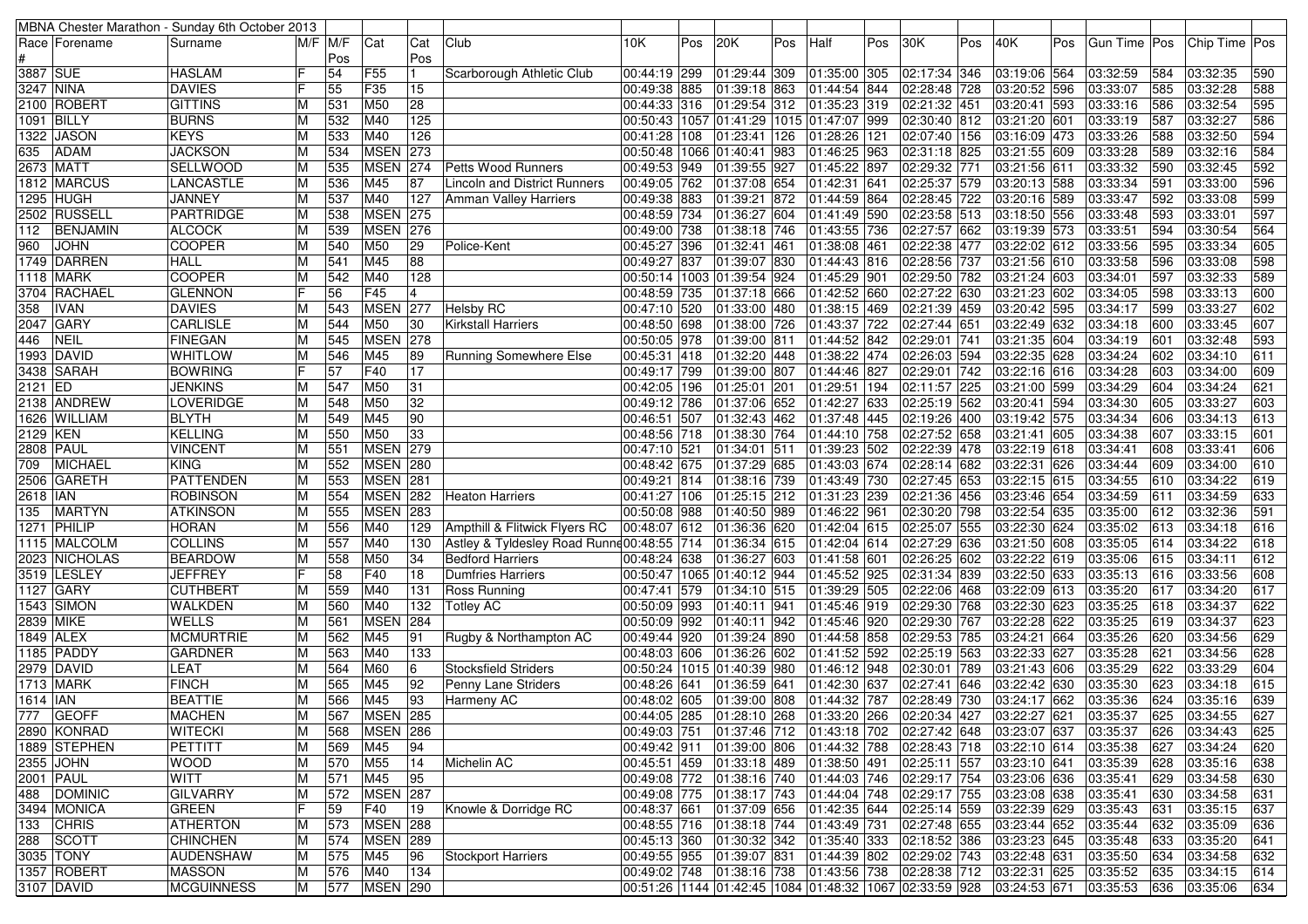|          |                                      | MBNA Chester Marathon - Sunday 6th October 2013 |   |            |                    |                 |                               |                              |     |                            |      |                                                                               |     |              |     |                              |     |                      |            |                      |            |
|----------|--------------------------------------|-------------------------------------------------|---|------------|--------------------|-----------------|-------------------------------|------------------------------|-----|----------------------------|------|-------------------------------------------------------------------------------|-----|--------------|-----|------------------------------|-----|----------------------|------------|----------------------|------------|
|          | Race   Forename                      | Surname                                         |   | M/F IM/F   | Cat                | Cat             | Club                          | 10K                          | Pos | 20K                        | Pos  | Half                                                                          | Pos | 30K          | Pos | 40K                          | Pos | Gun Time   Pos       |            | Chip Time Pos        |            |
|          |                                      |                                                 |   | Pos        |                    | Pos             |                               |                              |     |                            |      |                                                                               |     |              |     |                              |     |                      |            |                      |            |
| 620      | <b>IFAN</b>                          | <b>HUGHES</b>                                   | м | 578        | <b>MSEN</b>        | 291             |                               | 00:48:50 695                 |     | 01:37:59 725               |      | 01:43:38 723                                                                  |     | 02:28:03 670 |     | 03:23:51 655                 |     | 03:35:56             | 637        | 03:34:46             | 626        |
| 1457     | <b>STEVE</b>                         | <b>ROBERTS</b>                                  |   | 579        | M40                | 135             |                               | 00:47:31 557                 |     | 01:34:31                   | 529  | 01:40:07 527                                                                  |     | 02:23:52 509 |     | 03:19:12 566                 |     | 03:35:59             | 638        | 03:35:31             | 644        |
| 994      | <b>MARK</b>                          | <b>DOWNIE</b>                                   |   | 580        | M40                | 136             | Police-Scotland               | 00:46:27 486                 |     | 01:32:19 447               |      | 01:37:41 443                                                                  |     | 02:21:33 452 |     | 03:21:49 607                 |     | 03:35:59             | 639        | 03:35:23             | 642        |
|          | 1602  PHILIP                         | <b>BAILEY</b>                                   | м | 581        | M45                | 97              |                               | 00:49:01 743                 |     | 01:38:03 730               |      | 01:43:32 720                                                                  |     | 02:28:10 679 |     | 03:23:08 639                 |     | 03:36:02             | 640        | 03:35:35             | 647        |
|          | 2408 MICHAEL                         | <b>WILLIAMS</b>                                 | M | 582        | M60                | 17              |                               | 00:45:13 359                 |     | 01:31:07 375               |      | 01:36:18 371                                                                  |     | 02:18:34 373 |     | 03:20:57 598                 |     | 03:36:04             | 641        | 03:35:34             | 646        |
|          | 2116 TERRY                           | <b>HINDSON</b>                                  |   | 583        | M50                | 35              | <b>Redcar Running Club</b>    | 00:47:47 589                 |     | 01:36:36 621               |      | 01:42:13 622                                                                  |     | 02:26:02 593 |     | 03:23:22 644                 |     | 03:36:09             | 642        | 03:35:58             | 654        |
|          | 1344 KEITH                           | LUNT                                            |   | 584        | M40                | 137             | Southport & Waterloo AC       | 00:45:25 381                 |     | 01:31:10 379               |      | 01:36:20 373                                                                  |     | 02:19:30 403 |     | 03:23:39 651                 |     | 03:36:11             | 643        | 03:35:51             | 651        |
|          | 2399 BRIAN                           | <b>SHEPPARD</b>                                 |   | 585        | M60                | 8               |                               | 00:49:10 784                 |     | 01:37:28 682               |      | 01:43:01 670                                                                  |     | 02:27:03 620 |     | 03:23:11 642                 |     | 03:36:16             | 644        | 03:35:33             | 645        |
|          | 1876 PAUL                            | <b>OWEN</b>                                     | м | 586        | M45                | 98              | Ampthill & Flitwick Flyers RC | 00:42:58 256                 |     | 01:28:25                   | 277  | 01:33:56 287                                                                  |     | 02:19:33 405 |     | 03:23:58 658                 |     | 03:36:17             | 645        | 03:36:13             | 660        |
|          | 3767 SHEILA                          | RAE                                             |   | 60         | F45                | 5               | <b>Wallasey AC</b>            | 00:49:19 809                 |     | 01:38:58 803               |      | 01:44:34 794                                                                  |     | 02:28:40 714 |     | 03:23:20 643                 |     | 03:36:20             | 646        | 03:35:26             | 643        |
| 2875 TOM |                                      | <b>WILLIAMS</b>                                 |   | 587        | <b>MSEN 292</b>    |                 |                               |                              |     | 00:50:35 1040 01:40:47     | 988  | 01:46:28 968                                                                  |     | 02:31:18 824 |     | 03:23:30 648                 |     | 03:36:20             | 647        | 03:34:42             | 624        |
|          | 4002 KATHERINE                       | <b>COUSINS</b>                                  |   | 61         | <b>FSEN</b>        | 18              | Lancaster & Morecambe AC      |                              |     |                            |      | 00:51:41  1219  01:44:13  1242  01:50:08  1227  02:35:51  1021                |     |              |     | 03:25:24 679                 |     | 03:36:22             | 648        | 03:35:06             | 635        |
|          | 4387 LAURA                           | <b>TAYLOR</b>                                   |   | 62         | <b>FSEN</b>        | 19              |                               | 00:48:22 633                 |     | 01:36:40 629               |      | 01:42:15 625                                                                  |     | 02:28:02 667 |     | 03:23:44 653                 |     | 03:36:24             | 649        | 03:35:49             | 650        |
|          | 2487 ADAM                            | <b>OWEN-SMITH</b>                               |   | 588        | <b>MSEN</b>        | 293             | <b>Wallasey AC</b>            | 00:45:38 438                 |     | 01:31:20 393               |      | 01:36:31 398                                                                  |     | 02:18:17 366 |     | 03:23:35 649                 |     | 03:36:27             | 650        | 03:36:09             | 658        |
|          | 1201 ANDREW                          | <b>GLAZE</b>                                    |   | 589        | M40                | 138             |                               | 00:49:38 888                 |     | 01:39:17 859               |      | 01:44:55 849                                                                  |     | 02:30:01 790 |     | 03:24:25 665                 |     | 03:36:32             | $65 -$     | 03:35:52             | 652        |
|          | 1911  DAVID                          | RHODES                                          |   | 590        | M45                | 99              |                               | 00:49:09 778                 |     | 01:38:39 775               |      | 01:44:20 774                                                                  |     | 02:28:22 688 |     | 03:24:12 660                 |     | 03:36:33             | 652        | 03:35:39             | 648        |
| 2401 RON |                                      | <b>SKILLING</b>                                 |   | 591        | M60                | 9               | Knutsford Tri Club            | 00:49:09 781                 |     | 01:37:56 721               |      | 01:43:30 717                                                                  |     | 02:28:15 683 |     | 03:22:18 617                 |     | 03:36:33             | 653        | 03:35:52             | 653        |
|          | 2683 MIKE                            | <b>SHELTON</b>                                  |   | 592        | MSEN 294           |                 | Mornington Chasers            | 00:50:51 1072 01:41:03 997   |     |                            |      | 01:46:43 982                                                                  |     | 02:31:34 838 |     | 03:23:39 650                 |     | 03:36:41             | 654        | 03:35:19             | 640        |
| 502      | <b>STEVEN</b>                        | <b>GORE</b>                                     |   | 593        | <b>MSEN 295</b>    |                 | <b>Red Rose Road Runners</b>  | 00:48:50 697                 |     | 01:36:33 611               |      | 01:42:01 605                                                                  |     | 02:25:55 589 |     | 03:23:53 656                 |     | $\sqrt{03:36:46}$    | 655        | 03:36:01             | 655        |
|          | 2594 ANDREW                          | <b>RICHARDSON</b>                               | м | 594        | <b>MSEN</b>        | 296             | <b>Stadium Runners</b>        | 00:48:42 677                 |     | 01:37:28 683               |      | 01:43:05 679                                                                  |     | 02:28:05 672 |     | 03:23:09 640                 |     | 03:36:53             | 656        | 03:36:12             | 659        |
|          | 3454 FIONA                           | <b>CLACHERTY</b>                                |   | 63         | F40                | 20              |                               | 00:48:59 730                 |     | $\boxed{01:37:33}$ 693     |      | $\overline{01:}43:10$ 688                                                     |     | 02:28:46 724 |     | 03:23:59 659                 |     | 03:37:01             | 657        | 03:36:24             | 662        |
|          | 3571  KAREN                          | <b>ODONNELL</b>                                 |   | 64         | F40                | 21              |                               | 00:49:20 811                 |     | 01:39:13 846               |      | 01:44:50 837                                                                  |     | 02:33:25 907 |     | 03:25:34 684                 |     | 03:37:24             | 658        | 03:36:24             | 661        |
|          | 2370 DAVID                           | <b>FERN</b>                                     |   | 595        | M60                | 10              | Peel Road Runners             | 00:49:37 877                 |     | 01:39:18 861               |      | 01:44:57 855                                                                  |     | 02:29:15 752 |     | 03:24:17 663                 |     | 03:37:24             | 659        | 03:36:46             | 667        |
|          | 1758 JUSTIN                          | <b>HAYES</b>                                    |   | 596        | M45                | 100             | <b>Chorlton Runners</b>       | 00:46:38 498                 |     | 01:32:52 473               |      | 01:38:08 462                                                                  |     | 02:24:27 527 |     | 03:24:58 672                 |     | 03:37:29             | 660        | 03:37:05             | 670        |
|          | 4392 PAULINE                         | <b>EVANS</b>                                    |   | 65         | <b>FSEN</b>        | 20              | Almost athletes               |                              |     |                            |      | 00:51:33  1187  01:43:38  1157  01:49:26  1136  02:35:43  1010                |     |              |     | 03:26:29 713                 |     | 03:37:31             | 66         | 03:36:07             | 657        |
| 982      | <b>DALE</b>                          | <b>COOPER</b>                                   | M | 597        | M50                | 36              | Police-Norfolk                | 00:49:32 858                 |     | 01:38:18 745               |      | 01:43:51 733                                                                  |     | 02:28:32 698 |     | 03:25:26 681                 |     | 03:37:35             | 662        | 03:37:00             | 668        |
|          | 1438 DEREK                           | <b>POWLES</b>                                   |   | 598        | M40                | 139             | Portsmouth Joggers Club       | 00:42:07 201                 |     | 01:25:58 234               |      | 01:31:23 240                                                                  |     | 02:18:42 380 |     | 03:24:12 661                 |     | 03:37:36             | 663        | 03:37:31             | 683        |
|          | 2304 ANDREW                          | LANE                                            |   | 599        | M55                | 15              | Stragglers                    | 00:49:10 783                 |     | 01:37:46 713               |      | 01:43:14 694                                                                  |     | 02:27:44 649 |     | 03:24:52 670                 |     | 03:37:43             | 664        | 03:37:08             | 674        |
|          | 2835 SIMON                           | <b>WEBB</b>                                     |   | 600        | <b>MSEN 297</b>    |                 | The Stragglers Running Club   | 00:49:08 776                 |     | 01:37:45 710               |      | 01:43:13 692                                                                  |     | 02:27:42 647 |     | 03:24:50 669                 |     | 03:37:43             | 665        | 03:37:07             | 673        |
|          | 4357 REBECCA                         | <b>WOODS</b>                                    |   | 66         | FSEN               | 21              | Atherton Running Club         | 00:48:23 637                 |     | 01:37:09 655               |      | 01:42:49 658                                                                  |     | 02:29:28 766 |     | 03:25:25 680                 |     | 03:37:45             | 666        | 03:36:44             | 666        |
| 2536     | <b>SANJAY</b>                        | <b>PLATT</b>                                    |   | 601        | <b>MSEN 298</b>    |                 |                               | 00:49:30 853                 |     | 01:39:05                   | 823  | 01:44:41 811                                                                  |     | 02:28:32 700 |     | 03:26:29 712                 |     | 03:37:53             | 667        | 03:37:07             | 672        |
| 450      | <b>LEIGH</b>                         | <b>FISHWICK</b>                                 |   | 602        | <b>MSEN 299</b>    |                 |                               | 00:50:01 969                 |     | 01:41:39                   | 1024 | 01:47:04 994                                                                  |     | 02:31:19 826 |     | 03:25:56 692                 |     | 03:37:54             | 668        | 03:36:27             | 663        |
| 454      | DAMIAN                               | <b>FLETCHER</b>                                 |   | 603        | <b>MSEN</b>        | 300             | Clayton le moors harriers     | 00:47:39 573                 |     | 01:36:08                   | 584  | 01:41:48 588                                                                  |     | 02:26:14 600 |     | 03:24:30 666                 |     | 03:37:56             | 669        | 03:37:25             | 679        |
| 4254     | <b>JENNIFER</b>                      | <b>RICH</b>                                     |   | 67         | <b>FSEN</b>        | 22              | <b>Steel City Striders RC</b> |                              |     | 00:51:51   1267   01:42:05 |      | 1043 01:47:43 1027 02:32:41 878                                               |     |              |     | 03:25:01 673                 |     | 03:37:57             | 670        | 03:36:38             | 665        |
|          |                                      |                                                 |   |            | M40                | 140             |                               |                              |     | 01:40:20 955               |      |                                                                               |     |              |     |                              |     |                      | 671        |                      | 671        |
|          | 1469 CHRIS                           | SANDERS<br><b>BATTY</b>                         |   | 604<br>605 | M45                | 101             |                               | 00:49:57 957                 |     | 01:37:42 706               |      | 01:46:02 937<br>01:43:17 699                                                  |     | 02:31:38 842 |     | 03:25:55 690<br>03:23:29 647 |     | 03:38:04             | 672        | 03:37:05<br>03:37:24 | 678        |
|          | 1612 SIMON                           | <b>HUGHES</b>                                   |   |            | M40                |                 |                               | 00:48:53 709<br>00:49:24 824 |     | 01:38:10 734               |      |                                                                               |     | 02:28:03 669 |     |                              |     | 03:38:04<br>03:38:08 | 673        |                      |            |
|          | 1284  MICHAEL                        |                                                 |   | 606        |                    | 141             |                               |                              |     |                            |      | 01:43:32 721                                                                  |     | 02:27:22 629 |     | 03:22:54 634                 |     |                      |            | 03:37:40             | 685        |
| 582      | 3219 GENEVIEVE<br><b>CHRISTOPHER</b> | <b>BRADBURY</b>                                 |   | 68<br>607  | F35<br><b>MSEN</b> | 16<br>301       |                               | 00:47:32 558                 |     | 01:37:23 672               |      | 01:42:45 656                                                                  |     | 02:28:29 696 |     | 03:24:36 667<br>03:25:56 695 |     | 03:38:12             | 674<br>675 | 03:37:27             | 682<br>690 |
|          |                                      | <b>HEWITSON</b>                                 |   |            |                    |                 | Congleton Harriers            | 00:43:26 266                 |     | 01:28:34 280               |      | 01:33:54 285                                                                  |     | 02:21:51 464 |     |                              |     | 03:38:14             |            | 03:37:59             |            |
|          | 1880 KEVIN                           | <b>PARK</b>                                     |   | 608        | M45                | 102             |                               | 00:49:37 879                 |     | 01:38:59                   | 804  | 01:44:40 807                                                                  |     | 02:29:48 780 |     | 03:25:11 676                 |     | 03:38:16             | 676        | 03:37:19             | 677        |
|          | 4230  MICHAELA                       | <b>OWEN</b>                                     | F | 69         | FSEN               | 23              | Cybi Striders                 | 00:45:08 349                 |     | 01:30:56 366               |      | 01:36:22 375                                                                  |     | 02:26:47 615 |     | 03:26:42 725                 |     | 03:38:18             | 677        | 03:38:05             | 696        |
|          | 3297 SALLIE                          | <b>HOLT</b>                                     |   | 70         | F35                | $\overline{17}$ | <b>Wallasey AC</b>            |                              |     |                            |      | 00:47:10 519 01:35:31 560 01:41:27 575 02:29:11 748 03:26:37 720 03:38:19 678 |     |              |     |                              |     |                      |            | 03:38:01             | 692        |
|          | 3014 KRASON                          | <b>ADAM</b>                                     | M | 609        | M40                | 142             |                               |                              |     |                            |      | 00:49:02 747 01:37:47 715 01:43:18 701 02:27:41 645 03:25:02 674 03:38:21     |     |              |     |                              |     |                      | 679        | 03:37:27             | 681        |
|          | 2037 ANTONY                          | <b>BRISCOE</b>                                  |   | 610        | M50                | 37              | Cumberland AC                 |                              |     |                            |      | 00:45:25  383  01:31:24  406  01:36:41  414  02:23:14  500                    |     |              |     | 03:26:23 705 03:38:21        |     |                      | 680        | 03:38:03             | 694        |
|          | 1923 VINCENZO                        | <b>SAFINA</b>                                   | м | 611        | M45                | 103             |                               |                              |     |                            |      |                                                                               |     |              |     | 03:25:54 689                 |     | 03:38:22             | 681        | 03:37:25             | 680        |
| 1203 LEE |                                      | <b>GLUYAS</b>                                   | M | 612        | M40                | 143             |                               |                              |     |                            |      |                                                                               |     |              |     | 03:25:17 678                 |     | 03:38:23             | 682        | 03:37:14             | 675        |
|          | 1582 ELLIOT                          | <b>WORTH</b>                                    |   | 613        | M40                | 144             |                               | 00:50:00 962 01:40:22 959    |     |                            |      | 01:46:01 936 02:31:59 857                                                     |     |              |     | 03:26:38 721                 |     | 03:38:28             | 683        | 03:37:52             | 688        |
|          | 1337 MATT                            | LING                                            | M | 614        | M40                | 145             |                               |                              |     |                            |      | 00:45:17 366  01:31:39  427  01:37:04  426  02:23:25  503                     |     |              |     | 03:25:47 687                 |     | 03:38:30             | 684        | 03:37:16             | 676        |
| 2292 IAN |                                      | <b>HENDERSON</b>                                | M | 615        | M55                | 16              |                               |                              |     |                            |      | 00:48:48 691  01:37:11  658  01:42:39  646  02:28:37  709                     |     |              |     | 03:25:56 694                 |     | 03:38:30             | 685        | 03:37:44             | 687        |
|          | 775   TOM                            | <b>MACBOOMS</b>                                 | M | 616        | <b>MSEN 302</b>    |                 |                               |                              |     |                            |      | 00:50:01 968 01:43:04 1110 01:48:50 1088 02:34:38 967                         |     |              |     | 03:25:56 693                 |     | 03:38:31             | 686        | 03:36:34             | 664        |
|          | 4400 JUDE                            | <b>ECCLES</b>                                   | F | 71         | F40                | 22              |                               |                              |     |                            |      | 00:50:32  1037  01:41:52  1035  01:47:40  1025  02:33:58  927                 |     |              |     | 03:26:34 717                 |     | 03:38:32             | 687        | 03:37:40             | 686        |
|          | 2990 NICK                            | <b>BOLTON</b>                                   | М | 617        | <b>MSEN 303</b>    |                 |                               |                              |     |                            |      | 00:48:38 665 01:37:37 698 01:43:18 700 02:28:26 691                           |     |              |     | 03:23:54 657                 |     | 03:38:32             | 688        | 03:36:06             | 656        |
|          | 1481 NEIL                            | <b>SILCOCK</b>                                  | M | 618 M40    |                    |                 | 146 Southport & Waterloo AC   |                              |     |                            |      | 00:48:47 688 01:37:11 657 01:42:41 649 02:27:19 628 03:26:31 714 03:38:38 689 |     |              |     |                              |     |                      |            | 03:37:59             | 691        |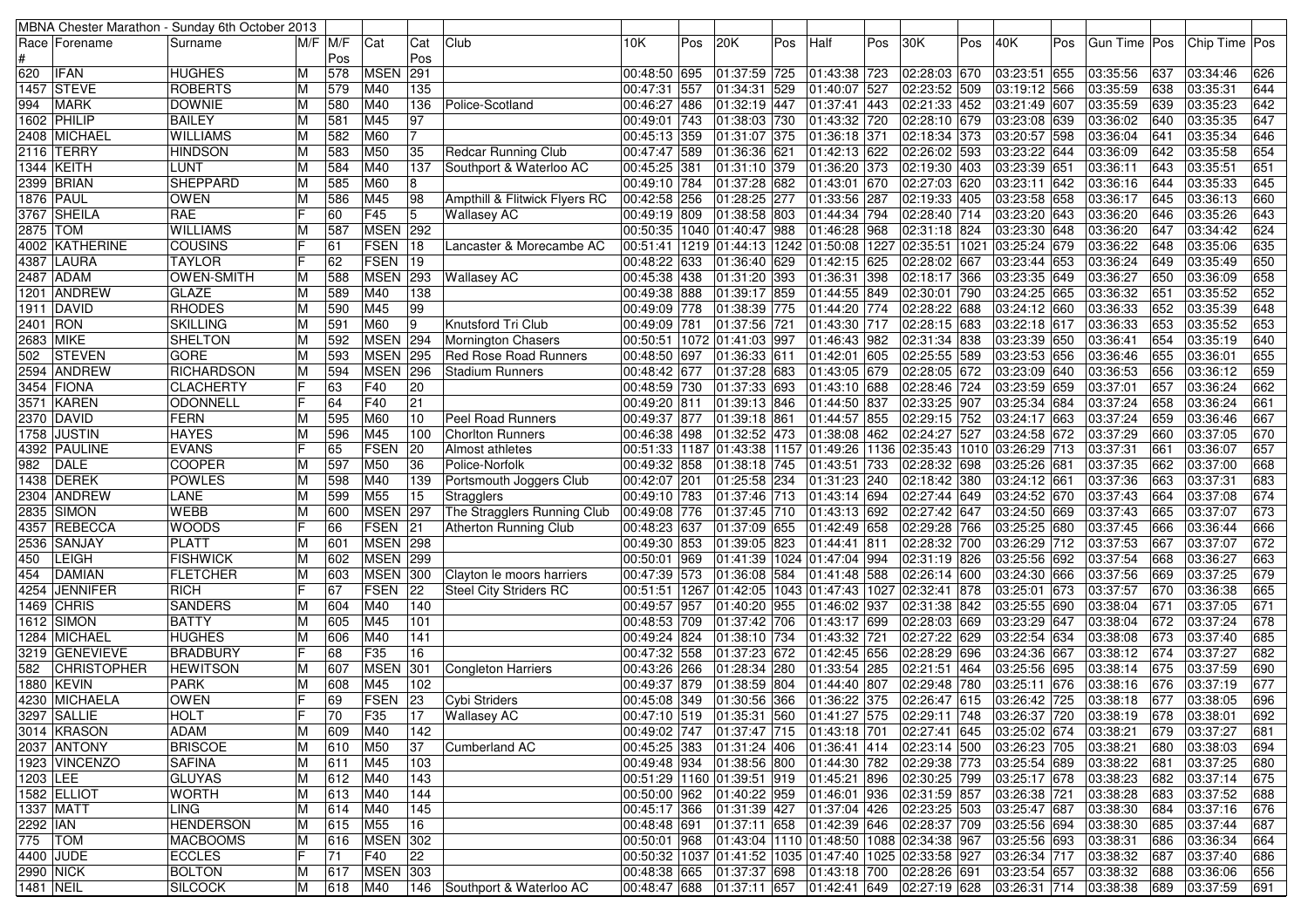| MBNA Chester Marathon - Sunday 6th October 2013 |                       |                           |             |                 |                |                                                                                       |              |     |                               |     |                                                                           |     |              |     |                       |     |                                                                               |     |                 |     |
|-------------------------------------------------|-----------------------|---------------------------|-------------|-----------------|----------------|---------------------------------------------------------------------------------------|--------------|-----|-------------------------------|-----|---------------------------------------------------------------------------|-----|--------------|-----|-----------------------|-----|-------------------------------------------------------------------------------|-----|-----------------|-----|
| Race   Forename                                 | Surname               |                           | $M/F$ $M/F$ | Cat             | Cat            | Club                                                                                  | 10K          | Pos | 20K                           | Pos | Half                                                                      | Pos | 30K          | Pos | 40K                   | Pos | Gun Time Pos                                                                  |     | Chip Time   Pos |     |
|                                                 |                       |                           | Pos         |                 | Pos            |                                                                                       |              |     |                               |     |                                                                           |     |              |     |                       |     |                                                                               |     |                 |     |
| 113<br><b>JAMIE</b>                             | <b>ALCOCK</b>         |                           | 619         | <b>MSEN 304</b> |                |                                                                                       | 00:49:00 739 |     | 01:38:18 747                  |     | 01:43:55 737                                                              |     | 02:28:47 726 |     | 03:22:26 620          |     | 03:38:41                                                                      | 690 | 03:35:44        | 649 |
| 2658 MARK                                       | <b>SAUNDERS</b>       |                           | 620         | <b>MSEN 305</b> |                |                                                                                       | 00:49:06 770 |     | 01:37:44 709                  |     | 01:43:10 687                                                              |     | 02:26:40 611 |     | 03:26:18 702          |     | 03:38:43                                                                      | 691 | 03:38:03        | 693 |
| 1435 GARY                                       | <b>PORTER</b>         |                           | 621         | M40             | 147            |                                                                                       |              |     |                               |     | 00:51:31 1171 01:43:11 1112 01:49:01 1103 02:33:33 910                    |     |              |     | 03:26:02 696          |     | 03:38:44                                                                      | 692 | 03:37:33        | 684 |
| 1197 DARREN                                     | <b>GILLMAN</b>        | ΙM                        | 622         | M40             | 148            | Cambridge & Coleridge AC                                                              | 00:49:32 862 |     | 01:39:11 841                  |     | 01:44:44 817                                                              |     | 02:28:18 685 |     | 03:26:13 699          |     | 03:38:54                                                                      | 693 | 03:38:13        | 698 |
| 1556 DAVID                                      | <b>WHARTON</b>        | M                         | 623         | M40             | 149            | Rochdale Harriers                                                                     | 00:48:49 694 |     | 01:37:18 665                  |     | 01:42:53 664                                                              |     | 02:27:05 621 |     | 03:26:03 697          |     | 03:38:57                                                                      | 694 | 03:38:03        | 695 |
| 1289 STEPHEN                                    | <b>HUNT</b>           |                           | 624         | M40             | 150            | City of Hull AC                                                                       |              |     |                               |     | 00:51:00  1090  01:41:37  1022  01:47:18  1006  02:32:04  859             |     |              |     | 03:25:47 686          |     | 03:38:59                                                                      | 695 | 03:38:05        | 697 |
| 2329 BARRY                                      | PEDLEY                |                           | 625         | M55             | 17             |                                                                                       | 00:48:33 653 |     | 01:36:10 587                  |     | 01:41:38 581                                                              |     | 02:25:32 573 |     | 03:25:30 682          |     | 03:39:08                                                                      | 696 | 03:38:34        | 707 |
| 2460 KARL                                       | <b>NORRINGTON</b>     |                           | 626         | <b>MSEN 306</b> |                |                                                                                       | 00:48:15 625 |     | 01:37:20 669                  |     | 01:42:56 668                                                              |     | 02:28:34 704 |     | 03:26:28 710          |     | 03:39:12                                                                      | 697 | 03:38:19        | 701 |
| 4447 KATY                                       | <b>WEBB</b>           |                           | 72          | <b>FSEN</b>     | 24             | Birmingham Running Athletics 00:49:29 848                                             |              |     | 01:39:10 838                  |     | 01:44:47 829                                                              |     | 02:29:15 753 |     | 03:26:27 706          |     | 03:39:19                                                                      | 698 | 03:38:35        | 708 |
| 2428 RAY                                        | <b>UDALL</b>          |                           | 627         | M65             | $\overline{2}$ | south derbyshire road runners 00:45:58 464                                            |              |     | 01:33:50 503                  |     | 01:39:30 508                                                              |     | 02:25:28 568 |     | 03:26:52 727          |     | 03:39:21                                                                      | 699 | 03:39:18        | 728 |
|                                                 | YARWOOD               |                           | 628         | <b>MSEN 307</b> |                |                                                                                       |              |     | 01:30:48 358                  |     | 01:35:56 348                                                              |     | 02:16:57 318 |     | 03:18:14 537          |     |                                                                               | 700 | 03:39:05        | 722 |
| 2910 DAN<br>1509 MARTIN                         | <b>SWAN</b>           |                           | 629         | M40             | 151            | Royton Road Runners                                                                   | 00:45:25 385 |     |                               |     |                                                                           |     |              |     |                       |     | 03:39:22                                                                      |     |                 |     |
|                                                 |                       |                           |             |                 |                | Bracknell Forest Running Club 00:51:28 1155 01:43:54 1205 01:49:40 1175 02:35:59 1033 |              |     |                               |     |                                                                           |     |              |     | 03:27:02 731          |     | 03:39:23                                                                      | 701 | 03:38:15        | 699 |
| 1418 CHRIS                                      | <b>OWEN</b>           |                           | 630         | M40             | 152            | <b>Stafford Harriers</b>                                                              | 00:44:06 286 |     | 01:30:18 331                  |     | 01:36:11 362                                                              |     | 02:23:02 493 |     | 03:25:55 691          |     | 03:39:27                                                                      | 702 | 03:39:12        | 726 |
| 2596 GRANT                                      | <b>RICHARDSON</b>     |                           | 631         | <b>MSEN 308</b> |                |                                                                                       | 00:49:33 864 |     | 01:39:20 870                  |     | 01:44:56 853                                                              |     | 02:29:39 774 |     | 03:27:27 741          |     | 03:39:28                                                                      | 703 | 03:38:46        | 714 |
| 2882 RYAN                                       | <b>WILSON</b>         |                           | 632         | <b>MSEN 309</b> |                |                                                                                       | 00:44:17 298 |     | 01:29:52 310                  |     | $\overline{01:}35:24$ 320                                                 |     | 02:22:25 474 |     | 03:25:37 685          |     | 03:39:30                                                                      | 704 | 03:39:07        | 723 |
| <b>2113 COLIN</b>                               | <b>HIGHFIELD</b>      | M                         | 633         | M50             | 38             |                                                                                       | 00:47:13 525 |     | 01:34:47 535                  |     | 01:40:13 533                                                              |     | 02:24:19 521 |     | 03:23:24 646          |     | 03:39:32                                                                      | 705 | 03:39:16        | 727 |
| <b>NIKKI</b><br>910                             | <b>KAY</b>            |                           | 73          | FSEN            | 25             | Police-Lancashire                                                                     | 00:49:57 956 |     | 01:40:32 972                  |     | 01:46:19 957                                                              |     | 02:31:55 853 |     | 03:26:41 724          |     | 03:39:33                                                                      | 706 | 03:38:17        | 700 |
| 2031 CARL                                       | <b>BICKNELL</b>       |                           | 634         | M50             | 39             | <b>Haywards Heath Harriers</b>                                                        | 00:49:42 909 |     | 01:39:27 896                  |     | 01:45:02 873                                                              |     | 02:29:30 769 |     | 03:26:12 698          |     | 03:39:37                                                                      | 707 | 03:39:03        | 719 |
| 2255 ANDREW                                     | <b>BOYES</b>          |                           | 635         | M <sub>55</sub> | 18             | <b>Driffield Striders</b>                                                             | 00:49:37 876 |     | 01:39:19 867                  |     | 01:45:21 895                                                              |     | 02:31:25 831 |     | 03:26:50 726          |     | 03:39:42                                                                      | 708 | 03:39:04        | 721 |
| 2514 JAMES                                      | <b>PENDLETON</b>      | ΙM                        | 636         | <b>MSEN 310</b> |                |                                                                                       | 00:50:03 972 |     | 01:38:40 778                  |     | 01:44:16 764                                                              |     | 02:27:36 642 |     | 03:26:14 700          |     | 03:39:44                                                                      | 709 | 03:37:03        | 669 |
| <b>CHARLES</b><br>852                           | <b>MILLS</b>          |                           | 637         | <b>MSEN</b> 311 |                |                                                                                       |              |     |                               |     | 00:51:32 1178 01:43:02 1108 01:48:50 1087 02:34:07 934                    |     |              |     | 03:27:14 734          |     | 03:39:45                                                                      | 710 | 03:37:58        | 689 |
| 3041 ANDREW                                     | <b>MOSELEY</b>        |                           | 638         | M50             | 40             | WEST BROMWICH HARRIER100:49:00 737                                                    |              |     | 01:37:32 691                  |     | 01:43:04 677                                                              |     | 02:26:51 616 |     | 03:25:08 675          |     | 03:39:46                                                                      | 711 | 03:39:08        | 725 |
| <b>ALEX</b><br>562                              | <b>HART</b>           |                           | 639         | MSEN 312        |                | Doncaster AC                                                                          |              |     |                               |     | 00:51:41  1218  01:43:48  1184  01:49:33  1148 02:35:15  987              |     |              |     | 03:27:19 738          |     | 03:39:47                                                                      | 712 | 03:38:34        | 706 |
| 2962 MARC                                       | <b>ELLIS</b>          |                           | 640         | M40             | 153            |                                                                                       | 00:44:15 295 |     | 01:30:23 337                  |     | 01:35:50 344                                                              |     | 02:22:40 480 |     | 03:26:18 703          |     | 03:39:52                                                                      | 713 | 03:39:24        | 731 |
| 2107 TIM                                        | <b>HAZELL</b>         |                           | 641         | M50             | 41             | Serpentine RC                                                                         | 00:48:10 619 |     | 01:35:47 575                  |     | 01:41:07 562 02:24:52 548                                                 |     |              |     | 03:25:33 683          |     | 03:39:55                                                                      | 714 | 03:38:31        | 705 |
| 2158 ANDY                                       | <b>MUDD</b>           |                           | 642         | M50             | 42             | prestwich ac                                                                          | 00:48:42 674 |     | 01:36:52 638                  |     | 01:42:31 640                                                              |     | 02:27:33 639 |     | 03:27:15 736          |     | 03:39:56                                                                      | 715 | 03:38:53        | 716 |
| 2690 STEFAN                                     | <b>SIEBERER</b>       |                           | 643         | <b>MSEN 313</b> |                |                                                                                       |              |     |                               |     | 00:50:43  1056  01:41:17  1009  01:47:06  997                             |     | 02:34:56 976 |     | 03:27:36 745          |     | 03:39:57                                                                      | 716 | 03:38:42        | 711 |
| 1810 ANDRZEJ                                    | <b>KUBASZCZYK</b>     |                           | 644         | M45             | 104            |                                                                                       |              |     |                               |     | 00:52:14  1323  01:45:27  1334  01:51:26  1314  02:37:23  1120            |     |              |     | 03:27:55 759          |     | 03:39:59                                                                      | 717 | 03:38:20        | 702 |
| <b>MARK</b><br>756                              | <b>LLOYD</b>          |                           | 645         | MSEN 314        |                |                                                                                       |              |     |                               |     | 00:51:26 1147 01:42:42 1081 01:48:26 1057 02:33:21 901                    |     |              |     | 03:26:29 711          |     | 03:40:01                                                                      | 718 | 03:38:30        | 704 |
| 1893 CHRIS                                      | <b>PITT</b>           | M                         | 646         | M45             | 105            |                                                                                       |              |     | 00:50:15  1005  01:41:01  995 |     | 01:46:52 985                                                              |     | 02:33:26 908 |     | 03:27:40 749          |     | 03:40:01                                                                      | 719 | 03:38:43        | 712 |
| 2022 PAUL                                       | <b>BAYLISS</b>        |                           | 647         | M50             | 43             |                                                                                       | 00:49:38 886 |     | 01:39:01 814                  |     | 01:44:31 784                                                              |     | 02:29:21 760 |     | 03:26:39 722          |     | 03:40:02                                                                      | 720 | 03:39:23        | 730 |
| 2532 CHRIS                                      | <b>ENWRIGHT</b>       |                           | 648         | <b>MSEN</b>     | 315            | MerseyTri                                                                             | 00:49:41 907 |     | 01:39:22 882                  |     | 01:44:57 857                                                              |     | 02:30:11 793 |     | 03:27:26 740          |     | 03:40:11                                                                      | 721 | 03:39:40        | 737 |
| 1891 MARK                                       | <b>PILLINER</b>       |                           | 649         | M45             | 106            |                                                                                       | 00:47:39 571 |     | 01:35:45 572                  |     | 01:41:31 578                                                              |     | 02:28:01 666 |     | 03:26:31 715          |     | 03:40:12                                                                      | 722 | 03:39:25        | 732 |
| 4452 LAURA                                      | <b>REYNOLDS</b>       |                           | 74          | F35             | 18             |                                                                                       |              |     |                               |     | 00:51:37  1202  01:43:02  1106  01:48:57  1099  02:35:44  1012            |     |              |     | 03:27:57 762          |     | 03:40:12                                                                      | 723 | 03:39:07        | 724 |
| 2092 DANIEL                                     | <b>FOX</b>            |                           | 650         | M50             | 44             |                                                                                       |              |     |                               |     | 00:50:26 1021 01:41:10 1004 01:46:54 987                                  |     | 02:32:34 873 |     | 03:28:09 770          |     | 03:40:17                                                                      | 724 | 03:39:03        | 720 |
| 3959 SARAH                                      | <b>BLACK-SMITH</b>    |                           | 75          | <b>FSEN</b>     | 26             | Thunder Running Club                                                                  |              |     |                               |     | 00:51:27  1150  01:43:29  1143  01:49:18  1122  02:35:33  998             |     |              |     | 03:27:01 730          |     | 03:40:18                                                                      | 725 | 03:38:46        | 715 |
| 2034 PATRICK                                    | <b>BIRD</b>           |                           | 651         | M50             | 45             | <b>Garden City Runners</b>                                                            | 00:49:15 794 |     | 01:38:54 798                  |     | 01:44:36 797                                                              |     | 02:29:18 757 |     | 03:26:28 709          |     | 03:40:22                                                                      | 726 | 03:39:56        | 744 |
| 290<br><b>JONATHAN</b>                          | <b>CHUBB</b>          |                           | 652         | <b>MSEN</b> 316 |                |                                                                                       |              |     |                               |     | 00:51:32  1179  01:43:40  1167  01:49:26  1137  02:35:41  1005            |     |              |     | 03:27:36 746          |     | 03:40:22                                                                      | 727 | 03:38:55        | 717 |
| 2007   MARTIN                                   | <b>YEOMANS</b>        |                           | 653         | M45             | 107            | Ivanhoe Runners                                                                       | 00:45:41 443 |     | 01:32:38 458                  |     | 01:38:12 466                                                              |     | 02:24:43 540 |     | 03:26:36 719          |     | 03:40:25                                                                      | 728 | 03:40:05        | 748 |
| 4371 OLIVIA                                     | <b>GRAHAM</b>         |                           | 76          | <b>FSEN</b>     | 27             |                                                                                       |              |     | 00:51:14  1116  01:42:41      |     | 1080 01:48:35 1070 02:34:18 942                                           |     |              |     | 03:27:43 751          |     | 03:40:28                                                                      | 729 | 03:38:44        | 713 |
|                                                 |                       |                           | 654         | <b>MSEN 317</b> |                |                                                                                       |              |     |                               |     |                                                                           |     |              |     |                       |     |                                                                               | 730 |                 | 751 |
| 655 DANIEL                                      | JOHNSON               | $ \overline{\mathsf{F}} $ |             |                 |                |                                                                                       | 00:46:46 501 |     |                               |     | $ 01:33:08 484 01:38:30 480 02:23:43 508$                                 |     |              |     | 03:26:41 723          |     | 03:40:29                                                                      |     | 03:40:11        |     |
| 4239 AISLING                                    | PIGOTT                | lF.                       | 77          | FSEN 28         |                | Outdoor fitness                                                                       |              |     |                               |     |                                                                           |     |              |     |                       |     | 00:49:51 939 01:40:11 943 01:45:56 930 02:31:51 850 03:27:40 748 03:40:29 731 |     | 03:39:35        | 735 |
| 4374 SHIREEN                                    | ALI                   |                           | 78          | FSEN 29         |                |                                                                                       |              |     |                               |     | 00:46:36 493 01:34:43 534 01:40:30 542 02:26:10 598 03:26:33 716 03:40:29 |     |              |     |                       |     |                                                                               | 732 | 03:40:03        | 747 |
| 1820 ANDY                                       | LINDLEY               | M                         | 655         | M45             | 108            | Ivanhoe Runners                                                                       |              |     |                               |     | 00:49:38  884  01:40:32  973  01:46:25  962  02:32:25  868                |     |              |     | 03:27:47 756 03:40:30 |     |                                                                               | 733 | 03:39:29        | 733 |
| 2070 ALAN                                       | <b>DAVIDSON</b>       | ΙM                        | 656         | M50             | 46             | Nidd Valley Road Runners                                                              |              |     |                               |     | 00:49:53  950  01:39:51  920  01:45:29  900  02:30:31  803                |     |              |     | 03:26:34 718 03:40:30 |     |                                                                               | 734 | 03:39:45        | 738 |
| 461 SIMEON                                      | <b>FOREMAN</b>        | M                         | 657         | <b>MSEN 318</b> |                | Malvern Joggers                                                                       |              |     | 00:47:37 568 01:34:34 530     |     | 01:39:54 520 02:24:40 537                                                 |     |              |     | 03:27:32 744          |     | 03:40:33                                                                      | 735 | 03:40:12        | 753 |
| 691 <b>PETER</b>                                | <b>KEANE</b>          | M                         | 658         | <b>MSEN 319</b> |                |                                                                                       |              |     |                               |     |                                                                           |     |              |     | 03:28:08 769          |     | 03:40:33                                                                      | 736 | 03:40:08        | 750 |
| 3492 RACHEL                                     | <b>GORAJALA</b>       |                           | 79          | F40             | 23             |                                                                                       |              |     |                               |     | 00:51:20  1129  01:43:21  1125  01:49:11  1111  02:35:29  996             |     |              |     | 03:27:52 757          |     | 03:40:34                                                                      | 737 | 03:38:57        | 718 |
| 3001 KARL                                       | <b>HUGHES</b>         | M                         | 659         | <b>MSEN 320</b> |                |                                                                                       |              |     | 00:50:19 1009 01:40:54 991    |     | 01:46:26 966 02:31:38 843                                                 |     |              |     | 03:27:15 735          |     | 03:40:37                                                                      | 738 | 03:38:40        | 710 |
| 2961 GABRIEL                                    | ZAFFIGNANI            | M                         | 660         | M40             | 154            |                                                                                       |              |     |                               |     | 00:48:36 659  01:37:41  704  01:43:13  693  02:27:46  654                 |     |              |     | 03:27:11 733          |     | 03:40:45                                                                      | 739 | 03:40:23        | 758 |
| 555 ALAN                                        | HARRIES-PORTER<br>-IM |                           | 661         | <b>MSEN 321</b> |                |                                                                                       |              |     | 00:48:56 720 01:38:43 781     |     | 01:44:14 763 02:28:20 686                                                 |     |              |     | 03:25:16 677          |     | 03:40:49                                                                      | 740 | 03:39:31        | 734 |
| 2580 GARETH                                     | <b>REDSTON</b>        | ΙM                        | 662         | <b>MSEN 322</b> |                | <b>Trafford AC</b>                                                                    |              |     |                               |     | 00:48:55 717 01:38:29 762 01:44:04 747 02:29:26 764                       |     |              |     | 03:27:43 750          |     | 03:40:52                                                                      | 741 | 03:40:24        | 759 |
| 3049 GERARD                                     | <b>MCCARTHY</b>       | M                         | 663         | M55             | 19             |                                                                                       |              |     |                               |     | 00:53:00 1420 01:43:29 1139 01:49:01 1102 02:35:03 980 03:28:10 771       |     |              |     |                       |     | 03:40:53 742                                                                  |     | 03:38:30        | 703 |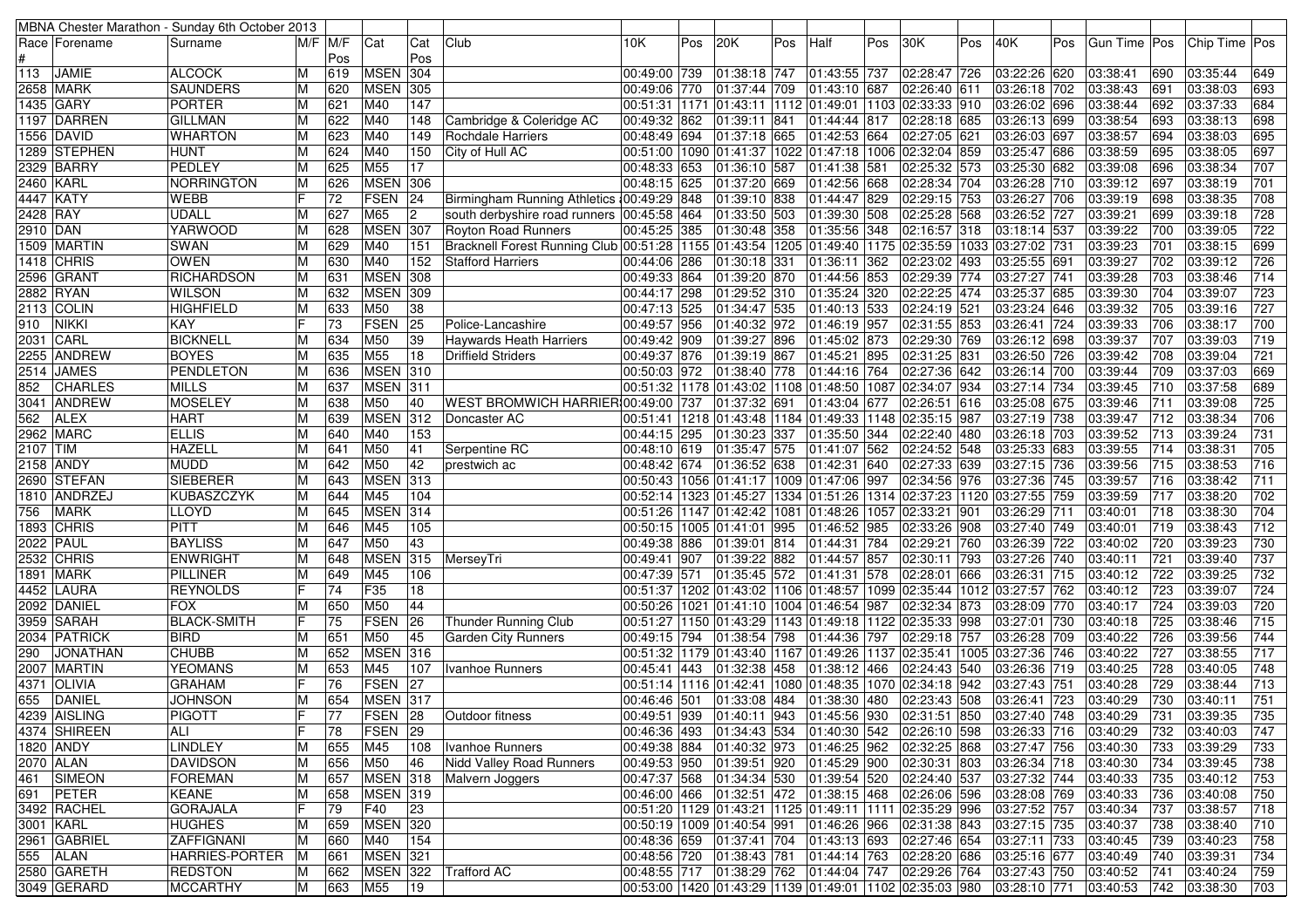|           |                            | MBNA Chester Marathon - Sunday 6th October 2013 |             |     |                 |              |                                                                                                     |                               |     |              |     |                                               |     |                                                                |     |                                                                                        |     |                |            |               |                  |
|-----------|----------------------------|-------------------------------------------------|-------------|-----|-----------------|--------------|-----------------------------------------------------------------------------------------------------|-------------------------------|-----|--------------|-----|-----------------------------------------------|-----|----------------------------------------------------------------|-----|----------------------------------------------------------------------------------------|-----|----------------|------------|---------------|------------------|
|           | Race   Forename            | Surname                                         | $M/F$ $M/F$ |     | Cat             | Cat          | Club                                                                                                | 10K                           | Pos | 20K          | Pos | Half                                          | Pos | 30K                                                            | Pos | 40K                                                                                    | Pos | Gun Time   Pos |            | Chip Time Pos |                  |
|           |                            |                                                 |             | Pos |                 | Pos          |                                                                                                     |                               |     |              |     |                                               |     |                                                                |     |                                                                                        |     |                |            |               |                  |
|           | 1661 STEWART               | <b>CLARK</b>                                    | M           | 664 | M45             | 109          |                                                                                                     | 00:47:48 591                  |     |              |     | 01:34:58 542 01:40:27 540                     |     | 02:24:19 520                                                   |     | 03:26:22 704                                                                           |     | 03:40:57       | 743        | 03:39:48      | 740              |
|           | 3762 KATHRYN               | PEARSON                                         |             | 80  | F45             | 6            | Astyel & Tyldesley Road Runne 00:51:29   1159   01:43:59   1222   01:49:55   1210   02:36:33   1075 |                               |     |              |     |                                               |     |                                                                |     | 03:29:07 790                                                                           |     | 03:40:57       | 744        | 03:40:26      | 761              |
|           | 1576  MARTIN               | <b>WOODWARD</b>                                 | M           | 665 | M40             | 155          |                                                                                                     |                               |     |              |     | 00:49:59 959 01:39:22 879 01:44:56 852        |     | 02:29:47 779                                                   |     | 03:27:53 758                                                                           |     | 03:41:05       | 745        | 03:40:01      | 746              |
|           | 3279 ANNA                  | <b>GRUSZCZYNSKA</b>                             | IF          | 81  | F35             | 19           | <b>Steel City Striders RC</b>                                                                       |                               |     |              |     |                                               |     | 00:51:49  1260  01:42:55  1096  01:48:42  1076  02:34:14  939  |     | 03:28:38 780                                                                           |     | 03:41:09       | 746        | 03:40:00      | 745              |
|           | 3211 CATHERINE             | <b>BEDNALL</b>                                  |             | 82  | F35             | 20           | Stainland Lions RC                                                                                  |                               |     |              |     |                                               |     | 00:51:13  1114  01:43:29  1141  01:49:24  1132  02:36:07  1046 |     | 03:29:28 801                                                                           |     | 03:41:09       | 747        | 03:40:20      | 756              |
| 437       | <b>ADAM</b>                | FAIRFIELD                                       | M           | 666 | <b>MSEN</b>     | 323          | Smalley Road Runners                                                                                | 00:49:06 767                  |     | 01:37:28 681 |     | 01:42:53 663                                  |     | 02:26:34 609                                                   |     | 03:27:31 743                                                                           |     | 03:41:11       | 748        | 03:40:16      | 754              |
|           | 2576 GARRETH               | <b>RANSON</b>                                   | M           | 667 | <b>MSEN 324</b> |              |                                                                                                     | 00:48:37 662                  |     | 01:38:50 790 |     | 01:44:30 783                                  |     | 02:31:01 817                                                   |     | 03:28:15 773                                                                           |     | 03:41:14       | 749        | 03:40:21      | 757              |
| 420       | IEZ                        | <b>ELMERHEBI</b>                                | M           | 668 | <b>MSEN</b>     | 325          |                                                                                                     | 00:48:57 723                  |     | 01:37:45 711 |     | 01:43:26 711                                  |     | 02:28:46 725                                                   |     | 03:28:38 781                                                                           |     | 03:41:15       | 750        | 03:40:26      | 760              |
|           | 3307 SARAH                 | <b>KENNY</b>                                    |             | 83  | F35             | 21           | Manchester Triathlon Club                                                                           | 00:47:46 587                  |     | 01:36:24 599 |     | 01:42:04 613                                  |     | 02:28:02 668                                                   |     | 03:29:33 809                                                                           |     | 03:41:16       | 751        | 03:41:02      | $\overline{777}$ |
|           | 1617   MARK                | <b>BERESFORD</b>                                | ΙM          | 669 | M45             | 110          |                                                                                                     | 00:49:52 946                  |     |              |     |                                               |     | 01:41:31 1017 01:47:23 1010 02:34:32 954                       |     | 03:29:15 792                                                                           |     | 03:41:16       | 752        | 03:39:50      | $\overline{741}$ |
| 840       | <b>CHRIS</b>               | <b>MEDLOCK</b>                                  | M           | 670 | <b>MSEN</b>     | 326          |                                                                                                     | 00:49:03 757                  |     | 01:37:04 647 |     | 01:42:32 642                                  |     | 02:26:31 605                                                   |     | 03:26:27 708                                                                           |     | 03:41:18       | 753        | 03:40:18      | 755              |
|           | 1236 MARK                  | <b>HARRIOTT</b>                                 | M           | 671 | M40             | 156          | Peel Road Runners                                                                                   | 00:48:26 640                  |     | 01:37:16 663 |     | 01:42:49 657                                  |     | 02:27:32 638                                                   |     | 03:27:30 742                                                                           |     | 03:41:20       | 754        | 03:40:47      | 770              |
|           | 1494 BRIAN                 | <b>SPEAKE</b>                                   | M           | 672 | M40             | 157          |                                                                                                     | 00:49:08 774                  |     | 01:38:35 771 |     | 01:44:17 766                                  |     | 02:29:57 788                                                   |     | 03:26:27 707                                                                           |     | 03:41:22       | 755        | 03:38:39      | 709              |
|           | 4064  RACHAEL              | <b>FISHWICK</b>                                 |             | 84  | <b>FSEN</b>     | 30           | <b>St Helens Striders</b>                                                                           | 00:48:22 635                  |     | 01:37:43 707 |     | 01:43:19 703                                  |     | 02:32:25 867                                                   |     | 03:29:39 815                                                                           |     | 03:41:23       | 756        | 03:40:46      | 769              |
|           | 1549  ANDREW               | <b>WARRENDER</b>                                | ΙM          | 673 | M40             | 158          |                                                                                                     |                               |     |              |     |                                               |     | 00:51:40 1213 01:42:48 1087 01:48:42 1077 02:34:23 944         |     | 03:28:35 779                                                                           |     | 03:41:23       | 757        | 03:40:32      | 764              |
|           | 3062 JAMES                 | LOVE                                            | M           | 674 | M40             | 159          |                                                                                                     |                               |     |              |     |                                               |     | 00:51:44  1234  01:43:51  1196  01:49:36  1159  02:35:52  1023 |     | 03:29:00 787                                                                           |     | 03:41:24       | 758        | 03:40:08      | 749              |
| 2253 NEIL |                            | <b>BASSFORD</b>                                 | M           | 675 | M55             | 20           |                                                                                                     | 00:45:41 444                  |     | 01:31:25 412 |     | 01:36:44 417                                  |     | 02:21:41 460                                                   |     | 03:28:44 782                                                                           |     | 03:41:25       | 759        | 03:41:05      | 780              |
|           | 3553 SANDRA                | <b>MCDOUGALL</b>                                |             | 85  | F40             | 24           | Harmeny AC                                                                                          | 00:49:47 929                  |     | 01:40:41 982 |     | 01:46:29 971                                  |     | 02:33:34 911                                                   |     | 03:28:58 786                                                                           |     | 03:41:26       | 760        | 03:40:45      | 768              |
| 1719 MIKE |                            | <b>FOSTER</b>                                   | ΙM          | 676 | M45             | 111          |                                                                                                     |                               |     |              |     |                                               |     | 00:51:55  1288  01:43:10  1111  01:48:56  1098  02:35:14  984  |     | 03:27:45 754                                                                           |     | 03:41:30       | 761        | 03:39:37      | 736              |
|           | 2473 MARC                  | <b>OLLINGTON</b>                                | M           | 677 | <b>MSEN</b>     | 327          |                                                                                                     |                               |     |              |     | 00:50:32  1036  01:41:13  1006  01:46:43  980 |     | 02:31:21 828                                                   |     | 03:28:01 764                                                                           |     | 03:41:34       | 762        | 03:40:28      | 763              |
|           | 1319 PHILIP                | KELLY                                           | M           | 678 | M40             | 160          | <b>Totley AC</b>                                                                                    | 00:45:55 462 01:32:02 437     |     |              |     | 01:37:20 435                                  |     | 02:22:08 469                                                   |     | 03:26:54 728                                                                           |     | 03:41:39       | 763        | 03:41:17      | 787              |
| 260       | ALEX                       | CANN                                            | M           | 679 | <b>MSEN</b>     | 328          |                                                                                                     |                               |     |              |     |                                               |     | 00:51:35  1191  01:43:19  1120  01:49:10  1110  02:34:37  966  |     | 03:28:01 765                                                                           |     | 03:41:40       | 764        | 03:40:27      | 762              |
|           | 2544 MARK                  | POWELL                                          | ΙM          | 680 | <b>MSEN</b>     | 329          |                                                                                                     | 00:48:39 669                  |     |              |     | 01:37:54 719 01:43:22 707                     |     | 02:29:48 781                                                   |     | 03:28:19 775                                                                           |     | 03:41:41       | 765        | 03:41:19      | 789              |
|           | 4402 MELANIE               | <b>HAYES</b>                                    |             | 86  | F45             |              |                                                                                                     |                               |     |              |     |                                               |     | 00:50:32 1034 01:41:52 1034 01:47:39 1024 02:33:58 926         |     | 03:29:30 804                                                                           |     | 03:41:48       | 766        | 03:40:56      | 773              |
| 702       | SHANE                      | <b>KENNY</b>                                    | ΙM          | 681 | <b>MSEN 330</b> |              |                                                                                                     |                               |     |              |     |                                               |     | 00:51:20  1130  01:42:59  1101  01:48:56  1097  02:35:42  1007 |     | 03:29:20 796                                                                           |     | 03:41:48       | 767        | 03:40:41      | 767              |
| 903       | <b>EMMA</b>                | <b>ROBERTS</b>                                  |             | 87  | FSEN            | 31           | Police-Dyfed-Powys                                                                                  |                               |     |              |     |                                               |     | 00:52:54  1411  01:44:19  1251  01:50:01  1219 02:35:33  999   |     | 03:27:55 760                                                                           |     | 03:41:49       | 768        | 03:39:19      | 729              |
|           | 3003 ROBERT                | <b>TINDLE</b>                                   | ΙM          | 682 | MSEN 331        |              |                                                                                                     |                               |     |              |     | 00:49:48 933 01:39:00 812 01:44:36 798        |     | 02:28:22 689                                                   |     | 03:28:45 783                                                                           |     | 03:41:50       | 769        | 03:40:53      | 772              |
|           | 1408 PETER                 | <b>OGLEY</b>                                    | M           | 683 | M40             | 161          |                                                                                                     | 00:49:25 828 01:39:01 815     |     |              |     | 01:44:34 793                                  |     | 02:29:07 745                                                   |     | 03:26:57 729                                                                           |     | 03:41:53       | 770        | 03:41:07      | 785              |
|           | 3128 GEORGE                | <b>MOSEY</b>                                    | ΙM          | 684 | <b>MSEN</b>     | 332          |                                                                                                     | 00:50:14 1004 01:39:43 913    |     |              |     | 01:45:35 905                                  |     | 02:33:10 895                                                   |     | 03:28:14 772                                                                           |     | 03:41:53       | 771        | 03:39:47      | 739              |
| 2674 BEN  |                            | <b>SENIOR</b>                                   | ΙM          | 685 | <b>MSEN</b>     | 333          | Loftus and Whitby AC                                                                                | 00:49:12 787                  |     | 01:38:32 769 |     | 01:44:05 752                                  |     | 02:33:14 898                                                   |     | 03:30:23 836                                                                           |     | 03:41:56       | 772        | 03:41:34      | 797              |
|           | 3130 CHRIS                 | <b>SUCKLING</b>                                 | м           | 686 | M45             | 112          | Police-Hertfordshire                                                                                | 00:50:42 1054 01:41:02 996    |     |              |     | 01:46:40 979                                  |     | 02:31:20 827                                                   |     | 03:27:16 737                                                                           |     | 03:41:57       | 773        | 03:39:55      | 742              |
|           | 4312 EMMA                  | <b>TOLOND</b>                                   | IF          | 88  | FSEN            | 32           |                                                                                                     | 00:50:26  1020  01:39:18  860 |     |              |     | 01:44:48 831                                  |     | 02:30:55 815                                                   |     | 03:28:52 784                                                                           |     | 03:41:57       | 774        | 03:40:49      | $\overline{771}$ |
|           | 1279 DARREN                | <b>HUGGINS</b>                                  | M           | 687 | M40             | 162          | Droitwich AC                                                                                        | 00:48:54 710                  |     | 01:37:26 679 |     | 01:42:55 666                                  |     | 02:27:23 631                                                   |     | 03:25:48 688                                                                           |     | 03:42:00       | 775        | 03:41:05      | 782              |
|           | 3122 MARK                  | <b>CARTER</b>                                   |             | 688 | <b>MSEN 334</b> |              |                                                                                                     | 00:49:45 924                  |     | 01:40:25 963 |     | 01:45:56 929                                  |     | 02:32:13 862                                                   |     | 03:29:19 795                                                                           |     | 03:42:02       | 776        | 03:40:35      | 765              |
|           | 2853 DANIEL MARK           | WHITTAKER                                       | м           | 689 | <b>MSEN 335</b> |              |                                                                                                     |                               |     |              |     |                                               |     |                                                                |     |                                                                                        |     |                | 777        |               | 752              |
|           | <b>STEPHEN</b>             | <b>LAMB</b>                                     | ΙM          | 690 | <b>MSEN 336</b> |              |                                                                                                     | 00:50:07 984                  |     | 01:39:17 857 |     | 01:44:51 839                                  |     | 02:30:18 796                                                   |     | 03:27:45 755                                                                           |     | 03:42:05       | 778        | 03:40:11      | 776              |
| 727       |                            |                                                 | M           |     |                 |              | <b>Riversway Road Runners</b>                                                                       |                               |     |              |     |                                               |     | 00:50:38  1045  01:41:26  1012  01:47:09  1000  02:33:13  897  |     | 03:29:20 797                                                                           |     | 03:42:05       |            | 03:41:01      |                  |
| 545       | <b>JOHN</b>                | <b>HAMMOND</b>                                  | M           | 691 | <b>MSEN</b>     | 337          |                                                                                                     | 00:47:54 596                  |     | 01:36:43 633 |     | 01:42:16 627                                  |     | 02:28:40 715                                                   |     | 03:28:32 777<br>03:30:10 824                                                           |     | 03:42:06       | 779        | 03:41:46      | 800              |
|           | 2701 JAMES<br>1311 AJITPAL | <b>SMITH</b><br>KALYAN                          | M           | 692 | <b>MSEN</b>     | 338          |                                                                                                     |                               |     |              |     | 01:44:07 755                                  |     | 00:50:44  1058  01:41:29  1016  01:47:12  1001  02:32:40  877  |     |                                                                                        |     | 03:42:08       | 780<br>781 | 03:41:04      | 778<br>788       |
|           |                            |                                                 | м           | 693 | M40             | 163          |                                                                                                     | 00:49:38 882 01:38:31 766     |     |              |     |                                               |     | 02:28:08 675                                                   |     | 03:27:22 739                                                                           |     | 03:42:10       |            | 03:41:18      |                  |
|           | 3291 NICOLA                | <b>HEWITT</b>                                   |             | 89  | F35             | $ 22\rangle$ |                                                                                                     |                               |     |              |     |                                               |     | 00:51:43  1229  01:43:40  1166  01:49:36  1161  02:36:00  1035 |     | 03:29:37 812                                                                           |     | 03:42:10       | 782        | 03:41:00      | 775              |
|           | 1299  LYNDON               | JENNINGS                                        | м           | 694 | M40             | 164          |                                                                                                     |                               |     |              |     |                                               |     |                                                                |     | 00:51:48   1251   01:43:53   1201   01:49:41   1181   02:35:59   1032   03:28:52   785 |     | 03:42:12       | 783        | 03:41:07      | 784              |
|           | 211 JAMES                  | <b>BRADLEY</b>                                  | M           | 695 | <b>MSEN 339</b> |              |                                                                                                     |                               |     |              |     |                                               |     |                                                                |     | 00:51:49 1256 01:43:53 1200 01:49:39 1171 02:35:57 1030 03:27:45 753                   |     | 03:42:14       | 784        | 03:41:05      | 781              |
|           | 577 STEPHEN                | <b>HENDERSON</b>                                | M           | 696 | <b>MSEN 340</b> |              |                                                                                                     |                               |     |              |     |                                               |     | 00:42:50  245  01:26:32  249  01:31:30  242  02:15:44  288     |     | 03:15:33 453                                                                           |     | 03:42:15       | 785        | 03:28:29      | 502              |
|           | 183   ROSS                 | <b>BIRBECK</b>                                  | M           | 697 | <b>MSEN</b> 341 |              |                                                                                                     |                               |     |              |     |                                               |     | 00:49:34  869  01:39:22  884  01:45:00  868  02:30:16  795     |     | 03:28:28 776                                                                           |     | 03:42:16       | 786        | 03:41:39      | 799              |
| 1830 IAN  |                            | <b>MARS</b>                                     | M           | 698 | M45             | 113          |                                                                                                     |                               |     |              |     |                                               |     | 00:50:01 967 01:40:25 964 01:46:07 940 02:31:43 847            |     | 03:29:32 808                                                                           |     | 03:42:17       | 787        | 03:41:23      | 791              |
| 1532 SAM  |                            | <b>TURNER</b>                                   | M           | 699 | M40             | 165          |                                                                                                     |                               |     |              |     |                                               |     | 00:49:45 926 01:39:05 827 01:44:50 836 02:31:02 818            |     | 03:28:05 767                                                                           |     | 03:42:20       | 788        | 03:41:21      | 790              |
|           | 1943 DAVID                 | SOUTH                                           | M           | 700 | M45             | 114          |                                                                                                     |                               |     |              |     |                                               |     | 00:49:26 834 01:39:12 844 01:44:49 833 02:28:59 740            |     | 03:29:31 806                                                                           |     | 03:42:22       | 789        | 03:41:34      | 796              |
|           | 659 STEPHEN                | <b>FORD</b>                                     | M           | 701 | M50             | 47           |                                                                                                     |                               |     |              |     |                                               |     | 00:50:55  1083  01:42:10  1047  01:48:02  1037  02:34:27  948  |     | 03:29:18 794                                                                           |     | 03:42:30       | 790        | 03:41:06      | 783              |
| 3037 TIM  |                            | <b>ANKCORN</b>                                  | M           | 702 | M45             | 115          |                                                                                                     |                               |     |              |     |                                               |     | 00:49:14 792 01:38:17 742 01:43:47 728 02:28:28 694            |     | 03:27:38 747                                                                           |     | 03:42:35       | 791        | 03:40:38      | 766              |
|           | 349 STEPHEN                | <b>DAMATO</b>                                   | М           | 703 | <b>MSEN 342</b> |              |                                                                                                     |                               |     |              |     |                                               |     | 00:49:10 782 01:37:36 695 01:43:12 691 02:27:49 657            |     | 03:29:14 791                                                                           |     | 03:42:36       | 792        | 03:42:01      | 807              |
| 786 ROB   |                            | <b>MAHONEY</b>                                  | M           | 704 | MSEN 343        |              |                                                                                                     |                               |     |              |     |                                               |     |                                                                |     | 00:51:33 1185 01:43:39 1161 01:49:27 1138 02:35:46 1016 03:29:38 813                   |     | 03:42:36       | 793        | 03:41:10      | 786              |
|           | 3140 VINCENT               | <b>JENSEN</b>                                   | M           | 705 | <b>MSEN 344</b> |              |                                                                                                     |                               |     |              |     |                                               |     |                                                                |     | 00:48:59 731 01:38:54 797 01:44:38 801 02:28:54 735 03:27:03 732                       |     | 03:42:43       | 794        | 03:42:16      | 811              |
|           | 3352 KERRY                 | REED                                            | F           | 90  | F35             | 23           | Tyne Bridge Harriers                                                                                |                               |     |              |     |                                               |     |                                                                |     | 00:51:42 1223 01:43:45 1176 01:49:34 1150 02:35:51 1020 03:29:27 799                   |     | 03:42:49       | 795        | 03:41:35      | 798              |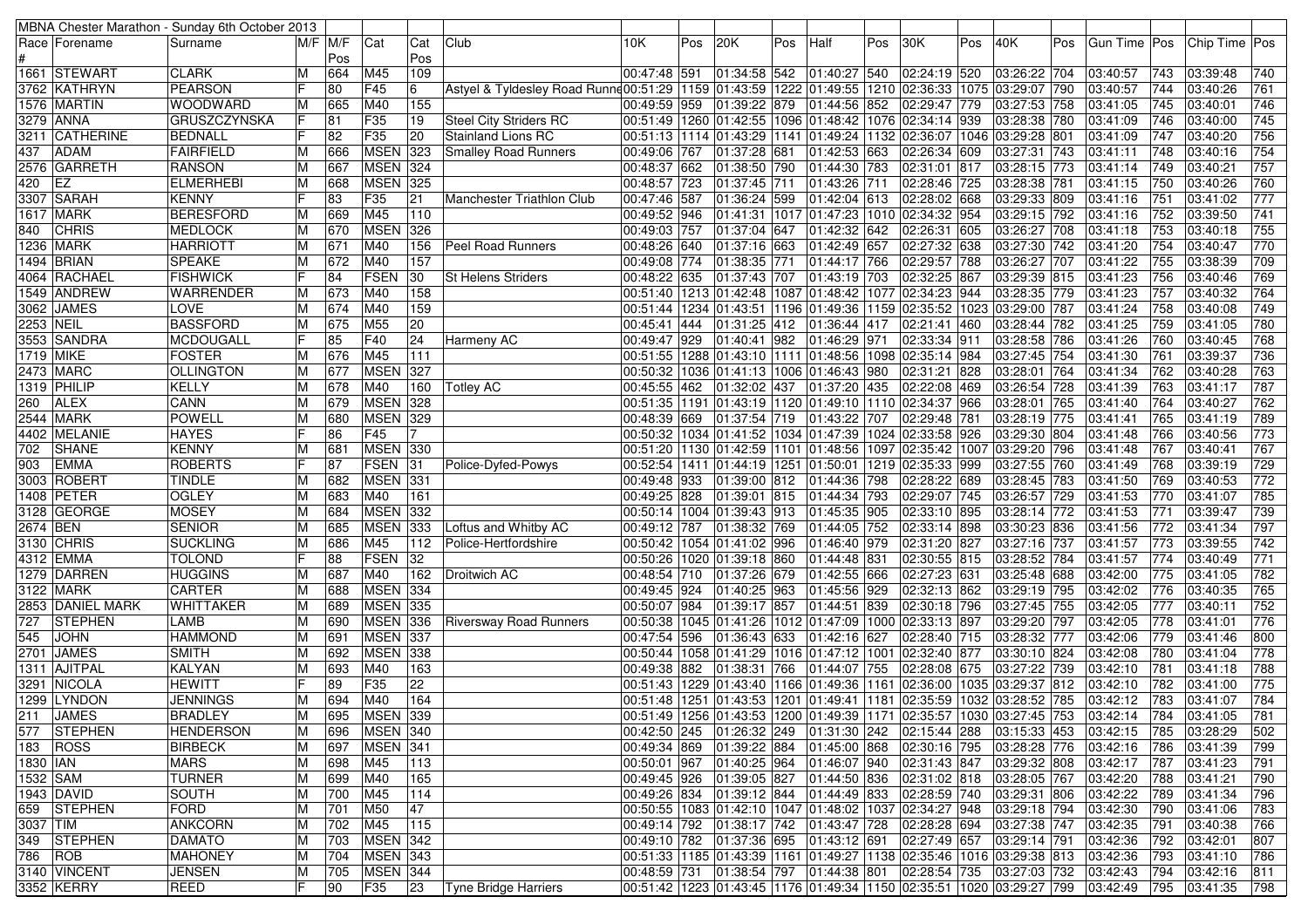|            |                   | MBNA Chester Marathon - Sunday 6th October 2013 |   |          |                 |     |                                  |                               |     |     |                |     |                                                                                                       |     |              |     |              |     |                                                                               |                 |               |     |
|------------|-------------------|-------------------------------------------------|---|----------|-----------------|-----|----------------------------------|-------------------------------|-----|-----|----------------|-----|-------------------------------------------------------------------------------------------------------|-----|--------------|-----|--------------|-----|-------------------------------------------------------------------------------|-----------------|---------------|-----|
|            | Race   Forename   | Surname                                         |   | M/F IM/F | Cat             | Cat | Club                             | 10K                           | Pos | 20K |                | Pos | Half                                                                                                  | Pos | 30K          | Pos | 40K          | Pos | Gun Time Pos                                                                  |                 | Chip Time Pos |     |
|            |                   |                                                 |   | Pos      |                 | Pos |                                  |                               |     |     |                |     |                                                                                                       |     |              |     |              |     |                                                                               |                 |               |     |
| 2774 DAN   |                   | <b>TIMMS</b>                                    | м | 706      | <b>MSEN</b>     | 345 |                                  |                               |     |     |                |     | 00:53:35  1486  01:47:00  1424  01:52:51  1396  02:39:24  1194  03:31:06  854                         |     |              |     |              |     | 03:42:50                                                                      | 796             | 03:41:29      | 792 |
| 1986       | <b>TROY</b>       | <b>WATSON</b>                                   |   | 707      | M45             | 116 | Wesham Road Runners & AC         | 00:49:54 952                  |     |     | 01:39:31       | 901 | 01:45:03 877                                                                                          |     | 02:33:41 917 |     | 03:27:44 752 |     | 03:42:51                                                                      | 797             | 03:39:55      | 743 |
| 696        | <b>MATTHEW</b>    | <b>KELLY</b>                                    |   | 708      | <b>MSEN 346</b> |     | <b>Huddersfield Road Runners</b> | 00:50:09 994                  |     |     | 01:40:05       | 937 | $ 01:45:44$ 916 02:31:48 849                                                                          |     |              |     | 03:29:31 807 |     | 03:42:52                                                                      | 798             | 03:41:33      | 795 |
| 3365       | <b>JEN</b>        | <b>SALT</b>                                     |   | 91       | F35             | 24  |                                  |                               |     |     |                |     | 00:50:18  1008  01:41:40  1026  01:47:31  1013  02:34:11  936                                         |     |              |     | 03:29:43 816 |     | 03:42:52                                                                      | 799             | 03:41:53      | 801 |
| 350        | <b>ASIF</b>       | <b>DAR</b>                                      | M | 709      | <b>MSEN 347</b> |     |                                  | 00:50:08 987                  |     |     | 01:39:35       | 907 | 01:45:04 878                                                                                          |     | 02:29:20 759 |     | 03:28:18 774 |     | 03:42:54                                                                      | 800             | 03:41:54      | 802 |
|            | 1123 BRENT        | <b>CROWLE</b>                                   |   | 710      | M40             | 166 |                                  | 00:45:37 436                  |     |     | 01:32:01       | 436 | 01:37:28 439                                                                                          |     | 02:22:36 476 |     | 03:26:15 701 |     | 03:42:54                                                                      | 80 <sup>2</sup> | 03:42:37      | 821 |
|            | 4311  COURTNEY    | <b>THORNBERRY</b>                               |   | 92       | <b>FSEN</b>     | 33  |                                  | 00:48:38 663                  |     |     | 01:37:52 717   |     | 01:43:30 715                                                                                          |     | 02:30:18 797 |     | 03:28:33 778 |     | 03:42:56                                                                      | 802             | 03:40:56      | 774 |
| 1869       | <b>JAMES</b>      | O'DOWD                                          |   | 711      | M45             | 117 | Huncote Harriers                 | 00:49:35 873                  |     |     | 01:39:17       | 856 | 01:44:52 840                                                                                          |     | 02:29:23 762 |     | 03:29:28 802 |     | 03:42:57                                                                      | 803             | 03:42:20      | 816 |
| 1425       | <b>MICHAEL</b>    | <b>PATE</b>                                     | м | 712      | M40             | 167 | Red Rose Road Runners            | 00:50:06 983                  |     |     | 01:40:21       | 956 | 01:46:06 938                                                                                          |     | 02:31:59 858 |     | 03:30:18 829 |     | 03:43:04                                                                      | 804             | 03:42:19      | 814 |
| 2906 NEAL  |                   | <b>WYNN</b>                                     |   | 713      | <b>MSEN 348</b> |     |                                  |                               |     |     |                |     | 00:51:53  1279  01:44:48  1284  01:50:49  1270  02:38:04  1144                                        |     |              |     | 03:32:04 873 |     | 03:43:04                                                                      | 805             | 03:41:58      | 805 |
| 363        | LUKE              | <b>DAVIS</b>                                    |   | 714      | <b>MSEN 349</b> |     |                                  | 00:50:46 1063 01:40:25        |     |     |                | 965 | 01:46:00 934                                                                                          |     | 02:31:01 816 |     | 03:30:27 840 |     | 03:43:06                                                                      | 806             | 03:41:04      | 779 |
| 3034       | <b>CHRIS</b>      | LEES                                            | м | 715      | M45             | 118 | Lymm Runners                     | 00:46:18 484                  |     |     | 01:33:00 479   |     | 01:38:35 483                                                                                          |     | 02:24:48 543 |     | 03:29:33 810 |     | 03:43:07                                                                      | 807             | 03:42:43      | 824 |
| 914        | <b>TRACEY</b>     | <b>LLEWELLYN</b>                                |   | 93       | F35             | 25  | Police-North Wales               | 00:47:35 562                  |     |     | 01:36:16 594   |     | 01:42:14 623                                                                                          |     | 02:30:36 810 |     | 03:30:23 835 |     | 03:43:08                                                                      | 808             | 03:42:45      | 825 |
| 959        | <b>STUART</b>     | <b>CHAMPION</b>                                 | м | 716      | M45             | 119 | Police-Kent                      | 00:49:04 759                  |     |     | 01:38:19 750   |     | 01:44:00 743                                                                                          |     | 02:29:41 775 |     | 03:30:21 833 |     | 03:43:10                                                                      | 809             | 03:42:32      | 820 |
| 2855 BEN   |                   | <b>WICKINS</b>                                  |   | 717      | <b>MSEN</b>     | 350 | <b>Walney Wind Cheetahs</b>      | 00:52:00 1297 01:44:21        |     |     |                |     | 1255 01:50:22   1242   02:37:13   1115                                                                |     |              |     | 03:30:45 846 |     | 03:43:11                                                                      | 810             | 03:41:55      | 803 |
|            | 3027   SEAN       | <b>HEWITT</b>                                   |   | 718      | M40             | 168 |                                  | 00:51:06   1101   01:42:35    |     |     |                |     | 1071 01:48:23   1056   02:34:49   972                                                                 |     |              |     | 03:29:27 800 |     | 03:43:11                                                                      | 811             | 03:41:33      | 794 |
| 1878       | <b>GARRY</b>      | <b>OWENS</b>                                    |   | 719      | M45             | 120 | <b>Oswestry Olympians</b>        | 00:42:54 254                  |     |     | 01:26:26 247   |     | 01:31:36 244                                                                                          |     | 02:16:36 308 |     | 03:24:46 668 |     | 03:43:13                                                                      | 812             | 03:43:08      | 835 |
| 1725 MIKE  |                   | <b>GIBSON</b>                                   |   | 720      | M45             | 121 |                                  | 00:47:13 526                  |     |     | 01:33:13 487   |     | $\boxed{01:38:44}$ 489                                                                                |     | 02:23:53 510 |     | 03:29:53 819 |     | 03:43:15                                                                      | 813             | 03:42:22      | 817 |
|            |                   |                                                 |   |          |                 | 34  | fat boys                         |                               |     |     |                |     |                                                                                                       |     |              |     |              |     |                                                                               | 814             |               | 808 |
|            | 4225  MICHELLE    | OLLIER                                          |   | 94       | <b>FSEN</b>     |     | South Cheshire Harriers          | 00:49:17 798                  |     |     | 01:40:23 960   |     | 01:46:37 977                                                                                          |     | 02:34:34 958 |     | 03:30:26 837 |     | 03:43:18                                                                      |                 | 03:42:13      |     |
|            | 3593 EVONNE       | <b>RILEY</b>                                    |   | 95       | F40             | 25  |                                  |                               |     |     |                |     | 00:51:41   1217   01:43:22   1127   01:49:18   1124   02:35:14   983                                  |     |              |     | 03:30:26 838 |     | 03:43:19                                                                      | 815             | 03:42:13      | 809 |
| 55         | <b>CAROLINE</b>   | <b>HALL</b>                                     |   | 96       | F40             | 26  | <b>Wirral AC</b>                 |                               |     |     |                |     | 00:51:53  1275  01:43:55  1209  01:49:43  1186  02:36:01  1039                                        |     |              |     | 03:27:57 763 |     | 03:43:22                                                                      | 816             | 03:42:18      | 812 |
| 2392       | <b>JOHN</b>       | <b>OUTHWAITE</b>                                |   | 721      | M60             | 11  |                                  | 00:51:31  1169  01:43:35      |     |     |                |     | 1149 01:49:22 1127 02:35:40 1004                                                                      |     |              |     | 03:29:05 789 |     | 03:43:23                                                                      | 817             | 03:41:57      | 804 |
| 2210 IAN   |                   | <b>SPARKS</b>                                   |   | 722      | M50             | 48  | Macclesfield Harriers Athletic   |                               |     |     |                |     | 00:51:25  1138  01:43:32  1147  01:49:25  1133 02:35:28  995                                          |     |              |     | 03:29:46 817 |     | 03:43:23                                                                      | 818             | 03:42:29      | 819 |
| 171        | <b>MARK</b>       | <b>BENNETT</b>                                  |   | 723      | <b>MSEN</b> 351 |     |                                  | 00:50:28 1026 01:39:58 932    |     |     |                |     | 01:45:38 908                                                                                          |     | 02:30:34 808 |     | 03:29:02 788 |     | 03:43:29                                                                      | 819             | 03:41:59      | 806 |
| 2245       | <b>SIMON</b>      | WOODWARD                                        |   | 724      | M50             | 49  |                                  |                               |     |     |                |     | 00:51:17  1123  01:42:57  1098  01:48:54  1094  02:36:11  1053                                        |     |              |     | 03:31:24 857 |     | 03:43:34                                                                      | 820             | 03:42:19      | 813 |
| 2946  IAN  |                   | <b>HODSON</b>                                   | M | 725      | <b>MSEN</b>     | 352 |                                  |                               |     |     |                |     | 00:52:53  1409  01:43:52  1198  01:49:54  1208  02:34:46  971                                         |     |              |     | 03:29:51 818 |     | 03:43:37                                                                      | 821             | 03:41:30      | 793 |
|            | 2235 DARREN       | <b>WEST</b>                                     | М | 726      | M50             | 50  | Harrogate Harriers & AC          | 00:47:17 530                  |     |     | 01:35:18 553   |     | 01:41:28 577                                                                                          |     | 02:28:58 738 |     | 03:30:16 827 |     | 03:43:39                                                                      | 822             | 03:43:01      | 830 |
|            | 2509 NICHOLAS     | <b>PEARSON</b>                                  |   | 727      | <b>MSEN 353</b> |     |                                  | 00:50:55  1081  01:40:37  977 |     |     |                |     | 01:46:19 956                                                                                          |     | 02:31:30 833 |     | 03:29:31 805 |     | 03:43:44                                                                      | 823             | 03:42:15      | 810 |
|            | 1348 STEVEN       | <b>MACURAS</b>                                  | M | 728      | M40             | 169 |                                  | 00:49:27 840                  |     |     | 01:39:11       | 842 | 01:44:45 820                                                                                          |     | 02:28:32 697 |     | 03:18:28 547 |     | 03:43:44                                                                      | 824             | 03:42:58      | 829 |
| 1929  PAUL |                   | <b>SELLARS</b>                                  |   | 729      | M45             | 122 | Triathlon England                | 00:48:04 607                  |     |     | $01:36:35$ 616 |     | 01:42:12 620                                                                                          |     | 02:29:07 746 |     | 03:29:33 811 |     | 03:43:49                                                                      | 825             | 03:42:20      | 815 |
| 1752       | <b>ANDY</b>       | HAMILTON                                        |   | 730      | M45             | 123 | <b>Stockport Harriers</b>        | 00:49:46 927                  |     |     | 01:39:23 886   |     | 01:45:01 871                                                                                          |     | 02:29:54 786 |     | 03:29:23 798 |     | 03:43:53                                                                      | 826             | 03:43:21      | 837 |
| 348        | <b>MATTHEW</b>    | DALLYWATER                                      | M | 731      | MSEN 354        |     |                                  | 00:49:52 943                  |     |     | 01:39:09       | 836 | 01:44:46 828                                                                                          |     | 02:28:36 707 |     | 03:30:17 828 |     | 03:43:54                                                                      | 827             | 03:43:03      | 831 |
| 371        | DAN               | <b>DENTON</b>                                   |   | 732      | <b>MSEN</b>     | 355 |                                  | 00:50:08 989                  |     |     | 01:40:04 936   |     | 01:45:43 913                                                                                          |     | 02:31:47 848 |     | 03:29:39 814 |     | 03:44:01                                                                      | 828             | 03:42:42      | 823 |
| 1528       | <b>GARETH</b>     | <b>TRIMBLE</b>                                  | м | 733      | M40             | 170 | <b>Wilmslow Running Club</b>     | 00:49:59 961                  |     |     | 01:39:52 922   |     | 01:45:34 903                                                                                          |     | 02:31:57 855 |     | 03:30:40 844 |     | 03:44:02                                                                      | 829             | 03:43:07      | 833 |
|            | 3549 MELANIE      | <b>MATHER</b>                                   |   | 97       | F40             | 27  |                                  | 00:51:34  1190  01:43:41      |     |     |                |     | 1172 01:49:34 1153 02:36:02 1040                                                                      |     |              |     | 03:30:26 839 |     | 03:44:03                                                                      | 830             | 03:42:37      | 822 |
| 104        | CARL              | <b>ACTON</b>                                    |   | 734      | <b>MSEN 356</b> |     | Stockport harriers               | 00:49:49 936                  |     |     | 01:39:30       | 900 | 01:45:06 880                                                                                          |     | 02:29:33 772 |     | 03:32:34 894 |     | 03:44:04                                                                      | 831             | 03:43:37      | 841 |
| 3031       | MICHAEL           | <b>SWEENEY</b>                                  | м | 735      | M45             | 124 |                                  | 00:49:24 822                  |     |     | 01:38:40       | 777 | 01:44:14 762                                                                                          |     | 02:28:38 710 |     | 03:29:29 803 |     | 03:44:07                                                                      | 832             | 03:43:06      | 832 |
|            | 2688 SIMON        | <b>SHORE</b>                                    |   | 736      | MSEN 357        |     |                                  | 00:50:42 1052 01:41:48        |     |     |                |     | 1031 01:47:37 1020 02:35:01 978                                                                       |     |              |     | 03:30:31 841 |     | 03:44:08                                                                      | 833             | 03:42:48      | 826 |
|            | 2470 RICHIE       | <b>O'KEEFFE</b>                                 |   | 737      | <b>MSEN 358</b> |     |                                  | 00:49:08 773                  |     |     | 01:38:48 786   |     | 01:44:27 780                                                                                          |     | 02:29:51 784 |     | 03:30:36 842 |     | 03:44:11                                                                      | 834             | 03:43:42      | 846 |
|            | <b>2065 KEVIN</b> | <b>COUGHLAN</b>                                 |   | 738      | M50             | 51  | Todmorden Harriers               | 00:51:30   1164   01:42:59    |     |     |                |     | 1099 01:48:45 1079 02:35:42 1009                                                                      |     |              |     | 03:30:15 826 |     | 03:44:13                                                                      | 835             | 03:43:07      | 834 |
|            | 4032 VICTORIA     | DORAN                                           |   | 98       | FSEN 35         |     | <b>Telford Harriers</b>          |                               |     |     |                |     | 00:52:47  1396  01:44:20  1253  01:50:11  1230  02:36:26  1067  03:30:20  831                         |     |              |     |              |     | 03:44:13                                                                      | 836             | 03:42:25      | 818 |
|            | 2627 STEPHEN      | <b>ROONEY</b>                                   | M |          | 739 MSEN 359    |     |                                  |                               |     |     |                |     | 00:47:30 556 01:35:01 546 01:40:28 541 02:25:02 552 03:29:58 820 03:44:19                             |     |              |     |              |     |                                                                               | 837             | 03:43:47      | 848 |
|            | 267 SEAN          | CASEY                                           | M |          | 740 MSEN 360    |     |                                  |                               |     |     |                |     | 00:47:13 527 01:35:12 552 01:40:53 552 02:28:10 678 03:30:02 822 03:44:24                             |     |              |     |              |     |                                                                               | 838             | 03:42:57      | 828 |
|            | 2739 DAVE         | <b>SULLY</b>                                    | M | 741      | MSEN 361        |     |                                  |                               |     |     |                |     | 03:44:25 03:42   363   344:25 01:49:39   36:06   36:07 1170   35:36:06   36:37:42   36:34:25 00:51:42 |     |              |     |              |     |                                                                               | 839             | 03:43:33      | 839 |
|            | 556 MATTHEW       | <b>HARRIS</b>                                   | м |          | 742 MSEN 362    |     |                                  |                               |     |     |                |     | 00:51:28  1157  01:42:29  1064  01:48:10  1043  02:34:13  938  03:29:59  821                          |     |              |     |              |     | 03:44:25                                                                      | 840             | 03:42:51      | 827 |
|            | 2488 STEVE        | PADMORE                                         | M | 743      | <b>MSEN 363</b> |     |                                  |                               |     |     |                |     | 00:49:35 871 01:39:17 855 01:44:50 835 02:28:53 734 03:30:14 825                                      |     |              |     |              |     | 03:44:29                                                                      | 841             | 03:43:51      | 852 |
|            | 2939 COLIN        | <b>MCDOUGALL</b>                                | м | 744      | <b>MSEN 364</b> |     |                                  |                               |     |     |                |     | 00:47:26 546  01:36:30  606  01:42:01  606  02:30:34  807                                             |     |              |     | 03:30:47 848 |     | 03:44:31                                                                      | 842             | 03:43:41      | 843 |
|            | 1756 GARY         | <b>HARMAN</b>                                   | M | 745      | M45             | 125 |                                  | 00:48:47 685 01:37:57 723     |     |     |                |     | 01:43:32 718 02:29:32 770                                                                             |     |              |     | 03:30:05 823 |     | 03:44:31                                                                      | 843             | 03:43:34      | 840 |
|            | 269 DANNY         | <b>CASSIDY</b>                                  | M | 746      | <b>MSEN 365</b> |     |                                  | 00:48:08 614 01:39:34 906     |     |     |                |     | $ 01:45:11 886$ 02:30:30 802                                                                          |     |              |     | 03:31:36 861 |     | 03:44:33                                                                      | 844             | 03:44:19      | 861 |
|            | 3584 LESLEY       | POLLARD                                         |   |          | F40             |     |                                  |                               |     |     |                |     | 00:50:00 964 01:40:38 978 01:46:32 973 02:33:47 920 03:31:25 858 03:44:34                             |     |              |     |              |     |                                                                               |                 |               |     |
|            |                   |                                                 |   | 99       |                 | 28  | City of Chester Triathlon club   |                               |     |     |                |     |                                                                                                       |     |              |     |              |     |                                                                               | 845             | 03:44:09      | 857 |
| 3042 IAN   |                   | HALL                                            | M | 747      | M50             | 52  | Amazing Feet RC                  |                               |     |     |                |     | 00:46:34 490 01:36:35 617 01:42:23 631                                                                |     | 02:30:14 794 |     | 03:31:32 860 |     | 03:44:42                                                                      | 846             | 03:44:22      | 864 |
|            | 780 TIMOTHY       | <b>MACLELLAN</b>                                | M | 748      | <b>MSEN 366</b> |     |                                  |                               |     |     |                |     | 00:49:54 951 01:37:30 687 01:43:04 676 02:26:43 612 03:28:06 768 03:44:48                             |     |              |     |              |     |                                                                               | 847             | 03:43:38      | 842 |
|            | 1771   ROBERT     | <b>HOBSON</b>                                   | М | 749 M45  |                 | 126 |                                  |                               |     |     |                |     |                                                                                                       |     |              |     |              |     | 00:47:24 542 01:35:45 573 01:41:23 574 02:28:41 717 03:31:11 856 03:44:48 848 |                 | 03:44:11      | 858 |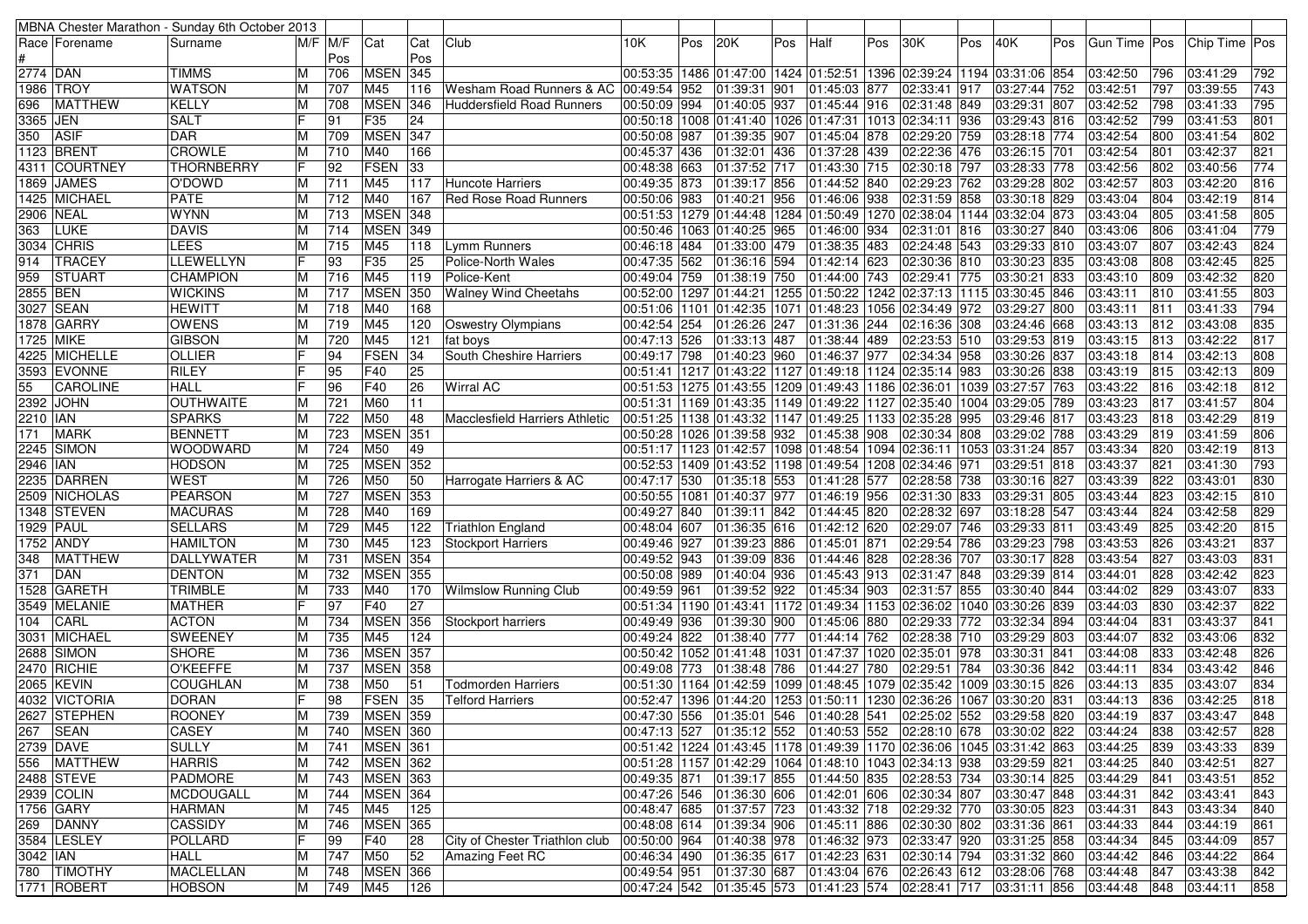|            |                    | MBNA Chester Marathon - Sunday 6th October 2013 |             |     |                 |     |                                                                                                    |                              |     |          |              |     |                       |     |                                                                                                                                                                      |     |                       |     |                                                                               |     |               |     |
|------------|--------------------|-------------------------------------------------|-------------|-----|-----------------|-----|----------------------------------------------------------------------------------------------------|------------------------------|-----|----------|--------------|-----|-----------------------|-----|----------------------------------------------------------------------------------------------------------------------------------------------------------------------|-----|-----------------------|-----|-------------------------------------------------------------------------------|-----|---------------|-----|
|            | Race  Forename     | Surname                                         | $M/F$ $M/F$ |     | Cat             | Cat | Club                                                                                               | 10K                          | Pos | 20K      |              | Pos | Half                  | Pos | 30K                                                                                                                                                                  | Pos | 40K                   | Pos | Gun Time Pos                                                                  |     | Chip Time Pos |     |
|            |                    |                                                 |             | Pos |                 | Pos |                                                                                                    |                              |     |          |              |     |                       |     |                                                                                                                                                                      |     |                       |     |                                                                               |     |               |     |
| 56         | <b>COLIN</b>       | <b>GREEN</b>                                    | ΙM          | 750 | M40             | 171 | Royton Road Runners                                                                                |                              |     |          |              |     |                       |     | 00:51:51  1266  01:43:54  1204  01:49:42  1182  02:36:00  1036  03:30:39  843                                                                                        |     |                       |     | 03:44:49                                                                      | 849 | 03:43:44      | 847 |
| 578        | ASH                | <b>PAYNE</b>                                    | ΙM          | 751 | <b>MSEN</b>     | 367 | Desford Striders                                                                                   | 00:47:56 601                 |     | 01:37:06 |              | 651 | 01:42:42 651          |     | 02:28:21 687                                                                                                                                                         |     | 03:27:56 761          |     | 03:44:50                                                                      | 850 | 03:43:54      | 854 |
|            | 3002  MARK         | <b>WOODUS</b>                                   | ΙM          | 752 | <b>MSEN 368</b> |     |                                                                                                    | 00:42:13 208 01:24:49 191    |     |          |              |     | 01:29:48 188          |     | 02:13:47 251                                                                                                                                                         |     | 03:28:03 766          |     | 03:44:51                                                                      | 851 | 03:44:26      | 870 |
|            | 4317 ANIFE         | <b>TURCHIN</b>                                  | lF          | 100 | <b>FSEN</b>     | 36  | South Cheshire Harriers                                                                            | 00:48:54 712                 |     |          | 01:39:07 829 |     | 01:44:54 846          |     | 02:33:21 902                                                                                                                                                         |     | 03:31:58 871          |     | 03:44:53                                                                      | 852 | 03:44:20      | 863 |
|            | 3872 JOYCE         | <b>ATHERDEN</b>                                 | lF          | 101 | F55             | 2   |                                                                                                    | 00:51:25 1142 01:42:55       |     |          |              |     |                       |     | 1097 01:48:40   1074 02:34:53   975                                                                                                                                  |     | 03:32:28 891          |     | 03:45:04                                                                      | 853 | 03:43:41      | 844 |
|            | 2426 PETER         | <b>SIMPSON</b>                                  | ΙM          | 753 | M65             | 3   | Liverpool Harriers & AC                                                                            | 00:50:04 974                 |     | 01:40:31 |              | 970 | 01:46:09 942          |     | 02:34:37 965                                                                                                                                                         |     | 03:31:43 865          |     | 03:45:05                                                                      | 854 | 03:44:19      | 862 |
|            | 3957 STEFANIE      | <b>BIRCHER</b>                                  | IF          | 102 | FSEN            | 37  |                                                                                                    | 00:52:20   1342   01:45:11   |     |          |              |     |                       |     | 1311 01:51:14 1298 02:38:20 1155                                                                                                                                     |     | 03:31:43 864          |     | 03:45:06                                                                      | 855 | 03:43:49      | 850 |
| 1089  NEIL |                    | BURDETT                                         | ΙM          | 754 | M40             | 172 |                                                                                                    |                              |     |          |              |     |                       |     | 00:51:46   1243   01:43:56   1214   01:49:44   1190   02:35:55   1027   03:30:21   832                                                                               |     |                       |     | 03:45:09                                                                      | 856 | 03:43:56      | 855 |
|            | <b>CHRIS</b>       | CALLAGHAN                                       |             |     | <b>MSEN</b>     | 369 | Merseyside                                                                                         |                              |     | 01:36:08 |              |     |                       |     |                                                                                                                                                                      |     |                       |     |                                                                               | 857 |               |     |
| 258        |                    |                                                 | M           | 755 |                 | 127 |                                                                                                    | 00:48:10 621                 |     | 01:40:21 |              | 583 | 01:41:46 586          |     | 02:26:13 599<br>02:33:00 888                                                                                                                                         |     | 03:29:18 793          |     | 03:45:15                                                                      | 858 | 03:43:50      | 851 |
|            | 1000 DOUGLAS       | KIRKHAM                                         | ΙM          | 756 | M45             |     | Police-Scotland                                                                                    | 00:49:48 931<br>00:47:33 559 |     |          |              | 958 | 01:46:09 943          |     |                                                                                                                                                                      |     | 03:31:39 862          |     | 03:45:19                                                                      |     | 03:44:42      | 880 |
| 253        | ROBERT             | <b>BUTLER</b>                                   | ΙM          | 757 | <b>MSEN 370</b> |     |                                                                                                    |                              |     |          | 01:35:48 577 |     |                       |     | 01:41:32 579 02:28:43 719                                                                                                                                            |     | 03:30:22 834          |     | 03:45:19                                                                      | 859 | 03:44:52      | 889 |
|            | 3261 CLARE         | FIRTH                                           | IF          | 103 | F35             | 26  |                                                                                                    | 00:51:41   1222   01:43:55   |     |          |              |     |                       |     | 1208 01:49:42 1185 02:36:11 1052 03:32:18 881                                                                                                                        |     |                       |     | 03:45:22                                                                      | 860 | 03:44:16      | 860 |
|            | 3392  AMANDA       | <b>TRIVETT</b>                                  | IF          | 104 | F35             | 27  | Stockport Harriers                                                                                 | 00:50:53   1076   01:42:45   |     |          |              |     |                       |     | 1083 01:48:28 1061 02:34:16 941                                                                                                                                      |     | 03:33:15 915          |     | 03:45:22                                                                      | 86  | 03:44:30      | 871 |
|            | 2595 GARETH        | <b>RICHARDSON</b>                               | ΙM          | 758 | <b>MSEN</b>     | 371 | Lancaster & Morecambe AC                                                                           | 00:53:12 1440 01:47:07       |     |          |              |     |                       |     | 1429  01:53:08  1414  02:39:48  1208  03:32:52  904                                                                                                                  |     |                       |     | 03:45:27                                                                      | 862 | 03:43:47      | 849 |
| 1803 LES   |                    | KENNEDY                                         | ΙM          | 759 | M45             | 128 |                                                                                                    | 00:53:42  1497  01:46:39     |     |          |              |     |                       |     | 1406 01:52:44  1391 02:39:14  1189                                                                                                                                   |     | 03:32:23 887          |     | 03:45:28                                                                      | 863 | 03:43:16      | 836 |
| 572        | MARK               | <b>HAYWOOD</b>                                  | ΙM          | 760 | <b>MSEN</b>     | 372 |                                                                                                    | $00:49:03$ 754 01:37:31      |     |          |              | 689 | 01:43:05 678          |     | 02:29:44 777                                                                                                                                                         |     | 03:30:55 851          |     | 03:45:30                                                                      | 864 | 03:44:51      | 888 |
|            | 3402 REBECCA       | <b>WESTON</b>                                   | IF          | 105 | F35             | 28  | <b>Tri Lakeland</b>                                                                                |                              |     |          |              |     |                       |     | 00:51:33 1182 01:43:20 1123 01:49:12 11114 02:36:08 1047                                                                                                             |     | 03:32:25 889          |     | 03:45:33                                                                      | 865 | 03:44:26      | 868 |
| 283        | <b>CHRISTOPHER</b> | <b>CHEAP</b>                                    | ΙM          | 761 | <b>MSEN</b>     | 373 |                                                                                                    | 00:48:46 684                 |     |          | 01:37:55 720 |     | $\sqrt{01:43:23}$ 708 |     | 02:30:33 804                                                                                                                                                         |     | 03:31:51 869          |     | 03:45:34                                                                      | 866 | 03:44:44      | 884 |
|            | 2301 KEVIN         | <b>KIPP</b>                                     | ΙM          | 762 | M55             | 21  | <b>Bishops Stortford RC</b>                                                                        | 00:51:30   1168   01:43:38   |     |          |              |     |                       |     | 1158 01:49:27  1140 02:36:30  1073 03:31:53 870                                                                                                                      |     |                       |     | 03:45:34                                                                      | 867 | 03:44:04      | 856 |
|            | 3016 JULIAN        | <b>HODGES</b>                                   | IМ          | 763 | M40             | 173 |                                                                                                    | 00:49:25 829                 |     | 01:38:36 |              | 773 | 01:44:17 767          |     | 02:30:34 806                                                                                                                                                         |     | 03:32:15 879          |     | 03:45:38                                                                      | 868 | 03:44:41      | 879 |
|            | 2782   MARIAN      | <b>TOTH</b>                                     | ΙM          | 764 | <b>MSEN 374</b> |     |                                                                                                    |                              |     |          |              |     |                       |     | 00:51:06 1100 01:42:13 1049 01:48:17 1051 02:35:40 1003 03:32:04 872                                                                                                 |     |                       |     | 03:45:38                                                                      | 869 | 03:44:37      | 876 |
|            | 2464   CHRIS       | <b>OAKLEY</b>                                   | ΙM          | 765 | <b>MSEN</b>     | 375 |                                                                                                    | 00:51:29  1162  01:42:30     |     |          |              |     |                       |     | 1066 01:48:10  1044 02:34:12  937                                                                                                                                    |     | 03:30:20 830          |     | 03:45:46                                                                      | 870 | 03:44:12      | 859 |
| 495        | <b>BEN</b>         | <b>GNATIUK</b>                                  | IМ          | 766 | <b>MSEN</b>     | 376 | Stockport Harriers                                                                                 | 00:49:36 875                 |     |          | 01:39:47 917 |     | 01:45:35 904          |     | 02:33:02 891                                                                                                                                                         |     | 03:32:31 892          |     | 03:45:47                                                                      | 871 | 03:44:23      | 866 |
|            | 4084 EDITH         | GRUBER                                          | ΙF          | 106 | FSEN            | 38  | Cybi Striders                                                                                      |                              |     |          |              |     |                       |     | 00:53:48 1515 01:46:16 1389 01:52:25 1373 02:39:20 1192                                                                                                              |     | 03:33:29 924          |     | 03:45:47                                                                      | 872 | 03:44:55      | 890 |
|            | 2136 ALAN          | LONG                                            | ΙM          | 767 | M50             | 53  |                                                                                                    | 00:51:14 1119 01:42:52       |     |          |              |     |                       |     | 1091 01:48:47 1083 02:35:14 985                                                                                                                                      |     | 03:31:08 855          |     | 03:45:47                                                                      | 873 | 03:43:54      | 853 |
|            | 2612  MICHAEL      | <b>ROBERTS</b>                                  | ΙM          | 768 | <b>MSEN</b>     | 377 | Wrexham AC                                                                                         | 00:44:16 296                 |     | 01:30:04 |              | 321 | 01:35:31 327          |     | 02:24:35 535                                                                                                                                                         |     | 03:30:46 847          |     | 03:45:51                                                                      | 874 | 03:45:32      | 908 |
|            | 2179 TERRY         | POOLE                                           | ΙM          | 769 | M50             | 54  | Thornton Cleveleys Running C100:47:30 555 01:37:22 671                                             |                              |     |          |              |     | 01:43:26 710          |     | $02:32:08$ 861                                                                                                                                                       |     | 03:32:57 906          |     | 03:45:52                                                                      | 875 | 03:44:47      | 886 |
|            | 1841 MARK          | <b>MCCARTHY</b>                                 | ΙM          | 770 | M45             | 129 |                                                                                                    |                              |     |          |              |     |                       |     | 00:52:19 1336 01:43:55 1207 01:49:59 1217 02:37:47 1135                                                                                                              |     | 03:32:20 883          |     | 03:45:55                                                                      | 876 | 03:43:42      | 845 |
|            | 2284 MALC          | <b>GONNELLA</b>                                 | ΙM          | 771 | M55             | 22  | North Derbyshire Running Club 00:50:20   1011   01:41:47   1029   01:47:38   1021   02:34:24   945 |                              |     |          |              |     |                       |     |                                                                                                                                                                      |     | 03:32:39 895          |     | 03:45:56                                                                      | 877 | 03:45:07      | 897 |
|            | 1119 PETER         | <b>CORR</b>                                     | ΙM          | 772 | M40             | 174 |                                                                                                    | 00:48:12 622                 |     | 01:35:11 |              | 551 | 01:40:39 546          |     | 02:28:01 664                                                                                                                                                         |     | 03:32:23 888          |     | 03:45:56                                                                      | 878 | 03:45:17      | 902 |
| 249        | ANDREW             | <b>BURTON</b>                                   | ΙM          | 773 | <b>MSEN</b>     | 378 |                                                                                                    | 00:50:08 990                 |     |          | 01:39:44 915 |     | 01:45:44 914          |     | 02:31:54 852                                                                                                                                                         |     | 03:31:48 866          |     | 03:45:56                                                                      | 879 | 03:44:57      | 894 |
| 252        | <b>IRAY</b>        | <b>BUTLER</b>                                   | ΙM          | 774 | <b>MSEN</b>     | 379 |                                                                                                    | 00:48:48 689                 |     |          | 01:35:40 568 |     | 01:41:06 561          |     | 02:27:15 627                                                                                                                                                         |     | 03:30:52 850          |     | 03:45:56                                                                      | 880 | 03:43:22      | 838 |
|            | 1136  RICHARD      | DAVIES                                          | ΙM          | 775 | M40             | 175 | BRJ Run & Tri                                                                                      | 00:51:29  1158  01:42:46     |     |          |              |     |                       |     | 1085  01:48:27  1058  02:34:29  949                                                                                                                                  |     | 03:31:49 867          |     | 03:45:57                                                                      | 88  | 03:44:39      | 878 |
|            | 2542 MARC          | POTTER                                          | ΙM          | 776 | <b>MSEN</b>     | 380 | <b>Riversway Road Runners</b>                                                                      | 00:50:46   1064   01:41:34   |     |          |              |     |                       |     | 1020 01:47:17 1004 02:33:21 900                                                                                                                                      |     | 03:30:44 845          |     | 03:45:58                                                                      | 882 | 03:45:02      | 896 |
|            | 4309  JOANNA       | THOMPSON                                        | IF          | 107 | <b>FSEN</b>     | 39  | Stafford Harriers                                                                                  | 00:49:14 793                 |     | 01:39:01 |              | 813 | 01:44:42 814          |     | 02:32:27 869                                                                                                                                                         |     | 03:32:22 886          |     | 03:46:00                                                                      | 883 | 03:44:44      | 883 |
| 313        | <b>MATTHEW</b>     | CONNELLY-SMITH                                  | -M          | 777 | <b>MSEN 381</b> |     | Stafford Tri Club                                                                                  | 00:49:13 789                 |     | 01:39:00 |              | 809 | 01:44:41 810          |     | 02:32:36 874                                                                                                                                                         |     | 03:32:21 884          |     | 03:46:01                                                                      | 884 | 03:44:44      | 882 |
| 547        | STUART             | <b>HANNA</b>                                    | ΙM          | 778 | <b>MSEN</b>     | 382 |                                                                                                    | 00:48:45 682                 |     | 01:38:29 |              | 761 | 01:44:16 765          |     | 02:32:05 860                                                                                                                                                         |     | 03:32:15 878          |     | 03:46:04                                                                      | 885 | 03:44:33      | 873 |
|            | 3310 JOANNE        | LACKING                                         | IF          | 108 | F35             | 29  |                                                                                                    | 00:53:10   1434   01:47:03   |     |          |              |     |                       |     | 1427  01:53:09  1416  02:40:40  1261                                                                                                                                 |     | 03:34:28 949          |     | 03:46:06                                                                      | 886 | 03:44:57      | 893 |
|            | 1406 GARY          | O'CONNOR                                        | ΙM          | 779 | M40             | 176 |                                                                                                    |                              |     |          |              |     |                       |     | 00:53:09 1429 01:46:59 1423 01:53:08 1413 02:40:38 1257 03:34:26 947                                                                                                 |     |                       |     | 03:46:06                                                                      | 887 | 03:44:56      | 892 |
| 703        | <b>DALE</b>        | <b>KENYON</b>                                   | ΙM          | 780 | <b>MSEN</b>     | 383 | Astley & Tyldesley Road Runne00:48:58                                                              |                              | 726 | 01:38:16 |              | 741 | 01:43:52 734          |     | 02:29:06                                                                                                                                                             | 744 | 03:33:22 919          |     | 03:46:09                                                                      | 888 | 03:45:38      | 911 |
|            | 4204  MAHYA        | <b>MIRFATTAHI</b>                               | IF          | 109 | <b>FSEN</b>     | 40  |                                                                                                    |                              |     |          |              |     |                       |     | 00:50:29 1029 01:42:59 1100 01:48:57 1100 02:35:45 1015 03:33:04 910                                                                                                 |     |                       |     | 03:46:09                                                                      | 889 | 03:44:34      | 875 |
|            | 1934 JOHN          | <b>SHEVLIN</b>                                  | M           | 781 | M45             | 130 |                                                                                                    |                              |     |          |              |     |                       |     |                                                                                                                                                                      |     |                       |     | 00:49:00 740 01:38:02 729 01:43:32 719 02:28:10 677 03:31:03 852 03:46:10 890 |     | 03:45:43      | 913 |
|            | 1914 KARL          | ROACH                                           | ΙM          | 782 | M45             | 131 |                                                                                                    |                              |     |          |              |     |                       |     |                                                                                                                                                                      |     |                       |     | 00:47:48 590 01:37:02 644 01:43:03 675 02:31:51 851 03:32:48 898 03:46:12 891 |     | 03:44:38      | 877 |
|            |                    |                                                 |             |     |                 |     |                                                                                                    |                              |     |          |              |     |                       |     |                                                                                                                                                                      |     |                       |     |                                                                               |     |               |     |
|            | 1316 GRAEME        | <b>KELLY</b>                                    | ΙM          | 783 | M40             | 177 |                                                                                                    |                              |     |          |              |     |                       |     | 00:49:50  938  01:39:52  921  01:45:36  907  02:33:24  905  03:33:43  930  03:46:13<br>00:53:08 1426 01:45:17 1324 01:51:05 1285 02:36:26 1068 03:32:19 882 03:46:13 |     |                       |     |                                                                               | 892 | 03:44:47      | 885 |
|            | 931 KEVIN          | LOFTUS                                          | M<br>IF     | 784 | M55             | 23  | Police-Derbyshire                                                                                  |                              |     |          |              |     |                       |     |                                                                                                                                                                      |     |                       |     |                                                                               | 893 | 03:44:25      | 867 |
|            | 4257 KATIE         | <b>RIGBY</b>                                    |             | 110 | <b>FSEN</b>     | 41  |                                                                                                    |                              |     |          |              |     |                       |     | 00:50:32 1032 01:41:58 1040 01:47:59 1033 02:35:27 993 03:32:32 893                                                                                                  |     |                       |     | 03:46:13                                                                      | 894 | 03:44:34      | 874 |
|            | 3021 MATTHEW       | LORD                                            | M           | 785 | M40             | 178 |                                                                                                    |                              |     |          |              |     |                       |     | 00:50:57  1086  01:42:26  1060  01:48:15  1046  02:35:16  988                                                                                                        |     | 03:32:51 902          |     | 03:46:14                                                                      | 895 | 03:44:42      | 881 |
|            | 2052 CHRIS         | <b>CHADWICK</b>                                 | ΙM          | 786 | M50             | 55  |                                                                                                    |                              |     |          |              |     |                       |     | 00:52:02 1302 01:43:23 1129 01:49:11 1112 02:35:51 1022 03:32:26 890                                                                                                 |     |                       |     | 03:46:17                                                                      | 896 | 03:44:26      | 869 |
| 378 LIAM   |                    | <b>DOBBIN</b>                                   | M           | 787 | <b>MSEN</b>     | 384 |                                                                                                    | 00:48:32 650 01:38:14 737    |     |          |              |     | 01:43:57 741          |     | 02:29:43 776                                                                                                                                                         |     | 03:30:50 849          |     | 03:46:19                                                                      | 897 | 03:44:33      | 872 |
|            | 1370 DAVID         | <b>MCKIBBEN</b>                                 | M           | 788 | M40             | 179 |                                                                                                    |                              |     |          |              |     |                       |     | 00:49:44  921  01:39:31  902  01:45:23  898  02:32:29  870                                                                                                           |     | 03:32:15 877          |     | 03:46:19                                                                      | 898 | 03:45:26      | 907 |
|            | 1782 BARRY         | <b>HUGHES</b>                                   | ΙM          | 789 | M45             | 132 | Moorfoot Runners                                                                                   |                              |     |          |              |     |                       |     | 00:49:40 901  01:39:27 898  01:45:08 885  02:31:59 856                                                                                                               |     | 03:32:12 876          |     | 03:46:22                                                                      | 899 | 03:45:49      | 916 |
|            | 2025 CLIVE         | <b>BEASOR</b>                                   | ΙM          | 790 | M50             | 56  |                                                                                                    |                              |     |          |              |     |                       |     | 00:48:39 668  01:38:23  754  01:44:01  745  02:29:14  751                                                                                                            |     | 03:32:08 875 03:46:28 |     |                                                                               | 900 | 03:44:55      | 891 |
|            | 2689 JAMES         | <b>SHUTTLEWORTH</b>                             | M           | 791 | <b>MSEN 385</b> |     |                                                                                                    |                              |     |          |              |     |                       |     | 00:50:01 965 01:40:03 935 01:45:43 912 02:31:56 854 03:33:28 921                                                                                                     |     |                       |     | $ 03:46:32 $ 901                                                              |     | 03:44:50      | 887 |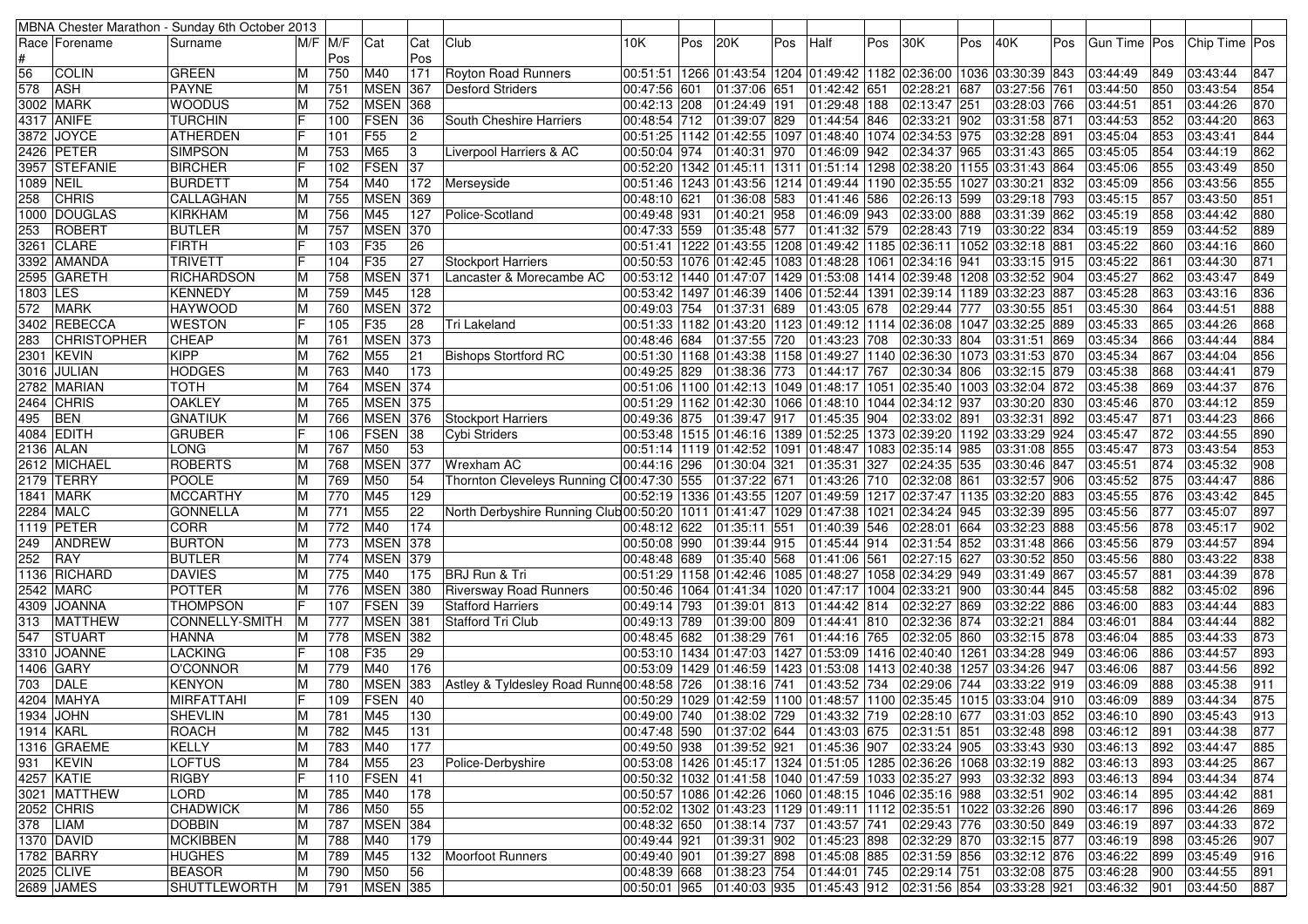|           |                 | MBNA Chester Marathon - Sunday 6th October 2013 |   |          |                 |                 |                                     |                            |     |              |     |                                                                                                             |     |              |     |              |     |                                                                                   |        |                 |     |
|-----------|-----------------|-------------------------------------------------|---|----------|-----------------|-----------------|-------------------------------------|----------------------------|-----|--------------|-----|-------------------------------------------------------------------------------------------------------------|-----|--------------|-----|--------------|-----|-----------------------------------------------------------------------------------|--------|-----------------|-----|
|           | Race   Forename | Surname                                         |   | M/F IM/F | Cat             | Cat             | Club                                | 10K                        | Pos | 20K          | Pos | Half                                                                                                        | Pos | 30K          | Pos | 40K          | Pos | Gun Time   Pos                                                                    |        | Chip Time   Pos |     |
|           |                 |                                                 |   | Pos      |                 | Pos             |                                     |                            |     |              |     |                                                                                                             |     |              |     |              |     |                                                                                   |        |                 |     |
| 669       | <b>CHRIS</b>    | JONES                                           |   | 792      | <b>MSEN</b>     | 386             |                                     |                            |     |              |     | 00:52:08  1312  01:43:11  1113  01:49:03  1105  02:34:58  977                                               |     |              |     | 03:32:16 880 |     | 03:46:32                                                                          | 902    | 03:44:22        | 865 |
|           | 2123 BRIAN      | <b>JONES</b>                                    |   | 793      | M50             | 57              |                                     | 00:50:58   1089   01:41:31 |     |              |     | 1018 01:47:19 1007 02:34:42 969                                                                             |     |              |     | 03:33:30 925 |     | 03:46:33                                                                          | 903    | 03:45:37        | 910 |
|           | 3547  KAREN     | <b>MASSEY</b>                                   |   | 111      | <b>F40</b>      | 29              |                                     | 00:49:09 777               |     |              |     | $ 01:38:48$ 787 $ 01:44:45$ 821                                                                             |     | 02:34:03 929 |     | 03:33:24 920 |     | 03:46:33                                                                          | 904    | 03:45:50        | 917 |
| 900       | <b>VICKY</b>    | <b>KEHOE</b>                                    |   | 112      | F40             | 30              | Police-Cheshire                     | 00:50:07 986               |     |              |     | 01:42:13  1050 01:48:03  1039 02:36:01  1037  03:33:17  917                                                 |     |              |     |              |     | 03:46:33                                                                          | 905    | 03:45:15        | 900 |
|           | 1527 GARY       | <b>TREBLE</b>                                   |   | 794      | M40             | 180             |                                     |                            |     |              |     | 00:51:37  1203  01:43:27  1134  01:49:18  1123  02:35:45  1014  03:32:39  896                               |     |              |     |              |     | 03:46:43                                                                          | 906    | 03:45:21        | 904 |
|           | 3586 EMMA       | <b>PRICE</b>                                    |   | 113      | F40             | 31              |                                     |                            |     |              |     | 00:52:39 1382 01:45:34 1340 01:51:36 1322 02:38:46 1175 03:33:50 934                                        |     |              |     |              |     | 03:46:47                                                                          | 907    | 03:45:26        | 906 |
|           | 1675 SETIAN     | <b>COULIBALY</b>                                |   | 795      | M45             | 133             |                                     | 00:50:46   1062   01:42:29 |     |              |     | 1063 01:48:34 1068 02:36:23 1064                                                                            |     |              |     | 03:33:08 911 |     | 03:46:50                                                                          | 908    | 03:45:21        | 903 |
|           | 1280  ALAN      | <b>HUGHES</b>                                   |   | 796      | M40             | 181             |                                     | 00:49:31 855               |     | 01:39:15 852 |     | 01:44:54 847                                                                                                |     | 02:31:41 846 |     | 03:33:29 923 |     | 03:46:52                                                                          | 909    | 03:46:20        | 934 |
|           | 1697 TREVOR     | <b>DUCKETT</b>                                  | м | 797      | M45             | 134             |                                     | 00:49:29 847               |     | 01:39:15 849 |     | 01:45:01 870 02:31:13 820                                                                                   |     |              |     | 03:33:08 912 |     | 03:46:53                                                                          | 910    | 03:46:00        | 920 |
| 528       | JAY             | <b>GRIGSON</b>                                  |   | 798      | <b>MSEN</b>     | 387             | <b>Chiltern Harriers</b>            | 00:48:55 715               |     | 01:38:32 768 |     | 01:44:19 771                                                                                                |     | 02:31:24 830 |     | 03:33:47 931 |     | 03:46:53                                                                          | 911    | 03:46:11        | 926 |
|           |                 | <b>HAROLD</b>                                   |   | 799      | M40             | 182             |                                     |                            |     |              |     |                                                                                                             |     |              |     | 03:34:13 940 |     | 03:46:54                                                                          | 912    | 03:45:23        | 905 |
| 1235 PHIL |                 |                                                 |   |          |                 |                 |                                     |                            |     |              |     | 00:51:27  1153  01:44:05  1233  01:50:02  1221  02:36:46  1086                                              |     |              |     |              |     |                                                                                   |        |                 |     |
| 2026      | <b>JEREMY</b>   | <b>BELL</b>                                     |   | 800      | M50             | 58              | Ampthill & Flitwick Flyers RC       | 00:49:33 865               |     | 01:39:18 862 |     | 01:45:00 866                                                                                                |     | 02:31:34 841 |     | 03:32:52 903 |     | 03:46:58                                                                          | 913    | 03:46:17        | 931 |
|           | 2889 JACK       | <b>WISEMAN</b>                                  |   | 801      | <b>MSEN 388</b> |                 |                                     |                            |     |              |     | 00:51:46  1241  01:43:47  1181  01:49:36  1162  02:35:58  1031  03:34:27  948                               |     |              |     |              |     | 03:47:02                                                                          | 914    | 03:45:52        | 918 |
|           | 1799  JOHN      | <b>KANE</b>                                     |   | 802      | M45             | 135             |                                     |                            |     |              |     | 00:53:17  1448  01:47:22  1447  01:53:31  1429 02:41:11  1285                                               |     |              |     | 03:34:46 958 |     | 03:47:04                                                                          | 915    | 03:45:35        | 909 |
|           | 2307 PATRICK    | <b>MAHER</b>                                    |   | 803      | M55             | 24              |                                     | 00:49:20 812               |     | 00:00:00 0   |     | 00:00:00 0                                                                                                  |     | 02:23:04 494 |     | 03:31:04 853 |     | 03:47:04                                                                          | 916    | 03:46:50        | 942 |
| 298       | MICHAEL         | <b>CLARK</b>                                    |   | 804      | <b>MSEN</b>     | 389             |                                     | 00:50:09 996               |     |              |     | 01:41:10 1002 01:47:00 991                                                                                  |     | 02:34:36 961 |     | 03:33:03 908 |     | 03:47:05                                                                          | 917    | 03:46:01        | 923 |
|           | 1160 STEPHEN    | <b>DUNN</b>                                     |   | 805      | M40             | 183             | Delamere Spartans                   | 00:48:42 678               |     | 01:38:01     | 727 | 01:43:41 726                                                                                                |     | 02:30:33 805 |     | 03:32:48 900 |     | 03:47:08                                                                          | 918    | 03:46:12        | 927 |
|           | 1207 ROGER      | <b>GRAHAM</b>                                   |   | 806      | M40             | 184             |                                     |                            |     |              |     | 00:51:54  1283  01:44:03  1231  01:49:55  1212  02:37:04  1106                                              |     |              |     | 03:33:53 935 |     | 03:47:11                                                                          | 919    | 03:46:06        | 925 |
| 638       | <b>CAMERON</b>  | <b>JACKSON</b>                                  |   | 807      | <b>MSEN 390</b> |                 |                                     | 00:50:49   1068   01:40:41 |     |              | 984 | 01:46:26 965 02:31:31 835                                                                                   |     |              |     | 03:33:21 918 |     | 03:47:12                                                                          | 920    | 03:46:01        | 921 |
| 131       | <b>BEN</b>      | <b>ASHE</b>                                     |   | 808      | <b>MSEN</b>     | 391             |                                     |                            |     |              |     | 00:54:50  1669  01:48:30  1531  01:54:32  1502  02:41:07  1281  03:33:17  916                               |     |              |     |              |     | 03:47:17                                                                          | 921    | 03:45:17        | 901 |
|           | 3330 ROSALYN    | <b>MOORE</b>                                    |   | 114      | F35             | 30              | Harrogate Harriers & AC             |                            |     |              |     | 00:51:33  1186  01:43:55  1206  01:49:45  1194  02:37:00  1102  03:34:57  963                               |     |              |     |              |     | 03:47:18                                                                          | 922    | 03:46:16        | 930 |
|           | 4331  SANDY     | WALSTER                                         |   | 115      | <b>FSEN</b>     | 42              |                                     | 00:51:33   1181   01:43:20 |     |              |     | 1124 01:49:13  1116 02:35:47  1017 03:32:48 899                                                             |     |              |     |              |     | 03:47:20                                                                          | 923    | 03:46:13        | 928 |
|           | 1255   PAUL     | <b>HILBORNE</b>                                 |   | 809      | M40             | 185             | Southville Running Club             | 00:45:26 392               |     | 01:32:12 444 |     | 01:37:56 453                                                                                                |     | 02:27:14 626 |     | 03:33:34 926 |     | 03:47:22                                                                          | 924    | 03:47:07        | 948 |
|           | 1493 ALAN       | SNELSON                                         |   | 810      | M40             | 186             |                                     |                            |     |              |     | 00:52:02  1299  01:43:59  1221  01:49:45  1193  02:35:56  1028                                              |     |              |     | 03:33:12 913 |     | 03:47:24                                                                          | 925    | 03:45:14        | 899 |
|           | 3711   JANE     | <b>HALLAM</b>                                   |   | 116      | F45             | 8               | abbey runners                       |                            |     |              |     | 00:52:54  1412  01:45:40  1348  01:51:39  1323  02:39:30  1200  03:34:50  960                               |     |              |     |              |     | 03:47:26                                                                          | 926    | 03:46:01        | 922 |
| 375       | CAMERON         | <b>DICK</b>                                     |   | 811      | <b>MSEN 392</b> |                 |                                     | 00:50:03 971               |     | 01:40:01     | 934 | 01:45:42 910 02:31:40 845                                                                                   |     |              |     | 03:33:41 929 |     | 03:47:26                                                                          | 927    | 03:46:52        | 943 |
| 1832      | DAVID           | <b>MATHER</b>                                   |   | 812      | M45             | 136             | Spirit of Monmouth                  |                            |     |              |     | 00:53:35  1482  01:47:15  1438  01:53:20  1421  02:40:46  1267                                              |     |              |     | 03:34:48 959 |     | 03:47:28                                                                          | 928    | 03:46:19        | 933 |
| 480       | PAUL            | <b>GEARY</b>                                    |   | 813      | <b>MSEN 393</b> |                 | <b>Nidd Valley Road Runners</b>     |                            |     |              |     | 00:51:14  1117  01:43:18  1118  01:49:06  1107  02:35:24  990                                               |     |              |     | 03:32:55 905 |     | 03:47:30                                                                          | 929    | 03:45:48        | 915 |
|           | 2348 GARY       | WADE                                            |   | 814      | M55             | 25              | 100 Marathon Club                   | 00:48:22 634               |     | 01:36:34 613 |     | 01:42:03 610                                                                                                |     | 02:25:33 574 |     | 03:32:21 885 |     | 03:47:30                                                                          | 930    | 03:46:48        | 941 |
|           | 2735 RICHARD    | <b>STONES</b>                                   |   | 815      | <b>MSEN 394</b> |                 | 100 Marathon Club                   | 00:49:02 749               |     | 01:39:45 916 |     | 01:45:44 917                                                                                                |     | 02:32:29 871 |     | 03:31:30 859 |     | 03:47:31                                                                          | 931    | 03:45:13        | 898 |
| 803       | FRANCIS         | <b>MARTINEZ</b>                                 |   | 816      | <b>MSEN 395</b> |                 | <b>West Cheshire Athletics Club</b> |                            |     |              |     | 00:51:50  1263  01:43:49  1187  01:49:40  1174  02:36:41  1084  03:33:40  928                               |     |              |     |              |     | 03:47:35                                                                          | 932    | 03:46:31        | 936 |
|           | 3790 NICOLA     | VAUGHAN                                         |   | 117      | F45             | 9               | <b>WORKSOP HARRIERS</b>             |                            |     |              |     | 00:53:47  1512  01:46:50  1416  01:52:51  1397  02:40:14  1233  03:34:11  939                               |     |              |     |              |     | 03:47:37                                                                          | 933    | 03:45:56        | 919 |
|           | 3382  RACHEL    | <b>SYMONS</b>                                   |   | 118      | F35             | 31              |                                     | 00:49:47 928               |     |              |     | 01:42:25 1058 01:48:55 1095 02:36:17 1059 03:35:05 969                                                      |     |              |     |              |     | 03:47:41                                                                          | 934    | 03:46:54        | 944 |
|           | 3135 RONAN      | O'DRISCOLL                                      | м | 817      | M55             | 26              |                                     |                            |     |              |     | 00:50:57  1087  01:42:37  1074  01:48:27  1059  02:35:37  1001  03:34:10  938                               |     |              |     |              |     | 03:47:41                                                                          | 935    | 03:47:00        | 947 |
|           | 3626 STEPHANIE  | THANDI                                          |   | 119      | F40             | 32              | Police-Derbyshire                   |                            |     |              |     | 00:53:10  1433  01:46:08  1378  01:52:03  1350  02:38:42  1173  03:33:48  932                               |     |              |     |              |     | 03:47:43                                                                          | 936    | 03:46:17        | 932 |
|           | 2330 MIKE       | <b>POCOCK</b>                                   |   | 818      | M55             | 27              | Reigate Priory AC                   | 00:48:33 652               |     | 01:39:24 888 |     | 01:45:19 894                                                                                                |     | 02:34:40 968 |     | 03:34:31 952 |     | 03:47:43                                                                          | 937    | 03:47:16        | 954 |
|           | 2943 MARCIN     | <b>PAPUGA</b>                                   | м | 819      | <b>MSEN 396</b> |                 |                                     | 00:52:55 1413 01:43:01     |     |              |     | 1103 01:48:55 1096 02:36:39 1080 03:33:29 922                                                               |     |              |     |              |     | 03:47:45                                                                          | 938    | 03:44:58        | 895 |
|           | 4076  FIONA     | <b>GILBERT</b>                                  |   | 120      | <b>FSEN</b>     | 43              |                                     |                            |     |              |     | 00:51:19  1125  01:42:12  1048  01:48:02  1035  02:37:20  1119  03:34:28  950                               |     |              |     |              |     | 03:47:47                                                                          | 939    | 03:46:39        | 938 |
|           | 3216 NICOLA     | <b>BOWERMAN</b>                                 |   | 121      | F35             | 32              | Ampthill & Flitwick Flyers RC       |                            |     |              |     | 00:52:32 1363 01:45:40 1347 01:51:40 1326 02:39:21 1193 03:34:59 965                                        |     |              |     |              |     | 03:47:49                                                                          | 940    | 03:46:43        | 940 |
|           | 3124 RICHARD    | <b>LOWTH</b>                                    |   | 820      | M45             | 137             |                                     | 00:48:52 704               |     | 01:36:59     | 642 | 01:42:33 643                                                                                                |     | 02:31:32 837 |     | 03:33:49 933 |     | 03:47:52                                                                          | $94 -$ | 03:47:16        | 953 |
| 387       | <b>RICHARD</b>  | <b>DOLMAN</b>                                   |   | 821      | <b>MSEN 397</b> |                 |                                     |                            |     |              |     | 00:51:11  1111  01:41:39  1023  01:47:22  1009  02:34:07  933                                               |     |              |     | 03:33:04 909 |     | 03:47:57                                                                          | 942    | 03:46:33        | 937 |
|           | 2173 ANDREW     | <b>PIGG</b>                                     |   | 822 M50  |                 | 59              | Stadium Runners                     |                            |     |              |     |                                                                                                             |     |              |     |              |     | 00:47:24 541 01:36:48 634 01:43:06 681 02:33:34 912 03:35:01 967 03:47:59 943     |        |                 |     |
|           |                 |                                                 | M |          |                 |                 |                                     |                            |     |              |     |                                                                                                             |     |              |     |              |     |                                                                                   |        | 03:47:20        | 956 |
|           | 1895 MIKE       | POLLARD                                         | M | 823      | M45             | 138             | City of Chester Triathlon Club      |                            |     |              |     | $ 00:48:43 679 01:38:30 765 01:44:22 776 02:32:39 875 03:35:09 971$                                         |     |              |     |              |     | 03:48:00 944                                                                      |        | 03:47:36        | 966 |
|           | 1794 STEPHEN    | <b>JONES</b>                                    | M | 824      | M45             | 139             |                                     |                            |     |              |     | 00:53:36  1490  01:45:55  1365  01:51:45  1330  02:38:36  1165  03:34:29  951                               |     |              |     |              |     | 03:48:02                                                                          | 1945   | 03:46:16        | 929 |
|           | 1173 OLIVER     | <b>EWBANK</b>                                   | M | 825      | M40             | $\frac{1}{187}$ |                                     |                            |     |              |     | 00:49:16  796  01:37:21  670  01:42:45  654  02:27:14  625                                                  |     |              |     | 03:36:10 991 |     | 03:48:04                                                                          | 946    | 03:47:30        | 959 |
|           | 228   MARTIN    | <b>BROWN</b>                                    | M | 826      | <b>MSEN 398</b> |                 | <b>CLC Striders</b>                 |                            |     |              |     | 00:49:51 941 01:40:20 954 01:46:12 947 02:35:15 986 03:35:15 974                                            |     |              |     |              |     | 03:48:09                                                                          | 947    | 03:47:30        | 960 |
|           | 2762 DYLAN      | <b>THOMAS</b>                                   | M | 827      | <b>MSEN 399</b> |                 |                                     |                            |     |              |     | 00:48:58 729  01:37:06  650  01:43:11  689  02:27:32  637                                                   |     |              |     | 03:33:14 914 |     | 03:48:10                                                                          | 948    | 03:47:37        | 967 |
|           | 132 MARK        | <b>ATHERTON</b>                                 | M | 828      | <b>MSEN 400</b> |                 |                                     |                            |     |              |     | 00:51:54  1287  01:43:43  1173  01:49:35  1154  02:35:56  1029  03:34:05  937                               |     |              |     |              |     | 03:48:12                                                                          | 949    | 03:47:08        | 949 |
|           | 2907 DAVID      | <b>WYNNE</b>                                    | М | 829      | <b>MSEN 401</b> |                 |                                     |                            |     |              |     | 00:48:38 666 01:37:37 699 01:43:17 698 02:28:39 713 03:32:06 874                                            |     |              |     |              |     | 03:48:13                                                                          | 950    | 03:45:47        | 914 |
|           | 322 ALISTAIR    | <b>CORBETT</b>                                  | M | 830      | <b>MSEN 402</b> |                 |                                     |                            |     |              |     | 00:51:28  1156  01:43:29  1140  01:49:25  1135  02:36:11  1051  03:33:39  927                               |     |              |     |              |     | 03:48:17                                                                          | 951    | 03:46:04        | 924 |
|           | 4143 VICTORIA   | <b>JONES</b>                                    |   |          | 122   FSEN   44 |                 | City of Chester Triathlon Club      |                            |     |              |     | $\overline{)00:47:40}$ 577 $\overline{)01:35:18}$ 554 $\overline{)01:41:02}$ 558 $\overline{)02:31:16}$ 823 |     |              |     | 03:34:38 953 |     | 03:48:21                                                                          | 952    | 03:47:22        | 958 |
| 1512 TIM  |                 | <b>TANSLEY</b>                                  | M | 831      | M40             | 188             | <b>Oswestry Olympians</b>           |                            |     |              |     | 00:45:30 412  01:31:28 418  01:36:38 413  02:25:16 560  03:32:48 901                                        |     |              |     |              |     | 03:48:23                                                                          | 953    | 03:48:12        | 978 |
|           | 1514 GARY       | <b>TAYLOR</b>                                   | M | 832 M40  |                 | 189             |                                     |                            |     |              |     |                                                                                                             |     |              |     |              |     | 00:51:25 1137 01:42:52 1093 01:48:45 1080 02:36:01 1038 03:35:35 978 03:48:26 954 |        | 03:47:15        | 952 |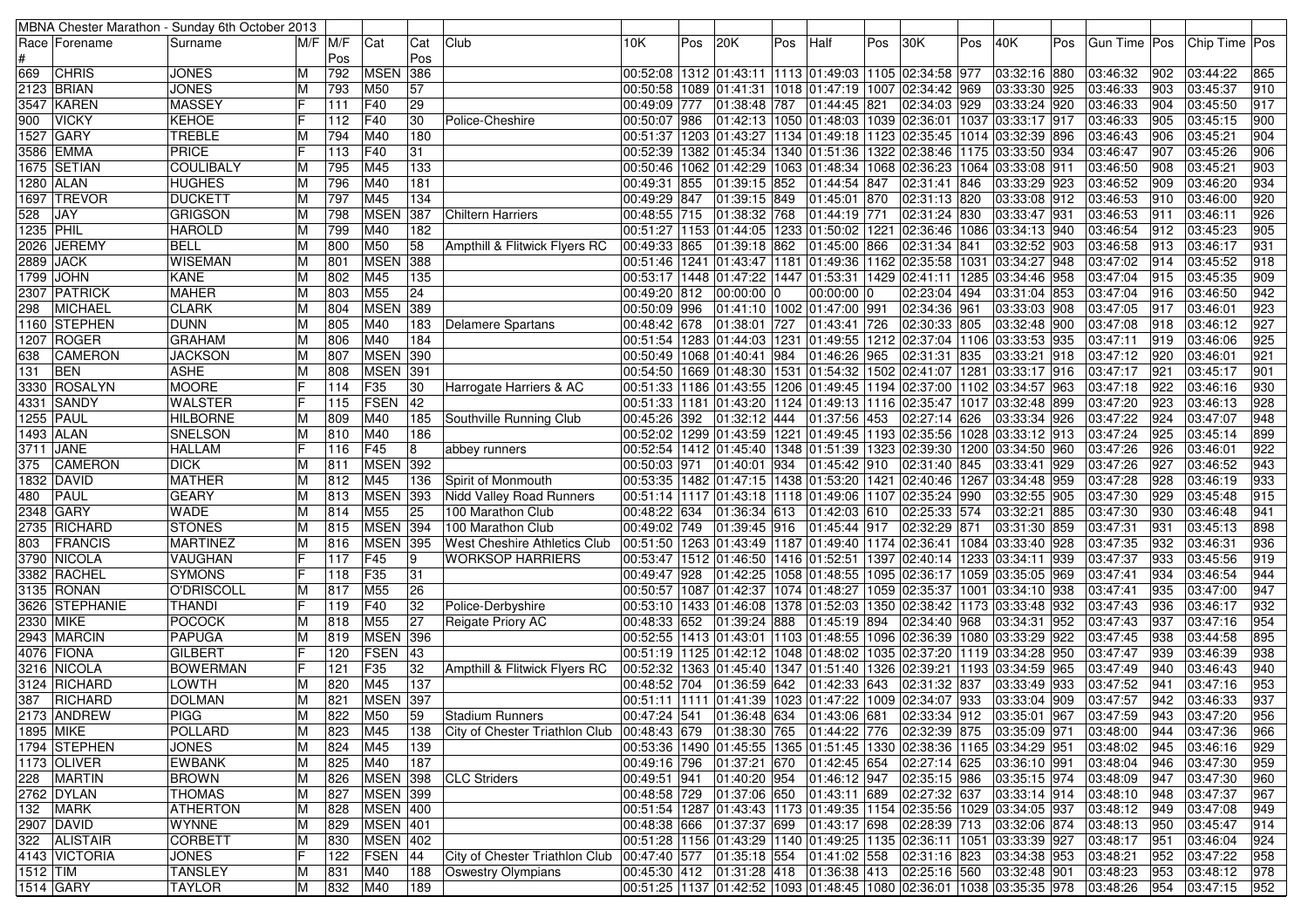| $M/F$ $M/F$<br>Club<br>10K<br>20K<br>30K<br>40K<br>Chip Time   Pos<br>Race   Forename<br>Cat<br>Cat<br>Pos<br>Pos<br>Half<br>Pos<br>Pos<br>Pos<br>Gun Time   Pos<br>Surname<br>Pos<br>Pos<br><b>MSEN</b><br>403<br>00:53:52  1522  01:46:37  1404  01:52:46  1392  02:41:16  1287  03:35:54  983<br><b>JOHN</b><br><b>MCPARLAND</b><br>833<br>03:48:27<br>955<br>03:46:42<br>939<br>M<br>MSEN 404<br>2864 PETER<br><b>WILKINSON</b><br>834<br>00:53:03  1422  01:45:48  1356  01:51:46  1332  02:37:27  1124  03:34:17  945<br>956<br>935<br>м<br>03:48:28<br>03:46:30<br>123<br><b>FSEN</b><br>45<br>957<br>945<br>4149 KIMBERLEY<br>KNIGHT<br> 00:51:23  1132  01:43:40  1168  01:49:30  1144  02:36:28  1070  03:34:15  942<br>03:48:32<br>03:46:57<br><b>MSEN</b><br><b>CORR</b><br>405<br>958<br>972<br>ΙM<br>835<br> 00:50:41  1051  01:42:32  1069  01:48:30  1065  02:37:02  1104  03:35:03  968<br>03:48:34<br>03:47:56<br>951<br>1178 PHILIP<br>FERNYHOUGH<br>836<br>M40<br>00:51:02 1093 01:41:15 1007 01:46:55 988<br> 02:33:45 919<br>03:34:38 955<br>03:48:34<br>959<br>03:47:14<br>ΙM<br>190<br>Nidd Valley Road Runners<br>962<br><b>MICK</b><br><b>BRODRICK</b><br>837<br>M45<br>00:50:28 1024 01:40:30 969 01:46:21 960<br>03:34:38 954<br>960<br>03:47:32<br>969<br>M<br>140<br>02:34:31 953<br>03:48:35<br> Police-Lancashire<br><b>TAGG</b><br>F45<br>961<br>976<br>904<br><b>SUE</b><br>124<br>10<br>Police-Gwent<br>00:48:10 618  01:37:32  692  01:43:26  709<br>02:34:04 931<br>03:34:59 966<br>03:48:40<br>03:48:10<br>1743 MICHAEL<br><b>GREHAN</b><br>M45<br>962<br>03:46:58<br>946<br>838<br>141<br>Dunstable Road Runners<br> 00:53:39  1493  01:45:03  1299  01:50:52  1274  02:37:41  1131<br>03:34:16 943<br>03:48:42<br>FSEN<br>950<br><b>LOMAX</b><br>46<br>00:53:55  1531  01:47:37  1466  01:53:53  1464  02:41:30  1299<br>03:35:53 982<br>963<br>03:47:12<br>4174 AMY<br>125<br>03:48:52<br>988<br>1750 KEVIN<br><b>HALL</b><br>M45<br>142<br>01:39:19 866 01:44:58 859<br>02:31:23 829<br>03:34:20 946<br>964<br>03:48:24<br>839<br>00:49:39 891<br>03:49:02<br>969<br>1053  DAVID<br><b>BAYLEY</b><br>M40<br>00:53:21 1452 01:45:51 1360 01:51:54 1342 02:39:26 1196<br>03:36:37 1008 03:49:03<br>965<br>03:47:48<br>840<br>191<br><b>MK Lakeside Runners</b><br>M<br>FSEN<br>973<br>4152 JENNIFER<br><b>LAMONT</b><br>47<br>00:51:54  1284  01:43:59  1224  01:49:53  1206  02:37:11  1113<br>966<br>03:47:58<br>126<br>03:36:15 993<br>03:49:03<br>M55<br>1004<br><b>GRIFFITHS</b><br>28<br>00:46:59 512 01:35:31 561<br>01:41:17 569<br> 02:32:59 886<br>03:35:20 976<br>967<br>03:48:54<br>2289 MICHAEL<br>841<br><b>Wallasey AC</b><br>03:49:16<br>M<br><b>MSEN</b><br>406<br>981<br><b>HOWARD</b><br>00:52:33 1364 01:46:15 1387 01:52:15 1365 02:40:22 1241<br>968<br>03:48:14<br>615<br><b>JONATHAN</b><br>842<br>03:36:51   1016   03:49:17<br>м<br><b>MSEN</b><br><b>POWELL</b><br>407<br>00:51:39  1209  01:45:22  1330  01:51:50  1337  02:40:05  1224  03:37:54  1054  03:49:23<br>969<br>980<br>843<br>03:48:13<br>ΙM<br>982<br>M40<br>970<br>1326  STEPHEN<br><b>KIRK</b><br>844<br>192<br>Harrogate Harriers & AC<br> 00:51:30  1165  01:43:46  1179  01:49:36  1160  02:36:52  1093  03:34:58  964<br>03:49:25<br>03:48:15<br>M<br><b>FORD</b><br>FSEN<br>989<br>4067 JENNIFER<br>127<br>48<br>00:50:55  1080  01:43:25  1133  01:49:20  1125  02:36:03  1041<br>03:37:08 1024 03:49:31<br>971<br>03:48:25<br><b>Avon Valley Runners</b><br><b>MSEN</b> 408<br><b>ROSE</b><br>984<br> 00:51:47  1248  01:43:50  1191  01:49:45  1192  02:36:39  1081<br>03:35:39 980<br>03:49:32<br>972<br>03:48:19<br>2629 ADAM<br>ΙM<br>845<br>F35<br>33<br>973<br>3270  SANDRA<br><b>GATES</b><br>128<br>00:49:02 745 01:38:22 752 01:44:00 744<br>02:28:53 733<br>03:37:05   1023   03:49:35<br>03:49:07<br>FSEN<br>49<br>995<br>4329 REBECCA<br>WALL<br>00:50:51  1073  01:42:54  1094  01:48:58  1101  02:36:40  1083<br>03:35:28 977<br>974<br>129<br>03:49:37<br>03:48:41<br>987<br><b>TRAYHORN</b><br>F40<br>33<br>00:51:32 1177 01:42:39 1077 01:48:28 1060 02:37:31 1125 03:36:25 998<br>975<br>03:48:21<br>4401 JULIA<br>130<br>03:49:39<br>193<br>976<br>1112 MATT<br><b>COLE</b><br>846<br>M40<br> 00:51:31  1173  01:44:51  1288  01:50:52  1275  02:39:06  1184  03:36:34  1005  03:49:42<br>03:48:58<br><b>MSEN</b><br>997<br><b>MARKS</b><br>409<br>977<br>2984 ALEXANDER<br>ΙM<br>847<br>00:51:57  1290  01:43:59  1223  01:49:47  1201  02:36:05  1043  03:34:17  944<br>03:49:43<br>03:48:43<br>34<br>912<br>3510 LINDEN<br><b>HISCOCK</b><br>F40<br>00:55:37   1780   01:47:15   1437   01:53:13   1417   02:40:30   1249<br>03:34:13 941<br>978<br>03:45:39<br>131<br>03:49:45<br><b>BENNETT</b><br>M40<br>194<br>979<br>00:00:00<br>1058 MIKE<br>848<br>$00:00:00$ 0<br>$00:00:00$ 0<br> 00:00:00 0<br>$00:00:00$ 0<br>03:38:18   1071<br>03:49:50<br>0<br>M<br><b>MSEN</b><br>410<br>965<br>00:50:26  1018  01:41:44  1028  01:47:41  1026 02:34:36  959<br>980<br>03:47:36<br>PHILLIP<br><b>BROUGHAM</b><br>849<br>03:34:42 957<br>03:49:50<br>226<br>ΙM<br><b>MSEN</b> 411<br>979<br>2708 PETER<br>981<br><b>SMITH</b><br>850<br> 00:54:13  1580  01:47:49  1483  01:53:43  1447  02:40:38  1256  03:36:29  1003  03:49:51<br>03:48:12<br>M<br>992<br><b>HENRY</b><br><b>CLIFFORD</b><br>MSEN 412<br>982<br>306<br>851<br>00:51:39  1210  01:43:35  1148  01:49:25  1134  02:35:42  1008<br>03:36:21 995<br>03:49:51<br>03:48:33<br>M<br>Delamere Spartans<br>M45<br><b>JONES</b><br>852<br>143<br>00:50:48  1067  01:43:03  1109  01:48:43  1078  02:34:43  970<br>03:35:17 975<br>983<br>03:48:21<br>986<br>1796 WILLIAM<br>03:49:51<br>ΙM<br>968<br><b>FOWLER</b><br><b>MSEN 413</b><br>00:45:29 402  01:29:41 307  01:35:43 338  02:25:08  556<br>984<br><b>STEPHEN</b><br>853<br>03:33:01 907<br>03:49:53<br>03:47:42<br>467<br>ΙM<br>961<br>2368 MICHAEL<br><b>DEVEREUX</b><br>854<br>M60<br>12<br>00:52:09  1317  01:44:05  1232  01:49:54  1209  02:37:43  1132  <br>03:35:11 972<br>985<br>03:47:31<br>Penny Lane Striders<br>03:49:53<br>м<br>FSEN<br>50<br>955<br>4386 PHILIPPA<br><b>WESTON</b><br>132<br>00:55:40  1787  01:50:54  1690  01:57:05  1656 02:45:53  1482<br>03:37:23   1038   03:49:53<br>986<br>03:47:17<br>195<br>993<br><b>ALTAMIRANO</b><br>855<br>M40<br>987<br>03:48:33<br>1035   CESAR<br>00:51:25  1140  01:42:15  1052  01:48:17  1049  02:36:47  1088  03:36:28  1002  03:49:54<br>ΙM<br><b>MSEN</b><br>963<br><b>RICHARD</b><br><b>BECKETT</b><br>856<br>414<br>988<br>03:47:33<br>159<br>M<br>00:56:11<br> 1871 01:50:11  1637 01:56:07  1604 02:42:45  1359<br>03:35:58 984<br>03:49:54<br>737<br>LAWSON<br><b>MSEN</b><br>989<br>1009<br><b>MARK</b><br>857<br>415<br>Middleton Harriers<br>00:51:48   1254   01:44:39   1274   01:50:36   1258   02:38:10   1149<br>03:36:43   1015   03:49:56<br>03:49:01<br>м<br>2417 KENNETH<br><b>INWOOD</b><br>858<br>M65<br>00:50:05 979  01:39:57  929  01:45:43  911  02:32:22  865<br>990<br>03:48:48<br>1000<br>03:34:52 961<br>03:49:57<br>M<br>3013 MARK<br><b>WOODALL</b><br>M40<br> 00:51:32  1180  01:43:20  1122  01:49:15  1119  02:37:08  1111<br>03:36:10 990<br>991<br>03:48:29<br>991<br>859<br>196<br>Cobra RC<br>03:49:58<br>м<br><b>TAYLOR</b><br>860<br>M40<br>197<br>992<br>990<br>1515  MARK<br>00:51:09 1107 01:43:30 1145 01:49:21 1126 02:36:26 1065<br>03:36:13 992<br>03:49:58<br>03:48:29<br>M<br><b>MSEN 416</b><br>1024<br><b>MACHEN</b><br>993<br>03:49:42<br>778<br><b>JONATHAN</b><br>861<br>00:46:01 467<br>01:33:02 482<br>01:38:39 486<br>02:29:13 749<br>03:35:37 979<br>03:49:58<br>ΙM<br>SPOONER<br>M45<br>00:49:30 852<br>994<br>1018<br>1945  JOHN<br>862<br>144<br>Lancaster & Morecambe AC<br>01:39:12 843<br>01:44:49 834<br>02:31:40 844<br>03:36:39 1011<br>03:49:59<br>03:49:16<br>м<br>863<br>M45<br>00:53:54   1529   01:47:04   1428   01:53:05   1410   02:40:33   1250   03:36:37   1007   03:49:59<br>995<br>983<br>1604   SIMON<br><b>BAKER</b><br>ΙM<br>145<br>BRJ Run & Tri<br>03:48:16<br>MSEN 417<br>1019<br><b>WHELLIGAN</b><br>M<br>864<br>00:51:38  1206 01:43:48  1183 01:49:57  1213 02:39:15  1190 03:37:54  1055 03:49:59  996 03:49:20<br>00:51:59 1294 01:43:57 1217 01:49:55 1211 02:38:03 1142 03:36:20 994 03:50:01<br><b>BRADY</b><br>865<br>M40<br>997<br>03:48:20<br>985<br>M<br>198   Walton Athletic Club<br><b>MSEN</b> 418<br>326   SEAN<br>CORRIGAN<br>866<br>00:51:47  1246  01:43:52  1197  01:49:45  1196  02:36:38  1079  03:36:02  986  03:50:03<br>03:49:00<br>м<br>998<br>867<br>199<br>00:51:02 1092 01:42:10 1046 01:47:58 1032 02:35:22 989 03:36:38 1009 03:50:03<br>977<br><b>MAUNDRILL</b><br>M40<br>999 03:48:11<br>M<br>00:49:41 902 01:39:27 895 01:45:19 893 02:35:43 1011 03:37:29 1040 03:50:06<br>1690 MICHAEL<br><b>DEAN</b><br>1000 03:49:30<br>M<br>868<br>M45<br>146<br><b>MSEN</b> 419<br>708   DAVE<br><b>KING</b><br>869<br>00:51:24  1136  01:43:40  1164  01:49:38  1168  02:37:26  1123  03:36:26  1001  03:50:07<br>1001 03:48:56<br>M<br>$ 29\rangle$<br>FODEN<br>00:55:57  1834  01:46:49  1414  01:53:45  1450  02:41:39  1310  03:37:25  1039  03:50:07<br>975<br>M<br>870<br>M <sub>55</sub><br>1002 03:48:08<br><b>KINSELLA</b><br>MSEN 420<br>00:50:42 1053 01:42:41 1079 01:48:32 1066 02:35:32 997<br>03:34:40 956<br>1003 03:47:55<br>871<br>03:50:09<br>M<br>00:52:02 1301 01:45:13 1316 01:51:17 1305 02:38:54 1179 03:36:38 1010 03:50:09<br>1851 PAUL<br><b>MCWHIRTER</b><br>872<br>M45<br>147<br>1004 03:49:03<br>М<br><b>CLARK</b><br>873<br><b>MSEN 421</b><br> 00:51:36  1196  01:43:36  1152  01:49:27  1139  02:36:28  1071  03:36:39  1012  03:50:11<br>1005 03:48:54<br>M<br>1965 STEVE<br><b>THOMAS</b><br>874<br>00:51:18 1124 01:41:49 1033 01:47:47 1028 02:35:12 982 03:35:12 973<br>M<br>M45<br>148<br> 03:50:12 <br>1006 03:48:02<br><b>MURPHY</b><br>875   MSEN   422<br>00:49:20 810  01:38:59 805  01:44:44 818  02:31:27 832  03:33:59 936  03:50:12<br>1007 03:47:21<br>M |  | MBNA Chester Marathon - Sunday 6th October 2013 |  |  |  |  |  |  |  |  |  |      |
|------------------------------------------------------------------------------------------------------------------------------------------------------------------------------------------------------------------------------------------------------------------------------------------------------------------------------------------------------------------------------------------------------------------------------------------------------------------------------------------------------------------------------------------------------------------------------------------------------------------------------------------------------------------------------------------------------------------------------------------------------------------------------------------------------------------------------------------------------------------------------------------------------------------------------------------------------------------------------------------------------------------------------------------------------------------------------------------------------------------------------------------------------------------------------------------------------------------------------------------------------------------------------------------------------------------------------------------------------------------------------------------------------------------------------------------------------------------------------------------------------------------------------------------------------------------------------------------------------------------------------------------------------------------------------------------------------------------------------------------------------------------------------------------------------------------------------------------------------------------------------------------------------------------------------------------------------------------------------------------------------------------------------------------------------------------------------------------------------------------------------------------------------------------------------------------------------------------------------------------------------------------------------------------------------------------------------------------------------------------------------------------------------------------------------------------------------------------------------------------------------------------------------------------------------------------------------------------------------------------------------------------------------------------------------------------------------------------------------------------------------------------------------------------------------------------------------------------------------------------------------------------------------------------------------------------------------------------------------------------------------------------------------------------------------------------------------------------------------------------------------------------------------------------------------------------------------------------------------------------------------------------------------------------------------------------------------------------------------------------------------------------------------------------------------------------------------------------------------------------------------------------------------------------------------------------------------------------------------------------------------------------------------------------------------------------------------------------------------------------------------------------------------------------------------------------------------------------------------------------------------------------------------------------------------------------------------------------------------------------------------------------------------------------------------------------------------------------------------------------------------------------------------------------------------------------------------------------------------------------------------------------------------------------------------------------------------------------------------------------------------------------------------------------------------------------------------------------------------------------------------------------------------------------------------------------------------------------------------------------------------------------------------------------------------------------------------------------------------------------------------------------------------------------------------------------------------------------------------------------------------------------------------------------------------------------------------------------------------------------------------------------------------------------------------------------------------------------------------------------------------------------------------------------------------------------------------------------------------------------------------------------------------------------------------------------------------------------------------------------------------------------------------------------------------------------------------------------------------------------------------------------------------------------------------------------------------------------------------------------------------------------------------------------------------------------------------------------------------------------------------------------------------------------------------------------------------------------------------------------------------------------------------------------------------------------------------------------------------------------------------------------------------------------------------------------------------------------------------------------------------------------------------------------------------------------------------------------------------------------------------------------------------------------------------------------------------------------------------------------------------------------------------------------------------------------------------------------------------------------------------------------------------------------------------------------------------------------------------------------------------------------------------------------------------------------------------------------------------------------------------------------------------------------------------------------------------------------------------------------------------------------------------------------------------------------------------------------------------------------------------------------------------------------------------------------------------------------------------------------------------------------------------------------------------------------------------------------------------------------------------------------------------------------------------------------------------------------------------------------------------------------------------------------------------------------------------------------------------------------------------------------------------------------------------------------------------------------------------------------------------------------------------------------------------------------------------------------------------------------------------------------------------------------------------------------------------------------------------------------------------------------------------------------------------------------------------------------------------------------------------------------------------------------------------------------------------------------------------------------------------------------------------------------------------------------------------------------------------------------------------------------------------------------------------------------------------------------------------------------------------------------------------------------------------------------------------------------------------------------------------------------------------------------------------------------------------------------------------------------------------------------------------------------------------------------------------------------------------------------------------------------------------------------------------------------------------------------------------------------------------------------------------------------------------------------------------------------------------------------------------------------------------------------------------------------------------------------------------------------------------------------------------------------------------------------------------------------------------------------------------------------------------------------------------------------------------------------------------------------------------------------------------------------------------------------------------------------------------------------------------------------------------------------------------------------------------------------------------------------------------------------------------------------------------------------------------------------------------------------------------------------------------------------------------------------------------------------------------------------------------------------------------------------------------------------------------------------------------------------------------------------------------------------------------------------------------|--|-------------------------------------------------|--|--|--|--|--|--|--|--|--|------|
| 837<br>3112 DANIEL<br>2543 JAMIE<br>2845 JAY<br>1072 MATTHEW<br>1360 PHIL<br><b>2279 ANDY</b><br>2998 STEPHEN<br>294 ANDREW<br>894 BRENDAN                                                                                                                                                                                                                                                                                                                                                                                                                                                                                                                                                                                                                                                                                                                                                                                                                                                                                                                                                                                                                                                                                                                                                                                                                                                                                                                                                                                                                                                                                                                                                                                                                                                                                                                                                                                                                                                                                                                                                                                                                                                                                                                                                                                                                                                                                                                                                                                                                                                                                                                                                                                                                                                                                                                                                                                                                                                                                                                                                                                                                                                                                                                                                                                                                                                                                                                                                                                                                                                                                                                                                                                                                                                                                                                                                                                                                                                                                                                                                                                                                                                                                                                                                                                                                                                                                                                                                                                                                                                                                                                                                                                                                                                                                                                                                                                                                                                                                                                                                                                                                                                                                                                                                                                                                                                                                                                                                                                                                                                                                                                                                                                                                                                                                                                                                                                                                                                                                                                                                                                                                                                                                                                                                                                                                                                                                                                                                                                                                                                                                                                                                                                                                                                                                                                                                                                                                                                                                                                                                                                                                                                                                                                                                                                                                                                                                                                                                                                                                                                                                                                                                                                                                                                                                                                                                                                                                                                                                                                                                                                                                                                                                                                                                                                                                                                                                                                                                                                                                                                                                                                                                                                                                                                                                                                                                                                                                                                                                                                                                                                                                                                                                                                                                                                                                                                                                                                                                                                                                                                                                                                                                                                                                                                                                                                                                                                                                                                                                                                                   |  |                                                 |  |  |  |  |  |  |  |  |  |      |
|                                                                                                                                                                                                                                                                                                                                                                                                                                                                                                                                                                                                                                                                                                                                                                                                                                                                                                                                                                                                                                                                                                                                                                                                                                                                                                                                                                                                                                                                                                                                                                                                                                                                                                                                                                                                                                                                                                                                                                                                                                                                                                                                                                                                                                                                                                                                                                                                                                                                                                                                                                                                                                                                                                                                                                                                                                                                                                                                                                                                                                                                                                                                                                                                                                                                                                                                                                                                                                                                                                                                                                                                                                                                                                                                                                                                                                                                                                                                                                                                                                                                                                                                                                                                                                                                                                                                                                                                                                                                                                                                                                                                                                                                                                                                                                                                                                                                                                                                                                                                                                                                                                                                                                                                                                                                                                                                                                                                                                                                                                                                                                                                                                                                                                                                                                                                                                                                                                                                                                                                                                                                                                                                                                                                                                                                                                                                                                                                                                                                                                                                                                                                                                                                                                                                                                                                                                                                                                                                                                                                                                                                                                                                                                                                                                                                                                                                                                                                                                                                                                                                                                                                                                                                                                                                                                                                                                                                                                                                                                                                                                                                                                                                                                                                                                                                                                                                                                                                                                                                                                                                                                                                                                                                                                                                                                                                                                                                                                                                                                                                                                                                                                                                                                                                                                                                                                                                                                                                                                                                                                                                                                                                                                                                                                                                                                                                                                                                                                                                                                                                                                                                              |  |                                                 |  |  |  |  |  |  |  |  |  |      |
|                                                                                                                                                                                                                                                                                                                                                                                                                                                                                                                                                                                                                                                                                                                                                                                                                                                                                                                                                                                                                                                                                                                                                                                                                                                                                                                                                                                                                                                                                                                                                                                                                                                                                                                                                                                                                                                                                                                                                                                                                                                                                                                                                                                                                                                                                                                                                                                                                                                                                                                                                                                                                                                                                                                                                                                                                                                                                                                                                                                                                                                                                                                                                                                                                                                                                                                                                                                                                                                                                                                                                                                                                                                                                                                                                                                                                                                                                                                                                                                                                                                                                                                                                                                                                                                                                                                                                                                                                                                                                                                                                                                                                                                                                                                                                                                                                                                                                                                                                                                                                                                                                                                                                                                                                                                                                                                                                                                                                                                                                                                                                                                                                                                                                                                                                                                                                                                                                                                                                                                                                                                                                                                                                                                                                                                                                                                                                                                                                                                                                                                                                                                                                                                                                                                                                                                                                                                                                                                                                                                                                                                                                                                                                                                                                                                                                                                                                                                                                                                                                                                                                                                                                                                                                                                                                                                                                                                                                                                                                                                                                                                                                                                                                                                                                                                                                                                                                                                                                                                                                                                                                                                                                                                                                                                                                                                                                                                                                                                                                                                                                                                                                                                                                                                                                                                                                                                                                                                                                                                                                                                                                                                                                                                                                                                                                                                                                                                                                                                                                                                                                                                                              |  |                                                 |  |  |  |  |  |  |  |  |  |      |
|                                                                                                                                                                                                                                                                                                                                                                                                                                                                                                                                                                                                                                                                                                                                                                                                                                                                                                                                                                                                                                                                                                                                                                                                                                                                                                                                                                                                                                                                                                                                                                                                                                                                                                                                                                                                                                                                                                                                                                                                                                                                                                                                                                                                                                                                                                                                                                                                                                                                                                                                                                                                                                                                                                                                                                                                                                                                                                                                                                                                                                                                                                                                                                                                                                                                                                                                                                                                                                                                                                                                                                                                                                                                                                                                                                                                                                                                                                                                                                                                                                                                                                                                                                                                                                                                                                                                                                                                                                                                                                                                                                                                                                                                                                                                                                                                                                                                                                                                                                                                                                                                                                                                                                                                                                                                                                                                                                                                                                                                                                                                                                                                                                                                                                                                                                                                                                                                                                                                                                                                                                                                                                                                                                                                                                                                                                                                                                                                                                                                                                                                                                                                                                                                                                                                                                                                                                                                                                                                                                                                                                                                                                                                                                                                                                                                                                                                                                                                                                                                                                                                                                                                                                                                                                                                                                                                                                                                                                                                                                                                                                                                                                                                                                                                                                                                                                                                                                                                                                                                                                                                                                                                                                                                                                                                                                                                                                                                                                                                                                                                                                                                                                                                                                                                                                                                                                                                                                                                                                                                                                                                                                                                                                                                                                                                                                                                                                                                                                                                                                                                                                                                              |  |                                                 |  |  |  |  |  |  |  |  |  |      |
|                                                                                                                                                                                                                                                                                                                                                                                                                                                                                                                                                                                                                                                                                                                                                                                                                                                                                                                                                                                                                                                                                                                                                                                                                                                                                                                                                                                                                                                                                                                                                                                                                                                                                                                                                                                                                                                                                                                                                                                                                                                                                                                                                                                                                                                                                                                                                                                                                                                                                                                                                                                                                                                                                                                                                                                                                                                                                                                                                                                                                                                                                                                                                                                                                                                                                                                                                                                                                                                                                                                                                                                                                                                                                                                                                                                                                                                                                                                                                                                                                                                                                                                                                                                                                                                                                                                                                                                                                                                                                                                                                                                                                                                                                                                                                                                                                                                                                                                                                                                                                                                                                                                                                                                                                                                                                                                                                                                                                                                                                                                                                                                                                                                                                                                                                                                                                                                                                                                                                                                                                                                                                                                                                                                                                                                                                                                                                                                                                                                                                                                                                                                                                                                                                                                                                                                                                                                                                                                                                                                                                                                                                                                                                                                                                                                                                                                                                                                                                                                                                                                                                                                                                                                                                                                                                                                                                                                                                                                                                                                                                                                                                                                                                                                                                                                                                                                                                                                                                                                                                                                                                                                                                                                                                                                                                                                                                                                                                                                                                                                                                                                                                                                                                                                                                                                                                                                                                                                                                                                                                                                                                                                                                                                                                                                                                                                                                                                                                                                                                                                                                                                                              |  |                                                 |  |  |  |  |  |  |  |  |  |      |
|                                                                                                                                                                                                                                                                                                                                                                                                                                                                                                                                                                                                                                                                                                                                                                                                                                                                                                                                                                                                                                                                                                                                                                                                                                                                                                                                                                                                                                                                                                                                                                                                                                                                                                                                                                                                                                                                                                                                                                                                                                                                                                                                                                                                                                                                                                                                                                                                                                                                                                                                                                                                                                                                                                                                                                                                                                                                                                                                                                                                                                                                                                                                                                                                                                                                                                                                                                                                                                                                                                                                                                                                                                                                                                                                                                                                                                                                                                                                                                                                                                                                                                                                                                                                                                                                                                                                                                                                                                                                                                                                                                                                                                                                                                                                                                                                                                                                                                                                                                                                                                                                                                                                                                                                                                                                                                                                                                                                                                                                                                                                                                                                                                                                                                                                                                                                                                                                                                                                                                                                                                                                                                                                                                                                                                                                                                                                                                                                                                                                                                                                                                                                                                                                                                                                                                                                                                                                                                                                                                                                                                                                                                                                                                                                                                                                                                                                                                                                                                                                                                                                                                                                                                                                                                                                                                                                                                                                                                                                                                                                                                                                                                                                                                                                                                                                                                                                                                                                                                                                                                                                                                                                                                                                                                                                                                                                                                                                                                                                                                                                                                                                                                                                                                                                                                                                                                                                                                                                                                                                                                                                                                                                                                                                                                                                                                                                                                                                                                                                                                                                                                                                              |  |                                                 |  |  |  |  |  |  |  |  |  |      |
|                                                                                                                                                                                                                                                                                                                                                                                                                                                                                                                                                                                                                                                                                                                                                                                                                                                                                                                                                                                                                                                                                                                                                                                                                                                                                                                                                                                                                                                                                                                                                                                                                                                                                                                                                                                                                                                                                                                                                                                                                                                                                                                                                                                                                                                                                                                                                                                                                                                                                                                                                                                                                                                                                                                                                                                                                                                                                                                                                                                                                                                                                                                                                                                                                                                                                                                                                                                                                                                                                                                                                                                                                                                                                                                                                                                                                                                                                                                                                                                                                                                                                                                                                                                                                                                                                                                                                                                                                                                                                                                                                                                                                                                                                                                                                                                                                                                                                                                                                                                                                                                                                                                                                                                                                                                                                                                                                                                                                                                                                                                                                                                                                                                                                                                                                                                                                                                                                                                                                                                                                                                                                                                                                                                                                                                                                                                                                                                                                                                                                                                                                                                                                                                                                                                                                                                                                                                                                                                                                                                                                                                                                                                                                                                                                                                                                                                                                                                                                                                                                                                                                                                                                                                                                                                                                                                                                                                                                                                                                                                                                                                                                                                                                                                                                                                                                                                                                                                                                                                                                                                                                                                                                                                                                                                                                                                                                                                                                                                                                                                                                                                                                                                                                                                                                                                                                                                                                                                                                                                                                                                                                                                                                                                                                                                                                                                                                                                                                                                                                                                                                                                                              |  |                                                 |  |  |  |  |  |  |  |  |  |      |
|                                                                                                                                                                                                                                                                                                                                                                                                                                                                                                                                                                                                                                                                                                                                                                                                                                                                                                                                                                                                                                                                                                                                                                                                                                                                                                                                                                                                                                                                                                                                                                                                                                                                                                                                                                                                                                                                                                                                                                                                                                                                                                                                                                                                                                                                                                                                                                                                                                                                                                                                                                                                                                                                                                                                                                                                                                                                                                                                                                                                                                                                                                                                                                                                                                                                                                                                                                                                                                                                                                                                                                                                                                                                                                                                                                                                                                                                                                                                                                                                                                                                                                                                                                                                                                                                                                                                                                                                                                                                                                                                                                                                                                                                                                                                                                                                                                                                                                                                                                                                                                                                                                                                                                                                                                                                                                                                                                                                                                                                                                                                                                                                                                                                                                                                                                                                                                                                                                                                                                                                                                                                                                                                                                                                                                                                                                                                                                                                                                                                                                                                                                                                                                                                                                                                                                                                                                                                                                                                                                                                                                                                                                                                                                                                                                                                                                                                                                                                                                                                                                                                                                                                                                                                                                                                                                                                                                                                                                                                                                                                                                                                                                                                                                                                                                                                                                                                                                                                                                                                                                                                                                                                                                                                                                                                                                                                                                                                                                                                                                                                                                                                                                                                                                                                                                                                                                                                                                                                                                                                                                                                                                                                                                                                                                                                                                                                                                                                                                                                                                                                                                                                              |  |                                                 |  |  |  |  |  |  |  |  |  |      |
|                                                                                                                                                                                                                                                                                                                                                                                                                                                                                                                                                                                                                                                                                                                                                                                                                                                                                                                                                                                                                                                                                                                                                                                                                                                                                                                                                                                                                                                                                                                                                                                                                                                                                                                                                                                                                                                                                                                                                                                                                                                                                                                                                                                                                                                                                                                                                                                                                                                                                                                                                                                                                                                                                                                                                                                                                                                                                                                                                                                                                                                                                                                                                                                                                                                                                                                                                                                                                                                                                                                                                                                                                                                                                                                                                                                                                                                                                                                                                                                                                                                                                                                                                                                                                                                                                                                                                                                                                                                                                                                                                                                                                                                                                                                                                                                                                                                                                                                                                                                                                                                                                                                                                                                                                                                                                                                                                                                                                                                                                                                                                                                                                                                                                                                                                                                                                                                                                                                                                                                                                                                                                                                                                                                                                                                                                                                                                                                                                                                                                                                                                                                                                                                                                                                                                                                                                                                                                                                                                                                                                                                                                                                                                                                                                                                                                                                                                                                                                                                                                                                                                                                                                                                                                                                                                                                                                                                                                                                                                                                                                                                                                                                                                                                                                                                                                                                                                                                                                                                                                                                                                                                                                                                                                                                                                                                                                                                                                                                                                                                                                                                                                                                                                                                                                                                                                                                                                                                                                                                                                                                                                                                                                                                                                                                                                                                                                                                                                                                                                                                                                                                                              |  |                                                 |  |  |  |  |  |  |  |  |  |      |
|                                                                                                                                                                                                                                                                                                                                                                                                                                                                                                                                                                                                                                                                                                                                                                                                                                                                                                                                                                                                                                                                                                                                                                                                                                                                                                                                                                                                                                                                                                                                                                                                                                                                                                                                                                                                                                                                                                                                                                                                                                                                                                                                                                                                                                                                                                                                                                                                                                                                                                                                                                                                                                                                                                                                                                                                                                                                                                                                                                                                                                                                                                                                                                                                                                                                                                                                                                                                                                                                                                                                                                                                                                                                                                                                                                                                                                                                                                                                                                                                                                                                                                                                                                                                                                                                                                                                                                                                                                                                                                                                                                                                                                                                                                                                                                                                                                                                                                                                                                                                                                                                                                                                                                                                                                                                                                                                                                                                                                                                                                                                                                                                                                                                                                                                                                                                                                                                                                                                                                                                                                                                                                                                                                                                                                                                                                                                                                                                                                                                                                                                                                                                                                                                                                                                                                                                                                                                                                                                                                                                                                                                                                                                                                                                                                                                                                                                                                                                                                                                                                                                                                                                                                                                                                                                                                                                                                                                                                                                                                                                                                                                                                                                                                                                                                                                                                                                                                                                                                                                                                                                                                                                                                                                                                                                                                                                                                                                                                                                                                                                                                                                                                                                                                                                                                                                                                                                                                                                                                                                                                                                                                                                                                                                                                                                                                                                                                                                                                                                                                                                                                                                              |  |                                                 |  |  |  |  |  |  |  |  |  |      |
|                                                                                                                                                                                                                                                                                                                                                                                                                                                                                                                                                                                                                                                                                                                                                                                                                                                                                                                                                                                                                                                                                                                                                                                                                                                                                                                                                                                                                                                                                                                                                                                                                                                                                                                                                                                                                                                                                                                                                                                                                                                                                                                                                                                                                                                                                                                                                                                                                                                                                                                                                                                                                                                                                                                                                                                                                                                                                                                                                                                                                                                                                                                                                                                                                                                                                                                                                                                                                                                                                                                                                                                                                                                                                                                                                                                                                                                                                                                                                                                                                                                                                                                                                                                                                                                                                                                                                                                                                                                                                                                                                                                                                                                                                                                                                                                                                                                                                                                                                                                                                                                                                                                                                                                                                                                                                                                                                                                                                                                                                                                                                                                                                                                                                                                                                                                                                                                                                                                                                                                                                                                                                                                                                                                                                                                                                                                                                                                                                                                                                                                                                                                                                                                                                                                                                                                                                                                                                                                                                                                                                                                                                                                                                                                                                                                                                                                                                                                                                                                                                                                                                                                                                                                                                                                                                                                                                                                                                                                                                                                                                                                                                                                                                                                                                                                                                                                                                                                                                                                                                                                                                                                                                                                                                                                                                                                                                                                                                                                                                                                                                                                                                                                                                                                                                                                                                                                                                                                                                                                                                                                                                                                                                                                                                                                                                                                                                                                                                                                                                                                                                                                                              |  |                                                 |  |  |  |  |  |  |  |  |  |      |
|                                                                                                                                                                                                                                                                                                                                                                                                                                                                                                                                                                                                                                                                                                                                                                                                                                                                                                                                                                                                                                                                                                                                                                                                                                                                                                                                                                                                                                                                                                                                                                                                                                                                                                                                                                                                                                                                                                                                                                                                                                                                                                                                                                                                                                                                                                                                                                                                                                                                                                                                                                                                                                                                                                                                                                                                                                                                                                                                                                                                                                                                                                                                                                                                                                                                                                                                                                                                                                                                                                                                                                                                                                                                                                                                                                                                                                                                                                                                                                                                                                                                                                                                                                                                                                                                                                                                                                                                                                                                                                                                                                                                                                                                                                                                                                                                                                                                                                                                                                                                                                                                                                                                                                                                                                                                                                                                                                                                                                                                                                                                                                                                                                                                                                                                                                                                                                                                                                                                                                                                                                                                                                                                                                                                                                                                                                                                                                                                                                                                                                                                                                                                                                                                                                                                                                                                                                                                                                                                                                                                                                                                                                                                                                                                                                                                                                                                                                                                                                                                                                                                                                                                                                                                                                                                                                                                                                                                                                                                                                                                                                                                                                                                                                                                                                                                                                                                                                                                                                                                                                                                                                                                                                                                                                                                                                                                                                                                                                                                                                                                                                                                                                                                                                                                                                                                                                                                                                                                                                                                                                                                                                                                                                                                                                                                                                                                                                                                                                                                                                                                                                                                              |  |                                                 |  |  |  |  |  |  |  |  |  |      |
|                                                                                                                                                                                                                                                                                                                                                                                                                                                                                                                                                                                                                                                                                                                                                                                                                                                                                                                                                                                                                                                                                                                                                                                                                                                                                                                                                                                                                                                                                                                                                                                                                                                                                                                                                                                                                                                                                                                                                                                                                                                                                                                                                                                                                                                                                                                                                                                                                                                                                                                                                                                                                                                                                                                                                                                                                                                                                                                                                                                                                                                                                                                                                                                                                                                                                                                                                                                                                                                                                                                                                                                                                                                                                                                                                                                                                                                                                                                                                                                                                                                                                                                                                                                                                                                                                                                                                                                                                                                                                                                                                                                                                                                                                                                                                                                                                                                                                                                                                                                                                                                                                                                                                                                                                                                                                                                                                                                                                                                                                                                                                                                                                                                                                                                                                                                                                                                                                                                                                                                                                                                                                                                                                                                                                                                                                                                                                                                                                                                                                                                                                                                                                                                                                                                                                                                                                                                                                                                                                                                                                                                                                                                                                                                                                                                                                                                                                                                                                                                                                                                                                                                                                                                                                                                                                                                                                                                                                                                                                                                                                                                                                                                                                                                                                                                                                                                                                                                                                                                                                                                                                                                                                                                                                                                                                                                                                                                                                                                                                                                                                                                                                                                                                                                                                                                                                                                                                                                                                                                                                                                                                                                                                                                                                                                                                                                                                                                                                                                                                                                                                                                                              |  |                                                 |  |  |  |  |  |  |  |  |  |      |
|                                                                                                                                                                                                                                                                                                                                                                                                                                                                                                                                                                                                                                                                                                                                                                                                                                                                                                                                                                                                                                                                                                                                                                                                                                                                                                                                                                                                                                                                                                                                                                                                                                                                                                                                                                                                                                                                                                                                                                                                                                                                                                                                                                                                                                                                                                                                                                                                                                                                                                                                                                                                                                                                                                                                                                                                                                                                                                                                                                                                                                                                                                                                                                                                                                                                                                                                                                                                                                                                                                                                                                                                                                                                                                                                                                                                                                                                                                                                                                                                                                                                                                                                                                                                                                                                                                                                                                                                                                                                                                                                                                                                                                                                                                                                                                                                                                                                                                                                                                                                                                                                                                                                                                                                                                                                                                                                                                                                                                                                                                                                                                                                                                                                                                                                                                                                                                                                                                                                                                                                                                                                                                                                                                                                                                                                                                                                                                                                                                                                                                                                                                                                                                                                                                                                                                                                                                                                                                                                                                                                                                                                                                                                                                                                                                                                                                                                                                                                                                                                                                                                                                                                                                                                                                                                                                                                                                                                                                                                                                                                                                                                                                                                                                                                                                                                                                                                                                                                                                                                                                                                                                                                                                                                                                                                                                                                                                                                                                                                                                                                                                                                                                                                                                                                                                                                                                                                                                                                                                                                                                                                                                                                                                                                                                                                                                                                                                                                                                                                                                                                                                                                              |  |                                                 |  |  |  |  |  |  |  |  |  |      |
|                                                                                                                                                                                                                                                                                                                                                                                                                                                                                                                                                                                                                                                                                                                                                                                                                                                                                                                                                                                                                                                                                                                                                                                                                                                                                                                                                                                                                                                                                                                                                                                                                                                                                                                                                                                                                                                                                                                                                                                                                                                                                                                                                                                                                                                                                                                                                                                                                                                                                                                                                                                                                                                                                                                                                                                                                                                                                                                                                                                                                                                                                                                                                                                                                                                                                                                                                                                                                                                                                                                                                                                                                                                                                                                                                                                                                                                                                                                                                                                                                                                                                                                                                                                                                                                                                                                                                                                                                                                                                                                                                                                                                                                                                                                                                                                                                                                                                                                                                                                                                                                                                                                                                                                                                                                                                                                                                                                                                                                                                                                                                                                                                                                                                                                                                                                                                                                                                                                                                                                                                                                                                                                                                                                                                                                                                                                                                                                                                                                                                                                                                                                                                                                                                                                                                                                                                                                                                                                                                                                                                                                                                                                                                                                                                                                                                                                                                                                                                                                                                                                                                                                                                                                                                                                                                                                                                                                                                                                                                                                                                                                                                                                                                                                                                                                                                                                                                                                                                                                                                                                                                                                                                                                                                                                                                                                                                                                                                                                                                                                                                                                                                                                                                                                                                                                                                                                                                                                                                                                                                                                                                                                                                                                                                                                                                                                                                                                                                                                                                                                                                                                                              |  |                                                 |  |  |  |  |  |  |  |  |  |      |
|                                                                                                                                                                                                                                                                                                                                                                                                                                                                                                                                                                                                                                                                                                                                                                                                                                                                                                                                                                                                                                                                                                                                                                                                                                                                                                                                                                                                                                                                                                                                                                                                                                                                                                                                                                                                                                                                                                                                                                                                                                                                                                                                                                                                                                                                                                                                                                                                                                                                                                                                                                                                                                                                                                                                                                                                                                                                                                                                                                                                                                                                                                                                                                                                                                                                                                                                                                                                                                                                                                                                                                                                                                                                                                                                                                                                                                                                                                                                                                                                                                                                                                                                                                                                                                                                                                                                                                                                                                                                                                                                                                                                                                                                                                                                                                                                                                                                                                                                                                                                                                                                                                                                                                                                                                                                                                                                                                                                                                                                                                                                                                                                                                                                                                                                                                                                                                                                                                                                                                                                                                                                                                                                                                                                                                                                                                                                                                                                                                                                                                                                                                                                                                                                                                                                                                                                                                                                                                                                                                                                                                                                                                                                                                                                                                                                                                                                                                                                                                                                                                                                                                                                                                                                                                                                                                                                                                                                                                                                                                                                                                                                                                                                                                                                                                                                                                                                                                                                                                                                                                                                                                                                                                                                                                                                                                                                                                                                                                                                                                                                                                                                                                                                                                                                                                                                                                                                                                                                                                                                                                                                                                                                                                                                                                                                                                                                                                                                                                                                                                                                                                                                              |  |                                                 |  |  |  |  |  |  |  |  |  |      |
|                                                                                                                                                                                                                                                                                                                                                                                                                                                                                                                                                                                                                                                                                                                                                                                                                                                                                                                                                                                                                                                                                                                                                                                                                                                                                                                                                                                                                                                                                                                                                                                                                                                                                                                                                                                                                                                                                                                                                                                                                                                                                                                                                                                                                                                                                                                                                                                                                                                                                                                                                                                                                                                                                                                                                                                                                                                                                                                                                                                                                                                                                                                                                                                                                                                                                                                                                                                                                                                                                                                                                                                                                                                                                                                                                                                                                                                                                                                                                                                                                                                                                                                                                                                                                                                                                                                                                                                                                                                                                                                                                                                                                                                                                                                                                                                                                                                                                                                                                                                                                                                                                                                                                                                                                                                                                                                                                                                                                                                                                                                                                                                                                                                                                                                                                                                                                                                                                                                                                                                                                                                                                                                                                                                                                                                                                                                                                                                                                                                                                                                                                                                                                                                                                                                                                                                                                                                                                                                                                                                                                                                                                                                                                                                                                                                                                                                                                                                                                                                                                                                                                                                                                                                                                                                                                                                                                                                                                                                                                                                                                                                                                                                                                                                                                                                                                                                                                                                                                                                                                                                                                                                                                                                                                                                                                                                                                                                                                                                                                                                                                                                                                                                                                                                                                                                                                                                                                                                                                                                                                                                                                                                                                                                                                                                                                                                                                                                                                                                                                                                                                                                                              |  |                                                 |  |  |  |  |  |  |  |  |  |      |
|                                                                                                                                                                                                                                                                                                                                                                                                                                                                                                                                                                                                                                                                                                                                                                                                                                                                                                                                                                                                                                                                                                                                                                                                                                                                                                                                                                                                                                                                                                                                                                                                                                                                                                                                                                                                                                                                                                                                                                                                                                                                                                                                                                                                                                                                                                                                                                                                                                                                                                                                                                                                                                                                                                                                                                                                                                                                                                                                                                                                                                                                                                                                                                                                                                                                                                                                                                                                                                                                                                                                                                                                                                                                                                                                                                                                                                                                                                                                                                                                                                                                                                                                                                                                                                                                                                                                                                                                                                                                                                                                                                                                                                                                                                                                                                                                                                                                                                                                                                                                                                                                                                                                                                                                                                                                                                                                                                                                                                                                                                                                                                                                                                                                                                                                                                                                                                                                                                                                                                                                                                                                                                                                                                                                                                                                                                                                                                                                                                                                                                                                                                                                                                                                                                                                                                                                                                                                                                                                                                                                                                                                                                                                                                                                                                                                                                                                                                                                                                                                                                                                                                                                                                                                                                                                                                                                                                                                                                                                                                                                                                                                                                                                                                                                                                                                                                                                                                                                                                                                                                                                                                                                                                                                                                                                                                                                                                                                                                                                                                                                                                                                                                                                                                                                                                                                                                                                                                                                                                                                                                                                                                                                                                                                                                                                                                                                                                                                                                                                                                                                                                                                              |  |                                                 |  |  |  |  |  |  |  |  |  |      |
|                                                                                                                                                                                                                                                                                                                                                                                                                                                                                                                                                                                                                                                                                                                                                                                                                                                                                                                                                                                                                                                                                                                                                                                                                                                                                                                                                                                                                                                                                                                                                                                                                                                                                                                                                                                                                                                                                                                                                                                                                                                                                                                                                                                                                                                                                                                                                                                                                                                                                                                                                                                                                                                                                                                                                                                                                                                                                                                                                                                                                                                                                                                                                                                                                                                                                                                                                                                                                                                                                                                                                                                                                                                                                                                                                                                                                                                                                                                                                                                                                                                                                                                                                                                                                                                                                                                                                                                                                                                                                                                                                                                                                                                                                                                                                                                                                                                                                                                                                                                                                                                                                                                                                                                                                                                                                                                                                                                                                                                                                                                                                                                                                                                                                                                                                                                                                                                                                                                                                                                                                                                                                                                                                                                                                                                                                                                                                                                                                                                                                                                                                                                                                                                                                                                                                                                                                                                                                                                                                                                                                                                                                                                                                                                                                                                                                                                                                                                                                                                                                                                                                                                                                                                                                                                                                                                                                                                                                                                                                                                                                                                                                                                                                                                                                                                                                                                                                                                                                                                                                                                                                                                                                                                                                                                                                                                                                                                                                                                                                                                                                                                                                                                                                                                                                                                                                                                                                                                                                                                                                                                                                                                                                                                                                                                                                                                                                                                                                                                                                                                                                                                                              |  |                                                 |  |  |  |  |  |  |  |  |  |      |
|                                                                                                                                                                                                                                                                                                                                                                                                                                                                                                                                                                                                                                                                                                                                                                                                                                                                                                                                                                                                                                                                                                                                                                                                                                                                                                                                                                                                                                                                                                                                                                                                                                                                                                                                                                                                                                                                                                                                                                                                                                                                                                                                                                                                                                                                                                                                                                                                                                                                                                                                                                                                                                                                                                                                                                                                                                                                                                                                                                                                                                                                                                                                                                                                                                                                                                                                                                                                                                                                                                                                                                                                                                                                                                                                                                                                                                                                                                                                                                                                                                                                                                                                                                                                                                                                                                                                                                                                                                                                                                                                                                                                                                                                                                                                                                                                                                                                                                                                                                                                                                                                                                                                                                                                                                                                                                                                                                                                                                                                                                                                                                                                                                                                                                                                                                                                                                                                                                                                                                                                                                                                                                                                                                                                                                                                                                                                                                                                                                                                                                                                                                                                                                                                                                                                                                                                                                                                                                                                                                                                                                                                                                                                                                                                                                                                                                                                                                                                                                                                                                                                                                                                                                                                                                                                                                                                                                                                                                                                                                                                                                                                                                                                                                                                                                                                                                                                                                                                                                                                                                                                                                                                                                                                                                                                                                                                                                                                                                                                                                                                                                                                                                                                                                                                                                                                                                                                                                                                                                                                                                                                                                                                                                                                                                                                                                                                                                                                                                                                                                                                                                                                              |  |                                                 |  |  |  |  |  |  |  |  |  |      |
|                                                                                                                                                                                                                                                                                                                                                                                                                                                                                                                                                                                                                                                                                                                                                                                                                                                                                                                                                                                                                                                                                                                                                                                                                                                                                                                                                                                                                                                                                                                                                                                                                                                                                                                                                                                                                                                                                                                                                                                                                                                                                                                                                                                                                                                                                                                                                                                                                                                                                                                                                                                                                                                                                                                                                                                                                                                                                                                                                                                                                                                                                                                                                                                                                                                                                                                                                                                                                                                                                                                                                                                                                                                                                                                                                                                                                                                                                                                                                                                                                                                                                                                                                                                                                                                                                                                                                                                                                                                                                                                                                                                                                                                                                                                                                                                                                                                                                                                                                                                                                                                                                                                                                                                                                                                                                                                                                                                                                                                                                                                                                                                                                                                                                                                                                                                                                                                                                                                                                                                                                                                                                                                                                                                                                                                                                                                                                                                                                                                                                                                                                                                                                                                                                                                                                                                                                                                                                                                                                                                                                                                                                                                                                                                                                                                                                                                                                                                                                                                                                                                                                                                                                                                                                                                                                                                                                                                                                                                                                                                                                                                                                                                                                                                                                                                                                                                                                                                                                                                                                                                                                                                                                                                                                                                                                                                                                                                                                                                                                                                                                                                                                                                                                                                                                                                                                                                                                                                                                                                                                                                                                                                                                                                                                                                                                                                                                                                                                                                                                                                                                                                                              |  |                                                 |  |  |  |  |  |  |  |  |  |      |
|                                                                                                                                                                                                                                                                                                                                                                                                                                                                                                                                                                                                                                                                                                                                                                                                                                                                                                                                                                                                                                                                                                                                                                                                                                                                                                                                                                                                                                                                                                                                                                                                                                                                                                                                                                                                                                                                                                                                                                                                                                                                                                                                                                                                                                                                                                                                                                                                                                                                                                                                                                                                                                                                                                                                                                                                                                                                                                                                                                                                                                                                                                                                                                                                                                                                                                                                                                                                                                                                                                                                                                                                                                                                                                                                                                                                                                                                                                                                                                                                                                                                                                                                                                                                                                                                                                                                                                                                                                                                                                                                                                                                                                                                                                                                                                                                                                                                                                                                                                                                                                                                                                                                                                                                                                                                                                                                                                                                                                                                                                                                                                                                                                                                                                                                                                                                                                                                                                                                                                                                                                                                                                                                                                                                                                                                                                                                                                                                                                                                                                                                                                                                                                                                                                                                                                                                                                                                                                                                                                                                                                                                                                                                                                                                                                                                                                                                                                                                                                                                                                                                                                                                                                                                                                                                                                                                                                                                                                                                                                                                                                                                                                                                                                                                                                                                                                                                                                                                                                                                                                                                                                                                                                                                                                                                                                                                                                                                                                                                                                                                                                                                                                                                                                                                                                                                                                                                                                                                                                                                                                                                                                                                                                                                                                                                                                                                                                                                                                                                                                                                                                                                              |  |                                                 |  |  |  |  |  |  |  |  |  | 1012 |
|                                                                                                                                                                                                                                                                                                                                                                                                                                                                                                                                                                                                                                                                                                                                                                                                                                                                                                                                                                                                                                                                                                                                                                                                                                                                                                                                                                                                                                                                                                                                                                                                                                                                                                                                                                                                                                                                                                                                                                                                                                                                                                                                                                                                                                                                                                                                                                                                                                                                                                                                                                                                                                                                                                                                                                                                                                                                                                                                                                                                                                                                                                                                                                                                                                                                                                                                                                                                                                                                                                                                                                                                                                                                                                                                                                                                                                                                                                                                                                                                                                                                                                                                                                                                                                                                                                                                                                                                                                                                                                                                                                                                                                                                                                                                                                                                                                                                                                                                                                                                                                                                                                                                                                                                                                                                                                                                                                                                                                                                                                                                                                                                                                                                                                                                                                                                                                                                                                                                                                                                                                                                                                                                                                                                                                                                                                                                                                                                                                                                                                                                                                                                                                                                                                                                                                                                                                                                                                                                                                                                                                                                                                                                                                                                                                                                                                                                                                                                                                                                                                                                                                                                                                                                                                                                                                                                                                                                                                                                                                                                                                                                                                                                                                                                                                                                                                                                                                                                                                                                                                                                                                                                                                                                                                                                                                                                                                                                                                                                                                                                                                                                                                                                                                                                                                                                                                                                                                                                                                                                                                                                                                                                                                                                                                                                                                                                                                                                                                                                                                                                                                                                              |  |                                                 |  |  |  |  |  |  |  |  |  |      |
|                                                                                                                                                                                                                                                                                                                                                                                                                                                                                                                                                                                                                                                                                                                                                                                                                                                                                                                                                                                                                                                                                                                                                                                                                                                                                                                                                                                                                                                                                                                                                                                                                                                                                                                                                                                                                                                                                                                                                                                                                                                                                                                                                                                                                                                                                                                                                                                                                                                                                                                                                                                                                                                                                                                                                                                                                                                                                                                                                                                                                                                                                                                                                                                                                                                                                                                                                                                                                                                                                                                                                                                                                                                                                                                                                                                                                                                                                                                                                                                                                                                                                                                                                                                                                                                                                                                                                                                                                                                                                                                                                                                                                                                                                                                                                                                                                                                                                                                                                                                                                                                                                                                                                                                                                                                                                                                                                                                                                                                                                                                                                                                                                                                                                                                                                                                                                                                                                                                                                                                                                                                                                                                                                                                                                                                                                                                                                                                                                                                                                                                                                                                                                                                                                                                                                                                                                                                                                                                                                                                                                                                                                                                                                                                                                                                                                                                                                                                                                                                                                                                                                                                                                                                                                                                                                                                                                                                                                                                                                                                                                                                                                                                                                                                                                                                                                                                                                                                                                                                                                                                                                                                                                                                                                                                                                                                                                                                                                                                                                                                                                                                                                                                                                                                                                                                                                                                                                                                                                                                                                                                                                                                                                                                                                                                                                                                                                                                                                                                                                                                                                                                                              |  |                                                 |  |  |  |  |  |  |  |  |  |      |
|                                                                                                                                                                                                                                                                                                                                                                                                                                                                                                                                                                                                                                                                                                                                                                                                                                                                                                                                                                                                                                                                                                                                                                                                                                                                                                                                                                                                                                                                                                                                                                                                                                                                                                                                                                                                                                                                                                                                                                                                                                                                                                                                                                                                                                                                                                                                                                                                                                                                                                                                                                                                                                                                                                                                                                                                                                                                                                                                                                                                                                                                                                                                                                                                                                                                                                                                                                                                                                                                                                                                                                                                                                                                                                                                                                                                                                                                                                                                                                                                                                                                                                                                                                                                                                                                                                                                                                                                                                                                                                                                                                                                                                                                                                                                                                                                                                                                                                                                                                                                                                                                                                                                                                                                                                                                                                                                                                                                                                                                                                                                                                                                                                                                                                                                                                                                                                                                                                                                                                                                                                                                                                                                                                                                                                                                                                                                                                                                                                                                                                                                                                                                                                                                                                                                                                                                                                                                                                                                                                                                                                                                                                                                                                                                                                                                                                                                                                                                                                                                                                                                                                                                                                                                                                                                                                                                                                                                                                                                                                                                                                                                                                                                                                                                                                                                                                                                                                                                                                                                                                                                                                                                                                                                                                                                                                                                                                                                                                                                                                                                                                                                                                                                                                                                                                                                                                                                                                                                                                                                                                                                                                                                                                                                                                                                                                                                                                                                                                                                                                                                                                                                              |  |                                                 |  |  |  |  |  |  |  |  |  | 1006 |
|                                                                                                                                                                                                                                                                                                                                                                                                                                                                                                                                                                                                                                                                                                                                                                                                                                                                                                                                                                                                                                                                                                                                                                                                                                                                                                                                                                                                                                                                                                                                                                                                                                                                                                                                                                                                                                                                                                                                                                                                                                                                                                                                                                                                                                                                                                                                                                                                                                                                                                                                                                                                                                                                                                                                                                                                                                                                                                                                                                                                                                                                                                                                                                                                                                                                                                                                                                                                                                                                                                                                                                                                                                                                                                                                                                                                                                                                                                                                                                                                                                                                                                                                                                                                                                                                                                                                                                                                                                                                                                                                                                                                                                                                                                                                                                                                                                                                                                                                                                                                                                                                                                                                                                                                                                                                                                                                                                                                                                                                                                                                                                                                                                                                                                                                                                                                                                                                                                                                                                                                                                                                                                                                                                                                                                                                                                                                                                                                                                                                                                                                                                                                                                                                                                                                                                                                                                                                                                                                                                                                                                                                                                                                                                                                                                                                                                                                                                                                                                                                                                                                                                                                                                                                                                                                                                                                                                                                                                                                                                                                                                                                                                                                                                                                                                                                                                                                                                                                                                                                                                                                                                                                                                                                                                                                                                                                                                                                                                                                                                                                                                                                                                                                                                                                                                                                                                                                                                                                                                                                                                                                                                                                                                                                                                                                                                                                                                                                                                                                                                                                                                                                              |  |                                                 |  |  |  |  |  |  |  |  |  |      |
|                                                                                                                                                                                                                                                                                                                                                                                                                                                                                                                                                                                                                                                                                                                                                                                                                                                                                                                                                                                                                                                                                                                                                                                                                                                                                                                                                                                                                                                                                                                                                                                                                                                                                                                                                                                                                                                                                                                                                                                                                                                                                                                                                                                                                                                                                                                                                                                                                                                                                                                                                                                                                                                                                                                                                                                                                                                                                                                                                                                                                                                                                                                                                                                                                                                                                                                                                                                                                                                                                                                                                                                                                                                                                                                                                                                                                                                                                                                                                                                                                                                                                                                                                                                                                                                                                                                                                                                                                                                                                                                                                                                                                                                                                                                                                                                                                                                                                                                                                                                                                                                                                                                                                                                                                                                                                                                                                                                                                                                                                                                                                                                                                                                                                                                                                                                                                                                                                                                                                                                                                                                                                                                                                                                                                                                                                                                                                                                                                                                                                                                                                                                                                                                                                                                                                                                                                                                                                                                                                                                                                                                                                                                                                                                                                                                                                                                                                                                                                                                                                                                                                                                                                                                                                                                                                                                                                                                                                                                                                                                                                                                                                                                                                                                                                                                                                                                                                                                                                                                                                                                                                                                                                                                                                                                                                                                                                                                                                                                                                                                                                                                                                                                                                                                                                                                                                                                                                                                                                                                                                                                                                                                                                                                                                                                                                                                                                                                                                                                                                                                                                                                                              |  |                                                 |  |  |  |  |  |  |  |  |  |      |
|                                                                                                                                                                                                                                                                                                                                                                                                                                                                                                                                                                                                                                                                                                                                                                                                                                                                                                                                                                                                                                                                                                                                                                                                                                                                                                                                                                                                                                                                                                                                                                                                                                                                                                                                                                                                                                                                                                                                                                                                                                                                                                                                                                                                                                                                                                                                                                                                                                                                                                                                                                                                                                                                                                                                                                                                                                                                                                                                                                                                                                                                                                                                                                                                                                                                                                                                                                                                                                                                                                                                                                                                                                                                                                                                                                                                                                                                                                                                                                                                                                                                                                                                                                                                                                                                                                                                                                                                                                                                                                                                                                                                                                                                                                                                                                                                                                                                                                                                                                                                                                                                                                                                                                                                                                                                                                                                                                                                                                                                                                                                                                                                                                                                                                                                                                                                                                                                                                                                                                                                                                                                                                                                                                                                                                                                                                                                                                                                                                                                                                                                                                                                                                                                                                                                                                                                                                                                                                                                                                                                                                                                                                                                                                                                                                                                                                                                                                                                                                                                                                                                                                                                                                                                                                                                                                                                                                                                                                                                                                                                                                                                                                                                                                                                                                                                                                                                                                                                                                                                                                                                                                                                                                                                                                                                                                                                                                                                                                                                                                                                                                                                                                                                                                                                                                                                                                                                                                                                                                                                                                                                                                                                                                                                                                                                                                                                                                                                                                                                                                                                                                                                              |  |                                                 |  |  |  |  |  |  |  |  |  |      |
|                                                                                                                                                                                                                                                                                                                                                                                                                                                                                                                                                                                                                                                                                                                                                                                                                                                                                                                                                                                                                                                                                                                                                                                                                                                                                                                                                                                                                                                                                                                                                                                                                                                                                                                                                                                                                                                                                                                                                                                                                                                                                                                                                                                                                                                                                                                                                                                                                                                                                                                                                                                                                                                                                                                                                                                                                                                                                                                                                                                                                                                                                                                                                                                                                                                                                                                                                                                                                                                                                                                                                                                                                                                                                                                                                                                                                                                                                                                                                                                                                                                                                                                                                                                                                                                                                                                                                                                                                                                                                                                                                                                                                                                                                                                                                                                                                                                                                                                                                                                                                                                                                                                                                                                                                                                                                                                                                                                                                                                                                                                                                                                                                                                                                                                                                                                                                                                                                                                                                                                                                                                                                                                                                                                                                                                                                                                                                                                                                                                                                                                                                                                                                                                                                                                                                                                                                                                                                                                                                                                                                                                                                                                                                                                                                                                                                                                                                                                                                                                                                                                                                                                                                                                                                                                                                                                                                                                                                                                                                                                                                                                                                                                                                                                                                                                                                                                                                                                                                                                                                                                                                                                                                                                                                                                                                                                                                                                                                                                                                                                                                                                                                                                                                                                                                                                                                                                                                                                                                                                                                                                                                                                                                                                                                                                                                                                                                                                                                                                                                                                                                                                                              |  |                                                 |  |  |  |  |  |  |  |  |  |      |
|                                                                                                                                                                                                                                                                                                                                                                                                                                                                                                                                                                                                                                                                                                                                                                                                                                                                                                                                                                                                                                                                                                                                                                                                                                                                                                                                                                                                                                                                                                                                                                                                                                                                                                                                                                                                                                                                                                                                                                                                                                                                                                                                                                                                                                                                                                                                                                                                                                                                                                                                                                                                                                                                                                                                                                                                                                                                                                                                                                                                                                                                                                                                                                                                                                                                                                                                                                                                                                                                                                                                                                                                                                                                                                                                                                                                                                                                                                                                                                                                                                                                                                                                                                                                                                                                                                                                                                                                                                                                                                                                                                                                                                                                                                                                                                                                                                                                                                                                                                                                                                                                                                                                                                                                                                                                                                                                                                                                                                                                                                                                                                                                                                                                                                                                                                                                                                                                                                                                                                                                                                                                                                                                                                                                                                                                                                                                                                                                                                                                                                                                                                                                                                                                                                                                                                                                                                                                                                                                                                                                                                                                                                                                                                                                                                                                                                                                                                                                                                                                                                                                                                                                                                                                                                                                                                                                                                                                                                                                                                                                                                                                                                                                                                                                                                                                                                                                                                                                                                                                                                                                                                                                                                                                                                                                                                                                                                                                                                                                                                                                                                                                                                                                                                                                                                                                                                                                                                                                                                                                                                                                                                                                                                                                                                                                                                                                                                                                                                                                                                                                                                                                              |  |                                                 |  |  |  |  |  |  |  |  |  |      |
|                                                                                                                                                                                                                                                                                                                                                                                                                                                                                                                                                                                                                                                                                                                                                                                                                                                                                                                                                                                                                                                                                                                                                                                                                                                                                                                                                                                                                                                                                                                                                                                                                                                                                                                                                                                                                                                                                                                                                                                                                                                                                                                                                                                                                                                                                                                                                                                                                                                                                                                                                                                                                                                                                                                                                                                                                                                                                                                                                                                                                                                                                                                                                                                                                                                                                                                                                                                                                                                                                                                                                                                                                                                                                                                                                                                                                                                                                                                                                                                                                                                                                                                                                                                                                                                                                                                                                                                                                                                                                                                                                                                                                                                                                                                                                                                                                                                                                                                                                                                                                                                                                                                                                                                                                                                                                                                                                                                                                                                                                                                                                                                                                                                                                                                                                                                                                                                                                                                                                                                                                                                                                                                                                                                                                                                                                                                                                                                                                                                                                                                                                                                                                                                                                                                                                                                                                                                                                                                                                                                                                                                                                                                                                                                                                                                                                                                                                                                                                                                                                                                                                                                                                                                                                                                                                                                                                                                                                                                                                                                                                                                                                                                                                                                                                                                                                                                                                                                                                                                                                                                                                                                                                                                                                                                                                                                                                                                                                                                                                                                                                                                                                                                                                                                                                                                                                                                                                                                                                                                                                                                                                                                                                                                                                                                                                                                                                                                                                                                                                                                                                                                                              |  |                                                 |  |  |  |  |  |  |  |  |  |      |
|                                                                                                                                                                                                                                                                                                                                                                                                                                                                                                                                                                                                                                                                                                                                                                                                                                                                                                                                                                                                                                                                                                                                                                                                                                                                                                                                                                                                                                                                                                                                                                                                                                                                                                                                                                                                                                                                                                                                                                                                                                                                                                                                                                                                                                                                                                                                                                                                                                                                                                                                                                                                                                                                                                                                                                                                                                                                                                                                                                                                                                                                                                                                                                                                                                                                                                                                                                                                                                                                                                                                                                                                                                                                                                                                                                                                                                                                                                                                                                                                                                                                                                                                                                                                                                                                                                                                                                                                                                                                                                                                                                                                                                                                                                                                                                                                                                                                                                                                                                                                                                                                                                                                                                                                                                                                                                                                                                                                                                                                                                                                                                                                                                                                                                                                                                                                                                                                                                                                                                                                                                                                                                                                                                                                                                                                                                                                                                                                                                                                                                                                                                                                                                                                                                                                                                                                                                                                                                                                                                                                                                                                                                                                                                                                                                                                                                                                                                                                                                                                                                                                                                                                                                                                                                                                                                                                                                                                                                                                                                                                                                                                                                                                                                                                                                                                                                                                                                                                                                                                                                                                                                                                                                                                                                                                                                                                                                                                                                                                                                                                                                                                                                                                                                                                                                                                                                                                                                                                                                                                                                                                                                                                                                                                                                                                                                                                                                                                                                                                                                                                                                                                              |  |                                                 |  |  |  |  |  |  |  |  |  |      |
|                                                                                                                                                                                                                                                                                                                                                                                                                                                                                                                                                                                                                                                                                                                                                                                                                                                                                                                                                                                                                                                                                                                                                                                                                                                                                                                                                                                                                                                                                                                                                                                                                                                                                                                                                                                                                                                                                                                                                                                                                                                                                                                                                                                                                                                                                                                                                                                                                                                                                                                                                                                                                                                                                                                                                                                                                                                                                                                                                                                                                                                                                                                                                                                                                                                                                                                                                                                                                                                                                                                                                                                                                                                                                                                                                                                                                                                                                                                                                                                                                                                                                                                                                                                                                                                                                                                                                                                                                                                                                                                                                                                                                                                                                                                                                                                                                                                                                                                                                                                                                                                                                                                                                                                                                                                                                                                                                                                                                                                                                                                                                                                                                                                                                                                                                                                                                                                                                                                                                                                                                                                                                                                                                                                                                                                                                                                                                                                                                                                                                                                                                                                                                                                                                                                                                                                                                                                                                                                                                                                                                                                                                                                                                                                                                                                                                                                                                                                                                                                                                                                                                                                                                                                                                                                                                                                                                                                                                                                                                                                                                                                                                                                                                                                                                                                                                                                                                                                                                                                                                                                                                                                                                                                                                                                                                                                                                                                                                                                                                                                                                                                                                                                                                                                                                                                                                                                                                                                                                                                                                                                                                                                                                                                                                                                                                                                                                                                                                                                                                                                                                                                                              |  |                                                 |  |  |  |  |  |  |  |  |  |      |
|                                                                                                                                                                                                                                                                                                                                                                                                                                                                                                                                                                                                                                                                                                                                                                                                                                                                                                                                                                                                                                                                                                                                                                                                                                                                                                                                                                                                                                                                                                                                                                                                                                                                                                                                                                                                                                                                                                                                                                                                                                                                                                                                                                                                                                                                                                                                                                                                                                                                                                                                                                                                                                                                                                                                                                                                                                                                                                                                                                                                                                                                                                                                                                                                                                                                                                                                                                                                                                                                                                                                                                                                                                                                                                                                                                                                                                                                                                                                                                                                                                                                                                                                                                                                                                                                                                                                                                                                                                                                                                                                                                                                                                                                                                                                                                                                                                                                                                                                                                                                                                                                                                                                                                                                                                                                                                                                                                                                                                                                                                                                                                                                                                                                                                                                                                                                                                                                                                                                                                                                                                                                                                                                                                                                                                                                                                                                                                                                                                                                                                                                                                                                                                                                                                                                                                                                                                                                                                                                                                                                                                                                                                                                                                                                                                                                                                                                                                                                                                                                                                                                                                                                                                                                                                                                                                                                                                                                                                                                                                                                                                                                                                                                                                                                                                                                                                                                                                                                                                                                                                                                                                                                                                                                                                                                                                                                                                                                                                                                                                                                                                                                                                                                                                                                                                                                                                                                                                                                                                                                                                                                                                                                                                                                                                                                                                                                                                                                                                                                                                                                                                                                              |  |                                                 |  |  |  |  |  |  |  |  |  |      |
|                                                                                                                                                                                                                                                                                                                                                                                                                                                                                                                                                                                                                                                                                                                                                                                                                                                                                                                                                                                                                                                                                                                                                                                                                                                                                                                                                                                                                                                                                                                                                                                                                                                                                                                                                                                                                                                                                                                                                                                                                                                                                                                                                                                                                                                                                                                                                                                                                                                                                                                                                                                                                                                                                                                                                                                                                                                                                                                                                                                                                                                                                                                                                                                                                                                                                                                                                                                                                                                                                                                                                                                                                                                                                                                                                                                                                                                                                                                                                                                                                                                                                                                                                                                                                                                                                                                                                                                                                                                                                                                                                                                                                                                                                                                                                                                                                                                                                                                                                                                                                                                                                                                                                                                                                                                                                                                                                                                                                                                                                                                                                                                                                                                                                                                                                                                                                                                                                                                                                                                                                                                                                                                                                                                                                                                                                                                                                                                                                                                                                                                                                                                                                                                                                                                                                                                                                                                                                                                                                                                                                                                                                                                                                                                                                                                                                                                                                                                                                                                                                                                                                                                                                                                                                                                                                                                                                                                                                                                                                                                                                                                                                                                                                                                                                                                                                                                                                                                                                                                                                                                                                                                                                                                                                                                                                                                                                                                                                                                                                                                                                                                                                                                                                                                                                                                                                                                                                                                                                                                                                                                                                                                                                                                                                                                                                                                                                                                                                                                                                                                                                                                                              |  |                                                 |  |  |  |  |  |  |  |  |  |      |
|                                                                                                                                                                                                                                                                                                                                                                                                                                                                                                                                                                                                                                                                                                                                                                                                                                                                                                                                                                                                                                                                                                                                                                                                                                                                                                                                                                                                                                                                                                                                                                                                                                                                                                                                                                                                                                                                                                                                                                                                                                                                                                                                                                                                                                                                                                                                                                                                                                                                                                                                                                                                                                                                                                                                                                                                                                                                                                                                                                                                                                                                                                                                                                                                                                                                                                                                                                                                                                                                                                                                                                                                                                                                                                                                                                                                                                                                                                                                                                                                                                                                                                                                                                                                                                                                                                                                                                                                                                                                                                                                                                                                                                                                                                                                                                                                                                                                                                                                                                                                                                                                                                                                                                                                                                                                                                                                                                                                                                                                                                                                                                                                                                                                                                                                                                                                                                                                                                                                                                                                                                                                                                                                                                                                                                                                                                                                                                                                                                                                                                                                                                                                                                                                                                                                                                                                                                                                                                                                                                                                                                                                                                                                                                                                                                                                                                                                                                                                                                                                                                                                                                                                                                                                                                                                                                                                                                                                                                                                                                                                                                                                                                                                                                                                                                                                                                                                                                                                                                                                                                                                                                                                                                                                                                                                                                                                                                                                                                                                                                                                                                                                                                                                                                                                                                                                                                                                                                                                                                                                                                                                                                                                                                                                                                                                                                                                                                                                                                                                                                                                                                                                              |  |                                                 |  |  |  |  |  |  |  |  |  |      |
|                                                                                                                                                                                                                                                                                                                                                                                                                                                                                                                                                                                                                                                                                                                                                                                                                                                                                                                                                                                                                                                                                                                                                                                                                                                                                                                                                                                                                                                                                                                                                                                                                                                                                                                                                                                                                                                                                                                                                                                                                                                                                                                                                                                                                                                                                                                                                                                                                                                                                                                                                                                                                                                                                                                                                                                                                                                                                                                                                                                                                                                                                                                                                                                                                                                                                                                                                                                                                                                                                                                                                                                                                                                                                                                                                                                                                                                                                                                                                                                                                                                                                                                                                                                                                                                                                                                                                                                                                                                                                                                                                                                                                                                                                                                                                                                                                                                                                                                                                                                                                                                                                                                                                                                                                                                                                                                                                                                                                                                                                                                                                                                                                                                                                                                                                                                                                                                                                                                                                                                                                                                                                                                                                                                                                                                                                                                                                                                                                                                                                                                                                                                                                                                                                                                                                                                                                                                                                                                                                                                                                                                                                                                                                                                                                                                                                                                                                                                                                                                                                                                                                                                                                                                                                                                                                                                                                                                                                                                                                                                                                                                                                                                                                                                                                                                                                                                                                                                                                                                                                                                                                                                                                                                                                                                                                                                                                                                                                                                                                                                                                                                                                                                                                                                                                                                                                                                                                                                                                                                                                                                                                                                                                                                                                                                                                                                                                                                                                                                                                                                                                                                                              |  |                                                 |  |  |  |  |  |  |  |  |  |      |
|                                                                                                                                                                                                                                                                                                                                                                                                                                                                                                                                                                                                                                                                                                                                                                                                                                                                                                                                                                                                                                                                                                                                                                                                                                                                                                                                                                                                                                                                                                                                                                                                                                                                                                                                                                                                                                                                                                                                                                                                                                                                                                                                                                                                                                                                                                                                                                                                                                                                                                                                                                                                                                                                                                                                                                                                                                                                                                                                                                                                                                                                                                                                                                                                                                                                                                                                                                                                                                                                                                                                                                                                                                                                                                                                                                                                                                                                                                                                                                                                                                                                                                                                                                                                                                                                                                                                                                                                                                                                                                                                                                                                                                                                                                                                                                                                                                                                                                                                                                                                                                                                                                                                                                                                                                                                                                                                                                                                                                                                                                                                                                                                                                                                                                                                                                                                                                                                                                                                                                                                                                                                                                                                                                                                                                                                                                                                                                                                                                                                                                                                                                                                                                                                                                                                                                                                                                                                                                                                                                                                                                                                                                                                                                                                                                                                                                                                                                                                                                                                                                                                                                                                                                                                                                                                                                                                                                                                                                                                                                                                                                                                                                                                                                                                                                                                                                                                                                                                                                                                                                                                                                                                                                                                                                                                                                                                                                                                                                                                                                                                                                                                                                                                                                                                                                                                                                                                                                                                                                                                                                                                                                                                                                                                                                                                                                                                                                                                                                                                                                                                                                                                              |  |                                                 |  |  |  |  |  |  |  |  |  |      |
|                                                                                                                                                                                                                                                                                                                                                                                                                                                                                                                                                                                                                                                                                                                                                                                                                                                                                                                                                                                                                                                                                                                                                                                                                                                                                                                                                                                                                                                                                                                                                                                                                                                                                                                                                                                                                                                                                                                                                                                                                                                                                                                                                                                                                                                                                                                                                                                                                                                                                                                                                                                                                                                                                                                                                                                                                                                                                                                                                                                                                                                                                                                                                                                                                                                                                                                                                                                                                                                                                                                                                                                                                                                                                                                                                                                                                                                                                                                                                                                                                                                                                                                                                                                                                                                                                                                                                                                                                                                                                                                                                                                                                                                                                                                                                                                                                                                                                                                                                                                                                                                                                                                                                                                                                                                                                                                                                                                                                                                                                                                                                                                                                                                                                                                                                                                                                                                                                                                                                                                                                                                                                                                                                                                                                                                                                                                                                                                                                                                                                                                                                                                                                                                                                                                                                                                                                                                                                                                                                                                                                                                                                                                                                                                                                                                                                                                                                                                                                                                                                                                                                                                                                                                                                                                                                                                                                                                                                                                                                                                                                                                                                                                                                                                                                                                                                                                                                                                                                                                                                                                                                                                                                                                                                                                                                                                                                                                                                                                                                                                                                                                                                                                                                                                                                                                                                                                                                                                                                                                                                                                                                                                                                                                                                                                                                                                                                                                                                                                                                                                                                                                                              |  |                                                 |  |  |  |  |  |  |  |  |  |      |
|                                                                                                                                                                                                                                                                                                                                                                                                                                                                                                                                                                                                                                                                                                                                                                                                                                                                                                                                                                                                                                                                                                                                                                                                                                                                                                                                                                                                                                                                                                                                                                                                                                                                                                                                                                                                                                                                                                                                                                                                                                                                                                                                                                                                                                                                                                                                                                                                                                                                                                                                                                                                                                                                                                                                                                                                                                                                                                                                                                                                                                                                                                                                                                                                                                                                                                                                                                                                                                                                                                                                                                                                                                                                                                                                                                                                                                                                                                                                                                                                                                                                                                                                                                                                                                                                                                                                                                                                                                                                                                                                                                                                                                                                                                                                                                                                                                                                                                                                                                                                                                                                                                                                                                                                                                                                                                                                                                                                                                                                                                                                                                                                                                                                                                                                                                                                                                                                                                                                                                                                                                                                                                                                                                                                                                                                                                                                                                                                                                                                                                                                                                                                                                                                                                                                                                                                                                                                                                                                                                                                                                                                                                                                                                                                                                                                                                                                                                                                                                                                                                                                                                                                                                                                                                                                                                                                                                                                                                                                                                                                                                                                                                                                                                                                                                                                                                                                                                                                                                                                                                                                                                                                                                                                                                                                                                                                                                                                                                                                                                                                                                                                                                                                                                                                                                                                                                                                                                                                                                                                                                                                                                                                                                                                                                                                                                                                                                                                                                                                                                                                                                                                              |  |                                                 |  |  |  |  |  |  |  |  |  |      |
|                                                                                                                                                                                                                                                                                                                                                                                                                                                                                                                                                                                                                                                                                                                                                                                                                                                                                                                                                                                                                                                                                                                                                                                                                                                                                                                                                                                                                                                                                                                                                                                                                                                                                                                                                                                                                                                                                                                                                                                                                                                                                                                                                                                                                                                                                                                                                                                                                                                                                                                                                                                                                                                                                                                                                                                                                                                                                                                                                                                                                                                                                                                                                                                                                                                                                                                                                                                                                                                                                                                                                                                                                                                                                                                                                                                                                                                                                                                                                                                                                                                                                                                                                                                                                                                                                                                                                                                                                                                                                                                                                                                                                                                                                                                                                                                                                                                                                                                                                                                                                                                                                                                                                                                                                                                                                                                                                                                                                                                                                                                                                                                                                                                                                                                                                                                                                                                                                                                                                                                                                                                                                                                                                                                                                                                                                                                                                                                                                                                                                                                                                                                                                                                                                                                                                                                                                                                                                                                                                                                                                                                                                                                                                                                                                                                                                                                                                                                                                                                                                                                                                                                                                                                                                                                                                                                                                                                                                                                                                                                                                                                                                                                                                                                                                                                                                                                                                                                                                                                                                                                                                                                                                                                                                                                                                                                                                                                                                                                                                                                                                                                                                                                                                                                                                                                                                                                                                                                                                                                                                                                                                                                                                                                                                                                                                                                                                                                                                                                                                                                                                                                                              |  |                                                 |  |  |  |  |  |  |  |  |  |      |
|                                                                                                                                                                                                                                                                                                                                                                                                                                                                                                                                                                                                                                                                                                                                                                                                                                                                                                                                                                                                                                                                                                                                                                                                                                                                                                                                                                                                                                                                                                                                                                                                                                                                                                                                                                                                                                                                                                                                                                                                                                                                                                                                                                                                                                                                                                                                                                                                                                                                                                                                                                                                                                                                                                                                                                                                                                                                                                                                                                                                                                                                                                                                                                                                                                                                                                                                                                                                                                                                                                                                                                                                                                                                                                                                                                                                                                                                                                                                                                                                                                                                                                                                                                                                                                                                                                                                                                                                                                                                                                                                                                                                                                                                                                                                                                                                                                                                                                                                                                                                                                                                                                                                                                                                                                                                                                                                                                                                                                                                                                                                                                                                                                                                                                                                                                                                                                                                                                                                                                                                                                                                                                                                                                                                                                                                                                                                                                                                                                                                                                                                                                                                                                                                                                                                                                                                                                                                                                                                                                                                                                                                                                                                                                                                                                                                                                                                                                                                                                                                                                                                                                                                                                                                                                                                                                                                                                                                                                                                                                                                                                                                                                                                                                                                                                                                                                                                                                                                                                                                                                                                                                                                                                                                                                                                                                                                                                                                                                                                                                                                                                                                                                                                                                                                                                                                                                                                                                                                                                                                                                                                                                                                                                                                                                                                                                                                                                                                                                                                                                                                                                                                              |  |                                                 |  |  |  |  |  |  |  |  |  |      |
|                                                                                                                                                                                                                                                                                                                                                                                                                                                                                                                                                                                                                                                                                                                                                                                                                                                                                                                                                                                                                                                                                                                                                                                                                                                                                                                                                                                                                                                                                                                                                                                                                                                                                                                                                                                                                                                                                                                                                                                                                                                                                                                                                                                                                                                                                                                                                                                                                                                                                                                                                                                                                                                                                                                                                                                                                                                                                                                                                                                                                                                                                                                                                                                                                                                                                                                                                                                                                                                                                                                                                                                                                                                                                                                                                                                                                                                                                                                                                                                                                                                                                                                                                                                                                                                                                                                                                                                                                                                                                                                                                                                                                                                                                                                                                                                                                                                                                                                                                                                                                                                                                                                                                                                                                                                                                                                                                                                                                                                                                                                                                                                                                                                                                                                                                                                                                                                                                                                                                                                                                                                                                                                                                                                                                                                                                                                                                                                                                                                                                                                                                                                                                                                                                                                                                                                                                                                                                                                                                                                                                                                                                                                                                                                                                                                                                                                                                                                                                                                                                                                                                                                                                                                                                                                                                                                                                                                                                                                                                                                                                                                                                                                                                                                                                                                                                                                                                                                                                                                                                                                                                                                                                                                                                                                                                                                                                                                                                                                                                                                                                                                                                                                                                                                                                                                                                                                                                                                                                                                                                                                                                                                                                                                                                                                                                                                                                                                                                                                                                                                                                                                                              |  |                                                 |  |  |  |  |  |  |  |  |  |      |
|                                                                                                                                                                                                                                                                                                                                                                                                                                                                                                                                                                                                                                                                                                                                                                                                                                                                                                                                                                                                                                                                                                                                                                                                                                                                                                                                                                                                                                                                                                                                                                                                                                                                                                                                                                                                                                                                                                                                                                                                                                                                                                                                                                                                                                                                                                                                                                                                                                                                                                                                                                                                                                                                                                                                                                                                                                                                                                                                                                                                                                                                                                                                                                                                                                                                                                                                                                                                                                                                                                                                                                                                                                                                                                                                                                                                                                                                                                                                                                                                                                                                                                                                                                                                                                                                                                                                                                                                                                                                                                                                                                                                                                                                                                                                                                                                                                                                                                                                                                                                                                                                                                                                                                                                                                                                                                                                                                                                                                                                                                                                                                                                                                                                                                                                                                                                                                                                                                                                                                                                                                                                                                                                                                                                                                                                                                                                                                                                                                                                                                                                                                                                                                                                                                                                                                                                                                                                                                                                                                                                                                                                                                                                                                                                                                                                                                                                                                                                                                                                                                                                                                                                                                                                                                                                                                                                                                                                                                                                                                                                                                                                                                                                                                                                                                                                                                                                                                                                                                                                                                                                                                                                                                                                                                                                                                                                                                                                                                                                                                                                                                                                                                                                                                                                                                                                                                                                                                                                                                                                                                                                                                                                                                                                                                                                                                                                                                                                                                                                                                                                                                                                              |  |                                                 |  |  |  |  |  |  |  |  |  |      |
|                                                                                                                                                                                                                                                                                                                                                                                                                                                                                                                                                                                                                                                                                                                                                                                                                                                                                                                                                                                                                                                                                                                                                                                                                                                                                                                                                                                                                                                                                                                                                                                                                                                                                                                                                                                                                                                                                                                                                                                                                                                                                                                                                                                                                                                                                                                                                                                                                                                                                                                                                                                                                                                                                                                                                                                                                                                                                                                                                                                                                                                                                                                                                                                                                                                                                                                                                                                                                                                                                                                                                                                                                                                                                                                                                                                                                                                                                                                                                                                                                                                                                                                                                                                                                                                                                                                                                                                                                                                                                                                                                                                                                                                                                                                                                                                                                                                                                                                                                                                                                                                                                                                                                                                                                                                                                                                                                                                                                                                                                                                                                                                                                                                                                                                                                                                                                                                                                                                                                                                                                                                                                                                                                                                                                                                                                                                                                                                                                                                                                                                                                                                                                                                                                                                                                                                                                                                                                                                                                                                                                                                                                                                                                                                                                                                                                                                                                                                                                                                                                                                                                                                                                                                                                                                                                                                                                                                                                                                                                                                                                                                                                                                                                                                                                                                                                                                                                                                                                                                                                                                                                                                                                                                                                                                                                                                                                                                                                                                                                                                                                                                                                                                                                                                                                                                                                                                                                                                                                                                                                                                                                                                                                                                                                                                                                                                                                                                                                                                                                                                                                                                                              |  |                                                 |  |  |  |  |  |  |  |  |  |      |
|                                                                                                                                                                                                                                                                                                                                                                                                                                                                                                                                                                                                                                                                                                                                                                                                                                                                                                                                                                                                                                                                                                                                                                                                                                                                                                                                                                                                                                                                                                                                                                                                                                                                                                                                                                                                                                                                                                                                                                                                                                                                                                                                                                                                                                                                                                                                                                                                                                                                                                                                                                                                                                                                                                                                                                                                                                                                                                                                                                                                                                                                                                                                                                                                                                                                                                                                                                                                                                                                                                                                                                                                                                                                                                                                                                                                                                                                                                                                                                                                                                                                                                                                                                                                                                                                                                                                                                                                                                                                                                                                                                                                                                                                                                                                                                                                                                                                                                                                                                                                                                                                                                                                                                                                                                                                                                                                                                                                                                                                                                                                                                                                                                                                                                                                                                                                                                                                                                                                                                                                                                                                                                                                                                                                                                                                                                                                                                                                                                                                                                                                                                                                                                                                                                                                                                                                                                                                                                                                                                                                                                                                                                                                                                                                                                                                                                                                                                                                                                                                                                                                                                                                                                                                                                                                                                                                                                                                                                                                                                                                                                                                                                                                                                                                                                                                                                                                                                                                                                                                                                                                                                                                                                                                                                                                                                                                                                                                                                                                                                                                                                                                                                                                                                                                                                                                                                                                                                                                                                                                                                                                                                                                                                                                                                                                                                                                                                                                                                                                                                                                                                                                              |  |                                                 |  |  |  |  |  |  |  |  |  |      |
|                                                                                                                                                                                                                                                                                                                                                                                                                                                                                                                                                                                                                                                                                                                                                                                                                                                                                                                                                                                                                                                                                                                                                                                                                                                                                                                                                                                                                                                                                                                                                                                                                                                                                                                                                                                                                                                                                                                                                                                                                                                                                                                                                                                                                                                                                                                                                                                                                                                                                                                                                                                                                                                                                                                                                                                                                                                                                                                                                                                                                                                                                                                                                                                                                                                                                                                                                                                                                                                                                                                                                                                                                                                                                                                                                                                                                                                                                                                                                                                                                                                                                                                                                                                                                                                                                                                                                                                                                                                                                                                                                                                                                                                                                                                                                                                                                                                                                                                                                                                                                                                                                                                                                                                                                                                                                                                                                                                                                                                                                                                                                                                                                                                                                                                                                                                                                                                                                                                                                                                                                                                                                                                                                                                                                                                                                                                                                                                                                                                                                                                                                                                                                                                                                                                                                                                                                                                                                                                                                                                                                                                                                                                                                                                                                                                                                                                                                                                                                                                                                                                                                                                                                                                                                                                                                                                                                                                                                                                                                                                                                                                                                                                                                                                                                                                                                                                                                                                                                                                                                                                                                                                                                                                                                                                                                                                                                                                                                                                                                                                                                                                                                                                                                                                                                                                                                                                                                                                                                                                                                                                                                                                                                                                                                                                                                                                                                                                                                                                                                                                                                                                                              |  |                                                 |  |  |  |  |  |  |  |  |  |      |
|                                                                                                                                                                                                                                                                                                                                                                                                                                                                                                                                                                                                                                                                                                                                                                                                                                                                                                                                                                                                                                                                                                                                                                                                                                                                                                                                                                                                                                                                                                                                                                                                                                                                                                                                                                                                                                                                                                                                                                                                                                                                                                                                                                                                                                                                                                                                                                                                                                                                                                                                                                                                                                                                                                                                                                                                                                                                                                                                                                                                                                                                                                                                                                                                                                                                                                                                                                                                                                                                                                                                                                                                                                                                                                                                                                                                                                                                                                                                                                                                                                                                                                                                                                                                                                                                                                                                                                                                                                                                                                                                                                                                                                                                                                                                                                                                                                                                                                                                                                                                                                                                                                                                                                                                                                                                                                                                                                                                                                                                                                                                                                                                                                                                                                                                                                                                                                                                                                                                                                                                                                                                                                                                                                                                                                                                                                                                                                                                                                                                                                                                                                                                                                                                                                                                                                                                                                                                                                                                                                                                                                                                                                                                                                                                                                                                                                                                                                                                                                                                                                                                                                                                                                                                                                                                                                                                                                                                                                                                                                                                                                                                                                                                                                                                                                                                                                                                                                                                                                                                                                                                                                                                                                                                                                                                                                                                                                                                                                                                                                                                                                                                                                                                                                                                                                                                                                                                                                                                                                                                                                                                                                                                                                                                                                                                                                                                                                                                                                                                                                                                                                                                              |  |                                                 |  |  |  |  |  |  |  |  |  | 1008 |
|                                                                                                                                                                                                                                                                                                                                                                                                                                                                                                                                                                                                                                                                                                                                                                                                                                                                                                                                                                                                                                                                                                                                                                                                                                                                                                                                                                                                                                                                                                                                                                                                                                                                                                                                                                                                                                                                                                                                                                                                                                                                                                                                                                                                                                                                                                                                                                                                                                                                                                                                                                                                                                                                                                                                                                                                                                                                                                                                                                                                                                                                                                                                                                                                                                                                                                                                                                                                                                                                                                                                                                                                                                                                                                                                                                                                                                                                                                                                                                                                                                                                                                                                                                                                                                                                                                                                                                                                                                                                                                                                                                                                                                                                                                                                                                                                                                                                                                                                                                                                                                                                                                                                                                                                                                                                                                                                                                                                                                                                                                                                                                                                                                                                                                                                                                                                                                                                                                                                                                                                                                                                                                                                                                                                                                                                                                                                                                                                                                                                                                                                                                                                                                                                                                                                                                                                                                                                                                                                                                                                                                                                                                                                                                                                                                                                                                                                                                                                                                                                                                                                                                                                                                                                                                                                                                                                                                                                                                                                                                                                                                                                                                                                                                                                                                                                                                                                                                                                                                                                                                                                                                                                                                                                                                                                                                                                                                                                                                                                                                                                                                                                                                                                                                                                                                                                                                                                                                                                                                                                                                                                                                                                                                                                                                                                                                                                                                                                                                                                                                                                                                                                              |  |                                                 |  |  |  |  |  |  |  |  |  |      |
|                                                                                                                                                                                                                                                                                                                                                                                                                                                                                                                                                                                                                                                                                                                                                                                                                                                                                                                                                                                                                                                                                                                                                                                                                                                                                                                                                                                                                                                                                                                                                                                                                                                                                                                                                                                                                                                                                                                                                                                                                                                                                                                                                                                                                                                                                                                                                                                                                                                                                                                                                                                                                                                                                                                                                                                                                                                                                                                                                                                                                                                                                                                                                                                                                                                                                                                                                                                                                                                                                                                                                                                                                                                                                                                                                                                                                                                                                                                                                                                                                                                                                                                                                                                                                                                                                                                                                                                                                                                                                                                                                                                                                                                                                                                                                                                                                                                                                                                                                                                                                                                                                                                                                                                                                                                                                                                                                                                                                                                                                                                                                                                                                                                                                                                                                                                                                                                                                                                                                                                                                                                                                                                                                                                                                                                                                                                                                                                                                                                                                                                                                                                                                                                                                                                                                                                                                                                                                                                                                                                                                                                                                                                                                                                                                                                                                                                                                                                                                                                                                                                                                                                                                                                                                                                                                                                                                                                                                                                                                                                                                                                                                                                                                                                                                                                                                                                                                                                                                                                                                                                                                                                                                                                                                                                                                                                                                                                                                                                                                                                                                                                                                                                                                                                                                                                                                                                                                                                                                                                                                                                                                                                                                                                                                                                                                                                                                                                                                                                                                                                                                                                                              |  |                                                 |  |  |  |  |  |  |  |  |  | 1021 |
|                                                                                                                                                                                                                                                                                                                                                                                                                                                                                                                                                                                                                                                                                                                                                                                                                                                                                                                                                                                                                                                                                                                                                                                                                                                                                                                                                                                                                                                                                                                                                                                                                                                                                                                                                                                                                                                                                                                                                                                                                                                                                                                                                                                                                                                                                                                                                                                                                                                                                                                                                                                                                                                                                                                                                                                                                                                                                                                                                                                                                                                                                                                                                                                                                                                                                                                                                                                                                                                                                                                                                                                                                                                                                                                                                                                                                                                                                                                                                                                                                                                                                                                                                                                                                                                                                                                                                                                                                                                                                                                                                                                                                                                                                                                                                                                                                                                                                                                                                                                                                                                                                                                                                                                                                                                                                                                                                                                                                                                                                                                                                                                                                                                                                                                                                                                                                                                                                                                                                                                                                                                                                                                                                                                                                                                                                                                                                                                                                                                                                                                                                                                                                                                                                                                                                                                                                                                                                                                                                                                                                                                                                                                                                                                                                                                                                                                                                                                                                                                                                                                                                                                                                                                                                                                                                                                                                                                                                                                                                                                                                                                                                                                                                                                                                                                                                                                                                                                                                                                                                                                                                                                                                                                                                                                                                                                                                                                                                                                                                                                                                                                                                                                                                                                                                                                                                                                                                                                                                                                                                                                                                                                                                                                                                                                                                                                                                                                                                                                                                                                                                                                                              |  |                                                 |  |  |  |  |  |  |  |  |  | 1005 |
|                                                                                                                                                                                                                                                                                                                                                                                                                                                                                                                                                                                                                                                                                                                                                                                                                                                                                                                                                                                                                                                                                                                                                                                                                                                                                                                                                                                                                                                                                                                                                                                                                                                                                                                                                                                                                                                                                                                                                                                                                                                                                                                                                                                                                                                                                                                                                                                                                                                                                                                                                                                                                                                                                                                                                                                                                                                                                                                                                                                                                                                                                                                                                                                                                                                                                                                                                                                                                                                                                                                                                                                                                                                                                                                                                                                                                                                                                                                                                                                                                                                                                                                                                                                                                                                                                                                                                                                                                                                                                                                                                                                                                                                                                                                                                                                                                                                                                                                                                                                                                                                                                                                                                                                                                                                                                                                                                                                                                                                                                                                                                                                                                                                                                                                                                                                                                                                                                                                                                                                                                                                                                                                                                                                                                                                                                                                                                                                                                                                                                                                                                                                                                                                                                                                                                                                                                                                                                                                                                                                                                                                                                                                                                                                                                                                                                                                                                                                                                                                                                                                                                                                                                                                                                                                                                                                                                                                                                                                                                                                                                                                                                                                                                                                                                                                                                                                                                                                                                                                                                                                                                                                                                                                                                                                                                                                                                                                                                                                                                                                                                                                                                                                                                                                                                                                                                                                                                                                                                                                                                                                                                                                                                                                                                                                                                                                                                                                                                                                                                                                                                                                                              |  |                                                 |  |  |  |  |  |  |  |  |  |      |
|                                                                                                                                                                                                                                                                                                                                                                                                                                                                                                                                                                                                                                                                                                                                                                                                                                                                                                                                                                                                                                                                                                                                                                                                                                                                                                                                                                                                                                                                                                                                                                                                                                                                                                                                                                                                                                                                                                                                                                                                                                                                                                                                                                                                                                                                                                                                                                                                                                                                                                                                                                                                                                                                                                                                                                                                                                                                                                                                                                                                                                                                                                                                                                                                                                                                                                                                                                                                                                                                                                                                                                                                                                                                                                                                                                                                                                                                                                                                                                                                                                                                                                                                                                                                                                                                                                                                                                                                                                                                                                                                                                                                                                                                                                                                                                                                                                                                                                                                                                                                                                                                                                                                                                                                                                                                                                                                                                                                                                                                                                                                                                                                                                                                                                                                                                                                                                                                                                                                                                                                                                                                                                                                                                                                                                                                                                                                                                                                                                                                                                                                                                                                                                                                                                                                                                                                                                                                                                                                                                                                                                                                                                                                                                                                                                                                                                                                                                                                                                                                                                                                                                                                                                                                                                                                                                                                                                                                                                                                                                                                                                                                                                                                                                                                                                                                                                                                                                                                                                                                                                                                                                                                                                                                                                                                                                                                                                                                                                                                                                                                                                                                                                                                                                                                                                                                                                                                                                                                                                                                                                                                                                                                                                                                                                                                                                                                                                                                                                                                                                                                                                                                              |  |                                                 |  |  |  |  |  |  |  |  |  | 971  |
|                                                                                                                                                                                                                                                                                                                                                                                                                                                                                                                                                                                                                                                                                                                                                                                                                                                                                                                                                                                                                                                                                                                                                                                                                                                                                                                                                                                                                                                                                                                                                                                                                                                                                                                                                                                                                                                                                                                                                                                                                                                                                                                                                                                                                                                                                                                                                                                                                                                                                                                                                                                                                                                                                                                                                                                                                                                                                                                                                                                                                                                                                                                                                                                                                                                                                                                                                                                                                                                                                                                                                                                                                                                                                                                                                                                                                                                                                                                                                                                                                                                                                                                                                                                                                                                                                                                                                                                                                                                                                                                                                                                                                                                                                                                                                                                                                                                                                                                                                                                                                                                                                                                                                                                                                                                                                                                                                                                                                                                                                                                                                                                                                                                                                                                                                                                                                                                                                                                                                                                                                                                                                                                                                                                                                                                                                                                                                                                                                                                                                                                                                                                                                                                                                                                                                                                                                                                                                                                                                                                                                                                                                                                                                                                                                                                                                                                                                                                                                                                                                                                                                                                                                                                                                                                                                                                                                                                                                                                                                                                                                                                                                                                                                                                                                                                                                                                                                                                                                                                                                                                                                                                                                                                                                                                                                                                                                                                                                                                                                                                                                                                                                                                                                                                                                                                                                                                                                                                                                                                                                                                                                                                                                                                                                                                                                                                                                                                                                                                                                                                                                                                                              |  |                                                 |  |  |  |  |  |  |  |  |  | 1010 |
|                                                                                                                                                                                                                                                                                                                                                                                                                                                                                                                                                                                                                                                                                                                                                                                                                                                                                                                                                                                                                                                                                                                                                                                                                                                                                                                                                                                                                                                                                                                                                                                                                                                                                                                                                                                                                                                                                                                                                                                                                                                                                                                                                                                                                                                                                                                                                                                                                                                                                                                                                                                                                                                                                                                                                                                                                                                                                                                                                                                                                                                                                                                                                                                                                                                                                                                                                                                                                                                                                                                                                                                                                                                                                                                                                                                                                                                                                                                                                                                                                                                                                                                                                                                                                                                                                                                                                                                                                                                                                                                                                                                                                                                                                                                                                                                                                                                                                                                                                                                                                                                                                                                                                                                                                                                                                                                                                                                                                                                                                                                                                                                                                                                                                                                                                                                                                                                                                                                                                                                                                                                                                                                                                                                                                                                                                                                                                                                                                                                                                                                                                                                                                                                                                                                                                                                                                                                                                                                                                                                                                                                                                                                                                                                                                                                                                                                                                                                                                                                                                                                                                                                                                                                                                                                                                                                                                                                                                                                                                                                                                                                                                                                                                                                                                                                                                                                                                                                                                                                                                                                                                                                                                                                                                                                                                                                                                                                                                                                                                                                                                                                                                                                                                                                                                                                                                                                                                                                                                                                                                                                                                                                                                                                                                                                                                                                                                                                                                                                                                                                                                                                                              |  |                                                 |  |  |  |  |  |  |  |  |  | 1003 |
|                                                                                                                                                                                                                                                                                                                                                                                                                                                                                                                                                                                                                                                                                                                                                                                                                                                                                                                                                                                                                                                                                                                                                                                                                                                                                                                                                                                                                                                                                                                                                                                                                                                                                                                                                                                                                                                                                                                                                                                                                                                                                                                                                                                                                                                                                                                                                                                                                                                                                                                                                                                                                                                                                                                                                                                                                                                                                                                                                                                                                                                                                                                                                                                                                                                                                                                                                                                                                                                                                                                                                                                                                                                                                                                                                                                                                                                                                                                                                                                                                                                                                                                                                                                                                                                                                                                                                                                                                                                                                                                                                                                                                                                                                                                                                                                                                                                                                                                                                                                                                                                                                                                                                                                                                                                                                                                                                                                                                                                                                                                                                                                                                                                                                                                                                                                                                                                                                                                                                                                                                                                                                                                                                                                                                                                                                                                                                                                                                                                                                                                                                                                                                                                                                                                                                                                                                                                                                                                                                                                                                                                                                                                                                                                                                                                                                                                                                                                                                                                                                                                                                                                                                                                                                                                                                                                                                                                                                                                                                                                                                                                                                                                                                                                                                                                                                                                                                                                                                                                                                                                                                                                                                                                                                                                                                                                                                                                                                                                                                                                                                                                                                                                                                                                                                                                                                                                                                                                                                                                                                                                                                                                                                                                                                                                                                                                                                                                                                                                                                                                                                                                                              |  |                                                 |  |  |  |  |  |  |  |  |  | 974  |
|                                                                                                                                                                                                                                                                                                                                                                                                                                                                                                                                                                                                                                                                                                                                                                                                                                                                                                                                                                                                                                                                                                                                                                                                                                                                                                                                                                                                                                                                                                                                                                                                                                                                                                                                                                                                                                                                                                                                                                                                                                                                                                                                                                                                                                                                                                                                                                                                                                                                                                                                                                                                                                                                                                                                                                                                                                                                                                                                                                                                                                                                                                                                                                                                                                                                                                                                                                                                                                                                                                                                                                                                                                                                                                                                                                                                                                                                                                                                                                                                                                                                                                                                                                                                                                                                                                                                                                                                                                                                                                                                                                                                                                                                                                                                                                                                                                                                                                                                                                                                                                                                                                                                                                                                                                                                                                                                                                                                                                                                                                                                                                                                                                                                                                                                                                                                                                                                                                                                                                                                                                                                                                                                                                                                                                                                                                                                                                                                                                                                                                                                                                                                                                                                                                                                                                                                                                                                                                                                                                                                                                                                                                                                                                                                                                                                                                                                                                                                                                                                                                                                                                                                                                                                                                                                                                                                                                                                                                                                                                                                                                                                                                                                                                                                                                                                                                                                                                                                                                                                                                                                                                                                                                                                                                                                                                                                                                                                                                                                                                                                                                                                                                                                                                                                                                                                                                                                                                                                                                                                                                                                                                                                                                                                                                                                                                                                                                                                                                                                                                                                                                                                              |  |                                                 |  |  |  |  |  |  |  |  |  | 957  |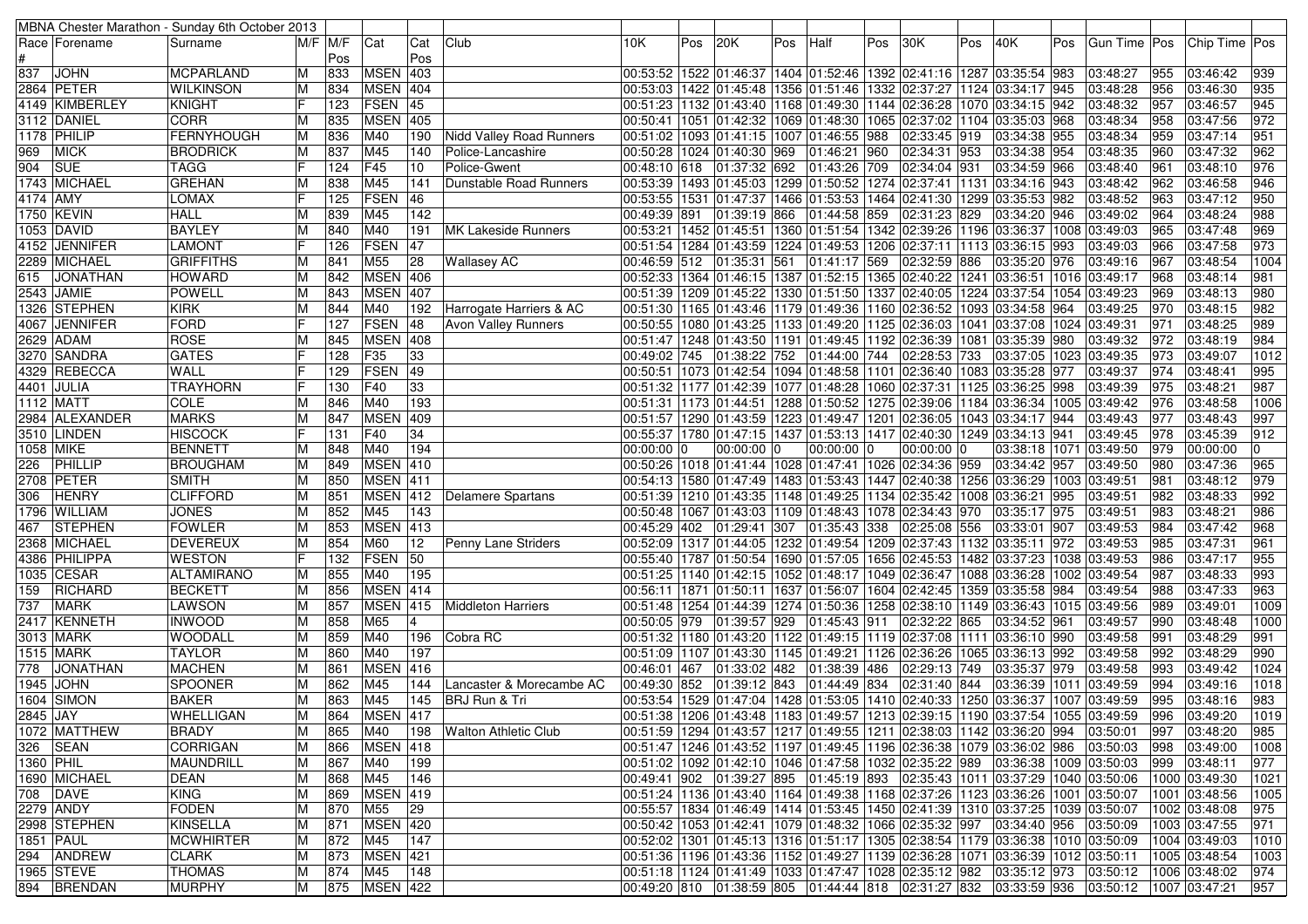|            |                            | MBNA Chester Marathon - Sunday 6th October 2013 |    |                    |                 |            |                                                                                                                    |                             |     |              |     |              |     |                                                                                          |     |                               |     |                                                                                                          |      |                |                  |
|------------|----------------------------|-------------------------------------------------|----|--------------------|-----------------|------------|--------------------------------------------------------------------------------------------------------------------|-----------------------------|-----|--------------|-----|--------------|-----|------------------------------------------------------------------------------------------|-----|-------------------------------|-----|----------------------------------------------------------------------------------------------------------|------|----------------|------------------|
|            | Race   Forename            | Surname                                         |    | $M/F$ $M/F$<br>Pos | Cat             | Cat<br>Pos | Club                                                                                                               | 10K                         | Pos | 120K         | Pos | Half         | Pos | 130K                                                                                     | Pos | 40K                           | Pos | Gun Time   Pos                                                                                           |      | Chip Time Pos  |                  |
|            | 1837 STUART                | <b>MCCALLUM</b><br>ΙM                           |    | 876                | M45             | 149        | hayle runners                                                                                                      |                             |     |              |     |              |     | 00:50:39  1046  01:41:53  1038  01:47:34  1016  02:34:25  946                            |     | 03:36:26 999                  |     | 03:50:13                                                                                                 |      | 1008 03:49:05  | 1011             |
|            | 3348  JULIE                | ΙF<br>PRITCHETT                                 |    | 133                | F35             | 34         | Ampthill & Flitwick Flyers RC                                                                                      | 00:53:30 1467 01:46:11 1381 |     |              |     |              |     | 01:52:12 1359 02:39:56 1215 03:36:26 1000 03:50:13                                       |     |                               |     |                                                                                                          |      | 1009 03:48:39  | 994              |
| 321        | <b>GARETH</b>              | <b>COPLEY</b>                                   | M  | 877                | <b>MSEN</b>     | 423        |                                                                                                                    | 00:49:33 867 01:38:38 774   |     |              |     | 01:44:24 778 |     | 02:32:51 882                                                                             |     | 03:36:03 988                  |     | 03:50:18                                                                                                 |      | 1010 03:48:42  | 996              |
|            | 1254 SIMON                 | <b>HIDE</b><br>ΙM                               |    | 878                | M40             | 200        | Wrexham AC                                                                                                         |                             |     |              |     |              |     | 00:54:26  1602  01:49:12  1581  01:55:23  1563  02:44:17  1417  03:37:12  1027  03:50:19 |     |                               |     |                                                                                                          |      | 1011 03:48:47  | 998              |
|            | <b>2651 PAUL</b>           | <b>SAMUELS</b><br>ΙM                            |    | 879                | <b>MSEN</b>     | 424        | Wrexham AC                                                                                                         |                             |     |              |     |              |     | 00:54:27  1603  01:49:12  1578  01:55:23  1564  02:44:17  1418  03:37:12  1026  03:50:20 |     |                               |     |                                                                                                          |      | 1012 03:48:48  | 999              |
|            | 3217 SARAH ELIZABETHBOWMAN | lF                                              |    | 134                | F35             | 35         |                                                                                                                    |                             |     |              |     |              |     | 00:52:22  1348  01:45:37  1344  01:51:35  1321  02:39:37  1204  03:36:42  1013  03:50:20 |     |                               |     |                                                                                                          |      | 1013 03:49:11  | 1017             |
| 1621       | <b>MARK</b>                | <b>BILLINGTON</b>                               | ΙM | 880                | M45             | 150        | Ampthill & Flitwick Flyers RC                                                                                      | 00:48:06 610                |     | 01:36:38 622 |     | 01:42:03 608 |     | 02:26:26 604                                                                             |     | 03:32:46 897                  |     | 03:50:27                                                                                                 |      | 1014 03:49:41  | 1023             |
| 768        | PAUL                       | <b>LYNCH</b><br>ΙM                              |    | 881                | <b>MSEN</b>     | 425        |                                                                                                                    |                             |     |              |     |              |     | 00:52:28  1356  01:43:49  1186  01:49:41  1178  02:36:04  1042                           |     | 03:34:52 962                  |     | 03:50:30                                                                                                 |      | 1015 03:47:54  | 970              |
| 433        | DAVID                      | FABREGA<br>ΙM                                   |    | 882                | <b>MSEN</b>     | 426        |                                                                                                                    | 00:49:17 802                |     | 01:38:21 751 |     | 01:44:21 775 |     | 02:33:00 889                                                                             |     | 03:36:59 1020 03:50:32        |     |                                                                                                          |      | 1016 03:49:52  | 1029             |
|            | 3026 COLIN                 | LEGGE<br>ΙM                                     |    | 883                | M40             | 201        |                                                                                                                    | 00:45:08 348                |     | 01:33:59 509 |     | 01:40:17 537 |     | 02:32:52 883                                                                             |     | 03:39:36 1103 03:50:35        |     |                                                                                                          |      | 1017 03:50:11  | 1039             |
| 681        | <b>OWAIN</b>               | <b>JONES</b><br>ΙM                              |    | 884                | <b>MSEN 427</b> |            |                                                                                                                    | 00:49:37 880 01:39:16 854   |     |              |     | 01:44:55 851 |     | 02:29:44 778                                                                             |     | 03:35:08 970                  |     | 03:50:36                                                                                                 |      | 1018 03:50:00  | 1032             |
|            | 2214 KEVIN                 | <b>STRAW</b><br>ΙM                              |    | 885                | M50             | 60         |                                                                                                                    |                             |     |              |     |              |     | 00:51:35  1193  01:44:32  1265  01:50:35  1256  02:38:42  1171                           |     | 03:36:03 987                  |     | 03:50:36                                                                                                 |      | 1019 03:49:11  | 1016             |
|            | 1731 CRAIG                 | <b>GOLDIE</b><br>ΙM                             |    | 886                | M45             | 151        |                                                                                                                    | 00:49:19 808                |     | 01:38:29 763 |     | 01:44:06 754 |     | 02:30:07 792                                                                             |     | 03:37:22   1034   03:50:37    |     |                                                                                                          |      | 1020 03:49:54  | 1031             |
| 1836   IAN |                            | <b>MCCADDON</b>                                 | ΙM | 887                | M45             | 152        |                                                                                                                    | 00:49:28 845                |     | 01:39:54 925 |     | 01:45:56 928 |     | 02:34:32 955                                                                             |     | 03:37:21   1032   03:50:38    |     |                                                                                                          | 1021 | 03:49:42       | $\frac{1025}{2}$ |
|            | 2934 JAMIE                 | <b>SLATER</b><br>IМ                             |    | 888                | <b>MSEN</b>     | 428        |                                                                                                                    | 00:48:28 645                |     | 01:36:11 588 |     | 01:41:43 583 |     | 02:26:19 601                                                                             |     | 03:31:51 868                  |     | 03:50:44                                                                                                 |      | 1022 03:50:07  | 1038             |
| 251        | DAVID                      | <b>BUSE</b><br>ΙM                               |    | 889                | <b>MSEN</b>     | 429        |                                                                                                                    | 00:49:05 765                |     |              |     |              |     | 01:41:33  1019  01:47:35  1018  02:37:07  1110  03:36:32  1004  03:50:47                 |     |                               |     |                                                                                                          |      | 1023 03:49:11  | 1015             |
| 3123 RICK  |                            | <b>KELSO-DAVIES</b><br>ΙM                       |    | 890                | MSEN 430        |            | Sandbach Striders                                                                                                  |                             |     |              |     |              |     | 00:51:27  1149  01:43:45  1177  01:49:42  1184  02:36:08                                 |     | 1048 03:38:37  1079 03:50:49  |     |                                                                                                          |      | 1024 03:49:44  | 1027             |
| 361        | <b>RICH</b>                | <b>DAVIES</b>                                   | ΙM | 891                | <b>MSEN</b> 431 |            |                                                                                                                    |                             |     |              |     |              |     | 00:50:58  1088  01:42:49  1089  01:48:49  1084  02:36:41                                 |     | 1085 03:36:23 996             |     | 03:50:54                                                                                                 |      | 1025 03:48:59  | 1007             |
|            | 2485 STEPHEN               | <b>OWEN</b><br>ΙM                               |    | 892                | <b>MSEN</b>     | 432        |                                                                                                                    |                             |     |              |     |              |     | 00:54:13 1579 01:47:46 1481 01:53:49 1458 02:41:29 1298 03:37:36 1041 03:50:55           |     |                               |     |                                                                                                          |      | 1026 03:49:09  | $\frac{1014}{x}$ |
|            | 3396 TAMSIN                | <b>WALFORD</b><br>IF                            |    | 135                | F35             | 36         | Newcastle Staffs AC                                                                                                |                             |     |              |     |              |     | 00:51:45  1237  01:43:51  1195  01:49:43  1189  02:38:13  1150  03:37:03  1022  03:51:00 |     |                               |     |                                                                                                          |      | 1027 03:49:47  | 1028             |
|            | 1472 MIKE                  | <b>SCOTNEY</b>                                  | M  | 893                | M40             | 202        | Bournville Harriers                                                                                                | 00:49:25 826                |     | 01:39:05 821 |     | 01:44:40 806 |     | 02:30:38 811                                                                             |     | 03:38:10  1067  03:51:01      |     |                                                                                                          |      | 1028 03:50:12  | 1040             |
|            | 2952 CRAIG                 | <b>RODDICK</b><br>ΙM                            |    | 894                | <b>MSEN</b>     | 433        |                                                                                                                    | 00:47:53 595                |     | 01:37:30 686 |     | 01:43:29 714 |     | 02:32:47 881                                                                             |     | 03:36:52   1017   03:51:03    |     |                                                                                                          |      | 1029 03:50:43  | 1054             |
|            | 1365 LIAM                  | <b>MCDONNELL</b><br>ΙM                          |    | 895                | M40             | 203        |                                                                                                                    |                             |     |              |     |              |     | 00:51:54 1285 01:44:00 1225 01:49:46 1199 02:37:06 1108 03:37:21 1031 03:51:03           |     |                               |     |                                                                                                          |      | 1030 03:50:00  | 1033             |
|            | 1693 ANDY                  | <b>DINGLEY</b>                                  | M  | 896                | M45             | 153        |                                                                                                                    | 00:47:49 592 01:38:28 759   |     |              |     | 01:44:48 830 |     | 02:39:59 1219 03:37:38 1042 03:51:06                                                     |     |                               |     |                                                                                                          | 1031 | 03:50:46       | 1057             |
| 2119   IAN |                            | <b>HURT</b>                                     | ΙM | 897                | M50             | 61         |                                                                                                                    |                             |     |              |     |              |     | 00:53:09  1430  01:45:34  1339  01:51:32  1320  02:38:42                                 |     | 1170 03:37:23 1036 03:51:11   |     |                                                                                                          |      | 1032 03:49:25  | 1020             |
|            | 2507   JOHN                | <b>PATTINSON</b><br>ΙM                          |    | 898                | <b>MSEN</b>     | 434        |                                                                                                                    |                             |     |              |     |              |     | 00:53:49  1518  01:48:02  1496  01:54:09  1482  02:42:44  1357  03:37:57  1058  03:51:11 |     |                               |     |                                                                                                          |      | 1033 03:48:53  | 1002             |
|            | 2038 GARRY                 | <b>BROWNBRIDGE</b><br>ΙM                        |    | 899                | M50             | 62         | <b>Abbey Runners</b>                                                                                               |                             |     |              |     |              |     | 00:51:30  1166  01:43:50  1190  01:49:38  1169  02:36:32                                 |     | 1074 03:37:01 1021 03:51:12   |     |                                                                                                          |      | 1034 03:50:06  | 1037             |
|            | 4235 RUTH                  | IF<br><b>PATTINSON</b>                          |    | 136                | FSEN            | 51         |                                                                                                                    |                             |     |              |     |              |     | 00:53:47  1511  01:48:01  1495  01:54:06  1478  02:42:41                                 |     | 1355 03:37:55 1056 03:51:12   |     |                                                                                                          |      | 1035 03:48:52  | 1001             |
|            | 1225  NICK                 | <b>HAGLUND</b><br>IМ                            |    | 900                | M40             | 204        |                                                                                                                    |                             |     |              |     |              |     | 00:51:32  1176  01:43:14  1116  01:49:15  1120  02:36:27                                 |     | 1069 03:36:54   1018 03:51:13 |     |                                                                                                          |      | 1036 03:49:53  | 1030             |
| 214        | GREGG                      | <b>BRASSETT</b><br>ΙM                           |    | 901                | <b>MSEN</b>     | 435        |                                                                                                                    |                             |     |              |     |              |     | 00:51:61  1269  01:44:36  1271  01:50:36  1259  02:39:19  1191  03:37:41  1046  03:51:21 |     |                               |     |                                                                                                          |      | 1037 03:50:13  | 1041             |
|            | 2585 MARK                  | <b>REYNOLDS</b><br>ΙM                           |    | 902                | <b>MSEN</b>     | 436        |                                                                                                                    | 00:49:30 851 01:39:15 848   |     |              |     |              |     | 01:45:00 865 02:34:22 943                                                                |     | 03:37:58   1062   03:51:25    |     |                                                                                                          |      | 1038 03:50:40  | 1050             |
|            | 1329 NICK                  | LAING                                           | ΙM | 903                | M40             | 205        |                                                                                                                    |                             |     |              |     |              |     | 00:53:42  1498  01:47:29  1455  01:53:36  1434  02:41:31  1301  03:37:23  1037  03:51:26 |     |                               |     |                                                                                                          |      | 1039 03:50:01  | 1034             |
| 412        | LEE                        | <b>EDWARDS</b><br>ΙM                            |    | 904                | <b>MSEN 437</b> |            |                                                                                                                    |                             |     |              |     |              |     | 00:55:16  1736  01:46:46  1411  01:52:54  1403  02:38:43  1174  03:38:05  1064  03:51:27 |     |                               |     |                                                                                                          |      | 1040 03:49:07  | 1013             |
|            | 3109 RYAN                  | <b>DEAN</b><br>ΙM                               |    | 905                | <b>MSEN 438</b> |            |                                                                                                                    | 00:45:52 460                |     | 01:33:47 501 |     | 01:40:00 526 |     | 02:30:06 791                                                                             |     | 03:36:56   1019   03:51:28    |     |                                                                                                          |      | 1041 03:51:08  | 1068             |
|            | 3911 BEVERLEY              | IF<br><b>HART</b>                               |    | 137                | <b>F60</b>      |            |                                                                                                                    | 00:52:34 1371 01:45:15 1321 |     |              |     |              |     | 01:51:11  1294   02:39:14   1188   03:37:16   1028   03:51:29                            |     |                               |     |                                                                                                          |      | 1042 03:49:40  | 1022             |
|            | 2489 ROBERT                | <b>PAGE</b><br>ΙM                               |    | 906                | <b>MSEN 439</b> |            | Loftus and Whitby AC                                                                                               | 00:49:12 788                |     | 01:38:31 767 |     | 01:44:05 750 |     | 02:33:14 899                                                                             |     | 03:38:35   1078   03:51:31    |     |                                                                                                          |      | 1043 03:51:08  | 1069             |
|            | 4121  KATHARINE            | lF<br><b>HOYLAND</b>                            |    | 138                | <b>FSEN</b>     | 52         | Lytham St. Annes Road Runne 00:54:19   1590   01:45:17   1323   01:51:04   1283   02:37:52   1138   03:36:06   989 |                             |     |              |     |              |     |                                                                                          |     |                               |     | 03:51:33                                                                                                 |      | 1044 03:47:35  | 964              |
|            | 3820 JENNIFER              | IF<br><b>CASS</b>                               |    | 139                | F50             | 5          |                                                                                                                    | 00:51:25 1143 01:42:28 1061 |     |              |     |              |     | 01:48:10  1041  02:36:19  1062  03:37:48  1049  03:51:35                                 |     |                               |     |                                                                                                          |      | 1045 03:50:06  | 1036             |
| 719        | <b>MATT</b>                | <b>KNOWLES</b><br>ΙM                            |    | 907                | MSEN 440        |            |                                                                                                                    | 00:49:17 800 01:38:44 784   |     |              |     | 01:44:23 777 |     | 02:32:59 887                                                                             |     | 03:37:48   1050   03:51:38    |     |                                                                                                          |      | 1046 03:50:40  | 1051             |
|            | 2650 ANDY                  | <b>SAMPSON</b>                                  | ΙM | 908                | <b>MSEN</b>     | 441        | running somewhere else                                                                                             |                             |     |              |     |              |     | 00:51:12  1113  01:42:34  1070  01:48:19  1053  02:36:14  1055  03:37:11  1025  03:51:39 |     |                               |     |                                                                                                          |      | 1047 03:50:03  | 1035             |
|            | 3610 THERESA               | IF<br><b>SHAW</b>                               |    | 140                | F40             | 35         |                                                                                                                    |                             |     |              |     |              |     |                                                                                          |     |                               |     | 00:53:16  1445  01:46:47  1412  01:53:00  1406  02:41:49  1321  03:38:57  1089  03:51:45                 |      | 1048 03:50:28  | 1047             |
|            | 845 ANDY                   | MIDDLETON                                       | M  |                    |                 |            | 909 MSEN 442 Elswick Harriers                                                                                      |                             |     |              |     |              |     |                                                                                          |     |                               |     | 00:49:22 817 01:38:29 760 01:44:12 760 02:31:14 822 03:37:17 1030 03:51:46 1049 03:50:45                 |      |                | 1055             |
| 539 SAM    |                            | <b>HALLAM</b>                                   | M  | 910                | <b>MSEN 443</b> |            |                                                                                                                    |                             |     |              |     |              |     |                                                                                          |     |                               |     | 00:51:50  1262  01:45:22  1328  01:51:50  1336  02:40:04  1223  03:38:32  1077  03:51:47  1050  03:50:36 |      |                | 1049             |
|            | 1231 GARETH                | <b>HAMMILL</b>                                  | ΙM | 911                | M40             | 206        |                                                                                                                    |                             |     |              |     |              |     |                                                                                          |     |                               |     | 00:44:20 300 01:30:17 330 01:35:49 343 02:28:25 690 03:37:40 1044 03:51:52                               |      | 1051 03:51:39  | 1079             |
|            | 2826 DANNY                 | <b>WALTON</b>                                   | ΙM |                    |                 |            | 912   MSEN   444   Droitwich AC                                                                                    |                             |     |              |     |              |     |                                                                                          |     |                               |     | 03:38:41  1082  03:51:54                                                                                 |      | 1052 03:51:00  | 1063             |
|            | 369 JOEL                   | <b>DENNING</b>                                  | M  | 913                | <b>MSEN 445</b> |            |                                                                                                                    |                             |     |              |     |              |     | 00:50:25  1016  01:41:27  1014  01:47:20  1008  02:34:50  973                            |     |                               |     | 03:38:22 1074 03:51:55                                                                                   |      | 1053 03:50:58  | 1061             |
|            | 174 EDDIE                  | <b>BERRY</b>                                    | ΙM | 914                |                 |            | MSEN 446 Wallasey AC                                                                                               |                             |     |              |     |              |     | 00:50:44  1059  01:40:10  940  01:45:56  931  02:34:05  932                              |     |                               |     | 03:38:17  1069  03:51:56                                                                                 |      | 1054  03:50:58 | 1062             |
|            | 600 SIMON                  | <b>HOGG</b>                                     | ΙM | 915                | MSEN 447        |            |                                                                                                                    |                             |     |              |     |              |     |                                                                                          |     |                               |     | 00:53:59 1547 01:48:39 1543 01:54:52 1531 02:43:39 1393 03:38:46 1085 03:51:57                           |      | 1055 03:49:42  | 1026             |
| 2135   IAN |                            | <b>LONDON</b>                                   | ΙM | 916                | M50             | 63         |                                                                                                                    |                             |     |              |     |              |     |                                                                                          |     |                               |     | 00:51:69 03:51:59 01:44:18 01:44:18 01:50:17 1235 02:38:23 1157 03:38:03 1063 03:51:59                   |      | 1056 03:51:03  | 1065             |
|            | 407 STEVE                  | <b>EATHERINGTON</b>                             | ΙM | 917                | <b>MSEN</b> 448 |            |                                                                                                                    |                             |     |              |     |              |     |                                                                                          |     |                               |     | 00:49:18  803    01:38:49  788    01:44:20  772    02:30:27  800    03:36:36  1006  03:52:02             |      | 1057 03:51:36  | 1078             |
|            | 3033 MITCHELL              | SHERIDAN                                        | ΙM | 918                | M45             | 154        |                                                                                                                    |                             |     |              |     |              |     |                                                                                          |     |                               |     | 00:54:32  1614  01:46:33  1401  01:52:30  1381  02:39:06  1183  03:38:55  1086  03:52:04                 |      | 1058 03:50:18  | 1042             |
|            | 771 CHRISTIAN              | <b>LYTH</b><br>M                                |    | 919                | <b>MSEN</b> 449 |            |                                                                                                                    |                             |     |              |     |              |     |                                                                                          |     |                               |     | 00:50:32 1033 01:42:23 1056 01:48:19 1054 02:36:47 1087 03:39:02 1091 03:52:04                           |      | 1059 03:50:52  | 1059             |
|            | 1269 NATHAN                | <b>HOOLE</b>                                    | M  | 920                | M40             | 207        |                                                                                                                    |                             |     |              |     |              |     |                                                                                          |     |                               |     | 00:51:19  1126  01:43:48  1182  01:49:37  1165  02:37:04  1107  03:37:56  1057  03:52:19                 |      | 1060 03:51:07  | 1066             |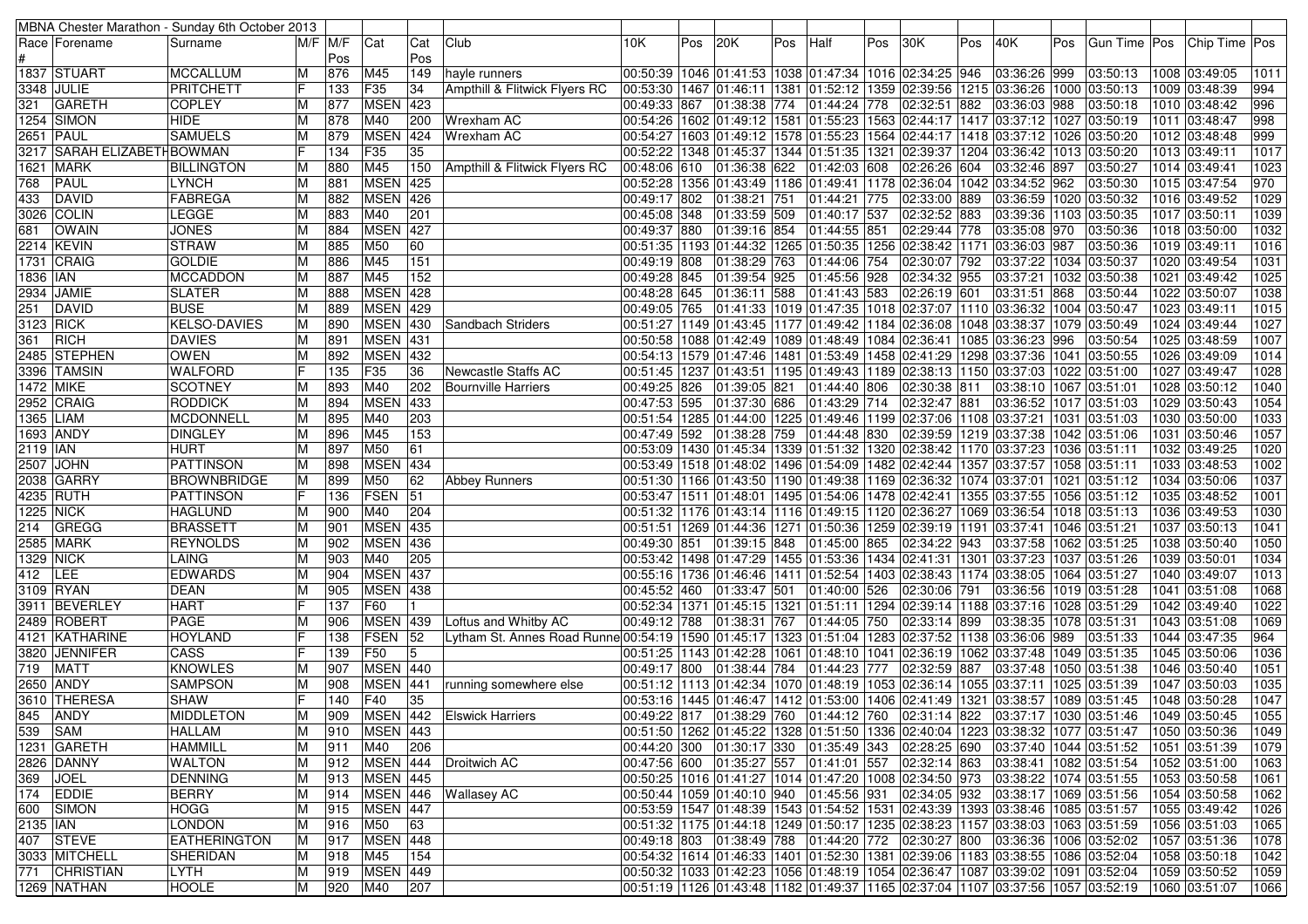| MBNA Chester Marathon - Sunday 6th October 2013 |                    |   |          |                 |     |                               |                                                                                      |     |              |     |              |     |                                                                |     |                                                                                                    |     |                                                                                              |      |                 |                  |
|-------------------------------------------------|--------------------|---|----------|-----------------|-----|-------------------------------|--------------------------------------------------------------------------------------|-----|--------------|-----|--------------|-----|----------------------------------------------------------------|-----|----------------------------------------------------------------------------------------------------|-----|----------------------------------------------------------------------------------------------|------|-----------------|------------------|
| Race Forename                                   | Surname            |   | M/F  M/F | Cat             | Cat | Club                          | 10K                                                                                  | Pos | 20K          | Pos | Half         | Pos | 30K                                                            | Pos | 40K                                                                                                | Pos | Gun Time   Pos                                                                               |      | Chip Time   Pos |                  |
|                                                 |                    |   | Pos      |                 | Pos |                               |                                                                                      |     |              |     |              |     |                                                                |     |                                                                                                    |     |                                                                                              |      |                 |                  |
| 2254 DAVE                                       | <b>BIRCHER</b>     | M | 921      | M55             | 30  |                               |                                                                                      |     |              |     |              |     |                                                                |     | 00:52:20  1343  01:45:11  1313  01:51:14  1299  02:38:32  1163  03:37:17  1029  03:52:19           |     |                                                                                              |      | 1061 03:51:02   | 1064             |
| 1814 TONY                                       | LANZAROTTI         | M | 922      | M45             | 155 |                               | 00:47:14 528                                                                         |     | 01:35:00 545 |     | 01:40:35 543 |     | 02:31:02 819                                                   |     | 03:37:58 1061                                                                                      |     | 03:52:21                                                                                     |      | 1062 03:51:50   | 1085             |
| 2590 ALAN                                       | <b>RICE</b>        |   | 923      | <b>MSEN</b>     | 450 |                               | 00:50:25 1017 01:40:43 986                                                           |     |              |     | 01:46:34 975 |     | 02:33:38 915                                                   |     | 03:36:24 997                                                                                       |     | 03:52:21                                                                                     |      | 1063 03:50:48   | 1058             |
| 2144 MIKE                                       | MCDONALD           | M | 924      | M50             | 64  | Knowle & Dorridge RC          |                                                                                      |     |              |     |              |     |                                                                |     | 00:55:06  1711  01:48:45  1548  01:54:49  1530  02:44:53  1446  03:39:45  1106  03:52:22           |     |                                                                                              |      | 1064 03:50:27   | 1046             |
| 1870 ROBERT                                     | <b>OERTON</b>      | М | 925      | M45             | 156 | Bramhall Runners              |                                                                                      |     |              |     |              |     |                                                                |     | 00:53:27  1462  01:47:33  1460  01:53:38  1440  02:41:42  1311  03:38:15  1068  03:52:22           |     |                                                                                              |      | 1065 03:50:52   | 1060             |
| 3785 M JAC                                      | <b>TREMAYNE</b>    |   | 141      | F45             | 11  |                               | 00:54:10  1574  01:47:38  1470  01:53:43  1446  02:41:46                             |     |              |     |              |     |                                                                |     | 1315  03:38:29  1075  03:52:23                                                                     |     |                                                                                              |      | 1066 03:51:13   | 1070             |
| <b>ADAM</b><br>161                              | <b>BEDI</b>        | M | 926      | <b>MSEN</b>     | 451 |                               | 00:53:32  1474  01:46:15  1384  01:52:12  1358  02:40:00                             |     |              |     |              |     |                                                                |     | 1220 03:37:49 1051 03:52:24                                                                        |     |                                                                                              |      | 1067 03:50:24   | 1043             |
| 4089 REBECCA                                    | <b>HALLAM</b>      |   | 142      | <b>FSEN</b>     | 53  | Ivanhoe Runners               | 00:49:38 887                                                                         |     | 01:40:34 974 |     | 01:46:29 970 |     | 02:40:01                                                       |     | 1221  03:38:41  1081  03:52:26                                                                     |     |                                                                                              |      | 1068 03:51:25   | 1076             |
| RICHARD<br>205                                  | <b>BOURNE</b>      |   | 927      | <b>MSEN 452</b> |     |                               |                                                                                      |     |              |     |              |     |                                                                |     | 00:51:37  1198  01:44:22  1257  01:50:19  1238  02:38:14  1151  03:38:44  1083  03:52:29           |     |                                                                                              |      | 1069 03:51:07   | 1067             |
| 1144 DAVID                                      | <b>DENTITH</b>     |   | 928      | M40             | 208 |                               | 00:50:06 982 01:40:27 967                                                            |     |              |     | 01:46:18 955 |     | 02:33:25 906                                                   |     | 03:37:44 1047 03:52:29                                                                             |     |                                                                                              |      | 1070 03:51:21   | 1073             |
|                                                 | <b>JONES</b>       | M | 143      | <b>FSEN</b>     | 54  |                               |                                                                                      |     |              |     |              |     |                                                                |     |                                                                                                    |     |                                                                                              |      | 1071 03:50:31   |                  |
| 4138 HELEN<br>DEXTER                            |                    |   |          |                 |     |                               |                                                                                      |     |              |     |              |     |                                                                |     | 00:51:58  1292  01:45:05  1302  01:51:15  1302  02:40:11  1231  03:38:21  1073  03:52:29           |     |                                                                                              |      |                 | 1048<br>1072     |
| 146                                             | <b>BARNES</b>      |   | 929      | <b>MSEN 453</b> |     |                               |                                                                                      |     |              |     |              |     |                                                                |     | 00:51:46   1245   01:45:05   1301   01:51:14   1301   02:38:20   1154   03:38:07   1066   03:52:33 |     |                                                                                              |      | 1072 03:51:14   |                  |
| 4055 GEORGINA                                   | <b>EWER</b>        |   | 144      | <b>FSEN</b>     | 55  |                               | 00:54:04  1557  01:47:43  1477  01:53:52  1462  02:42:04                             |     |              |     |              |     |                                                                |     | 1330 03:38:57  1088 03:52:33                                                                       |     |                                                                                              |      | 1073 03:50:45   | 1056             |
| 1134 GERAINT                                    | <b>DAVIES</b>      |   | 930      | M40             | 209 |                               | 00:51:56  1289  01:43:16  1117  01:49:06  1108  02:36:20                             |     |              |     |              |     |                                                                |     | 1063 03:36:42 1014 03:52:36                                                                        |     |                                                                                              |      | 1074 03:50:27   | 1045             |
| 2693 PAUL                                       | <b>SLACK</b>       |   | 931      | <b>MSEN</b>     | 454 |                               | 00:41:49 130                                                                         |     | 01:25:48 230 |     | 01:32:07 252 |     | 02:20:37                                                       | 428 | 03:39:49 1110 03:52:37                                                                             |     |                                                                                              |      | 1075 03:52:27   | 1106             |
| 1572 TONY                                       | WOLSTENHOLME       | M | 932      | M40             | 210 |                               |                                                                                      |     |              |     |              |     | 00:55:42 1794 01:49:52 1618 01:55:55 1596 02:44:09             |     | 1409 03:39:07 1095 03:52:38                                                                        |     |                                                                                              |      | 1076 03:50:25   | 1044             |
| 2985 DAVID                                      | <b>ROBINSON</b>    |   | 933      | <b>MSEN 455</b> |     |                               | 00:49:52 947                                                                         |     | 01:39:33 905 |     | 01:45:14 889 |     | 02:32:43 879                                                   |     | 03:39:05   1094   03:52:41                                                                         |     |                                                                                              |      | 1077 03:51:28   | 1077             |
| NATHAN<br>680                                   | <b>JONES</b>       | M | 934      | <b>MSEN 456</b> |     |                               | 00:49:02 746                                                                         |     | 01:37:30 688 |     | 01:43:03 673 |     | 02:31:13 821                                                   |     | 03:35:59 985                                                                                       |     | 03:52:42                                                                                     |      | 1078 03:51:59   | 1092             |
| 2469 JACEK                                      | <b>OGRODNICZEK</b> |   | 935      | <b>MSEN</b>     | 457 |                               | 00:46:09 479                                                                         |     | 01:34:53 540 |     | 01:40:42 547 |     | 02:29:10 747                                                   |     | 03:37:45   1048   03:52:48                                                                         |     |                                                                                              |      | 1079 03:52:37   | 1111             |
| 2597 STEPHEN                                    | <b>RICHARDSON</b>  | M | 936      | MSEN 458        |     |                               | 00:48:57 724                                                                         |     | 01:39:09 835 |     | 01:44:53 843 |     | 02:33:23 904                                                   |     | 03:37:40 1043 03:52:49                                                                             |     |                                                                                              |      | 1080 03:52:15   | 1100             |
| 1795 STEPHEN                                    | <b>JONES</b>       | M | 937      | M45             | 157 |                               | 00:49:37 878                                                                         |     | 01:39:27 899 |     | 01:45:15 891 |     | 02:33:45 918                                                   |     | 03:38:44   1084   03:52:52                                                                         |     |                                                                                              | 1081 | 03:52:07        | 1095             |
| <b>PHIL</b><br>794                              | <b>MANSON</b>      |   | 938      | <b>MSEN</b>     | 459 |                               |                                                                                      |     |              |     |              |     |                                                                |     | 00:53:28  1463  01:46:52  1419  01:52:53  1402  02:40:37  1255  03:37:51  1053  03:52:52           |     |                                                                                              |      | 1082 03:50:43   | 1053             |
| 3795 DAWNE                                      | <b>WATSON</b>      |   | 145      | F45             | 12  |                               |                                                                                      |     |              |     |              |     | 00:51:47 1249 01:43:56 1212 01:49:42 1183 02:36:33             |     | 1076 03:38:38 1080 03:52:53                                                                        |     |                                                                                              |      | 1083 03:51:45   | 1083             |
| 3404 REBECCA                                    | <b>WHINCUP</b>     |   | 146      | F <sub>35</sub> | 37  |                               | 00:53:44 1505 01:47:56 1485 01:54:05 1477 02:43:45                                   |     |              |     |              |     |                                                                |     | 1395 03:39:10 1096 03:52:55                                                                        |     |                                                                                              |      | 1084 03:51:25   | $\frac{1075}{2}$ |
| 1190 LEE                                        | GEIST              |   | 939      | M40             | 211 | Razzors Runners               | 00:53:30  1469  01:44:33  1266  01:50:25  1248  02:36:55                             |     |              |     |              |     |                                                                |     | 1097 03:37:49 1052 03:53:00                                                                        |     |                                                                                              |      | 1085 03:51:24   | 1074             |
| <b>DAVID</b><br>416                             | <b>ELLIS</b>       |   | 940      | <b>MSEN</b>     | 460 | Royton Road Runners           | 00:51:49 1259 01:44:03 1230 01:50:11 1231 02:39:00                                   |     |              |     |              |     |                                                                |     | 1182  03:40:12  1124  03:53:02                                                                     |     |                                                                                              |      | 1086 03:51:54   | 1087             |
| 4251 GEORGIE                                    | <b>RENNIE</b>      |   | 147      | <b>FSEN</b>     | 56  |                               |                                                                                      |     |              |     |              |     |                                                                |     | 00:52:51  1401  01:46:06  1376  01:52:12  1360  02:41:14  1286  03:40:03  1115  03:53:08           |     |                                                                                              |      | 1087 03:51:54   | 1088             |
| 2264 DAVID                                      | COOK               |   | 941      | M55             | 31  | Ampthill & Flitwick Flyers RC | 00:50:56 1084 01:40:16 949                                                           |     |              |     | 01:45:46 921 |     | 02:30:46 813                                                   |     | 03:39:04   1093   03:53:08                                                                         |     |                                                                                              |      | 1088 03:52:25   | 1105             |
| 2458 JONATHAN                                   | <b>NOBLE</b>       | M | 942      | <b>MSEN</b> 461 |     |                               | 00:48:53 707                                                                         |     | 01:36:38 625 |     | 01:42:04 612 |     | 02:29:17 756                                                   |     | 03:40:34 1135 03:53:10                                                                             |     |                                                                                              |      | 1089 03:52:38   | 1112             |
| 4378 LIZA                                       | ROZDESTVENSKAJAF   |   | 148      | <b>FSEN</b>     | 57  |                               | 00:48:40 671                                                                         |     | 01:39:10 839 |     | 01:45:40 909 |     |                                                                |     | 02:35:54 1026 03:37:57 1059 03:53:11                                                               |     |                                                                                              |      | 1090 03:51:13   | 1071             |
| PAUL<br>156                                     | <b>BARTON</b>      |   | 943      | <b>MSEN</b>     | 462 | Ampthill & Flitwick Flyers RC |                                                                                      |     |              |     |              |     |                                                                |     | 00:53:25  1458  01:45:51  1358  01:51:54  1341  02:39:27  1199  03:38:31  1076  03:53:17           |     |                                                                                              | 1091 | 03:52:02        | 1093             |
| <b>2495 PETER</b>                               | <b>PANACEK</b>     | M | 944      | <b>MSEN</b>     | 463 |                               | $\overline{00:}49:01$ 741                                                            |     | 01:39:01 816 |     | 01:44:42 812 |     | 02:34:37 964                                                   |     | 03:37:22  1033  03:53:18                                                                           |     |                                                                                              |      | 1092 03:52:28   | 1107             |
| 1162 SCOTT                                      | <b>DUTTON</b>      | M | 945      | M40             | 212 | boston and district           |                                                                                      |     |              |     |              |     |                                                                |     | 00:51:52  1270  01:43:58  1219  01:49:45  1191  02:37:32  1127  03:37:58  1060  03:53:20           |     |                                                                                              |      | 1093 03:52:16   | 1101             |
| 1156   MATTHEW                                  | <b>DOWSETT</b>     | м | 946      | M40             | 213 |                               | 00:49:45 922                                                                         |     | 01:40:18 952 |     | 01:46:06 939 |     | 02:33:03 892                                                   |     | 03:38:59   1090   03:53:23                                                                         |     |                                                                                              |      | 1094 03:52:32   | 1109             |
| 3881 LIZ                                        | <b>DANSON</b>      |   | 149      | F <sub>55</sub> | 3   |                               |                                                                                      |     |              |     |              |     | 00:51:41  1220  01:43:49  1185  01:49:40  1176  02:36:14  1054 |     | 03:37:40 1045 03:53:24                                                                             |     |                                                                                              |      | 1095 03:52:07   | 1097             |
| 1181 DAVID                                      | <b>FORRESTER</b>   |   | 947      | M40             | 214 |                               | 00:49:43 914 01:39:57 931                                                            |     |              |     | 01:45:56 927 |     | 02:35:02 979                                                   |     | 03:38:57   1087   03:53:26                                                                         |     |                                                                                              |      | 1096 03:51:58   | 1090             |
| 1766 SIMON                                      | <b>HIBBOTT</b>     |   | 948      | M45             | 158 |                               | 00:55:06 1710 01:49:41 1607 01:55:54 1593 02:44:23                                   |     |              |     |              |     |                                                                |     | 1426 03:39:34 1102 03:53:27                                                                        |     |                                                                                              |      | 1097 03:51:42   | 1081             |
| 2940 DEWI                                       | JONES              |   | 949      | <b>MSEN</b>     | 464 | Oswestry Olympians            |                                                                                      |     |              |     |              |     | 00:58:36 2174 01:54:49 1997 02:01:02 1959 02:49:22             |     | 1617 03:41:20 1164 03:53:28                                                                        |     |                                                                                              |      | 1098 03:50:41   | 1052             |
| 1879 KARL                                       | <b>PAGE</b>        |   | 950      | M45             | 159 |                               | 00:50:14 1002 01:40:18 951                                                           |     |              |     | 01:46:12 950 |     | 02:34:29                                                       | 950 | 03:38:17 1070 03:53:29                                                                             |     |                                                                                              |      | 1099 03:51:49   | 1084             |
| 4100 SIAN                                       | <b>HEATON</b>      |   |          | <b>FSEN</b>     |     |                               |                                                                                      |     |              |     |              |     |                                                                |     |                                                                                                    |     |                                                                                              |      |                 |                  |
|                                                 |                    |   | 150      |                 | 58  |                               |                                                                                      |     |              |     |              |     | 00:55:24  1754  01:52:03  1765  01:58:23  1743  02:47:15       |     | 1531  03:40:48  1147  03:53:32                                                                     |     |                                                                                              |      | 1100 03:51:42   | 1080             |
| 3598 NICOLA                                     | ROUSE              |   | 151      | F40             | 36  | Ampthill & Flitwick Flyers RC |                                                                                      |     |              |     |              |     |                                                                |     | 00:54:43  1646  01:48:33  1537  01:54:47  1526  02:43:43  1394  03:40:05  1117  03:53:33           |     |                                                                                              |      | 1101 03:51:59   | 1091             |
| 4049 CATHERINE                                  | <b>ELLIS</b>       | F | $152$    | FSEN 59         |     |                               |                                                                                      |     |              |     |              |     |                                                                |     |                                                                                                    |     | 00:54:35 1619 01:49:39 1605 01:55:41 1580 02:44:18 1420 03:40:44 1141 03:53:39 1102 03:52:23 |      |                 | 1104             |
| 1729 PAUL                                       | <b>GLAISTER</b>    | M | 951      | M45             | 160 | <b>Wootton Road Runners</b>   |                                                                                      |     |              |     |              |     |                                                                |     | 00:54:18  1585  01:47:45  1478  01:53:45  1451  02:41:47  1318  03:39:58  1113  03:53:42           |     |                                                                                              |      | 1103 03:52:15   | 1099             |
| 2331 ALAN                                       | <b>POWER</b>       | M | 952      | M55             | 32  | <b>Wigan Phoenix</b>          |                                                                                      |     |              |     |              |     |                                                                |     | 00:49:03 750 01:37:38 701 01:43:22 706 02:32:15 864 03:39:53 1112 03:53:43                         |     |                                                                                              |      | 1104 03:53:07   | 1124             |
| 1342 ADAM                                       | LONGBOTTOM         | M | 953      | M40             | 215 |                               |                                                                                      |     |              |     |              |     |                                                                |     | 00:51:16  1121  01:42:55  1095  01:48:54  1092  02:36:18  1060  03:39:47  1107  03:53:45           |     |                                                                                              |      | 1105 03:52:28   | 1108             |
| 2871 HAYDN                                      | <b>WILLIAMS</b>    | M | 954      |                 |     | MSEN 465 Barrow Runners       |                                                                                      |     |              |     |              |     |                                                                |     | 00:45:30 408 01:31:17 389 01:36:28 389 02:24:48 542 03:40:31 1134 03:53:48                         |     |                                                                                              |      | 1106 03:53:36   | 1143             |
| 3531 MARIA                                      | KERR               |   | 153      | F40             | 37  |                               |                                                                                      |     |              |     |              |     |                                                                |     | 00:51:51  1264  01:44:01  1226  01:50:03  1225  02:38:21  1156  03:39:27  1100  03:53:49           |     |                                                                                              |      | 1107 03:52:42   | 1114             |
| 4182 CLAIRE                                     | <b>MAKSIMOVIC</b>  |   | 154      | FSEN 60         |     | Pontypridd Roadents AC        |                                                                                      |     |              |     |              |     |                                                                |     | 00:51:03 1094 01:41:48 1030 01:47:23 1011 02:39:14 1187 03:40:03 1116 03:53:52                     |     |                                                                                              |      | 1108 03:52:34   | 1110             |
| 2624 HOWARD                                     | RODEN              | M | 955      | <b>MSEN</b> 466 |     |                               | 00:49:05  764  01:39:24  889  01:44:55  850  02:30:36  809  03:37:23  1035  03:53:53 |     |              |     |              |     |                                                                |     |                                                                                                    |     |                                                                                              |      | 1109 03:53:27   | 1136             |
| 1113 STEPHEN                                    | <b>COLE</b>        | M | 956      | M40             |     | 216   STOCKPORT HARRIERS      | 00:45:36 433 01:32:49 467                                                            |     |              |     | 01:38:17 471 |     | 02:23:08 495                                                   |     | 03:41:39 1176 03:53:55                                                                             |     |                                                                                              |      | 1110 03:53:35   | 1142             |
| 3222 DANIELLE                                   | <b>BREARTON</b>    |   | 155      | F35             | 38  |                               |                                                                                      |     |              |     |              |     |                                                                |     | 00:54:17  1583  01:47:40  1472  01:53:42  1444  02:41:55  1325  03:40:06  1118  03:53:58           |     |                                                                                              |      | 1111 03:51:45   | 1082             |
| 3201 JACKIE                                     | <b>ALLEN</b>       | F | 156      | F35             | 39  | Stone Master Marathoners      | 00:53:55 1532 01:47:31 1457 01:53:39 1442 02:41:34 1304 03:39:16 1098 03:54:00       |     |              |     |              |     |                                                                |     |                                                                                                    |     |                                                                                              |      | 1112 03:52:04   | 1094             |
| 2935 SION                                       | JENKINS            | M | 957      | <b>MSEN</b> 467 |     | Five Frogs Triathlon Club     |                                                                                      |     |              |     |              |     |                                                                |     | 00:52:46 1395 01:45:53 1361 01:51:46 1331 02:40:22 1242 03:40:28 1132 03:54:03                     |     |                                                                                              |      | 1113 03:52:40   | 1113             |
|                                                 |                    |   |          |                 |     |                               |                                                                                      |     |              |     |              |     |                                                                |     |                                                                                                    |     |                                                                                              |      |                 |                  |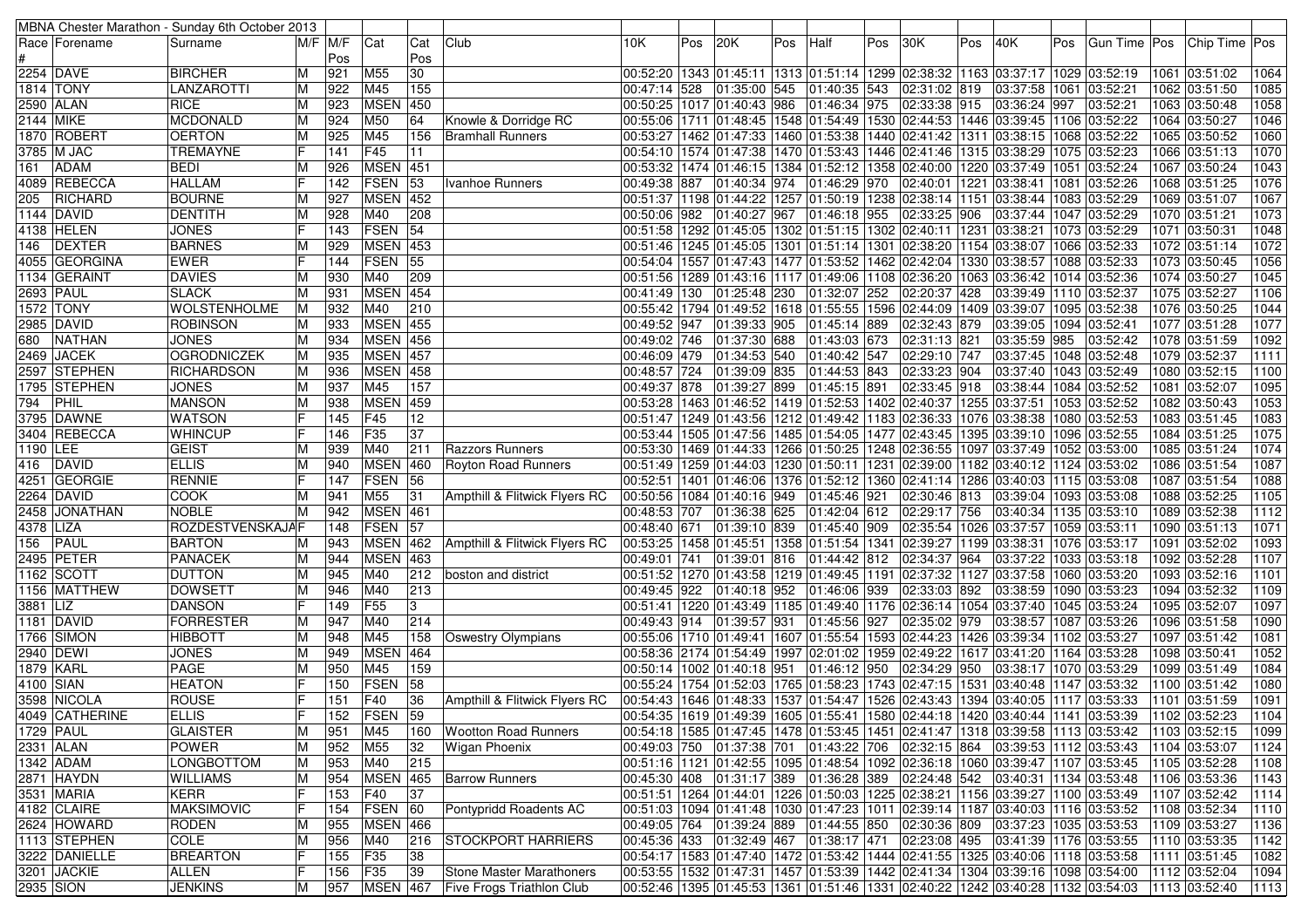|            |                            | MBNA Chester Marathon - Sunday 6th October 2013 |             |            |                        |                |                                |              |     |                               |     |              |     |                                                                                                                                                                  |     |                          |     |                                                                                                          |                                |                       |
|------------|----------------------------|-------------------------------------------------|-------------|------------|------------------------|----------------|--------------------------------|--------------|-----|-------------------------------|-----|--------------|-----|------------------------------------------------------------------------------------------------------------------------------------------------------------------|-----|--------------------------|-----|----------------------------------------------------------------------------------------------------------|--------------------------------|-----------------------|
|            | Race   Forename            | Surname                                         | $M/F$ $M/F$ |            | Cat                    | Cat            | Club                           | 10K          | Pos | 20K                           | Pos | Half         | Pos | 30K                                                                                                                                                              | Pos | 40K                      | Pos | Gun Time   Pos                                                                                           | Chip Time Pos                  |                       |
|            |                            |                                                 |             | Pos        |                        | Pos            |                                |              |     |                               |     |              |     |                                                                                                                                                                  |     |                          |     |                                                                                                          |                                |                       |
|            | 2589 MARTON                | RIBARY                                          | ΙM          | 958        | <b>MSEN</b>            | 468            |                                |              |     |                               |     |              |     | 00:52:53  1408  01:45:47  1355  01:51:46  1333  02:38:53  1178  03:40:21  1130  03:54:06                                                                         |     |                          |     |                                                                                                          | 1114 03:52:57                  | 1121                  |
| 948        | <b>CHARLES</b>             | <b>QUAEY</b>                                    | M           | 959        | M45                    | 161            | Police-Essex                   |              |     |                               |     |              |     | 00:53:54  1530  01:47:57  1486  01:54:09  1481  02:43:04  1374  03:39:39  1104  03:54:08                                                                         |     |                          |     |                                                                                                          | 1115 03:51:51                  | 1086                  |
| 388        | <b>GRAHAM</b>              | <b>DONNELLY</b>                                 | M           | 960        | <b>MSEN</b>            | 469            |                                |              |     |                               |     |              |     | 00:55:46 1805 01:51:11 1707 01:57:27 1691 02:46:55 1518 03:40:39 1138 03:54:12                                                                                   |     |                          |     |                                                                                                          | 1116 03:52:12                  | 1098                  |
|            | 2345 TONY                  | <b>SWINDELLS</b>                                | ΙM          | 961        | M55                    | 33             | <b>Wootton Road Runners</b>    |              |     |                               |     |              |     | 00:53:25  1459  01:46:52  1418  01:52:52  1398  02:40:59  1273  03:39:12  1097  03:54:15                                                                         |     |                          |     |                                                                                                          | 1117 03:51:55                  | 1089                  |
|            | 1423 PHILIP                | PARRY                                           | M           | 962        | M40                    | 217            |                                |              |     | 00:48:10 620 01:36:18 596     |     | 01:42:04 611 |     | 02:28:45 723                                                                                                                                                     |     | 03:38:06 1065 03:54:17   |     |                                                                                                          | 1118 03:53:29                  | 1139                  |
|            | 3514 CLARE                 | <b>HOPPE</b>                                    | IF          | 157        | F40                    | 38             |                                |              |     |                               |     |              |     | 00:52:45  1391  01:46:29  1398  01:52:36  1384  02:41:38  1308                                                                                                   |     | 03:40:03 1114 03:54:18   |     |                                                                                                          | 1119 03:52:22                  | 1103                  |
|            | 3807 JULIE                 | <b>BARBAT</b>                                   |             | 158        | F50                    | 6              | <b>Wallasey AC</b>             |              |     |                               |     |              |     | 00:51:45   1240   01:44:35   1269   01:50:47   1267   02:41:30   1300   03:40:45   1142   03:54:22                                                               |     |                          |     |                                                                                                          | 1120 03:53:09                  | 1125                  |
| 2644 LIAS  |                            | SADAOUI                                         | ΙM          | 963        | <b>MSEN</b>            | 470            |                                |              |     |                               |     |              |     | 00:55:17  1738  01:50:53  1688  01:57:10  1662  02:47:05  1524  03:43:07  1219  03:54:23                                                                         |     |                          |     |                                                                                                          | 1121 03:53:39                  | 1147                  |
|            | 3341 EMMA                  | <b>PARKER</b>                                   |             | 159        | F35                    | 40             | Bedford harriers               |              |     |                               |     |              |     | 00:52:20  1339  01:47:23  1449  01:53:56  1468  02:42:44  1358  03:41:24  1168  03:54:24                                                                         |     |                          |     |                                                                                                          | 1122 03:52:50                  | 1118                  |
|            | 1826  ALAN                 | <b>MANGER</b>                                   |             | 964        | M45                    | 162            |                                |              |     |                               |     |              |     | 00:51:47  1247  01:41:59  1041  01:47:37  1019  02:33:48  922                                                                                                    |     | 03:38:19  1072  03:54:24 |     |                                                                                                          | 1123 03:53:21                  | 1134                  |
|            | 3765 BARBARA               | PEZZINI                                         |             | 160        | F45                    | 13             | <b>Maidstone Harriers</b>      |              |     |                               |     |              |     | 00:54:14   1582   01:48:29   1530   01:54:36   1511   02:42:58   1369                                                                                            |     | 03:40:18 1128 03:54:25   |     |                                                                                                          | 1124 03:52:49                  | 1117                  |
| 2525       | <b>CHRISTOPHER</b>         | PIDGEON                                         | M           | 965        | MSE                    | 471            |                                |              |     |                               |     |              |     | 00:50:53 1075 01:42:29 1062 01:48:29 1064 02:36:49 1089 03:40:58 1148 03:54:25                                                                                   |     |                          |     |                                                                                                          | 1125 03:53:18                  | 1130                  |
|            | 3209  TONI                 | <b>BAXTER</b>                                   |             | 161        | F35                    | 41             |                                |              |     |                               |     |              |     | 00:54:05  1562  01:47:42  1476  01:53:42  1445  02:42:42  1356  03:39:27  1101  03:54:26                                                                         |     |                          |     |                                                                                                          | 1126 03:52:07                  | 1096                  |
|            | 1548   SIMON               | <b>WARD</b>                                     | ΙM          | 966        | M40                    | 218            | Gosforth Harriers & Athletics  |              |     |                               |     |              |     | 00:52:29 1358 01:45:32 1338 01:51:39 1325 02:40:53 1270 03:40:59 1149 03:54:28                                                                                   |     |                          |     |                                                                                                          | 1127 03:53:29                  | 1138                  |
| 1788 NEIL  |                            | <b>JEFFREY</b>                                  | ΙM          | 967        | M45                    | 163            | Dumfries Harriers              |              |     |                               |     |              |     | 00:51:06  1103  01:42:48  1088  01:48:37  1072  02:35:49  1018  03:40:19  1129  03:54:29                                                                         |     |                          |     |                                                                                                          | 1128 03:53:12                  | 1127                  |
|            | 2256 PAUL                  | <b>BRAILSFORD</b>                               | M           | 968        | M55                    | 34             |                                | 00:49:06 771 |     |                               |     |              |     | 01:39:00 810 01:44:45 822 02:34:30 951                                                                                                                           |     | 03:41:13 1159 03:54:31   |     |                                                                                                          | 1129 03:53:34                  | 1140                  |
|            | 2999 ANDREW                | <b>ESCOTT</b>                                   | M           | 969        | <b>MSEN 472</b>        |                |                                |              |     |                               |     |              |     | 00:53:56  1536  01:47:38  1471  01:53:54  1466  02:43:21  1378  03:42:05  1193  03:54:31                                                                         |     |                          |     |                                                                                                          | 1130 03:52:52                  | 1120                  |
|            | 3974 KATHERINE             | <b>BUNKER</b>                                   |             | 162        | FSEN                   | 61             | <b>Haywards Heath harriers</b> |              |     |                               |     |              |     | 00:52:19 1334 01:45:10 1308 01:51:16 1303 02:40:19 1238 03:41:00 1150 03:54:33                                                                                   |     |                          |     |                                                                                                          | 1131 03:53:23                  | 1135                  |
| 441        | <b>ANTHONY</b>             | FAYE                                            |             | 970        | <b>MSEN 473</b>        |                |                                |              |     |                               |     |              |     | 00:52:14  1326  01:44:19  1252  01:50:15  1233  02:37:38  1129  03:39:21  1099  03:54:34                                                                         |     |                          |     |                                                                                                          | 1132 03:52:18                  | $\frac{1102}{1}$      |
|            | 1976  STEVE                | <b>TUITE</b>                                    | M           | 971        | M45                    | 164            |                                |              |     |                               |     |              |     | 00:51:45  1238  01:43:55  1210  01:49:58  1214  02:38:36  1164  03:39:49  1109  03:54:34                                                                         |     |                          |     |                                                                                                          | 1133 03:53:20                  | 1131                  |
|            | 1389 LAURENCE              | <b>MORRIS</b>                                   | M           | 972        | M40                    | 219            |                                |              |     |                               |     |              |     | 00:54:04 1556 01:48:07 1508 01:54:17 1488 02:42:22 1340 03:39:40 1105 03:54:39                                                                                   |     |                          |     |                                                                                                          | 1134 03:52:43                  | 1115                  |
|            | 2146  ADRIAN               | <b>MCDOUGALL</b>                                | м           | 973        | M50                    | 65             |                                |              |     |                               |     |              |     | 00:50:35  1041  01:42:24  1057  01:48:15  1047  02:37:16  1117  03:40:11  1123  03:54:40                                                                         |     |                          |     |                                                                                                          | 1135 03:53:37                  | 1144                  |
| 764        | RAJIV                      | <b>RATAN</b>                                    | ΙM          | 974        | <b>MSEN</b>            | 474            | Guildford and Godalming AC     |              |     |                               |     |              |     | 00:52:00 1298 01:45:11 1310 01:51:07 1289 02:39:27 1198 03:41:16 1162 03:54:40                                                                                   |     |                          |     |                                                                                                          | 1136 03:53:40                  | 1148                  |
|            | 1619 MARC                  | <b>BIBAUD</b>                                   | ΙM          | 975        | M45                    | 165            | <b>Edmonton Running Club</b>   |              |     |                               |     |              |     | 00:51:59  1295  01:45:09  1307  01:51:06  1287  02:39:26  1195  03:41:15  1161  03:54:41                                                                         |     |                          |     |                                                                                                          | 1137 03:53:39                  | 1146                  |
|            | 2635 MARK                  | <b>ROUSE</b>                                    | ΙM          | 976        | <b>MSEN</b>            | 475            | Ampthill & Flitwick Flyers RC  |              |     |                               |     |              |     | 00:54:25 1600 01:48:33 1539 01:54:46 1525 02:43:32 1385 03:41:08 1156 03:54:44                                                                                   |     |                          |     |                                                                                                          | 1138 03:53:10                  | 1126                  |
|            | 4305 KATIE                 | <b>TAYLOR</b>                                   |             | 163        | FSEN                   | 62             |                                |              |     |                               |     |              |     | 00:52:04 1303 01:45:14 1319 01:51:31 1316 02:41:29 1297 03:40:38 1136 03:54:45                                                                                   |     |                          |     |                                                                                                          | 1139 03:53:00                  | 1122                  |
|            | 1511  MARTIN               | <b>TAGGART</b>                                  | ΙM          | 977        | M40                    | 220            |                                | 00:49:32 859 |     | 01:40:19  953                 |     | 01:46:21 959 |     | 02:36:52 1094 03:40:17 1127 03:54:55                                                                                                                             |     |                          |     |                                                                                                          | 1140 03:54:07                  | 1153                  |
|            | 3913 JACQUIE               | <b>MILLETT</b>                                  |             | 164        | F60                    | $\overline{c}$ | The Stragglers Running Club    |              |     |                               |     |              |     | 00:51:24  1133  01:43:47  1180  01:49:58  1215  02:41:35  1305  03:42:10  1194  03:54:59                                                                         |     |                          |     |                                                                                                          | 1141 03:54:14                  | 1158                  |
|            | 2163 LARRY                 | O'HARE                                          | ΙM          | 978        | M50                    | 66             |                                |              |     |                               |     |              |     | 00:55:02 1108 1108 103:55:02 1162 12:38:30 12:41:44 1027 103:48:00 1034 102:38:30 1162 03:39:48 1108 03:55:02                                                    |     |                          |     |                                                                                                          | 1142 03:53:35                  | 1141                  |
| 4020   CAT |                            | <b>DASCENDIS</b>                                |             | 165        | <b>FSEN</b>            | 63             |                                |              |     |                               |     |              |     | 00:54:01  1552  01:47:28  1454  01:53:32  1430  02:42:10  1334  03:41:13  1158  03:55:03                                                                         |     |                          |     |                                                                                                          | 1143 03:52:51                  | 1119                  |
| 1855   IAN |                            | <b>MORGAN</b>                                   | M           | 979        | M45                    | 166            |                                |              |     |                               |     |              |     | 00:54:30 1170 03:55:06 1402 02:43:55 1402 02:43:50 1170 03:55:00 1607 01:49:01 1567 01:55:04                                                                     |     |                          |     |                                                                                                          | 1144 03:53:15                  | 1128                  |
| 1716 JIM   |                            | <b>FONE</b>                                     | ΙM          | 980        | M45                    | 167            |                                |              |     |                               |     |              |     | 00:53:30  1466  01:46:23  1393  01:52:28  1377  02:41:07  1282  03:40:09  1120  03:55:07                                                                         |     |                          |     |                                                                                                          | 1145 03:53:04                  | 1123                  |
|            | 1303 ANTHONY               | <b>JONES</b>                                    | M           | 981        | M40                    | 221            | <b>Black Pear Joggers</b>      |              |     |                               |     |              |     | 00:54:51  1672  01:49:05  1572  01:55:08  1548  02:42:46  1360  03:40:08  1119  03:55:09                                                                         |     |                          |     |                                                                                                          | 1146 03:52:45                  | 1116                  |
| 714        | <b>MARK</b>                | KNIGHT                                          | ΙM          | 982        | <b>MSEN</b>            | 476            |                                | 00:48:04 608 |     | 01:39:15 851                  |     | 01:45:54 926 |     | 02:36:51   1092   03:41:44   1178   03:55:12                                                                                                                     |     |                          |     |                                                                                                          | 1147 03:54:46                  | 1175                  |
| 479        | <b>STEVE</b>               | <b>GASKELL</b>                                  | M           | 983        | <b>MSEN</b>            | 477            |                                |              |     | 00:50:21  1013  01:40:38  979 |     | 01:46:34 976 |     | 02:33:54 924                                                                                                                                                     |     | 03:41:38 1175 03:55:12   |     |                                                                                                          | 1148 03:54:10                  | 1155                  |
| 1818 GUY   |                            | LEECH                                           | ΙM          | 984        | M45                    | 168            |                                |              |     | 00:45:25 382 01:37:28 684     |     | 01:45:12 887 |     | 02:39:36 1202 03:41:23 1167 03:55:12                                                                                                                             |     |                          |     |                                                                                                          | 1149 03:54:52                  | 1181                  |
| 212.       | <b>STEVEN</b>              | <b>BRADY</b>                                    | M           | 985        | <b>MSEN</b>            | 478            |                                | 00:49:04 758 |     | 01:39:05 822                  |     | 01:44:45 823 |     | 02:33:35 914                                                                                                                                                     |     | 03:41:34 1172 03:55:14   |     |                                                                                                          | 1150 03:54:36                  | 1168                  |
| 800        | <b>CHRIS</b>               | <b>MARRITT</b>                                  | M           | 986        | <b>MSEN</b>            | 479            |                                |              |     |                               |     |              |     | 00:51:12  1112  01:43:28  1135  01:49:24  1131  02:38:00  1140  03:41:34  1174  03:55:14                                                                         |     |                          |     |                                                                                                          | 1151 03:54:24                  | 1163                  |
| 119        | <b>MARK</b>                | ANDERSON                                        | ΙM          | 987        | <b>MSEN 480</b>        |                |                                |              |     |                               |     |              |     | 00:51:31  1170  01:43:12  1114  01:49:01  1104  02:38:42  1172  03:41:05  1153  03:55:20                                                                         |     |                          |     |                                                                                                          | 1152 03:54:08                  | 1154                  |
|            | 3525 SHARON                | <b>JONES</b>                                    |             | 166        | F40                    | 39             | Prestatyn Running Club         |              |     |                               |     |              |     | 00:52:12  1320  01:45:06  1304  01:51:23  1313  02:41:28  1295  03:40:29  1133  03:55:20                                                                         |     |                          |     |                                                                                                          | 1153 03:53:50                  | 1150                  |
|            | 2769   COLIN               | <b>THOMSON</b>                                  |             | 988        | <b>MSEN</b> 481        |                |                                |              |     |                               |     |              |     | 00:51:46  1242  01:44:31  1262  01:50:26  1249  02:40:41  1263  03:40:47  1145  03:55:23                                                                         |     |                          |     |                                                                                                          | 1154 03:53:21                  | 1133                  |
|            | 769 JASON                  | <b>LYNN</b>                                     | M           | 989        | <b>MSEN 482</b>        |                |                                |              |     |                               |     |              |     |                                                                                                                                                                  |     |                          |     | 00:49:06 769 01:38:10 733 01:43:43 727 02:29:14 750 03:41:28 1171 03:55:25 1155 03:54:45                 |                                | 1174                  |
| 3043 KIM   |                            | <b>HUMPHREYS</b>                                | M           | 990        | M50                    | 67             | Stone Master Marathoners       |              |     |                               |     |              |     |                                                                                                                                                                  |     |                          |     | 00:50:41  1050  01:42:19  1053  01:48:14  1045  02:37:45  1134  03:39:03  1092  03:55:26  1156  03:53:18 |                                | 1129                  |
|            | 2681 JAMIE                 | SHEEHAN                                         | M           | 991        | <b>MSEN 483</b>        |                |                                |              |     |                               |     |              |     | 00:54:05  1561  01:47:18  1440  01:53:19  1420  02:42:16  1335  03:41:07  1155  03:55:28                                                                         |     |                          |     |                                                                                                          | 1157 03:53:47                  | 1149                  |
|            | 4450 REBECCA               | <b>COX</b>                                      | lF.         | 167        | FSEN 64                |                |                                |              |     |                               |     |              |     | 00:56:08 1861 01:53:03 1864 01:59:34 1858 02:47:40 1540 03:42:45 1205 03:55:37                                                                                   |     |                          |     |                                                                                                          | 1158 03:54:15                  | 1159                  |
|            | 647 CEMLYN                 | <b>JEFFREYS</b>                                 | M           | 992        | <b>MSEN 484</b>        |                |                                |              |     |                               |     |              |     | 00:52:52 1403 01:45:06 1303 01:51:11 1295 02:40:09 1229 03:41:45 1179 03:55:42<br>00:55:53 1823 01:49:39 1604 01:55:49 1587 02:45:01 1453 03:42:15 1195 03:55:43 |     |                          |     |                                                                                                          | 1159 03:54:45                  | 1173                  |
|            | 2902 THOMAS                | <b>WRIGHT</b>                                   | ΙM          | 993        | <b>MSEN</b> 485        |                |                                |              |     |                               |     |              |     |                                                                                                                                                                  |     |                          |     |                                                                                                          | 1160 03:53:20                  | 1132                  |
|            | 544 STEVEN                 | <b>HAMMILL</b>                                  | M           | 994        | <b>MSEN</b> 486        |                |                                |              |     |                               |     |              |     | 00:48:35 658 01:36:39 627 01:42:08 618 02:31:31 834 03:40:16 1126 03:55:44                                                                                       |     |                          |     |                                                                                                          | 1161 03:55:12                  | 1191                  |
|            | 2243 RONNIE                | <b>WINSTANLEY</b>                               | M           | 995        | M50                    | 68             |                                |              |     |                               |     |              |     | 00:53:58  1543  01:48:19  1517  01:54:34  1504  02:45:32  1470  03:41:51  1182  03:55:45                                                                         |     |                          |     |                                                                                                          | 1162 03:53:29                  | 1137                  |
|            | 2192 CRAIG                 | <b>RICHARDSON</b>                               | M           | 996        | M50                    | 69             | Queensbury Running Club        |              |     |                               |     |              |     | 00:49:25 830  01:38:52 794  01:44:35 795  02:33:10 896                                                                                                           |     | 03:41:39 1177 03:55:47   |     |                                                                                                          | 1163 03:54:58                  | 1182                  |
|            | 798 CHRIS<br>3324 CAROLINE | <b>MARKS</b><br><b>MCLAUGHLAN</b>               | M<br>F      | 997<br>168 | <b>MSEN 487</b><br>F35 | 42             |                                |              |     |                               |     |              |     | 00:51:24 1134 01:43:41 1171 01:49:41 1179 02:37:18 1118 03:40:43 1140 03:55:48<br>00:54:10 1575 01:48:35 1541 01:54:52 1532 02:44:16 1415 03:41:48 1180 03:55:51 |     |                          |     |                                                                                                          | 1164 03:54:42<br>1165 03:54:20 | $\sqrt{1170}$<br>1160 |
|            | 1320 ANTHONY               | KENT                                            | M           |            | M40                    | 222            |                                |              |     |                               |     |              |     |                                                                                                                                                                  |     |                          |     | 00:51:44  1236  01:43:51  1193  01:49:41  1177  02:37:37  1128  03:40:11  1122  03:55:52                 | 1166 03:54:45                  |                       |
|            |                            |                                                 |             | 998        |                        |                |                                |              |     |                               |     |              |     |                                                                                                                                                                  |     |                          |     |                                                                                                          |                                | 1172                  |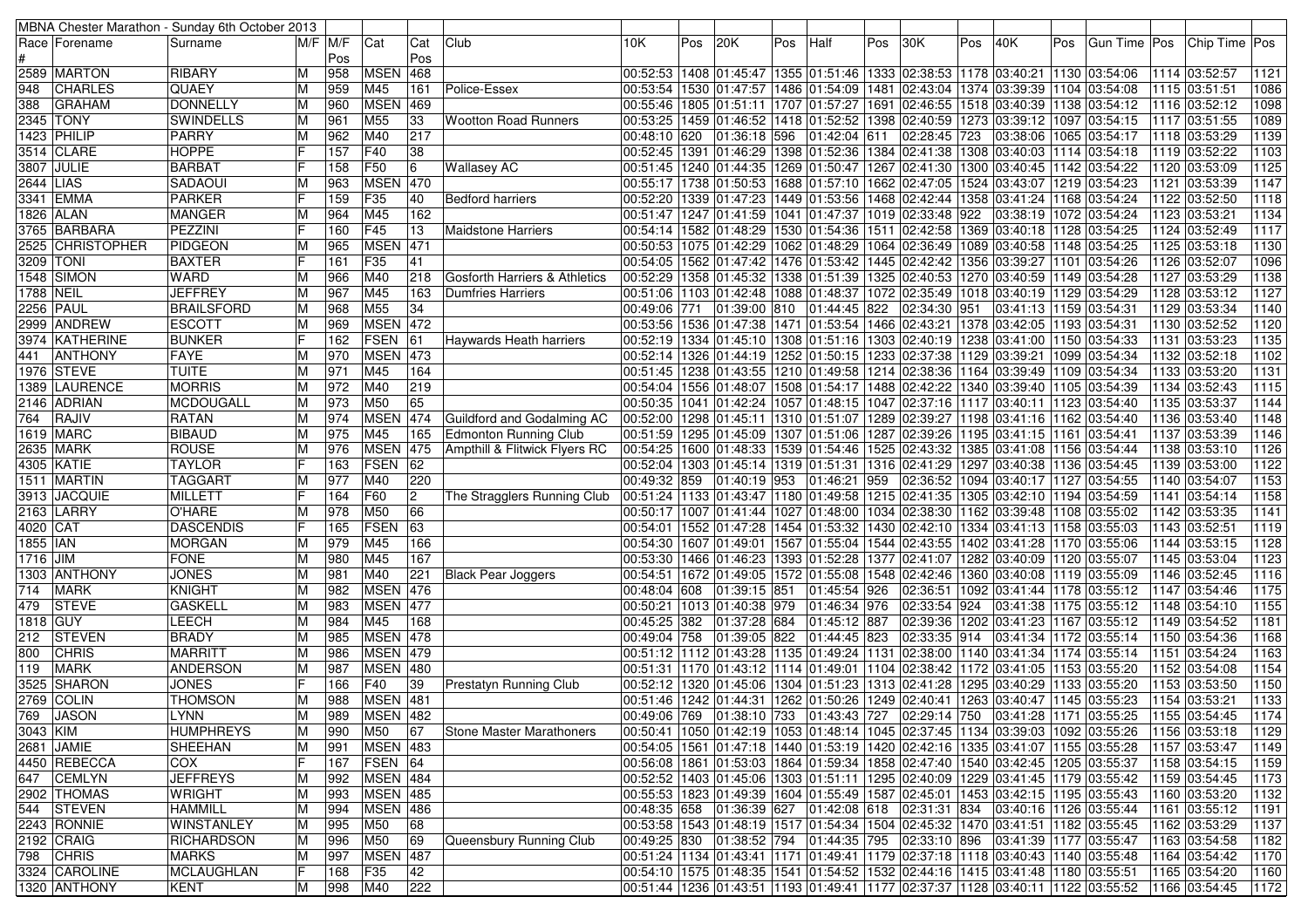|            |                           | MBNA Chester Marathon - Sunday 6th October 2013 |                |          |                   |     |                                                                                                                                  |              |     |                          |     |                                                                                                                              |     |                                      |     |                        |     |                                                                                                                      |                                  |      |
|------------|---------------------------|-------------------------------------------------|----------------|----------|-------------------|-----|----------------------------------------------------------------------------------------------------------------------------------|--------------|-----|--------------------------|-----|------------------------------------------------------------------------------------------------------------------------------|-----|--------------------------------------|-----|------------------------|-----|----------------------------------------------------------------------------------------------------------------------|----------------------------------|------|
|            | Race   Forename           | Surname                                         | $M/F$ $M/F$    |          | Cat               | Cat | Club                                                                                                                             | 10K.         | Pos | 20K                      | Pos | Half                                                                                                                         | Pos | 30K                                  | Pos | 40K                    | Pos |                                                                                                                      | Gun Time   Pos   Chip Time   Pos |      |
|            |                           |                                                 |                | Pos      |                   | Pos |                                                                                                                                  |              |     |                          |     |                                                                                                                              |     |                                      |     |                        |     |                                                                                                                      |                                  |      |
|            | 1422 ANDREW               | <b>PARRY</b>                                    | ΙM             | 999      | M40               | 223 |                                                                                                                                  |              |     |                          |     | 00:51:14 1118 01:43:57 1216 01:49:58 1216 02:39:58 1217 03:41:55 1186 03:55:52                                               |     |                                      |     |                        |     |                                                                                                                      | 1167 03:54:46                    | 1176 |
|            | 2603  DAVID               | <b>RIMINGTON</b>                                | ΙM             |          | 1000 MSEN 488     |     |                                                                                                                                  |              |     |                          |     | 00:51:29  1163  01:43:37  1155  01:49:28  1141  02:37:11  1112  03:40:14  1125  03:55:53                                     |     |                                      |     |                        |     |                                                                                                                      | 1168 03:54:24                    | 1164 |
|            | 3070 DAVID                | PARKER                                          | M              |          | 1001 MSEN 489     |     |                                                                                                                                  |              |     |                          |     | 00:52:35 1372 01:44:02 1227 01:49:51 1204 02:37:13 1116 03:40:46 1144 03:55:54                                               |     |                                      |     |                        |     |                                                                                                                      | 1169 03:54:11                    | 1156 |
| 749        | <b>BEN</b>                | <b>LESTER</b>                                   | ΙM             |          | 1002 MSEN 490     |     |                                                                                                                                  |              |     |                          |     | 00:52:59 1165 03:55:59 01:419 1368 01:52:00 1347 02:39:51 1209 03:41:20 1165 03:55:59                                        |     |                                      |     |                        |     |                                                                                                                      | 1170 03:54:34                    | 1167 |
| 137        | <b>ALAN</b>               | <b>BACON</b>                                    | ΙM             |          | 1003 MSEN 491     |     |                                                                                                                                  |              |     |                          |     | 00:53:43 1502 01:50:15 1644 01:56:37 1631 02:45:11 1455 03:42:49 1207 03:55:59                                               |     |                                      |     |                        |     |                                                                                                                      | 1171 03:54:23                    | 1162 |
| 192        | <b>BEN</b>                | <b>BODDICE</b>                                  | ΙM             |          | 1004 MSEN 492     |     |                                                                                                                                  |              |     |                          |     | 00:52:22  1346  01:44:55  1291  01:50:50  1272  02:38:29  1159  03:41:34  1173  03:56:00                                     |     |                                      |     |                        |     |                                                                                                                      | 1172 03:55:01                    | 1183 |
|            | 2893 MARK                 | <b>WOODFIELD</b>                                | ΙM             |          | 1005 MSEN 493     |     |                                                                                                                                  |              |     |                          |     | 00:52:56  1415  01:45:36  1342  01:51:41  1327  02:40:59  1272  03:41:03  1151  03:56:01                                     |     |                                      |     |                        |     |                                                                                                                      | 1173 03:53:56                    | 1151 |
|            | 2963 SIMON                | <b>HOWE</b>                                     |                | 1006 M40 |                   |     | 224 BIG STORAGE                                                                                                                  |              |     |                          |     | 00:51:25 1141 01:43:22 1126 01:49:23 1128 02:38:29 1160 03:41:54 1185 03:56:01                                               |     |                                      |     |                        |     |                                                                                                                      | 1174 03:55:06                    | 1186 |
|            | <b>BEN</b>                | <b>MCDERMOTT</b>                                | M              |          | 1007 MSEN 494     |     |                                                                                                                                  |              |     |                          |     | 00:54:46  1658  01:49:23  1590  01:55:34  1572  02:44:56  1448  03:41:50  1181  03:56:01                                     |     |                                      |     |                        |     |                                                                                                                      | 1175 03:54:26                    | 1165 |
| 818        |                           |                                                 |                |          |                   |     |                                                                                                                                  |              |     |                          |     |                                                                                                                              |     |                                      |     |                        |     |                                                                                                                      |                                  | 1197 |
|            | 1605 MARTIN               | <b>BAMBER</b>                                   | ΙM             | 1008 M45 | 1009 MSEN 495     | 169 |                                                                                                                                  |              |     |                          |     | 00:50:13 998 01:40:47 987 01:46:39 978                                                                                       |     | 02:36:29 1072 03:43:16 1223 03:56:03 |     |                        |     |                                                                                                                      | 1176 03:55:26                    |      |
|            | 2734 JAMIE                | <b>STONE</b>                                    |                |          |                   |     |                                                                                                                                  |              |     |                          |     | 00:52:31  1360  01:46:06  1374  01:52:31  1382  02:41:52  1322  03:42:54  1212  03:56:04                                     |     |                                      |     |                        |     |                                                                                                                      | 1177 03:54:41                    | 1169 |
| 2604 GUY   |                           | <b>RINTOUL</b>                                  | M              |          | 1010 MSEN 496     |     | Tyne Bridge Harriers                                                                                                             | 00:45:49 456 |     |                          |     | $\sqrt{01:33:54}$ 505 01:39:36 514 02:29:21 761                                                                              |     |                                      |     | 03:39:52 1111 03:56:08 |     |                                                                                                                      | 1178 03:55:41                    | 1207 |
| 320        | <b>MARTIN</b>             | <b>COOK</b>                                     | ΙM             |          | 1011   MSEN   497 |     |                                                                                                                                  |              |     |                          |     | 00:58:47 2185 01:57:19 2108 02:04:12 2091 02:51:45 1753 03:43:32 1230 03:56:12                                               |     |                                      |     |                        |     |                                                                                                                      | 1179 03:53:57                    | 1152 |
|            | 1434 PHILIP               | POINTON                                         | ΙM             | 1012 M40 |                   | 225 |                                                                                                                                  |              |     |                          |     | 00:51:11  1109  01:41:17  1008  01:46:56  989                                                                                |     | 02:35:59 1034 03:43:02 1216 03:56:15 |     |                        |     |                                                                                                                      | 1180 03:55:08                    | 1188 |
|            | 1211  ANDREW              | <b>GREEN</b>                                    | ΙM             | 1013 M40 |                   | 226 |                                                                                                                                  |              |     |                          |     | 00:53:42  1499  01:46:51  1417  01:52:47  1393  02:40:47  1269  03:40:45  1143  03:56:16                                     |     |                                      |     |                        |     |                                                                                                                      | 1181 03:53:38                    | 1145 |
|            | 1461  MAURO               | <b>ROTONDI</b>                                  | ΙM             | 1014 M40 |                   | 227 | Radcliffe AC                                                                                                                     |              |     |                          |     | 00:48:34 655 01:39:23 887 01:45:36 906                                                                                       |     | 02:37:12 1114 03:41:53 1184 03:56:19 |     |                        |     |                                                                                                                      | 1182 03:55:41                    | 1206 |
|            | 3126 RICHARD              | <b>BAINES</b>                                   | ΙM             |          | 1015 MSEN 498     |     |                                                                                                                                  | 00:49:25 827 |     | 01:39:20 868             |     | 01:45:06 882                                                                                                                 |     | 02:33:35 913                         |     | 03:40:39 1137 03:56:25 |     |                                                                                                                      | 1183 03:55:48                    | 1214 |
| 1606   IAN |                           | <b>BARKER</b>                                   | M              | 1016 M45 |                   | 170 |                                                                                                                                  |              |     |                          |     | 00:53:55  1533  01:48:20  1519  01:54:34  1508  02:42:49  1361                                                               |     |                                      |     | 03:41:04 1152 03:56:25 |     |                                                                                                                      | 1184 03:54:33                    | 1166 |
|            | 2881 JAMES                | <b>WILSON</b>                                   |                |          | 1017   MSEN   499 |     |                                                                                                                                  | 00:49:28 841 |     | 01:38:55 799             |     | 01:44:33 792                                                                                                                 |     | 02:33:08 894                         |     |                        |     | 03:41:16   1163   03:56:26                                                                                           | 1185 03:55:56                    | 1216 |
|            | 2209 JOHN                 | <b>SNEDDON</b>                                  | ΙM             | 1018 M50 |                   | 70  | Hunters Bog Trotters                                                                                                             | 00:47:36 565 |     | 01:34:17 521             |     | 01:39:42 517                                                                                                                 |     | 02:25:29 569                         |     |                        |     | 03:41:14 1160 03:56:26                                                                                               | 1186 03:55:44                    | 1210 |
|            | 2583 GAVIN                | <b>REEVES</b>                                   | ΙM             |          | 1019 MSEN 500     |     | Wrexham AC                                                                                                                       |              |     |                          |     | 00:50:50   1071   01:42:29   1065   01:48:17   1050   02:38:41   1168   03:42:02   1192   03:56:33                           |     |                                      |     |                        |     |                                                                                                                      | 1187 03:55:13                    | 1192 |
|            | 1071   FRANCIS            | <b>BRADLEY</b>                                  | ΙM             | 1020 M40 |                   | 228 |                                                                                                                                  |              |     |                          |     | 00:48:35 657 01:38:19 748 01:44:37 800                                                                                       |     | 02:34:36 962                         |     | 03:43:26 1228 03:56:35 |     |                                                                                                                      | 1188 03:56:03                    | 1219 |
|            | 2786 STUART               | <b>TRIMBY</b>                                   | M              |          | 1021 MSEN 501     |     |                                                                                                                                  |              |     |                          |     | 00:53:12  1437  01:46:34  1403  01:52:39  1388  02:41:24  1292  03:42:39  1202  03:56:39                                     |     |                                      |     |                        |     |                                                                                                                      | 1189 03:55:38                    | 1203 |
|            | <b>1974 PAUL</b>          | TRENFIELD                                       | M              | 1022 M45 |                   | 171 |                                                                                                                                  |              |     |                          |     | 00:52:34 1369 01:45:24 1331 01:51:31 1318 02:41:28 1294 03:41:56 1189 03:56:43                                               |     |                                      |     |                        |     |                                                                                                                      | 1190 03:54:51                    | 1178 |
|            | 2657 CHRIS                | <b>SAUNDERS</b>                                 | ΙM             |          | 1023 MSEN 502     |     |                                                                                                                                  |              |     |                          |     | 00:51:49  1258  01:43:56  1211  01:49:47  1200  02:37:00  1101  03:42:27  1197  03:56:43                                     |     |                                      |     |                        |     |                                                                                                                      | 1191 03:55:34                    | 1202 |
|            | 1117 MARCUS               | <b>COOKHAM</b>                                  | ΙM             | 1024 M40 |                   | 229 | Marshall Milton Keynes AC                                                                                                        |              |     |                          |     | 00:55:36 1776 01:51:30 1723 01:58:00 1715 02:48:58 1600 03:45:35 1302 03:56:45                                               |     |                                      |     |                        |     |                                                                                                                      | 1192 03:55:02                    | 1184 |
|            | 2262 GEOFF                | <b>COLLINS</b>                                  | ΙM             | 1025 M55 |                   | 35  |                                                                                                                                  |              |     |                          |     | 00:52:54 1410 01:45:39 1346 01:51:42 1328 02:40:02 1222 03:41:22 1166 03:56:45                                               |     |                                      |     |                        |     |                                                                                                                      | 1193 03:55:14                    | 1193 |
| 429        | <b>MATHEW</b>             | <b>EVANS</b>                                    | ΙM             |          | 1026 MSEN 503     |     | North Derbyshire Running Club 00:54:01   1550   01:47:15   1436   01:53:13   1418   02:40:19   1237   03:41:10   1157   03:56:48 |              |     |                          |     |                                                                                                                              |     |                                      |     |                        |     |                                                                                                                      | 1194 03:54:22                    | 1161 |
|            | 2944 CHRIS                | <b>MATHER</b>                                   | ΙM             |          | 1027 MSEN 504     |     |                                                                                                                                  |              |     |                          |     | 00:56:24  1910  01:51:21  1714  01:57:37  1697  02:46:09  1496  03:42:31  1199  03:56:51                                     |     |                                      |     |                        |     |                                                                                                                      | 1195 03:54:12                    | 1157 |
| 987        | <b>MARK</b>               | <b>REES</b>                                     | ΙM             | 1028 M45 |                   | 172 | Police-North Yorkshire                                                                                                           |              |     |                          |     | 00:50:06  981  01:40:32  971  01:46:29  972  02:35:36  1000  03:41:57  1191  03:56:53                                        |     |                                      |     |                        |     |                                                                                                                      | 1196 03:56:40                    | 1244 |
| 200        | PAUL                      | <b>BOOTH</b>                                    | ΙM             |          | 1029 MSEN 505     |     |                                                                                                                                  |              |     |                          |     | 00:56:25  1917  01:53:02  1861  01:59:22  1832  02:49:36  1636  03:44:21  1263  03:56:53                                     |     |                                      |     |                        |     |                                                                                                                      | 1197 03:54:44                    | 1171 |
| 882        | ROBERT                    | <b>MORTON</b>                                   | ΙM             |          | 1030 MSEN 506     |     |                                                                                                                                  |              |     |                          |     | 00:51:43   1231   01:43:49   1188   01:49:36   1156   02:36:16   1057   03:43:06   1218   03:56:54                           |     |                                      |     |                        |     |                                                                                                                      | 1198 03:55:40                    | 1205 |
|            | 2180  ARTHUR              | <b>POSTLE</b>                                   |                | 1031 M50 |                   | 71  |                                                                                                                                  |              |     |                          |     | 00:52:50  1400  01:45:10  1309  01:51:22  1312  02:42:18  1337  03:43:46  1240  03:56:56                                     |     |                                      |     |                        |     |                                                                                                                      | 1199 03:55:46                    | 1212 |
|            | 1829 PAUL                 | <b>MANSELL</b>                                  | ΙM             | 1032 M45 |                   | 173 | <b>West Bromwich Harriers</b>                                                                                                    |              |     |                          |     | 00:54:37  1623  01:48:35  1540  01:54:40  1520  02:43:36  1388  03:41:52  1183  03:56:57                                     |     |                                      |     |                        |     |                                                                                                                      | 1200 03:54:52                    | 1180 |
|            | 1720 STEVE                | <b>FOULKES</b>                                  | ΙM             | 1033 M45 |                   | 174 |                                                                                                                                  |              |     |                          |     | 00:51:46  1244  01:45:06  1305  01:51:17  1306  02:41:56  1327  03:43:18  1224  03:56:58                                     |     |                                      |     |                        |     |                                                                                                                      | 1201 03:55:47                    | 1213 |
| 2600 DAN   |                           | <b>RILEY</b>                                    | ΙM             |          | 1034 MSEN 507     |     |                                                                                                                                  |              |     |                          |     | 00:52:23  1349  01:44:49  1285  01:50:55  1277  02:39:59  1218  03:42:30  1198  03:57:03                                     |     |                                      |     |                        |     |                                                                                                                      | 1202 03:55:30                    | 1201 |
|            | 1648 STUART               | <b>CADWALLADER</b>                              | M              | 1035 M45 |                   | 175 |                                                                                                                                  |              |     |                          |     | 00:53:46 1507 01:47:31 1458 01:53:36 1436 02:42:07 1331 03:41:27 1169 03:57:04                                               |     |                                      |     |                        |     |                                                                                                                      | 1203 03:55:05                    | 1185 |
|            | 1103 KEVIN                | <b>CHASE</b>                                    |                | 1036 M40 |                   | 230 |                                                                                                                                  |              |     |                          |     | 00:52:56  1414  01:44:13  1241  01:50:01  1220  02:36:59  1098  03:41:56  1187  03:57:05                                     |     |                                      |     |                        |     |                                                                                                                      | 1204 03:54:48                    | 1177 |
|            | 1092 GERRY                | <b>BURNS</b>                                    | ΙM             | 1037 M40 |                   | 231 |                                                                                                                                  |              |     |                          |     |                                                                                                                              |     |                                      |     | 03:40:40 1139 03:57:07 |     |                                                                                                                      | 1205 03:56:14                    | 1226 |
|            |                           |                                                 |                |          | F35               | 43  |                                                                                                                                  |              |     |                          |     | 00:49:25 825 01:39:04 819 01:44:43 815 02:30:55 814<br>1366 01:45:25 1332 01:51:32 1319 02:41:28 1296 03:41:57 1190 03:57:07 |     |                                      |     |                        |     |                                                                                                                      |                                  |      |
|            | 3207 SERENA               | <b>BAKER</b>                                    |                | 169      | 1038 MSEN 508     |     |                                                                                                                                  | 00:52:33     |     |                          |     |                                                                                                                              |     |                                      |     |                        |     |                                                                                                                      | 1206 03:55:15                    | 1194 |
| 785        | WILL                      | <b>MAGEE</b>                                    | ΙM             |          |                   |     |                                                                                                                                  |              |     |                          |     | 00:48:35 656 01:38:10 735 01:43:56 739 02:36:49 1090 03:43:48 1243 03:57:08                                                  |     |                                      |     |                        |     |                                                                                                                      | 1207 03:56:11                    | 1223 |
|            | 2873 MARK                 | <b>WILLIAMS</b>                                 | $\blacksquare$ |          | 1039 MSEN 509     |     |                                                                                                                                  |              |     |                          |     |                                                                                                                              |     |                                      |     |                        |     | 00:56:36   1947   01:53:34   1934   01:59:54   1905   02:50:49   1727   03:45:49   1317   03:57:09   1208   03:55:07 |                                  | 1187 |
|            | $125$ JACK                | <b>ANTROBUS</b>                                 | ΙM             |          | 1040 MSEN 510     |     |                                                                                                                                  |              |     |                          |     |                                                                                                                              |     |                                      |     |                        |     | 00:49:40 900  01:41:11  1005  01:47:47  1029  02:38:40  1167  03:44:31  1266  03:57:12                               | 1209 03:56:35                    | 1238 |
| 2223 IAN   |                           | <b>TOMLINSON</b>                                | M              | 1041 M50 |                   | 72  |                                                                                                                                  |              |     |                          |     | 00:52:20  1341  01:45:42  1350  01:51:53  1339  02:41:59  1328  03:43:01  1215  03:57:18                                     |     |                                      |     |                        |     |                                                                                                                      | 1210 03:56:04                    | 1220 |
|            | 3630 SOPHIE               | <b>VAN BREEMEN</b>                              | IF.            | 170 F40  |                   | 40  |                                                                                                                                  |              |     |                          |     | 00:53:40  1494  01:47:38  1469  01:53:49  1456  02:43:56  1404  03:43:49  1244  03:57:18                                     |     |                                      |     |                        |     |                                                                                                                      | 1211 03:56:02                    | 1218 |
|            | 1703 JOHN                 | <b>EMSDEN</b>                                   | M              | 1042 M45 |                   | 176 |                                                                                                                                  |              |     | 00:51:51 1268 00:00:00 0 |     | 00:00:00 0                                                                                                                   |     | 00:00:00 0                           |     | 00:00:00 0             |     | 03:57:20                                                                                                             | 1212 03:56:21                    | 1230 |
|            | 2467 MICHAEL              | <b>ODDIE</b>                                    | M              |          | 1043 MSEN 511     |     |                                                                                                                                  |              |     |                          |     | 00:50:07 985 01:39:44 914 01:45:47 922 02:36:15 1056 03:42:52 1208 03:57:21                                                  |     |                                      |     |                        |     |                                                                                                                      | 1213 03:55:27                    | 1198 |
|            | 3054 ANDREW               | <b>HARRIS</b>                                   | ΙM             | 1044 M40 |                   | 232 | Nidd Valley Road Runners                                                                                                         |              |     |                          |     | 00:45:03 338  01:32:29  452  01:38:37  484  02:32:46  880                                                                    |     |                                      |     | 03:42:54 1210 03:57:26 |     |                                                                                                                      | 1214 03:56:58                    | 1255 |
| 3012 IAN   |                           | <b>CORE</b>                                     | ΙM             | 1045 M40 |                   | 233 |                                                                                                                                  |              |     |                          |     | 00:53:16  1446  01:47:33  1462  01:53:39  1441  02:42:39  1352  03:43:04  1217  03:57:27                                     |     |                                      |     |                        |     |                                                                                                                      | 1215 03:55:55                    | 1215 |
|            | 1363 PAUL                 | <b>MCDERMOTT</b>                                | M              | 1046 M40 |                   | 234 |                                                                                                                                  |              |     |                          |     | 00:54:21  1596  01:48:16  1514  01:54:23  1493  02:43:31  1384  03:42:16  1196  03:57:27                                     |     |                                      |     |                        |     |                                                                                                                      | 1216 03:55:21                    | 1196 |
|            | 1581 CARL                 | <b>WORSNIP</b>                                  | M              | 1047 M40 |                   | 235 |                                                                                                                                  |              |     |                          |     | 00:53:35  1484  01:45:54  1364  01:51:45  1329  02:38:37  1166  03:43:58  1250  03:57:28                                     |     |                                      |     |                        |     |                                                                                                                      | 1217 03:55:42                    | 1208 |
|            | 4266 MARIE-KRISTELLE ROSS |                                                 | F              |          | 171 FSEN 65       |     |                                                                                                                                  |              |     |                          |     | 00:55:02 1702 01:50:10 1636 01:56:30 1628 02:45:53 1484 03:43:23 1226 03:57:29                                               |     |                                      |     |                        |     |                                                                                                                      | 1218 03:55:08                    | 1189 |
|            | 268 ROBERT                | <b>CASSERLEY</b>                                | M              |          | 1048 MSEN 512     |     |                                                                                                                                  |              |     |                          |     | 00:55:02 1700 01:50:27 1657 01:56:29 1627 02:45:53 1483 03:43:22 1225 03:57:30                                               |     |                                      |     |                        |     |                                                                                                                      | 1219 03:55:08                    | 1190 |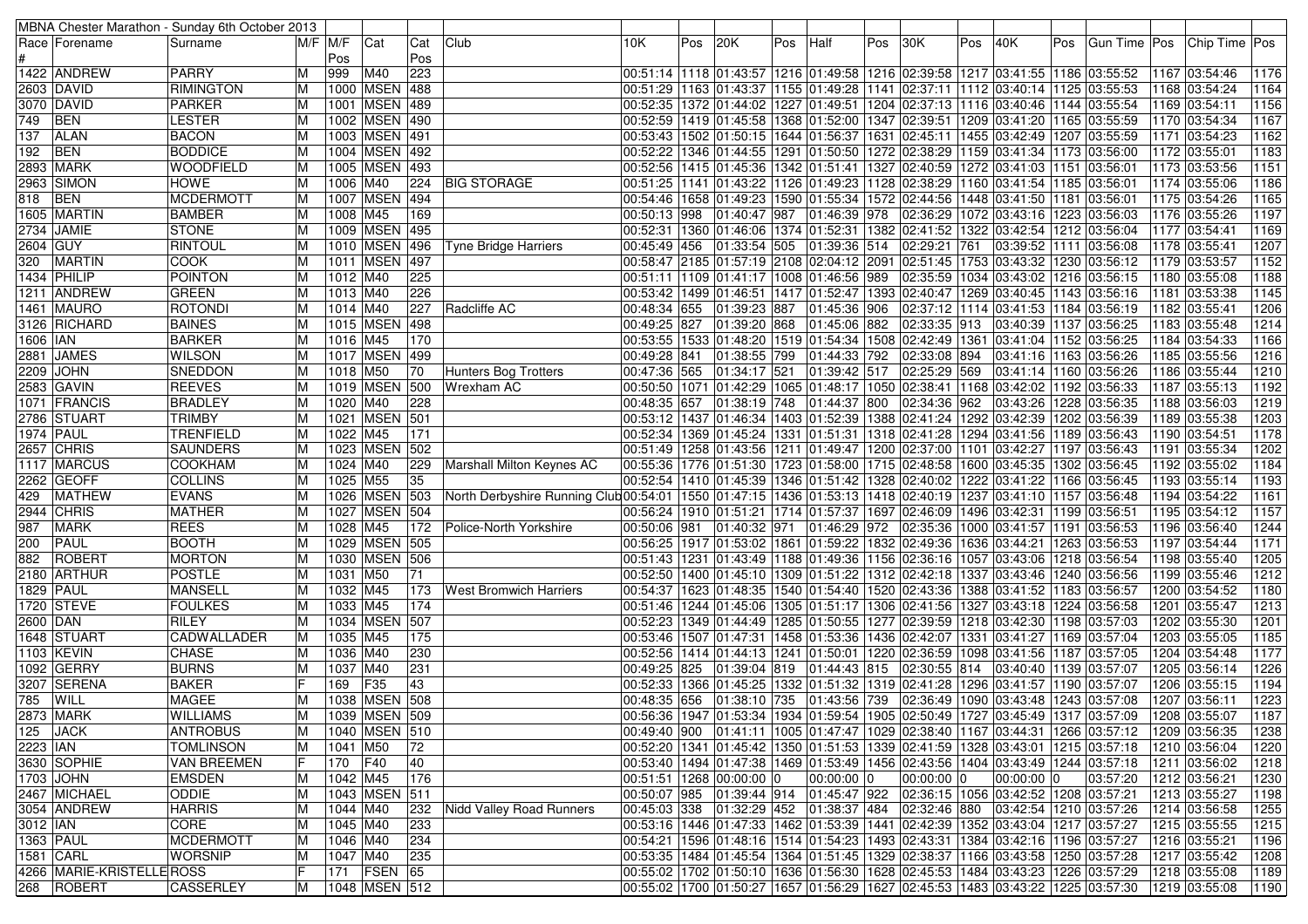|           |                 | MBNA Chester Marathon - Sunday 6th October 2013 |    |             |                   |     |                                  |                           |     |               |     |                                         |     |                                                                                                    |     |                            |      |              |  |                                |      |
|-----------|-----------------|-------------------------------------------------|----|-------------|-------------------|-----|----------------------------------|---------------------------|-----|---------------|-----|-----------------------------------------|-----|----------------------------------------------------------------------------------------------------|-----|----------------------------|------|--------------|--|--------------------------------|------|
|           | Race  Forename  | Surname                                         |    | $M/F$ $M/F$ | Cat               | Cat | Club                             | 10K                       | Pos | 20K           | Pos | Half                                    | Pos | 30K                                                                                                | Pos | 40K                        | Pos  | Gun Time Pos |  | Chip Time Pos                  |      |
|           |                 |                                                 |    | Pos         |                   | Pos |                                  |                           |     |               |     |                                         |     |                                                                                                    |     |                            |      |              |  |                                |      |
| 2287 NEIL |                 | <b>GRANT</b>                                    | M  | 1049 M55    |                   | 36  |                                  | 00:49:52 944              |     | 01:40:15 947  |     | 01:46:11 945                            |     | 02:36:26   1066   03:42:47   1206   03:57:32                                                       |     |                            |      |              |  | 1220 03:56:46                  | 1247 |
|           | 3629 EMMA       | TURNBULL                                        | F  | 172         | F40               | 41  | <b>Elswick Harriers</b>          |                           |     |               |     |                                         |     | 00:52:39 1379 01:45:47 1354 01:51:47 1335 02:40:07 1227 03:43:44 1237 03:57:35                     |     |                            |      |              |  | 1221 03:56:35                  | 1239 |
|           | 3120 GLEN       | <b>WESTLEY</b>                                  | M  | 1050 M40    |                   | 236 | Police-Essex                     |                           |     |               |     |                                         |     | 00:54:50 1671 01:48:57 1562 01:55:01 1541 02:44:09 1410 03:42:34 1200 03:57:36                     |     |                            |      |              |  | 1222 03:55:21                  | 1195 |
|           | 3868  MARY      | <b>WESTERN</b>                                  |    | 173         | F50               | 17  | <b>Carnegie Harriers</b>         |                           |     |               |     |                                         |     | 00:51:52  1273  01:45:17  1322  01:51:17  1304  02:38:49  1176  03:44:39  1271  03:57:37           |     |                            |      |              |  | 1223 03:56:23                  | 1232 |
| 763       | <b>ASHLEY</b>   | LOWRY                                           | M  |             | 1051 MSEN 513     |     |                                  |                           |     |               |     |                                         |     | 00:53:08  1427  01:46:54  1422  01:53:09  1415  02:42:08  1332  03:44:03  1256  03:57:41           |     |                            |      |              |  | 1224 03:56:29                  | 1236 |
| 2609 HAL  |                 | <b>ROBERTS</b>                                  | M  |             | 1052 MSEN 514     |     |                                  | 00:49:16 797              |     | 01:38:19 749  |     | 01:43:50 732                            |     | 02:31:31 836                                                                                       |     | 03:42:44 1204 03:57:41     |      |              |  | 1225 03:56:17                  | 1228 |
|           | 3725 KIRSTEN    | <b>JACK</b>                                     | IF | 174         | F45               | 14  |                                  |                           |     |               |     |                                         |     | 00:54:39 1628 01:49:23 1589 01:55:36 1575 02:44:14 1413 03:42:54 1211 03:57:42                     |     |                            |      |              |  | 1226 03:55:29                  | 1200 |
| 550       | <b>GARETH</b>   | <b>HARDWICK</b>                                 | M  |             | 1053 MSEN 515     |     | Stone Master Marathoners         |                           |     |               |     |                                         |     | 00:54:10  1571  01:48:40  1546  01:54:45  1523  02:43:34  1386  03:44:01  1252  03:57:43           |     |                            |      |              |  | 1227 03:56:42                  | 1245 |
|           | 3113 DAVEY      | <b>CHALLENGER</b>                               | M  |             | 1054 MSEN 516     |     | Aberystwyth University Harrier   | 00:42:13 207              |     | 01:28:31 279  |     | 01:34:46 301                            |     | 02:33:04 893                                                                                       |     | 03:44:58 1281 03:57:45     |      |              |  | 1228 03:57:10                  | 1259 |
| 170       | DREWE           | BENNETT                                         | M  |             | 1055 MSEN 517     |     |                                  |                           |     |               |     |                                         |     | 00:51:39  1208  01:43:57  1215  01:49:41  1180  02:38:10  1148  03:44:38  1268  03:57:46           |     |                            |      |              |  | 1229 03:56:38                  | 1242 |
|           | 3916 ROSEMARY   | <b>ROGERS</b>                                   |    | 175         | F60               | 13  | Deestriders RC                   | 00:48:48 690 01:39:41 912 |     |               |     | 01:46:18 954                            |     | 02:38:04 1143 03:43:43 1236 03:57:46                                                               |     |                            |      |              |  | 1230 03:57:28                  | 1273 |
|           | 2772 MARK       | TILL                                            | M  |             | 1056 MSEN 518     |     | <b>Sneyd Striders</b>            |                           |     |               |     |                                         |     | 00:51:29  1161  01:42:37  1075  01:48:35  1069  02:38:17  1152  03:43:01  1214  03:57:47           |     |                            |      |              |  | 1231 03:56:28                  | 1235 |
|           | 2586 ANDREW     | <b>REYNOLDS</b>                                 | M  |             | 1057 MSEN 519     |     |                                  | 00:49:41 904              |     | 01:40:24 961  |     |                                         |     | 01:47:12  1002  02:39:39  1205  03:45:14  1291  03:57:51                                           |     |                            |      |              |  | 1232 03:57:20                  | 1267 |
|           | 1202 STEVE      | <b>GLOSSOP</b>                                  | M  | 1058 M40    |                   | 237 |                                  |                           |     |               |     |                                         |     | 00:51:40  1212  01:44:12  1239  01:50:17  1236  02:41:00  1275  03:42:39  1203  03:57:52           |     |                            |      |              |  | 1233 03:56:32                  | 1237 |
|           | 1283 MARTIN     | <b>HUGHES</b>                                   | M  | 1059 M40    |                   | 238 |                                  | 00:47:24 544              |     | 01:36:15 593  |     | 01:41:57 598                            |     | 02:29:19 758                                                                                       |     | 03:43:40   1235   03:57:54 |      |              |  | 1234 03:57:28                  | 1272 |
|           | 4024  THEA      | DAVIES                                          |    | 176         | FSEN              | 66  |                                  |                           |     |               |     |                                         |     | 00:52:07  1311  01:45:45  1352  01:52:05  1354  02:42:50  1362  03:43:54  1247  03:57:55           |     |                            |      |              |  | 1235 03:56:07                  | 1221 |
| 654       | RICHARD         | <b>JOHN</b>                                     | ΙM |             | 1060 MSEN 520     |     |                                  |                           |     |               |     |                                         |     | 00:54:50 1668 01:50:44 1673 01:57:02 1651 02:47:25 1536 03:44:32 1267 03:57:56                     |     |                            |      |              |  | 1236 03:56:23                  | 1231 |
|           | 1959 ALAN       | <b>TAYLOR</b>                                   | M  | 1061 M45    |                   | 177 | Wesham Road Runners & AC         |                           |     |               |     | 00:50:13 1000 01:41:00 994 01:46:48 984 |     | 02:35:40   1002   03:43:24   1227   03:57:56                                                       |     |                            |      |              |  | 1237 03:56:57                  | 1254 |
| 3005 GAV  |                 | <b>MCCOLL</b>                                   | M  |             | 1062 MSEN 521     |     |                                  |                           |     |               |     |                                         |     | 00:53:21  1453  01:48:13  1513  01:54:32  1501  02:44:23  1428  03:43:11  1222  03:57:56           |     |                            |      |              |  | 1238 03:56:35                  | 1240 |
|           | 1883 JOHN       | <b>PEAKER</b>                                   | M  | 1063 M45    |                   | 178 | <b>ENGLAND ATHLETICS</b>         | 00:49:19 807              |     | 01:38:33 770  |     | 01:44:09 757                            |     | 02:34:33 957                                                                                       |     | 03:44:38   1269   03:57:57 |      |              |  | 1239 03:56:37                  | 1241 |
|           | 2766 RICHARD    | <b>THOMPSON</b>                                 | M  |             | 1064 MSEN         | 522 | Red Rose Road Runners            |                           |     |               |     |                                         |     | 00:57:42 2110 01:52:45 1834 01:59:09 1808 02:47:41 1541 03:43:45 1238 03:57:58                     |     |                            |      |              |  | 1240 03:55:38                  | 1204 |
| 810       | <b>STUART</b>   | <b>MAYOR</b>                                    | M  |             | 1065 MSEN 523     |     |                                  | 00:49:40 896              |     | 01:39:59 933  |     | 01:46:29 969                            |     | 02:40:43   1265   03:45:49   1318   03:57:59                                                       |     |                            |      |              |  | 1241 03:57:21                  | 1269 |
|           | 3627 SARAH      | TRAILL                                          | IF | 177         | F40               | 42  |                                  |                           |     |               |     |                                         |     | 00:51:44  1235  01:43:41  1169  01:49:32  1146  02:37:01  1103  03:45:36  1304  03:58:02           |     |                            |      |              |  | 1242 03:56:50                  | 1249 |
| 997       | <b>KENNY</b>    | <b>HALL</b>                                     | M  | 1066 M45    |                   | 179 | Police-Scotland                  |                           |     |               |     |                                         |     | 00:56:51 2012 01:53:22 1911 01:59:42 1882 02:50:00 1674 03:44:44 1275 03:58:03                     |     |                            |      |              |  | 1243 03:56:19                  | 1229 |
|           | 4056  HAYLEY    | <b>FARIES</b>                                   | IF | 178         | FSEN              | 67  |                                  |                           |     |               |     |                                         |     | 00:55:58  1838  01:51:22  1716  01:57:39  1699  02:47:12  1529  03:44:02  1254  03:58:04           |     |                            |      |              |  | 1244 03:55:43                  | 1209 |
|           | 2966  MARTIN    | <b>BROCKETT</b>                                 | M  | 1067 M40    |                   | 239 |                                  |                           |     |               |     |                                         |     | 00:52:38  1377  01:46:29  1397  01:52:33  1383  02:42:38  1351  03:44:21  1262  03:58:07           |     |                            |      |              |  | 1245 03:56:56                  | 1253 |
|           | 1700   JONATHAN | <b>ECKERSLEY</b>                                | M  | 1068 M45    |                   | 180 |                                  |                           |     |               |     |                                         |     | 00:51:05  1096  01:41:48  1032  01:47:39  1023  02:35:27  992                                      |     | 03:41:07 1154 03:58:09     |      |              |  | 1246 03:55:29                  | 1199 |
| 442 GAV   |                 | FEARNLEY                                        | M  |             | 1069 MSEN 524     |     |                                  |                           |     |               |     |                                         |     | 00:52:33  1367  01:46:15  1388  01:52:15  1364  02:40:24  1246  03:44:02  1253  03:58:11           |     |                            |      |              |  | 1247 03:57:07                  | 1257 |
|           | 4229 KATH       | <b>OWEN</b>                                     |    | 179         | <b>FSEN</b>       | 68  | <b>Chapel Allerton Runners</b>   |                           |     |               |     |                                         |     | 00:53:27  1460  01:47:20  1445  01:53:36  1437  02:44:07  1407  03:43:36  1233  03:58:12           |     |                            |      |              |  | 1248 03:55:59                  | 1217 |
|           | 2564 STEPHEN    | PURVER                                          | M  |             | 1070 MSEN 525     |     |                                  |                           |     |               |     |                                         |     | 00:54:36 1620 01:46:33 1399 01:52:28 1378 02:40:23 1244 03:43:00 1213 03:58:13                     |     |                            |      |              |  | 1249 03:55:46                  | 1211 |
|           | 3599  DONNA     | <b>RUSHTON</b>                                  | IF | 180         | F40               | 43  | <b>Black Pear Joggers</b>        |                           |     |               |     |                                         |     | 00:52:17   1330   01:44:56   1294   01:51:04   1284   02:40:36   1253   03:43:33   1232   03:58:14 |     |                            |      |              |  | 1250 03:56:17                  | 1227 |
| 788       | PAUL            | <b>MAKSIMOVIC</b>                               | M  |             | 1071 MSEN         | 526 |                                  |                           |     |               |     |                                         |     | 00:54:43  1647  01:48:51  1556  01:54:53  1533  02:42:36  1348  03:42:36                           |     |                            | 1201 | 03:58:16     |  | 1251 03:56:26                  | 1234 |
| 3362 JEN  |                 | <b>RUDD</b>                                     |    | 181         | F35               | 44  | Wymondham AC                     |                           |     |               |     |                                         |     | 00:53:16  1444  01:47:35  1464  01:53:47  1453  02:43:38  1391                                     |     | 03:44:18 1261 03:58:16     |      |              |  | 1252 03:56:38                  | 1243 |
|           | 2898  MATTHEW   | <b>WRIGHT</b>                                   | M  |             | 1072 MSEN 527     |     |                                  | 00:42:11 206              |     | 01:24:49  192 |     | 01:29:48 189                            |     | 02:09:39 195                                                                                       |     | 03:09:25 337               |      | 03:58:18     |  | 1253 03:58:03                  | 1292 |
| 2933 PAUL |                 | <b>TAYLOR</b>                                   | ΙM |             | 1073 MSEN 528     |     |                                  |                           |     |               |     |                                         |     | 00:54:59  1692  01:49:19  1585  01:55:24  1566  02:44:21  1424  03:43:47  1242  03:58:20           |     |                            |      |              |  | 1254 03:56:11                  | 1222 |
|           | 3114 TOBY       | <b>STROH</b>                                    | M  | 1074 M55    |                   | 37  |                                  |                           |     |               |     |                                         |     | 00:57:47  2117  01:51:51  1750  01:58:06  1721  02:48:19  1562  03:43:30  1229  03:58:22           |     |                            |      |              |  | 1255 03:54:51                  | 1179 |
| 3833 JO   |                 | <b>GRANDFIELD</b>                               | IF | 182         | F50               | 8   | Market Drayton RC                |                           |     |               |     |                                         |     | 00:55:42  1800  01:49:53  1620  01:56:03  1601  02:44:58  1449  03:43:51  1245  03:58:35           |     |                            |      |              |  | 1256 03:56:12                  | 1224 |
| 1888 MIKE |                 | <b>PERLS</b>                                    | M  | 1075 M45    |                   | 181 | Manchester Triathlon Club        |                           |     |               |     |                                         |     | 00:56:50  2007  01:53:08  1880  01:59:26  1839  02:48:48  1589  03:44:58  1282  03:58:37           |     |                            |      |              |  | 1257 03:56:55                  | 1251 |
| 941       | LEE             | <b>DAVIES</b>                                   | M  |             | 1076 MSEN 529     |     | Police-Dyfed-Powys               |                           |     |               |     |                                         |     | 00:51:28  1154  01:43:31  1146  01:49:24  1129  02:38:09  1147  03:44:27  1264  03:58:39           |     |                            |      |              |  | 1258 03:57:09                  | 1258 |
| 3406 LISA |                 | <b>WILLIAMS</b>                                 |    | 183         | F35               | 45  | <b>3M Gorseinon Road Runners</b> |                           |     |               |     |                                         |     | 00:53:44  1503  01:47:24  1451  01:53:30  1428  02:43:00  1371                                     |     | 03:45:12 1289 03:58:42     |      |              |  | 1259 03:57:34                  | 1274 |
| 203       | <b>JASON</b>    | <b>BOSTOCK</b>                                  | M  |             | 1077 MSEN 530     |     |                                  |                           |     |               |     |                                         |     | 00:49:21 815 01:40:16 948 01:46:11 946 02:34:37 963                                                |     | 03:43:09 1220 03:58:45     |      |              |  | 1260 03:58:21                  | 1299 |
|           | 541 PAUL        | <b>HALSALL</b>                                  | M  |             | 1078 MSEN 531     |     |                                  |                           |     |               |     |                                         |     | 00:53:29 1464 01:47:27 1452 01:53:35 1431 02:42:51 1363 03:45:10 1285 03:58:46 1261 03:57:19       |     |                            |      |              |  |                                | 1265 |
|           | 738 GRAHAM      | LAWTON                                          | M  |             | 1079 MSEN 532     |     |                                  |                           |     |               |     |                                         |     | 00:52:29  1357  01:48:03  1498  01:53:47  1454  02:44:01  1406  03:45:27  1298  03:58:46           |     |                            |      |              |  | 1262 03:57:20                  | 1268 |
| 658 LEE   |                 | <b>JOHNSON</b>                                  | M  |             | 1080   MSEN   533 |     |                                  |                           |     |               |     |                                         |     | 00:51:26  1148  01:42:40  1078  01:48:39  1073  02:37:49  1136  03:42:52  1209  03:58:47           |     |                            |      |              |  | 1263 03:57:25                  | 1271 |
|           | 1521 GARY       | <b>WOODHOUSE</b>                                | M  | 1081 M45    |                   |     | 182 West Bromwich Harriers       |                           |     |               |     |                                         |     | 00:54:30  1608  01:47:23  1450  01:53:35  1432  02:43:37  1389  03:43:59  1251  03:58:50           |     |                            |      |              |  | 1264 03:56:45                  | 1246 |
|           | 2621 STEPHEN    | <b>ROBINSON</b>                                 | M  |             | 1082 MSEN 534     |     |                                  |                           |     |               |     |                                         |     | 00:54:08 1569 01:50:44 1674 01:56:57 1646 02:46:54 1517 03:45:11 1286 03:58:50                     |     |                            |      |              |  | 1265 03:56:13                  | 1225 |
|           | 605 ALASTAIR    | <b>HOLMES</b>                                   | M  |             | 1083 MSEN 535     |     |                                  |                           |     |               |     |                                         |     | 00:54:44  1654  01:51:58  1757  01:58:22  1742  02:50:39  1718  03:46:25  1330  03:58:51           |     |                            |      |              |  | 1266 03:56:50                  | 1248 |
| 2168 MIKE |                 | PETTY                                           | M  | 1084 M50    |                   | 73  | Ampthill & Flitwick Flyers RC    |                           |     |               |     |                                         |     | 00:54:27 1604 01:49:38 1602 01:55:50 1589 02:46:02 1493 03:44:56 1280 03:58:52                     |     |                            |      |              |  | 1267 03:57:19                  | 1266 |
| 1454 IAN  |                 | ROBERTS                                         | M  | 1085 M40    |                   | 240 | St Helens & Sutton AC            |                           |     |               |     |                                         |     | 00:56:40  1966  01:53:13  1890  01:59:33  1856  02:48:45  1584  03:44:39  1272  03:58:53           |     |                            |      |              |  | 1268 03:56:55                  | 1252 |
|           | 598 JOHN        | HOBSON                                          | M  |             | 1086 MSEN 536     |     | <b>Warrington Tri Club</b>       |                           |     |               |     |                                         |     | 00:49:54 953 01:40:25 962 01:46:25 964 02:39:37 1203 03:45:17 1294 03:58:56                        |     |                            |      |              |  | 1269 03:58:13                  | 1295 |
|           | 1525 MICHAEL    | TINKER                                          | M  | 1087 M40    |                   | 241 |                                  |                           |     |               |     |                                         |     | 00:51:37 1200 01:43:54 1203 01:49:48 1202 02:38:41 1169 03:44:05 1257 03:58:59                     |     |                            |      |              |  |                                | 1277 |
|           | 2195 MARK       | ROGERS                                          | M  | 1088 M50    |                   | 74  |                                  |                           |     |               |     |                                         |     | 00:53:46 1508 01:47:19 1443 01:53:45 1449 02:43:30 1383 03:43:53 1246 03:59:00                     |     |                            |      |              |  | 1270 03:57:43<br>1271 03:57:02 |      |
|           | 4308 CLAIRE     |                                                 | IF |             | 184 FSEN 69       |     |                                  |                           |     |               |     |                                         |     | 00:56:49 2001 01:53:09 1882 01:59:25 1838 02:49:27 1624 03:45:37 1305 03:59:04                     |     |                            |      |              |  | 1272 03:57:21                  | 1256 |
|           |                 | <b>THOMPSON</b>                                 |    |             |                   |     | Spenborough Athlectics Club      |                           |     |               |     |                                         |     |                                                                                                    |     |                            |      |              |  |                                | 1270 |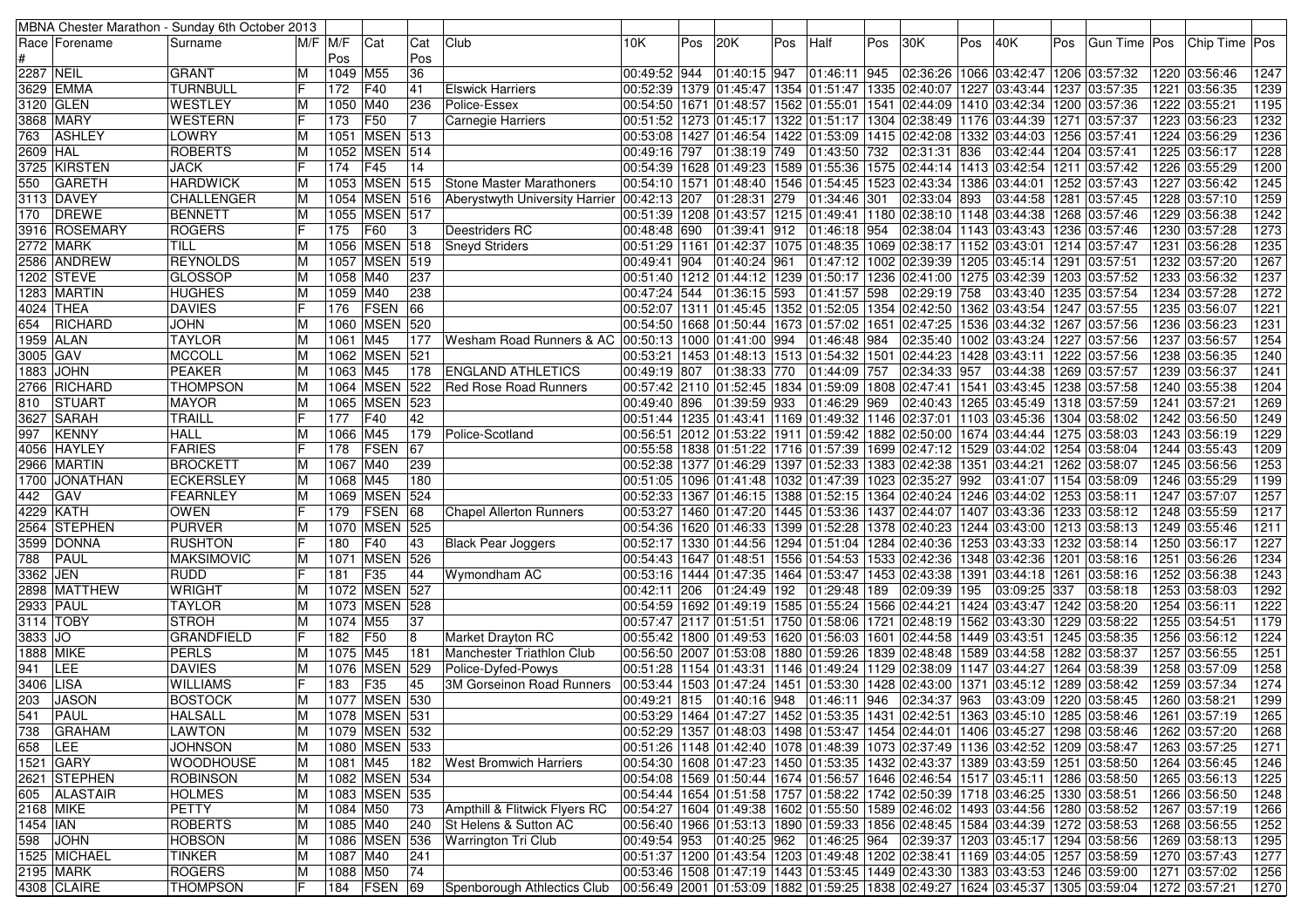|          |                 | MBNA Chester Marathon - Sunday 6th October 2013 |                |            |                  |           |                                                                                                                                         |                                  |     |              |     |                                                                                          |     |                  |      |                                      |      |                                                                                              |                                |      |
|----------|-----------------|-------------------------------------------------|----------------|------------|------------------|-----------|-----------------------------------------------------------------------------------------------------------------------------------------|----------------------------------|-----|--------------|-----|------------------------------------------------------------------------------------------|-----|------------------|------|--------------------------------------|------|----------------------------------------------------------------------------------------------|--------------------------------|------|
|          | Race   Forename | Surname                                         | $M/F$ $M/F$    |            | Cat              | Cat       | Club                                                                                                                                    | 10K                              | Pos | 20K          | Pos | Half                                                                                     | Pos | 30K              | Pos  | 40K                                  | ⊩Pos | Gun Time   Pos                                                                               | Chip Time Pos                  |      |
|          |                 |                                                 |                | Pos        |                  | Pos       |                                                                                                                                         |                                  |     |              |     |                                                                                          |     |                  |      |                                      |      |                                                                                              |                                |      |
|          | 2054 ANDY       | <b>CHRISTIAN</b>                                | ΙM             | 1089 M50   |                  | 75        | <b>Sneyd Striders</b>                                                                                                                   |                                  |     |              |     | 00:51:30  1167  01:42:38  1076  01:48:35  1071  02:36:53  1095  03:44:10  1259  03:59:07 |     |                  |      |                                      |      |                                                                                              | 1273 03:57:49                  | 1279 |
|          | 4227 KATRINA    | <b>O'NEILL</b>                                  |                | 185        | FSEN             | 70        | Mossley Hill AC                                                                                                                         |                                  |     |              |     | 00:51:43  1233  01:44:34  1268  01:50:38  1260  02:41:10                                 |     |                  |      | 1284 03:44:50 1277 03:59:08          |      |                                                                                              | 1274 03:57:51                  | 1281 |
|          | 1192  ANDREW    | <b>GIBSON</b>                                   | ΙM             | 1090 M40   |                  | 242       |                                                                                                                                         |                                  |     |              |     | 00:51:43 1230 01:43:40 1165 01:49:31 1145 02:37:00                                       |     |                  |      | 1099 03:45:36 1303 03:59:11          |      |                                                                                              | 1275 03:57:59                  | 1288 |
|          | 1179 DAVE       | <b>FIDLER</b>                                   | ΙM             | 1091 M40   |                  | 243       |                                                                                                                                         |                                  |     |              |     | 00:52:52  1406  01:45:13  1317  01:51:08  1291  02:39:55  1214  03:45:13  1290  03:59:13 |     |                  |      |                                      |      |                                                                                              | 1276 03:58:10                  | 1293 |
|          | 3214 CLAIRE     | <b>BISHOP</b>                                   |                | 186        | F <sub>35</sub>  | 46        | Solihull Triathlon Club                                                                                                                 |                                  |     |              |     | 00:56:40 1968 01:52:50 1843 01:59:16 1823 02:49:27                                       |     |                  |      | 1625 03:45:44 1311 03:59:17          |      |                                                                                              | 1277 03:57:36                  | 1275 |
|          | 2710 RUSS       | <b>SMITH</b>                                    | ΙM             |            | 1092 MSEN        | 537       |                                                                                                                                         | 00:50:53   1077   01:40:57   993 |     |              |     | 01:46:44 983                                                                             |     | 02:35:50         |      | 1019 03:44:53 1279 03:59:17          |      |                                                                                              | 1278 03:57:49                  | 1280 |
|          | 1767 STEVE      | <b>HIGGINS</b>                                  | ΙM             | 1093       | M45              | 183       |                                                                                                                                         |                                  |     |              |     | 00:53:11  1435  01:46:09  1379  01:52:05  1355  02:42:31                                 |     |                  |      | 1343 03:45:56                        |      | 1320 03:59:17                                                                                | 1279 03:57:52                  | 1284 |
|          | 1919  MATT      | <b>ROSS</b>                                     | ΙM             | 1094       | M45              | 184       |                                                                                                                                         |                                  |     |              |     | 00:51:06  1102  01:42:52  1092  01:48:46  1081 02:36:49                                  |     |                  |      | 1091  03:43:54  1248  03:59:19       |      |                                                                                              | 1280 03:58:25                  | 1303 |
|          | 1681 BRIAN      | <b>CUMPSTY</b>                                  | lМ             | 1095 M45   |                  | 185       | Thornton Cleveleys Running C100:52:32 1362 01:46:43 1410 01:52:53 1399 02:46:08                                                         |                                  |     |              |     |                                                                                          |     |                  |      | 1495 03:46:39 1341 03:59:20          |      |                                                                                              | 1281 03:58:15                  | 1297 |
| 233      | <b>GARY</b>     | <b>BRUNTON</b>                                  | ΙM             | 1096       | <b>MSEN</b>      | 538       |                                                                                                                                         |                                  |     |              |     | 00:57:19 2073 01:50:16 1646 01:56:22 1614 02:43:54                                       |     |                  |      | 1401 03:43:39 1234 03:59:25          |      |                                                                                              | 1282 03:56:26                  | 1233 |
|          | 2359 RICHARD    | <b>BAKER</b>                                    | ΙM             | 1097 M60   |                  | 13        |                                                                                                                                         |                                  |     |              |     | 00:51:34  1189  01:44:06  1235  01:50:07  1226  02:41:48                                 |     |                  |      | 1319 03:46:01                        |      | 1321 03:59:29                                                                                | 1283 03:58:02                  | 1291 |
|          | 1746 MARK       | <b>HACKLAND</b>                                 | ΙM             | 1098 M45   |                  | 186       |                                                                                                                                         | 00:49:00 736                     |     | 01:38:40 779 |     | 01:44:20 773                                                                             |     | 02:34:09 935     |      | 03:43:11                             |      | 1221 03:59:29                                                                                | 1284 03:58:14                  | 1296 |
| 1204 ROB |                 | <b>GOODHAND</b>                                 | ΙM             | 1099       | M40              | 244       |                                                                                                                                         |                                  |     |              |     | 00:52:48 1397 01:49:53 1619 01:55:48 1586 02:44:35                                       |     |                  |      | 1438 03:46:20                        |      | 1326 03:59:35                                                                                | 1285 03:58:01                  | 1290 |
|          | 4083 KEELEY     | <b>GRINDLE</b>                                  |                | 187        | FSEN             | 71        |                                                                                                                                         |                                  |     |              |     | 00:51:42  1226  01:44:39  1273  01:50:43  1263  02:40:19  1236  03:43:46                 |     |                  |      |                                      |      | 1239 03:59:37                                                                                | 1286 03:57:18                  | 1263 |
|          | 3358 KATIE      | <b>ROBINSON</b>                                 | IF             | 188        | F35              | 47        |                                                                                                                                         |                                  |     |              |     | 00:51:42  1225  01:44:39  1276  01:50:44  1264  02:40:20                                 |     |                  |      | 1239 03:43:47  1241 03:59:37         |      |                                                                                              | 1287 03:57:19                  | 1264 |
|          | 1149   MARK     | <b>DISLEY</b>                                   | ΙM             | 1100 M40   |                  | 245       |                                                                                                                                         |                                  |     |              |     | 00:55:50  1816  01:51:17  1709  01:57:30  1692  02:47:06                                 |     |                  |      | 1525 03:44:39 1270 03:59:39          |      |                                                                                              | 1288 03:57:13                  | 1260 |
|          | 4233 GEMMA      | <b>PARKIN</b>                                   | lF             | 189        | FSEN             | 72        | New marske harriers                                                                                                                     |                                  |     |              |     | 00:50:21  1012  01:43:38  1160  01:50:00  1218  02:42:37                                 |     |                  |      | 1349 03:46:56  1352 03:59:39         |      |                                                                                              | 1289 03:59:00                  | 1319 |
|          | 1067 PATRICK    | <b>BOWDEN</b>                                   |                |            | M40              | 246       | Somerset RC Tri                                                                                                                         |                                  |     |              |     |                                                                                          |     |                  |      | 1477 03:44:41                        |      | 1273 03:59:40                                                                                |                                | 1261 |
|          |                 |                                                 | IМ             | 1101       |                  |           |                                                                                                                                         |                                  |     |              |     | 00:54:30 1606 01:49:11 1577 01:55:34 1573 02:45:48                                       |     |                  |      |                                      |      |                                                                                              | 1290 03:57:16                  |      |
| 430      | <b>MATTHEW</b>  | <b>EVANS</b>                                    | ΙM             | 1102       | <b>MSEN</b>      | 539       | <b>Avon Valley Runners</b>                                                                                                              |                                  |     |              |     | 00:54:31  1611  01:49:12  1579  01:55:36  1576  02:45:49                                 |     |                  |      | 1478  03:44:42  1274  03:59:41       |      |                                                                                              | 1291 03:57:17                  | 1262 |
|          | 4445 SARAH      | <b>WANDEN</b>                                   | IF             | 190        | F45              | 15        | <b>Bedford Harriers</b>                                                                                                                 |                                  |     |              |     | 00:53:42 1496 01:48:20 1522 01:54:42 1522 02:46:02                                       |     |                  |      | 1492 03:45:44                        |      | 1312 03:59:42                                                                                | 1292 03:57:56                  | 1287 |
|          | 3305 SARAH      | <b>JAINI</b>                                    |                | 191        | F35              | 48        |                                                                                                                                         |                                  |     |              |     | 00:55:07  1713  01:50:53  1689  01:57:16  1674  02:47:16                                 |     |                  |      | 1532 03:46:07                        |      | 1324 03:59:45                                                                                | 1293 03:57:52                  | 1283 |
|          | 3608  NATASHA   | <b>SESTAN</b>                                   |                | 192        | F40              | 44        |                                                                                                                                         |                                  |     |              |     | 00:53:47  1510  01:48:00  1492  01:54:21  1491  02:43:53  1400  03:45:02  1283  03:59:45 |     |                  |      |                                      |      |                                                                                              | 1294 03:57:55                  | 1286 |
|          | 2274 LEWIS      | <b>EMERY</b>                                    | ΙM             | 1103 M55   |                  | 38        | Ranelagh Harriers                                                                                                                       | 00:49:18 804                     |     | 01:39:15 850 |     | 01:45:26 899                                                                             |     |                  |      | 02:37:07 1109 03:43:57 1249 03:59:50 |      |                                                                                              | 1295 03:58:34                  | 1310 |
| 781      | <b>IAN</b>      | <b>MACLURE</b>                                  | ΙM             | 1104       | <b>MSEN</b>      | 540       | Greater Manchester fire servic                                                                                                          | 00:49:13 790                     |     | 01:39:04 820 |     | 01:44:51 838                                                                             |     | 02:36:37         |      | 1078 03:45:48   1315 03:59:55        |      |                                                                                              | 1296 03:59:23                  | 1335 |
|          | 3293 DIANE      | <b>HILL</b>                                     |                | 193        | F35              | 49        |                                                                                                                                         |                                  |     |              |     | 00:54:45   1656   01:48:52   1558   01:54:53   1534   02:44:16                           |     |                  |      | 1416 03:45:16                        |      | 1293 03:59:55                                                                                | 1297 03:58:24                  | 1300 |
| 342      | <b>TOM</b>      | <b>CUCKSTON</b>                                 | ΙM             | 1105       | <b>MSEN</b>      | 541       |                                                                                                                                         |                                  |     |              |     | 00:54:47  1663  01:48:04  1503  01:54:08  1480  02:44:24                                 |     |                  |      | 1430 03:45:27                        |      | 1299 03:59:56                                                                                | 1298 03:58:12                  | 1294 |
|          | 2561  MATTHEW   | PULLEN                                          | ΙM             | 1106       | <b>MSEN 542</b>  |           | Cambridge Triathlon Club                                                                                                                |                                  |     |              |     | 00:54:46  1661  01:48:51  1557  01:54:54  1535  02:44:15  1414  03:45:12  1288  03:59:56 |     |                  |      |                                      |      |                                                                                              | 1299 03:58:24                  | 1301 |
|          | 4279 EMILY      | <b>SCHMIDT</b>                                  |                | 194        | <b>FSEN</b>      | 73        | <b>Ealing Eagles Running Club</b>                                                                                                       |                                  |     |              |     | 00:55:11  1724  01:51:02  1699  01:57:22  1684  02:47:16  1533  03:45:33  1300  03:59:57 |     |                  |      |                                      |      |                                                                                              | 1300 03:57:40                  | 1276 |
| 402      | <b>JON</b>      | <b>DURNIAN</b>                                  | IМ             |            | 1107 MSEN 543    |           |                                                                                                                                         | 00:49:48 935                     |     | 01:39:50 918 |     | 01:45:44 915                                                                             |     | 02:36:06         |      | 1044 03:45:39                        |      | 1308 03:59:58                                                                                | 1301 03:59:14                  | 1328 |
|          | 2888 CLIFF      | <b>WISEMAN</b>                                  | ΙM             |            | 1108 MSEN 544    |           |                                                                                                                                         |                                  |     |              |     | 00:53:59  1546  01:46:48  1413  01:52:53  1401  02:41:38  1307  03:44:29  1265  04:00:04 |     |                  |      |                                      |      |                                                                                              | 1302 03:58:17                  | 1298 |
|          | 1680 MICHAEL    | <b>CUMMINS</b>                                  | ΙM             | 1109 M45   |                  | 187       |                                                                                                                                         |                                  |     |              |     | 00:52:13  1321  01:45:12  1315  01:51:19  1309  02:40:43  1266  03:44:07  1258  04:00:09 |     |                  |      |                                      |      |                                                                                              | 1303 03:58:39                  | 1311 |
| 199      | DAVID           | <b>BOOCOCK</b>                                  | ΙM             |            | 1110 MSEN 545    |           |                                                                                                                                         |                                  |     |              |     | 00:52:08  1314  01:44:51  1289  01:50:48  1268  02:39:54  1212  03:45:24  1297  04:00:10 |     |                  |      |                                      |      |                                                                                              | 1304 03:58:40                  | 1312 |
|          | 2318 DAVID      | <b>MORRIS</b>                                   | ΙM             | 1111 M55   |                  | 39        | Deestriders RC                                                                                                                          |                                  |     |              |     | 00:51:40  1214  01:43:00  1102  01:49:12  1113  02:40:13  1232  03:45:41                 |     |                  |      |                                      |      | 1309 04:00:11                                                                                | 1305 03:59:05                  | 1322 |
|          | 4356 WENDY      | <b>WOODHEAD</b>                                 | IF             | 195        | <b>FSEN</b>      | 74        | Manchester Harriers & AC                                                                                                                |                                  |     |              |     | 00:51:37  1201  01:43:51  1194  01:50:03  1224  02:42:32                                 |     |                  |      | 1345 03:46:33 1336 04:00:14          |      |                                                                                              | 1306 03:58:52                  | 1317 |
|          | 1853 PAOLO      | <b>MONTI</b>                                    | ΙM             | 1112 M45   |                  | 188       |                                                                                                                                         |                                  |     |              |     | 00:55:11  1725  01:50:02  1631  01:56:17  1613  02:45:36                                 |     |                  |      | 1474 03:45:45 1313 04:00:14          |      |                                                                                              | 1307 03:58:31                  | 1308 |
|          | 3379 ELAINE     | STROUD                                          |                | 196        | F <sub>35</sub>  | 50        | <b>Ponteland Runners</b>                                                                                                                |                                  |     |              |     | 00:55:19  1741  01:51:34  1729  01:57:48  1707  02:47:43  1543  03:45:47  1314  04:00:15 |     |                  |      |                                      |      |                                                                                              | 1308 03:58:29                  | 1306 |
|          | 2204 ROGER      | <b>SKIDMORE</b>                                 | ΙM             | 1113 M50   |                  | 76        |                                                                                                                                         |                                  |     |              |     | 00:52:43 1388 01:46:49 1415 01:53:02 1409 02:42:52 1365 03:45:34 1301 04:00:15           |     |                  |      |                                      |      |                                                                                              | 1309 03:59:01                  | 1320 |
|          | 2830 MARK       | <b>WARRINER</b>                                 | ΙM             |            | 1114 MSEN 546    |           |                                                                                                                                         | 00:47:38 569 01:37:53 718        |     |              |     | 01:44:05 751                                                                             |     | 02:35:26         | 991  | 03:46:32 1334 04:00:16               |      |                                                                                              | 1310 03:59:51                  | 1355 |
| 155      | DAVID           | <b>BARTLETT</b>                                 | ΙM             |            | <b>1115 MSEN</b> | 547       | Radcliffe ac                                                                                                                            | 00:50:01 970                     |     | 01:40:36 976 |     | 01:46:15 952                                                                             |     | 02:33:51 923     |      | 03:40:47 1146 04:00:22               |      |                                                                                              | 1311 03:59:46                  | 1352 |
| 557      | <b>NEIL</b>     | <b>HARRIS</b>                                   | ΙM             |            | 1116 MSEN 548    |           |                                                                                                                                         |                                  |     |              |     | 00:54:40 1635 01:48:29 1529 01:54:35 1509 02:44:31                                       |     |                  | 1434 | 03:45:42 1310 04:00:24               |      |                                                                                              | 1312 03:58:24                  | 1302 |
| 1823 GED |                 | <b>LYDIATE</b>                                  | ΙM             | 1117 M45   |                  | 189       |                                                                                                                                         | 00:43:59 279 01:31:10 380        |     |              |     | 01:36:49 421                                                                             |     | $ 02:25:51 $ 585 |      | 03:46:27 1331 04:00:26               |      |                                                                                              | 1313 04:00:16                  | 1367 |
|          | 1227 JONATHAN   | <b>HALL</b>                                     | $\overline{M}$ |            |                  |           | 1118 M40 247 Astley & Tyldesley Road Runne 00:53:12 1441 01:45:44 1351 01:52:04 1351 02:43:39 1392 03:47:35 1379 04:00:29 1314 03:58:48 |                                  |     |              |     |                                                                                          |     |                  |      |                                      |      |                                                                                              |                                | 1313 |
|          | 3047 BILLY      | FEARON                                          | M              | 1119 M50   |                  | <b>77</b> |                                                                                                                                         |                                  |     |              |     |                                                                                          |     |                  |      |                                      |      | 00:56:25 1918 01:51:22 1717 01:57:38 1698 02:46:10 1498 03:45:38 1306 04:00:30 1315 03:57:53 |                                | 1285 |
|          | 661 ADAM        | <b>JONES</b>                                    | M              |            | 1120 MSEN 549    |           |                                                                                                                                         |                                  |     |              |     | 04:00:30  2058  01:53:25  1916  01:59:49  1900  02:51:28  1747  03:46:49  1347  04:00:30 |     |                  |      |                                      |      |                                                                                              | 1316 03:58:28                  | 1304 |
|          | 1922 MARK       | <b>RYDER</b>                                    | M              | $1121$ M45 |                  | 190       |                                                                                                                                         |                                  |     |              |     | 00:48:52 706 01:39:39 910 01:45:48 923 02:37:53 1139 03:44:45 1276 04:00:31              |     |                  |      |                                      |      |                                                                                              | 1317 03:59:08                  | 1326 |
|          |                 |                                                 |                |            | 1122 MSEN 550    |           |                                                                                                                                         |                                  |     |              |     | 00:53:34 1477 01:47:37 1465 01:53:52 1463 02:43:25 1380 03:45:09 1284 04:00:33           |     |                  |      |                                      |      |                                                                                              |                                | 1316 |
|          | 2724 OLIVER     | <b>STEPHENS</b><br>BREW                         | M              |            | 1123 MSEN 551    |           |                                                                                                                                         |                                  |     |              |     |                                                                                          |     |                  |      |                                      |      |                                                                                              | 1318 03:58:51<br>1319 03:57:48 | 1278 |
|          | 216 JAMES       |                                                 | ΙM             |            |                  |           |                                                                                                                                         |                                  |     |              |     | 00:55:54  1825  01:52:07  1770  01:58:26  1747  02:48:53  1595  03:46:03  1322  04:00:36 |     |                  |      |                                      |      |                                                                                              |                                |      |
| 4294 AMY |                 | SPRAGG                                          | IF<br>IF       |            | 197 FSEN 75      |           |                                                                                                                                         |                                  |     |              |     | 00:54:10  1572  01:49:01  1568  01:55:12  1556  02:46:02  1491  03:47:00  1355  04:00:40 |     |                  |      |                                      |      |                                                                                              | 1320 03:58:29                  | 1305 |
|          | 3283 CHARLOTTE  | <b>HARBER</b>                                   |                | 198        | F35              | 51        |                                                                                                                                         |                                  |     |              |     | 00:56:25  1916  01:52:47  1839  01:59:11  1812  02:49:24  1619  03:46:37  1340  04:00:45 |     |                  |      |                                      |      |                                                                                              | 1321 03:58:31                  | 1307 |
|          | 1277 BRAD       | <b>HOWARD</b>                                   | ΙM             | 1124 M40   |                  | 248       |                                                                                                                                         |                                  |     |              |     | 00:51:38  1205  01:43:44  1174  01:49:30  1143  02:37:02  1105  03:46:46  1346  04:00:47 |     |                  |      |                                      |      |                                                                                              | 1322 03:59:27                  | 1339 |
|          | 918 HELEN       | <b>CUTMORE</b>                                  | IF             | 199 F45    |                  | 16        | Police-South Yorkshire                                                                                                                  |                                  |     |              |     | 00:54:46 1657 01:50:49 1680 01:57:09 1658 02:48:25 1565 03:47:22 1369 04:00:48           |     |                  |      |                                      |      |                                                                                              | 1323 03:59:08                  | 1325 |
|          | 1399 MICHAEL    | <b>NICOLAIDES</b>                               | M              | 1125 M40   |                  | 249       | Maidstone Harriers                                                                                                                      |                                  |     |              |     | 00:52:05 1306 01:44:22 1256 01:50:23 1245 02:39:53 1211 03:44:52 1278 04:00:49           |     |                  |      |                                      |      |                                                                                              | 1324 03:59:40                  | 1348 |
|          | 2759 STEVEN     | THISTLETHWAITE                                  | $\mathsf{M}$   |            | 1126 MSEN 552    |           |                                                                                                                                         |                                  |     |              |     | 00:55:15  1735  01:47:40  1474  01:53:37  1438  02:41:54  1324  03:46:24  1329  04:00:50 |     |                  |      |                                      |      |                                                                                              | 1325 03:59:02 1321             |      |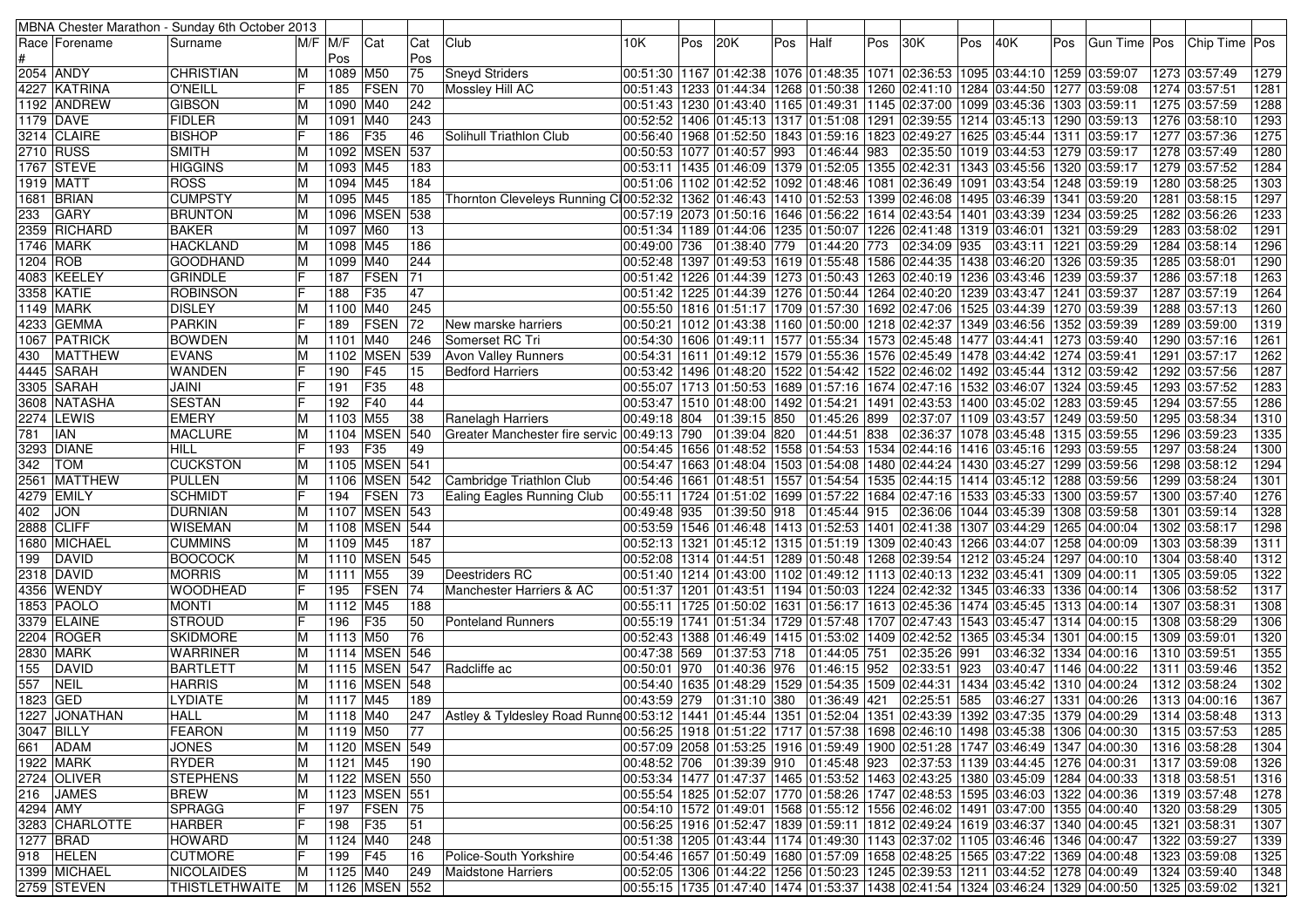|                       |                        | MBNA Chester Marathon - Sunday 6th October 2013 |          |                              |                                  |                 |                                                                                                                                |                                                                                                                      |     |                                                                                                  |     |                        |     |              |     |                                                                                          |     |                                                                                              |      |                                |              |
|-----------------------|------------------------|-------------------------------------------------|----------|------------------------------|----------------------------------|-----------------|--------------------------------------------------------------------------------------------------------------------------------|----------------------------------------------------------------------------------------------------------------------|-----|--------------------------------------------------------------------------------------------------|-----|------------------------|-----|--------------|-----|------------------------------------------------------------------------------------------|-----|----------------------------------------------------------------------------------------------|------|--------------------------------|--------------|
|                       | Race   Forename        | Surname                                         |          | $M/F$ $M/F$                  | Cat                              | Cat             | Club                                                                                                                           | 10K                                                                                                                  | Pos | 20K                                                                                              | Pos | Half                   | Pos | 130K         | Pos | 40K                                                                                      | Pos | Gun Time   Pos                                                                               |      | Chip Time   Pos                |              |
|                       |                        |                                                 |          | Pos                          |                                  | Pos             |                                                                                                                                |                                                                                                                      |     |                                                                                                  |     |                        |     |              |     |                                                                                          |     |                                                                                              |      |                                |              |
|                       | 4353 FELICITY          | <b>WOLOHAN</b>                                  |          | 200                          | FSEN                             | $\overline{76}$ | Lytham St. Annes Road Runne 00:54:19   1592   01:47:58   1488   01:54:09   1483   02:45:20   1459   03:44:18   1260   04:00:51 |                                                                                                                      |     |                                                                                                  |     |                        |     |              |     |                                                                                          |     |                                                                                              |      | 1326 03:56:52                  | 1250         |
| 3309 EVA              |                        | KOLIVOSKOVA-MAR <sup>1</sup> F                  |          | 201                          | F35                              | 52              |                                                                                                                                |                                                                                                                      |     |                                                                                                  |     |                        |     |              |     | 00:53:20  1450  01:47:11  1431  01:53:22  1423  02:44:54  1447  03:46:46  1345  04:00:53 |     |                                                                                              |      | 1327 03:59:05                  | 1323         |
|                       | 3995 CHANTEL           | <b>COETZER</b>                                  | IF       | 202                          | <b>FSEN</b>                      | 77              |                                                                                                                                | 00:56:54 2023 01:53:25 1917 01:59:45 1890 02:50:00                                                                   |     |                                                                                                  |     |                        |     |              |     | 1675 03:47:41                                                                            |     | 1383 04:00:54                                                                                |      | 1328 03:59:13                  | 1327         |
| 57                    | <b>LISA</b>            | <b>GRANTHAM</b>                                 |          | 203                          | F35                              | 53              | City of Chester Triathlon Club                                                                                                 |                                                                                                                      |     |                                                                                                  |     |                        |     |              |     | 00:56:57 2037 01:53:27 1923 01:59:47 1893 02:50:04 1680 03:47:45 1390 04:00:55           |     |                                                                                              |      | 1329 03:59:18                  | 1330         |
| 2125 MIKE             |                        | <b>JONES</b>                                    | ΙM       | 1127 M50                     |                                  | 78              |                                                                                                                                |                                                                                                                      |     |                                                                                                  |     |                        |     |              |     | 00:52:17  1328  01:43:36  1153  01:49:43  1187  02:42:10  1333  03:47:48  1392  04:00:57 |     |                                                                                              |      | 1330 03:59:29                  | 1341<br>1360 |
|                       | 2516 EUAN<br>1885 ALAN | <b>PHILIPPS</b><br>PERCIVAL                     | ΙM       |                              | 1128 MSEN<br>M45                 | 553             |                                                                                                                                | 00:49:18 805                                                                                                         |     | 01:38:54 796                                                                                     |     | 01:44:31 785           |     | 02:31:34 840 |     | 03:45:12   1287   04:00:57                                                               |     |                                                                                              | 1331 | 03:59:59                       | 1365         |
|                       | 3384 ALISON            | <b>TAYLOR</b>                                   | ΙM       | 1129                         | F <sub>35</sub>                  | 191<br>54       | Hermitage HArriers                                                                                                             |                                                                                                                      |     | 00:52:25   1351   01:43:38   1159   01:49:24   1130   02:36:34   1077   03:45:21<br>01:40:57 992 |     | $\boxed{01:47:00}$ 992 |     | 02:42:19     |     | 1339  03:49:18  1420  04:01:03                                                           |     | 1295 04:00:58                                                                                |      | 1332 04:00:10<br>1333 04:00:33 | 1371         |
|                       |                        | <b>EGAN</b>                                     |          | 204                          | 1130 MSEN 554                    |                 |                                                                                                                                | 00:50:09 995                                                                                                         |     |                                                                                                  |     |                        |     |              |     |                                                                                          |     |                                                                                              |      | 1334 03:58:50                  | 1315         |
| 3118 BEN<br>2942 NEIL |                        |                                                 | IМ       |                              |                                  |                 |                                                                                                                                | 00:55:00 1693 01:49:39 1603 01:55:58 1599 02:45:14                                                                   |     |                                                                                                  |     |                        |     |              |     | 1456 03:47:10 1364 04:01:04                                                              |     |                                                                                              |      |                                | 1309         |
|                       | 3055 JOHN              | <b>WHITTLE</b><br><b>LYNCH</b>                  | ΙM<br>ΙM |                              | 1131   MSEN 555<br>1132 MSEN 556 |                 |                                                                                                                                | 00:51:33  1184  01:46:43  1409  01:53:05  1411  02:44:11<br>00:56:09  1864  01:52:20  1789  01:58:48  1778  02:49:20 |     |                                                                                                  |     |                        |     |              |     | 1411 03:46:51 1349 04:01:06<br>1614 03:46:53 1350 04:01:06                               |     |                                                                                              |      | 1335 03:58:33<br>1336 03:58:48 | 1314         |
|                       | 1845 WULLIE            | <b>MCGARRELL</b>                                | ΙM       | 1133 M45                     |                                  | 192             |                                                                                                                                |                                                                                                                      |     | 00:54:53   1681   01:50:48   1677   01:57:09   1661   02:48:16                                   |     |                        |     |              |     | 1559 03:47:20 1367 04:01:06                                                              |     |                                                                                              | 1337 | 03:59:16                       | 1329         |
|                       | 2797 ALFIE (STEVEN)    | <b>TURNER</b>                                   | ΙM       |                              | 1134 MSEN                        | 557             |                                                                                                                                | 00:52:38 1378 01:44:47 1282 01:50:46 1266 02:40:17                                                                   |     |                                                                                                  |     |                        |     |              |     | 1234 03:45:22 1296 04:01:09                                                              |     |                                                                                              |      | 1338 03:59:00                  | 1318         |
|                       | 2779  ANGELO           | <b>TOMASSO</b>                                  | ΙM       | 1135                         | <b>MSEN 558</b>                  |                 | Manchester Frontrunners                                                                                                        | 00:51:43  1232  01:44:15  1246  01:50:20  1240  02:39:43                                                             |     |                                                                                                  |     |                        |     |              |     | 1206 03:46:35 1339 04:01:09                                                              |     |                                                                                              |      | 1339 03:59:53                  | 1356         |
|                       | 2167 GAVIN             | <b>PASKIN</b>                                   | IМ       | 1136                         | M50                              | 79              | <b>Black Pear Joggers</b>                                                                                                      | 00:50:32  1035  01:42:03  1042  01:48:08  1040  02:40:25                                                             |     |                                                                                                  |     |                        |     |              |     | 1247 03:46:59 1354 04:01:09                                                              |     |                                                                                              |      | 1340 03:59:25                  | 1336         |
| 1040 NEIL             |                        | ARMSTRONG                                       | ΙM       | 1137 M40                     |                                  | 250             |                                                                                                                                | 00:51:52  1274  01:44:59  1298  01:51:09  1292  02:41:01                                                             |     |                                                                                                  |     |                        |     |              |     | 1278 03:45:55 1319 04:01:11                                                              |     |                                                                                              | 1341 | 03:59:57                       | 1357         |
| 367                   | DAVID                  | <b>DEANE</b>                                    | ΙM       |                              | 1138 MSEN 559                    |                 |                                                                                                                                | 00:49:39 890                                                                                                         |     | 01:39:21 875                                                                                     |     | 01:44:58 862           |     | 02:40:05     |     | 1225 03:47:40 1381 04:01:12                                                              |     |                                                                                              |      | 1342 04:00:38                  | 1373         |
| 1366                  | <b>JOHN</b>            | <b>MCFARLAND</b>                                | ΙM       | 1139 M40                     |                                  | 251             |                                                                                                                                | 00:51:20 1127 01:43:38 1156 01:49:29 1142 02:38:05                                                                   |     |                                                                                                  |     |                        |     |              |     | 1145 03:46:34 1338 04:01:12                                                              |     |                                                                                              |      | 1343 03:59:45                  | 1350         |
|                       | 1901 CHRIS             | PRICE                                           | IМ       | 1140 M45                     |                                  | 193             |                                                                                                                                | 00:51:40  1216  01:43:45  1175  01:49:33  1149  02:43:36                                                             |     |                                                                                                  |     |                        |     |              |     | 1387 03:46:33 1337 04:01:13                                                              |     |                                                                                              |      | 1344 03:59:57                  | 1358         |
| 3705                  | LESLEY                 | <b>GOODSON</b>                                  |          | 205                          | F45                              | 17              | North Wales Road Runners Clu00:56:41   1975   01:53:14   1896   01:59:34   1860   02:49:51                                     |                                                                                                                      |     |                                                                                                  |     |                        |     |              |     | 1658 03:47:43 1388 04:01:15                                                              |     |                                                                                              |      | 1345 03:59:21                  | 1333         |
| 1623                  | <b>CHRIS</b>           | <b>BLACKBURN</b>                                | ΙM       | 1141 M45                     |                                  | 194             |                                                                                                                                | 00:53:22  1454  01:45:26  1333  01:51:31  1317  02:41:46                                                             |     |                                                                                                  |     |                        |     |              |     | 1317 03:45:16 1292 04:01:15                                                              |     |                                                                                              |      | 1346 03:57:52                  | 1282         |
| 246                   | <b>TOM</b>             | <b>BURNS</b>                                    | lМ       |                              | <b>1142 MSEN</b>                 | 560             | Kimberworth Striders                                                                                                           | 00:53:36  1488  01:48:06  1504  01:54:22  1492  02:45:19                                                             |     |                                                                                                  |     |                        |     |              |     | 1458 03:46:33 1335 04:01:15                                                              |     |                                                                                              |      | 1347 03:59:06                  | 1324         |
|                       | 1124 DAVID             | <b>CUMMINS</b>                                  | IМ       | $1143 \overline{\text{M}40}$ |                                  | 252             |                                                                                                                                | 00:52:13 1322 01:45:12 1314 01:51:19 1310 02:42:00                                                                   |     |                                                                                                  |     |                        |     |              |     | 1329 03:47:37 1380 04:01:16                                                              |     |                                                                                              |      | 1348 03:59:45                  | 1351         |
| 58                    | <b>NEIL</b>            | <b>WEBSTER</b>                                  | ΙM       | $1144$ M45                   |                                  | 195             |                                                                                                                                | 00:56:56 2033 01:53:26 1918 01:59:48 1896 02:50:09                                                                   |     |                                                                                                  |     |                        |     |              |     | 1689 03:47:50 1393 04:01:17                                                              |     |                                                                                              |      | 1349 03:59:39                  | 1347         |
| 551                   | <b>JONATHAN</b>        | <b>HARDY</b>                                    | ΙM       |                              | 1145 MSEN 561                    |                 |                                                                                                                                | 00:56:24  1908  01:52:17  1784  01:58:41  1770  02:48:43                                                             |     |                                                                                                  |     |                        |     |              |     | 1580 03:47:43 1386 04:01:20                                                              |     |                                                                                              |      | 1350 03:59:36                  | 1346         |
| 201                   | <b>WAYNE</b>           | <b>BOOTH</b>                                    | IМ       |                              | 1146 MSEN                        | 562             | <b>TeamPie</b>                                                                                                                 |                                                                                                                      |     | 00:50:26 1019 01:43:29 1142 01:49:36 1157 02:42:38                                               |     |                        |     |              |     | 1350 03:46:58 1353 04:01:20                                                              |     |                                                                                              | 1351 | 03:59:40                       | 1349         |
|                       | 2632 RICHARD           | <b>ROTHERY</b>                                  | ΙM       |                              | 1147 MSEN 563                    |                 |                                                                                                                                | 00:56:23  1904  01:52:17  1782  01:58:41  1767  02:48:42                                                             |     |                                                                                                  |     |                        |     |              |     | 1577 03:47:42 1384 04:01:20                                                              |     |                                                                                              |      | 1352 03:59:36                  | 1345         |
| 872                   | DANIEL                 | <b>MORGAN</b>                                   | ΙM       |                              | 1148 MSEN 564                    |                 |                                                                                                                                | 00:56:33  1941  01:53:05  1869  01:59:26  1841  02:49:45                                                             |     |                                                                                                  |     |                        |     |              |     | 1650 03:47:26 1372 04:01:21                                                              |     |                                                                                              |      | 1353 03:59:19                  | 1331         |
|                       | 3504 TESSA             | <b>HARKER</b>                                   | lF       | 206                          | F40                              | 45              |                                                                                                                                |                                                                                                                      |     | 00:54:56 1686 01:49:59 1627 01:56:42 1636 02:48:26                                               |     |                        |     |              |     | 1566 03:47:29 1374 04:01:23                                                              |     |                                                                                              |      | 1354 03:59:33                  | 1344         |
|                       | 1413 PETER             | O'MALLEY                                        | M        | 1149 M40                     |                                  | 253             |                                                                                                                                | 00:56:37  1950  01:53:07  1876  01:59:29  1847  02:49:48                                                             |     |                                                                                                  |     |                        |     |              |     | 1654 03:47:28 1373 04:01:25                                                              |     |                                                                                              |      | 1355 03:59:23                  | 1334         |
|                       | 1947  MARTIN           | <b>STACEY</b>                                   | ΙM       | 1150 M45                     |                                  | 196             |                                                                                                                                | 00:52:04  1305  01:45:30  1336  01:51:52  1338  02:43:59                                                             |     |                                                                                                  |     |                        |     |              |     | 1405  03:46:39  1342  04:01:27                                                           |     |                                                                                              |      | 1356 03:59:31                  | 1342         |
| 713                   | <b>GRAHAM</b>          | <b>KITCHIN</b>                                  | ΙM       |                              | <b>1151 MSEN</b>                 | 565             |                                                                                                                                | 00:49:52 945                                                                                                         |     | 01:40:41 981                                                                                     |     | 01:46:32 974           |     | 02:34:33 956 |     | 03:46:22   1328   04:01:28                                                               |     |                                                                                              |      | 1357 03:59:59                  | 1362         |
|                       | 1775 STEVE             | <b>HOOKINS</b>                                  | ΙM       | 1152 M45                     |                                  | 197             | South Devon AC                                                                                                                 | 00:53:50  1519  01:47:45  1480  01:54:01  1473  02:43:38                                                             |     |                                                                                                  |     |                        |     |              |     | 1390  03:45:48  1316  04:01:29                                                           |     |                                                                                              |      | 1358 03:59:48                  | 1354         |
| 4106                  | <b>GERALDINE</b>       | <b>HODGES</b>                                   | IF       | 207                          | FSEN                             | 78              |                                                                                                                                | 00:54:03 1554 01:48:22 1525 01:54:34 1506 02:45:26                                                                   |     |                                                                                                  |     |                        |     |              |     | 1466 03:47:15 1366 04:01:31                                                              |     |                                                                                              |      | 1359 03:59:27                  | 1340         |
|                       | 1813 RICHARD           | LANE                                            | IМ       | 1153 M45                     |                                  | 198             |                                                                                                                                | 00:49:17 801                                                                                                         |     | 01:38:44 783                                                                                     |     | 01:44:33 791           |     | 02:32:52 884 |     | 03:46:22   1327   04:01:32                                                               |     |                                                                                              |      | 1360 04:01:15                  | 1384         |
| 588                   | MICHAEL                | <b>HILTON</b>                                   | ΙM       |                              | 1154 MSEN 566                    |                 |                                                                                                                                | 00:53:33  1475  01:45:56  1367  01:52:04  1352  02:41:39  1309                                                       |     |                                                                                                  |     |                        |     |              |     | 03:46:04   1323   04:01:34                                                               |     |                                                                                              | 1361 | 03:59:19                       | 1332         |
|                       | 2638 MICHAEL           | <b>ROY</b>                                      | IМ       |                              | 1155 MSEN                        | 567             | Lancaster & Morecambe AC                                                                                                       | 00:49:34 870                                                                                                         |     | 01:39:17 858                                                                                     |     | 01:45:02 875           |     | 02:34:03     | 930 | 03:49:29   1424   04:01:35                                                               |     |                                                                                              |      | 1362 04:00:51                  | 1377         |
| 945                   | <b>JOHN</b>            | <b>REES</b>                                     | ΙM       | 1156 M45                     |                                  | 199             | Police-Dyfed-Powys                                                                                                             | 00:54:34 1616 01:49:50 1616 01:56:08 1605 02:47:12                                                                   |     |                                                                                                  |     |                        |     |              |     | 1530  03:47:14  1365  04:01:39                                                           |     |                                                                                              |      | 1363 03:59:59                  | 1359         |
| 546                   | <b>ANDREW</b>          | <b>HANNA</b>                                    | ΙM       |                              | 1157 MSEN 568                    |                 |                                                                                                                                | 00:50:55  1082  01:43:01  1105  01:49:09  1109  02:41:33                                                             |     |                                                                                                  |     |                        |     |              |     | 1303 03:47:43 1387 04:01:40                                                              |     |                                                                                              |      | 1364 04:00:37                  | 1372         |
| 929                   | <b>GARY</b>            | <b>GOACHER</b>                                  | ΙM       | 1158 M50                     |                                  | 80              | Police-Derbyshire                                                                                                              |                                                                                                                      |     | 00:52:14   1324   01:45:36   1341                                                                |     | 01:51:39 1324 02:41:00 |     |              |     | 1277  03:46:43  1344  04:01:42                                                           |     |                                                                                              |      | 1365 04:00:42                  | 1374         |
|                       | 3783 KATHY             | <b>TALBOT</b>                                   | IF       | 208                          | F45                              | 18              |                                                                                                                                |                                                                                                                      |     |                                                                                                  |     |                        |     |              |     | 00:56:45  1987  01:53:12  1887  01:59:31  1852  02:49:39  1643  03:48:01  1395  04:01:43 |     |                                                                                              |      | 1366 03:59:48                  | 1353         |
|                       | 414   ROSS             | <b>EDWARDS</b>                                  | M        |                              | 1159 MSEN 569                    |                 |                                                                                                                                |                                                                                                                      |     |                                                                                                  |     |                        |     |              |     |                                                                                          |     | 00:54:44 1652 01:49:25 1591 01:55:42 1583 02:45:31 1469 03:47:34 1377 04:01:48 1367 04:00:51 |      |                                | 1379         |
| 846 DAN               |                        | <b>MIDDLETON</b>                                | ΙM       |                              |                                  |                 | 1160   MSEN 570   Farnham triathlon club                                                                                       |                                                                                                                      |     |                                                                                                  |     |                        |     |              |     |                                                                                          |     | 00:50:05 975 01:38:52 792 01:44:35 796 02:38:29 1161 03:47:02 1357 04:01:48                  |      | 1368 04:00:52                  | 1380         |
|                       | 592 EDDIE              | <b>HIRST</b>                                    | ΙM       |                              | 1161   MSEN   571                |                 |                                                                                                                                |                                                                                                                      |     |                                                                                                  |     |                        |     |              |     |                                                                                          |     | 00:56:19  1897  01:51:48  1744  01:58:07  1723  02:47:59  1551  03:46:39  1343  04:01:52     |      | 1369 03:59:32                  | 1343         |
|                       | 1941 MIKE              | <b>SMITH</b>                                    | M        | 1162 M45                     |                                  | 200             |                                                                                                                                |                                                                                                                      |     |                                                                                                  |     |                        |     |              |     | 00:50:22 1014 01:41:10 1003 01:47:31 1014 02:39:11 1185 03:46:51 1348 04:01:58           |     |                                                                                              |      | 1370 04:00:20                  | 1368         |
|                       | 3020 KENNETH           | <b>MARSH</b>                                    | M        | 1163 M40                     |                                  | 254             |                                                                                                                                |                                                                                                                      |     |                                                                                                  |     |                        |     |              |     | 00:52:37 1375 01:44:47 1281 01:50:53 1276 02:41:46 1316 03:46:56 1351 04:02:02           |     |                                                                                              |      | 1371 04:00:00                  | 1363         |
|                       | 1927 DAVID             | SCOTCHER                                        | ΙM       | 1164 M45                     |                                  | 201             | Market Drayton RC                                                                                                              |                                                                                                                      |     |                                                                                                  |     |                        |     |              |     | 00:52:32  1361  01:45:22  1329  01:51:26  1315  02:40:36  1252  03:45:39  1307  04:02:03 |     |                                                                                              |      | 1372 04:00:10                  | 1364         |
|                       | 1831 DAVID             | <b>MATCHETT</b>                                 | M        | 1165 M45                     |                                  | 202             |                                                                                                                                |                                                                                                                      |     |                                                                                                  |     |                        |     |              |     | 00:56:01  1846  01:50:23  1653  01:56:28  1624  02:45:52  1481  03:47:03  1358  04:02:09 |     |                                                                                              |      | 1373 03:59:25                  | 1337         |
|                       | 3548 MARIA             | <b>MATCHETT</b>                                 | IF.      | 209 F40                      |                                  | 46              |                                                                                                                                |                                                                                                                      |     |                                                                                                  |     |                        |     |              |     | 00:56:01  1850  01:50:24  1654  01:56:28  1626  02:45:54  1486  03:47:04  1359  04:02:09 |     |                                                                                              |      | 1374 03:59:26                  | 1338         |
|                       | 1129 JUNIOR            | DANN                                            | M        | 1166 M40                     |                                  | 255             |                                                                                                                                |                                                                                                                      |     |                                                                                                  |     |                        |     |              |     | 00:52:05  1307  01:44:22  1258  01:50:23  1244  02:39:55  1213  03:47:45  1389  04:02:14 |     |                                                                                              |      | 1375 04:01:07                  | 1381         |
|                       | 1088 DARREN            | <b>BURBEDGE</b>                                 | M        | 1167 M40                     |                                  | 256             |                                                                                                                                | 00:48:57  722  01:36:33  610  01:41:58  602  02:27:49  656                                                           |     |                                                                                                  |     |                        |     |              |     | 03:46:27 1332 04:02:22                                                                   |     |                                                                                              |      | 1376 04:01:46                  | 1396         |
| 1270 NEIL             |                        | <b>HOPKINS</b>                                  | M        | 1168 M40                     |                                  | 257             | Hogweed Trotters                                                                                                               |                                                                                                                      |     |                                                                                                  |     |                        |     |              |     | 00:50:29 1030 01:41:52 1036 01:47:34 1017 02:36:19 1061 03:47:30 1375 04:02:23           |     |                                                                                              |      | 1377 04:01:13                  | 1383         |
|                       | 1228 SCOTT             | <b>HALMAN</b>                                   |          | M   1169   M40               |                                  | 258             |                                                                                                                                |                                                                                                                      |     |                                                                                                  |     |                        |     |              |     |                                                                                          |     | 00:53:31  1472  01:45:54  1363  01:51:57  1344  02:40:24  1245  03:47:25  1371  04:02:25     |      | 1378 04:00:28                  | 1370         |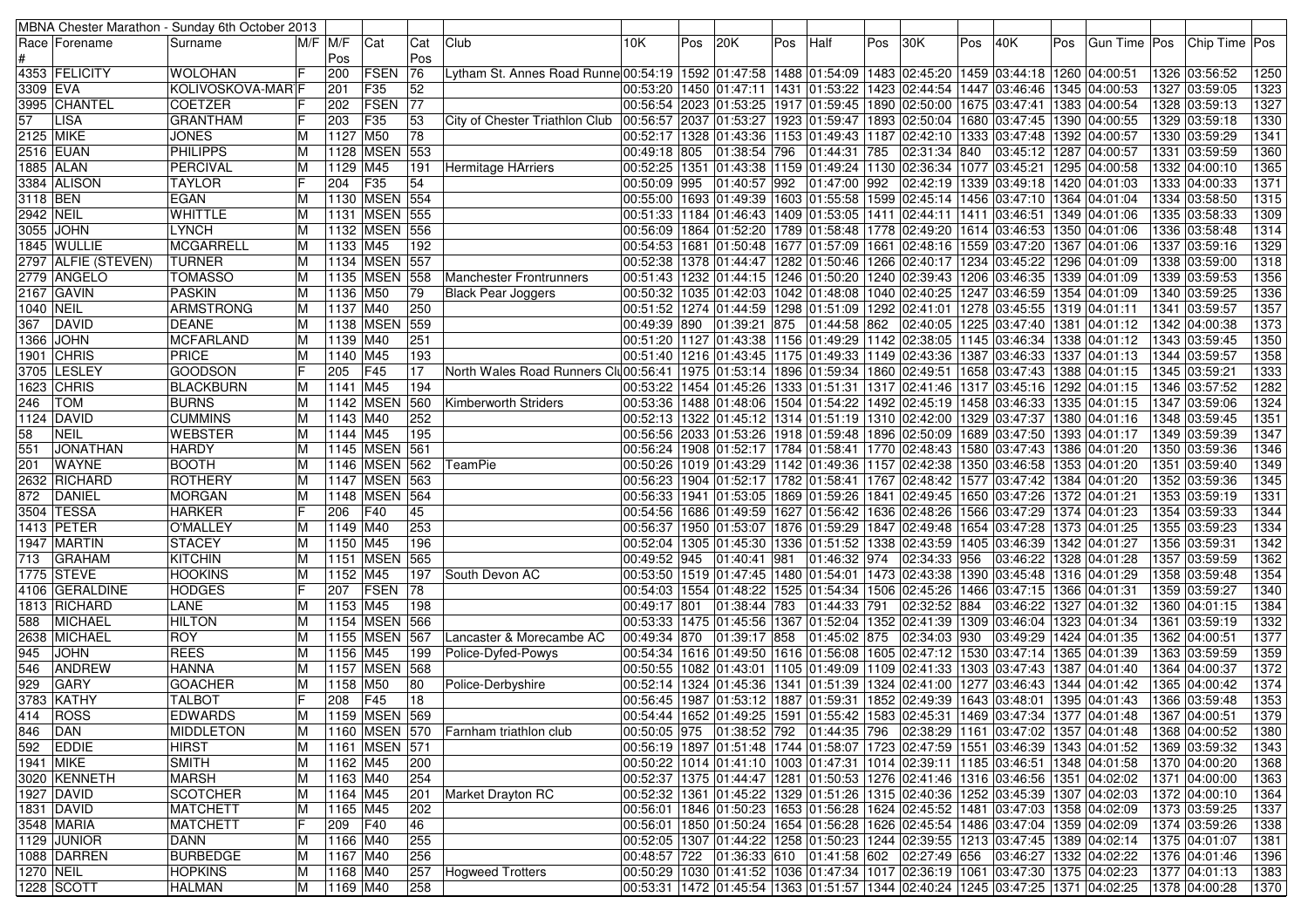|            |                           | MBNA Chester Marathon - Sunday 6th October 2013 |           |                      |                   |           |                                |                           |     |              |     |                                                                                                                |     |              |     |                                               |      |                                                                                          |                                |              |
|------------|---------------------------|-------------------------------------------------|-----------|----------------------|-------------------|-----------|--------------------------------|---------------------------|-----|--------------|-----|----------------------------------------------------------------------------------------------------------------|-----|--------------|-----|-----------------------------------------------|------|------------------------------------------------------------------------------------------|--------------------------------|--------------|
|            | Race   Forename           | Surname                                         |           | $M/F$ $M/F$          | Cat               | Cat       | Club                           | 10K.                      | Pos | 20K          | Pos | Half                                                                                                           | Pos | 30K          | Pos | 40K                                           | ⊩Pos | Gun Time   Pos                                                                           | <b>Chip Time Pos</b>           |              |
|            |                           |                                                 |           | Pos                  |                   | Pos       |                                |                           |     |              |     |                                                                                                                |     |              |     |                                               |      |                                                                                          |                                |              |
|            | <b>2270 PAUL</b>          | <b>DOWLING</b>                                  | ΙM        | 1170 M55             |                   | 40        |                                | 00:49:29 846              |     | 01:40:06 938 |     | 01:45:51 924                                                                                                   |     |              |     | 02:35:53 1025 03:48:53 1411 04:02:26          |      |                                                                                          | 1379 04:01:55                  | 1400         |
|            | 1933 BRIAN                | <b>SHERWOOD</b>                                 | ΙM        | 1171 M45             |                   | 203       | Nidd Valley Road Runners       |                           |     |              |     | 00:54:59 1691 01:49:34 1597 01:55:45 1585 02:44:23                                                             |     |              |     | 1425 03:47:07 1361 04:02:28                   |      |                                                                                          | 1380 03:59:59                  | 1361         |
| 832        | STUART                    | MCLAUGHLIN                                      | ΙM        |                      | 1172 MSEN 572     |           |                                | 00:49:04 761              |     | 01:37:05 649 |     | 01:42:42 650                                                                                                   |     | 02:33:32 909 |     | 03:47:08 1363 04:02:30                        |      |                                                                                          | 1381 04:01:40                  | 1392         |
|            | 3939 NICOLA               | <b>BAILEY</b>                                   | lF        | 210                  | <b>FSEN</b>       | 79        |                                |                           |     |              |     | 00:55:51  1819  01:50:11  1638  01:56:24  1615  02:46:38  1511  03:47:24  1370  04:02:36                       |     |              |     |                                               |      |                                                                                          | 1382 04:00:14                  | 1366         |
| 896        | RUSSELL                   | MURPHY                                          | IМ        |                      | 1173 MSEN         | 573       |                                | 00:48:56 719              |     | 01:38:35 772 |     | 01:44:12 761                                                                                                   |     | 02:32:40 876 |     | 03:44:03 1255 04:02:42                        |      |                                                                                          | 1383 04:01:25                  | 1387         |
|            | 3727 BENITA               | <b>JONES</b>                                    | IF        | 211                  | F45               | 19        | Driffield Striders             |                           |     |              |     | 00:52:29   1359   01:47:20   1444   01:53:51   1460   02:45:54   1485   03:48:11                               |     |              |     |                                               |      | 1401 04:02:48                                                                            | 1384 04:01:44                  | 1394         |
|            | 1409 STEPHEN              | <b>OLDHAM</b>                                   | ΙM        | 1174 M40             |                   | 259       |                                |                           |     |              |     | 00:56:27  1922  01:53:28  1925  01:59:48  1898  02:50:40  1719  03:48:47  1408  04:02:49                       |     |              |     |                                               |      |                                                                                          | 1385 04:00:45                  | 1375         |
| 380        | <b>JONATHAN</b>           | <b>DOBSON</b>                                   | ΙM        |                      | 1175 MSEN 574     |           |                                |                           |     |              |     | 00:54:18  1587  01:48:07  1505  01:54:12  1484  02:42:57  1367  03:46:20                                       |     |              |     |                                               |      | 1325 04:02:50                                                                            | 1386 04:00:49                  | 1376         |
|            | 2056 ROGER                | <b>CLARKE</b>                                   | lМ        | 1176 M50             |                   | 81        |                                |                           |     |              |     | 00:51:26  1146  01:43:13  1115  01:49:06  1106  02:38:24  1158  03:46:30  1333  04:02:52                       |     |              |     |                                               |      |                                                                                          | 1387 04:01:23                  | 1386         |
| 1854   IAN |                           | <b>MOONEY</b>                                   | ΙM        | 1177 M45             |                   | 204       |                                |                           |     |              |     | 00:51:39 1211 01:45:09 1306 01:51:03 1282 02:38:49                                                             |     |              |     | 1177 03:48:07 1399 04:02:52                   |      |                                                                                          | 1388 04:01:35                  | 1390         |
|            | 4267 NICOLA               | ROSS                                            |           | 212                  | <b>FSEN</b>       | 80        | Steel City Striders RC         |                           |     |              |     | 00:57:29  2086  01:54:32  1982  02:00:52  1952  02:51:02  1734  03:48:24  1403  04:02:55                       |     |              |     |                                               |      |                                                                                          | 1389 04:00:24                  | 1369         |
| 924        | LANCE                     | <b>BALL</b>                                     | IМ        | 1178 M40             |                   | 260       | Police-Cheshire                |                           |     |              |     | 00:56:28 1924 01:53:17 1902 01:59:39 1873 02:48:50                                                             |     |              |     | 1591 03:48:04 1398 04:02:57                   |      |                                                                                          | 1390 04:01:10                  | 1382         |
|            | 1789 ALAN                 | <b>JOHNSON</b>                                  | ΙM        | 1179 M45             |                   | 205       | Fetch Everyone RC              |                           |     |              |     | 00:54:33  1615  01:48:17  1515  01:54:31  1499  02:44:59                                                       |     |              |     | 1451 03:47:41                                 |      | 1382 04:03:05                                                                            | 1391 04:01:17                  | 1385         |
|            | 1524  STUART              | <b>TIMMS</b>                                    | ΙM        | 1180 M40             |                   | 261       |                                | 00:49:40 895              |     | 01:39:24 892 |     | 01:45:00 867                                                                                                   |     | 02:33:41 916 |     | 03:47:02                                      |      | 1356 04:03:21                                                                            | 1392 04:02:47                  | 1416         |
|            | 2171 ANDY                 | <b>PICKEN</b>                                   | ΙM        | 1181 M50             |                   | 82        |                                |                           |     |              |     | 00:53:30  1465  01:48:03  1499  01:54:19  1489  02:44:52  1443  03:49:52  1432  04:03:21                       |     |              |     |                                               |      |                                                                                          | 1393 04:01:39                  | 1391         |
| 484        | <b>KEVIN</b>              | <b>GIBBONS</b>                                  | ΙM        |                      | 1182 MSEN         | 575       |                                |                           |     |              |     | 00:56:40 1969 01:53:12 1886 01:59:32 1854 02:49:51                                                             |     |              |     | 1659 03:47:47 1391 04:03:35                   |      |                                                                                          | 1394 04:01:40                  | 1393         |
|            | 3281 KATHRYN              | <b>HAMMOND</b>                                  | IF        | 213                  | F35               | 55        | <b>Yorkshire Wolds Runners</b> |                           |     |              |     | 00:56:17   1886   01:52:17   1783   01:58:36   1759   02:49:10   1607   03:48:45                               |     |              |     |                                               |      | 1405 04:03:37                                                                            | 1395 04:01:50                  | 1397         |
|            | 2302 BARRIE               | <b>KITCHING</b>                                 | IМ        | 1183 M55             |                   | 41        |                                |                           |     |              |     | 00:56:17  1891  01:52:18  1785  01:58:36  1760  02:49:11                                                       |     |              |     | 1608 03:48:48 1409 04:03:38                   |      |                                                                                          | 1396 04:01:51                  | 1398         |
| 2312 JOE   |                           | <b>MCGRATH</b>                                  | ΙM        | 1184 M55             |                   | 42        |                                | 00:49:11 785              |     | 01:38:14 736 |     | 01:43:49 729                                                                                                   |     | 02:35:53     |     | 1024 03:48:04 1397 04:03:38                   |      |                                                                                          | 1397 04:02:56                  | 1419         |
|            | 3121 CHRISTOPHER          | <b>DEDMAN</b>                                   | ΙM        |                      | 1185 MSEN         | 576       |                                |                           |     |              |     | 00:52:19 1337 01:46:33 1400 01:53:36 1435 02:44:19                                                             |     |              |     | 1423 03:48:39                                 |      | 1404 04:03:44                                                                            | 1398 04:01:32                  | 1389         |
|            | 1712 ANDY                 | <b>FIELDING</b>                                 | ΙM        | 1186 M45             |                   | 206       | Lostock AC                     |                           |     |              |     | 00:53:27  1461  01:49:48  1614  01:56:33  1630  02:49:41                                                       |     |              |     | 1647 03:48:02                                 |      | 1396 04:03:48                                                                            | 1399 04:02:24                  | 1408         |
| 1637 ED    |                           | <b>BROWN</b>                                    | ΙM        | 1187 M45             |                   | 207       |                                | 00:47:33 560 01:36:17 595 |     |              |     | 01:41:54 594                                                                                                   |     | 02:28:34     | 703 | 03:48:54 1412 04:03:51                        |      |                                                                                          | 1400 04:03:29                  | 1430         |
|            | 3302  ANNEKE              | <b>IMESON</b>                                   | lF        | 214                  | F35               | 56        | Ripon Runners                  |                           |     |              |     | 00:54:57  1688  01:49:59  1626  01:56:25  1617  02:47:34  1539  03:49:27  1423  04:03:52                       |     |              |     |                                               |      |                                                                                          | 1401 04:02:03                  | 1401         |
|            | 2019 ROBIN                | <b>BARTLETT</b>                                 | IМ        | 1188 M50             |                   | 83        | Lancaster & Morecambe AC       |                           |     |              |     | 00:53:24  1456  01:47:34  1463  01:53:40  1443  02:43:15  1376  03:48:13  1402  04:03:59                       |     |              |     |                                               |      |                                                                                          | 1402 04:02:21                  | 1406         |
|            | 1224 ANTHONY              | <b>HADFIELD</b>                                 | ΙM        | 1189 M40             |                   | 262       | South Cheshire Harriers        | 00:48:54 711 01:39:09 834 |     |              |     | 01:45:06 884                                                                                                   |     | 02:38:00     |     | 1141 03:49:07 1416 04:04:00                   |      |                                                                                          | 1403 04:03:28                  | 1429         |
|            | 2230 JOHN                 | <b>WALKER</b>                                   | ΙM        | 1190 M50             |                   | 84        |                                |                           |     |              |     | 00:57:45 2114 01:52:52 1848 01:59:12 1818 02:49:15                                                             |     |              |     | 1612 03:48:45                                 |      | 1406 04:04:01                                                                            | 1404 04:01:26                  | 1388         |
|            | 2549 JAMES                | PRESTON                                         | ΙM        |                      | <b>1191 MSEN</b>  | 577       |                                |                           |     |              |     | 00:50:36  1043  01:41:24  1011  01:48:10  1042  02:41:55  1326  03:48:10  1400  04:04:03                       |     |              |     |                                               |      |                                                                                          | 1405 04:01:46                  | 1395         |
|            | 3763 DIANE                | PEGG                                            |           | 215                  | F45               | 20        | <b>Wolds Vets</b>              |                           |     |              |     | 00:55:11  1726  01:51:05  1704  01:57:26  1690  02:49:20  1615  03:49:03  1415  04:04:04                       |     |              |     |                                               |      |                                                                                          | 1406 04:02:23                  | 1407         |
|            | 2405 CLIFF                | <b>UTTING</b>                                   | ΙM        | 1192 M60             |                   | 14        | Red Rose Road Runners          |                           |     |              |     | 00:50:44  1060  01:41:53  1037  01:48:02  1036  02:40:38                                                       |     |              |     | 1258 03:50:20                                 |      | 1445 04:04:06                                                                            | 1407 04:03:24                  | 1426         |
|            | 3534 DEBBIE               | <b>KIRKMAN</b>                                  |           | 216                  | F40               | 47        | Red Rose Road Runners          |                           |     |              |     | 00:50:46  1061  01:41:53  1039  01:48:03  1038  02:40:39  1259  03:50:21  1446  04:04:06                       |     |              |     |                                               |      |                                                                                          | 1408 04:03:24                  | 1427         |
| 452        | KARL                      | <b>FLEMING</b>                                  | ΙM        |                      | 1193 MSEN         | 578       |                                | 00:49:52 942              |     | 01:39:23 885 |     | 01:45:16 892                                                                                                   |     | 02:36:10     |     | 1050 03:47:21 1368 04:04:09                   |      |                                                                                          | 1409 04:02:34                  | 1410         |
| 807        | <b>JAMES</b>              | MATTHEWS-STROUIM                                |           |                      | 1194 MSEN         | 579       |                                | 00:50:05 976              |     |              |     | 01:41:27  1013  01:47:33  1015  02:41:23                                                                       |     |              |     | 1291 03:49:33                                 |      | 1427 04:04:09                                                                            | 1410 04:02:49                  | 1417         |
|            |                           | <b>EBBRELL</b>                                  |           |                      | F <sub>35</sub>   | 57        | Ellesmere Port RC              |                           |     |              |     |                                                                                                                |     |              |     |                                               |      |                                                                                          | 1411 04:02:10                  | 1402         |
|            | 4404  DANELLA             | KIRKBY                                          |           | 217                  |                   | 208       |                                |                           |     |              |     | 00:56:43  1979  01:53:39  1939  02:00:09  1923  02:50:04                                                       |     |              |     | 1679 03:49:53   1433 04:04:13                 |      |                                                                                          |                                | 1424         |
|            | 1807  MATT                |                                                 | ΙM<br>IF  | 1195 M45             |                   |           | <b>Bridge North RC</b>         |                           |     |              |     | 00:51:10 1108 01:43:36 1151 01:49:32 1147 02:38:09                                                             |     |              |     | 1146 03:48:56 1414 04:04:15                   |      |                                                                                          | 1412 04:03:09                  |              |
|            | 3914 EILEEN               | <b>NEWMAN</b>                                   |           | $\overline{2}18$     | F60               | 4         | <b>Blackburn Road Runners</b>  |                           |     |              |     | 00:56:13   1877   01:52:52   1847   01:59:17   1824   02:49:38                                                 |     |              |     | 1639 03:49:16 1419 04:04:17                   |      |                                                                                          | 1413 04:02:13                  | 1404         |
| 552        | RICHARD                   | <b>HARDY</b>                                    | ΙM        | 1196                 | <b>MSEN 580</b>   |           |                                |                           |     |              |     | 00:52:20 1338 01:46:13 1383 01:52:38 1387 02:44:09                                                             |     |              |     | 1408 03:50:25 1448 04:04:22                   |      |                                                                                          | 1414 04:03:04                  | 1422         |
|            | 3024   GARETH             | <b>WILLIAMS</b>                                 | ΙM        | 1197 M40<br>1198 M40 |                   | 263       |                                |                           |     |              |     | 00:58:11 2139 01:57:20 2109 02:03:54 2082 02:54:31                                                             |     |              |     | 1835 03:50:52 1465 04:04:23                   |      | 1426 04:04:25                                                                            | 1415 04:00:51<br>1416 04:02:42 | 1378<br>1415 |
|            | 1209 ANDY<br>4346 JESSICA | <b>GRANT</b><br><b>WILD</b>                     | ΙM        | 219                  | <b>FSEN</b>       | 264<br>81 | Sileby Runners                 |                           |     |              |     | 00:53:56  1535  01:47:48  1482  01:53:54  1467  02:42:51<br>00:56:40 1971 01:53:07 1878 01:59:30 1849 02:49:45 |     |              |     | 1364 03:49:31<br> 1651 03:49:34 1428 04:04:27 |      |                                                                                          | 1417 04:02:29                  | 1409         |
|            | <b>THOMAS</b>             |                                                 | ΙM        | 1199 M40             |                   |           |                                |                           |     |              |     |                                                                                                                |     | 02:35:28     |     |                                               |      |                                                                                          |                                | 1450         |
| 1356       |                           | <b>MARTIN</b>                                   |           |                      |                   | 265       |                                | 00:46:15 483              |     | 01:36:29 605 |     | 01:42:28 635                                                                                                   |     |              | 994 | 03:49:59   1436   04:04:30                    |      |                                                                                          | 1418 04:04:08                  |              |
| 2598 LEE   |                           | RIDING                                          | lМ<br>lF. |                      | 1200 MSEN 581     |           |                                |                           |     |              |     | 00:52:34  1368  01:44:07  1236  01:49:53  1207  02:36:10  1049  03:47:34  1378  04:04:31                       |     |              |     |                                               |      |                                                                                          | 1419 04:03:02                  | 1421         |
|            | 4256 CHARLOTTE            | <b>RIGBY</b>                                    |           |                      | 220 FSEN 82       |           |                                |                           |     |              |     | 00:53:46 1506 01:48:10 1511 01:54:27 1497 02:44:24 1429 03:47:52 1394 04:04:37                                 |     |              |     |                                               |      |                                                                                          | 1420 04:02:10                  | 1403         |
|            | 646 PAUL                  | JEANRENAUD                                      | ΙM        |                      | 1201   MSEN   582 |           |                                |                           |     |              |     |                                                                                                                |     |              |     |                                               |      | 00:48:39 667 01:41:04 998 01:47:07 998 02:41:00 1276 03:50:14 1442 04:04:45              | 1421 04:02:20                  | 1405         |
|            | 3563 JENNIFER             | <b>MORRIS</b>                                   | IF        | 221                  | F40               | 48        | <b>Black Pear Joggers</b>      |                           |     |              |     |                                                                                                                |     |              |     |                                               |      | 00:52:50  1399  01:46:20  1390  01:52:42  1389  02:46:07  1494  03:50:21  1447  04:04:48 | 1422 04:03:05                  | 1423         |
|            | 3719 LINDA                | <b>HINDLE</b>                                   | IF        | 222 F45              |                   | 21        |                                |                           |     |              |     |                                                                                                                |     |              |     |                                               |      | 00:51:52 1271 01:44:02 1228 01:50:10 1228 02:42:40 1354 03:50:31 1456 04:04:53           | 1423 04:03:47                  | 1438         |
| 1961 LES   |                           | <b>TAYLOR</b>                                   | M         | 1202 M45             |                   | 209       | <b>Ware Joggers</b>            |                           |     |              |     | 00:49:23 821 01:39:04 818 01:44:44 819 02:32:31 872 03:47:07 1360 04:04:57                                     |     |              |     |                                               |      |                                                                                          | 1424 04:03:42                  | 1435         |
|            | 1828 PAUL                 | <b>MANNING</b>                                  | M         | 1203 M45             |                   | 210       | Nidd Valley Road Runners       |                           |     |              |     | 00:53:56 1537 01:47:37 1467 01:53:47 1455 02:44:17 1419 03:48:54 1413 04:05:01                                 |     |              |     |                                               |      |                                                                                          | 1425 04:02:36                  | 1411         |
|            | 3573 JACKIE               | <b>O'SULLIVAN</b>                               | IF        | 223                  | F40               | 49        |                                |                           |     |              |     | 00:53:09 1431 01:47:45 1479 01:54:12 1485 02:46:30 1506 03:49:15 1418 04:05:01                                 |     |              |     |                                               |      |                                                                                          | 1426 04:03:35                  | 1432         |
|            | 1905   ROBERT             | <b>QUINN</b>                                    | ΙM        | 1204 M45             |                   | 211       |                                |                           |     |              |     | 00:54:44 1648 01:48:53 1559 01:54:58 1537 02:42:36 1347 03:48:50 1410 04:05:08                                 |     |              |     |                                               |      |                                                                                          | 1427 04:02:49                  | 1418         |
|            | 1334 MATT                 | LAWSON                                          | ΙM        | 1205 M40             |                   | 266       |                                |                           |     |              |     | 00:51:33  1183  01:45:37  1345  01:51:59  1346  02:44:51  1441  03:50:36  1458  04:05:08                       |     |              |     |                                               |      |                                                                                          | 1428 04:04:21                  | 1454         |
|            | 1398 HAMILTON             | <b>NGAN</b>                                     | ΙM        | 1206 M40             |                   | 267       | Sphinx AC                      |                           |     |              |     | 00:52:25 1352 01:46:04 1373 01:52:29 1379 02:45:34 1473 03:50:13 1441 04:05:11                                 |     |              |     |                                               |      |                                                                                          | 1429 04:03:21                  | 1425         |
|            | 3143 COLIN                | LONGWORTH                                       | ΙM        | 1207 M60             |                   | 15        | 100 Marathon Club              |                           |     |              |     |                                                                                                                |     |              |     |                                               |      | 00:53:00 1421 01:47:22 1448 01:54:07 1479 02:47:30 1538 03:50:26 1449 04:05:16           | 1430 04:02:59                  | 1420         |
|            | 757 RIKKI                 | <b>LLOYD</b>                                    | M         |                      | 1208 MSEN 583     |           |                                |                           |     |              |     |                                                                                                                |     |              |     |                                               |      | 00:51:48  1250  01:44:48  1283  01:50:48  1269  02:41:37  1306  03:49:09  1417  04:05:19 | 1431 04:04:00                  | 1447         |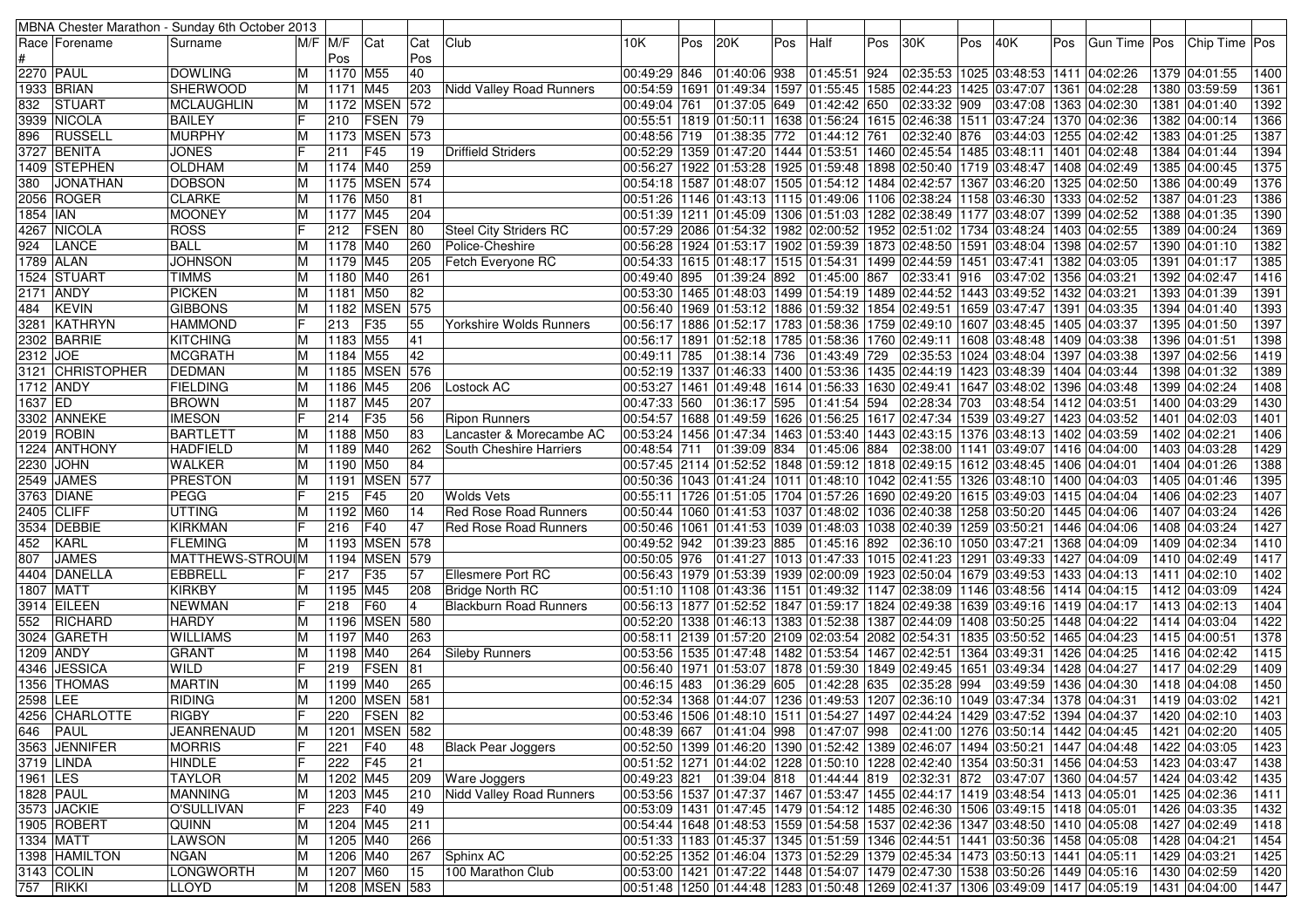|          |                    | MBNA Chester Marathon - Sunday 6th October 2013 |             |                       |                 |     |                                     |                |     |              |     |                                                                                                    |     |                                                                                          |     |                            |     |  |                            |             |
|----------|--------------------|-------------------------------------------------|-------------|-----------------------|-----------------|-----|-------------------------------------|----------------|-----|--------------|-----|----------------------------------------------------------------------------------------------------|-----|------------------------------------------------------------------------------------------|-----|----------------------------|-----|--|----------------------------|-------------|
|          | Race   Forename    | Surname                                         | $M/F$ $M/F$ |                       | Cat             | Cat | Club                                | 10K.           | Pos | 20K          | Pos | Half                                                                                               | Pos | 30K                                                                                      | Pos | 40K                        | Pos |  | Gun Time Pos Chip Time Pos |             |
|          |                    |                                                 |             | Pos                   |                 | Pos |                                     |                |     |              |     |                                                                                                    |     |                                                                                          |     |                            |     |  |                            |             |
|          | 2064 DAVID         | <b>COPE</b>                                     | ΙM          | 1209 M50              |                 | 85  |                                     |                |     |              |     | 00:51:15  1120  01:44:33  1267  01:51:07  1288  02:44:19  1422  03:50:39  1460  04:05:19           |     |                                                                                          |     |                            |     |  | 1432 04:03:54              | 1443        |
|          | 1875 PEER          | <b>OVESEN</b>                                   | ΙM          | 1210 M45              |                 | 212 | <b>West Cheshire Athletics Club</b> |                |     |              |     | 00:54:39  1630  01:49:19  1586  01:55:26  1567  02:46:29  1505  03:50:28  1452  04:05:20           |     |                                                                                          |     |                            |     |  | 1433 04:04:02              | 1448        |
|          | 2756 SCOTT         | <b>TEBB</b>                                     |             | 1211 MSEN 584         |                 |     |                                     |                |     |              |     | 00:58:41 2181 01:57:04 2097 02:03:35 2070 02:54:15 1828 03:50:29 1455 04:05:21                     |     |                                                                                          |     |                            |     |  | 1434 04:02:36              | 1412        |
| 820      | <b>THOMAS</b>      | <b>MCEWAN</b>                                   | ΙM          | 1212 MSEN 585         |                 |     |                                     |                |     |              |     | 00:58:40  2179  01:57:05  2098  02:03:34  2069  02:54:15  1829  03:50:27  1450  04:05:21           |     |                                                                                          |     |                            |     |  | 1435 04:02:36              | 1413        |
| 2160 TIM |                    | NICHOLSON                                       | ΙM          | 1213 M50              |                 | 86  |                                     |                |     |              |     | 00:51:51  1265  01:44:32  1264  01:50:31  1252  02:43:02  1372  03:49:21  1421  04:05:22           |     |                                                                                          |     |                            |     |  | 1436 04:04:14              | 1452        |
|          | 2573 MIKE          | RANDALL                                         | м           | 1214 MSEN 586         |                 |     |                                     |                |     |              |     | 00:51:48   1252   01:43:53   1199   01:49:45   1195   02:40:59   1274   03:49:40   1429   04:05:22 |     |                                                                                          |     |                            |     |  | 1437 04:04:13              | 1451        |
| 439      | <b>CHRIS</b>       | <b>FALLS</b>                                    | ΙM          | 1215 MSEN             |                 | 587 | <b>St Helens Striders</b>           | 00:49:27 836   |     |              |     | $ 01:40:36 975 01:47:18 1005 02:43:17 1377 03:54:01 1540 04:05:25$                                 |     |                                                                                          |     |                            |     |  | 1438 04:04:34              | 1455        |
| 849      | <b>RICHARD</b>     | <b>MILLER</b>                                   | ΙM          | 1216                  | MSEN 588        |     |                                     |                |     |              |     | 00:54:02  1553  01:49:26  1592  01:55:50  1588  02:45:34  1471  03:50:18  1444  04:05:27           |     |                                                                                          |     |                            |     |  | 1439 04:03:36              | 1433        |
|          | 4113 RUTH          | <b>HOLYOAKE</b>                                 |             | 224                   | <b>FSEN</b>     | 83  |                                     |                |     |              |     | 00:57:43 2112 01:53:49 1944 02:00:08 1922 02:49:43 1648 03:50:03 1439 04:05:27                     |     |                                                                                          |     |                            |     |  | 1440 04:01:55              | 1399        |
|          | 4125 SARAH         | <b>HULME</b>                                    |             | 225                   | <b>FSEN</b>     | 84  |                                     |                |     |              |     | 00:54:38   1625   01:49:47   1613   01:56:13   1608   02:48:09   1555   03:50:45   1463   04:05:31 |     |                                                                                          |     |                            |     |  | 1441 04:03:48              | 1439        |
| 666      | <b>ARON</b>        | <b>JONES</b>                                    | ΙM          | 1217 MSEN 589         |                 |     |                                     |                |     |              |     | 00:49:32 857 01:38:52 793 01:44:46 826                                                             |     | 02:39:27 1197 03:51:18 1480 04:05:31                                                     |     |                            |     |  | 1442 04:04:44              | 1462        |
|          | 1188 GARY          | <b>GATES</b>                                    | ΙM          | 1218 M40              |                 | 268 | <b>Pensby Runners</b>               |                |     |              |     | 00:50:50  1069  01:42:30  1067  01:48:29  1063  02:37:51  1137  03:47:08  1362  04:05:32           |     |                                                                                          |     |                            |     |  | 1443 04:03:31              | 1431        |
|          | 3432 EMMA          | <b>BEDFORD</b>                                  |             | 226                   | F40             | 50  | <b>Manchester YMCA Harriers</b>     |                |     |              |     | 00:50:30  1031  01:45:36  1343  01:52:14  1362  02:45:55  1487  03:51:01  1469  04:05:35           |     |                                                                                          |     |                            |     |  | 1444 04:04:46              | 1464        |
|          | 3694 LESLEY        | <b>DEWHIRST</b>                                 |             | 227                   | F45             | 22  | <b>Blackburn Road Runners</b>       |                |     |              |     | 00:54:18  1586  01:48:31  1532  01:54:47  1528  02:47:43  1542  03:51:00  1468  04:05:41           |     |                                                                                          |     |                            |     |  | 1445 04:03:37              | 1434        |
| 673      | <b>DAVID WAYNE</b> | <b>JONES</b>                                    | ΙM          | 1219 MSEN             |                 | 590 |                                     | 00:49:31 854   |     |              |     | 01:39:10 840 01:44:45 824                                                                          |     | 02:32:53 885                                                                             |     | 03:50:37   1459   04:05:43 |     |  | 1446 04:04:59              | 1469        |
|          | 3896 DENISE        | <b>MATTHEWS</b>                                 |             | 228                   | F55             |     |                                     |                |     |              |     | 00:56:40  1962  01:53:14  1894  01:59:35  1862 02:50:07  1686 03:50:43  1462 04:05:44              |     |                                                                                          |     |                            |     |  | 1447 04:03:53              | 1442        |
|          | 1491 STEVEN        | LILLEY                                          | M           | 1220 M40              |                 | 269 |                                     |                |     |              |     | 00:52:34  1370  01:46:15  1385  01:52:16  1366  02:40:36  1254  03:47:31  1376  04:05:47           |     |                                                                                          |     |                            |     |  | 1448 04:04:45              | 1463        |
|          | 1078  WARREN       | <b>BROWN</b>                                    | ΙM          | 1221 M40              |                 | 270 |                                     |                |     |              |     | 00:55:08 1716 01:56:38 2083 02:05:10 2133 02:55:47 1884 03:53:17 1519 04:05:47                     |     |                                                                                          |     |                            |     |  | 1449 04:04:35              | 1456        |
|          | 1843 JAMES         | <b>MCCARTNEY</b>                                | M           | 1222                  | M45             | 213 |                                     |                |     |              |     | 00:56:17  1887  01:52:26  1799  01:58:51  1781  02:48:29  1568  03:50:28  1453  04:05:48           |     |                                                                                          |     |                            |     |  | 1450 04:03:25              | 1428        |
|          | 4031 KATE          | DONNACHIE                                       |             | 229                   | <b>FSEN</b>     | 85  |                                     |                |     |              |     | 00:55:57   1832   01:52:22   1795   01:58:45   1772   02:49:48   1653   03:49:55   1434   04:05:53 |     |                                                                                          |     |                            |     |  | 1451 04:02:42              | 1414        |
|          | 3989   NAOMI       | <b>CHADWICK</b>                                 |             | 230                   | FSEN            | 86  |                                     |                |     |              |     | 00:50:29  1028  01:43:01  1104  01:49:12  1115  02:40:18  1235  03:49:49  1430  04:05:54           |     |                                                                                          |     |                            |     |  | 1452 04:03:54              | 1445        |
|          | 3789  GAYNOR       | <b>VALENTINE</b>                                |             | 231                   | F45             | 23  | <b>Wirral AC</b>                    |                |     |              |     | 00:57:17 2071 01:54:30 1979 02:04:38 2112 02:58:12 1958 03:52:55 1515 04:06:00                     |     |                                                                                          |     |                            |     |  | 1453 04:04:36              | 1458        |
|          | 2341 PAUL          | <b>STAFFORD</b>                                 | ΙM          | 1223 M55              |                 | 43  | killamarsh kestrels rc              |                |     |              |     | 00:53:34  1479  01:46:13  1382  01:52:24  1372  02:42:18  1338  03:49:30  1425  04:06:06           |     |                                                                                          |     |                            |     |  | 1454 04:03:50              | 1441        |
|          | 1643 DUNCAN        | <b>BULLOUGH</b>                                 | ΙM          | 1224 M45              |                 | 214 |                                     |                |     |              |     | 00:54:11  1577  01:48:55  1560  01:55:08  1547  02:44:53  1445  03:50:00  1437  04:06:07           |     |                                                                                          |     |                            |     |  | 1455 04:03:45              | 1437        |
|          | 3777  JULIE        | <b>SMITH</b>                                    |             | 232                   | F45             | 24  |                                     |                |     |              |     | 00:56:42  1976  01:53:13  1891  01:59:35  1864  02:50:05  1683  03:49:49  1431  04:06:09           |     |                                                                                          |     |                            |     |  | 1456 04:04:14              | 1453        |
|          | 1349  DAVID        | <b>MADDERS</b>                                  | ΙM          | 1225 M40              |                 | 271 | Helsby RC                           |                |     |              |     | 00:59:46 2271 01:57:11 2101 02:03:37 2072 02:54:46 1841 03:52:56 1516 04:06:10                     |     |                                                                                          |     |                            |     |  | 1457 04:03:43              | 1436        |
|          | 2733 GREYHAM       | <b>STONE</b>                                    | ΙM          | 1226 MSEN 591         |                 |     |                                     |                |     |              |     | 00:53:57  1540  01:49:01  1569  01:55:52  1590  02:48:37  1573  03:52:24  1499  04:06:18           |     |                                                                                          |     |                            |     |  | 1458 04:03:59              | 1446        |
|          | 1444   STEVE       | QUANTRILL                                       | M           | 1227 M40              |                 | 272 |                                     |                |     |              |     | 00:56:10  1868  01:52:36  1816  01:58:58  1794  02:49:13  1611  03:50:57  1466  04:06:24           |     |                                                                                          |     |                            |     |  | 1459 04:03:54              | 1444        |
| 184      | <b>CHRIS</b>       | <b>BIRCH</b>                                    | ΙM          | 1228 MSEN 592         |                 |     |                                     |                |     |              |     | 00:50:52   1074   01:43:19   1121   01:49:34   1151   02:42:32   1344   03:52:05   1493   04:06:25 |     |                                                                                          |     |                            |     |  | 1460 04:05:06              | 1476        |
|          | 2988 THOMAS        | <b>GRIER</b>                                    | ΙM          | 1229 MSEN 593         |                 |     |                                     | 00:48:08 615   |     | 01:37:18 667 |     | 01:43:09 683                                                                                       |     | 02:29:56 787                                                                             |     | 03:41:56 1188 04:06:26     |     |  | 1461 03:57:59              | 1289        |
|          | 2854 ROBERT        | <b>WHITTEM</b>                                  | M           | 1230 MSEN 594         |                 |     |                                     |                |     |              |     | 00:48:52 705 01:39:15 853 01:45:06 881                                                             |     | 02:39:13 1186 03:51:05 1473 04:06:32                                                     |     |                            |     |  | 1462 04:05:57              | 1491        |
|          | 2974 JOHN          | <b>MACHOLC</b>                                  | ΙM          | 1231 M50              |                 | 87  |                                     |                |     |              |     | 00:50:42   1055   01:42:32   1068   01:48:47   1082   02:41:06   1280   03:51:22   1482   04:06:33 |     |                                                                                          |     |                            |     |  | 1463 04:04:41              | 1461        |
|          | 2333 PETER         | <b>RAMSDEN</b>                                  | ΙM          | 1232                  | M55             | 44  | <b>DENBY DALE TRAVELLERS</b>        |                |     |              |     | 00:56:30  1933  01:52:25  1797  01:58:47  1776  02:49:04  1602  03:49:55  1435  04:06:35           |     |                                                                                          |     |                            |     |  | 1464 04:04:06              | 1449        |
| 911      | <b>JACQUELINE</b>  | <b>REID</b>                                     |             | 233                   | F45             | 25  | Police-Metropolitan                 |                |     |              |     | 00:53:46  1509  01:51:39  1736  01:58:34  1755  02:52:33  1779  03:54:19  1547  04:06:37           |     |                                                                                          |     |                            |     |  | 1465 04:06:19              | 1496        |
|          | 1991 SIMON         | <b>WHITEHEAD</b>                                | ΙM          | 1233                  | M45             | 215 |                                     |                |     |              |     | 00:50:39   1047   01:44:17   1247   01:50:23   1246   02:44:30   1433   03:51:29   1483   04:06:38 |     |                                                                                          |     |                            |     |  | 1466 04:05:33              | 1481        |
| 345      | <b>ROB</b>         | <b>DAINTY</b>                                   | ΙM          | 1234                  | <b>MSEN 595</b> |     |                                     |                |     |              |     | 00:57:46 2116 01:53:51 1946 02:00:11 1925 02:52:46 1787 03:50:57 1467 04:06:39                     |     |                                                                                          |     |                            |     |  | 1467 04:03:48              | 1440        |
| 531      | <b>MARTIN</b>      | <b>GUNTHER</b>                                  | M           | 1235                  | <b>MSEN</b>     | 596 | Sandbach Striders                   |                |     |              |     | 00:53:54  1528  01:48:32  1536  01:54:47  1527  02:43:55  1403  03:49:21  1422  04:06:42           |     |                                                                                          |     |                            |     |  | 1468 04:05:02              | 1472        |
|          | 3925 SARAH         | <b>MARZAIOL</b>                                 |             | 234                   | F65             |     | <b>HASTINGS RUNNERS</b>             |                |     |              |     | 00:56:06  1859  01:54:07  1965  02:00:40  1948  02:52:07  1769  03:51:53  1489  04:06:46           |     |                                                                                          |     |                            |     |  | 1469 04:04:47              | 1465        |
| 897      | <b>CHRISTOPHER</b> | <b>MURRAY</b>                                   |             | 1236                  | <b>MSEN 597</b> |     |                                     | 00:48:50 696   |     | 01:40:14 945 |     | 01:47:51 1030 02:39:52 1210 03:51:03 1471 04:06:51                                                 |     |                                                                                          |     |                            |     |  | 1470 04:04:48              | 1466        |
|          | 3439  YVONNE       | <b>BOYLE</b>                                    |             | 235                   | F40             | 51  |                                     | 00:49:27 838   |     | 01:39:24 891 |     | 01:46:21 958                                                                                       |     | 02:46:21   1502   03:53:37   1525   04:06:52                                             |     |                            |     |  | 1471 04:06:23              | 1497        |
|          | 4352 SUSANN        | <b>WOLFRAM</b>                                  | IF          | 236                   | FSEN            | 87  |                                     |                |     |              |     | 00:55:41  1791  01:51:37  1733  01:57:58  1712  02:49:40  1646  03:52:13  1496  04:06:58           |     |                                                                                          |     |                            |     |  | 1472 04:04:50              | 1467        |
|          | 2419 GRAHAM        | <b>LYNCH</b>                                    | M           | 1237 M65              |                 |     | <b>Lliswerry Runners</b>            |                |     |              |     | 00:52:45 1394 01:45:51 1359 01:52:04 1353 02:43:04 1373 03:51:18 1479 04:07:01 1473 04:04:39 1460  |     |                                                                                          |     |                            |     |  |                            |             |
|          | 3662 SALLY         | <b>BROOM</b>                                    |             | $237$ F <sub>45</sub> |                 | 26  |                                     | $00:00:00$   0 |     |              |     | 02:16:30  2838  00:00:00  0                                                                        |     | 02:50:09 1690 03:52:50 1511 04:07:04                                                     |     |                            |     |  | 1474 00:00:00              | $\mathbf 0$ |
|          | 3679 CLAIRE        | <b>COOK</b>                                     |             | 238 F45               |                 | 27  |                                     |                |     |              |     | 00:54:55  1685  01:50:50  1684  01:57:12  1666  02:48:20  1563  03:51:02  1470  04:07:04           |     |                                                                                          |     |                            |     |  | 1475 04:05:16              | 1478        |
|          | 2753 MATT          | <b>TAYLOR</b>                                   | ΙM          | 1238 MSEN 598         |                 |     |                                     |                |     |              |     | 00:54:51  1674  01:49:23  1588  01:55:35  1574  02:45:21  1461  03:51:04  1472  04:07:05           |     |                                                                                          |     |                            |     |  | 1476 04:05:11              | 1477        |
|          | 341 SHAUN          | <b>CRUMMEY</b>                                  | ΙM          |                       |                 |     | 1239   MSEN   599   Manvers         |                |     |              |     | 00:52:52 1405 01:48:40 1545 01:55:10 1551 02:48:06 1553 03:51:56 1490 04:07:06                     |     |                                                                                          |     |                            |     |  | 1477 04:05:57              | 1490        |
|          | 511 RICHARD        | GREEN                                           | ΙM          | 1240   MSEN   600     |                 |     |                                     |                |     |              |     | 00:55:11  1723  01:49:12  1580  01:55:19  1560  02:45:23  1462  03:52:36  1504  04:07:09           |     |                                                                                          |     |                            |     |  | 1478 04:05:19              | 1479        |
|          | 2003 MILES         | <b>WOODLEY</b>                                  | M           | 1241 M45              |                 | 216 |                                     |                |     |              |     | 00:56:30  1931  01:53:11  1885  01:59:39  1875  02:50:12  1695  03:51:18  1481  04:07:09           |     |                                                                                          |     |                            |     |  | 1479 04:05:01              | 1470        |
|          | 3951 JACKIE        | <b>BENN</b>                                     | F           | 239 FSEN 88           |                 |     |                                     |                |     |              |     | 00:57:36 2097 01:57:52 2128 02:04:26 2103 02:58:33 1974 03:53:44 1532 04:07:09                     |     |                                                                                          |     |                            |     |  | 1480 04:04:58              | 1468        |
|          | 692 RYAN           | KEATING                                         | M           | 1242 MSEN 601         |                 |     |                                     |                |     |              |     | 00:50:36 1044 01:42:07 1044 01:48:15 1048 02:40:57 1271 03:52:08 1494 04:07:11                     |     |                                                                                          |     |                            |     |  | 1481 04:05:46              | 1486        |
|          | 2288 BRIAN ARTHUR  | <b>GRIFFITHS</b>                                | ΙM          | 1243 M55              |                 | 45  | <b>Ellesmere Port RC</b>            |                |     |              |     | 00:49:15 795 01:38:49 789 01:44:31 786 02:33:47 921                                                |     |                                                                                          |     | 03:53:55 1537 04:07:13     |     |  | 1482 04:06:03              | 1493        |
|          | 1559 SAUL          | <b>WHITTON</b>                                  | M           | 1244 M40              |                 | 273 |                                     |                |     |              |     | 00:56:24  1912  01:52:49  1842  01:59:13  1819  02:49:34  1633  03:50:04  1440  04:07:14           |     |                                                                                          |     |                            |     |  | 1483 04:05:06              | 1474        |
|          | 1909 COLIN         | <b>RATCLIFFE</b>                                | M           | 1245 M45              |                 | 217 |                                     |                |     |              |     |                                                                                                    |     | 00:53:42  1501  01:48:20  1521  01:54:40  1519  02:46:30  1507  03:51:15  1477  04:07:14 |     |                            |     |  | 1484 04:04:36              | 1459        |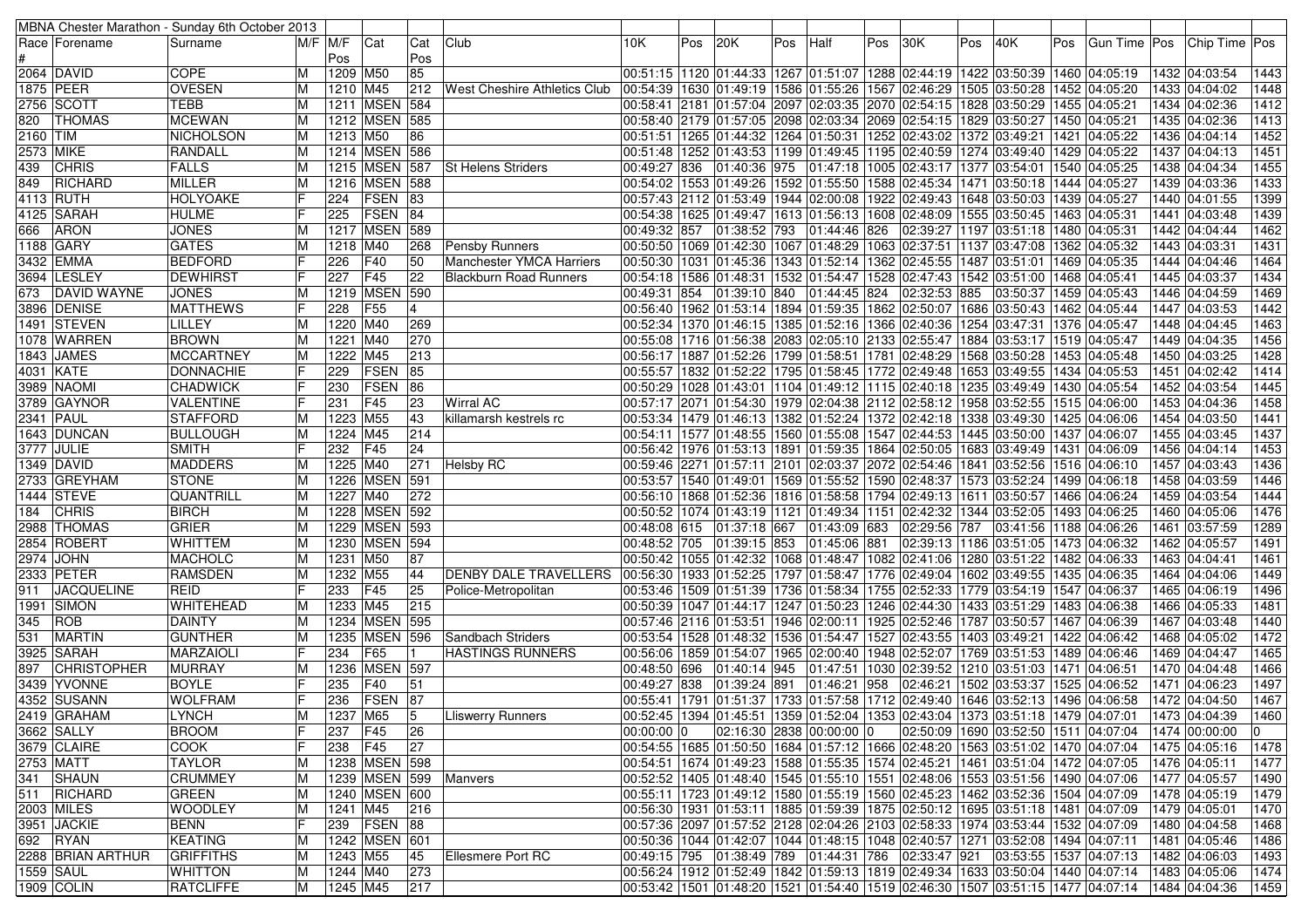|                  |                    | MBNA Chester Marathon - Sunday 6th October 2013 |                |          |                 |                 |                               |                                                                                                    |     |              |     |                                                                                                    |     |          |     |                                      |     |                                                                                                          |                                |      |
|------------------|--------------------|-------------------------------------------------|----------------|----------|-----------------|-----------------|-------------------------------|----------------------------------------------------------------------------------------------------|-----|--------------|-----|----------------------------------------------------------------------------------------------------|-----|----------|-----|--------------------------------------|-----|----------------------------------------------------------------------------------------------------------|--------------------------------|------|
|                  | Race   Forename    | Surname                                         | M/F M/F        |          | Cat             | Cat             | Club                          | 10K                                                                                                | Pos | 20K          | Pos | Half                                                                                               | Pos | 30K      | Pos | 40K                                  | Pos | Gun Time   Pos   Chip Time   Pos                                                                         |                                |      |
|                  |                    |                                                 |                | Pos      |                 | Pos             |                               |                                                                                                    |     |              |     |                                                                                                    |     |          |     |                                      |     |                                                                                                          |                                |      |
|                  | <b>2625 STUART</b> | <b>ROGERS</b>                                   | ΙM             |          | 1246 MSEN       | 602             |                               | 00:51:07  1475  04:07:14  2012  2013  02:38:59  2013  02:38:59  1181  03:51:07  1475  04:07:14     |     |              |     |                                                                                                    |     |          |     |                                      |     |                                                                                                          | 1485 04:05:58                  | 1492 |
|                  | 2496 GARETH        | <b>PARK</b>                                     | ΙM             |          | 1247 MSEN 603   |                 |                               | 00:54:32 1612 01:48:50 1552 01:55:36 1577 02:48:50                                                 |     |              |     |                                                                                                    |     |          |     | 1592 03:51:15  1476 04:07:15         |     |                                                                                                          | 1486 04:05:02                  | 1471 |
| <b>1900 PAUL</b> |                    | <b>POWELL</b>                                   | ΙM             | 1248 M45 |                 | 218             |                               | 00:56:24  1913  01:52:33  1812  01:58:44  1771  02:48:09                                           |     |              |     |                                                                                                    |     |          |     | 1554 03:51:17 1478 04:07:21          |     |                                                                                                          | 1487 04:05:06                  | 1475 |
| 399              | DAN                | <b>DUNN</b>                                     | ΙM             |          | 1249 MSEN       | 604             |                               | 00:54:44  1650  01:51:17  1708  01:57:52  1709  02:49:49                                           |     |              |     |                                                                                                    |     |          |     | 1656 03:52:04 1492 04:07:24          |     |                                                                                                          | 1488 04:05:03                  | 1473 |
|                  | 2177 RICHARD       | PLUNKETT                                        | ΙM             | 1250 M50 |                 | 88              | <b>HALIFAX HARRIERS</b>       | 00:49:35 872 01:39:53 923                                                                          |     |              |     | 01:45:59 933                                                                                       |     | 02:37:00 |     | 1100 03:50:34 1457 04:07:26          |     |                                                                                                          | 1489 04:06:46                  | 1507 |
|                  | 2748 ANTONY        | <b>TAYLOR</b>                                   | ΙM             |          | 1251   MSEN     | 605             |                               | 00:55:15  1734  01:47:40  1473  01:53:37  1439  02:41:54                                           |     |              |     |                                                                                                    |     |          |     | 1323 03:51:45 1485 04:07:30          |     |                                                                                                          | 1490 04:05:42                  | 1484 |
|                  | 1932 KENTON        | SHEPPARD                                        | ΙM             | 1252 M45 |                 | 219             |                               | 00:52:07  1310  01:45:04  1300  01:51:17  1307  02:46:21                                           |     |              |     |                                                                                                    |     |          |     | 1503 03:54:15                        |     | 1544 04:07:46                                                                                            | 1491 04:06:31                  | 1500 |
| 975              | <b>IDAVID</b>      | <b>WILKINSON</b>                                | ΙM             | 1253 M50 |                 | 89              | Police-Lancashire             |                                                                                                    |     |              |     |                                                                                                    |     |          |     | 1475 03:52:13  1495 04:07:54         |     |                                                                                                          | 1492 04:06:47                  | 1508 |
|                  | 4111 JENNIE        | <b>HOLMES</b>                                   | lF             | 240      | FSEN            | 89              |                               | 00:52:37 1374 01:48:08 1509 01:54:28 1498 02:48:14 1557 03:53:08 1517 04:07:55                     |     |              |     |                                                                                                    |     |          |     |                                      |     |                                                                                                          | 1493 04:06:52                  | 1511 |
|                  | 2921 TERRY         | <b>AXON</b>                                     | ΙM             | 1254 M55 |                 | 46              |                               |                                                                                                    |     |              |     | 00:56:16   1882   01:52:49   1841   01:59:07   1806   02:49:28                                     |     |          |     | 1626 03:52:49 1510 04:07:58          |     |                                                                                                          | 1494 04:05:39                  | 1483 |
| 1539             | JUAN               | VERDEGUER                                       | ΙM             | 1255 M40 |                 | 274             |                               | 00:55:38 1783 01:52:00 1760 01:58:27 1750 02:49:10 1606 03:50:41                                   |     |              |     |                                                                                                    |     |          |     |                                      |     | 1461 04:08:02                                                                                            | 1495 04:05:52                  | 1489 |
|                  | $2252$ ROGER       | <b>BARRETT</b>                                  | M              | 1256 M55 |                 | 47              | <b>Wingerworth Wobblers</b>   | 00:51:49 1257 01:44:36 1270 01:50:34 1254 02:40:42                                                 |     |              |     |                                                                                                    |     |          |     | 1264 03:50:03 1438 04:08:06          |     |                                                                                                          | 1496 04:06:26                  | 1498 |
|                  | 2035 STEPHEN       | <b>BOLLAND</b>                                  | ΙM             | 1257     | M50             | 90              |                               | 00:52:19 1333 01:45:46 1353 01:52:01 1348 02:44:32                                                 |     |              |     |                                                                                                    |     |          |     | 1436 03:53:33                        |     | 1520 04:08:09                                                                                            | 1497 04:05:50                  | 1488 |
|                  | 4322 GILLIAN       | <b>VERDIN</b>                                   |                | 241      | <b>FSEN</b>     | 90              | Liverpool Running Club        | 04:08:11   1549   11:49:45   1611   01:56:08   1606   02:48:16   1560   03:54:15   1545   04:08:11 |     |              |     |                                                                                                    |     |          |     |                                      |     |                                                                                                          | 1498 04:06:41                  | 1503 |
|                  | 4039 ROSIE         | <b>DUNNE</b>                                    |                | 242      | FSEN            | 91              |                               | 00:56:09  1863  01:53:54  1949  02:00:14  1932  02:51:37  1748  03:52:33                           |     |              |     |                                                                                                    |     |          |     |                                      |     | 1502 04:08:11                                                                                            | 1499 04:05:31                  | 1480 |
| 645              | <b>GAVIN</b>       | JEANNE                                          | ΙM             |          | 1258 MSEN       | 606             |                               | 01:00:38 2402 01:59:34 2213 02:06:04 2180 02:58:08                                                 |     |              |     |                                                                                                    |     |          |     | 1954   03:55:14   1567   04:08:14    |     |                                                                                                          | 1500 04:05:35                  | 1482 |
|                  | 2241 ADRIAN        | <b>WILLS</b>                                    | ΙM             | 1259 M50 |                 | 91              |                               | 00:51:42  1228  01:43:58  1218  01:50:10  1229  02:41:44  1314  03:53:39                           |     |              |     |                                                                                                    |     |          |     |                                      |     | 1528 04:08:16                                                                                            | 1501 04:07:07                  | 1516 |
|                  | 4157 KERRY         |                                                 |                |          | FSEN            | 92              | Amazing Feet RC               |                                                                                                    |     |              |     |                                                                                                    |     |          |     | 1320 03:52:17 1497 04:08:17          |     |                                                                                                          | 1502 04:06:44                  | 1505 |
|                  |                    | <b>LARKIN</b>                                   |                | 243      |                 |                 |                               | 00:51:21  1131  01:43:29  1137  01:49:36  1158  02:41:49                                           |     |              |     |                                                                                                    |     |          |     |                                      |     |                                                                                                          |                                |      |
|                  | 3395 TRUDI         | <b>UNWIN</b>                                    |                | 244      | F35             | 58              | Huncote Harriers              | 00:51:53  1276  01:44:50  1286  01:50:59  1279  02:42:57                                           |     |              |     |                                                                                                    |     |          |     | 1368 03:54:17 1546 04:08:17          |     |                                                                                                          | 1503 04:06:49                  | 1510 |
|                  | 2380 JOHN          | KINVIG                                          | M              | 1260 M60 |                 | 16              |                               | 00:51:36 1194 01:44:21 1254 01:50:22 1241 02:41:09                                                 |     |              |     |                                                                                                    |     |          |     | 1283 03:51:46                        |     | 1486 04:08:20                                                                                            | 1504 04:07:02                  | 1513 |
| 1564 PAUL        |                    | <b>WILLIS</b>                                   | ΙM             | 1261 M40 |                 | 275             |                               | 00:57:05 2052 01:52:27 1800 01:58:52 1782 02:49:56                                                 |     |              |     |                                                                                                    |     |          |     | 1666 03:51:05 1474 04:08:21          |     |                                                                                                          | 1505 04:04:35                  | 1457 |
|                  | 2278  DONALD       | <b>FERGUSON</b>                                 | ΙM             | 1262 M55 |                 | 48              |                               | 00:53:24  1457  01:47:33  1461  01:53:35  1433  02:48:45                                           |     |              |     |                                                                                                    |     |          |     | 1583 03:53:35  1524 04:08:28         |     |                                                                                                          | 1506 04:07:06                  | 1514 |
|                  | 1593 JOHN          | <b>ANDERSON</b>                                 | ΙM             | 1263 M45 |                 | 220             |                               |                                                                                                    |     |              |     | 00:56:32   1936   01:53:13   1889   01:59:33   1855   02:49:53   1662   03:52:25   1500   04:08:30 |     |          |     |                                      |     |                                                                                                          | 1507 04:06:48                  | 1509 |
| 111              | DANIEL             | <b>ALBRIGHT</b>                                 | ΙM             |          | 1264 MSEN 607   |                 |                               | 00:49:24 823                                                                                       |     | 01:39:21 877 |     | 01:46:43 981                                                                                       |     |          |     | 02:39:58 1216 03:52:53 1514 04:08:31 |     |                                                                                                          | 1508 04:07:40                  | 1526 |
|                  | 2500 KEVIN         | PARRY                                           | M              |          | 1265 MSEN 608   |                 |                               | 00:49:27 839                                                                                       |     | 01:39:05 825 |     | 01:44:42 813                                                                                       |     | 02:29:26 | 763 | 03:48:45 1407 04:08:32               |     |                                                                                                          | 1509 04:07:44                  | 1529 |
| 2452             | <b>JOSEF</b>       | <b>NERO</b>                                     | ΙM             | 1266     | <b>MSEN</b>     | 609             |                               | 00:55:53   1821   01:51:38   1734   01:57:57   1711                                                |     |              |     |                                                                                                    |     |          |     | 02:49:52 1660 03:52:53 1513 04:08:40 |     |                                                                                                          | 1510 04:06:04                  | 1494 |
| 2490   IAN       |                    | <b>PAIN</b>                                     | ΙM             |          | 1267 MSEN 610   |                 |                               | 00:57:34 2094 01:52:22 1794 01:58:39 1764 02:48:49 1590 03:51:53 1488 04:08:42                     |     |              |     |                                                                                                    |     |          |     |                                      |     |                                                                                                          | 1511 04:05:43                  | 1485 |
|                  | 1998 TERRY         | <b>WILLIAMS</b>                                 | ΙM             | 1268 M45 |                 | 221             |                               | 00:56:04  1856  01:51:47  1743  01:58:27  1751  02:48:56  1598  03:52:17  1498  04:08:44           |     |              |     |                                                                                                    |     |          |     |                                      |     |                                                                                                          | 1512 04:06:32                  | 1501 |
| 752              | <b>DANNY</b>       | LEWIS                                           | ΙM             |          | 1269 MSEN 611   |                 |                               | 00:55:41  1792  01:51:03  1700  01:57:13  1668  02:46:30                                           |     |              |     |                                                                                                    |     |          |     | 1508 03:53:34 1521 04:08:45          |     |                                                                                                          | 1513 04:06:43                  | 1504 |
| 796              | PAUL               | <b>MARCHANT</b>                                 | ΙM             |          | 1270 MSEN 612   |                 |                               | 00:52:08 1315 01:43:41 1170 01:49:37 1164 02:40:35 1251 03:52:51 1512 04:08:49                     |     |              |     |                                                                                                    |     |          |     |                                      |     |                                                                                                          | 1514 04:06:39                  | 1502 |
|                  | 2462 PETER         | <b>NUCKLEY</b>                                  | ΙM             |          | 1271 MSEN 613   |                 |                               | 00:56:25  1915  01:51:50  1748  01:58:12  1730  02:48:46                                           |     |              |     |                                                                                                    |     |          |     | 1586 03:52:37 1505 04:08:49          |     |                                                                                                          | 1515 04:05:50                  | 1487 |
|                  | 4236 DEBORAH       | PEDLEY                                          |                | 245      | <b>FSEN</b>     | 93              | Ampthill & Flitwick Flyers RC | 00:56:29 1925 01:53:03 1862 01:59:24 1835 02:50:21                                                 |     |              |     |                                                                                                    |     |          |     | 1700 03:53:46 1533 04:08:58          |     |                                                                                                          | 1516 04:06:44                  | 1506 |
|                  | 2491 ANDY          | PAISEY                                          | IМ             |          | 1272 MSEN 614   |                 |                               | 00:48:49 693                                                                                       |     | 01:36:51 637 |     | 01:42:21 630                                                                                       |     | 02:34:31 | 952 | 03:55:06                             |     | 1563 04:08:58                                                                                            | 1517 04:08:04                  | 1536 |
|                  | 2233 RODDY         | <b>WATSON</b>                                   | ΙM             | 1273 M50 |                 | 92              |                               | 00:53:34  1478  01:46:21  1392  01:52:19  1368  02:44:59  1450  03:53:34  1522  04:09:05           |     |              |     |                                                                                                    |     |          |     |                                      |     |                                                                                                          | 1518 04:07:06                  | 1515 |
| 187              | <b>JAKUB</b>       | <b>BISKUPSKI</b>                                | ΙM             |          | 1274 MSEN 615   |                 |                               |                                                                                                    |     |              |     | 00:59:05 2218 01:56:40 2086 02:03:09 2051 02:53:26                                                 |     |          |     | 1799 03:53:42 1530 04:09:15          |     |                                                                                                          | 1519 04:06:26                  | 1499 |
|                  | 4351 JOANNE        | <b>WINTERBOTTOM</b>                             | IF             | 246      | <b>FSEN</b>     | 94              |                               | 00:52:40 1383 01:48:32 1535 01:55:11 1553 02:48:46                                                 |     |              |     |                                                                                                    |     |          |     | 1588 03:54:28 1551 04:09:16          |     |                                                                                                          | 1520 04:07:54                  | 1531 |
|                  | 2202 MARTIN        | <b>SHILLITTO</b>                                | ΙM             | 1275 M50 |                 | 93              |                               |                                                                                                    |     |              |     | 00:56:43 1984 01:52:51 1844 01:59:20 1827 02:49:52                                                 |     |          |     | 1661 03:52:33 1501 04:09:17          |     |                                                                                                          | 1521 04:06:05                  | 1495 |
|                  | 1924  SHAUN        | <b>SAGAR</b>                                    | ΙM             | 1276 M45 |                 | 222             |                               | 00:54:04  1558  01:48:08  1510  01:54:36  1512  02:46:14                                           |     |              |     |                                                                                                    |     |          |     | 1500 03:51:46                        |     | 1487 04:09:19                                                                                            | 1522 04:07:26                  | 1521 |
|                  | 3048 STEVE         | MCCALL                                          | ΙM             | 1277 M50 |                 | 94              | Manchester Harriers & AC      | 00:54:20  1595  01:50:37  1667  01:57:00  1649  02:47:51  1545  03:52:39  1506  04:09:20           |     |              |     |                                                                                                    |     |          |     |                                      |     |                                                                                                          | 1523 04:06:58                  | 1512 |
|                  | 2395 DAVID         | <b>POPE</b>                                     | M              | 1278 M60 |                 | 17              |                               | 00:56:49 2004 01:53:04 1867 01:59:22 1831 02:49:49                                                 |     |              |     |                                                                                                    |     |          |     | 1657   03:53:59   1539   04:09:25    |     |                                                                                                          | 1524 04:07:39                  | 1525 |
|                  | 2784  ROBERT       | <b>TRAFFORD</b>                                 | ΙM             |          | 1279 MSEN 616   |                 |                               | 00:56:30  1928  01:53:11  1884  01:59:38  1871  02:50:11  1693  03:54:01  1541  04:09:26           |     |              |     |                                                                                                    |     |          |     |                                      |     |                                                                                                          | 1525 04:07:17                  | 1519 |
|                  | 2234 ROBERT        | <b>WEBSTER</b>                                  | $\overline{M}$ | 1280 M50 |                 | $\overline{95}$ | Tattenhall Runners            |                                                                                                    |     |              |     |                                                                                                    |     |          |     |                                      |     | 00:53:03   1423 01:44:41   1278 01:50:39   1261 02:43:26   1381 03:53:44   1531 04:09:31   1526 04:07:21 |                                | 1520 |
|                  | 1475 EDWARD        | <b>SEDDON</b>                                   | M              | 1281 M40 |                 | 276             |                               |                                                                                                    |     |              |     |                                                                                                    |     |          |     |                                      |     | 00:56:33  1942  01:52:38  1821  01:59:04  1802  02:49:08  1604  03:50:52  1464  04:09:32  1527  04:07:26 |                                | 1522 |
|                  | 3269 CHARLOTTE     | <b>GARDNER</b>                                  | IF             | 247      | F35             | 59              | <b>Telford Harriers</b>       |                                                                                                    |     |              |     |                                                                                                    |     |          |     |                                      |     | 00:52:45  1392  01:45:31  1337  01:52:15  1363  02:50:07  1688  03:55:28  1573  04:09:33                 | 1528 04:07:44                  | 1528 |
|                  | 901 ANGELA         | <b>BRIGGS</b>                                   | IF             | 248 F40  |                 | 52              | Police-Derbyshire             | 00:53:35  1481  01:51:24  1718  01:58:08  1725  02:52:10  1770  03:54:39  1557  04:09:39           |     |              |     |                                                                                                    |     |          |     |                                      |     |                                                                                                          | 1529 04:07:53                  | 1530 |
|                  | 3044 TREVOR        | <b>TOMMY</b>                                    | ΙM             | 1282 M50 |                 | 96              |                               | 00:49:45 923 01:41:07 1001 01:47:16 1003 02:42:55 1366 03:53:51 1535 04:09:39                      |     |              |     |                                                                                                    |     |          |     |                                      |     |                                                                                                          | 1530 04:08:49                  | 1550 |
|                  | 3555 SADIE         | <b>MCKEAND</b>                                  |                | 249      | F40             | 53              |                               | 00:57:28 2084 01:55:36 2038 02:02:08 2012 02:54:00 1823 03:54:34 1554 04:09:42                     |     |              |     |                                                                                                    |     |          |     |                                      |     |                                                                                                          | 1531 04:07:17                  | 1518 |
|                  | 2058 PAUL          | <b>CLEER</b>                                    | ΙM             | 1283 M50 |                 | 97              | Galloway harriers             | 00:50:13  1001  01:41:04  1000  01:47:06  996    02:40:29  1248  03:52:40  1507  04:09:44          |     |              |     |                                                                                                    |     |          |     |                                      |     |                                                                                                          | 1532 04:09:21                  | 1566 |
|                  | 225  RICHARD       | <b>BROSTER</b>                                  | ΙM             |          | 1284   MSEN 617 |                 |                               | 00:55:37 1781 01:51:39 1737 01:57:57 1710 02:48:57 1599 03:53:59 1538 04:09:46                     |     |              |     |                                                                                                    |     |          |     |                                      |     |                                                                                                          | 1533 04:07:59                  | 1532 |
|                  | 1314 ANDY          | KEHOE                                           |                | 1285 M40 |                 | 277             |                               | 00:51:36  1197  01:45:15  1320  01:52:22  1370  02:46:43  1512  03:53:10  1518  04:09:50           |     |              |     |                                                                                                    |     |          |     |                                      |     |                                                                                                          |                                | 1527 |
| 2645 TIM         |                    | SADLER                                          | ΙM             |          | 1286 MSEN 618   |                 |                               |                                                                                                    |     |              |     |                                                                                                    |     |          |     |                                      |     |                                                                                                          | 1534 04:07:41<br>1535 04:08:02 | 1534 |
|                  |                    |                                                 | ΙM             |          |                 |                 |                               | 00:54:20 1594 01:48:50 1553 01:55:10 1550 02:46:32 1509 03:52:41 1509 04:09:51                     |     |              |     |                                                                                                    |     |          |     |                                      |     |                                                                                                          |                                |      |
|                  | 3069 ROBERT        | <b>WILSON</b>                                   | ΙM             | 1287 M45 |                 | 223             |                               | 00:55:41 1789 01:52:00 1761 01:58:20 1739 02:50:18 1698 03:53:37 1526 04:09:54                     |     |              |     |                                                                                                    |     |          |     |                                      |     |                                                                                                          | 1536 04:08:15                  | 1538 |
|                  | 3417 RACHEL        | <b>ADAMS</b>                                    | IF             | 250 F40  |                 | 54              |                               | 00:57:10 2060 01:55:45 2046 02:02:16 2017 02:53:53 1820 03:54:29 1552 04:09:55                     |     |              |     |                                                                                                    |     |          |     |                                      |     |                                                                                                          | 1537 04:07:28                  | 1523 |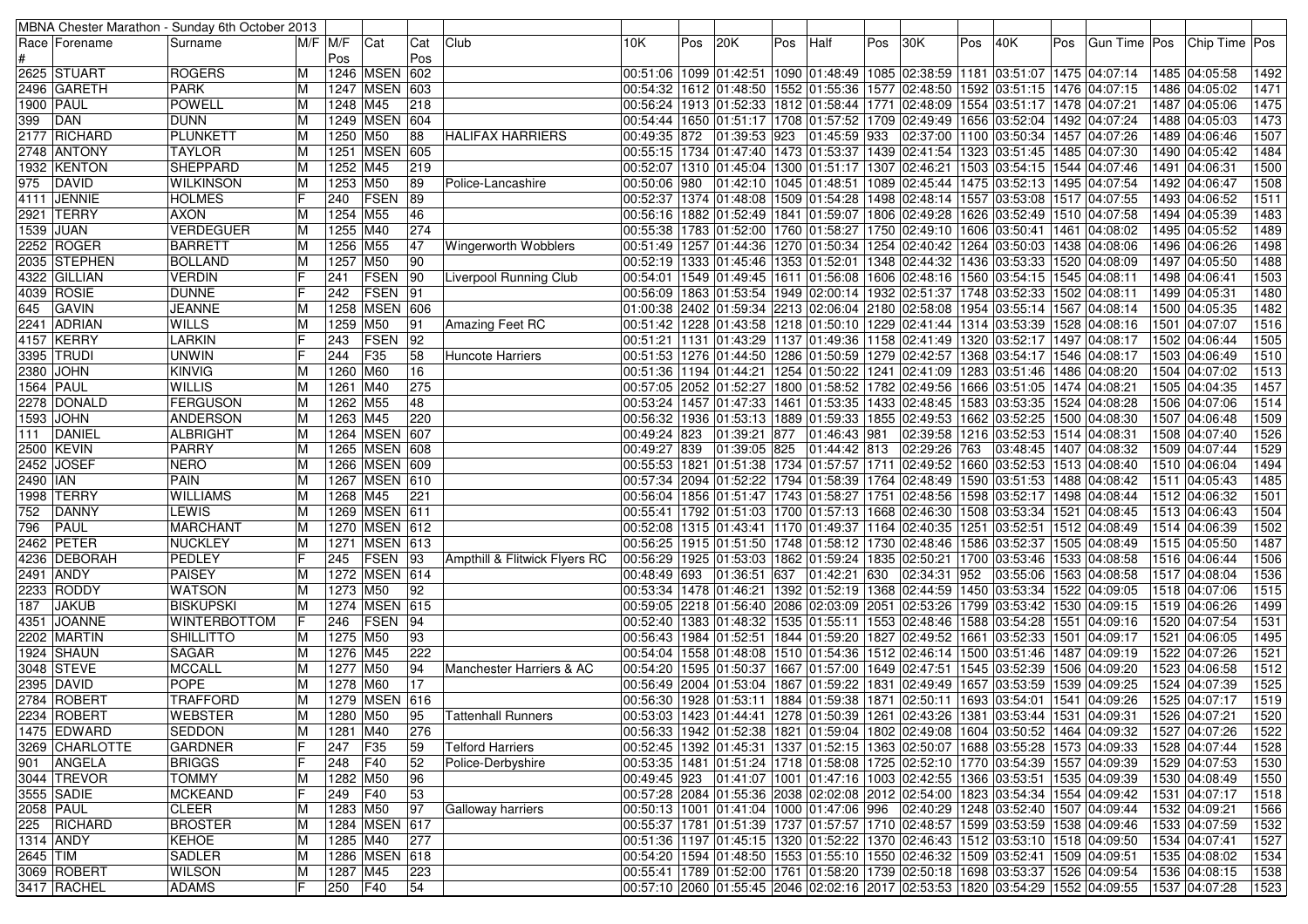|                  |                     | MBNA Chester Marathon - Sunday 6th October 2013 |    |          |                   |     |                                                                                                              |                            |     |              |     |              |     |                                                                                                          |     |                        |            |                |  |                 |      |
|------------------|---------------------|-------------------------------------------------|----|----------|-------------------|-----|--------------------------------------------------------------------------------------------------------------|----------------------------|-----|--------------|-----|--------------|-----|----------------------------------------------------------------------------------------------------------|-----|------------------------|------------|----------------|--|-----------------|------|
|                  | Race  Forename      | Surname                                         |    | M/F M/F  | Cat               | Cat | Club                                                                                                         | 10K                        | Pos | 20K          | Pos | Half         | Pos | 30K                                                                                                      | Pos | 40K                    | <b>Pos</b> | Gun Time   Pos |  | Chip Time   Pos |      |
|                  |                     |                                                 |    | Pos      |                   | Pos |                                                                                                              |                            |     |              |     |              |     |                                                                                                          |     |                        |            |                |  |                 |      |
|                  | 2747 MARTIN         | <b>TAMBLINGSON</b>                              | M  |          | 1288 MSEN         | 619 |                                                                                                              |                            |     |              |     |              |     | 00:55:57  1830  01:52:02  1763  01:58:28  1753  02:51:15  1739  03:54:44  1558  04:10:04                 |     |                        |            |                |  | 1538 04:08:03   | 1535 |
|                  | 3652  DEBORAH       | <b>BAKER</b>                                    |    | 251      | F45               | 28  | BRJ Run & Tri                                                                                                |                            |     |              |     |              |     | 00:57:07 2054 01:54:18 1969 02:00:58 1954 02:53:26 1800 03:55:30 1575 04:10:04                           |     |                        |            |                |  | 1539 04:08:01   | 1533 |
|                  | 4396  TRICIA        | <b>DODD</b>                                     | F  | 252      | <b>FSEN</b>       | 95  |                                                                                                              |                            |     |              |     |              |     | l00:55:59  1842  01:56:08  2061  02:02:41  2031  02:57:34  1937  03:55:24  1572  04:10:05                |     |                        |            |                |  | 1540 04:07:38   | 1524 |
|                  | 3546 JOANNA         | <b>MASCARENHAS</b>                              | IF | 253      | F40               | 55  |                                                                                                              |                            |     |              |     |              |     | 00:55:11  1728  01:51:05  1705  01:57:25  1689  02:49:09  1605  03:51:57  1491  04:10:10                 |     |                        |            |                |  | 1541 04:08:30   | 1543 |
| 825              | <b>BARRY</b>        | <b>MCGUIGAN</b>                                 | M  |          | 1289 MSEN 620     |     |                                                                                                              | 00:49:45 925               |     | 01:39:57 930 |     | 01:46:10 944 |     | 02:37:23 1121 03:55:53 1581 04:10:12                                                                     |     |                        |            |                |  | 1542 04:09:44   | 1576 |
| 742              | <b>ANDREW</b>       | <b>LEDWITH</b>                                  | M  |          | 1290 MSEN         | 621 | Huncote Harriers                                                                                             |                            |     |              |     |              |     | 00:51:54  1282  01:44:13  1243  01:50:19  1237  02:40:47  1268  03:54:27  1550  04:10:22                 |     |                        |            |                |  | 1543 04:08:54   | 1552 |
|                  | 3953  FILOMENA      | <b>BIANCO</b>                                   | IF | 254      | <b>FSEN</b>       | 96  | <b>Ellesmere Port RC</b>                                                                                     |                            |     |              |     |              |     | 00:56:43  1982  01:53:39  1940  02:00:09  1924  02:52:47  1788  03:55:33  1576  04:10:29                 |     |                        |            |                |  | 1544 04:08:25   | 1539 |
|                  | 1213 KELVIN         | <b>GREEN</b>                                    | M  | 1291 M40 |                   | 278 | <b>Wootton Road Runners</b>                                                                                  |                            |     |              |     |              |     | 00:57:22  2079  01:54:37  1986  02:01:04  1961  02:52:35  1781  03:54:37  1556  04:10:32                 |     |                        |            |                |  | 1545 04:08:39   | 1547 |
| 915              | <b>LISA</b>         | <b>BRAZIER-WATT</b>                             | IF | 255      | F35               | 60  | Police-Scotland                                                                                              |                            |     |              |     |              |     | 00:56:52 2018 01:53:23 1912 01:59:43 1885 02:50:04 1681                                                  |     | 03:56:02               |            | 1585 04:10:33  |  | 1546 04:08:49   | 1549 |
|                  | 3139 RICHARD        | <b>GILMARTIN</b>                                | M  | 1292 M40 |                   | 279 |                                                                                                              |                            |     |              |     |              |     | 00:54:44  1649  01:50:16  1647  01:56:39  1632  02:50:01  1676  03:53:51  1536  04:10:34                 |     |                        |            |                |  | 1547 04:08:07   | 1537 |
|                  | 2895 DAVID          | <b>WOOSTER</b>                                  | M  |          | 1293 MSEN 622     |     |                                                                                                              |                            |     |              |     |              |     | 00:52:43  1387  01:44:57  1296  01:51:06  1286  02:42:35  1346  03:53:35  1523  04:10:36                 |     |                        |            |                |  | 1548 04:07:09   | 1517 |
|                  | 3880 CHRISTINE      | <b>CUTNER</b>                                   | IF | 256      | F <sub>55</sub>   | 15  | Southport & Waterloo AC                                                                                      |                            |     |              |     |              |     | 00:53:13  1442  01:48:03  1500  01:54:34  1505  02:47:00  1521                                           |     | 03:55:16 1569 04:10:36 |            |                |  | 1549 04:08:51   | 1551 |
|                  | 2182 GARY           | PRICE                                           | M  | 1294 M50 |                   | 98  | 104:10:40  03:56:01 1584 104:10:40 05:51 259 101:44:26 1259 101:51:09 1293 1293 22:47:09 1526 23:56:01   884 |                            |     |              |     |              |     |                                                                                                          |     |                        |            |                |  | 1550 04:09:15   | 1562 |
|                  | 2868 CHRIS          | <b>WILLIAMS</b>                                 | M  |          | 1295 MSEN 623     |     | Fetch Everyone RC                                                                                            |                            |     |              |     |              |     | 00:54:40  1636  01:49:44  1610  01:56:07  1603  02:48:51  1594  03:55:00  1561  04:10:44                 |     |                        |            |                |  | 1551 04:08:39   | 1546 |
|                  | 3108 NIALL          | <b>MACPHERSON</b>                               | M  |          | 1296 MSEN 624     |     |                                                                                                              |                            |     |              |     |              |     | 00:57:29  2089  01:54:44  1995  02:01:18  1977  02:53:46  1817  03:55:09  1564  04:10:45                 |     |                        |            |                |  | 1552 04:08:27   | 1540 |
|                  | 2715   PAUL         | <b>SOUSTER</b>                                  | M  |          | 1297   MSEN 625   |     |                                                                                                              |                            |     |              |     |              |     | 00:51:25  1139  01:43:22  1128  01:49:13  1117  02:41:44  1313  03:54:26  1549  04:10:52                 |     |                        |            |                |  | 1553 04:09:35   | 1571 |
| 2493 TOM         |                     | <b>PALMER</b>                                   | M  |          | 1298 MSEN 626     |     |                                                                                                              |                            |     |              |     |              |     | 00:52:05  1308  01:46:06  1377  01:52:26  1375  02:45:27  1467  03:54:09  1543  04:10:55                 |     |                        |            |                |  | 1554 04:09:33   | 1570 |
| 732              | <b>MAX</b>          | LARCOMBE                                        | M  |          | 1299 MSEN         | 627 |                                                                                                              |                            |     |              |     |              |     | 00:52:05  1309  01:46:06  1375  01:52:25  1374  02:45:26  1465  03:54:08  1542  04:10:55                 |     |                        |            |                |  | 1555 04:09:33   | 1569 |
|                  | 3754 TRACY          | <b>MORVINSON</b>                                | IF | 257      | F45               | 29  |                                                                                                              |                            |     |              |     |              |     | 00:56:24 1907 01:52:58 1858 01:59:21 1830 02:51:52 1759 03:55:58 1582 04:10:55                           |     |                        |            |                |  | 1556 04:08:43   | 1548 |
| 950              | <b>MARK</b>         | <b>STENHOUSE</b>                                | M  | 1300 M45 |                   | 224 | Police-Gloucestershire                                                                                       |                            |     |              |     |              |     | 00:56:38   1956   01:53:14   1892   01:59:43   1884   02:51:55   1761                                    |     | 03:56:12 1590 04:10:59 |            |                |  | 1557 04:09:02   | 1556 |
| 3590 JO          |                     | <b>RATHBONE</b>                                 |    | 258      | F40               | 56  |                                                                                                              |                            |     |              |     |              |     | 00:56:39 1959 01:53:14 1893 01:59:41 1878 02:51:42 1751 03:55:22 1571 04:10:59                           |     |                        |            |                |  | 1558 04:09:01   | 1555 |
|                  | 2897 PAUL           | <b>WORTHINGTON</b>                              | M  |          | 1301 MSEN         | 628 |                                                                                                              |                            |     |              |     |              |     | 00:52:57  1417  01:47:12  1433  01:53:21  1422  02:43:45  1396  03:55:43  1578  04:11:00                 |     |                        |            |                |  | 1559 04:09:06   | 1560 |
|                  | 3682 RUTH           | <b>COTTAM</b>                                   | IF | 259      | F45               | 30  | Collingwood AC                                                                                               |                            |     |              |     |              |     | 00:59:37  2256  01:58:21  2149  02:04:59  2126  02:55:59  1893  03:55:21  1570  04:11:00                 |     |                        |            |                |  | 1560 04:08:28   | 1541 |
|                  | 1871  TUNDE         | <b>OGUNGBAYI</b>                                | ΙM | 1302 M45 |                   | 225 |                                                                                                              |                            |     |              |     |              |     | 00:56:24  1911  01:55:17  2021  02:00:43  1950  02:49:26  1622  03:54:34  1555  04:11:08                 |     |                        |            |                |  | 1561 04:09:18   | 1563 |
| <b>2248 NEIL</b> |                     | <b>ANDERSON</b>                                 | M  | 1303 M55 |                   | 49  |                                                                                                              |                            |     |              |     |              |     | 00:53:49 1517 01:47:38 1468 01:53:46 1452 02:42:18 1336 03:54:30 1553 04:11:13                           |     |                        |            |                |  | 1562 04:09:50   | 1578 |
|                  | 3400 NICOLA         | <b>WARHAM</b>                                   | IF | 260      | F35               | 61  |                                                                                                              |                            |     |              |     |              |     | 01:00:12 2329 02:00:08 2242 02:07:00 2224 02:58:59 1983 03:56:32 1596 04:11:14                           |     |                        |            |                |  | 1563 04:08:33   | 1544 |
| 153              | RICHARD             | <b>BARSZCZAK</b>                                | ΙM |          | 1304 MSEN 629     |     |                                                                                                              | 00:50:50 1070 01:41:04 999 |     |              |     | 01:47:00 993 |     | 02:36:39 1082 03:52:35 1503 04:11:15                                                                     |     |                        |            |                |  | 1564 04:10:01   | 1582 |
|                  | 4222  LAURA         | <b>OAKLEY</b>                                   | IF | 261      | FSEN              | 97  |                                                                                                              |                            |     |              |     |              |     | 00:53:41  1495  01:47:12  1432  01:53:22  1424  02:44:25  1431  03:53:37  1527  04:11:20                 |     |                        |            |                |  | 1565 04:08:29   | 1542 |
|                  | 4176   SAMANTHA     | <b>LOVE</b>                                     | ١F | 262      | <b>FSEN</b>       | 98  | halesowen A & CC                                                                                             |                            |     |              |     |              |     | 00:55:25  1755  01:52:27  1803  01:58:55  1790  02:51:00  1733  03:57:01  1605  04:11:20                 |     |                        |            |                |  | 1566 04:09:38   | 1573 |
| 180              | <b>ANDREW</b>       | <b>BILLINGTON</b>                               | M  | 1305     | <b>MSEN 630</b>   |     |                                                                                                              |                            |     |              |     |              |     | 00:56:53  2021  01:53:28  1926  01:59:56  1909  02:52:01  1766  03:55:03  1562  04:11:20                 |     |                        |            |                |  | 1567 04:09:18   | 1565 |
|                  | 2096 SIMON          | <b>GARRINGTON</b>                               | M  | 1306 M50 |                   | 99  |                                                                                                              |                            |     |              |     |              |     | 00:56:51  2011  01:53:24  1914  01:59:42  1883  02:50:03  1678  03:56:54  1602  04:11:24                 |     |                        |            |                |  | 1568 04:09:37   | 1572 |
|                  | 3863 JANE           | <b>STEDMAN</b>                                  | IF | 263      | F50               | 19  | Corby AC                                                                                                     |                            |     |              |     |              |     | 00:57:13  2064  01:56:45  2090  02:03:26  2062  02:57:37  1939  03:57:41  1618  04:11:27                 |     |                        |            |                |  | 1569 04:09:28   | 1568 |
| 515              | <b>NEIL</b>         | <b>GREENWOOD</b>                                | M  |          | 1307 MSEN 631     |     |                                                                                                              |                            |     |              |     |              |     | 00:51:06  1098  01:42:20  1054  01:48:18  1052  02:37:25  1122  03:53:40  1529  04:11:30                 |     |                        |            |                |  | 1570 04:10:01   | 1581 |
|                  | 3934 LUCY           | <b>ANDREWS</b>                                  | F  | 264      | FSEN              | 99  |                                                                                                              |                            |     |              |     |              |     | 00:56:56   2031   01:52:22   1792   01:58:41   1768   02:48:45   1582   03:55:58                         |     |                        |            | 1583 04:11:31  |  | 1571 04:08:35   | 1545 |
| 299              | <b>CHRISTOPHER</b>  | <b>CLARKE</b>                                   | M  |          | 1308 MSEN         | 632 |                                                                                                              |                            |     |              |     |              |     | 00:55:01  1696  01:51:02  1698  01:57:31  1694  02:49:34  1634  03:55:11  1566  04:11:34                 |     |                        |            |                |  | 1572 04:09:39   | 1575 |
|                  | 2347 BRIAN          | <b>TOPPING</b>                                  | M  | 1309 M55 |                   | 50  |                                                                                                              |                            |     |              |     |              |     | 00:55:01  1698  01:49:03  1571  01:55:03  1543  02:45:25  1464  03:55:11  1565  04:11:37                 |     |                        |            |                |  | 1573 04:09:04   | 1557 |
|                  | 2306 GREG           | LOWDE                                           | M  | 1310 M55 |                   | 51  |                                                                                                              |                            |     |              |     |              |     | 00:52:45   1393   01:46:28   1396   01:52:54   1404   02:47:09   1528                                    |     | 03:58:12 1633 04:11:41 |            |                |  | 1574 04:10:18   | 1586 |
|                  | 4091 STEPHANIE      | <b>HANNA</b>                                    | IF | 265      | <b>FSEN</b>       | 100 |                                                                                                              |                            |     |              |     |              |     | 00:59:55 2292 01:59:18 2196 02:05:58 2173 02:58:58 1982 03:57:59 1625 04:11:45                           |     |                        |            |                |  | 1575 04:09:39   | 1574 |
|                  | 2847 CHRIS          | <b>WHITE</b>                                    | M  |          | 1311 MSEN         | 633 |                                                                                                              |                            |     |              |     |              |     | 00:52:45   1389   01:44:09   1237   01:49:51   1205   02:43:48   1398   03:56:30   1594   04:11:46       |     |                        |            |                |  | 1576 04:09:06   | 1559 |
| 1838 C           |                     | <b>MCCANN</b>                                   | M  | 1312 M45 |                   | 226 |                                                                                                              |                            |     |              |     |              |     | 00:56:10  1865  01:52:36  1815  01:59:00  1796  02:50:57  1731                                           |     | 03:54:59 1560 04:11:51 |            |                |  | 1577 04:09:24   | 1567 |
|                  | 3495  RUTH          | GREEN                                           | F  | 266      | F40               | 57  | Ivanhoe Runners                                                                                              |                            |     |              |     |              |     | 00:58:20 2150 01:56:04 2059 02:02:26 2023 02:53:56 1822 03:56:05 1588 04:11:54                           |     |                        |            |                |  | 1578 04:09:18   | 1564 |
|                  | 2927 JOSHUA         | <b>BARROW</b>                                   | M  |          | 1313 MSEN 634     |     |                                                                                                              |                            |     |              |     |              |     | 01:00:29 2392 02:02:15 2356 02:09:54 2363 03:10:16 2329 03:59:39 1667 04:11:55 1579 04:09:12             |     |                        |            |                |  |                 | 1561 |
|                  | 2084 PAUL           | <b>EVANS</b>                                    | M  | 1314 M50 |                   |     | 100 Beverley AC                                                                                              |                            |     |              |     |              |     | 00:52:36  1373  01:43:35  1150  01:49:38  1167  02:41:02  1279  03:53:51  1534  04:11:55  1580  04:10:10 |     |                        |            |                |  |                 | 1583 |
|                  | 706 PETER           | KILBURN                                         | M  |          | 1315   MSEN   635 |     |                                                                                                              |                            |     |              |     |              |     | 00:52:53 1407 01:46:15 1386 01:52:28 1376 02:46:13 1499 03:57:36 1615 04:11:59                           |     |                        |            |                |  | 1581 04:10:44   | 1592 |
| 4443 AMY         |                     | <b>WALL</b>                                     | IF |          | 267   FSEN   101  |     |                                                                                                              |                            |     |              |     |              |     | 00:59:45 2268 02:00:08 2245 02:06:47 2208 02:58:16 1964 03:56:48 1600 04:12:03                           |     |                        |            |                |  | 1582 04:08:58   | 1554 |
|                  | 2170 LANCE          | PHILPOTT                                        | M  | 1316 M50 |                   | 101 |                                                                                                              |                            |     |              |     |              |     | 00:52:11 1318 01:44:06 1234 01:50:02 1222 02:40:08 1228 03:52:40 1508 04:12:09                           |     |                        |            |                |  | 1583 04:11:00   | 1599 |
|                  | 596 DAVID           | <b>HOBAN</b>                                    | M  |          | 1317 MSEN 636     |     |                                                                                                              |                            |     |              |     |              |     | 00:51:35  1192  01:44:12  1240  01:50:16  1234  02:45:06  1454  03:56:13  1591  04:12:12                 |     |                        |            |                |  | 1584 04:10:49   | 1593 |
| $231$ ROB        |                     | <b>BRUFORD</b>                                  | M  |          | 1318 MSEN 637     |     |                                                                                                              |                            |     |              |     |              |     | 00:49:59 960 01:40:29 968 01:46:13 951 02:41:17 1288 03:55:51 1580 04:12:20                              |     |                        |            |                |  | 1585 04:11:19   | 1607 |
|                  | 2206 GRAHAM         | <b>SMITH</b>                                    | M  | 1319 M50 |                   | 102 |                                                                                                              |                            |     |              |     |              |     | 00:56:48  1999  01:52:40  1825  01:58:54  1784  02:49:25  1621  03:56:41  1597  04:12:25                 |     |                        |            |                |  | 1586 04:10:13   | 1585 |
|                  | 494   MATTHEW       | <b>GLOVER</b>                                   | M  |          | 1320 MSEN 638     |     |                                                                                                              |                            |     |              |     |              |     | 00:58:06 2133 01:55:40 2043 02:02:36 2028 02:54:30 1834 03:56:41 1598 04:12:25                           |     |                        |            |                |  | 1587 04:08:57   | 1553 |
|                  | 1638   ROBERT JAMES | <b>BROWN</b>                                    | M  | 1321 M45 |                   | 227 | South Cheshire Harriers                                                                                      |                            |     |              |     |              |     | 00:53:12  1439  01:47:13  1435  01:53:25  1426  02:48:16  1558  03:57:57  1624  04:12:25                 |     |                        |            |                |  | 1588 04:10:51   | 1594 |
|                  | 1748 MARK           | <b>HAGUE</b>                                    | M  | 1322 M45 |                   | 228 |                                                                                                              |                            |     |              |     |              |     | 00:51:38 1204 01:44:58 1297 01:51:13 1296 02:45:24 1463 03:54:56 1559 04:12:29                           |     |                        |            |                |  | 1589 04:10:23   | 1588 |
|                  | 618 CHRIS           | <b>HOWITT</b>                                   | M  |          | 1323 MSEN 639     |     |                                                                                                              |                            |     |              |     |              |     | 00:55:36  1777  01:47:18  1441  01:54:21  1490  02:45:00  1452  03:55:45  1579  04:12:30                 |     |                        |            |                |  | 1590 04:09:06   | 1558 |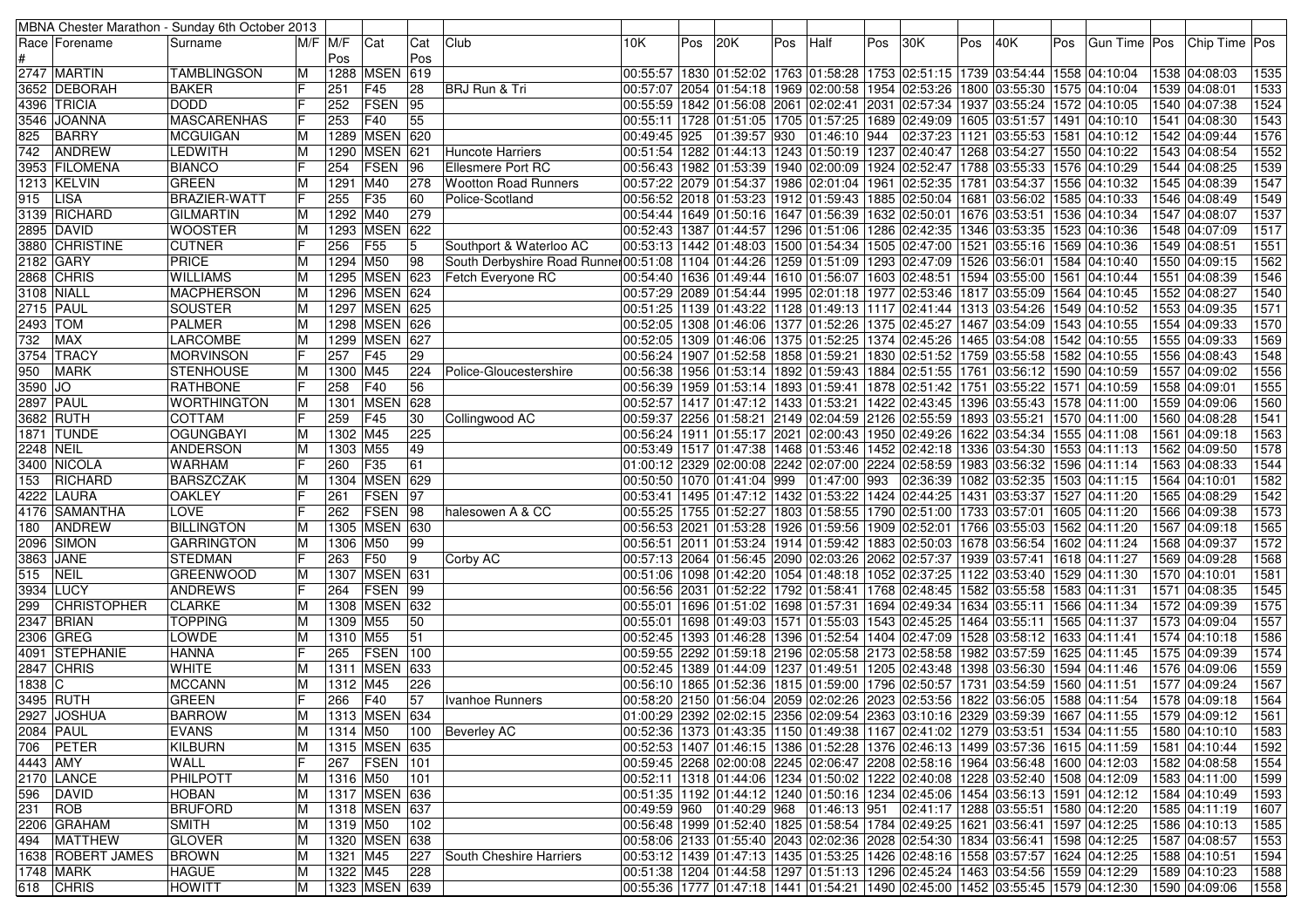| MBNA Chester Marathon - Sunday 6th October 2013 |                   |          |          |               |                 |                                                                                                              |              |     |                                                                          |     |              |     |                        |     |                                                                                                                                                                  |     |                                                                                                          |                 |              |
|-------------------------------------------------|-------------------|----------|----------|---------------|-----------------|--------------------------------------------------------------------------------------------------------------|--------------|-----|--------------------------------------------------------------------------|-----|--------------|-----|------------------------|-----|------------------------------------------------------------------------------------------------------------------------------------------------------------------|-----|----------------------------------------------------------------------------------------------------------|-----------------|--------------|
| Race Forename                                   | Surname           | M/F  M/F |          | Cat           | Cat             | Club                                                                                                         | 10K.         | Pos | 20K                                                                      | Pos | Half         | Pos | 30K                    | Pos | 40K                                                                                                                                                              | Pos | Gun Time   Pos                                                                                           | Chip Time   Pos |              |
|                                                 |                   |          | Pos      |               | Pos             |                                                                                                              |              |     |                                                                          |     |              |     |                        |     |                                                                                                                                                                  |     |                                                                                                          |                 |              |
| 2186 DAVID                                      | PUGH              | M        | 1324 M50 |               | 103             |                                                                                                              |              |     |                                                                          |     |              |     |                        |     | 00:53:37  1491  01:47:32  1459  01:53:51  1459  02:50:22  1701  03:56:32  1595  04:12:33                                                                         |     |                                                                                                          | 1591 04:10:51   | 1595         |
| 1287 MARK                                       | <b>HUMPHREYS</b>  |          | 1325 M40 |               | 280             |                                                                                                              |              |     |                                                                          |     |              |     |                        |     | 00:54:21  1598  01:47:49  1484  01:54:03  1475  02:46:20  1501  03:57:00  1603  04:12:38                                                                         |     |                                                                                                          | 1592 04:10:13   | 1584         |
| 1479 GRAHAM                                     | SHERIDAN          | м        | 1326 M40 |               | 281             | <b>Trentham Running Club</b>                                                                                 |              |     |                                                                          |     |              |     |                        |     | 00:55:15  1733  01:50:41  1670  01:56:59  1647  02:47:55  1549  03:56:52  1601  04:12:39                                                                         |     |                                                                                                          | 1593 04:10:39   | 1591         |
| 2477 JOHN                                       | <b>ORBISON</b>    | M        |          | 1327 MSEN 640 |                 |                                                                                                              |              |     |                                                                          |     |              |     |                        |     | 00:51:06   1097   01:42:35   1072   01:48:42   1075   02:40:41   1262   03:55:29   1574   04:12:40                                                               |     |                                                                                                          | 1594 04:11:03   | 1600         |
| ANTHONY<br>612                                  | <b>HORSTEAD</b>   | M        |          | 1328 MSEN 641 |                 | Steel City Striders RC                                                                                       |              |     |                                                                          |     |              |     |                        |     | 00:55:37  1779  01:51:27  1720  01:57:40  1700  02:48:30  1569  03:58:05  1630  04:12:40                                                                         |     |                                                                                                          | 1595 04:11:05   | 1601         |
| 2340 PETER                                      | <b>SPEARS</b>     |          | 1329 M55 |               | 52              |                                                                                                              |              |     |                                                                          |     |              |     |                        |     | 00:51:58  1291  01:44:36  1272  01:50:45  1265  02:41:43  1312  03:57:25  1611  04:12:41                                                                         |     |                                                                                                          | 1596 04:11:44   | 1618         |
| 4159 CHARLOTTE                                  | LAVENDER          |          | 268      | FSEN          | 102             |                                                                                                              |              |     | 00:51:49  1261  01:43:59  1220  01:50:03  1223  02:41:18  1289  03:59:23 |     |              |     |                        |     |                                                                                                                                                                  |     | 1663 04:12:42                                                                                            | 1597 04:11:31   | 1609         |
| 672<br><b>DARREN</b>                            | JONES             |          |          | 1330 MSEN 642 |                 |                                                                                                              |              |     |                                                                          |     |              |     |                        |     | 00:56:14  1879  01:51:53  1751  01:58:19  1738  02:51:10  1736  03:57:18  1607  04:12:44                                                                         |     |                                                                                                          | 1598 04:10:53   | 1596         |
| <b>1706 PAUL</b>                                | <b>EVANS</b>      |          | 1331 M45 |               | 229             |                                                                                                              |              |     | 00:55:50  1815  01:52:06  1769  01:58:28  1752  02:52:00  1764  03:57:31 |     |              |     |                        |     |                                                                                                                                                                  |     | 1613 04:12:45                                                                                            | 1599 04:09:45   | 1577         |
| 4172 ANGELINA                                   | LITTLEFIELD       |          | 269      | FSEN          | 103             | <b>RAF Triathlon</b>                                                                                         |              |     |                                                                          |     |              |     |                        |     | 00:56:02   1853   01:52:43   1829   01:58:45   1774   02:48:14   1556   03:57:47   1621   04:12:46                                                               |     |                                                                                                          | 1600 04:10:26   | 1589         |
| <b>DUNCAN</b><br>309                            | <b>COLLIE</b>     |          |          | 1332 MSEN 643 |                 |                                                                                                              |              |     |                                                                          |     |              |     |                        |     | 00:53:37  1492  01:47:13  1434  01:53:45  1448  02:46:48  1515  03:57:36  1616  04:12:50                                                                         |     |                                                                                                          | 1601 04:10:58   | 1598         |
| 1111 STEPHEN                                    | <b>COLDERWOOD</b> |          | 1333 M40 |               | 282             |                                                                                                              |              |     | 00:54:53   1682   01:48:28   1527   01:54:34   1507   02:45:52           |     |              |     |                        |     | 1480 03:58:04 1629 04:12:59                                                                                                                                      |     |                                                                                                          | 1602 04:11:40   | 1614         |
| 3987 LAURA                                      | CAWOOD            |          | 270      | FSEN          | 104             |                                                                                                              | 00:54:41     |     | 1639 01:50:32 1660 01:57:19 1678 02:52:07                                |     |              |     |                        |     | 1768 03:57:10 1606 04:13:02                                                                                                                                      |     |                                                                                                          | 1603 04:11:16   | 1606         |
| 3832 DEBBIE                                     | <b>GIBSON</b>     |          | 271      | F50           | 10              | nidd valley road runners                                                                                     |              |     |                                                                          |     |              |     |                        |     | 00:56:48  1998  01:54:52  2000  02:01:36  1991  02:53:22  1796  03:57:01  1604  04:13:08                                                                         |     |                                                                                                          | 1604 04:11:12   | 1605         |
| 3535 KERRY                                      | LANTSBERY         |          | 272      | F40           | 58              | <b>Wootton Road Runners</b>                                                                                  |              |     | 00:54:52  1678  01:50:25  1655  01:56:50  1640  02:49:32  1630  03:57:41 |     |              |     |                        |     |                                                                                                                                                                  |     | 1619 04:13:09                                                                                            | 1605 04:11:43   | 1617         |
| 1689 TERRY                                      | DAVIES            |          | 1334 M45 |               | 230             |                                                                                                              |              |     | 00:51:27 1151 01:44:52 1290 01:51:17 1308 02:43:52                       |     |              |     |                        |     | 1399 03:55:16   1568 04:13:10                                                                                                                                    |     |                                                                                                          | 1606 04:11:37   | 1610         |
| 1069 ADRIAN                                     | <b>BOYD</b>       |          | 1335 M40 |               | 283             |                                                                                                              | 00:49:48 932 |     | 01:39:32 904                                                             |     | 01:45:15 890 |     | 02:32:25 866           |     | 03:55:36 1577 04:13:12                                                                                                                                           |     |                                                                                                          | 1607 04:12:47   | 1642         |
| 4303 EMMA                                       | TAN               |          | 273      | FSEN          | 105             |                                                                                                              |              |     | 00:57:22 2078 01:56:40 2085 02:03:16 2054 02:55:45 1882 03:58:01         |     |              |     |                        |     |                                                                                                                                                                  |     | 1626 04:13:16                                                                                            | 1608 04:11:07   | 1602         |
| 3618   DONNA                                    | STRETTON          |          | 274      | <b>F40</b>    | 59              |                                                                                                              |              |     | 00:57:21 2077 01:55:05 2014 02:01:41 1996 02:55:15 1861                  |     |              |     |                        |     | 03:57:32 1614 04:13:21                                                                                                                                           |     |                                                                                                          | 1609 04:10:56   | 1597         |
| 1477 JAMES                                      | <b>SHAW</b>       |          | 1336 M40 |               | 284             |                                                                                                              |              |     | 00:56:49 2006 01:53:17 1901 01:59:38 1870 02:49:58                       |     |              |     |                        |     | 1670 03:56:20                                                                                                                                                    |     | 1592 04:13:25                                                                                            | 1610 04:11:43   | 1616         |
| 2293 DEREK                                      | <b>HENRY</b>      |          | 1337 M55 |               | 53              | <b>Wigan Phoenix</b>                                                                                         |              |     | 00:48:20 632 01:40:15 946                                                |     | 01:46:15 953 |     | 02:38:19 1153 03:54:21 |     |                                                                                                                                                                  |     | 1548 04:13:29                                                                                            | 1611 04:13:10   | 1658         |
| 4221 AMY                                        | NORFOLK           |          | 275      | FSEN          | 106             |                                                                                                              |              |     |                                                                          |     |              |     |                        |     | 00:54:11  1576  01:49:21  1587  01:55:53  1591  02:50:31  1706  03:58:20  1636  04:13:30                                                                         |     |                                                                                                          | 1612 04:11:40   | 1613         |
| 4405 MARTINA                                    | VERESCAKOVA       |          | 276      | FSEN          | 107             |                                                                                                              |              |     |                                                                          |     |              |     |                        |     | 00:55:38  1784  01:50:33  1664  01:56:43  1638  02:48:35  1570  03:56:22  1593  04:13:30                                                                         |     |                                                                                                          | 1613 04:10:22   | 1587         |
| 4440 JANE                                       | <b>BUTCHER</b>    |          | 277      | FSEN          | 108             |                                                                                                              |              |     |                                                                          |     |              |     |                        |     | 00:51:13 1115 01:43:39 1162 01:49:46 1197 02:45:27 1468 03:56:03 1587 04:13:32                                                                                   |     |                                                                                                          | 1614 04:11:46   | 1619         |
| 1307 RICHARD                                    | <b>JONES</b>      |          | 1338 M40 |               | 285             | <b>Tyne Bridge Harriers</b>                                                                                  |              |     | 00:53:59  1545  01:48:43  1547  01:54:49  1529  02:44:23                 |     |              |     |                        |     | 1427   03:58:34   1647   04:13:34                                                                                                                                |     |                                                                                                          | 1615 04:11:41   | 1615         |
| 4019 LOWRI                                      | <b>DANIEL</b>     |          | 278      | FSEN          | 109             | Aberystwyth AC                                                                                               |              |     | 00:55:36  1778  01:53:18  1905  01:59:42  1880  02:52:19  1773  03:58:04 |     |              |     |                        |     |                                                                                                                                                                  |     | 1627 04:13:34                                                                                            | 1616 04:11:49   | 1623         |
| 4132 JULIE-ANN                                  | <b>JOHNSON</b>    |          | 279      | FSEN          | 110             | North Derbyshire Running Club 00:58:58 2207 01:57:36 2116 02:04:22 2100 02:57:24 1935 03:57:52 1622 04:13:35 |              |     |                                                                          |     |              |     |                        |     |                                                                                                                                                                  |     |                                                                                                          | 1617 04:10:29   | 1590         |
| $1362$ JEZ                                      | <b>MAYTUM</b>     |          | 1339 M40 |               | 286             |                                                                                                              |              |     |                                                                          |     |              |     |                        |     | 04:13:37  20:55:24 1753   01:51:47   1741   01:58:16   1733   02:49:47   1652   03:58:07   1631   04:13:37                                                       |     |                                                                                                          | 1618 04:12:00   | 1628         |
| 2165 STEPHEN                                    | PADGETT           |          | 1340 M50 |               | 104             | Quakers running club                                                                                         | 00:56:01     |     | 1849 01:52:51  1845 01:59:05  1804 02:49:40  1645 03:57:21               |     |              |     |                        |     |                                                                                                                                                                  |     | 1610 04:13:38                                                                                            | 1619 04:11:49   | 1624         |
| <b>TOMAS</b><br>729                             | LANCASTER         |          |          | 1341 MSEN 644 |                 |                                                                                                              |              |     |                                                                          |     |              |     |                        |     | 00:53:54  1526  01:49:07  1575  01:55:29  1570  02:49:59  1672  03:58:40  1649  04:13:43                                                                         |     |                                                                                                          | 1620 04:11:53   | 1625         |
| 2801 ADAM                                       | <b>TYSOE</b>      |          |          | 1342 MSEN 645 |                 | Liverpool Running Club                                                                                       |              |     |                                                                          |     |              |     |                        |     | 00:53:59 1544 01:48:51 1555 01:55:01 1540 02:46:56 1519 04:00:44 1704 04:13:45                                                                                   |     |                                                                                                          | 1621 04:12:12   | 1634         |
| 2539 JAMES                                      | <b>POPE</b>       |          |          | 1343 MSEN 646 |                 |                                                                                                              |              |     | 00:54:51  1675  01:47:58  1487  01:53:49  1457  02:46:46                 |     |              |     |                        |     | 1514 03:56:06                                                                                                                                                    |     | 1589 04:13:48                                                                                            | 1622 04:11:11   | 1604         |
| 122<br><b>JOHN</b>                              | <b>ANGUS</b>      |          |          | 1344 MSEN 647 |                 |                                                                                                              |              |     |                                                                          |     |              |     |                        |     | 00:56:37  1952  01:52:23  1796  01:58:34  1756  02:49:12  1609  03:58:19  1635  04:13:51                                                                         |     |                                                                                                          | 1623 04:12:12   | 1633         |
| 1274 ROB                                        | <b>HOSKER</b>     |          | 1345 M40 |               | 287             | <b>NEMC</b>                                                                                                  |              |     |                                                                          |     |              |     |                        |     | 00:54:48  1664  01:50:52  1686  01:57:24  1686  02:48:38  1574  03:58:04  1628  04:13:56                                                                         |     |                                                                                                          | 1624 04:11:31   | 1608         |
| 1081 SIMON                                      | <b>BRYSON</b>     |          | 1346 M40 |               | 288             | England Athletics                                                                                            |              |     | 00:52:24  1350  01:45:51  1357  01:52:11  1357  02:47:29                 |     |              |     |                        |     | 1537 03:58:26 1641 04:13:58                                                                                                                                      |     |                                                                                                          | 1625 04:12:49   | 1645         |
| 1061 KELVIN                                     | <b>BIRCH</b>      |          | 1347 M40 |               | 289             |                                                                                                              |              |     |                                                                          |     |              |     |                        |     | 00:54:39 1661 04:14:04 01:55:42 1582 02:46:57 1520 03:59:19 1661 04:14:04                                                                                        |     |                                                                                                          | 1626 04:12:38   | 1638         |
| 2463 CHRIS                                      | NUTLEY            |          |          | 1348 MSEN 648 |                 |                                                                                                              |              |     |                                                                          |     |              |     |                        |     | 00:54:35 1618 01:50:42 1672 01:57:13 1669 02:49:31 1628 03:56:02 1586 04:14:05                                                                                   |     |                                                                                                          | 1627 04:11:49   | 1622         |
| 4372 KIRSTY                                     | LLOYD             |          | 280      | <b>FSEN</b>   | 111             |                                                                                                              |              |     | 00:58:58 2205 01:58:54 2178 02:05:20 2144 02:57:04                       |     |              |     |                        |     | 1919 03:57:20 1608 04:14:09                                                                                                                                      |     |                                                                                                          | 1628 04:09:52   | 1579         |
| 4446 RICH                                       | <b>DAVIES</b>     |          |          | 1349 MSEN 649 |                 |                                                                                                              |              |     |                                                                          |     |              |     |                        |     | 00:58:58 2206 01:58:55 2179 02:05:21 2147 02:57:04 1921 03:57:20 1609 04:14:09                                                                                   |     |                                                                                                          | 1629 04:09:53   | 1580         |
| 3954 KATHERINE                                  | <b>BILCLIFFE</b>  |          | 281      | FSEN          | 112             | Liverpool Running Club                                                                                       |              |     | 00:51:17  1122  01:47:28  1453  01:53:57  1469  02:48:39                 |     |              |     |                        |     | 1575 03:58:21                                                                                                                                                    |     | 1637 04:14:09                                                                                            | 1630 04:11:40   | 1611         |
| 3413 SARAH                                      | YATES             |          | 282      | <b>F35</b>    | 62              |                                                                                                              |              |     |                                                                          |     |              |     |                        |     | 00:55:22 1638 04:14:10 00:55:22 1638 01:57:01 1650 02:50:10 1691 03:58:22 1638 04:14:10                                                                          |     |                                                                                                          | 1631 04:11:54   | 1626         |
| 3770 SARAH                                      | RICHARDSON        | E.       | 283 F45  |               | 31              |                                                                                                              |              |     |                                                                          |     |              |     |                        |     |                                                                                                                                                                  |     | 00:50:54   1078 01:47:41   1475 01:53:58   1471 02:49:57   1669 04:00:24   1690 04:14:13   1632 04:12:48 |                 | 1643         |
| 3259 KAREN                                      | <b>FAWKES</b>     |          | 284 F35  |               | 63              |                                                                                                              |              |     |                                                                          |     |              |     |                        |     |                                                                                                                                                                  |     | 00:55:30 1766 01:51:57 1755 01:58:23 1744 02:51:38 1749 03:59:04 1652 04:14:16                           | 1633 04:12:02   | 1630         |
| 1315 PETER                                      | <b>KEIGHRON</b>   |          | 1350 M40 |               | 290             |                                                                                                              |              |     |                                                                          |     |              |     |                        |     |                                                                                                                                                                  |     | 00:58:05 2131 01:56:48 2092 02:03:31 2067 02:56:01 1894 03:58:24 1640 04:14:16                           | 1634 04:11:11   | 1603         |
| 2379 ROBERT                                     | KETTLE            | M        | 1351 M60 |               | 18              | Sandbach Striders                                                                                            |              |     |                                                                          |     |              |     |                        |     | 00:56:32  1938  01:53:32  1931  01:59:57  1912  02:53:26  1798  03:59:55  1676  04:14:18                                                                         |     |                                                                                                          | 1635 04:12:22   | 1635         |
| 2781 CCLARKE                                    | <b>TONY</b>       | M        |          | 1352 MSEN 650 |                 |                                                                                                              |              |     |                                                                          |     |              |     |                        |     | 01:00:07 2321 01:58:48 2170 02:05:25 2150 02:58:17 1966 04:00:01 1677 04:14:18                                                                                   |     |                                                                                                          | 1636 04:11:46   | 1620         |
| 193 JOSEPH                                      | <b>BOGGAN</b>     |          |          | 1353 MSEN 651 |                 |                                                                                                              |              |     |                                                                          |     |              |     |                        |     | 01:00:08 2325 01:58:49 2174 02:05:28 2154 02:58:18 1969 04:00:07 1682 04:14:18                                                                                   |     |                                                                                                          | 1637 04:11:48   | 1621         |
| 339 SIMON                                       | CROWE             | M        |          | 1354 MSEN 652 |                 |                                                                                                              |              |     |                                                                          |     |              |     |                        |     | 00:54:00 1548 01:47:08 1430 01:53:15 1419 02:47:52 1546 03:57:46 1620 04:14:20                                                                                   |     |                                                                                                          | 1638 04:11:40   | 1612         |
| 1257 NICK                                       | HOAR              | M        | 1355 M40 |               | 291             |                                                                                                              |              |     |                                                                          |     |              |     |                        |     | 00:55:38 1782 01:51:32 1727 01:58:02 1718 02:49:00 1601 03:57:52 1623 04:14:20                                                                                   |     |                                                                                                          | 1639 04:12:39   |              |
| 150 ADAM                                        | <b>BARRINGTON</b> |          |          |               |                 |                                                                                                              |              |     |                                                                          |     |              |     |                        |     | 00:46:59 513 01:36:19 597 01:42:15 626 02:40:39 1260 03:58:23 1639 04:14:20                                                                                      |     |                                                                                                          | 1640 04:13:03   | 1640         |
| 1657 BRUCE                                      | <b>CLAPTON</b>    | M        | 1357 M45 | 1356 MSEN 653 | 231             |                                                                                                              |              |     |                                                                          |     |              |     |                        |     |                                                                                                                                                                  |     |                                                                                                          | 1641 04:12:48   | 1656<br>1644 |
| 3440 SAMANTHA                                   |                   | M<br>IF. | 285 F40  |               | $\overline{60}$ |                                                                                                              |              |     |                                                                          |     |              |     |                        |     | 00:54:05 1560 01:50:02 1632 01:56:25 1618 02:48:00 1552 03:59:09 1655 04:14:24<br>00:55:52 1820 01:51:18 1711 01:57:45 1706 02:49:40 1644 03:57:39 1617 04:14:26 |     |                                                                                                          |                 |              |
|                                                 | <b>BRANDER</b>    |          |          |               |                 |                                                                                                              |              |     |                                                                          |     |              |     |                        |     |                                                                                                                                                                  |     |                                                                                                          | 1642 04:12:39   | 1641         |
| 1904 GAVIN                                      | <b>QUIGLEY</b>    | M        | 1358 M45 |               | 232             |                                                                                                              |              |     |                                                                          |     |              |     |                        |     | 00:55:33 1770 01:50:56 1694 01:57:17 1676 02:48:23 1564 03:57:31 1612 04:14:34                                                                                   |     |                                                                                                          | 1643 04:12:51   | 1647         |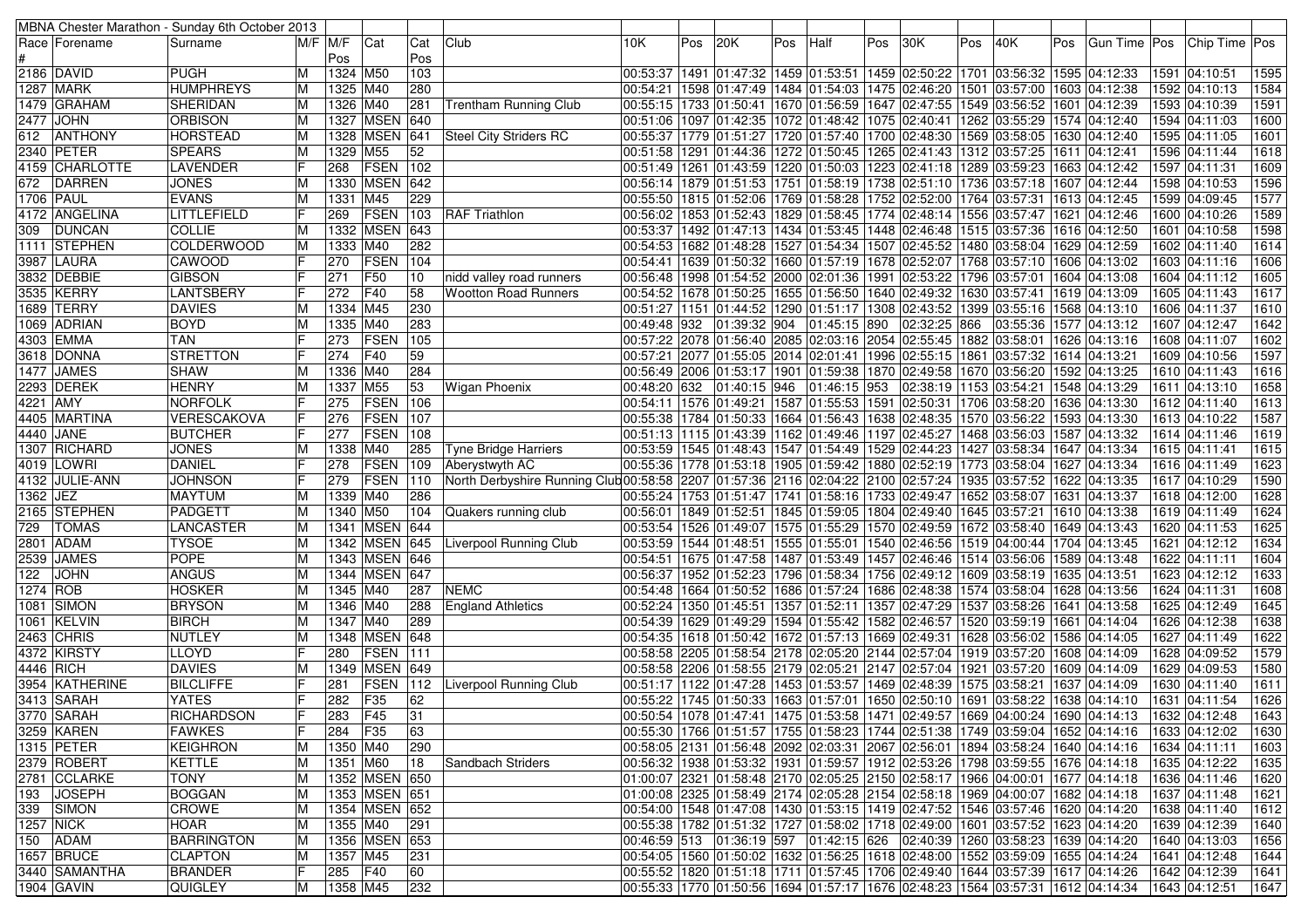|          |                 | MBNA Chester Marathon - Sunday 6th October 2013 |    |                    |                   |            |                                                                                                                                                                |                                                                                                    |     |              |     |              |     |              |     |                                                                     |     |              |               |      |
|----------|-----------------|-------------------------------------------------|----|--------------------|-------------------|------------|----------------------------------------------------------------------------------------------------------------------------------------------------------------|----------------------------------------------------------------------------------------------------|-----|--------------|-----|--------------|-----|--------------|-----|---------------------------------------------------------------------|-----|--------------|---------------|------|
|          | Race   Forename | Surname                                         |    | $M/F$ $M/F$<br>Pos | Cat               | Cat<br>Pos | Club                                                                                                                                                           | 10K.                                                                                               | Pos | 20K          | Pos | Half         | Pos | 30K          | Pos | 40K                                                                 | Pos | Gun Time Pos | Chip Time Pos |      |
| 297      | <b>LIAM</b>     | <b>CLARK</b>                                    | M  |                    | 1359 MSEN         | 654        | Kimberworth Striders                                                                                                                                           | 00:54:38 1624 01:50:48 1679 01:57:19 1679 02:50:41 1722 03:58:30 1643 04:14:38                     |     |              |     |              |     |              |     |                                                                     |     |              | 1644 04:13:00 | 1654 |
|          | 3822  JANET     | <b>CLARK</b>                                    | E  | 286                | F50               | 111        | <b>KImberworth Striders</b>                                                                                                                                    | 00:54:38  1627  01:50:49  1683  01:57:21  1681  02:50:40  1720  03:58:31  1644  04:14:38           |     |              |     |              |     |              |     |                                                                     |     |              | 1645 04:13:01 | 1655 |
| 2385 TOM |                 | <b>MANN</b>                                     | M  | 1360 M60           |                   | 19         |                                                                                                                                                                | 00:54:45   1655   01:48:24   1526   01:54:37   1514   02:46:43   1513   04:00:29   1699   04:14:40 |     |              |     |              |     |              |     |                                                                     |     |              | 1646 04:12:55 | 1651 |
|          | 4297 CHRISTINA  | <b>STEVENS</b>                                  | IF | 287                | <b>FSEN</b>       | 113        |                                                                                                                                                                | 00:59:20 2238 01:59:17 2195 02:06:02 2178 03:00:56 2058 04:00:11 1684 04:14:40                     |     |              |     |              |     |              |     |                                                                     |     |              | 1647 04:12:01 | 1629 |
|          | 4080 SARAH      | <b>GRAHAM</b>                                   |    | 288                | FSEN              | 114        |                                                                                                                                                                | 00:52:22   1347   01:46:00   1370   01:52:43   1390   02:50:36   1714   04:00:14   1686   04:14:44 |     |              |     |              |     |              |     |                                                                     |     |              | 1648 04:13:35 | 1666 |
|          | 2208 MIKE       | <b>SMITH</b>                                    | M  | 1361               | M50               | 105        |                                                                                                                                                                | 00:54:41  1638  01:50:08  1635  01:56:40  1634  02:49:44  1649  03:56:48  1599  04:14:46           |     |              |     |              |     |              |     |                                                                     |     |              | 1649 04:11:55 | 1627 |
| 920      | <b>YVETTE</b>   | <b>ARTHUR</b>                                   | IF | 289                | F50               | 12         | Police-West Yorkshire                                                                                                                                          | 00:50:41  1049  01:44:18  1250  01:50:35  1257  02:43:07  1375  03:50:15  1443  04:14:55           |     |              |     |              |     |              |     |                                                                     |     |              | 1650 04:14:20 | 1684 |
|          | 2997 SIMON      | <b>BROWN</b>                                    | M  |                    | 1362 MSEN 655     |            |                                                                                                                                                                | 00:50:10 997                                                                                       |     | 01:40:21 957 |     | 01:46:08 941 |     | 02:34:52 974 |     | 03:51:33 1484 04:14:58                                              |     |              | 1651 04:14:05 | 1677 |
| 316      | JONATHAN        | CONSTANCE                                       | M  |                    | 1363 MSEN 656     |            |                                                                                                                                                                | 01:11:29 2959 02:08:22 2619 02:15:04 2586 03:05:42 2201                                            |     |              |     |              |     |              |     | 04:00:22 1689 04:14:58                                              |     |              | 1652 04:12:08 | 1631 |
|          | 3943 GEORGINA   | <b>BARGE</b>                                    | IF | 290                | <b>FSEN</b>       | 115        |                                                                                                                                                                | 01:00:11 2327 01:59:34 2212 02:06:23 2195 02:58:42 1977 03:59:21 1662 04:15:03                     |     |              |     |              |     |              |     |                                                                     |     |              | 1653 04:12:10 | 1632 |
|          | 3709  ADRIENNE  | <b>HALL</b>                                     |    | 291                | F45               | 32         |                                                                                                                                                                | 00:57:08 2056 01:54:52 2002 02:01:29 1983 02:55:02 1849 03:58:17 1634 04:15:03 ا                   |     |              |     |              |     |              |     |                                                                     |     |              | 1654 04:12:25 | 1636 |
|          | 3351  DAGMARA   | <b>RAFALOWICZ</b>                               | IF | 292                | F35               | 64         |                                                                                                                                                                | 00:51:54  1286  01:47:15  1439  01:53:58  1470  02:49:35  1635  03:59:17  1658  04:15:08           |     |              |     |              |     |              |     |                                                                     |     |              | 1655 04:14:02 | 1676 |
|          | 2825 ALEC       | <b>WALTON</b>                                   | M  |                    | 1364 MSEN         | 657        |                                                                                                                                                                | 00:57:27  2083  01:55:14  2017  02:01:50  2000  02:55:16  1863  03:59:42  1669  04:15:10           |     |              |     |              |     |              |     |                                                                     |     |              | 1656 04:12:52 | 1650 |
|          | 3387  WENDY     | <b>TERRY</b>                                    |    | 293                | F35               | 65         | Dragons Running Club (Sale)                                                                                                                                    | 00:57:44 2113 01:55:24 2027 02:02:06 2009 02:55:05 1852 03:59:10 1657 04:15:12                     |     |              |     |              |     |              |     |                                                                     |     |              | 1657 04:12:35 | 1637 |
|          | 4376 SANDRA     | <b>GRIFFITHS</b>                                |    | 294                | <b>FSEN</b>       | 116        | Michelin AC                                                                                                                                                    | 00:59:35  2254  01:57:50  2126  02:04:22  2099  02:55:48  1886  03:59:41  1668  04:15:14           |     |              |     |              |     |              |     |                                                                     |     |              | 1658 04:12:38 | 1639 |
|          | 1980  MICHAEL   | <b>TWIGG</b>                                    | M  | 1365               | M45               | 233        | <b>Steel City Striders RC</b>                                                                                                                                  | 01:01:00 2426 02:02:38 2376 02:09:18 2345 03:01:49 2091 04:00:36 1702 04:15:15 01:00               |     |              |     |              |     |              |     |                                                                     |     |              | 1659 04:12:56 | 1652 |
|          | 1902 DAVE       | <b>PROSSER</b>                                  | M  | 1366               | M45               | 234        | South Cheshire Harriers                                                                                                                                        | 00:55:28  1758  01:52:04  1767  01:58:26  1748  02:50:36  1713  04:00:32  1701  04:15:16           |     |              |     |              |     |              |     |                                                                     |     |              | 1660 04:13:31 | 1664 |
|          | 4148 NICOLA     | <b>KING</b>                                     |    | 295                | FSEN              | 117        |                                                                                                                                                                | 00:54:42  1642  01:48:31  1533  01:54:38  1517  02:44:44  1439  04:00:24  1691  04:15:18           |     |              |     |              |     |              |     |                                                                     |     |              | 1661 04:13:20 | 1660 |
|          | 2522 MICHAEL    | PICKAVANCE                                      | M  |                    | 1367 MSEN         | 658        |                                                                                                                                                                | 00:55:08  1719  01:51:39  1735  01:58:06  1722  02:51:23  1743  03:59:10  1656  04:15:19           |     |              |     |              |     |              |     |                                                                     |     |              | 1662 04:13:43 | 1668 |
|          | 4146 ALICE      | <b>DARBYSHIRE</b>                               | IF | 296                | <b>FSEN</b>       | 118        |                                                                                                                                                                | 01:00:24 2364 02:01:11 2311 02:08:00 2295 03:00:51 2055 04:00:51 1706 04:15:19                     |     |              |     |              |     |              |     |                                                                     |     |              | 1663 04:12:52 | 1649 |
|          | 3277 HELEN      | <b>GREGORY</b>                                  | F  | 297                | F35               | 66         | <b>Nidd Valley Road Runners</b>                                                                                                                                | 00:59:53  2286  01:58:19  2148  02:04:52  2124  02:57:49  1945  03:59:53  1671  04:15:19           |     |              |     |              |     |              |     |                                                                     |     |              | 1664 04:12:49 | 1646 |
|          | 1806 JOHN       | <b>KIPPS</b>                                    | M  | 1368 M45           |                   | 235        | The Stragglers Running Club                                                                                                                                    | 00:57:38  2101  01:56:43  2087  02:03:26  2061  02:58:53  1980  04:01:35  1722  04:15:19           |     |              |     |              |     |              |     |                                                                     |     |              | 1665 04:13:20 | 1661 |
|          | 3431 SARAH      | <b>BEATTIE</b>                                  |    | 298                | F40               | 61         |                                                                                                                                                                | 00:56:41  1973  01:53:50  1945  02:00:32  1942  02:55:10  1854  04:00:25  1692  04:15:21           |     |              |     |              |     |              |     |                                                                     |     |              | 1666 04:13:29 | 1663 |
|          | 1584 MIKE       | <b>WRENCH</b>                                   | M  | 1369 M40           |                   | 292        | South Cheshire Harriers                                                                                                                                        | 00:55:24 1751 01:51:47 1742 01:58:07 1724 02:49:23 1618 04:00:29 1698 04:15:22                     |     |              |     |              |     |              |     |                                                                     |     |              | 1667 04:13:33 | 1665 |
|          | 1199   CHRIS    | <b>GIRVEN</b>                                   | M  | 1370 M40           |                   | 293        |                                                                                                                                                                | 00:55:14  1732  01:49:48  1615  01:56:14  1610  02:50:55  1730  03:59:42  1670  04:15:31           |     |              |     |              |     |              |     |                                                                     |     |              | 1668 04:12:57 | 1653 |
|          | 2087 BRIAN      | <b>FITTON</b>                                   | M  | 1371 M50           |                   | 106        |                                                                                                                                                                | 00:49:37 881                                                                                       |     |              |     |              |     |              |     | $ 01:42:35 1073 01:48:53 1090 02:47:46 1544 04:00:03 1679 04:15:32$ |     |              | 1669 04:14:48 | 1693 |
|          | 1135 RALPH      | <b>DAVIES</b>                                   | M  | 1372 M40           |                   | 294        |                                                                                                                                                                | 00:56:44  1986  01:53:20  1907  01:59:47  1892  02:49:58  1671  04:02:27  1750  04:15:35           |     |              |     |              |     |              |     |                                                                     |     |              | 1670 04:14:06 | 1678 |
|          | 1382   COLIN    | MOLLOY                                          | M  | 1373 M40           |                   | 295        |                                                                                                                                                                | 00:54:52  1680  01:49:53  1621  01:56:28  1625  02:49:53  1663  03:58:40  1648  04:15:40           |     |              |     |              |     |              |     |                                                                     |     |              | 1671 04:13:40 | 1667 |
|          | 3657 SARA       | <b>BOTT</b>                                     | IF | 299                | F45               | 33         | 24:15:42 02:53:36   1810 04:01:13   1713 04:15:42 02:50   1976 05:56   10:54:36   184:6   185   02:01:16   1974   02:53:36   1810   04:01:13   1713   04:15:42 |                                                                                                    |     |              |     |              |     |              |     |                                                                     |     |              | 1672 04:13:57 | 1675 |
|          | 2069 PATRICK    | DANVILLE                                        | M  | 1374 M50           |                   | 107        |                                                                                                                                                                | 00:56:16  1883  01:52:31  1810  01:58:54  1786  02:52:43  1785  04:00:28  1697  04:15:45           |     |              |     |              |     |              |     |                                                                     |     |              | 1673 04:13:22 | 1662 |
| 2389 IAN |                 | <b>MORRIS</b>                                   | M  | 1375 M60           |                   | 20         |                                                                                                                                                                | 00:59:17  2234  02:00:40  2282  02:07:46  2284  03:01:28  2080  03:59:55  1673  04:15:49           |     |              |     |              |     |              |     |                                                                     |     |              | 1674 04:13:08 | 1657 |
| 393      | FINNIAN         | <b>DOWNIE</b>                                   | M  |                    | 1376 MSEN         | 659        |                                                                                                                                                                | 00:55:08 1651 04:15:53 05:58 1613 05:58 16 1613 02:49:16 1613 03:58:59 1651 04:15:53               |     |              |     |              |     |              |     |                                                                     |     |              | 1675 04:13:54 | 1672 |
|          | 2133   TONY     | LEA                                             | M  | 1377 M50           |                   | 108        |                                                                                                                                                                | 00:55:49  1813  01:51:21  1715  01:57:45  1705  02:52:10  1771  04:00:26  1695  04:16:02           |     |              |     |              |     |              |     |                                                                     |     |              | 1676 04:13:48 | 1669 |
| 3726 BEA |                 | <b>JEFFERSON</b>                                | IF | 300                | F45               | 34         |                                                                                                                                                                | 00:56:27   1923   01:53:33   1932   02:00:14   1933   02:53:46   1816   04:00:20   1688   04:16:02 |     |              |     |              |     |              |     |                                                                     |     |              | 1677 04:13:51 | 1670 |
|          | 3695 WONA       | DONNELLY                                        | IF | 301                | F45               | 35         |                                                                                                                                                                | 00:57:38  2102  01:56:45  2089  02:03:23  2059  02:58:53  1981  04:01:52  1730  04:16:06           |     |              |     |              |     |              |     |                                                                     |     |              | 1678 04:14:07 | 1679 |
|          | 2098  ANDREW    | <b>GIFFORD</b>                                  | ΙM | 1378 M50           |                   | 109        |                                                                                                                                                                | 00:56:10  1867  01:51:58  1758  01:58:16  1734  02:50:57  1732  03:59:53  1672  04:16:13           |     |              |     |              |     |              |     |                                                                     |     |              | 1679 04:14:18 | 1683 |
|          | 4150 CAROLA     | <b>KOLBECK</b>                                  | IF | 302                | FSEN              | 119        | Leicestershire                                                                                                                                                 | 00:54:21  1597  01:49:35  1599  01:56:17  1612  02:50:06  1684  04:01:04  1709  04:16:20           |     |              |     |              |     |              |     |                                                                     |     |              | 1680 04:13:53 | 1671 |
|          | 2030 MARTYN     | <b>BENTLEY</b>                                  | M  | 1379 M50           |                   | 110        |                                                                                                                                                                | 00:54:42   1643   01:49:15   1583   01:55:38   1578   02:49:26   1623   03:58:42   1650   04:16:20 |     |              |     |              |     |              |     |                                                                     |     |              | 1681 04:14:37 | 1690 |
|          | 2176 BRON       | PLASKOWSKI                                      | M  | 1380 M50           |                   | 111        |                                                                                                                                                                | 00:58:33  2171  01:56:10  2063  02:02:32  2026  02:54:07  1825  03:58:32  1646  04:16:22           |     |              |     |              |     |              |     |                                                                     |     |              | 1682 04:12:51 | 1648 |
|          | 1585 CRAIG      | <b>WRIGHT</b>                                   | M  | 1381   M40         |                   | 296        |                                                                                                                                                                | 00:55:22   1747   01:51:53   1752   01:58:19   1737   02:50:38   1716   03:59:55   1674   04:16:23 |     |              |     |              |     |              |     |                                                                     |     |              | 1683 04:13:54 | 1673 |
| 1057 LEE |                 | <b>BENNETT</b>                                  | M  | 1382 M40           |                   | 297        |                                                                                                                                                                | 00:55:56  1828  01:52:30  1807  01:59:27  1843  02:50:47  1726  03:59:33  1665  04:16:24           |     |              |     |              |     |              |     |                                                                     |     |              | 1684 04:14:23 | 1685 |
|          | 1405 DAVE       | <b>O'CONNELL</b>                                | M  | 1383 M40           |                   | 298        |                                                                                                                                                                | 00:54:05 1563 01:49:32 1596 01:56:12 1607 02:49:12 1610 03:59:34 1666 04:16:25 1685 04:14:15       |     |              |     |              |     |              |     |                                                                     |     |              |               | 1681 |
|          | 1096 PAUL       | CARTER                                          | M  | 1384 M40           |                   |            | 299   Wesham Road Runners & AC   00:52:57   1416   01:46:42   1408   01:52:57   1405   02:46:51   1516   04:01:11   1712   04:16:29                            |                                                                                                    |     |              |     |              |     |              |     |                                                                     |     |              | 1686 04:14:28 | 1689 |
| 2615 TIM |                 | ROBERTS                                         | M  |                    | 1385   MSEN   660 |            |                                                                                                                                                                | 00:54:44  1653  01:50:20  1650  01:56:51  1643  02:49:59  1673  04:00:25  1693  04:16:34           |     |              |     |              |     |              |     |                                                                     |     |              | 1687 04:14:26 | 1686 |
|          | 2740 ADAM       | <b>SUMNER</b>                                   | M  |                    | 1386 MSEN 661     |            |                                                                                                                                                                | 00:52:42  1385  01:44:55  1292  01:51:03  1281  02:44:19  1421  04:00:25  1694  04:16:41           |     |              |     |              |     |              |     |                                                                     |     |              | 1688 04:14:14 | 1680 |
|          | 4201 JULIETTE   | <b>MEEK</b>                                     | F  |                    |                   |            | 303   FSEN   120   Ryston Runners                                                                                                                              | 00:56:54 2024 01:53:59 1954 02:00:20 1935 02:52:55 1792 04:01:39 1726 04:16:45                     |     |              |     |              |     |              |     |                                                                     |     |              | 1689 04:14:27 | 1688 |
|          | 3663 SAMANTHA   | <b>BROWN</b>                                    | IF | 304 F45            |                   | 36         | <b>Shropshire Shufflers</b>                                                                                                                                    | 00:53:57  1539  01:48:45  1549  01:55:12  1555  02:50:32  1708  04:00:37  1703  04:16:49           |     |              |     |              |     |              |     |                                                                     |     |              | 1690 04:15:15 | 1703 |
|          | 1441 RICHARD    | <b>PUGH</b>                                     | M  | 1387 M40           |                   | 300        |                                                                                                                                                                | 00:53:35  1487  01:48:00  1493  01:54:16  1487  02:44:51  1442  03:58:26  1642  04:16:51           |     |              |     |              |     |              |     |                                                                     |     |              | 1691 04:14:55 | 1695 |
| 2551 LEE |                 | <b>PRICE</b>                                    | M  |                    |                   |            | 1388   MSEN 662 Cobra RC                                                                                                                                       | 00:56:56 2034 01:53:43 1941 02:00:29 1939 02:56:53 1914 04:01:56 1731 04:16:52                     |     |              |     |              |     |              |     |                                                                     |     |              | 1692 04:15:09 | 1699 |
|          | 2449 JOHN       | <b>NAYLOR</b>                                   | M  |                    | 1389 MSEN 663     |            |                                                                                                                                                                | 00:53:24  1455  01:48:35  1542  01:55:29  1569  02:50:55  1729  04:01:40  1727  04:17:01           |     |              |     |              |     |              |     |                                                                     |     |              | 1693 04:14:46 | 1692 |
|          | 2956 PAVEL      | <b>SUBERT</b>                                   | M  |                    | 1390 MSEN 664     |            |                                                                                                                                                                | 00:55:38 1785 01:50:33 1661 01:56:43 1637 02:47:54 1548 03:58:31 1645 04:17:03                     |     |              |     |              |     |              |     |                                                                     |     |              | 1694 04:13:55 | 1674 |
| 3290 AMY |                 | <b>HERMON-TAYLOR</b>                            | IF | 305 F35            |                   | 67         |                                                                                                                                                                | 00:56:46 1991 01:53:47 1942 02:00:08 1921 02:55:11 1855 04:02:15 1739 04:17:04                     |     |              |     |              |     |              |     |                                                                     |     |              | 1695 04:15:12 | 1701 |
|          | 3141 JASON      | <b>HAYES</b>                                    | M  | 1391 M40           |                   | 301        |                                                                                                                                                                | 01:00:07 2322 01:58:49 2173 02:05:27 2153 02:58:17 1965 04:00:03 1680 04:17:09                     |     |              |     |              |     |              |     |                                                                     |     |              | 1696 04:14:37 | 1691 |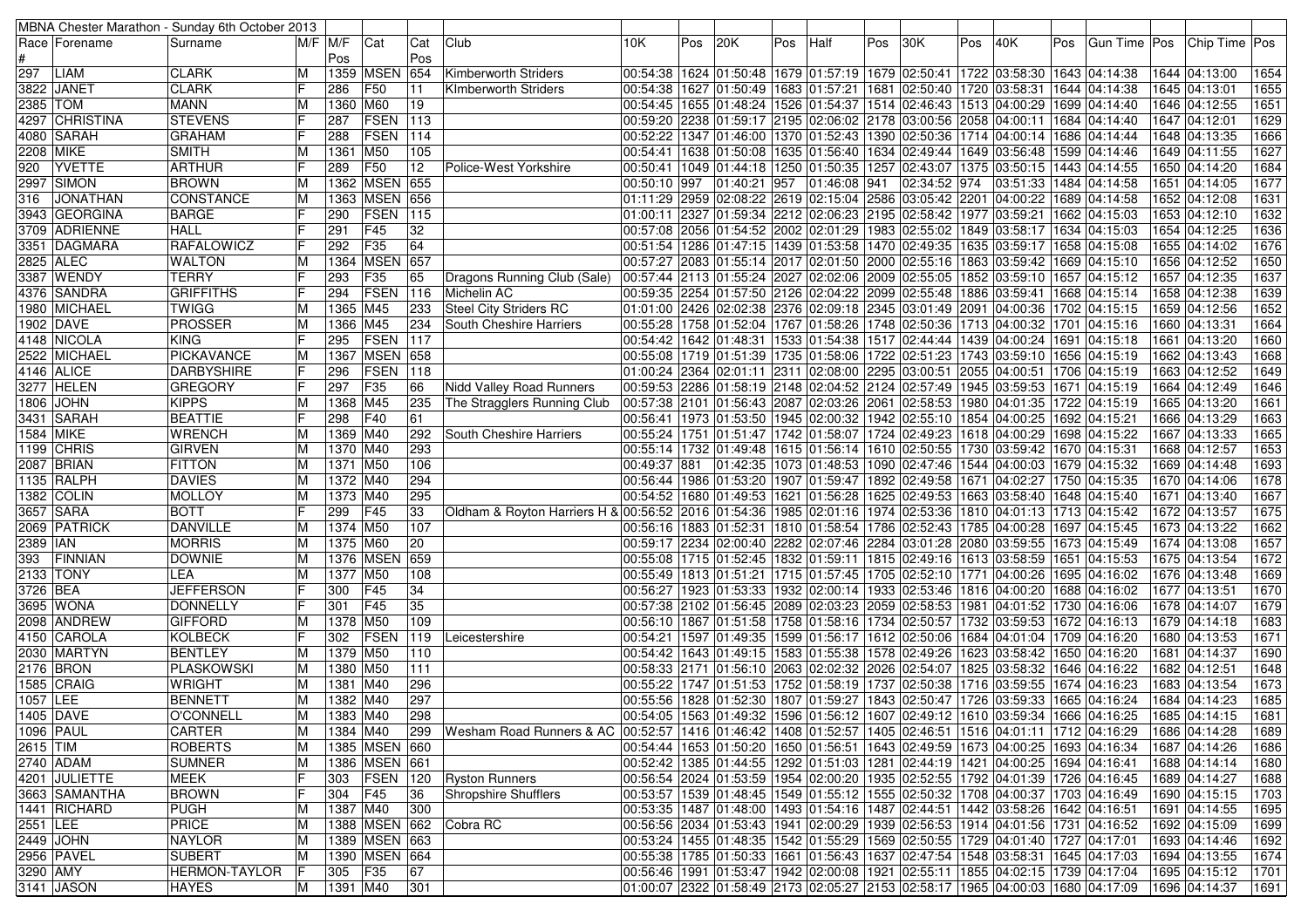|            |                              | MBNA Chester Marathon - Sunday 6th October 2013 |             |             |                                |              |                                                                                                                  |                        |     |     |     |                                                          |     |                                                                                          |     |                                   |     |                                                                                                          |      |                                |              |
|------------|------------------------------|-------------------------------------------------|-------------|-------------|--------------------------------|--------------|------------------------------------------------------------------------------------------------------------------|------------------------|-----|-----|-----|----------------------------------------------------------|-----|------------------------------------------------------------------------------------------|-----|-----------------------------------|-----|----------------------------------------------------------------------------------------------------------|------|--------------------------------|--------------|
|            | Race   Forename              | Surname                                         |             | $M/F$ $M/F$ | Cat                            | Cat          | Club                                                                                                             | 10K                    | Pos | 20K | Pos | Half                                                     | Pos | 30K                                                                                      | Pos | 40K                               | Pos | Gun Time   Pos                                                                                           |      | Chip Time Pos                  |              |
|            |                              |                                                 |             | Pos         |                                | Pos          |                                                                                                                  |                        |     |     |     |                                                          |     |                                                                                          |     |                                   |     |                                                                                                          |      |                                |              |
| 925        | <b>GRAEME</b>                | <b>CARVELL</b>                                  | ΙM          |             | 1392 MSEN                      | 665          | Police-Cheshire                                                                                                  |                        |     |     |     |                                                          |     | 00:56:13  1876  01:53:06  1874  01:59:35  1861  02:50:26  1702  04:00:20  1687  04:17:09 |     |                                   |     |                                                                                                          |      | 1697 04:15:20                  | 1710         |
| 448        | <b>ANDY</b>                  | <b>FISHER</b>                                   | IМ          |             | 1393 MSEN 666                  |              |                                                                                                                  |                        |     |     |     | 00:52:52 1404 01:45:40 1349 01:51:57 1345 02:44:31       |     |                                                                                          |     | 1435 03:59:55 1675 04:17:12       |     |                                                                                                          |      | 1698 04:14:18                  | 1682         |
|            | 2954   RAFAL                 | <b>PASKO</b>                                    | ΙM          |             | 1394 MSEN 667                  |              |                                                                                                                  |                        |     |     |     |                                                          |     | 00:56:38  1958  01:53:07  1877  01:59:29  1846  02:49:48                                 |     | 1655  03:59:19  1660  04:17:13    |     |                                                                                                          |      | 1699 04:15:17                  | 1704         |
| 549        | <b>GARETH</b>                | <b>HANSOM</b>                                   | ΙM          | 1395        | <b>MSEN 668</b>                |              | <b>Mold Masters</b>                                                                                              |                        |     |     |     |                                                          |     | 00:55:00 1695 01:49:09 1576 01:55:20 1562 02:47:24                                       |     | 1535 03:59:19   1659 04:17:14     |     |                                                                                                          |      | 1700 04:13:14                  | 1659         |
| 1546       | <b>JOHN</b>                  | <b>WALSH</b>                                    | IМ          | 1396        | M40                            | 302          | <b>Rodillian Runners</b>                                                                                         |                        |     |     |     |                                                          |     | 00:55:05 1708 01:49:56 1623 01:56:05 1602 02:51:56                                       |     | 1762 04:01:36 1723 04:17:18       |     |                                                                                                          | 1701 | 04:15:03                       | 1697         |
| 842        | <b>ANDREW</b>                | MEREDITH                                        | ΙM          |             | 1397 MSEN 669                  |              |                                                                                                                  |                        |     |     |     |                                                          |     | 00:54:31  1609  01:52:13  1778  01:58:35  1757  02:50:33                                 |     | 1712 04:00:51  1707 04:17:19      |     |                                                                                                          |      | 1702 04:15:29                  | 1713         |
| 210        | <b>ANDY</b>                  | <b>BRADLEY</b>                                  | ΙM          |             | 1398 MSEN 670                  |              |                                                                                                                  |                        |     |     |     | 00:56:16  1881  01:52:30  1806  01:58:51  1780  02:50:40 |     |                                                                                          |     | 1721 04:01:31 1721 04:17:19       |     |                                                                                                          |      | 1703 04:14:55                  | 1696         |
|            | 2006 CARL                    | <b>YEATES</b>                                   | ΙM          | 1399 M45    |                                | 236          |                                                                                                                  |                        |     |     |     |                                                          |     | 00:56:52 2015 01:53:27 1924 01:59:50 1901 02:51:18                                       |     | 1742   04:02:16   1740   04:17:20 |     |                                                                                                          |      | 1704 04:15:36                  | 1716         |
| 227        | <b>COLIN</b>                 | <b>BROWN</b>                                    | ΙM          |             | 1400 MSEN                      | 671          |                                                                                                                  |                        |     |     |     |                                                          |     | 00:56:57 2035 01:55:26 2030 02:01:12 1971 02:50:50                                       |     | 1728 04:02:18 1745 04:17:20       |     |                                                                                                          |      | 1705 04:15:39                  | 1717         |
|            | 2300 ROBERT                  | <b>KEMP</b>                                     | ΙM          | 1401        | M55                            | 54           |                                                                                                                  |                        |     |     |     | 01:00:21 2353 02:00:03 2240 02:06:41 2203 02:59:10       |     |                                                                                          |     | 1990 04:01:28 1719 04:17:21       |     |                                                                                                          |      | 1706 04:14:52                  | 1694         |
|            | 1063 STEVE                   | <b>BOARDMAN</b>                                 | ΙM          | 1402 M40    |                                | 303          |                                                                                                                  |                        |     |     |     | 00:55:00 1694 01:49:44 1609 01:56:25 1619 02:48:36       |     |                                                                                          |     | 1571 04:00:13 1685 04:17:22       |     |                                                                                                          |      | 1707 04:15:56                  | 1723         |
| 401        | PHILIP                       | <b>DUNN</b>                                     | IМ          |             | 1403 MSEN                      | 672          | Accrington road runners                                                                                          |                        |     |     |     | 00:52:19 1335 01:46:21 1391 01:53:01 1408 02:47:02       |     |                                                                                          |     | 1523 03:59:32 1664 04:17:22       |     |                                                                                                          |      | 1708 04:15:14                  | 1702         |
|            | 3363 NATALIE                 | <b>RUSHTON</b>                                  | IF          | 306         | F35                            | 68           |                                                                                                                  |                        |     |     |     | 00:58:24 2156 01:58:24 2154 02:05:17 2140 02:59:25       |     |                                                                                          |     | 1993 04:02:18 1744 04:17:24       |     |                                                                                                          |      | 1709 04:15:20                  | 1709         |
| 3544 LIZ   |                              | <b>LISTER</b>                                   |             | 307         | F40                            | 62           |                                                                                                                  |                        |     |     |     | 00:53:08 1425 01:50:54 1691 01:57:20 1680 02:57:11       |     |                                                                                          |     | 1923 04:02:22 1746 04:17:29       |     |                                                                                                          |      | 1710 04:16:01                  | 1726         |
|            | 2325  MARK                   | <b>UNDERHILL</b>                                | ΙM          |             | 1404 MSEN                      | 673          |                                                                                                                  |                        |     |     |     |                                                          |     | 00:57:04  2051  01:53:21  1909  01:59:46  1891  02:51:47  1757  04:01:39  1725  04:17:30 |     |                                   |     |                                                                                                          |      | 1711 04:15:11                  | 1700         |
|            | 3137 ROBIN                   | <b>LEMON</b>                                    | ΙM          |             | 1405   MSEN                    | 674          |                                                                                                                  |                        |     |     |     |                                                          |     | 00:57:21 2075 01:54:38 1989 02:01:08 1963 02:53:35                                       |     | 1808 04:02:38 1756 04:17:32       |     |                                                                                                          |      | 1712 04:14:26                  | 1687         |
|            | 3313 KATE                    | LAW                                             |             | 308         | F35                            | 69           |                                                                                                                  |                        |     |     |     | 00:57:21 2076 01:56:04 2058 02:02:47 2034 02:56:28       |     |                                                                                          |     | 1906 04:01:01 1708 04:17:35       |     |                                                                                                          |      | 1713 04:15:04                  | 1698         |
|            | 3812 JEAN                    | <b>BEVAN</b>                                    | IF          | 309         | F50                            | 13           |                                                                                                                  |                        |     |     |     | 00:56:55 2028 01:53:27 1922 01:59:48 1895 02:52:18       |     |                                                                                          |     | 1772 04:02:17 1741 04:17:36       |     |                                                                                                          |      | 1714 04:15:56                  | 1724         |
|            | 1200 IFRANK                  | <b>GLASS</b>                                    | M           | 1406        | M40                            | 304          | skyrac ac                                                                                                        | 00:57:01 2043 01:53:19 |     |     |     | 1906 01:59:40 1876 02:50:10                              |     |                                                                                          |     | 1692 04:00:03 1681 04:17:37       |     |                                                                                                          |      | 1715 04:15:52                  | 1722         |
|            | 1578 KENNY                   | <b>WORRALL</b>                                  | IМ          | 1407 M40    |                                | 305          | Liverpool Running Club                                                                                           |                        |     |     |     | 00:56:48 1996 01:55:41 2044 00:00:00 0                   |     | 02:40:22                                                                                 |     | 1243 04:02:01 1735 04:17:37       |     |                                                                                                          |      | 1716 04:15:42                  | 1718         |
|            | 3891 SUSAN                   | <b>HOLMES</b>                                   |             | 310         | <b>F55</b>                     | 6            |                                                                                                                  |                        |     |     |     | 00:54:43  1644  01:51:00  1696  01:57:25  1688  02:50:32 |     |                                                                                          |     | 1710  04:01:10  1711  04:17:37    |     |                                                                                                          |      | 1717 04:15:36                  | 1715         |
| 1290  NEIL |                              | <b>HUNTER</b>                                   | ΙM          | 1408 M40    |                                | 306          |                                                                                                                  |                        |     |     |     |                                                          |     | 00:55:04 1705 01:50:34 1666 01:56:57 1645 02:48:50                                       |     | 1593 04:02:05  1737 04:17:39      |     |                                                                                                          |      | 1718 04:15:51                  | 1721         |
|            | 1464 CARL                    | <b>RUSHTON</b>                                  | ΙM          | 1409 M40    |                                | 307          | Cheadle Running Club                                                                                             |                        |     |     |     |                                                          |     | 04:17:40 0.53:04 1424 01:45:18 1326 01:51:22 1311 02:43:47 1397 04:00:07 1683 04:17:40   |     |                                   |     |                                                                                                          |      | 1719 04:15:50                  | 1720         |
|            | 3136 ANDREW                  | <b>LYTHE</b>                                    | ΙM          |             | 1410 MSEN                      | 675          |                                                                                                                  |                        |     |     |     |                                                          |     | 00:58:31 2167 01:57:18 2106 02:04:11 2090 02:58:10                                       |     | 1956 04:02:17   1743 04:17:43     |     |                                                                                                          |      | 1720 04:15:35                  | 1714         |
|            | 3272 GEMMA                   | <b>GEEKIE</b>                                   | IF          | 311         | F35                            | 70           |                                                                                                                  |                        |     |     |     | 00:51:39 1207 01:44:40 1277 01:51:02 1280 02:43:21       |     |                                                                                          |     | 1379 03:58:08 1632 04:17:44       |     |                                                                                                          | 1721 | 04:16:15                       | 1731         |
| 1625 NEIL  |                              | <b>BLOOR</b>                                    | ΙM          | 1411 M45    |                                | 237          | Ilkley Harriers                                                                                                  |                        |     |     |     |                                                          |     | 00:51:48  1253  01:43:54  1202  01:49:40  1173  02:36:53                                 |     | 1096 04:01:13 1714 04:17:46       |     |                                                                                                          |      | 1722 04:16:37                  | 1742         |
| 60         | <b>NICK</b>                  | <b>HOLT</b>                                     | ΙM          | 1412        |                                | $\mathbf{2}$ |                                                                                                                  |                        |     |     |     |                                                          |     | 00:26 2380 02:00:57 2301 02:07:45 2281 03:00:38 2041 04:01:28 1717 04:17:47              |     |                                   |     |                                                                                                          |      | 1723 04:15:19                  | 1707         |
| 59         | <b>SIMON</b>                 | <b>VAUKINS</b>                                  | ΙM          |             | 1413 MSEN 676                  |              |                                                                                                                  |                        |     |     |     |                                                          |     | 00:26 2376 02:00:57 2299 02:07:45 2282 03:00:37 2039 04:01:28 1718 04:17:47 0.           |     |                                   |     |                                                                                                          |      | 1724 04:15:18                  | 1706         |
|            | 1679 DARREN                  | CROFT-GRIGGS                                    | IМ          | 1414 M45    |                                | 238          |                                                                                                                  |                        |     |     |     |                                                          |     | 00:58:20 2151 01:57:44 2123 02:04:28 2105 02:58:28                                       |     | 1971   04:01:39   1724   04:17:52 |     |                                                                                                          |      | 1725 04:15:23                  | 1711         |
| 1372       | <b>JON</b>                   | <b>MCLEOD</b>                                   | ΙM          | 1415 M40    |                                | 308          |                                                                                                                  |                        |     |     |     |                                                          |     | 00:56:43  1985  01:53:35  1935  02:00:12  1928  02:55:14  1860  04:01:51  1729  04:18:00 |     |                                   |     |                                                                                                          |      | 1726 04:15:18                  | 1705         |
|            | 1450  STEPHEN                | <b>RIDGWAY</b>                                  | ΙM          | 1416 M40    |                                | 309          |                                                                                                                  |                        |     |     |     |                                                          |     | 00:55:23  1750  01:53:27  1921  01:59:48  1897  02:53:36                                 |     | 1811 04:03:09 1767 04:18:00       |     |                                                                                                          |      | 1727 04:16:04                  | 1728         |
| 3489 LISA  |                              | <b>GODWIN</b>                                   |             | 312         | F40                            | 63           | Norwich Road Runners                                                                                             |                        |     |     |     | 00:55:23  1749  01:53:26  1919  01:59:49  1899  02:53:35 |     |                                                                                          |     | 1806 04:03:09 1766 04:18:01       |     |                                                                                                          |      | 1728 04:16:04                  | 1727         |
|            | 3550 WENDY                   | <b>MATIER</b>                                   |             | 313         | F40                            | 64           |                                                                                                                  |                        |     |     |     |                                                          |     | 00:55:28  1760  01:52:32  1811  01:59:05  1803  02:53:35                                 |     | 1807   04:01:59   1732   04:18:01 |     |                                                                                                          |      | 1729 04:15:27                  | 1712         |
|            | 1011  JONATHAN               | <b>SYMES</b>                                    | IМ          | 1417 M40    |                                | 310          | Police-West Midlands                                                                                             |                        |     |     |     |                                                          |     | 00:53:48  1514  01:48:33  1538  01:54:42  1521  02:51:45                                 |     | 1754 04:02:33 1752 04:18:10       |     |                                                                                                          |      | 1730 04:16:24                  | 1735         |
|            | 1220 MICHAEL                 | GREGORY                                         | ΙM          | 1418 M40    |                                | 311          |                                                                                                                  |                        |     |     |     | 00:59:11 2226 01:58:48 2172 02:05:26 2151 02:57:59       |     |                                                                                          |     | 1948  04:02:00  1733  04:18:19    |     |                                                                                                          |      | 1731 04:15:57                  | 1725         |
|            | 1599 STEVE                   | <b>ATHERTON</b>                                 | ΙM          | 1419 M45    |                                | 239          |                                                                                                                  |                        |     |     |     |                                                          |     | 00:50:54  1079  01:46:52  1420  01:53:53  1465  02:54:09                                 |     | 1826 04:04:20 1795 04:18:22       |     |                                                                                                          |      | 1732 04:17:42                  | 1761         |
|            | 3458 PAULA                   | CONVERY                                         | IF          | 314         | F40                            | 65           |                                                                                                                  |                        |     |     |     |                                                          |     | 00:56:30  1929  01:53:04  1868  01:59:32  1853  02:53:41                                 |     | 1814 04:02:25 1748 04:18:26       |     |                                                                                                          |      | 1733 04:16:27                  | 1736         |
|            | 2083 RUSSELL                 | <b>EGAN</b>                                     | IМ          | 1420 M50    |                                | 112          | darwen dashers                                                                                                   |                        |     |     |     |                                                          |     | 00:53:32  1473  01:47:18  1442  01:53:27  1427  02:45:34  1472  04:01:08  1710  04:18:26 |     |                                   |     |                                                                                                          |      | 1734 04:17:06                  | 1749         |
| 740        | COLIN                        | <b>LEADBEATER</b>                               | ΙM          |             | 1421 MSEN 677                  |              |                                                                                                                  |                        |     |     |     |                                                          |     | 00:59:26 2242 01:58:11 2142 02:05:13 2134 03:01:24 2075 04:05:04 1821 04:18:29           |     |                                   |     |                                                                                                          |      | 1735 04:16:32                  | 1739         |
| 516        | TIM                          | <b>GREENWOOD</b>                                | ΙM          |             | 1422 MSEN 678                  |              |                                                                                                                  |                        |     |     |     |                                                          |     | 00:53:56 1534 01:46:11 1380 01:53:25 1425 02:49:39                                       |     | 1642 04:01:25   1716 04:18:29     |     |                                                                                                          |      | 1736 04:16:21                  | 1733         |
|            | 1611 PETE                    | <b>BATES</b>                                    | ΙM          | 1423 M45    |                                |              | 240 Royal Mail Sheffield Running C00:54:39 1631 01:49:06 1573 01:55:17 1558 02:45:21 1460 03:47:42 1385 04:18:31 |                        |     |     |     |                                                          |     |                                                                                          |     |                                   |     |                                                                                                          |      | 1737 04:16:16                  | 1732         |
|            | 4365 CHRISTINA               | <b>WRIGHT</b>                                   | $\mathsf F$ |             |                                |              | 315 FSEN 121 Horwich RMI Harriers                                                                                |                        |     |     |     |                                                          |     |                                                                                          |     |                                   |     | 00:55:32  1769  01:52:27  1801  01:59:06  1805  02:54:48  1842  04:03:34  1778  04:18:35  1738  04:17:01 |      |                                | 1745         |
|            | <b>1711 PAUL</b>             | <b>FERGUSON</b>                                 | M           | 1424 M45    |                                |              |                                                                                                                  |                        |     |     |     |                                                          |     |                                                                                          |     |                                   |     | 00:59:46 2274 01:59:07 2188 02:05:38 2163 02:57:46 1943 04:01:29 1720 04:18:37 1739 04:15:19             |      |                                |              |
|            | 134 SIMON                    | ATKIN                                           |             |             | 1425 MSEN 679                  | 241          |                                                                                                                  |                        |     |     |     |                                                          |     |                                                                                          |     |                                   |     |                                                                                                          |      |                                | 1708<br>1788 |
|            |                              |                                                 | ΙM          |             |                                |              |                                                                                                                  |                        |     |     |     |                                                          |     |                                                                                          |     |                                   |     | 00:43:30 269 01:29:12 298 01:35:02 308 02:28:33 701 04:00:45 1705 04:18:39 1740 04:18:30                 |      |                                |              |
|            | 2636 SEBASTIAN               | ROWE                                            | ΙM          |             | 1426 MSEN 680<br>1427 MSEN 681 |              |                                                                                                                  |                        |     |     |     |                                                          |     | 00:59:28 2247 01:58:43 2166 02:05:19 2143 02:58:13 1959 04:02:44 1758 04:18:40           |     |                                   |     |                                                                                                          |      | 1741 04:16:08<br>1742 04:17:38 | 1729         |
|            | 2577 MATTHEW                 | <b>RATHE</b>                                    | ΙM<br>IF    |             |                                |              |                                                                                                                  |                        |     |     |     |                                                          |     | 00:51:53 1280 01:45:55 1366 01:52:37 1385 02:48:46 1587 04:01:47 1728 04:18:46           |     |                                   |     |                                                                                                          |      | 1743 04:15:42                  | 1759         |
|            | 4167 SOPHIE<br>3649 PATRICIA | <b>LESTER</b>                                   |             | 316         | <b>FSEN 122</b>                |              | Dumbarton Amateur Athletics                                                                                      |                        |     |     |     |                                                          |     | 00:57:23  2080  01:54:39  1991  02:01:09  1964  02:53:37  1812  04:02:39  1757  04:18:47 |     |                                   |     |                                                                                                          |      | 1744 04:17:53                  | 1719         |
|            |                              | ANDERSON                                        | IF<br>IF    | $ 317 $ F45 |                                | 37           |                                                                                                                  |                        |     |     |     |                                                          |     | 00:51:33  1188  01:49:57  1624  01:56:31  1629  02:50:12  1694  04:02:27  1751  04:18:47 |     |                                   |     |                                                                                                          |      |                                | 1767         |
|            | 4289 RACHEL                  | <b>SMITH</b>                                    |             |             | 318 FSEN 123                   |              | Dumbarton Amateur Athletics                                                                                      |                        |     |     |     |                                                          |     | 00:51:00 1091 01:45:17 1325 01:51:56 1343 02:49:56 1667 04:02:52 1761 04:18:47           |     |                                   |     |                                                                                                          |      | 1745 04:18:18                  | 1781         |
| 754 AJ     |                              | LITTLEFIELD                                     | ΙM          |             |                                |              | 1428   MSEN 682   RAF Triathlon                                                                                  |                        |     |     |     |                                                          |     | 00:56:03  1854  01:52:38  1818  01:59:02  1798  02:49:38  1640  03:59:09  1654  04:18:48 |     |                                   |     |                                                                                                          |      | 1746  04:16:28                 | 1737         |
|            | 1583 MICHAEL                 | <b>WORTHINGTON</b>                              | ΙM          | 1429 M40    |                                | 312          |                                                                                                                  |                        |     |     |     |                                                          |     | 00:58:29 2163 01:57:17 2104 02:04:03 2087 02:58:03 1950 04:02:34 1753 04:18:49           |     |                                   |     |                                                                                                          |      | 1747 04:16:09                  | 1730         |
|            | 4074 GEMMA                   | <b>FRISBY</b>                                   | IF.         |             | 319   FSEN   124               |              |                                                                                                                  |                        |     |     |     |                                                          |     | 00:53:12  1438  01:50:05  1634  01:56:51  1642  02:52:47  1789  04:02:34  1754  04:18:49 |     |                                   |     |                                                                                                          |      | 1748 04:17:10                  | 1750         |
|            | 411 JOHN                     | <b>EDWARDS</b>                                  | M           |             | 1430 MSEN 683                  |              |                                                                                                                  |                        |     |     |     |                                                          |     | 00:48:52 703 01:39:06 828 01:45:05 879 02:39:32 1201 04:00:02 1678 04:18:52              |     |                                   |     |                                                                                                          |      | 1749  04:17:23                 | 1754         |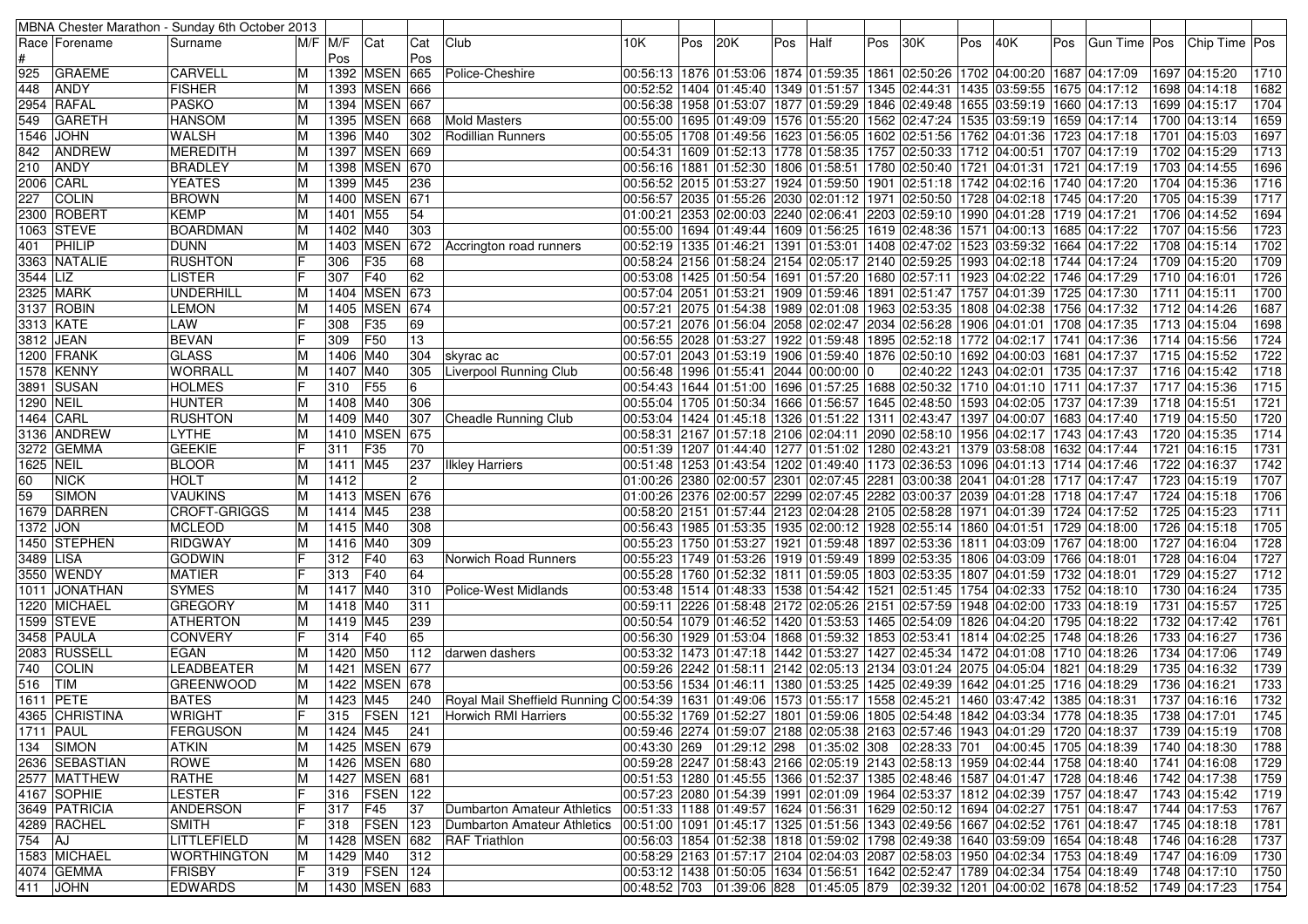|             |                       | MBNA Chester Marathon - Sunday 6th October 2013 |                |          |                   |            |                                     |                                                                                                             |     |              |     |              |     |                                                                                                    |     |                                              |     |                                                                                                   |                                |                   |
|-------------|-----------------------|-------------------------------------------------|----------------|----------|-------------------|------------|-------------------------------------|-------------------------------------------------------------------------------------------------------------|-----|--------------|-----|--------------|-----|----------------------------------------------------------------------------------------------------|-----|----------------------------------------------|-----|---------------------------------------------------------------------------------------------------|--------------------------------|-------------------|
|             | Race   Forename       | Surname                                         | $M/F$ $M/F$    | Pos      | Cat               | Cat<br>Pos | Club                                | 10K.                                                                                                        | Pos | 20K          | Pos | Half         | Pos | 30K                                                                                                | Pos | 40K                                          | Pos | Gun Time Pos Chip Time Pos                                                                        |                                |                   |
| 614         | <b>JOHN</b>           | <b>HOWARD</b>                                   | ΙM             |          | 1431   MSEN       | 684        |                                     | 00:59:51 2283 01:59:38 2216 02:06:26 2196 02:59:00 1984 04:02:24 1747 04:18:55 00:59:51                     |     |              |     |              |     |                                                                                                    |     |                                              |     |                                                                                                   | 1750 04:16:24                  | 1734              |
|             | 2620 PAUL             | <b>ROBINSON</b>                                 | ΙM             | 1432     | <b>MSEN</b>       | 685        |                                     | 00:52:37  1376  01:46:25  1394  01:52:37  1386  02:45:46                                                    |     |              |     |              |     |                                                                                                    |     | 1476  04:04:38  1804  04:19:04               |     |                                                                                                   | 1751 04:17:45                  | 1763              |
|             | 2505 SUNIL            | PATEL                                           | ΙM             |          | 1433 MSEN         | 686        |                                     |                                                                                                             |     |              |     |              |     | 00:56:43   1983   01:54:25   1976   02:01:11   1968   02:56:54   1915   04:04:42   1807   04:19:07 |     |                                              |     |                                                                                                   | 1752 04:17:03                  | 1747              |
| 242         | DAVID                 | <b>BURKE</b>                                    | ΙM             |          | 1434 MSEN         | 687        |                                     | 00:56:43  1977  01:54:24  1975  02:01:10  1967  02:56:49  1913  04:04:41  1806  04:19:07                    |     |              |     |              |     |                                                                                                    |     |                                              |     |                                                                                                   | 1753 04:17:02                  | 1746              |
| 4036 AMY    |                       | <b>DUCK</b>                                     | ΙF             | 320      | FSEN              | 125        | Steel City Striders RC              | 00:53:20  1449  01:50:16  1645  01:57:10  1663  02:57:16  1928  04:03:52  1784  04:19:08                    |     |              |     |              |     |                                                                                                    |     |                                              |     |                                                                                                   | 1754 04:18:03                  | 1774              |
| 1350 NEIL   |                       | <b>MADDOCKS</b>                                 | ΙM             | 1435 M40 |                   | 313        |                                     | 00:52:18  1332  01:45:54  1362  01:52:14  1361  02:49:36                                                    |     |              |     |              |     |                                                                                                    |     | 1637 04:03:16   1770 04:19:18                |     |                                                                                                   | 1755 04:16:59                  | 1744              |
| 2455   IAN  |                       | <b>NEWTON</b>                                   | ΙM             | 1436     | <b>MSEN</b>       | 688        |                                     |                                                                                                             |     |              |     |              |     | 00:54:28   1605   01:49:00   1566   01:55:04   1545   02:51:16   1741   04:03:31                   |     |                                              |     | 1776 04:19:23                                                                                     | 1756 04:17:31                  | 1757              |
|             | 1866  JOHN            | NORTON                                          | ΙM             | 1437 M45 |                   | 242        |                                     | 00:48:57 721                                                                                                |     | 01:40:18 950 |     | 01:47:04 995 |     | 02:47:09                                                                                           |     | 1527  04:04:52  1814  04:19:25               |     |                                                                                                   | 1757 04:18:21                  | 1782              |
| 1396        | <b>JOHN</b>           | <b>NEWSHAM</b>                                  | ΙM             | 1438 M40 |                   | 314        |                                     | 00:57:08 2055 01:55:36 2039 02:02:16 2020 02:56:21                                                          |     |              |     |              |     |                                                                                                    |     | 1904 04:03:24 1773 04:19:27                  |     |                                                                                                   | 1758 04:16:56                  | 1743              |
|             | 1183 CHRISTOPHER      | <b>FOXALL</b>                                   | ΙM             | 1439 M40 |                   | 315        | Sphinx AC                           | 00:55:41  1790  01:51:19  1713  01:57:40  1701  02:49:37                                                    |     |              |     |              |     |                                                                                                    |     | 1638 04:02:59 1765 04:19:30                  |     |                                                                                                   | 1759 04:17:29                  | 1755              |
|             | 2803  KEVIN           | VAN WETSWINKEL M                                |                |          | 1440 MSEN 689     |            |                                     | 00:47:53 594                                                                                                |     |              |     |              |     | 01:42:21  1055  01:48:54  1093  02:42:23                                                           |     | 1341 04:03:09 1768 04:19:34                  |     |                                                                                                   | 1760 04:18:00                  | 1773              |
| 410         | <b>IAN</b>            | <b>EDWARDS</b>                                  | ΙM             |          | 1441 MSEN 690     |            |                                     |                                                                                                             |     |              |     |              |     | 00:59:58 2301 02:00:09 2246 02:06:56 2218 02:59:57 2006 04:02:59 1764 04:19:35                     |     |                                              |     |                                                                                                   | 1761 04:16:35                  | 1741              |
|             | 3498 RACHEL           | <b>GRIFFITHS</b>                                |                | 321      | F40               | 66         |                                     | 00:58:59 2208 01:57:06 2100 02:03:55 2083 02:58:36                                                          |     |              |     |              |     |                                                                                                    |     | 1976 04:04:12 1790 04:19:36                  |     |                                                                                                   | 1762 04:17:54                  | 1768              |
|             | 4072  ANNA            | FRASER                                          |                | 322      | FSEN              | 126        |                                     | 00:59:31 2249 01:59:21 2198 02:06:10 2184 03:00:06                                                          |     |              |     |              |     |                                                                                                    |     | 2016 04:03:34 1777 04:19:36                  |     |                                                                                                   | 1763 04:16:31                  | 1738              |
|             | 4203 ALEXANDRA        | <b>METCALFE</b>                                 |                | 323      | <b>FSEN</b>       | 127        |                                     | 00:57:17 2070 01:54:30 1978 02:04:38 2111 02:58:13                                                          |     |              |     |              |     |                                                                                                    |     | 1961  04:04:31  1802  04:19:38               |     |                                                                                                   | 1764 04:18:13                  | 1779              |
|             | 2327 ANDREW S         | PEARSON                                         | ΙM             | 1442     | M55               | 55         | Ross Running                        | 00:50:35   1042   01:43:02   1107   01:50:27   1250   02:47:02                                              |     |              |     |              |     |                                                                                                    |     | 1522 04:04:28 1800 04:19:39                  |     |                                                                                                   | 1765 04:18:31                  | 1789              |
| 3428 LISA   |                       | <b>BARNES</b>                                   |                | 324      | F40               | 67         |                                     | 00:56:01  1847  01:53:03  1865  01:59:35  1863  02:54:11  1827  04:04:20  1797  04:19:40                    |     |              |     |              |     |                                                                                                    |     |                                              |     |                                                                                                   | 1766 04:17:04                  | 1748              |
| 319         | <b>FRASER</b>         | <b>COOK</b>                                     | ΙM             |          | 1443 MSEN         | 691        |                                     | 00:56:53 2022 01:54:27 1977 02:01:20 1978 02:55:53                                                          |     |              |     |              |     |                                                                                                    |     | 1889 04:03:38 1779 04:19:41                  |     |                                                                                                   | 1767 04:17:19                  | 1751              |
|             | 2383 BERNIE           | LEADBEATER                                      | ΙM             | 1444     | M60               | 21         |                                     | 00:59:27 2246 01:58:12 2143 02:05:13 2135 03:01:24                                                          |     |              |     |              |     |                                                                                                    |     | 2078 04:05:12 1823 04:19:43                  |     |                                                                                                   | 1768 04:17:48                  | 1764              |
|             | 2675 DAVID            | SHACKLOCK                                       | ΙM             |          | 1445 MSEN         | 692        | <b>Black Pear Joggers</b>           | 00:54:52 1676 01:50:31 1659 01:57:21 1682 02:53:39                                                          |     |              |     |              |     |                                                                                                    |     | 1813  04:04:56  1817  04:19:46               |     |                                                                                                   | 1769 04:17:21                  | 1753              |
| 3338 EVE    |                       | <b>OWEN-SMITH</b>                               | lF             | 325      | F35               | 71         | <b>Wallasey AC</b>                  | 00:57:52 2122 01:57:11 2102 02:04:17 2096 02:59:30                                                          |     |              |     |              |     |                                                                                                    |     | 1996 04:04:31                                |     | 1801 04:19:46                                                                                     | 1770 04:17:21                  | 1752              |
|             | 3582 KATE             | <b>PINE</b>                                     |                | 326      | F40               | 68         |                                     | 00:55:48  1810  01:53:10  1883  01:59:39  1874  02:52:56                                                    |     |              |     |              |     |                                                                                                    |     | 1793 04:03:16 1771 04:19:48                  |     |                                                                                                   | 1771 04:18:00                  | 1772              |
|             | 3545 JENNY            | <b>MANNING</b>                                  |                | 327      | F40               | 69         | Nidd Valley Road Runners            | 00:56:48 1997 01:54:52 2001 02:01:37 1992 02:55:32                                                          |     |              |     |              |     |                                                                                                    |     | 1870 04:04:01 1787 04:19:52                  |     |                                                                                                   | 1772 04:17:57                  | 1769              |
|             | 2517 ALED             | <b>PHILLIPS</b>                                 | ΙM             |          | 1446 MSEN         | 693        |                                     | 00:53:53  1525  01:48:07  1507  01:54:32  1503  02:51:10  1737  04:03:41  1780  04:19:59                    |     |              |     |              |     |                                                                                                    |     |                                              |     |                                                                                                   | 1773 04:17:43                  | 1762              |
|             | 1744 COLIN            | <b>GRIFFITHS</b>                                | ΙM             | 1447 M45 |                   | 243        | porthcawl runners                   | 00:54:57  1689  01:49:32  1595  01:55:53  1592  02:50:07                                                    |     |              |     |              |     |                                                                                                    |     | 1687   04:03:10   1769   04:20:00            |     |                                                                                                   | 1774 04:17:37                  | 1758              |
| 627         | <b>KEVIN</b>          | <b>HUMPHREYS</b>                                | ΙM             |          | 1448 MSEN         | 694        |                                     | 00:52:27   1354   01:46:52   1421   01:54:04   1476   02:50:46                                              |     |              |     |              |     |                                                                                                    |     | 1725 04:05:53 1834 04:20:02                  |     |                                                                                                   | 1775 04:18:27                  | 1787              |
|             | 2271 TONY             | <b>DREWETT</b>                                  | ΙM             | 1449 M55 |                   | 56         |                                     | 00:56:01  1851  01:52:33  1813  01:58:55  1789  02:49:32                                                    |     |              |     |              |     |                                                                                                    |     | 1631 04:02:17 1742 04:20:07                  |     |                                                                                                   | 1776 04:17:52                  | 1765              |
|             | 1403  ANDREW          | <b>OAKDEN</b>                                   | ΙM             | 1450 M40 |                   | 316        |                                     | 00:56:11  1869  01:51:18  1710  01:57:35  1696  02:49:32                                                    |     |              |     |              |     |                                                                                                    |     | 1629 04:02:01   1736 04:20:08                |     |                                                                                                   | 1777 04:18:11                  | 1777              |
|             | 2511 RICHARD          | <b>PEERS</b>                                    | IМ             |          | 1451   MSEN       | 695        |                                     | 00:56:17   1889   01:51:45   1739   01:58:11   1729   02:49:29                                              |     |              |     |              |     |                                                                                                    |     | 1627 04:02:05                                |     | 1738 04:20:11                                                                                     | 1778 04:18:24                  | 1784              |
| 2339 BILL   |                       | <b>SMITH</b>                                    | ΙM             | 1452 M55 |                   | 57         | Skipton AC                          | 00:55:17  1739  01:50:42  1671  01:57:09  1660  02:50:05                                                    |     |              |     |              |     |                                                                                                    |     | 1682 04:02:49 1759 04:20:20                  |     |                                                                                                   | 1779 04:17:30                  | 1756              |
|             | 1777 BRYAN            | <b>HOPWOOD</b>                                  | ΙM             | 1453 M45 |                   | 244        | <b>Greater Manchester</b>           |                                                                                                             |     |              |     |              |     | 00:56:20   1899   01:52:54   1852   01:59:22   1833   02:53:33                                     |     | 1805 04:04:16  1794 04:20:21                 |     |                                                                                                   | 1780 04:18:26                  | 1786              |
|             | 3375 DEBORAH          | STEVENSON                                       | IF             | 328      | F <sub>35</sub>   | 72         |                                     | 00:53:36  1489  01:50:46  1675  01:57:25  1687  02:51:24  1744  04:04:20  1796  04:20:21                    |     |              |     |              |     |                                                                                                    |     |                                              |     |                                                                                                   | 1781 04:18:39                  | 1790              |
|             | 3312 KELLY            | LAVENDER-SMITH                                  |                | 329      | F <sub>35</sub>   | 73         | Ellesmere Port RC                   | 00:59:45 2267 01:59:32 2209 02:06:14 2186 03:00:20                                                          |     |              |     |              |     |                                                                                                    |     | 2028 04:04:45 1809 04:20:28                  |     |                                                                                                   | 1782 04:17:52                  | 1766              |
|             | 2919 ROBERT           | <b>SHANAHAN</b>                                 | ΙM             | 1454 XXX |                   |            | <b>Ellesmere Port RC</b>            | 00:56:22  1903  01:52:53  1851  01:59:15  1822  02:51:53  1760  04:03:43  1782  04:20:34                    |     |              |     |              |     |                                                                                                    |     |                                              |     |                                                                                                   | 1783 04:18:22                  | 1783              |
| 623         | ROB                   | <b>HUGHES</b>                                   | ΙM             |          | 1455 MSEN         | 696        |                                     | 00:57:14 2065 01:54:39 1990 02:01:34 1990 02:54:20                                                          |     |              |     |              |     |                                                                                                    |     | 1833 04:04:33                                |     | 1803 04:20:39                                                                                     | 1784 04:18:00                  | 1771              |
| 972         | <b>JON</b>            | <b>SHAW</b>                                     | ΙM             | 1456     | M50               | 113        | Police-Lancashire                   | 00:55:12 1731 01:51:03 1701 01:57:24 1685 02:50:31                                                          |     |              |     |              |     |                                                                                                    |     | 1705 04:03:47  1783 04:20:43                 |     |                                                                                                   | 1785 04:18:12                  | 1778              |
| 567         | <b>MARK</b><br>DEBBIE | <b>HASSALL</b>                                  | ΙM             |          | 1457 MSEN<br>F40  | 697<br>70  |                                     | 00:54:07 1566 01:48:50 1551 01:55:02 1542 02:49:06                                                          |     |              |     |              |     |                                                                                                    |     | 1603 04:02:00<br>1830 04:04:15 1792 04:20:49 |     | 1734 04:20:46                                                                                     | 1786 04:16:34<br>1787 04:18:54 | 1740<br>1794      |
| 3560<br>185 | <b>GARY</b>           | <b>MORETON</b><br><b>BIRCH</b>                  | ΙM             | 330      | 1458 MSEN         | 698        | Vale Royal AC<br><b>ABC Runners</b> | 00:56:40 1967 01:53:18 1903 01:59:54 1906 02:54:18<br>00:49:28 844 01:39:55 926                             |     |              |     | 01:46:53 986 |     | 02:40:10                                                                                           |     | 1230 04:01:23 1715 04:20:52                  |     |                                                                                                   | 1788 04:19:51                  | 1807              |
| 4228        | LINDA                 | <b>ORBORN</b>                                   | IF             | 331      | <b>FSEN</b>       | 128        |                                     | 00:57:35 2096 01:57:52 2130 02:04:26 2104 02:58:33                                                          |     |              |     |              |     |                                                                                                    |     | 1975 04:05:41  1829 04:20:53                 |     |                                                                                                   | 1789 04:18:42                  | 1791              |
|             | 3300 CLAIRE           | <b>HOUGH</b>                                    | IF             | 332      | F35               | 74         | Rugby & Northampton AC              | 01:00:25 2375 02:00:16 2252 02:07:16 2242 03:01:01 2060 04:05:17 1824 04:20:54                              |     |              |     |              |     |                                                                                                    |     |                                              |     |                                                                                                   | 1790 04:18:13                  | 1780              |
|             | 819 TONY              | MCDONOUGH                                       | $\overline{M}$ |          | 1459 MSEN 699     |            |                                     |                                                                                                             |     |              |     |              |     |                                                                                                    |     |                                              |     | 00:55:04 1706 01:50:00 1629 01:56:24 1616 02:51:41 1750 04:04:47 1812 04:20:57 1791 04:18:46 1792 |                                |                   |
|             | 2324 KENNETH          | <b>NEWPORT</b>                                  | ΙM             | 1460 M55 |                   | 58         |                                     |                                                                                                             |     |              |     |              |     |                                                                                                    |     |                                              |     | 00:55:22 1748 01:51:49 1746 01:58:11 1728 02:52:03 1767 04:02:36 1755 04:20:59 1792 04:17:41      |                                | 1760              |
|             | 697   DANIEL          | KEMP                                            | ΙM             |          | 1461   MSEN   700 |            |                                     |                                                                                                             |     |              |     |              |     |                                                                                                    |     |                                              |     | 00:59:26 2244 02:00:24 2258 02:07:13 2236 03:00:05 2015 04:03:59 1785 04:20:59                    | 1793  04:17:59                 | 1770              |
|             | 1982 DAVID            | <b>WALKER</b>                                   | ΙM             | 1462 M45 |                   | 245        |                                     | 00:55:07  1712  01:50:22  1651  01:56:50  1641  02:50:06  1685  04:05:08  1822  04:21:00                    |     |              |     |              |     |                                                                                                    |     |                                              |     |                                                                                                   | 1794 04:19:15                  | $\overline{1798}$ |
|             | 1171 MICHAEL          | <b>ESCOLME</b>                                  | ΙM             | 1463 M40 |                   | 317        | Sandbach Striders                   | 00:54:40 1634 01:51:30 1724 01:58:18 1735 02:57:20 1931 04:06:25 1842 04:21:01                              |     |              |     |              |     |                                                                                                    |     |                                              |     |                                                                                                   | 1795 04:18:52                  | 1793              |
|             | 3374 SULA             | <b>STANLEY</b>                                  | IF             | 333 F35  |                   | 75         | Vale Royal AC                       | 01:53:20   1965   19791   1985   1987   1987   1986   1987   1988   1988   1980   1980   1980   1980   1980 |     |              |     |              |     |                                                                                                    |     |                                              |     |                                                                                                   | 1796  04:19:06                 | 1796              |
|             | 3776 FRANCESCA        | <b>SINCLAIR</b>                                 | IF             | 334 F45  |                   | 38         | Ivanhoe runners                     | 00:56:49 2002 01:55:06 2015 02:01:17 1975 02:55:33 1871 04:04:39 1805 04:21:04                              |     |              |     |              |     |                                                                                                    |     |                                              |     |                                                                                                   | 1797 04:18:25                  | 1785              |
|             | 1802 ANTHONY          | <b>KEMP</b>                                     | ΙM             | 1464 M45 |                   | 246        |                                     | 00:59:26 2241 02:00:24 2259 02:07:14 2238 03:00:04 2014 04:03:59 1786 04:21:06                              |     |              |     |              |     |                                                                                                    |     |                                              |     |                                                                                                   | 1798 04:18:05                  | 1775              |
|             | 2953 SIMON            | <b>DAWSON</b>                                   | ΙM             |          | 1465 MSEN 701     |            |                                     | 00:59:18  2235  01:58:05  2138  02:04:40  2116  02:57:28  1936  04:04:46  1811  04:21:15                    |     |              |     |              |     |                                                                                                    |     |                                              |     |                                                                                                   | 1799 04:18:11                  | 1776              |
|             | 1817 MICK             | LEE                                             | ΙM             | 1466 M45 |                   | 247        |                                     | 00:53:56  1538  01:48:02  1497  01:54:14  1486  02:44:53  1444  04:02:56  1762  04:21:17                    |     |              |     |              |     |                                                                                                    |     |                                              |     |                                                                                                   | 1800 04:18:59                  | 1795              |
|             | 4202 HELEN            | <b>MERCER</b>                                   | IF             |          | 335   FSEN   129  |            |                                     | 00:50:34  1039  01:47:30  1456  01:54:31  1500  02:53:32  1804  04:07:18  1869  04:21:23                    |     |              |     |              |     |                                                                                                    |     |                                              |     |                                                                                                   | 1801 04:20:23                  | 1821              |
|             | 2398 PAUL             | SCANNELL                                        | M              | 1467 M60 |                   | 22         |                                     | 00:56:39  1960  01:54:37  1987  02:01:33  1989  02:57:39  1940  04:05:00  1818  04:21:30                    |     |              |     |              |     |                                                                                                    |     |                                              |     |                                                                                                   | 1802 04:19:23 1799             |                   |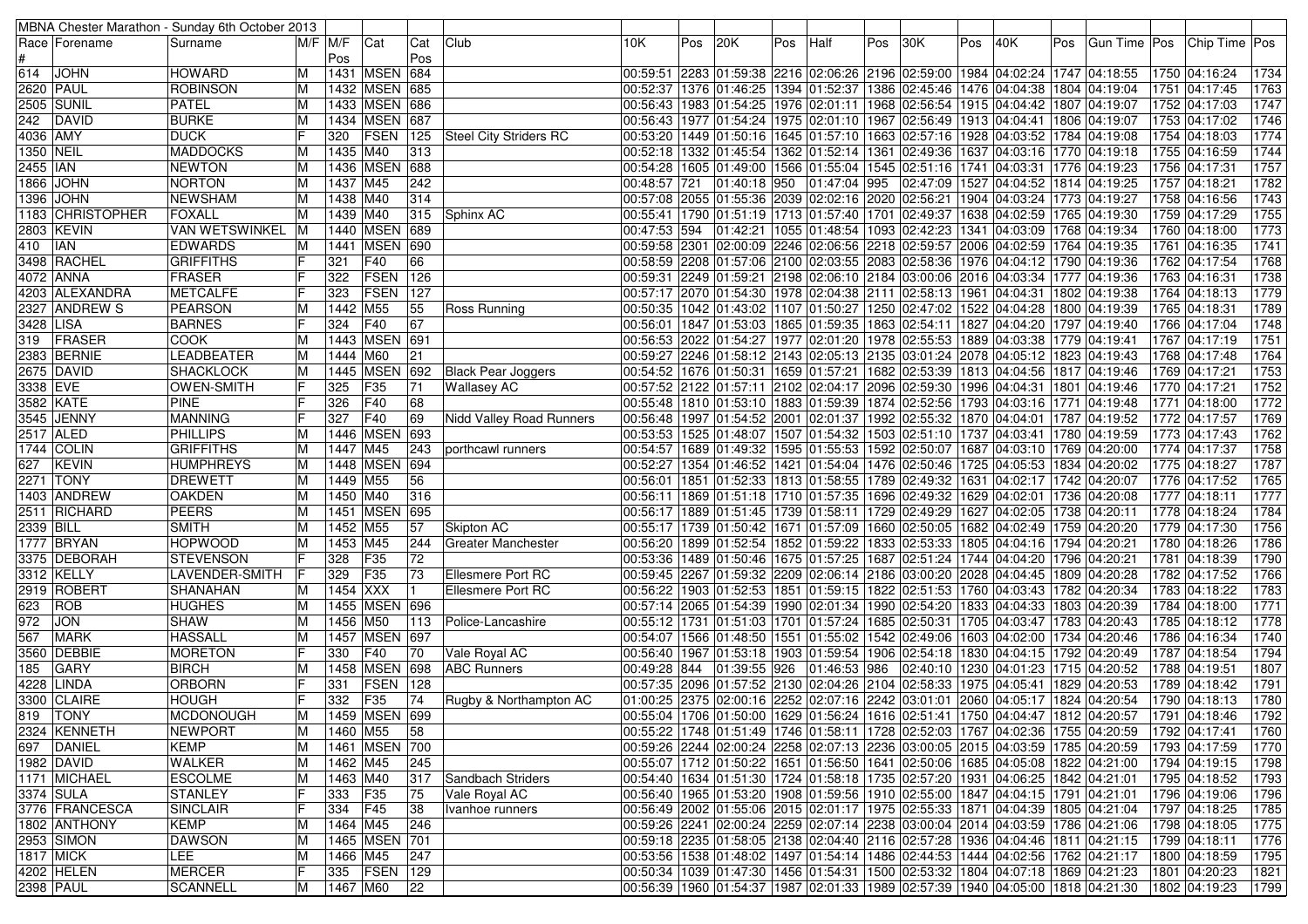|            |                  | MBNA Chester Marathon - Sunday 6th October 2013 |    |          |                   |     |                                                                                                                             |     |     |     |     |                                                                                                  |     |     |     |                                   |     |                |      |               |      |
|------------|------------------|-------------------------------------------------|----|----------|-------------------|-----|-----------------------------------------------------------------------------------------------------------------------------|-----|-----|-----|-----|--------------------------------------------------------------------------------------------------|-----|-----|-----|-----------------------------------|-----|----------------|------|---------------|------|
|            | Race   Forename  | Surname                                         |    | M/F M/F  | Cat               | Cat | Club                                                                                                                        | 10K | Pos | 20K | Pos | Half                                                                                             | Pos | 30K | Pos | 40K                               | Pos | Gun Time   Pos |      | Chip Time Pos |      |
|            |                  |                                                 |    | Pos      |                   | Pos |                                                                                                                             |     |     |     |     |                                                                                                  |     |     |     |                                   |     |                |      |               |      |
| 331        | KARL             | <b>CRAGGS</b>                                   | ΙM |          | 1468   MSEN   702 |     |                                                                                                                             |     |     |     |     | 33: 12:40  1843 27 20:62:52 1841 27:52 231 27:52 24:02:52 24:02:52 24:00:53:42 1500 25:42 25:00  |     |     |     |                                   |     |                |      | 1803 04:20:11 | 1816 |
| 3134 SAM   |                  | <b>TUNNICLIFFE</b>                              | ΙM |          | 1469 MSEN 703     |     |                                                                                                                             |     |     |     |     | 00:51:49 1255 01:43:56 1213 01:49:43 1188 02:44:26                                               |     |     |     | 1432 04:00:27 1696 04:21:35       |     |                |      | 1804 04:20:27 | 1825 |
|            | 3409  ANDREA     | lF<br><b>WOODHEAD</b>                           |    | 336      | F35               | 76  |                                                                                                                             |     |     |     |     | 00:53:58  1542  01:48:56  1561  01:55:09  1549  02:44:46                                         |     |     |     | 1440  03:59:06  1653  04:21:46    |     |                |      | 1805 04:20:01 | 1811 |
| 3271 LEE   |                  | lF<br><b>GEARY</b>                              |    | 337      | F35               | 77  |                                                                                                                             |     |     |     |     | 00:56:39  1961  01:53:14  1895  01:59:41  1879  02:55:41                                         |     |     |     | 1877   04:07:30   1877   04:21:52 |     |                |      | 1806 04:19:54 | 1809 |
|            | 2212  DAVID      | <b>STEVENS</b>                                  | IМ | 1470 M50 |                   | 114 |                                                                                                                             |     |     |     |     | 00:53:44  1504  01:50:17  1649  01:57:02  1652  02:51:49                                         |     |     |     | 1758 04:06:15  1840 04:21:54      |     |                |      | 1807 04:20:20 | 1818 |
|            | 3937 EMMA        | <b>BACKHOUSE</b><br>IF                          |    | 338      | FSEN              | 130 |                                                                                                                             |     |     |     |     | 00:52:08 1316 01:48:39 1544 01:55:24 1565 02:51:25                                               |     |     |     | 1745   04:07:09   1866   04:21:56 |     |                |      | 1808 04:20:49 | 1839 |
| 164        | <b>MARK</b>      | <b>BEESTON</b>                                  | ΙM |          | 1471   MSEN       | 704 |                                                                                                                             |     |     |     |     | 00:51:40  1215  01:43:29  1138  01:49:35  1155  02:59:05                                         |     |     |     | 1986 04:08:00 1894 04:21:57       |     |                |      | 1809 04:20:45 | 1836 |
|            | 1037 BRIAH       | <b>ANDREWS</b>                                  | ΙM | 1472 M40 |                   | 318 |                                                                                                                             |     |     |     |     | 00:54:07 1567 01:48:57 1563 01:55:10 1552 02:52:41                                               |     |     |     | 1783  04:07:47  1888  04:22:03    |     |                |      | 1810 04:20:22 | 1819 |
| 1686 IAN   |                  | <b>DAVIES</b>                                   | IМ | 1473 M45 |                   | 248 |                                                                                                                             |     |     |     |     | 00:56:33 1940 01:52:54 1853 01:59:24 1836 02:54:55                                               |     |     |     | 1845 04:06:42 1854 04:22:05       |     |                |      | 1811 04:20:01 | 1812 |
|            | 1655 PETER       | <b>CHESTERTON</b>                               | ΙM | 1474 M45 |                   | 249 | <b>Blackburn Road Runners</b>                                                                                               |     |     |     |     | 00:55:42  1793  01:50:48  1678  01:57:09  1659  02:49:21                                         |     |     |     | 1616 04:03:20   1772 04:22:10     |     |                |      | 1812 04:19:45 | 1804 |
| 558        | CRAIG            | <b>HARRISON</b>                                 | ΙM |          | 1475 MSEN 705     |     |                                                                                                                             |     |     |     |     | 00:58:50 2192 01:59:25 2202 02:06:20 2193 03:03:03 2128 04:07:44 1887 04:22:12                   |     |     |     |                                   |     |                |      | 1813 04:20:29 | 1829 |
|            | 3713 HELEN       | lF<br><b>HARRISON</b>                           |    | 339      | F45               | 39  |                                                                                                                             |     |     |     |     | 00:58:50 2193 01:59:26 2207 02:06:20 2192 03:03:04 2130 04:07:44 1886 04:22:12                   |     |     |     |                                   |     |                |      | 1814 04:20:30 | 1830 |
|            | 4092 ELLIE       | IF<br><b>HARGREAVES</b>                         |    | 340      | FSEN              | 131 |                                                                                                                             |     |     |     |     | 00:57:29 2088 01:55:37 2040 02:02:09 2013 02:54:01 1824 04:04:46 1810 04:22:13                   |     |     |     |                                   |     |                |      | 1815 04:19:50 | 1806 |
|            | 1954 CHRIS       | <b>SUTTON</b>                                   | ΙM | 1476 M45 |                   | 250 |                                                                                                                             |     |     |     |     | 00:55:48  1809  01:52:22  1793  01:58:49  1779  02:52:31  1778  04:05:02  1820  04:22:16         |     |     |     |                                   |     |                |      | 1816 04:19:31 | 1800 |
|            | 3526 KAREN       | IF<br><b>JOOSTE</b>                             |    |          |                   |     |                                                                                                                             |     |     |     |     |                                                                                                  |     |     |     |                                   |     |                |      |               |      |
|            |                  |                                                 |    | 341      | F40               | 71  |                                                                                                                             |     |     |     |     | 01:00:02  2307  02:01:59  2348  02:08:55  2330  03:03:52  2160  04:06:02  1836  04:22:20         |     |     |     |                                   |     |                |      | 1817 04:19:37 | 1801 |
|            | 2373  GEORGE     | <b>HENDERSON</b>                                | ΙM | 1477 M60 |                   | 23  |                                                                                                                             |     |     |     |     | 00:56:40  1963  01:53:18  1904  01:59:37  1867  02:52:27  1775  04:04:54  1816  04:22:21         |     |     |     |                                   |     |                |      | 1818 04:20:22 | 1820 |
| 1951  IAN  |                  | <b>STOTT</b>                                    | ΙM | 1478 M45 |                   | 251 | Victory AC                                                                                                                  |     |     |     |     | 00:59:57  2299  02:02:20  2360  02:09:14  2343  03:08:12  2275  04:07:30  1878  04:22:23         |     |     |     |                                   |     |                |      | 1819 04:19:42 | 1802 |
|            | 1297   ROBERT    | <b>JENKINS</b>                                  | ΙM | 1479 M40 |                   | 319 |                                                                                                                             |     |     |     |     | 00:52:12 1319 01:43:29 1136 01:49:46 1198 02:47:18 1534 04:03:41 1781 04:22:25                   |     |     |     |                                   |     |                |      | 1820 04:20:25 | 1823 |
|            | 2073  MICHAEL    | <b>DAVIES</b>                                   | ΙM | 1480 M50 |                   | 115 | <b>Tattenhall Runners</b>                                                                                                   |     |     |     |     | 00:53:16  1447  01:46:25  1395  01:52:48  1394  02:45:51                                         |     |     |     | 1479 04:04:43 1808 04:22:27       |     |                |      | 1821 04:21:05 | 1842 |
|            | 2109 GARY        | <b>HENDERSON</b>                                | ΙM | 1481 M50 |                   | 116 |                                                                                                                             |     |     |     |     | 00:54:10 1570 01:51:45 1740 01:58:32 1754 02:55:13                                               |     |     |     | 1858 04:06:45   1856 04:22:30     |     |                |      | 1822 04:21:27 | 1848 |
|            | 1646 GAVIN       | <b>BUTLER</b>                                   | ΙM | 1482 M45 |                   | 252 |                                                                                                                             |     |     |     |     | 00:54:42 1641 01:52:38 1819 01:59:14 1820 02:51:15                                               |     |     |     | 1740 04:06:05   1838 04:22:33     |     |                |      | 1823 04:20:46 | 1837 |
| 898        | <b>GRAEME</b>    | <b>MURRAY</b>                                   | ΙM |          | 1483   MSEN       | 706 |                                                                                                                             |     |     |     |     | 00:55:57  1836  01:50:57  1695  01:57:16  1673  02:49:54  1664  04:05:25  1825  04:22:34         |     |     |     |                                   |     |                |      | 1824 04:21:02 | 1840 |
| 2267       | <b>JOHN</b>      | <b>CUFFE</b>                                    | IМ | 1484 M55 |                   | 59  |                                                                                                                             |     |     |     |     | 00:59:15  2232  01:59:35  2214  02:06:27  2197  03:01:16  2072  04:06:39  1848  04:22:34         |     |     |     |                                   |     |                |      | 1825 04:19:49 | 1805 |
|            | <b>1967 MARK</b> | <b>THOMPSON</b>                                 | ΙM | 1485 M45 |                   | 253 |                                                                                                                             |     |     |     |     | 00:56:04  1857  01:51:30  1722  01:57:50  1708  02:50:17  1697  04:04:50  1813  04:22:35         |     |     |     |                                   |     |                |      | 1826 04:20:27 | 1824 |
|            | 2418 CHRIS       | <b>JOHNSON</b>                                  | ΙM | 1486 M65 |                   | 16  | east cheshire harriers                                                                                                      |     |     |     |     | 00:58:36  2173  01:59:56  2228  02:06:57  2220  03:00:09  2020  04:05:56  1835  04:22:37         |     |     |     |                                   |     |                |      | 1827 04:20:02 | 1813 |
| 293        | <b>STEVEN</b>    | <b>CLARINGBOLD</b>                              | ΙM |          | 1487   MSEN   707 |     |                                                                                                                             |     |     |     |     | 00:54:03  1555  01:49:27  1593  01:55:56  1598  02:50:29  1704  04:05:00  1819  04:22:37         |     |     |     |                                   |     |                |      | 1828 04:20:47 | 1838 |
|            | 2608 PAUL        | <b>ROBBINS</b>                                  | ΙM |          | 1488   MSEN   708 |     |                                                                                                                             |     |     |     |     | 00:54:54  1684  01:51:10  1706  01:58:01  1716  02:54:35  1838  04:03:25  1774  04:22:44         |     |     |     |                                   |     |                |      | 1829 04:19:07 | 1797 |
|            | 2017 JAMES       | <b>BARNES</b>                                   | ΙM | 1489 M50 |                   | 117 | UKnetrunner.co.uk                                                                                                           |     |     |     |     | 00:54:25  1599  01:49:35  1600  01:56:02  1600  02:51:12  1738  04:05:42  1830  04:22:46         |     |     |     |                                   |     |                |      | 1830 04:21:05 | 1841 |
| 3476 LIZ   |                  | IF<br><b>FOX</b>                                |    | 342      | F40               | 72  |                                                                                                                             |     |     |     |     | 00:55:31  1768  01:52:13  1779  01:58:47  1777  02:56:01                                         |     |     |     | 1895 04:06:33 1846 04:22:46       |     |                | 1831 | 04:19:54      | 1808 |
|            | 3142 STEPHEN     | PRICE                                           | ΙM | 1490 M50 |                   | 118 | Liverpool Running Club                                                                                                      |     |     |     |     | 00:56:57  2036  01:58:29  2158  02:07:12  2235  02:58:53  1979  04:07:05  1864  04:22:52         |     |     |     |                                   |     |                |      | 1832 04:20:28 | 1826 |
|            | 1999 MARK        | <b>WILMSHURST</b>                               | ΙM | 1491 M45 |                   | 254 |                                                                                                                             |     |     |     |     | 00:55:30  1765  01:53:07  1875  01:59:43  1887  02:54:53  1843  04:06:52  1860  04:22:55         |     |     |     |                                   |     |                |      | 1833 04:20:23 | 1822 |
|            | 3103 THOMAS      | FERRERO                                         | ΙM |          | 1492   MSEN       | 709 |                                                                                                                             |     |     |     |     | 01:00:11  2328  02:00:44  2286  02:07:32  2259  03:00:24  2030  04:07:34  1880  04:22:57         |     |     |     |                                   |     |                |      | 1834 04:20:15 | 1817 |
|            | 3233   GEMMA     | <b>CHARGE</b>                                   |    | 343      | F <sub>35</sub>   | 78  |                                                                                                                             |     |     |     |     | 00:30 23:94 02:02:03 2350 02:08:55 2329 03:03:00 2125 04:06:42 1851 04:22:57 04:00:10            |     |     |     |                                   |     |                |      | 1835 04:19:45 | 1803 |
| 2973   IAN |                  | <b>PEARCE</b>                                   | ΙM | 1493 M45 |                   | 255 | Wrecsam Tri Club                                                                                                            |     |     |     |     | 00:56:18  1894  01:53:59  1955  02:00:38  1945  02:55:03  1850  04:04:22  1798  04:22:58         |     |     |     |                                   |     |                |      | 1836 04:20:10 | 1814 |
|            | 3106 JAMES       | <b>FEARON</b>                                   | ΙM |          | 1494   MSEN   710 |     |                                                                                                                             |     |     |     |     | 00:53:57  1541  01:47:58  1489  01:54:24  1494  02:48:54  1596  04:04:08  1789  04:22:58         |     |     |     |                                   |     |                |      | 1837 04:21:09 | 1844 |
|            | 4380 CLARE       | PEARCE                                          |    | 344      | <b>FSEN</b>       | 132 | Wrecsam Tri Club                                                                                                            |     |     |     |     | 00:56:18  1896  01:53:59  1956  02:00:38  1946  02:55:04  1851  04:04:22  1799  04:22:58         |     |     |     |                                   |     |                |      | 1838 04:20:11 | 1815 |
|            | 3266 LINDA       | IF<br><b>FOSTER</b>                             |    | 345      | F35               | 79  |                                                                                                                             |     |     |     |     | 00:55:46  1807  01:53:58  1953  02:00:59  1955  02:59:58  2008  04:07:36  1882  04:23:00         |     |     |     |                                   |     |                |      | 1839 04:21:08 | 1843 |
|            | 2407 ALAN        | <b>WILLIAMS</b>                                 | IМ | 1495 M60 |                   | 24  | Cleethorpes A.C.                                                                                                            |     |     |     |     | 00:58:33 2170 01:56:27 2072 02:02:56 2043 02:55:59 1892 04:05:42 1831 04:23:00                   |     |     |     |                                   |     |                |      | 1840 04:19:57 | 1810 |
|            | 3979 FIONA       | <b>CALDWELL</b><br>IF                           |    | 346      | <b>FSEN</b>       | 133 |                                                                                                                             |     |     |     |     | 01:00:17 2339 01:59:49 2224 02:06:36 2198 03:00:45 2048 04:06:37 1847 04:23:01                   |     |     |     |                                   |     |                |      | 1841 04:20:38 | 1834 |
| 279        | <b>CHRIS</b>     | <b>CHANG</b>                                    | ΙM |          | 1496   MSEN       | 711 |                                                                                                                             |     |     |     |     | 00:51:09 1105 01:43:37 1154 01:49:48 1203 02:40:22                                               |     |     |     | 1240  04:04:05  1788  04:23:07    |     |                |      | 1842 04:22:16 | 1876 |
|            | 3578 JULIE       | <b>PARKES</b>                                   | IF | 347      | F40               | 73  |                                                                                                                             |     |     |     |     | 00:57:40 2107 01:54:44 1994 02:01:12 1970 02:53:48 1819 04:06:55 1861 04:23:08                   |     |     |     |                                   |     |                |      | 1843 04:20:31 | 1831 |
|            | 1886 DARRIN      | PERCY                                           | M  |          |                   |     | 1497 M45 256 Ellesmere Port RC                                                                                              |     |     |     |     | 00:59:45 2266 01:59:33 2211 02:06:14 2187 03:00:19 2027 04:05:43 1832 04:23:09                   |     |     |     |                                   |     |                |      | 1844 04:20:33 | 1832 |
|            | 2714 JAROSLAV    | SOSKO                                           | ΙM |          | 1498   MSEN   712 |     |                                                                                                                             |     |     |     |     | 01:04:17 2688 02:04:57 2449 02:11:48 2428 03:04:34 2177 04:08:04 1897 04:23:14                   |     |     |     |                                   |     |                |      | 1845 04:20:38 | 1835 |
|            | 3296 SARAH       | IF<br><b>HOLDEN</b>                             |    | 348      | F35               | 80  |                                                                                                                             |     |     |     |     | 00:59:09 2223 01:58:26 2155 02:05:18 2142 03:01:57 2096 04:08:10 1902 04:23:19                   |     |     |     |                                   |     |                |      | 1846 04:21:26 | 1847 |
|            | 2892 STEPHEN     | <b>WOOD</b>                                     | ΙM |          | 1499 MSEN 713     |     |                                                                                                                             |     |     |     |     | 00:57:45 2115 01:53:52 1947 02:00:11 1926 02:52:46 1786 04:04:16 1793 04:23:20                   |     |     |     |                                   |     |                |      | 1847 04:20:29 | 1828 |
|            | 3032 MARK        | <b>WALSH</b>                                    | ΙM | 1500 M45 |                   | 257 | triathlon england                                                                                                           |     |     |     |     | 00:53:34 1480 01:50:26 1656 01:57:21 1683 02:53:24 1797 04:06:42 1853 04:23:22                   |     |     |     |                                   |     |                |      | 1848 04:22:02 | 1868 |
| 839 ROB    |                  | <b>MEADEN</b>                                   | ΙM |          | 1501 MSEN 714     |     |                                                                                                                             |     |     |     |     | 00:50:03  973   01:42:44   1082   01:48:53   1091   02:46:01   1490   04:02:50   1760   04:23:24 |     |     |     |                                   |     |                |      | 1849 04:21:18 | 1846 |
|            | 779 KELVIN       | <b>MACKENZIE</b>                                | ΙM |          | 1502 MSEN 715     |     |                                                                                                                             |     |     |     |     | 00:53:30  1470  01:48:12  1512  01:54:36  1510  02:48:43  1578  04:07:38  1883  04:23:27         |     |     |     |                                   |     |                |      | 1850 04:21:45 | 1857 |
|            | 1863 PAUL        | NEWBROOK                                        | ΙM | 1503 M45 |                   | 258 |                                                                                                                             |     |     |     |     | 00:59:14 2230 01:57:01 2096 02:03:30 2066 02:57:50 1946 04:07:11 1867 04:23:31                   |     |     |     |                                   |     |                |      | 1851 04:20:38 | 1833 |
|            | 4209 NATALIE     | IF<br><b>MORGAN</b>                             |    |          | 349   FSEN        | 134 |                                                                                                                             |     |     |     |     | 00:56:33  1944  01:53:06  1872  01:59:26  1840  02:50:32  1711  04:06:30  1844  04:23:34         |     |     |     |                                   |     |                |      | 1852 04:21:31 | 1850 |
|            | 1473 ANDREW      | SCOWCROFT                                       | ΙM | 1504 M40 |                   | 320 | <b>Windle Valley Runners</b>                                                                                                |     |     |     |     | 00:56:49 2003 01:53:30 1929 02:00:03 1916 02:55:41 1878 04:08:07 1898 04:23:38                   |     |     |     |                                   |     |                |      | 1853 04:21:50 | 1860 |
| 1155 MAT   |                  | <b>DORN</b>                                     | ΙM | 1505 M40 |                   | 321 |                                                                                                                             |     |     |     |     | 00:49:58 958 01:42:25 1059 01:48:28 1062 02:44:14 1412 04:02:57 1763 04:23:43                    |     |     |     |                                   |     |                |      | 1854 04:21:41 | 1854 |
|            | 2981 DANIEL      | ARGYLE                                          | ΙM |          |                   |     | 1506 MSEN 716 City of Chester Triathlon Club 00:56:40 1970 01:53:37 1938 02:00:02 1915 02:51:09 1735 04:06:18 1841 04:23:43 |     |     |     |     |                                                                                                  |     |     |     |                                   |     |                |      | 1855 04:22:30 | 1887 |
|            |                  |                                                 |    |          |                   |     |                                                                                                                             |     |     |     |     |                                                                                                  |     |     |     |                                   |     |                |      |               |      |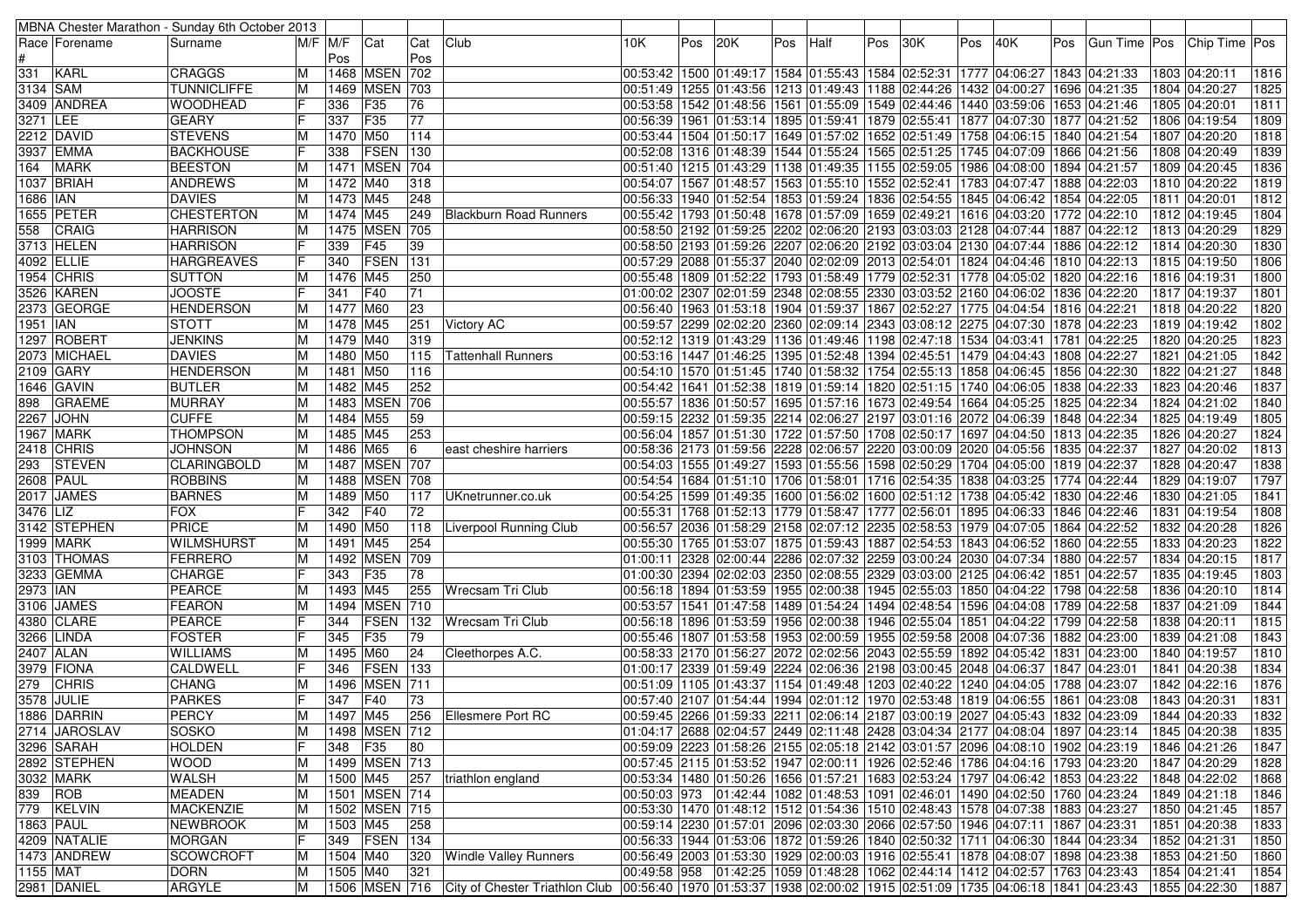|           |                    | MBNA Chester Marathon - Sunday 6th October 2013 |             |                        |               |     |                                 |              |     |     |     |                                                                                                    |     |     |     |     |     |               |                                                                                              |      |
|-----------|--------------------|-------------------------------------------------|-------------|------------------------|---------------|-----|---------------------------------|--------------|-----|-----|-----|----------------------------------------------------------------------------------------------------|-----|-----|-----|-----|-----|---------------|----------------------------------------------------------------------------------------------|------|
|           | Race   Forename    | Surname                                         | $M/F$ $M/F$ |                        | Cat           | Cat | Club                            | 10K.         | Pos | 20K | Pos | Half                                                                                               | Pos | 30K | Pos | 40K | Pos | Gun Time  Pos | Chip Time Pos                                                                                |      |
|           |                    |                                                 |             | Pos                    |               | Pos |                                 |              |     |     |     |                                                                                                    |     |     |     |     |     |               |                                                                                              |      |
|           | 3634 LAURA         | <b>STRANGEWAY</b>                               | F           | 350                    | <b>FSEN</b>   | 135 |                                 |              |     |     |     | 00:54:56  1687  01:50:14  1642  01:57:44  1704  02:54:55  1846  04:08:45  1915  04:23:43           |     |     |     |     |     |               | 1856 04:21:54                                                                                | 1862 |
|           | 2143 SIMON         | <b>MCCUDDEN</b>                                 | lΜ          | 1507 M50               |               | 119 | <b>Ripon Runners</b>            |              |     |     |     | 00:54:58 1690 01:51:00 1697 01:58:57 1793 02:57:04 1920 04:08:46 1916 04:23:44                     |     |     |     |     |     |               | 1857 04:21:55                                                                                | 1863 |
|           | 1090 RUSSELL       | <b>BURNHAM</b>                                  | M           | 1508 M40               |               | 322 | <b>Penny Lane Striders</b>      |              |     |     |     | 00:54:49 1665 01:51:04 1703 01:57:59 1713 02:54:32 1837 04:08:44 1914 04:23:46                     |     |     |     |     |     |               | 1858 04:21:39                                                                                | 1853 |
|           | 1669 MARTIN        | <b>COLLINS</b>                                  | ΙM          | 1509 M45               |               | 259 |                                 |              |     |     |     | 00:55:09 1721 01:49:46 1612 01:56:14 1609 02:52:26 1774 04:06:42 1855 04:23:53                     |     |     |     |     |     |               | 1859 04:21:49                                                                                | 1859 |
|           | 1328  ADAM         | <b>KNIGHT</b>                                   | ΙM          | 1510 M40               |               | 323 |                                 |              |     |     |     | 00:59:43 2263 01:59:02 2184 02:05:41 2166 02:58:24 1970 04:00:32 1700 04:23:55                     |     |     |     |     |     |               | 1860 04:20:29                                                                                | 1827 |
|           | 3278 PAMELA        | <b>GRIMWADE</b>                                 |             | 351                    | F35           | 81  |                                 |              |     |     |     | 00:56:31  1934  01:53:03  1863  01:59:39  1872  02:57:18  1929  04:08:03  1895  04:24:06           |     |     |     |     |     |               | 1861 04:22:00                                                                                | 1867 |
|           | 1030 MARK          | <b>ACTON</b>                                    | ΙM          | 1511 M40               |               | 324 |                                 |              |     |     |     | 00:52:04  1304  01:46:03  1371  01:52:17  1367  02:50:43  1723  04:07:53  1889  04:24:13           |     |     |     |     |     |               | 1862 04:23:21                                                                                | 1914 |
|           | 2299 GRAHAM        | <b>KELLY</b>                                    |             | 1512 M55               |               | 60  |                                 |              |     |     |     | 00:56:43  1981  01:56:35  2081  02:03:31  2068  02:59:40  2002  04:07:19  1870  04:24:14           |     |     |     |     |     |               | 1863 04:22:09                                                                                | 1872 |
|           | 1164 ROSS          | <b>EDGAR</b>                                    | ΙM          | 1513 M40               |               | 325 |                                 |              |     |     |     | 00:56:20 1900 01:52:39 1822 01:58:58 1795 02:53:08 1795 04:08:53 1921 04:24:14                     |     |     |     |     |     |               | 1864 04:22:30                                                                                | 1889 |
|           | 1903 COLIN         | <b>PUGH</b>                                     | ΙM          | $1514$ M <sub>45</sub> |               | 260 |                                 |              |     |     |     | 00:56:43   1978   01:53:21   1910   01:59:52   1903   02:55:05   1853   04:06:51   1859   04:24:17 |     |     |     |     |     |               | 1865 04:22:24                                                                                | 1882 |
|           | 1705 PAUL          |                                                 |             | 1515 M45               |               | 261 |                                 |              |     |     |     |                                                                                                    |     |     |     |     |     |               | 1866 04:22:19                                                                                | 1880 |
|           |                    | <b>EVANS</b><br><b>WALKER</b>                   | ΙM          |                        |               |     |                                 |              |     |     |     | 00:55:07   1714   01:52:15   1781   01:58:53   1783   02:55:18   1865   04:07:00   1862   04:24:17 |     |     |     |     |     |               |                                                                                              |      |
|           | 2350 MARK          |                                                 | M           | 1516 M55               |               | 61  |                                 |              |     |     |     | 00:55:51  1818  01:52:56  1857  01:59:38  1869  02:55:12  1857  04:06:04  1837  04:24:18           |     |     |     |     |     |               | 1867 04:21:31                                                                                | 1849 |
|           | <b>3477 JANINE</b> | <b>GALL</b>                                     |             | 352                    | F40           | 74  | <b>Team Derby Runners</b>       |              |     |     |     | 00:58:30 2165 01:57:18 2105 02:03:41 2073 02:57:22 1933 04:08:37 1912 04:24:22                     |     |     |     |     |     |               | 1868 04:22:05                                                                                | 1870 |
|           | 3706 JULIE         | <b>GOODWIN</b>                                  |             | 353                    | F45           | 40  | Matlock ac                      |              |     |     |     | 02:34:17  1584  01:52:42  1828  02:00:42  1949  03:00:46  2049  04:09:18  1931  04:24:24           |     |     |     |     |     |               | 1869 04:22:12                                                                                | 1874 |
|           | 3591 SUSAN         | <b>RATHBONE</b>                                 |             | 354                    | F40           | 75  | <b>Black Pear Joggers</b>       |              |     |     |     | 01:00:14 2332 02:00:47 2289 02:07:43 2277 03:03:45 2154 04:08:10 1901 04:24:24                     |     |     |     |     |     |               | 1870 04:21:51                                                                                | 1861 |
|           | 4180   BETHAN      | <b>MAGGS</b>                                    |             | 355                    | FSEN          | 136 | City of Chester Triathlon Club  |              |     |     |     | 00:52:39  1380 01:47:58  1490 01:54:37  1515 02:50:36  1715 04:07:24  1872 04:24:25                |     |     |     |     |     |               | 1871 04:22:15                                                                                | 1875 |
| 377       | <b>MICHAEL</b>     | <b>DIXON</b>                                    | ΙM          |                        | 1517 MSEN 717 |     |                                 |              |     |     |     | 01:00:25 2369 02:01:02 2306 02:07:49 2288 03:03:03 2127 04:08:58 1924 04:24:29                     |     |     |     |     |     |               | 1872 04:21:58                                                                                | 1865 |
|           | 3539 AMANDA        | LEE                                             |             | 356                    | F40           | 76  | Knowsley Harriers AC            |              |     |     |     | 00:59:58 2300 02:00:31 2269 02:07:23 2253 03:01:09 2069 04:07:55 1890 04:24:30                     |     |     |     |     |     |               | 1873 04:21:32                                                                                | 1851 |
|           | 3129 STUART        | <b>CRITCHLEY</b>                                | ΙM          |                        | 1518 MSEN 718 |     |                                 |              |     |     |     | 00:51:09  1106  01:43:19  1119  01:49:16  1121  02:39:45  1207  04:05:53  1833  04:24:31           |     |     |     |     |     |               | 1874 04:22:40                                                                                | 1896 |
|           | 2150 KEVIN         | MCLOUGHLIN                                      | M           | 1519 M50               |               | 120 |                                 | 00:48:47 687 |     |     |     | 01:44:44 1280 01:52:08 1356 02:54:19 1831 04:08:46 1917 04:24:32                                   |     |     |     |     |     |               | 1875 04:23:54                                                                                | 1929 |
| 1654 TIM  |                    | CHARLES                                         | ΙM          | 1520 M45               |               | 262 |                                 |              |     |     |     | 00:54:41  1640  01:48:19  1516  01:54:37  1513  02:49:56  1665  04:06:40  1850  04:24:33           |     |     |     |     |     |               | 1876 04:22:28                                                                                | 1884 |
|           | 2079  MARTIN       | <b>DRAPER</b>                                   |             | 1521 M50               |               | 121 | quantock harriers               |              |     |     |     | 00:57:12 2062 01:56:43 2088 02:03:26 2063 02:59:06 1987 04:07:36 1881 04:24:34                     |     |     |     |     |     |               | 1877 04:22:35                                                                                | 1892 |
| 481       | GREG               | <b>GEATONS</b>                                  | ΙM          |                        | 1522 MSEN 719 |     |                                 |              |     |     |     | 00:54:43  1645  01:48:20  1520  01:54:38  1516  02:49:57  1668  04:06:42  1852  04:24:34           |     |     |     |     |     |               | 1878 04:22:29                                                                                | 1886 |
| 1664 JON  |                    | <b>CLAYTON</b>                                  | M           | 1523 M45               |               | 263 |                                 |              |     |     |     | 00:58:12 2140 01:56:32 2077 02:03:15 2053 02:55:44 1881 04:06:49 1858 04:24:34                     |     |     |     |     |     |               | 1879 04:22:04                                                                                | 1869 |
|           | 2914 MICHAEL       | <b>YOUNG</b>                                    | ΙM          |                        | 1524 MSEN     | 720 |                                 |              |     |     |     | 00:58:12 2142 01:54:01 1958 02:00:14 1930 02:51:28 1746 04:07:19 1871 04:24:36                     |     |     |     |     |     |               | 1880 04:21:47                                                                                | 1858 |
|           | 1667 DESMOND       | <b>CLEMENTS</b>                                 | ΙM          | 1525 M45               |               | 264 |                                 |              |     |     |     | 00:56:11   1872   01:52:35   1814   01:59:08   1807   02:54:39   1839   04:08:21   1906   04:24:37 |     |     |     |     |     |               | 1881 04:22:21                                                                                | 1881 |
|           | 1018  KEVIN        | SWINDELL                                        | ΙM          | 1526 M50               |               | 122 | Police-Wiltshire                |              |     |     |     | 00:54:06 1564 01:49:35 1598 01:56:15 1611 02:49:33 1632 04:04:53 1815 04:24:41 00:54:06            |     |     |     |     |     |               | 1882 04:22:33                                                                                | 1891 |
| 1044 BEN  |                    | <b>BAILEY</b>                                   | ΙM          | 1527 M40               |               | 326 |                                 |              |     |     |     | 00:57:48 2118 01:51:50 1749 01:58:06 1720 02:48:40 1576 04:06:33 1845 04:24:43                     |     |     |     |     |     |               | 1883 04:21:12                                                                                | 1845 |
|           | 1324 STEVE         | <b>KILBY</b>                                    | ΙM          | 1528 M40               |               | 327 |                                 |              |     |     |     | 01:01:32 2447 02:02:22 2363 02:09:11 2340 03:02:38 2120 04:09:13 1929 04:24:44                     |     |     |     |     |     |               | 1884 04:21:36                                                                                | 1852 |
|           | 4088  VERITY       | <b>HAGUE</b>                                    |             | 357                    | <b>FSEN</b>   | 137 | North Herts road runners        |              |     |     |     | 00:59:21 2239 01:59:53 2225 02:06:41 2204 03:00:50 2054 04:07:08 1865 04:24:44                     |     |     |     |     |     |               | 1885 04:21:42                                                                                | 1855 |
|           | 2334  ANTHONY      | ROOMS                                           | ΙM          | 1529 M55               |               | 62  | <b>Steel City Striders RC</b>   |              |     |     |     | 01:00:20 2349 02:01:38 2335 02:07:54 2292 03:00:33 2035 04:07:34 1879 04:24:47                     |     |     |     |     |     |               | 1886 04:22:16                                                                                | 1877 |
|           | 3944 SARAH         | <b>BARKER</b>                                   |             | 358                    | <b>FSEN</b>   | 138 |                                 |              |     |     |     | 01:00:42 2408 02:01:18 2322 02:08:13 2305 03:04:15 2169 04:09:38 1939 04:24:47                     |     |     |     |     |     |               | 1887 04:22:37                                                                                | 1894 |
| 4158 KAY  |                    | LAU                                             |             | 359                    | <b>FSEN</b>   | 139 |                                 |              |     |     |     | 00:52:59 1418 01:48:31 1534 01:55:13 1557 02:55:31 1868 04:07:24 1873 04:24:47                     |     |     |     |     |     |               | 1888 04:22:38                                                                                | 1895 |
|           | 3536 LOUISE        | LARGE                                           |             | 360                    | F40           | 77  |                                 |              |     |     |     | 01:00:26 2382 02:01:00 2305 02:07:55 2293 03:02:23 2114 04:08:46 1918 04:24:48                     |     |     |     |     |     |               | 1889 04:22:19                                                                                | 1879 |
|           | 3240 JULIE         | <b>CRAME</b>                                    |             | 361                    | F35           | 82  |                                 |              |     |     |     | 00:58:07 2135 01:57:47 2124 02:04:38 2110 03:01:11 2070 04:07:56 1891 04:24:49                     |     |     |     |     |     |               | 1890 04:22:11                                                                                | 1873 |
|           | 1718 GRAEME        | <b>FOSTER</b>                                   |             | 1530 M45               |               | 265 |                                 |              |     |     |     | 00:55:28  1757  01:50:53  1687  01:57:15  1670  02:50:32  1709  04:06:39  1849  04:24:54           |     |     |     |     |     |               | 1891 04:23:07                                                                                | 1906 |
| 722       | <b>JONATAN</b>     | KURZWELLY                                       | M           |                        | 1531 MSEN     | 721 |                                 |              |     |     |     | 00:55:26 1756 01:50:14 1643 01:56:42 1635 02:48:26 1567 04:05:27 1826 04:24:56                     |     |     |     |     |     |               | 1892 04:22:06                                                                                | 1871 |
| 1874 NEIL |                    | <b>ORMEROD</b>                                  | ΙM          | 1532 M45               |               | 266 |                                 |              |     |     |     | 00:56:11  1870  01:53:13  1888  01:59:42  1881  02:54:54  1844  04:08:19  1905  04:24:57           |     |     |     |     |     |               | 1893 04:23:09                                                                                | 1909 |
|           | 2142 CHRIS         | <b>MARSLAND</b>                                 | ΙM          | 1533 M50               |               | 123 |                                 |              |     |     |     | 00:56:13  1878  01:51:44  1738  01:58:12  1731  02:53:31  1803  04:09:31  1937  04:24:58           |     |     |     |     |     |               | 1894 04:22:44                                                                                | 1898 |
|           | 3594 KAREN         | RIX                                             |             | 362                    | F40           | 78  |                                 |              |     |     |     | 01:01:25 2439 02:02:01 2349 02:08:53 2326 03:03:53 2161 04:08:47 1919 04:25:00                     |     |     |     |     |     |               | 1895 04:22:16                                                                                | 1878 |
|           | 4155  CAMILLA      | LANGLANDS                                       |             | 363                    | FSEN          |     | 140 The Stragglers Running Club |              |     |     |     | 00:56:07  1860  01:53:47  1943  02:01:01  1957  03:03:10  2138  04:08:58  1925  04:25:01           |     |     |     |     |     |               | 1896 04:22:30                                                                                | 1890 |
| 2297 ROD  |                    | <b>JONES</b>                                    | M           |                        |               | 63  |                                 |              |     |     |     |                                                                                                    |     |     |     |     |     |               |                                                                                              | 1899 |
|           |                    |                                                 |             | 1534 M55               |               |     | Liverpool Running Club          |              |     |     |     |                                                                                                    |     |     |     |     |     |               | 01:00:19 2343 02:00:26 2261 02:07:12 2234 03:00:46 2050 04:07:42 1885 04:25:02 1897 04:22:45 |      |
|           | 1858 ULTAN         | <b>MULHERN</b>                                  | M           | 1535 M45               |               | 267 |                                 |              |     |     |     | 00:56:54 2026 01:54:04 1961 02:00:38 1947 02:55:13 1859 04:06:47 1857 04:25:05                     |     |     |     |     |     |               | 1898 04:22:28                                                                                | 1885 |
|           | 1518 DAVID         | <b>TEWSON</b>                                   | м           | 1536 M40               |               | 328 |                                 |              |     |     |     | 00:55:09 1720 01:53:06 1870 01:59:27 1842 02:55:02 1848 04:09:27 1933 04:25:07                     |     |     |     |     |     |               | 1899 04:23:55                                                                                | 1930 |
|           | 2859 ADAM          | WILD                                            | ΙM          |                        | 1537 MSEN 722 |     |                                 |              |     |     |     | 00:51:42 1227 01:44:55 1293 01:52:30 1380 02:50:31 1707 04:07:26 1875 04:25:09                     |     |     |     |     |     |               | 1900 04:23:58                                                                                | 1934 |
|           | 224 GARETH         | <b>BROOKS</b>                                   | M           |                        | 1538 MSEN 723 |     |                                 |              |     |     |     | 01:00:07 2323 01:59:23 2200 02:06:21 2194 02:59:35 1999 04:07:30 1876 04:25:10                     |     |     |     |     |     |               | 1901 04:21:59                                                                                | 1866 |
|           | 3813 SANDRA        | <b>BIBBY</b>                                    |             | 364                    | F50           | 14  |                                 |              |     |     |     | 00:52:20 1340 01:50:14 1641 01:56:47 1639 02:55:45 1883 04:09:27 1934 04:25:12                     |     |     |     |     |     |               | 1902 04:24:05                                                                                | 1939 |
|           | 1533 ANDY          | UNDERWOOD                                       | ΙM          | 1539 M40               |               | 329 |                                 |              |     |     |     | 01:01:44 2458 02:03:19 2397 02:10:22 2383 03:05:42 2202 04:09:35 1938 04:25:12                     |     |     |     |     |     |               | 1903 04:22:47                                                                                | 1900 |
|           | 3773 AVRIL         | <b>ROWLEY</b>                                   |             | 365 F45                |               | 41  |                                 |              |     |     |     | 01:01:06 2430 02:02:57 2390 02:09:31 2353 03:04:26 2173 04:08:28 1909 04:25:14                     |     |     |     |     |     |               | 1904 04:21:42                                                                                | 1856 |
|           | 2649 RICHARD       | SALT                                            | M           |                        | 1540 MSEN 724 |     |                                 |              |     |     |     | 00:52:21  1344  01:45:11  1312  01:51:14  1300  02:42:59  1370  04:08:09  1899  04:25:16           |     |     |     |     |     |               | 1905 04:24:00                                                                                | 1935 |
|           | 1781 SCOTT         | <b>HOWIE</b>                                    | ΙM          | 1541 M45               |               | 268 |                                 |              |     |     |     | 00:56:17  1890  01:52:38  1817  01:59:02  1797  02:53:47  1818  04:07:57  1892  04:25:18           |     |     |     |     |     |               | 1906 04:22:44                                                                                | 1897 |
|           | 3815 JAYNE         | <b>BOOTH</b>                                    | F           | 366 F50                |               | 15  |                                 |              |     |     |     | 00:59:25 2240 01:58:42 2164 02:05:28 2156 03:00:20 2029 04:08:04 1896 04:25:19                     |     |     |     |     |     |               | 1907 04:22:36                                                                                | 1893 |
|           | 1480 ANDREW        | SIDLEY                                          | M           | 1542 M40               |               | 330 |                                 |              |     |     |     | 00:51:58  1293  01:51:33  1728  01:58:38  1762  02:57:36  1938  04:09:26  1932  04:25:20           |     |     |     |     |     |               | 1908 04:23:52                                                                                | 1927 |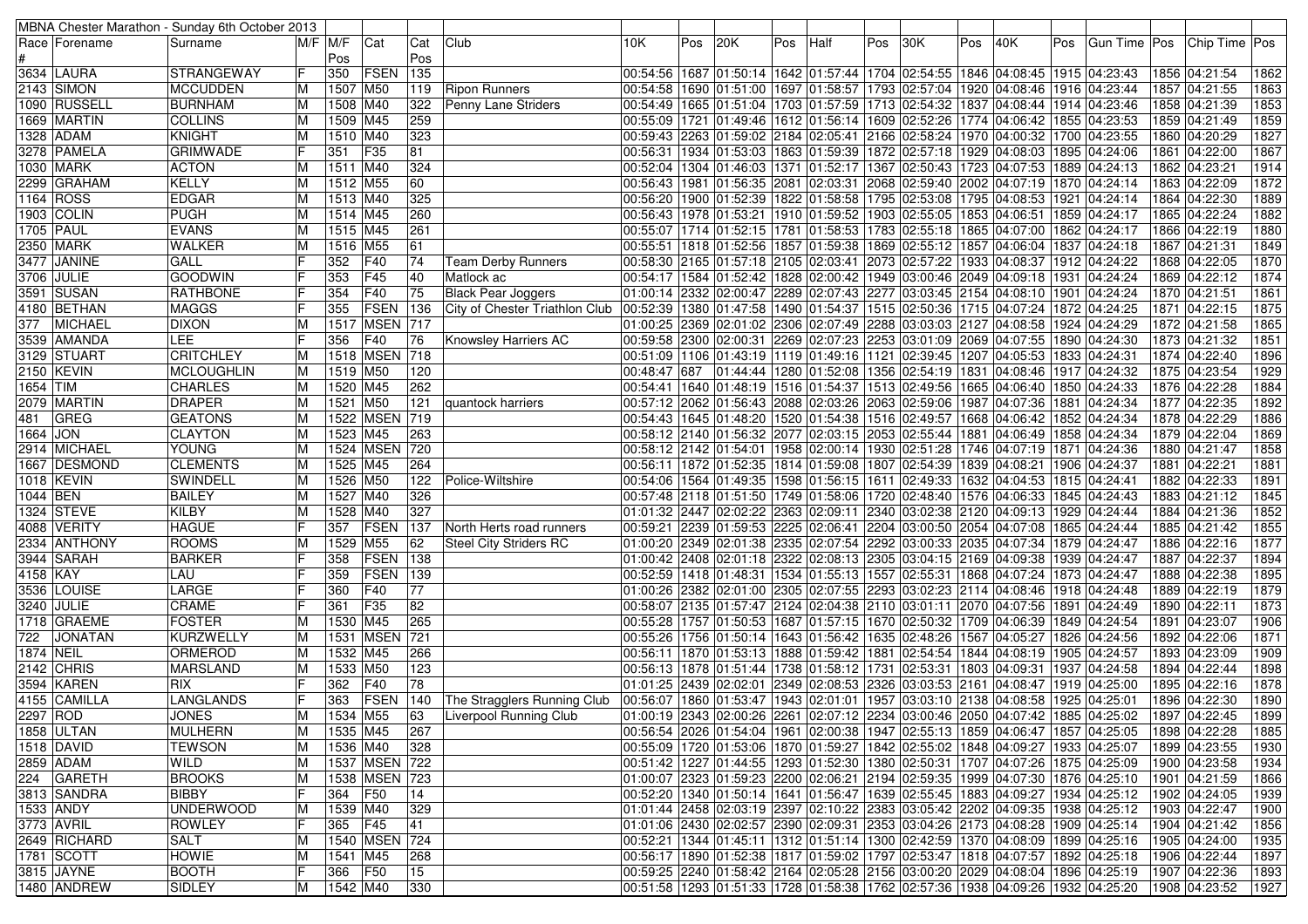|            |                | MBNA Chester Marathon - Sunday 6th October 2013 |    |             |                   |     |                               |                          |     |     |     |              |     |                                                                                                       |     |                                          |     |                                                                                                          |      |               |                   |
|------------|----------------|-------------------------------------------------|----|-------------|-------------------|-----|-------------------------------|--------------------------|-----|-----|-----|--------------|-----|-------------------------------------------------------------------------------------------------------|-----|------------------------------------------|-----|----------------------------------------------------------------------------------------------------------|------|---------------|-------------------|
|            | Race  Forename | Surname                                         |    | $M/F$ $M/F$ | Cat               | Cat | Club                          | 10K                      | Pos | 20K | Pos | Half         | Pos | 30K                                                                                                   | Pos | 40K                                      | Pos | Gun Time Pos                                                                                             |      | Chip Time Pos |                   |
|            |                |                                                 |    | Pos         |                   | Pos |                               |                          |     |     |     |              |     |                                                                                                       |     |                                          |     |                                                                                                          |      |               |                   |
| 2758 CARL  |                | THATCHER                                        | M  |             | 1543 MSEN 725     |     |                               |                          |     |     |     |              |     | 00:54:20  1593  01:49:02  1570  01:55:42  1581  02:51:45  1752  04:09:41  1941  04:25:21              |     |                                          |     |                                                                                                          |      | 1909 04:23:32 | 1917              |
|            | 404 DARREN     | <b>EARNSHAW</b>                                 | M  |             |                   |     | 1544 MSEN 726 Stadium Runners |                          |     |     |     |              |     | 00:56:32 1935 01:55:32 2035 02:02:04 2008 02:58:31 1973 04:09:40 1940 04:25:22                        |     |                                          |     |                                                                                                          |      | 1910 04:23:07 | 1904              |
|            | 4453 SARAH     | FITZGERALD                                      | IF | 367         | <b>FSEN</b>       | 141 |                               |                          |     |     |     |              |     | 00:56:36 1946 01:55:03 2013 02:01:53 2001 02:57:43 1942 04:08:33 1911 04:25:22                        |     |                                          |     |                                                                                                          |      | 1911 04:23:19 | 1911              |
|            | 1717 SIMON     | <b>FOOTE</b>                                    | М  | 1545 M45    |                   | 269 |                               |                          |     |     |     |              |     | 01:00:04 2313 01:59:56 2227 02:06:39 2200 03:00:44 2047 04:08:57 1923 04:25:22                        |     |                                          |     |                                                                                                          |      | 1912 04:22:30 | 1888              |
| 787        | <b>JOSH</b>    | <b>MAKIN</b>                                    | M  |             | 1546 MSEN 727     |     |                               |                          |     |     |     |              |     | 00:56:29 1927 01:53:06 1873 01:59:43 1886 02:53:43 1815 04:08:56 1922 04:25:24                        |     |                                          |     |                                                                                                          |      | 1913 04:23:08 | 1908              |
| 961        | <b>GUY</b>     | <b>DITCHER</b>                                  | M  | 1547 M45    |                   | 270 | Police-Kent                   |                          |     |     |     |              |     | 00:51:59  1296  01:48:00  1494  01:54:39  1518  02:50:29  1703  04:07:39  1884  04:25:25              |     |                                          |     |                                                                                                          |      | 1914 04:24:20 | 1945              |
|            | 4151 ANNA      | <b>KOZLOWSKA</b>                                | lF | 368         | FSEN              | 142 |                               |                          |     |     |     |              |     | 00:57:56 2125 01:59:02 2183 02:06:07 2181 03:01:55 2095 04:09:30 1936 04:25:25 00:57:56 2125 01:59:02 |     |                                          |     |                                                                                                          |      | 1915 04:23:15 | 1910              |
|            | 3202  KAREN    | <b>ASHTON</b>                                   |    | 369         | F35               | 83  |                               |                          |     |     |     |              |     | 00:59:01 2212 01:59:09 2190 02:05:45 2167 03:00:19 2024 04:10:08 1947 04:25:26                        |     |                                          |     |                                                                                                          |      | 1916 04:22:27 | 1883              |
| 946        | <b>CELT</b>    | <b>THOMAS</b>                                   | M  |             | 1548 MSEN 728     |     | Police-Dyfed-Powys            |                          |     |     |     |              |     | 01:06:53 2844 02:13:26 2734 02:21:07 2714 03:15:32 2478 04:10:28 1955 04:25:29                        |     |                                          |     |                                                                                                          |      | 1917 04:21:58 | 1864              |
|            | 1568 PETER     | <b>WILSON</b>                                   | M  | 1549 M40    |                   | 331 |                               |                          |     |     |     |              |     | 00:59:11 2227 01:58:40 2163 02:05:21 2146 02:58:09 1955 04:05:32 1828 04:25:31                        |     |                                          |     |                                                                                                          |      | 1918 04:22:48 | 1901              |
| 2818 MIKE  |                | <b>WALKER</b>                                   |    |             | 1550 MSEN 729     |     |                               |                          |     |     |     |              |     | 00:53:31  1471  01:48:04  1502  01:54:26  1496  02:48:46  1585  04:03:25  1775  04:25:33              |     |                                          |     |                                                                                                          |      | 1919 04:24:12 | 1941              |
| 1222 IAN   |                | <b>GRIFFITHS</b>                                | M  | 1551 M40    |                   | 332 |                               |                          |     |     |     |              |     | 00:53:13   1443   01:46:38   1405   01:52:51   1395   02:48:44   1581   04:07:26   1874   04:25:35    |     |                                          |     |                                                                                                          |      | 1920 04:23:50 | 1925              |
|            | 1159 STEVE     | <b>DUGGAN</b>                                   |    |             |                   |     |                               |                          |     |     |     |              |     |                                                                                                       |     |                                          |     |                                                                                                          | 1921 |               | 1923              |
|            |                |                                                 | M  | 1552 M40    |                   | 333 |                               |                          |     |     |     |              |     | 00:56:51  2009  01:50:40  1668  01:57:05  1654  02:53:55  1821  04:09:14  1930  04:25:35              |     |                                          |     |                                                                                                          |      | 04:23:50      | 1903              |
|            | 390   ALAN     | <b>DOODY</b>                                    | М  |             | 1553 MSEN 730     |     |                               |                          |     |     |     |              |     | 01:00:14 2333 01:59:57 2234 02:06:48 2209 03:00:54 2056 04:09:30 1935 04:25:42                        |     |                                          |     |                                                                                                          |      | 1922 04:23:01 |                   |
| 1624 TIM   |                | <b>BLAKELEY</b>                                 | M  | 1554 M45    |                   | 271 |                               |                          |     |     |     |              |     | 00:53:53  1524  01:51:25  1719  01:58:16  1732  02:52:57  1794  04:08:30  1910  04:25:48              |     |                                          |     |                                                                                                          |      | 1923 04:24:50 | 1948              |
|            | 2145 PETER     | MCDONALD                                        | M  | 1555 M50    |                   | 124 |                               |                          |     |     |     |              |     | 00:54:34  1617  01:50:33  1662  01:57:05  1655  02:51:47  1756  04:07:58  1893  04:25:48              |     |                                          |     |                                                                                                          |      | 1924 04:23:54 | 1928              |
|            | 3347 HELEN     | <b>PHILLIPS</b>                                 |    | 370         | <b>F35</b>        | 84  |                               |                          |     |     |     |              |     | 00:56:04 1855 01:53:36 1936 02:00:27 1938 02:57:23 1934 04:08:22 1907 04:25:51                        |     |                                          |     |                                                                                                          |      | 1925 04:23:31 | 1916              |
|            | 3855 DEBBIE    | ROTHWELL                                        |    | 371         | <b>F50</b>        | 16  |                               |                          |     |     |     |              |     | 00:55:44  1802  01:52:09  1775  01:58:38  1763  02:52:54  1791  04:07:00  1863  04:25:53              |     |                                          |     |                                                                                                          |      | 1926 04:23:07 | 1905              |
|            | 400 MARK       | DUNN                                            | M  |             | 1556 MSEN 731     |     |                               |                          |     |     |     |              |     | 00:55:42  1797  01:52:10  1777  01:58:55  1788  02:56:31  1907  04:09:56  1943  04:25:55              |     |                                          |     |                                                                                                          |      | 1927 04:24:14 | 1944              |
| 926        | <b>NICK</b>    | <b>HENDERSON</b>                                | M  |             | 1557 MSEN 732     |     | Police-Cheshire               |                          |     |     |     |              |     | 00:56:12 1873 01:53:06 1871 01:59:34 1859 02:55:11 1856 04:08:14 1903 04:26:01                        |     |                                          |     |                                                                                                          |      | 1928 04:24:12 | 1942              |
|            | 3852 DEBORAH   | <b>PROCTER</b>                                  |    | 372 F50     |                   | 17  | kimberworth striders          |                          |     |     |     |              |     | 00:56:51  2010  01:54:38  1988  02:01:49  1999  02:58:04  1951  04:11:30  1979  04:26:06              |     |                                          |     |                                                                                                          |      | 1929 04:24:28 | 1946              |
|            | 906 CLARE      | <b>HALFPENNY</b>                                |    | 373 F40     |                   | 79  | Police-Hertfordshire          |                          |     |     |     |              |     | 00:57:07  2053  01:53:57  1952  02:00:22  1936  02:55:15  1862  04:10:25  1954  04:26:07              |     |                                          |     |                                                                                                          |      | 1930 04:24:05 | 1938              |
|            | 3715 HELEN     | <b>HASLAM-MOUSAWI F</b>                         |    | 374 F45     |                   | 42  |                               | 01:01:10 2432 00:00:00 0 |     |     |     | $00:00:00$ 0 |     |                                                                                                       |     | 02:41:33  1302  04:08:09  1900  04:26:11 |     |                                                                                                          |      | 1931 04:23:33 | 1918              |
|            | 1898 STEPHEN   | <b>PORTER</b>                                   | M  | 1558 M45    |                   | 272 |                               |                          |     |     |     |              |     | 01:00:44 2411 02:02:24 2366 02:09:16 2344 03:03:34 2148 04:09:05 1927 04:26:14                        |     |                                          |     |                                                                                                          |      | 1932 04:23:36 | 1919              |
|            | 2547 JONATHAN  | PRATT                                           | M  |             | 1559 MSEN 733     |     |                               |                          |     |     |     |              |     | 01:00:33 2397 02:01:19 2323 02:08:10 2304 03:01:24 2076 04:09:12 1928 04:26:14                        |     |                                          |     |                                                                                                          |      | 1933 04:23:43 | 1921              |
|            | 4278 FARRAH    | <b>SBAITI</b>                                   |    | 375         | <b>FSEN</b>       | 143 |                               |                          |     |     |     |              |     | 01:00:08  2324  02:00:37  2278  02:07:31  2258  03:01:05  2063  04:10:13  1949  04:26:21              |     |                                          |     |                                                                                                          |      | 1934 04:23:38 | 1920              |
|            | 4255 ANDREA    | <b>RICHMOND</b>                                 |    | 376         | <b>FSEN</b> 144   |     |                               |                          |     |     |     |              |     | 00:56:18  1893  01:54:40  1993  02:01:15  1973  02:57:07  1922  04:08:58  1926  04:26:26              |     |                                          |     |                                                                                                          |      | 1935 04:23:08 | 1907              |
|            | 3244 SUZANNE   | <b>CUNNINGHAM</b>                               |    | 377         | F35               | 85  |                               |                          |     |     |     |              |     | 00:58:22 2154 01:58:48 2171 02:06:00 2175 03:03:24 2144 04:10:17 1950 04:26:31                        |     |                                          |     |                                                                                                          |      | 1936 04:23:50 | 1924              |
|            | 2550 JAMIE     | PRICE                                           | M  |             | 1560 MSEN 734     |     |                               |                          |     |     |     |              |     | 00:55:34 1773 01:56:25 2071 02:04:39 2115 03:06:49 2232 04:10:18 1951 04:26:31                        |     |                                          |     |                                                                                                          |      | 1937 04:23:29 | 1915              |
|            | 1683 JOHN      | <b>CUNNINGHAM</b>                               | М  | 1561 M45    |                   | 273 |                               |                          |     |     |     |              |     | 00:58:23 2155 01:58:47 2168 02:05:59 2174 03:03:24 2145 04:10:18 1952 04:26:31                        |     |                                          |     |                                                                                                          |      | 1938 04:23:51 | 1926              |
|            | 2562 JOHN      | PUMFORD                                         |    |             | 1562 MSEN 735     |     |                               |                          |     |     |     |              |     | 00:50:28   1025   01:44:27   1260   01:50:40   1262   02:42:39   1353   04:11:24   1974   04:26:33    |     |                                          |     |                                                                                                          |      | 1939 04:25:38 | 1960              |
|            | 418 JAMES      | <b>ELLIS</b>                                    | M  |             | 1563 MSEN 736     |     |                               |                          |     |     |     |              |     | 00:50:56  1085  01:42:47  1086  01:48:49  1086  02:37:45  1133  04:05:27  1827  04:26:35              |     |                                          |     |                                                                                                          |      | 1940 04:25:22 | 1953              |
|            | 3839 GERALDINE | <b>JONES</b>                                    |    | 378         | <b>F50</b>        | 18  |                               |                          |     |     |     |              |     | 00:57:48  2119  01:55:46  2047  02:02:38  2030  02:58:15  1963  04:08:26  1908  04:26:37              |     |                                          |     |                                                                                                          | 1941 | 04:23:20      | 1912              |
| 2571   TOM |                | <b>RAMSAY</b>                                   | М  |             | 1564 MSEN 737     |     |                               |                          |     |     |     |              |     | 00:53:51  1521  01:48:59  1565  01:55:17  1559  02:47:57  1550  04:08:16  1904  04:26:38              |     |                                          |     |                                                                                                          |      | 1942 04:22:51 | 1902              |
|            | 4442 RACHEL    | <b>BOOTHMAN</b>                                 |    | 379         | $ F40\rangle$     | 80  | Tattenhall Runners            |                          |     |     |     |              |     | 01:00:00 2302 02:00:08 2243 02:06:59 2222 03:03:03 2129 04:10:01 1945 04:26:39                        |     |                                          |     |                                                                                                          |      | 1943 04:23:55 | 1931              |
|            | 4038 MONIKA    | <b>DUNLOP</b>                                   |    | 380         | <b>FSEN 145</b>   |     |                               |                          |     |     |     |              |     | 01:00:02 2304 02:00:08 2244 02:07:00 2223 03:03:04 2133 04:10:01 1944 04:26:39                        |     |                                          |     |                                                                                                          |      | 1944 04:23:55 | 1932              |
|            | 2834 GREG      | <b>WATTS</b>                                    | M  |             | 1565 MSEN 738     |     |                               |                          |     |     |     |              |     | 00:58:06 2134 01:56:10 2062 02:02:53 2038 02:57:16 1927 04:08:51 1920 04:26:40                        |     |                                          |     |                                                                                                          |      | 1945 04:24:02 | 1936              |
|            | 2450 TALHA     | <b>NAZAR</b>                                    | M  |             | 1566 MSEN 739     |     |                               |                          |     |     |     |              |     | 03:47 2651 02:06:47 2559 02:13:47 2507 03:08:02 2267 04:12:04 1995 04:26:44                           |     |                                          |     |                                                                                                          |      | 1946 04:23:47 | 1922              |
|            | 300 DAVID      | <b>CLARKE</b>                                   | М  |             | 1567 MSEN 740     |     |                               |                          |     |     |     |              |     | $ 01:00:26 2384 02:00:02 2239 02:06:55 2217 03:00:19 2025 04:10:59 1964 04:26:45$                     |     |                                          |     |                                                                                                          |      | 1947 04:23:20 | 1913              |
|            | 4252 JODIE     | <b>REYNOLDS</b>                                 | F  | 381         | <b>FSEN</b>       | 146 |                               |                          |     |     |     |              |     | 01:01:11 2433 02:02:57 2389 02:10:02 2371 03:05:44 2205 04:10:24 1953 04:26:52                        |     |                                          |     |                                                                                                          |      | 1948 04:24:09 | 1940              |
| 2745 LEE   |                | <b>TAFT</b>                                     | M  |             | 1568   MSEN   741 |     |                               |                          |     |     |     |              |     | 00:59:48 2277 02:00:20 2257 02:07:10 2232 03:00:27 2031 04:10:13 1948 04:27:04                        |     |                                          |     |                                                                                                          |      | 1949 04:23:58 | 1933              |
|            | 2391 ADRIAN    | <b>NEWNHAM</b>                                  |    |             | M 1569 M60 25     |     | Glaxo Hoad Hill Harriers      |                          |     |     |     |              |     |                                                                                                       |     |                                          |     | 00:51:41  1221 01:43:50  1189 01:49:38  1166 02:37:31  1126 03:40:26  1131 04:27:05  1950 04:25:48       |      |               | 1965              |
|            | 2394 MICHAEL   | PHELAN                                          | M  | 1570 M60    |                   | 26  |                               |                          |     |     |     |              |     |                                                                                                       |     |                                          |     | 00:51:20  1128  01:43:30  1144  01:49:34  1152  02:41:20  1290  04:11:39  1984  04:27:11  1951  04:25:43 |      |               | 1961              |
|            | 2568 MARK      | <b>RAE</b>                                      | M  |             | 1571   MSEN   742 |     |                               |                          |     |     |     |              |     |                                                                                                       |     |                                          |     | 00:50:40  1048  01:44:57  1295  01:52:02  1349  02:47:53  1547  04:12:26  2008  04:27:12  1952  04:26:32 |      |               | 1985              |
|            | 996 STEVEN     | <b>GILLAN</b>                                   | M  |             |                   |     | 1572 MSEN 743 Police-Scotland |                          |     |     |     |              |     |                                                                                                       |     |                                          |     | 00:53:51 1520 01:49:07 1574 01:55:39 1579 02:48:37 1572 04:08:41 1913 04:27:12 1953 04:26:42             |      |               | 1991              |
|            | 3666 JOANNE    | <b>BYRNE</b>                                    | F  | 382 F45     |                   | 43  |                               |                          |     |     |     |              |     | 00:58:48 2188 01:59:26 2204 02:06:19 2191 03:03:06 2135 04:11:11 1967 04:27:12                        |     |                                          |     |                                                                                                          |      | 1954 04:25:29 | 1954              |
|            | 2607 STEPHEN   | ROACH                                           | M  |             | 1573 MSEN 744     |     |                               |                          |     |     |     |              |     | 00:49:22 816  01:39:32  903  01:45:57  932  02:44:33  1437  04:10:47  1961  04:27:13                  |     |                                          |     |                                                                                                          |      | 1955 04:26:40 | 1990              |
|            | 1884 STUART    | <b>PENNY</b>                                    | M  | 1574 M45    |                   | 274 |                               |                          |     |     |     |              |     | 00:58:49 2189 01:59:26 2203 02:06:19 2190 03:03:06 2136 04:11:12 1968 04:27:15                        |     |                                          |     |                                                                                                          |      | 1956 04:25:31 | 1956              |
|            | 1029 STEVE     | <b>ACREMAN</b>                                  | M  | 1575 M40    |                   | 334 |                               |                          |     |     |     |              |     | 00:54:46 1659 01:49:41 1608 01:55:54 1594 02:46:01 1489 03:50:28 1451 04:27:15                        |     |                                          |     |                                                                                                          |      | 1957 04:25:36 | 1958              |
|            | 3414 GILLIAN   |                                                 | lF |             |                   |     |                               |                          |     |     |     |              |     |                                                                                                       |     |                                          |     |                                                                                                          |      |               |                   |
|            |                | <b>ACREMAN</b>                                  | IF | 383 F40     |                   | 81  |                               |                          |     |     |     |              |     | 00:54:46  1660  01:49:41  1606  01:55:55  1595  02:46:00  1488  03:50:29  1454  04:27:16              |     |                                          |     |                                                                                                          |      | 1958 04:25:38 | 1959              |
|            | 3268 KATE      | <b>FROST</b>                                    |    | 384 F35     |                   | 86  | Forest of Dean AC             |                          |     |     |     |              |     | 01:00:43  2409  02:00:30  2267  02:07:23  2252  03:01:43  2088  04:09:51  1942  04:27:22              |     |                                          |     |                                                                                                          |      | 1959 04:24:02 | 1937              |
|            | 726 AIDAN      | LAMB                                            | M  |             | 1576 MSEN 745     |     |                               |                          |     |     |     |              |     | 00:56:47  1993  01:54:57  2006  02:02:01  2005  02:59:58  2009  04:11:23  1973  04:27:22              |     |                                          |     |                                                                                                          |      | 1960 04:24:49 | 1947              |
| 3397 LIZ   |                | <b>WALKER</b>                                   | F  | 385 F35     |                   | 87  |                               |                          |     |     |     |              |     |                                                                                                       |     |                                          |     | 00:57:49 2120 01:55:40 2041 02:02:16 2018 03:00:28 2033 04:11:35 1982 04:27:25 1961 04:25:07             |      |               | $\overline{1951}$ |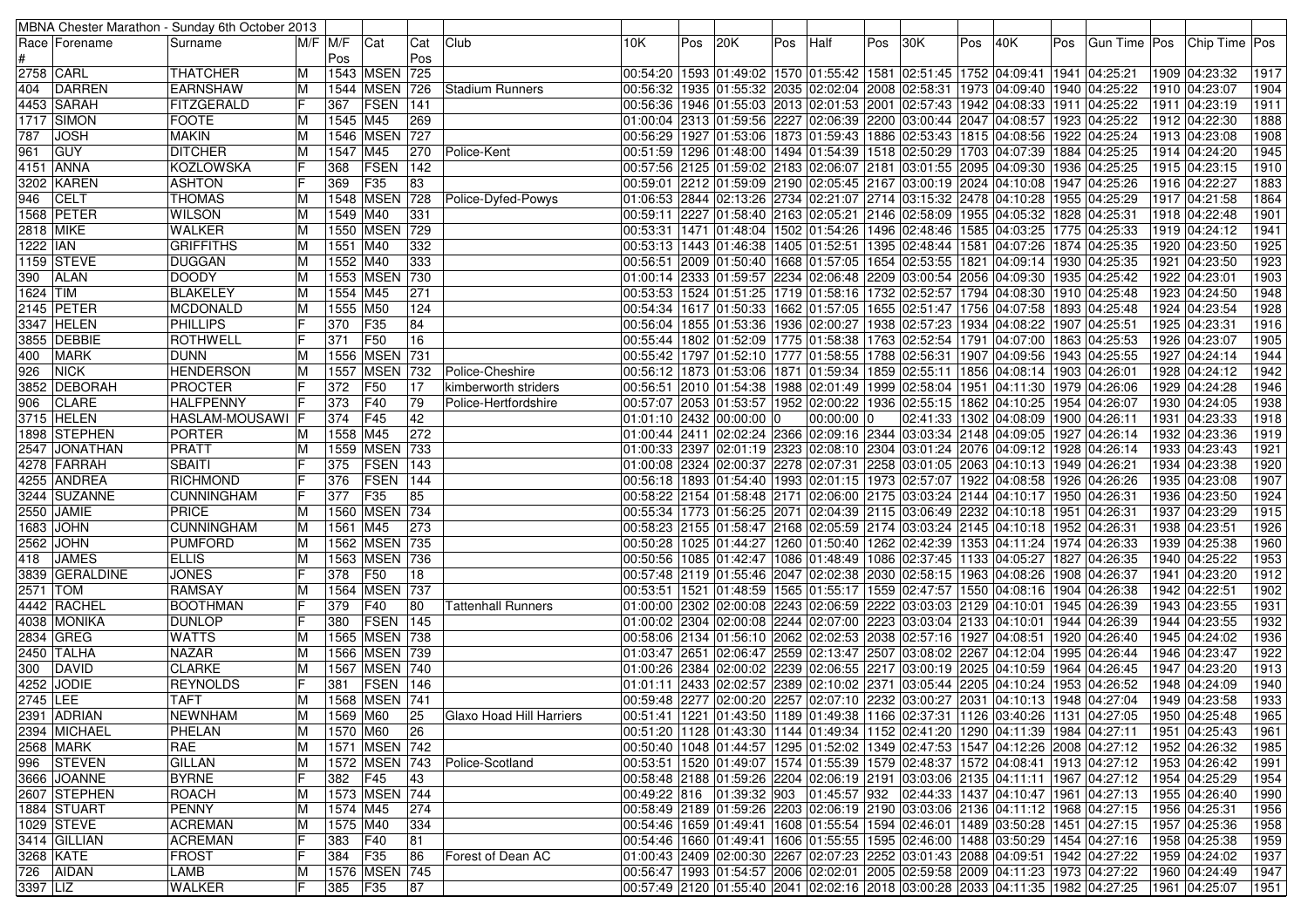|                  |                 | MBNA Chester Marathon - Sunday 6th October 2013 |             |          |                  |     |                                                                                                               |              |     |             |     |            |     |            |     |                                                                                                                                                                                                                                 |     |  |                                                                                              |   |      |
|------------------|-----------------|-------------------------------------------------|-------------|----------|------------------|-----|---------------------------------------------------------------------------------------------------------------|--------------|-----|-------------|-----|------------|-----|------------|-----|---------------------------------------------------------------------------------------------------------------------------------------------------------------------------------------------------------------------------------|-----|--|----------------------------------------------------------------------------------------------|---|------|
|                  | Race   Forename | Surname                                         | $M/F$ $M/F$ |          | Cat              | Cat | Club                                                                                                          | 10K.         | Pos | 20K         | Pos | Half       | Pos | 30K        | Pos | 40K                                                                                                                                                                                                                             | Pos |  | Gun Time Pos Chip Time Pos                                                                   |   |      |
|                  |                 |                                                 |             | Pos      |                  | Pos |                                                                                                               |              |     |             |     |            |     |            |     |                                                                                                                                                                                                                                 |     |  |                                                                                              |   |      |
| 1196   IAN       |                 | <b>GILLIES</b>                                  | M           | 1577 M40 |                  | 335 |                                                                                                               |              |     |             |     |            |     |            |     | 00:54:04  1559  01:49:52  1617  01:56:52  1644  02:55:34  1872  04:10:53  1963  04:27:25                                                                                                                                        |     |  | 1962 04:25:33                                                                                |   | 1957 |
|                  | 4192 BECKY      | <b>MAXWELL</b>                                  |             | 386      | <b>FSEN</b>      | 147 |                                                                                                               |              |     |             |     |            |     |            |     | 01:01:30 2443 02:02:45 2380 02:09:41 2361 03:05:52 2208 04:11:47 1988 04:27:26                                                                                                                                                  |     |  | 1963 04:24:13                                                                                |   | 1943 |
| <b>2755 PAUL</b> |                 | <b>TAYLOR</b>                                   | ΙM          |          | 1578 MSEN 746    |     |                                                                                                               |              |     |             |     |            |     |            |     | 00:57:08 2057 01:57:26 2112 02:04:40 2117 03:02:13 2107 04:12:04 1994 04:27:36                                                                                                                                                  |     |  | 1964 04:26:09                                                                                |   | 1977 |
|                  | 3273 RACHEL     | <b>GIBSON</b>                                   |             | 387      | F35              | 88  |                                                                                                               |              |     |             |     |            |     |            |     | 00:54:18   1588   01:52:46   1837   02:01:02   1960   03:00:09   2019   04:11:24   1976   04:27:43                                                                                                                              |     |  | 1965 04:25:47                                                                                |   | 1964 |
| 1232 ZAC         |                 | <b>HANLEY</b>                                   | ΙM          | 1579 M40 |                  | 336 |                                                                                                               |              |     |             |     |            |     |            |     | 00:54:47  1662  01:52:09  1776  01:59:25  1837  03:01:16  2071  04:12:13  1997  04:27:50                                                                                                                                        |     |  | 1966 04:25:52                                                                                |   | 1967 |
| <b>2707 PAUL</b> |                 | <b>SMITH</b>                                    | M           |          | 1580 MSEN 747    |     |                                                                                                               |              |     |             |     |            |     |            |     | 00:58:52  2197  01:56:21  2067  02:02:58  2045  02:56:11  1902  04:10:29  1957  04:27:52                                                                                                                                        |     |  | 1967 04:25:07                                                                                |   | 1952 |
| 587              | <b>BRADLEY</b>  | <b>HILLAS</b>                                   | ΙM          |          | 1581 MSEN 748    |     |                                                                                                               |              |     |             |     |            |     |            |     | 04:28:02 04:11:47   1987   1987   28:02   28:02   28:10   28:20   29:10   24:24   24:24   24:24   24:24   24:24   24:24   24:24   24:24   24:24   24:24   24:24   24:24   24:24   24:24   24:24   24:24   24:24   24:24   24:24 |     |  | 1968 04:25:04                                                                                |   | 1949 |
|                  | 3314  JENNIFER  | LAWRENCE                                        |             | 388      | F35              | 89  | <b>St Helens Striders</b>                                                                                     |              |     |             |     |            |     |            |     | 00:55:33   1771   01:52:04   1766   01:58:56   1791   02:58:13   1960   04:12:20   2004   04:28:03                                                                                                                              |     |  | 1969 04:26:25                                                                                |   | 1983 |
|                  | 4336 KIRSTY     | <b>WAREING</b>                                  |             | 389      | <b>FSEN</b>      | 148 |                                                                                                               |              |     |             |     |            |     |            |     | 02:58:48 2186 01:58:22 2152 02:05:17 2141 03:00:58 2059 04:11:35 1981 04:28:07 04:58:48                                                                                                                                         |     |  | 1970 04:25:31                                                                                |   | 1955 |
|                  | 3673 URSULA     | <b>CLARKE</b>                                   |             | 390      | F45              | 44  |                                                                                                               |              |     |             |     |            |     |            |     | 00:55:03 1703 01:51:03 1702 01:57:40 1702 02:57:03 1918 04:11:24 1975 04:28:09                                                                                                                                                  |     |  | 1971 04:26:23                                                                                |   | 1982 |
|                  | 2923 BALAZS     | <b>MIKLOS</b>                                   |             |          | 1582 MSEN 749    |     |                                                                                                               |              |     |             |     |            |     |            |     | 00:55:12  1730  01:52:44  1830  01:59:23  1834  02:57:18  1930  04:10:07  1946  04:28:09                                                                                                                                        |     |  | 1972 04:25:06                                                                                |   | 1950 |
|                  | BLEDDYN         |                                                 | ΙM          |          | 1583 MSEN 750    |     |                                                                                                               |              |     |             |     |            |     |            |     |                                                                                                                                                                                                                                 |     |  |                                                                                              |   |      |
| 668              |                 | <b>JONES</b>                                    | M           |          |                  |     |                                                                                                               |              |     |             |     |            |     |            |     | 00:55:12  1729  01:50:00  1630  01:56:28  1623  02:53:30  1802  04:10:36  1959  04:28:16                                                                                                                                        |     |  | 1973 04:25:56                                                                                |   | 1971 |
| 665              | ANTHONY         | <b>JONES</b>                                    | ΙM          |          | 1584 MSEN 751    |     |                                                                                                               |              |     |             |     |            |     |            |     | 00:55:11 1727 01:49:59 1628 01:56:27 1622 02:53:30 1801 04:10:35 1958 04:28:18                                                                                                                                                  |     |  | 1974 04:25:57                                                                                |   | 1972 |
| 277              | <b>MATTHEW</b>  | <b>CHAMBERS</b>                                 | ΙM          |          | 1585 MSEN 752    |     |                                                                                                               |              |     |             |     |            |     |            |     | 00:56:06  1858  01:52:45  1831  01:59:12  1817  02:55:35  1873  04:11:12  1969  04:28:26                                                                                                                                        |     |  | 1975 04:26:09                                                                                |   | 1978 |
|                  | 1056 STUART     | <b>BELL</b>                                     | ΙM          | 1586 M40 |                  | 337 | redhill roadrunners                                                                                           |              |     |             |     |            |     |            |     | 00:56:26 1920 01:53:37 1937 02:00:25 1937 02:59:57 2007 04:12:18 2003 04:28:27                                                                                                                                                  |     |  | 1976 04:26:13                                                                                |   | 1980 |
| 505              | <b>MARK</b>     | <b>GOULD</b>                                    | ΙM          |          | 1587 MSEN 753    |     | City of Chester Triathlon Club 00:57:03 2046 01:54:56 2005 02:01:37 1993 03:02:15 2110 04:13:13 2026 04:28:28 |              |     |             |     |            |     |            |     |                                                                                                                                                                                                                                 |     |  | 1977 04:25:56                                                                                |   | 1970 |
|                  | 4078 LINDSAY    | <b>GRAHAM</b>                                   |             | 391      | <b>FSEN</b>      | 149 |                                                                                                               |              |     |             |     |            |     |            |     | 00:57:01 2044 01:54:56 2004 02:01:37 1994 03:02:15 2109 04:13:13 2025 04:28:28                                                                                                                                                  |     |  | 1978 04:25:56                                                                                |   | 1969 |
| 609              | <b>IDAVID</b>   | <b>HOOD</b>                                     | ΙM          |          | 1588 MSEN 754    |     | Penny Lane Striders                                                                                           |              |     |             |     |            |     |            |     | 00:56:17  1888  01:52:58  1859  01:59:29  1845  02:55:41  1879  04:12:04  1996  04:28:36                                                                                                                                        |     |  | 1979 04:26:38                                                                                |   | 1988 |
|                  | 3243  ANGELIQUE | <b>CROSNIER</b>                                 |             | 392      | F35              | 90  | Rugby & Northampton AC                                                                                        |              |     |             |     |            |     |            |     | 01:00:25 2371 02:00:17 2253 02:07:17 2245 03:02:44 2121 04:12:03 1993 04:28:36                                                                                                                                                  |     |  | 1980 04:25:56                                                                                |   | 1968 |
| 3842 SUE         |                 | <b>JONES</b>                                    |             | 393      | F50              | 19  | Cybi Striders                                                                                                 |              |     |             |     |            |     |            |     | 00:56:12 1874 01:55:40 2042 02:02:56 2044 03:03:48 2155 04:14:08 2043 04:28:37                                                                                                                                                  |     |  | 1981 04:27:09                                                                                |   | 2005 |
|                  | 1033 VINCENT    | <b>ALCOCK</b>                                   | ΙM          | 1589 M40 |                  | 338 | Spectrum Striders RC                                                                                          |              |     |             |     |            |     |            |     | 00:58:20 2152 01:57:48 2125 02:04:28 2106 02:59:54 2003 04:11:36 1983 04:28:40                                                                                                                                                  |     |  | 1982 04:26:12                                                                                |   | 1979 |
|                  | 4316  ELIZABETH | <b>TUNNA</b>                                    |             | 394      | <b>FSEN</b>      | 150 | <b>Ellesmere Port RC</b>                                                                                      |              |     |             |     |            |     |            |     | 00:55:46  1806  01:52:46  1838  01:59:30  1851  02:59:59  2010  04:12:17  2001  04:28:41                                                                                                                                        |     |  | 1983 04:25:46                                                                                |   | 1963 |
| 717              | <b>GEORGE</b>   | <b>KNIGHTS</b>                                  | ΙM          |          | 1590 MSEN 755    |     |                                                                                                               |              |     |             |     |            |     |            |     | 00:55:44  1803  01:52:46  1835  01:59:21  1829  02:59:55  2005  04:12:16  2000  04:28:41                                                                                                                                        |     |  | 1984 04:25:45                                                                                |   | 1962 |
|                  | 4191 EMILY      | <b>MAXFIELD</b>                                 |             | 395      | <b>FSEN</b>      | 151 | City of Chester Triathlon Club                                                                                |              |     |             |     |            |     |            |     | $ 01:00:21 2356 02:00:19 2255 02:07:21 2250 03:05:05 2191 04:12:23 2005 04:28:51$                                                                                                                                               |     |  | 1985 04:25:59                                                                                |   | 1974 |
| 431              | <b>RICHARD</b>  | <b>EVANS</b>                                    | ΙM          |          | 1591 MSEN 756    |     |                                                                                                               |              |     |             |     |            |     |            |     | 00:54:06 1565 01:51:59 1759 01:58:41 1769 02:58:30 1972 04:12:30 2012 04:28:57                                                                                                                                                  |     |  | 1986 04:27:16                                                                                |   | 2007 |
|                  | 4361 SAMANTHA   | <b>WORSLEY</b>                                  |             | 396      | <b>FSEN</b>      | 152 |                                                                                                               |              |     |             |     |            |     |            |     | 00:59:15 2231 01:59:00 2181 02:05:50 2170 03:03:38 2150 04:11:58 1991 04:28:59                                                                                                                                                  |     |  | 1987 04:25:51                                                                                |   | 1966 |
| 2437 VIC         |                 | <b>UNDERWOOD</b>                                | ΙM          | 1592 M70 |                  |     |                                                                                                               |              |     |             |     |            |     |            |     | 01:00:02 2305 02:01:58 2347 02:08:54 2327 03:03:51 2159 04:10:29 1956 04:29:05                                                                                                                                                  |     |  | 1988 04:26:21                                                                                |   | 1981 |
|                  | 1735   GARY     | <b>GRAHAM</b>                                   | ΙM          | 1593 M45 |                  | 275 |                                                                                                               |              |     |             |     |            |     |            |     | 00:49:22 818 01:39:18 864 01:46:27 967 02:49:39 1641 04:14:59 2068 04:29:05                                                                                                                                                     |     |  | 1989 04:28:19                                                                                |   | 2034 |
|                  | 2282 RORY       | <b>GILMOUR</b>                                  | ΙM          | 1594 M55 |                  | 64  | Strathaven Striders (Scotland)                                                                                |              |     |             |     |            |     |            |     | 00:59:54 2289 02:00:18 2254 02:07:14 2237 03:04:30 2176 04:14:16 2045 04:29:05                                                                                                                                                  |     |  | 1990 04:26:02                                                                                |   | 1975 |
|                  | 1567 MICHAEL    | <b>WILSON</b>                                   | ΙM          | 1595 M40 |                  | 339 |                                                                                                               |              |     |             |     |            |     |            |     | 00:55:28  1759  01:52:09  1774  01:58:56  1792  02:56:10  1900  04:10:45  1960  04:29:05                                                                                                                                        |     |  | 1991 04:26:47                                                                                |   | 1993 |
|                  | 1407 KEVAN      | O'GARRA                                         |             | 1596 M40 |                  | 340 |                                                                                                               |              |     |             |     |            |     |            |     | 00:53:11 1436 01:50:22 1652 01:57:40 1703 02:56:20 1903 04:10:50 1962 04:29:06                                                                                                                                                  |     |  | 1992 04:26:58                                                                                |   | 1997 |
|                  |                 |                                                 | ΙM          |          | F40              | 82  |                                                                                                               |              |     |             |     |            |     |            |     |                                                                                                                                                                                                                                 |     |  |                                                                                              |   |      |
|                  | 3524 PAULA      | <b>JONES</b>                                    |             | 397      |                  |     |                                                                                                               |              |     |             |     |            |     |            |     | 01:00:23 2360 02:00:59 2303 02:07:53 2290 03:03:24 2143 04:12:15 1999 04:29:10                                                                                                                                                  |     |  | 1993 04:26:35                                                                                |   | 1986 |
|                  | 1187 SHANE      | <b>GARRETT</b>                                  |             | 1597 M40 |                  | 341 |                                                                                                               |              |     |             |     |            |     |            |     | 00:56:35  1945  01:53:53  1948  02:00:34  1944  02:55:57  1890  04:12:26  2007  04:29:10                                                                                                                                        |     |  | 1994 04:27:05                                                                                |   | 2003 |
|                  | 4139 HELEN      | <b>JONES</b>                                    |             | 398      | <b>FSEN</b>      | 153 |                                                                                                               |              |     |             |     |            |     |            |     | 01:00:21 2355 02:00:59 2302 02:07:53 2289 03:03:24 2146 04:12:15 1998 04:29:10                                                                                                                                                  |     |  | 1995 04:26:35                                                                                |   | 1987 |
|                  | 4398 CARLA      | <b>MURPHY</b>                                   |             | 399      | F35              | 91  |                                                                                                               |              |     |             |     |            |     |            |     | 00:52:02  1300  01:49:58  1625  01:58:18  1736  02:59:31  1997  04:11:51  1989  04:29:13                                                                                                                                        |     |  | 1996 04:28:35                                                                                |   | 2041 |
| 3861 VAL         |                 | SNEWIN                                          |             | 400      | F50              | 20  | Serpentine RC                                                                                                 |              |     |             |     |            |     |            |     | 00:57:52 2121 01:57:50 2127 02:05:10 2132 03:01:46 2090 04:13:22 2029 04:29:19                                                                                                                                                  |     |  | 1997 04:27:55                                                                                |   | 2016 |
|                  | 4050 DIANE      | <b>ENDERBY</b>                                  |             | 401      | FSEN             | 154 | Choriton Runners                                                                                              |              |     |             |     |            |     |            |     | 00:54:38 1626 01:50:34 1665 01:57:12 1667 02:55:26 1867 04:11:41 1985 04:29:19                                                                                                                                                  |     |  | 1998 04:27:01                                                                                |   | 2000 |
| 2153   IAN       |                 | <b>MERRICK</b>                                  | ΙM          | 1598 M50 |                  | 125 |                                                                                                               |              |     |             |     |            |     |            |     | 00:56:16  1885  01:52:52  1849  02:00:13  1929  02:56:42  1909  04:12:33  2013  04:29:20                                                                                                                                        |     |  | 1999 04:27:00                                                                                |   | 1999 |
|                  | 2108 GRAHAM     | <b>HEAP</b>                                     | ΙM          | 1599 M50 |                  | 126 |                                                                                                               |              |     |             |     |            |     |            |     | 01:01:01 2427 01:59:26 2205 02:06:10 2182 03:01:41 2085 04:12:58 2020 04:29:25                                                                                                                                                  |     |  | 2000 04:26:02                                                                                |   | 1976 |
|                  | 3686 FIONA      | <b>CRITCHLEY</b>                                |             | 402      | <b>F45</b>       | 45  |                                                                                                               |              |     |             |     |            |     |            |     | 01:00:32 2396 02:01:13 2315 02:08:28 2313 03:03:36 2149 04:13:06 2021 04:29:28                                                                                                                                                  |     |  | 2001 04:26:28                                                                                |   | 1984 |
| 1335 ROB         |                 | <b>LESLIE</b>                                   | lΜ          | 1600 M40 |                  | 342 |                                                                                                               | $00:00:00$ 0 |     | 00:00:00  0 |     | 00:00:00 0 |     | 00:00:00 0 |     | 04:16:06 2103 04:29:29                                                                                                                                                                                                          |     |  | 2002 00:00:00                                                                                | 0 |      |
| 176 BEN          |                 | <b>BEVAN</b>                                    | M           |          | 1601 MSEN 757    |     |                                                                                                               |              |     |             |     |            |     |            |     |                                                                                                                                                                                                                                 |     |  | 00:59:12 2229 02:00:39 2280 02:07:48 2285 03:04:39 2180 04:13:59 2039 04:29:35 2003 04:27:00 |   | 1998 |
| 1966 HUW         |                 | <b>THOMAS</b>                                   | ΙM          | 1602 M45 |                  | 276 |                                                                                                               |              |     |             |     |            |     |            |     | 00:52:14  1325  01:46:34  1402  01:54:00  1472  02:58:18  1967  04:15:07  2072  04:29:36                                                                                                                                        |     |  | 2004 04:28:18                                                                                |   | 2032 |
|                  | 1792 MARTIN     | <b>JONES</b>                                    | M           | 1603 M45 |                  | 277 |                                                                                                               |              |     |             |     |            |     |            |     | 00:59:06 2219 01:58:31 2161 02:05:20 2145 03:00:00 2011 04:11:29 1978 04:29:41                                                                                                                                                  |     |  | 2005 04:26:45                                                                                |   | 1992 |
|                  | 3786 CAROL      | <b>TURNER</b>                                   |             | 403 F45  |                  | 46  |                                                                                                               |              |     |             |     |            |     |            |     | 00:54:37 1621 01:52:55 1856 01:59:57 1911 03:00:42 2046 04:13:43 2033 04:29:41                                                                                                                                                  |     |  | 2006 04:27:26                                                                                |   | 2009 |
|                  | 4258 HEATHER    | <b>RIGGOTT</b>                                  | F           |          | 404   FSEN   155 |     |                                                                                                               |              |     |             |     |            |     |            |     | 00:58:13 2143 01:56:32 2076 02:03:25 2060 03:00:19 2026 04:12:53 2018 04:29:43                                                                                                                                                  |     |  | 2007 04:26:38                                                                                |   | 1989 |
|                  | 3046 JOHN       | <b>HANSON</b>                                   | M           | 1604 M50 |                  | 127 | <b>Peel Road Runners</b>                                                                                      |              |     |             |     |            |     |            |     | 01:01:25 2438 01:59:24 2201 02:05:58 2172 02:58:14 1962 04:11:58 1990 04:29:45                                                                                                                                                  |     |  | 2008 04:25:58                                                                                |   | 1973 |
| <b>2655 PAUL</b> |                 | SANDERSON                                       | ΙM          |          | 1605 MSEN 758    |     |                                                                                                               |              |     |             |     |            |     |            |     | 00:52:17   1329   01:48:51   1554   01:55:28   1568   02:55:37   1874   04:13:52   2037   04:29:46                                                                                                                              |     |  | 2009 04:28:38                                                                                |   | 2043 |
|                  | 1137 RICHARD    | <b>DAVIES</b>                                   | ΙM          | 1606 M40 |                  | 343 |                                                                                                               |              |     |             |     |            |     |            |     | 00:57:37 2099 01:56:04 2057 02:02:55 2041 02:59:30 1995 04:11:47 1986 04:29:47                                                                                                                                                  |     |  | 2010 04:26:53                                                                                |   | 1996 |
|                  | 3315   LEANNE   | LEVI                                            |             | 405 F35  |                  | 92  | <b>Almost Athletes</b>                                                                                        |              |     |             |     |            |     |            |     | 01:00:47 2419 02:01:56 2345 02:08:59 2331 03:07:04 2243 04:13:09 2022 04:29:48                                                                                                                                                  |     |  | 2011 04:27:04                                                                                |   | 2002 |
|                  | 518 MATT        | <b>GREGORY</b>                                  |             |          | 1607 MSEN 759    |     |                                                                                                               |              |     |             |     |            |     |            |     | 00:57:12 2063 01:54:19 1971 02:01:07 1962 02:56:11 1901 04:12:46 2016 04:29:52                                                                                                                                                  |     |  | 2012 04:27:31                                                                                |   |      |
|                  |                 |                                                 | ΙM          |          |                  |     | 1608 MSEN 760 Police-Hertfordshire                                                                            |              |     |             |     |            |     |            |     |                                                                                                                                                                                                                                 |     |  |                                                                                              |   | 2012 |
| 956 JON          |                 | <b>STOW</b>                                     | ΙM          |          |                  |     |                                                                                                               |              |     |             |     |            |     |            |     | 00:55:29 1762 01:51:31 1726 01:58:00 1714 02:52:42 1784 04:12:53 2019 04:29:52                                                                                                                                                  |     |  | 2013 04:27:51                                                                                |   | 2015 |
| 3962 LEAH        |                 | <b>BRADSHAW-WILLIANF</b>                        |             |          | 406   FSEN   156 |     |                                                                                                               |              |     |             |     |            |     |            |     | 01:02:21 2492 02:04:25 2435 02:11:43 2426 03:08:25 2278 04:14:23 2048 04:29:53                                                                                                                                                  |     |  | 2014 04:26:49                                                                                |   | 1994 |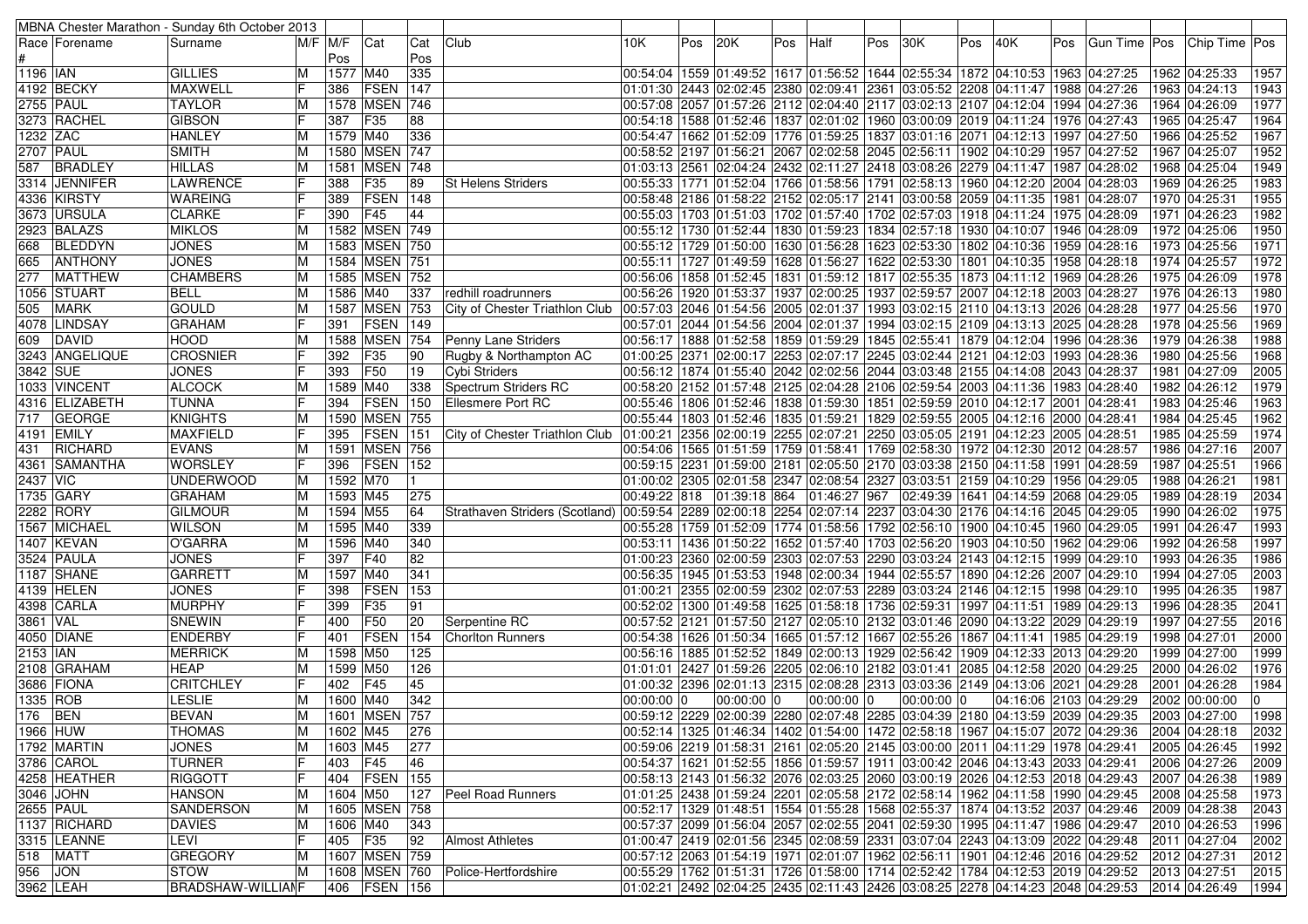|           |                 | MBNA Chester Marathon - Sunday 6th October 2013 |         |             |                   |     |                                            |      |     |     |     |                                                                                                                                                                                                               |     |              |     |                        |     |                            |               |               |      |
|-----------|-----------------|-------------------------------------------------|---------|-------------|-------------------|-----|--------------------------------------------|------|-----|-----|-----|---------------------------------------------------------------------------------------------------------------------------------------------------------------------------------------------------------------|-----|--------------|-----|------------------------|-----|----------------------------|---------------|---------------|------|
|           | Race   Forename | Surname                                         |         | $M/F$ $M/F$ | Cat               | Cat | Club                                       | 10K. | Pos | 20K | Pos | Half                                                                                                                                                                                                          | Pos | 30K          | Pos | 40K                    | Pos | Gun Time Pos Chip Time Pos |               |               |      |
|           |                 |                                                 |         | Pos         |                   | Pos |                                            |      |     |     |     |                                                                                                                                                                                                               |     |              |     |                        |     |                            |               |               |      |
| 674       | <b>GARETH</b>   | <b>JONES</b>                                    | M       |             | 1609 MSEN 761     |     |                                            |      |     |     |     | 00:52:51  1402  01:45:59  1369  01:52:22  1369  02:46:10  1497  04:11:05  1965  04:29:55                                                                                                                      |     |              |     |                        |     |                            |               | 2015 04:28:04 | 2022 |
| 2444 ALEX |                 | <b>MYLOTTE</b>                                  | ΙM      |             | 1610 MSEN 762     |     |                                            |      |     |     |     | 00:56:50 2008 01:54:20 1972 02:01:14 1972 02:58:06 1953 04:11:22 1972 04:30:00                                                                                                                                |     |              |     |                        |     |                            |               | 2016 04:28:13 | 2028 |
|           | 2531 MATTHEW    | <b>PINNER</b>                                   | ΙM      |             | 1611 MSEN 763     |     |                                            |      |     |     |     | 00:52:41  1384  01:44:15  1245  01:50:15  1232  02:42:25  1342  04:07:13  1868  04:30:00                                                                                                                      |     |              |     |                        |     |                            |               | 2017 04:27:27 | 2010 |
|           | 1121 STEPHEN    | <b>COWARD</b>                                   | ΙM      | 1612 M40    |                   | 344 |                                            |      |     |     |     | 00:42:03   192   01:24:28   183   01:29:17   176                                                                                                                                                              |     | 02:06:32 133 |     | 04:19:13 2170 04:30:02 |     |                            |               | 2018 04:29:59 | 2086 |
|           | 2736   CHARLIE  | STRAFFORD                                       | ΙM      |             | 1613 MSEN 764     |     |                                            |      |     |     |     | 00:55:20 1743 01:52:19 1787 02:00:54 1953 03:02:13 2106 04:14:02 2040 04:30:02                                                                                                                                |     |              |     |                        |     |                            |               | 2019 04:27:55 | 2017 |
|           | 1439   LESLIE   | PRICHARD                                        | ΙM      | 1614 M40    |                   | 345 |                                            |      |     |     |     | 01:00:24 2363 02:00:56 2295 02:07:44 2278 03:01:38 2084 04:12:41 2015 04:30:02                                                                                                                                |     |              |     |                        |     |                            |               | 2020 04:27:30 | 2011 |
| 490       | <b>JONATHAN</b> | <b>GIRVAN</b>                                   | ΙM      |             | 1615 MSEN 765     |     |                                            |      |     |     |     | 00:58:43  2182  01:55:31  2033  02:02:14  2016  02:57:02  1917  04:11:05  1966  04:30:03                                                                                                                      |     |              |     |                        |     |                            |               | 2021 04:27:05 | 2004 |
|           | 3998   SARAH    | <b>COLSTON</b>                                  |         | 407         | <b>FSEN</b>       | 157 |                                            |      |     |     |     | 00:59:51 2281 02:00:27 2263 02:07:41 2272 03:05:01 2186 04:12:51 2017 04:30:04 04:                                                                                                                            |     |              |     |                        |     |                            |               | 2022 04:27:14 | 2006 |
|           | 2916 KRZYSZTOF  | ZDANOWICZ                                       | ΙM      |             | 1616 MSEN 766     |     |                                            |      |     |     |     | 01:00:41 2406 02:01:17 2321 02:08:14 2306 03:05:35 2199 04:14:03 2042 04:30:06                                                                                                                                |     |              |     |                        |     |                            |               | 2023 04:27:55 | 2018 |
|           | 4223 CLARE      | O'CALLAGHAN                                     | F       | 408         | <b>FSEN</b>       | 158 | Penny Lane Striders                        |      |     |     |     | 00:57:38 2106 01:58:03 2137 02:05:17 2139 03:01:06 2065 04:13:17 2027 04:30:07                                                                                                                                |     |              |     |                        |     |                            |               | 2024 04:27:22 | 2008 |
|           | 3650 FIONA      | <b>ASHTON</b>                                   |         | 409         | F45               | 47  |                                            |      |     |     |     | 00:59:34 2252 02:00:03 2241 02:07:04 2228 03:01:06 2064 04:12:01 1992 04:30:12                                                                                                                                |     |              |     |                        |     |                            |               | 2025 04:27:02 | 2001 |
| 965       | <b>JONATHAN</b> | <b>TURTLE</b>                                   | ΙM      |             | <b>1617 MSEN</b>  | 767 | Police-Kent                                |      |     |     |     | 01:03:00 2545 02:05:03 2454 02:12:02 2435 03:06:25 2222 04:12:27 2010 04:30:18                                                                                                                                |     |              |     |                        |     |                            | 2026 04:26:51 |               | 1995 |
| 4444 LUCY |                 | <b>CAMPBELL</b>                                 |         | 410         | F45               | 48  | Police-Norfolk                             |      |     |     |     | 00:54:52   1679   01:53:15   1897   02:00:06   1919   03:00:08   2017   04:15:10   2076   04:30:23                                                                                                            |     |              |     |                        |     |                            |               | 2027 04:29:15 | 2067 |
| 460       | <b>PAUL</b>     | <b>FOLLY</b>                                    | ΙM      |             | 1618 MSEN 768     |     |                                            |      |     |     |     | 00:56:08  1862  01:52:40  1824  01:59:09  1809  02:56:09  1899  04:13:30  2030  04:30:31                                                                                                                      |     |              |     |                        |     |                            |               | 2028 04:28:12 | 2027 |
|           | 4163 RHIANNON   | LAW                                             |         | 411         | FSEN              | 159 | <b>Outdoor Fitness</b>                     |      |     |     |     | 00:56:59 2039 01:55:31 2034 02:04:02 2086 03:02:09 2102 04:13:49 2034 04:30:33                                                                                                                                |     |              |     |                        |     |                            |               | 2029 04:28:49 | 2053 |
|           | 4162 NERYS      | LAW                                             |         | 412         | <b>FSEN</b>       | 160 |                                            |      |     |     |     | 00:56:59  2041  01:55:32  2036  02:04:03  2088  03:02:10  2103  04:13:49  2035  04:30:34                                                                                                                      |     |              |     |                        |     |                            |               | 2030 04:28:49 | 2054 |
|           | 1921 DAVID      | <b>RYAN</b>                                     | ΙM      | 1619 M45    |                   | 278 | <b>Buxton and District AC</b>              |      |     |     |     | 00:58:25  2158  01:56:29  2074  02:03:20  2057  02:58:02  1949  04:13:11  2024  04:30:38                                                                                                                      |     |              |     |                        |     |                            |               | 2031 04:28:22 | 2036 |
|           | 4271  LOUISE    | <b>RUSSELL</b>                                  |         | 413         | FSEN              | 161 |                                            |      |     |     |     | 00:55:22 1746 01:52:22 1791 01:59:56 1908 03:03:50 2157 04:16:09 2105 04:30:43                                                                                                                                |     |              |     |                        |     |                            |               | 2032 04:29:12 | 2066 |
| 660       | <b>STEVEN</b>   | <b>JOHNSTON</b>                                 | ΙM      | 1620        | <b>MSEN</b>       | 769 | Quakers Running Club                       |      |     |     |     | 00:58:49  2191  01:57:42  2119  02:04:25  2102  03:00:47  2051  04:13:59  2038  04:30:45                                                                                                                      |     |              |     |                        |     |                            | 2033 04:28:11 |               | 2026 |
|           | 3654 SOPHIE     | <b>BARET</b>                                    |         | 414         | F45               | 49  |                                            |      |     |     |     | 00:59:26 2245 01:58:48 2169 02:06:00 2176 03:03:53 2162 04:15:00 2069 04:30:53                                                                                                                                |     |              |     |                        |     |                            |               | 2034 04:28:18 | 2031 |
|           | 3298 LAURA      | <b>HOMER</b>                                    |         | 415         | F35               | 93  | Havering 90 Joggers                        |      |     |     |     | 01:00:13 2331 01:59:57 2232 02:06:39 2201 03:01:19 2074 04:14:24 2049 04:30:54                                                                                                                                |     |              |     |                        |     |                            |               | 2035 04:28:20 | 2035 |
|           | 4179   VIKKI    | MACDONALD                                       |         | 416         | <b>FSEN</b>       | 162 |                                            |      |     |     |     | 01:03:33 2604 02:06:30 2527 02:13:52 2519 03:11:24 2373 04:14:43 2061 04:30:55                                                                                                                                |     |              |     |                        |     |                            |               | 2036 04:27:47 | 2014 |
|           | 1345 DAVID      | LYNAN                                           | ΙM      | 1621 M40    |                   | 346 | Penny Lane Striders                        |      |     |     |     | 00:49:48  930  01:40:42  985  01:47:38  1022  02:45:15  1457  04:13:11  2023  04:30:56                                                                                                                        |     |              |     |                        |     |                            |               | 2037 04:29:25 | 2075 |
| 3841 SUE  |                 | <b>JONES</b>                                    |         | 417         | F50               | 21  | Ampthill & Flitwick Flyers RC              |      |     |     |     | 01:00:19 2346 02:02:12 2353 02:09:06 2336 03:05:05 2192 04:15:02 2070 04:30:56                                                                                                                                |     |              |     |                        |     |                            |               | 2038 04:27:58 | 2019 |
| 883       | <b>SAM</b>      | <b>MORTON</b>                                   | ΙM      | 1622        | <b>MSEN 770</b>   |     |                                            |      |     |     |     | 00:54:52   1677   01:52:08   1773   01:58:46   1775   03:04:17   2170   04:14:45   2063   04:30:57                                                                                                            |     |              |     |                        |     |                            |               | 2039 04:28:39 | 2046 |
|           | 3760 FIONA      | <b>OWEN</b>                                     |         | 418         | F45               | 50  | Ampthill & Flitwick Flyers RC              |      |     |     |     | 01:00:21 2352 02:02:12 2354 02:09:07 2339 03:05:07 2194 04:15:03 2071 04:31:00                                                                                                                                |     |              |     |                        |     |                            |               | 2040 04:28:04 | 2021 |
|           | 1005 GRAHAM     | <b>WATT</b>                                     | ΙM      |             | 1623 MSEN 771     |     | Police-Scotland                            |      |     |     |     | 00:56:51 2013 01:53:56 1950 02:01:09 1965 03:01:04 2062 04:15:16 2081 04:31:00 00:56:51                                                                                                                       |     |              |     |                        |     |                            |               | 2041 04:29:15 | 2068 |
| 219       | GREG            | <b>BRISTOW</b>                                  | ΙM      |             | 1624 MSEN 772     |     |                                            |      |     |     |     | 00:56:36  1948  01:54:33  1983  02:01:28  1982  03:02:23  2113  04:15:31  2092  04:31:06                                                                                                                      |     |              |     |                        |     |                            |               | 2042 04:28:27 | 2038 |
|           | 3617 FIONA      | <b>STEEL</b>                                    |         | 419         | F40               | 83  |                                            |      |     |     |     | 00:55:29 1763 01:55:48 2049 02:04:17 2097 03:05:34 2198 04:15:34 2094 04:31:07                                                                                                                                |     |              |     |                        |     |                            |               | 2043 04:28:52 | 2056 |
|           | 4299 EDITA      | STIBOROVA                                       |         | 420         | <b>FSEN</b>       | 163 |                                            |      |     |     |     | 01:03:47 2650 02:06:41 2549 02:14:06 2542 03:13:20 2430 04:15:27 2090 04:31:09                                                                                                                                |     |              |     |                        |     |                            |               | 2044 04:28:15 | 2029 |
|           | 3912 MADELINE   | <b>HAWORTH</b>                                  |         | 421         | F60               | 5   | <b>Blackburn Road Runners</b>              |      |     |     |     | 00:58:24 2157 02:00:38 2279 02:08:02 2301 03:05:06 2193 04:14:31 2054 04:31:14                                                                                                                                |     |              |     |                        |     |                            |               | 2045 04:29:10 | 2065 |
|           | 3308  LORRAINE  | KITCHIN                                         |         | 422         | F35               | 94  |                                            |      |     |     |     | 00:59:07 2221 01:56:45 2091 02:03:17 2055 03:01:02 2061 04:14:18 2046 04:31:17                                                                                                                                |     |              |     |                        |     |                            |               | 2046 04:28:10 | 2025 |
| 3537 DEB  |                 | LAUDER                                          |         | 423         | F40               | 84  |                                            |      |     |     |     | 00:58:01 2128 01:59:47 2222 02:06:53 2216 03:06:40 2231 04:15:24 2089 04:31:17                                                                                                                                |     |              |     |                        |     |                            |               | 2047 04:28:25 | 2037 |
| 2899 NEIL |                 | <b>WRIGHT</b>                                   | M       |             | 1625 MSEN         | 773 |                                            |      |     |     |     | 00:56:49 2000 01:58:16 2146 02:05:28 2157 03:07:03 2240 04:13:33 2032 04:31:18                                                                                                                                |     |              |     |                        |     |                            |               | 2048 04:28:57 | 2060 |
|           | 3587 KAREN      | <b>PRITCHARD</b>                                |         | 424         | F40               | 85  |                                            |      |     |     |     | 02:28 2502 02:05:04 2455 02:12:09 2440 03:07:15 2247 04:13:20 2028 04:31:18                                                                                                                                   |     |              |     |                        |     |                            |               | 2049 04:28:09 | 2024 |
|           | 1388  KEVIN     | <b>MORRIS</b>                                   | ΙM      | 1626 M40    |                   | 347 | Centurions RC                              |      |     |     |     | 00:56:01  1845  01:53:27  1920  02:00:14  1931  02:55:32  1869  04:11:15  1970  04:31:19                                                                                                                      |     |              |     |                        |     |                            |               | 2050 04:29:26 | 2076 |
|           | 1440 CARL       | PRINCE                                          | M       | 1627 M40    |                   | 348 |                                            |      |     |     |     | 00:54:50   1670   01:48:47   1550   01:55:07   1546   02:56:36   1908   04:14:38   2060   04:31:19                                                                                                            |     |              |     |                        |     |                            |               | 2051 04:29:32 | 2078 |
|           | 3133 ADAM       | PRITCHARD                                       |         |             | 1628   MSEN   774 |     |                                            |      |     |     |     | 00:56:38 1953 01:52:27 1802 01:59:11 1814 03:00:03 2013 04:15:10 2075 04:31:20                                                                                                                                |     |              |     |                        |     |                            |               | 2052 04:29:20 | 2071 |
|           | 1755 NIGEL      | <b>HARGREAVES</b>                               | ΙM<br>M | 1629 M45    |                   | 279 |                                            |      |     |     |     | 01:00:23 2361 02:00:56 2297 02:07:42 2275 03:00:34 2037 04:14:27 2053 04:31:23                                                                                                                                |     |              |     |                        |     |                            | 2053 04:28:51 |               | 2055 |
| 687       | DANIEL          | KAFKA                                           | M       |             | 1630 MSEN 775     |     |                                            |      |     |     |     | 00:54:44   1651   01:50:16   1648   01:56:40   1633   02:48:54   1597   04:14:44   2062   04:31:24                                                                                                            |     |              |     |                        |     |                            |               | 2054 04:28:56 | 2059 |
| 373       | <b>SAGAR</b>    | <b>DEPALA</b>                                   | ΙM      |             | 1631 MSEN 776     |     |                                            |      |     |     |     | 00:55:10 1722 01:52:14 1780 01:59:04 1801 02:59:55 2004 04:14:57 2067 04:31:24                                                                                                                                |     |              |     |                        |     |                            |               | 2055 04:29:23 | 2074 |
| 2068 IAN  |                 | <b>DANKS</b>                                    | M       | 1632 M50    |                   | 128 |                                            |      |     |     |     | 01:03:54 2667 02:07:11 2580 02:14:23 2557 03:11:26 2374 04:15:16 2082 04:31:26 2056 04:28:17                                                                                                                  |     |              |     |                        |     |                            |               |               | 2030 |
|           | 4344 BEKKI      | <b>WHEATLEY</b>                                 |         |             |                   |     | 425   FSEN   164   Chapel Allerton Runners |      |     |     |     | 00:55:57  1835  01:55:24  2029  02:02:46  2033  03:06:27  2223  04:16:00  2100  04:31:30  2057  04:29:00                                                                                                      |     |              |     |                        |     |                            |               |               | 2061 |
|           |                 |                                                 | lF      |             |                   |     |                                            |      |     |     |     |                                                                                                                                                                                                               |     |              |     |                        |     |                            |               |               |      |
|           | 3778 GLENDA     | GILL                                            |         | 426 F45     |                   | 51  | <b>Almost Athletes</b>                     |      |     |     |     | 01:00:48 2420 02:01:56 2346 02:09:01 2334 03:06:18 2217 04:14:26 2050 04:31:31 2058 04:28:47                                                                                                                  |     |              |     |                        |     |                            |               |               | 2051 |
|           | 355 DAVE        | <b>DAVIES</b>                                   | M       | 1634 M45    | 1633 MSEN 777     |     |                                            |      |     |     |     | 04:28:09 04:28:09 04:28:09 052 1:32 02:03:04:56 03:04:56 03:04:56 03:04:56 04:14:27 052 04:31:32 059 04:28:09<br>01:00:03 2311 01:59:43 2219 02:06:36 2199 03:03:12 2139 04:15:27 2091 04:31:34 2060 04:28:52 |     |              |     |                        |     |                            |               |               | 2023 |
|           | 1868 MICHAEL    | O'BRIEN                                         | ΙM      |             |                   | 280 |                                            |      |     |     |     |                                                                                                                                                                                                               |     |              |     |                        |     |                            |               |               | 2057 |
|           | 2063 ANDREW     | <b>COOK</b>                                     | M       | 1635 M50    |                   | 129 |                                            |      |     |     |     | 01:03:34 2607 02:06:34 2533 02:13:53 2521 03:11:26 2375 04:15:13 2078 04:31:39                                                                                                                                |     |              |     |                        |     |                            |               | 2061 04:28:31 | 2039 |
|           | 4104 KATARINA   | <b>HLAVACOVA</b>                                | IF      |             | 427   FSEN   165  |     |                                            |      |     |     |     | 01:03:35 2608 02:06:35 2535 02:13:54 2524 03:11:27 2377 04:15:13 2079 04:31:39                                                                                                                                |     |              |     |                        |     |                            |               | 2062 04:28:32 | 2040 |
|           | 1321 BARRY      | <b>KENYON</b>                                   | ΙM      | 1636 M40    |                   | 349 |                                            |      |     |     |     | 00:51:27  1152  01:48:20  1518  01:55:31  1571  02:55:22  1866  04:16:53  2121  04:31:41                                                                                                                      |     |              |     |                        |     |                            |               | 2063 04:30:20 | 2090 |
|           | 4448 SIOBHAN    | <b>BRENNAN</b>                                  |         | 428 F35     |                   | 95  |                                            |      |     |     |     | 01:03:08 2556 02:05:09 2457 02:12:01 2434 03:07:23 2254 04:15:22 2086 04:31:42                                                                                                                                |     |              |     |                        |     |                            |               | 2064 04:28:38 | 2044 |
|           | 2053 DEAN       | <b>CHAMBERS</b>                                 | M       | 1637 M50    |                   | 130 | road runners club                          |      |     |     |     | 00:59:11 2225 01:59:48 2223 02:06:52 2215 03:06:25 2221 04:15:22 2087 04:31:42                                                                                                                                |     |              |     |                        |     |                            |               | 2065 04:29:34 | 2079 |
|           | 2996 RICHARD    | <b>EDWARDSON</b>                                | M       |             | 1638 MSEN 778     |     |                                            |      |     |     |     | 00:56:30 1932 01:54:22 1973 02:01:18 1976 03:00:09 2018 04:14:15 2044 04:31:43 2066 04:27:39                                                                                                                  |     |              |     |                        |     |                            |               |               | 2013 |
|           | 2275 PETER      | <b>EVES</b>                                     | M       | 1639 M55    |                   | 65  | Petts Wood Runners                         |      |     |     |     | 01:03:37 2621 02:06:37 2545 02:13:56 2528 03:11:34 2384 04:15:18 2084 04:31:47 2067 04:28:42 2047                                                                                                             |     |              |     |                        |     |                            |               |               |      |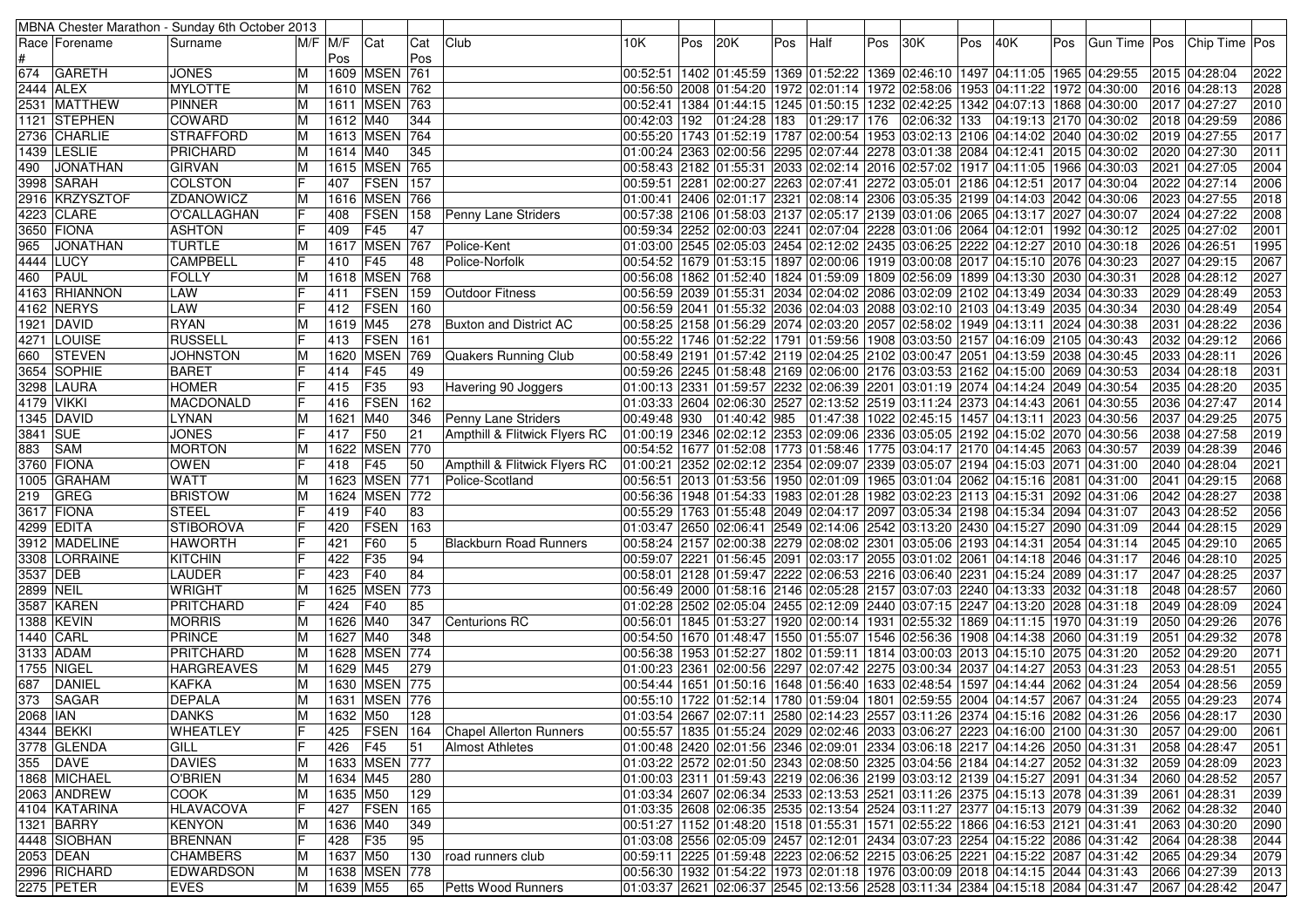|                |                  | MBNA Chester Marathon - Sunday 6th October 2013 |        |             |                   |     |                               |                                                                                              |     |     |     |      |     |     |     |                                                                          |            |  |                                                                                                                |                |
|----------------|------------------|-------------------------------------------------|--------|-------------|-------------------|-----|-------------------------------|----------------------------------------------------------------------------------------------|-----|-----|-----|------|-----|-----|-----|--------------------------------------------------------------------------|------------|--|----------------------------------------------------------------------------------------------------------------|----------------|
|                | Race  Forename   | Surname                                         |        | $M/F$ $M/F$ | Cat               | Cat | Club                          | 10K.                                                                                         | Pos | 20K | Pos | Half | Pos | 30K | Pos | 40K                                                                      | <b>Pos</b> |  | Gun Time Pos Chip Time Pos                                                                                     |                |
|                |                  |                                                 |        | Pos         |                   | Pos |                               |                                                                                              |     |     |     |      |     |     |     |                                                                          |            |  |                                                                                                                |                |
| 1960 IAN       |                  | <b>TAYLOR</b>                                   | M      | 1640 M45    |                   | 281 | 100 Marathon Club             | 00:56:32  1939  01:54:00  1957  02:00:34  1943  02:59:13  1991  04:14:32  2056  04:31:49     |     |     |     |      |     |     |     |                                                                          |            |  | 2068 04:28:45                                                                                                  | 2049           |
|                | 2917 PETE        | <b>ZEBEDEE</b>                                  | M      | 1641        | <b>MSEN 779</b>   |     |                               | 00:54:25  1601  01:49:54  1622  01:56:26  1620  02:54:43  1840  04:11:19  1971  04:31:49     |     |     |     |      |     |     |     |                                                                          |            |  | 2069 04:28:03                                                                                                  | 2020           |
|                | 3621 HEATHER     | <b>SWANSON</b>                                  |        | 429         | F40               | 86  | <b>Telford Harriers</b>       | 02:13:15) 02:43 2520 02:04:24 2433 02:11:40 2423 03:08:32 2286 04:15:17 2083 04:31:50        |     |     |     |      |     |     |     |                                                                          |            |  | 2070 04:28:44                                                                                                  | 2048           |
| 913            | <b>DAWN</b>      | COLLYER                                         | IF     | 430         | FSEN              | 166 | Police-Norfolk                | 01:00:25  2374  02:02:42  2379  02:10:09  2373  03:10:05  2321  04:16:25  2111  04:31:51     |     |     |     |      |     |     |     |                                                                          |            |  | 2071 04:29:21                                                                                                  | 2072           |
| 981            | RICHARD          | COLLYER                                         | M      | 1642 M45    |                   | 282 | Police-Norfolk                | 01:00:25 2370 02:02:42 2377 02:10:09 2374 03:10:04 2320 04:16:25 2112 04:31:51 04:31:51      |     |     |     |      |     |     |     |                                                                          |            |  | 2072 04:29:21                                                                                                  | 2073           |
|                | 3541 KAREN       | LEVINSON                                        |        | 431         | F40               | 87  | Stourbridge Running Club      | 00:58:16 2148 01:57:12 2103 02:04:06 2089 03:02:27 2117 04:15:12 2077 04:31:57 ا00:58:16     |     |     |     |      |     |     |     |                                                                          |            |  | 2073 04:28:55                                                                                                  | 2058           |
|                | 3215  MAGDALENA  | <b>BOO</b>                                      | IF     | 432         | F35               | 96  | <b>Steel City Striders RC</b> | 01:02:20  2491  02:02:53  2385  02:09:56  2368  03:07:17  2249  04:15:08  2073  04:31:57     |     |     |     |      |     |     |     |                                                                          |            |  | 2074 04:28:39                                                                                                  | 2045           |
|                | 1327 SHAUN       | <b>KIRTLEY</b>                                  | M      | 1643 M40    |                   | 350 | Ampthill & Flitwick Flyers RC | 00:56:52 2014 01:53:33 1933 02:00:07 1920 03:01:55 2094 04:16:17 2109 04:31:59               |     |     |     |      |     |     |     |                                                                          |            |  | 2075 04:30:15                                                                                                  | 2088           |
| 512   TOM      |                  | <b>GREEN</b>                                    | M      |             | 1644 MSEN         | 780 |                               | 00:51:53 1281 01:44:51 1287 01:51:13 1297 02:50:39 1717 04:14:34 2058 04:31:59               |     |     |     |      |     |     |     |                                                                          |            |  | 2076 04:30:53                                                                                                  | 2099           |
|                | 2313 TERRY       | <b>MCHUGH</b>                                   | M      | 1645 M55    |                   | 66  | Ampthill & Flitwick Flyers RC | 00:55:44  1804  01:52:18  1786  01:58:40  1766  02:53:36  1809  04:11:26  1977  04:31:59     |     |     |     |      |     |     |     |                                                                          |            |  | 2077 04:29:01                                                                                                  | 2062           |
|                | 2105  RICHARD    | <b>HARE</b>                                     | M      | 1646 M50    |                   | 131 |                               | 00:50:15  1006  01:41:40  1025  01:47:30  1012  02:34:14  940                                |     |     |     |      |     |     |     | 03:40:11 1121 04:32:01                                                   |            |  | 2078 04:30:59                                                                                                  | 2100           |
| 869            | <b>TIM</b>       | <b>MOREHAM</b>                                  | M      |             | 1647 MSEN 781     |     |                               | 00:59:03 2215 01:56:35 2080 02:03:05 2049 02:56:23 1905 04:12:29 2011 04:32:04               |     |     |     |      |     |     |     |                                                                          |            |  | 2079 04:28:49                                                                                                  | 2052           |
|                | 2196 KEVIN       | RUMNEY                                          | M      | 1648 M50    |                   | 132 |                               | 00:56:53 2020 01:53:30 1930 01:59:50 1902 02:50:44 1724 04:12:27 2009 04:32:05               |     |     |     |      |     |     |     |                                                                          |            |  | 2080 04:30:26                                                                                                  | 2092           |
| 4370 AMY       |                  | <b>HAYES</b>                                    |        | 433         | <b>FSEN</b>       | 167 |                               | 01:10:00 2940 02:20:59 2892 02:29:13 2880 03:25:15 2674 04:17:21 2130 04:32:07               |     |     |     |      |     |     |     |                                                                          |            |  | 2081 04:28:19                                                                                                  | 2033           |
|                | 2614 PHILLIP     | <b>ROBERTS</b>                                  | M      |             | 1649 MSEN 782     |     |                               | 00:56:40  1964  01:52:30  1809  01:58:54  1787  02:51:59  1763  04:14:47  2064  04:32:07     |     |     |     |      |     |     |     |                                                                          |            |  | 2082 04:30:16                                                                                                  | 2089           |
| 2257 TOM       |                  | <b>BRASSINGTON</b>                              | M      | 1650 M55    |                   | 67  | <b>Badford Harriers</b>       | 00:58:15 2145 01:56:24 2069 02:03:12 2052 03:00:41 2044 04:15:33 2093 04:32:10               |     |     |     |      |     |     |     |                                                                          |            |  | 2083 04:29:37                                                                                                  | 2080           |
| 3442 JAN       |                  | <b>BREEDEN</b>                                  | IF     | 434         | F40               | 88  |                               | 00:58:56 2204 01:58:31 2159 02:05:39 2164 03:08:30 2283 04:15:50 2099 04:32:11               |     |     |     |      |     |     |     |                                                                          |            |  | 2084 04:29:04                                                                                                  | 2064           |
|                | 2222 MATTHEW     | <b>TOLLITT</b>                                  | M      | 1651 M50    |                   | 133 | Penny Lane Striders           | 01:02:58 2543 02:04:54 2445 02:12:05 2436 03:10:20 2330 04:14:50 2065 04:32:11               |     |     |     |      |     |     |     |                                                                          |            |  | 2085 04:28:37                                                                                                  | 2042           |
|                | 4226 KATE        | <b>O'NEILL</b>                                  | IF     | 435         | <b>FSEN</b>       | 168 |                               | 00:54:51  1673  01:54:07  1964  02:01:24  1981  03:02:07  2101  04:14:53  2066  04:32:12     |     |     |     |      |     |     |     |                                                                          |            |  | 2086 04:30:21                                                                                                  | 2091           |
| 934            | <b>TOMMY</b>     | <b>STUART</b>                                   | M      |             | 1652 MSEN         | 783 | Police-Derbyshire             | 00:59:35  2253  01:59:21  2199  02:06:10  2183  03:03:42  2152  04:14:34  2057  04:32:14     |     |     |     |      |     |     |     |                                                                          |            |  | 2087 04:28:47                                                                                                  | 2050           |
| 791            | PAUL             | MALONEY                                         | M      |             | 1653 MSEN         | 784 |                               | 00:55:02  1701  01:51:30  1725  01:58:09  1726  02:57:58  1947  04:16:16  2108  04:32:14     |     |     |     |      |     |     |     |                                                                          |            |  | 2088 04:30:47                                                                                                  | 2098           |
|                | 3757 NICKI       | <b>NUTTER</b>                                   |        | 436         | F45               | 52  |                               | 00:59:46 2270 02:00:37 2277 02:07:41 2271 03:02:50 2122 04:15:14 2080 04:32:15               |     |     |     |      |     |     |     |                                                                          |            |  | 2089 04:29:02                                                                                                  | 2063           |
|                | 2323 ROYSTON     | <b>NEAL</b>                                     | M      | 1654 M55    |                   | 68  |                               | 00:58:40 2180 01:58:07 2139 02:05:05 2130 03:01:24 2077 04:13:30 2031 04:32:15               |     |     |     |      |     |     |     |                                                                          |            |  | 2090 04:29:15                                                                                                  | 2069           |
|                | 3368 KIRSTY      | <b>SHIRES</b>                                   | F      | 437         | F35               | 97  |                               | 01:00:19 2345 02:02:28 2367 02:09:05 2335 03:05:44 2204 04:15:44 2097 04:32:17               |     |     |     |      |     |     |     |                                                                          |            |  | 2091 04:29:42                                                                                                  | 2082           |
|                |                  | <b>JUDE</b>                                     | M      |             | 1655 MSEN         | 785 |                               |                                                                                              |     |     |     |      |     |     |     |                                                                          |            |  |                                                                                                                | 2070           |
| 686            | ROB              |                                                 |        |             |                   |     | Trismart                      | 00:55:35  1774  01:52:05  1768  01:58:26  1749  02:52:01  1765  04:12:38  2014  04:32:19     |     |     |     |      |     |     |     |                                                                          |            |  | 2092 04:29:17                                                                                                  |                |
|                | 2378  ALAN       | <b>JOHNSON</b>                                  | M      | 1656 M60    |                   | 27  |                               | 00:49:44 917                                                                                 |     |     |     |      |     |     |     | $ 01:43:50 1192 01:50:20 1239 02:50:14 1696 04:14:22 2047 04:32:22$      |            |  | 2093 04:31:49                                                                                                  | 2114           |
| 61             | PETER            | <b>CLARKSON</b>                                 | M      | 1657 M45    |                   | 283 |                               | 01:03:49 2653 02:06:48 2561 02:14:08 2548 03:11:41 2389 04:15:35 2096 04:32:23               |     |     |     |      |     |     |     |                                                                          |            |  | 2094 04:29:30                                                                                                  | 2077           |
|                | 3588 COLLETTE    | <b>PYE</b>                                      |        | 438         | F40               | 89  |                               | 01:01:27 2440 02:03:47 2418 02:10:52 2402 03:07:28 2257 04:15:22 2085 04:32:34 [01:01:27 ]   |     |     |     |      |     |     |     |                                                                          |            |  | 2095 04:29:57                                                                                                  | 2085           |
|                | 4293  LYNSEY     | <b>SMITHERMAN</b>                               | IF     | 439         | FSEN              | 169 |                               | 00:58:50 2194 02:00:56 2298 02:07:59 2294 03:03:04 2132 04:16:13 2106 04:32:37               |     |     |     |      |     |     |     |                                                                          |            |  | 2096 04:30:28                                                                                                  | 2093           |
|                | 1944 MARTIN      | <b>SPENCER</b>                                  |        | 1658 M45    |                   | 284 |                               | 01:00:26 2383 02:00:46 2288 02:07:41 2274 03:01:36 2082 04:15:46 2098 04:32:40               |     |     |     |      |     |     |     |                                                                          |            |  | 2097 04:30:06                                                                                                  | 2087           |
|                | 3552  ALEX       | <b>MCCRUDDEN</b>                                |        | 440         | F40               | 90  | <b>UKA</b>                    | 01:01:47 2466 02:03:42 2413 02:10:46 2395 03:08:09 2272 04:17:11 2125 04:32:41 01:47         |     |     |     |      |     |     |     |                                                                          |            |  | 2098 04:29:38                                                                                                  | 2081           |
|                | 3811  WENDY      | <b>BAXTER</b>                                   |        | 441         | F50               | 22  | <b>Driffield Striders</b>     | 01:03:12 2560 02:06:11 2503 02:13:21 2486 03:10:02 2318 04:16:25 2113 04:32:45               |     |     |     |      |     |     |     |                                                                          |            |  | 2099 04:29:42                                                                                                  | 2083           |
| 247            | JONATHAN         | <b>BURRELL</b>                                  | M      |             | 1659 MSEN         | 786 | Picton Sports Centre RC       | 00:57:17  2072  01:54:30  1980  02:04:39  2114  02:58:12  1957  04:15:10  2074  04:32:45     |     |     |     |      |     |     |     |                                                                          |            |  | 2100 04:31:21                                                                                                  | 2106           |
|                | 3596 TRACY       | <b>ROBERTS</b>                                  |        | 442         | F40               | 91  | abergele harriers             | 00:55:57  1833  01:54:31  1981  02:01:56  2003  03:03:12  2140  04:16:35  2115  04:32:49     |     |     |     |      |     |     |     |                                                                          |            |  | 2101 04:30:35                                                                                                  | 2096           |
|                | 3253 LOUISE      | <b>DOVE</b>                                     | lF     | 443         | F35               | 98  |                               | 01:02:51  2536  02:05:38  2471  02:13:01  2467  03:10:55  2349  04:16:16  2107  04:32:51     |     |     |     |      |     |     |     |                                                                          |            |  | 2102 04:29:50                                                                                                  | 2084           |
|                | 2876  CHRIS      | <b>WILLS</b>                                    | ΙM     |             | 1660 MSEN 787     |     | Knowsley Harriers AC          | 00:56:17  1892  01:52:46  1836  01:59:12  1816  02:52:37  1782  04:16:07  2104  04:33:03     |     |     |     |      |     |     |     |                                                                          |            |  | 2103 04:30:46                                                                                                  | 2097           |
|                | 4270 HELEN       | <b>RUDDOCK</b>                                  |        | 444         | <b>FSEN</b>       | 170 |                               | 00:53:35  1483  01:54:52  1999  02:02:32  2025  03:02:24  2115  04:18:19  2153  04:33:06     |     |     |     |      |     |     |     |                                                                          |            |  | 2104 04:31:58                                                                                                  | 2118           |
| 142            | JOSHUA           | <b>BARBER-JONES</b>                             | M      | 1661        | MSEN 788          |     |                               | 00:49:26 833                                                                                 |     |     |     |      |     |     |     | 01:44:02  1229  01:50:51  1273  02:58:05  1952  04:17:57  2142  04:33:22 |            |  | 2105 04:32:35                                                                                                  | 2130           |
| 384            | <b>PETER</b>     | <b>DODD</b>                                     |        | 1662        | <b>MSEN 789</b>   |     |                               | 00:54:40  1637  01:55:16  2019  02:02:49  2036  03:03:13  2141  04:17:57  2143  04:33:29     |     |     |     |      |     |     |     |                                                                          |            |  | 2106 04:32:32                                                                                                  | 2128           |
|                | 3284 KELLY       | <b>HARRIS</b>                                   |        | 445         | F35               | 99  | Craven Energy                 | 00:55:55  1827  01:52:02  1764  01:59:17  1825  03:03:04  2131  04:16:49  2120  04:33:29     |     |     |     |      |     |     |     |                                                                          |            |  | 2107 04:31:06                                                                                                  | 2101           |
| 250            | RICHARD          | <b>BURTON</b>                                   | M      |             | 1663 MSEN 790     |     |                               | 00:51:31  1174  01:43:39  1163  01:49:37  1163  02:43:30  1382  04:11:30  1980  04:33:42     |     |     |     |      |     |     |     |                                                                          |            |  | 2108 04:32:21                                                                                                  | 2125           |
|                | 4200 JULIE       | MCPARLAND                                       | F      |             | 446 FSEN 171      |     |                               | 01:03:37 2619 02:05:56 2490 02:13:05 2472 03:11:09 2361 04:16:42 2118 04:33:48 2109 04:30:31 |     |     |     |      |     |     |     |                                                                          |            |  |                                                                                                                | 2095           |
|                | 1375 JAMES       | <b>MCPARLAND</b>                                | M      |             | 1664 M40          | 351 |                               | 01:03:37 2620 02:05:55 2489 02:13:05 2471 03:11:09 2363 04:16:41 2117 04:33:49 2110 04:30:31 |     |     |     |      |     |     |     |                                                                          |            |  |                                                                                                                | 2094           |
| 362   TOM      |                  | <b>DAVIES</b>                                   | M      |             | 1665   MSEN   791 |     |                               | 01:00:16 2335 02:00:46 2287 02:07:32 2260 03:04:39 2181 04:17:20 2128 04:33:53 2111 04:31:08 |     |     |     |      |     |     |     |                                                                          |            |  |                                                                                                                | 2103           |
| 2885 NEIL      |                  | <b>WILSON-PERKIN</b>                            | M      |             | 1666 MSEN 792     |     |                               | 00:56:30  1930  01:54:49  1998  02:01:31  1987  02:57:12  1925  04:14:31  2055  04:33:54     |     |     |     |      |     |     |     |                                                                          |            |  | 2112 04:31:23                                                                                                  | 2108           |
| 141 <b>JOE</b> |                  | <b>BANNS</b>                                    | M      |             | 1667 MSEN 793     |     |                               | 00:55:59 1840 01:52:27 1804 01:59:10 1811 02:56:46 1911 04:17:03 2122 04:33:55               |     |     |     |      |     |     |     |                                                                          |            |  | 2113 04:31:10                                                                                                  | 2104           |
|                | 4244 STEPH       | PORTER                                          | IF     |             | 447   FSEN   172  |     |                               | 00:55:59  1844  01:52:28  1805  01:59:11  1813  02:56:47  1912  04:17:04  2123  04:33:56     |     |     |     |      |     |     |     |                                                                          |            |  | 2114 04:31:12                                                                                                  | 2105           |
|                | 1012 MARK        | <b>ROBINSON</b>                                 | M      |             | 1668 MSEN 794     |     | Police-West Midlands          | 00:54:49 1666 01:52:30 1808 01:59:27 1844 03:00:00 2012 04:17:54 2139 04:34:03               |     |     |     |      |     |     |     |                                                                          |            |  | 2115 04:32:09                                                                                                  | $\boxed{2120}$ |
|                | 1702 PAUL        | <b>EDWARDS</b>                                  | M      | 1669 M45    |                   | 285 |                               | 00:56:23  1906  01:52:51  1846  01:59:30  1848  03:00:32  2034  04:16:18  2110  04:34:09     |     |     |     |      |     |     |     |                                                                          |            |  | 2116 04:31:22                                                                                                  | 2107           |
|                | 3997 BETH        | <b>COLSTON</b>                                  | IF     |             | 448   FSEN   173  |     |                               | 00:59:53 2287 02:00:28 2266 02:07:43 2276 03:05:04 2189 04:16:04 2102 04:34:14               |     |     |     |      |     |     |     |                                                                          |            |  | 2117 04:31:26                                                                                                  | 2110           |
| 2676 JON       |                  | SHACKLOCK                                       |        |             | 1670 MSEN 795     |     | <b>Black Pear Joggers</b>     | 00:56:56 2032 01:54:57 2007 02:01:31 1988 03:00:38 2040 04:14:38 2059 04:34:17               |     |     |     |      |     |     |     |                                                                          |            |  | 2118 04:31:36                                                                                                  |                |
|                |                  |                                                 | M<br>F |             |                   |     |                               |                                                                                              |     |     |     |      |     |     |     |                                                                          |            |  |                                                                                                                | 2112           |
|                | 3615 ANGELA      | <b>SMITH</b>                                    |        | 449 F40     |                   | 92  |                               | 00:59:00 2209 02:01:16 2320 02:08:33 2317 03:07:20 2251 04:17:56 2141 04:34:22               |     |     |     |      |     |     |     |                                                                          |            |  | 2119 04:31:56                                                                                                  | 2117           |
|                | 2128 PAUL GRAHAM | KAYE                                            | M      | 1671 M50    |                   |     | 134   Pudsey Pacers           |                                                                                              |     |     |     |      |     |     |     |                                                                          |            |  | 00:59:56  2296  02:00:33  2272  02:07:21  2247  03:02:35  2119  04:12:18  2002  04:34:24  2120  04:31:25  2109 |                |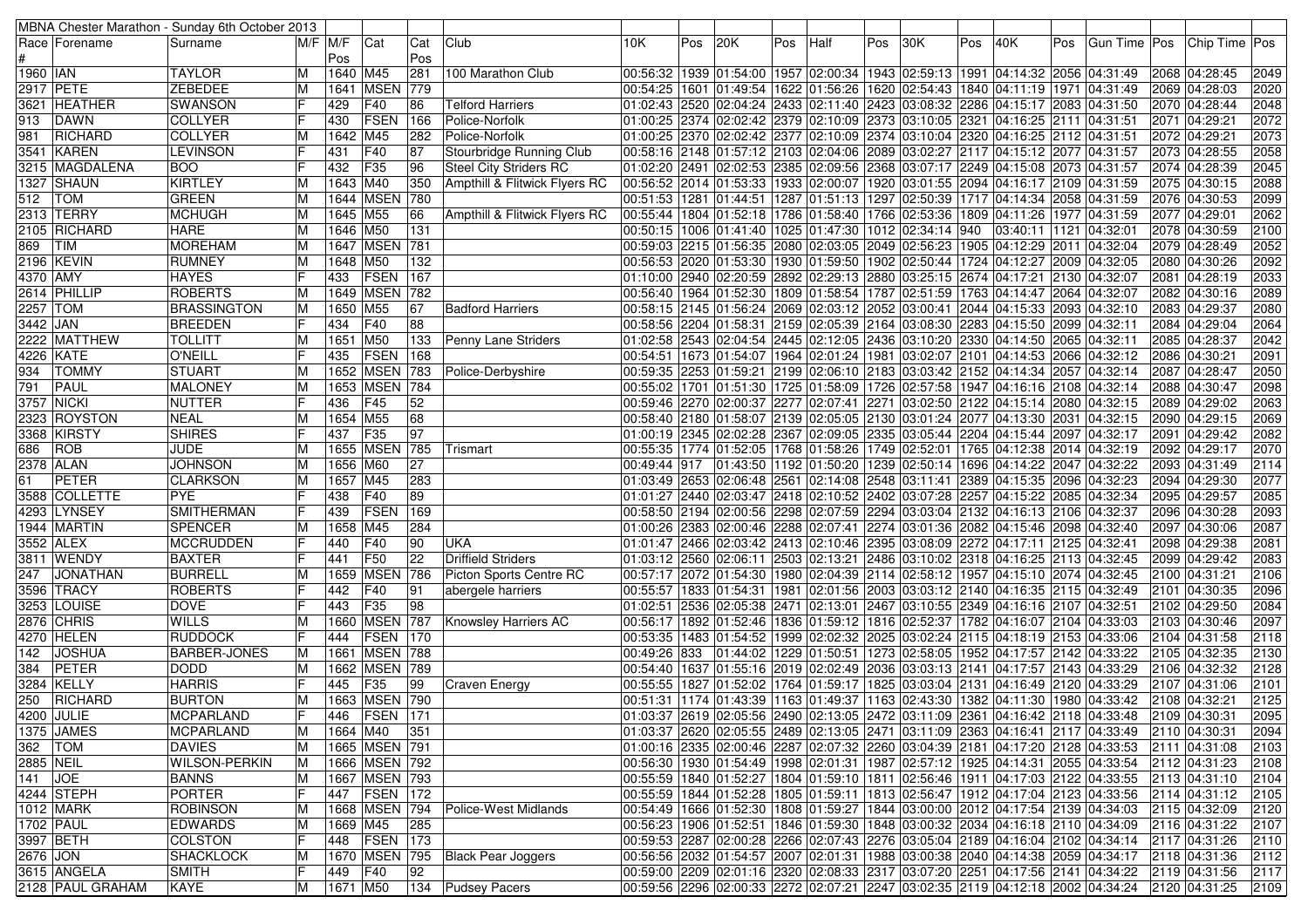| $M/F$ $M/F$<br>Club<br>Race   Forename<br>Cat<br>Cat<br>10K.<br>Pos<br>20K<br>Pos<br>Half<br>Pos<br>30K<br>Pos<br>40K<br> Gun Time   Pos   Chip Time   Pos<br>Surname<br>Pos<br>Pos<br>Pos<br>FSEN<br>IF<br> 174<br>00:58:39 2178 01:58:51 2175 02:06:15 2188 03:07:25 2255 04:17:29 2132 04:34:26<br>3865 SARAH<br><b>OTTEWILL</b><br>450<br>2121 04:31:28<br>2111<br>2320 TERENCE<br>MULVIHILL<br>1672 M55<br>69<br>01:03:20 2570 02:06:16 2509 02:13:28 2490 03:11:00 2355 04:17:53 2137 04:34:30<br>2102<br>ΙM<br>2122 04:31:08<br><b>ANDY</b><br>1673 MSEN 796<br>00:54:31  1610  01:50:28  1658  01:57:08  1657  02:54:19  1832  04:14:02  2041  04:34:41  <br>2113<br>169<br><b>BENNETT</b><br>2123 04:31:37<br>ΙM<br>2653 CHRISTOPHER<br><b>SANDERS</b><br>1674 MSEN<br>797<br>2140<br>ΙM<br>00:51:52   1272   01:45:30   1335   01:51:54   1340   02:56:08   1898   04:17:09   2124   04:34:43<br>2124 04:33:12<br>2121<br><b>ALLISON</b><br>1675 M50<br> 00:55:53  1822  01:52:52  1850  01:59:56  1907  03:01:24  2079  04:16:02  2101  04:34:49<br>2125 04:32:10<br>3000  DAVID<br>ΙM<br>135<br>North Yorks Moors AC<br> 2119<br>3892 DAPHNE<br><b>JONES</b><br>IF<br><b>F55</b><br>01:00:04 2315 01:59:59 2237 02:06:49 2212 03:01:50 2093 04:17:29 2131 04:34:51 01:00:04<br>2126 04:32:01<br>451<br>2156<br><b>DARCH</b><br>1676 M45<br>286<br>1684 LEE<br>00:50:09 991<br> 01:41:35  1021  01:47:54  1031  02:46:22  1504  04:14:26  2051  04:34:58<br>2127 04:33:47<br>ΙM<br>2166<br><b>CARTHY</b><br>1677 MSEN 798<br>3010  KIERAN<br>00:50:20  1010  01:42:15  1051  01:48:20  1055  02:40:06<br> 1226 04:12:25 2006 04:34:59<br>2128 04:34:08<br>ΙM<br>lF<br><b>BRITTON</b><br>452<br><b>F55</b><br>01:00:03 2312 02:01:31 2331 02:08:39 2321 03:07:40 2262 04:17:16 2126 04:35:03<br>2129 04:31:52<br>2116<br>3876  MARGARET<br>8<br>FSEN<br>2122<br><b>WOOD</b><br>453<br>175<br>00:54:40   1633   01:53:15   1898   02:00:04   1918   03:01:42   2087   04:17:59   2145   04:35:04<br>4355 RACHAEL<br>2130 04:32:11<br>2134<br>256<br><b>ANDY</b><br><b>CAIRNS</b><br>1678 MSEN<br>799<br>00:52:14  1327  01:47:02  1426  01:54:02  1474  02:55:40  1876  04:17:59  2144  04:35:08  <br>2131 04:32:45<br>ΙM<br>2132<br>3251 DEBBIE<br><b>DILASSER</b><br>IF<br>F35<br>00:59:56 2294 01:59:46 2221 02:06:45 2207 03:03:14 2142 04:16:46 2119 04:35:09<br>2132 04:32:38<br>454<br>100<br>Harrogate Harriers & AC<br>IF<br>F45<br>53<br>2155<br><b>VICKERS</b><br>455<br>00:51:24  1135  01:48:03  1501  01:55:20  1561  02:59:18  1992  04:18:52  2162  04:35:11<br>3791 YASMINE<br>2133 04:33:40<br>352<br>2138<br><b>HARRISON</b><br>1679 M40<br>2134 04:32:58<br>1240 MARK<br> 00:58:48  2187  01:57:38  2118  02:04:15  2095  02:59:36  2000  04:15:23  2088  04:35:13<br>ΙM<br>IF<br>2137<br><b>CAROLINE</b><br><b>FILMER</b><br>F40<br>2135 04:32:54<br>456<br>93<br>Police-Kent<br> 01:04:03  2674  02:07:25  2586  02:14:42  2569  03:12:16  2402  04:18:34  2157  04:35:18<br>907<br>2162<br><b>MICHAEL</b><br><b>HEGARTY</b><br>1680 MSEN<br>800<br>575<br>ΙM<br> 00:55:30  1764  01:51:34  1730  01:58:04  1719  02:52:27  1776  04:16:36  2116  04:35:19<br>2136 04:34:05<br>2123<br>3023 JOHN<br><b>LUDLOW</b><br>1681 M40<br>353<br>01:01:02 2428 02:02:21 2362 02:09:29 2351 03:06:34 2227 04:15:34 2095 04:35:22<br>2137 04:32:17<br>ΙM<br>IF<br>FSEN<br>2136<br>4126 LISA<br><b>IRVING</b><br>457<br>176<br> 01:00:19  2344  02:00:39  2281  02:07:40  2269  03:05:52  2207  04:19:33  2178  04:35:25<br>2138 04:32:51<br>2126<br>M40<br>354<br>1285  PAUL<br><b>HUGHES</b><br>ΙM<br>1682<br> 01:04:31  2694  02:07:34  2597  02:14:55  2574  03:10:20  2331  04:16:30  2114  04:35:25<br>2139 04:32:26<br><b>STEPHEN</b><br><b>MSEN</b><br>2129<br><b>CHARLTON</b><br>801<br>01:02:05 2483 02:06:39 2546<br>02:13:57 2529 03:11:24 2372 04:18:22 2156 04:35:27<br>282<br>ΙM<br>1683<br>2140 04:32:35<br>4306 SARAH<br><b>TAYLOR</b><br><b>FSEN</b><br>01:02:46 2526 02:06:27 2523 02:13:44 2506 03:11:26 2376 04:18:21 2155 04:35:31<br>2124<br>458<br>177<br>Ivanhoe Runners<br>2141 04:32:21<br> 2143<br>FSEN<br>178<br>4081   MARA<br><b>GREEN</b><br>459<br>00:56:22 1901 02:00:28 2265 02:07:19 2246 03:10:33 2337 04:20:31 2196 04:35:36<br>2142 04:33:19<br>287<br>2157<br><b>WALSH</b><br>1684 M45<br>1984 LIAM<br>ΙM<br>00:54:54   1683   01:50:49   1682   01:57:11   1665   02:48:18   1561   04:06:06   1839   04:35:38<br>2143 04:33:49<br>2154<br>1594 BRIAN<br><b>ARCHBOLD</b><br>1685 M45<br>288<br> 00:56:45  1990  01:54:05  1963  02:00:29  1941  03:02:52  2124  04:18:47  2159  04:35:39<br>2144 04:33:39<br>ΙM<br>2115<br>F35<br>101<br>3210 SUE<br><b>BEAUMONT-STAITE F</b><br>460<br>01:05:40 2736 02:08:04 2611 02:15:00 2585 03:11:17 2369 04:17:38 2134 04:35:42<br>2145 04:31:49<br>2127<br>3877 JANET<br><b>CARLING</b><br><b>F55</b><br>9<br>461<br> 00:59:08  2222  02:01:31  2330  02:08:37  2320  03:09:21  2306  04:17:56  2140  04:35:50<br>2146 04:32:29<br>nidd valley road runners<br>2158<br><b>LAWRENCE</b><br>F45<br>54<br>3740  NIKKI<br>462<br>00:57:01  2042  01:54:56  2003  02:01:43  1997  03:02:11  2105  04:19:58  2186  04:35:50  <br>2147 04:33:54<br>355<br>2180<br>1431 NICK<br><b>PENDER</b><br>1686 M40<br>00:51:11 1110 01:48:21 1524 01:55:12 1554 02:57:20 1932 04:20:13 2188 04:35:51<br>ΙM<br>2148 04:35:02<br>IF<br>94<br>3567 ALISON<br><b>MURDOCK</b><br>F40<br>00:58:01 2129 02:00:13 2250 02:07:37 2266 03:08:38 2289 04:19:08 2167 04:35:52<br>2149 04:33:34<br>2149<br>463<br>1877 PETER<br><b>OWEN</b><br>289<br>2147<br>ΙM<br>1687 M45<br> 00:58:02  2130  01:57:54  2132  02:04:32  2109  03:03:41  2151  04:17:52  2136  04:35:57<br>2150 04:33:28<br>356<br>2159<br><b>HARKIN</b><br>1688 M40<br>00:56:38 1957 01:55:16 2018 02:02:07 2011 03:02:51 2123 04:19:23 2173 04:35:59<br>1234   OWEN<br>2151 04:33:54<br>ΙM<br>2131<br>STUART<br><b>DUCKWORTH</b><br><b>MSEI</b><br>802<br>01:00:27 2389 01:58:37 2162 02:05:17 2138 02:58:42 1978 04:17:37 2133 04:36:02<br>2152 04:32:38<br>396<br>ΙM<br>1689<br>2170<br><b>OWENS</b><br>F40<br>95<br>3575 KAREN<br>464<br><b>Oswestry Olympians</b><br>01:01:40 2453 02:04:08 2423 02:11:21 2414 03:10:27 2334 04:20:26 2192 04:36:03 [01:01:40<br>2153 04:34:23<br>1507 ROBERT<br><b>SULLIVAN</b><br>357<br>2146<br>M<br>1690 M40<br>00:55:49  1811  01:50:56  1693  01:57:18  1677  02:57:11  1924  04:20:30  2194  04:36:05  <br>2154 04:33:24<br>2133<br>3335 ANGELA<br>F35<br>NOTTAGE<br>465<br>102<br>01:00:21 2351 02:05:09 2458 02:12:01 2433 03:08:56 2293 04:18:09 2147 04:36:10<br>2155 04:32:43<br>Sandhurst Joggers<br>FSEN<br>$\overline{179}$<br>2169<br>4099 REBECCA<br><b>HEATON</b><br>466<br>00:55:24 1752 01:52:07 1772 01:58:45 1773 02:55:59 1891 04:19:51 2184 04:36:13<br>2156 04:34:23<br>2171<br><b>WORRALL</b><br>1691 M40<br>358<br>00:53:54 1527 01:49:36 1601 01:57:05 1653 02:59:36 2001 04:18:13 2151 04:36:18<br>2157 04:34:23<br>1579 MARK<br>M<br>2172<br>4264 JENNIE<br><b>ROONEY</b><br>FSEN<br>180<br>00:56:52 2017 01:59:05 2186 02:16:18 2612 03:12:37 2412 04:21:56 2221 04:36:18<br>467<br>Liverpool Running Club<br>2158 04:34:27<br>468<br>F40<br>96<br>2159 04:33:18<br>2142<br>3456 SUZANNE<br><b>CONNOLLY</b><br>01:01:48 2467 02:03:43 2415 02:10:48 2397 03:08:10 2274 04:18:09 2148 04:36:20<br>2145<br><b>STEVE</b><br>KIRKPATRICK<br>M<br>1692 MSEN<br>803<br>711<br> 01:03:45  2640  02:06:44  2554  02:14:03  2536  03:11:35  2385  04:20:30  2195  04:36:21<br>2160 04:33:21<br>IF<br>2152<br><b>FSEN</b><br>4337  LOUISE<br>469<br>181<br>Penny Lane Striders<br>00:57:38 2104 01:58:02 2136 02:05:16 2137 03:03:02 2126 04:19:04 2166 04:36:22<br>2161 04:33:37<br>WARN<br>1834 JON<br><b>MAYHEW</b><br>M<br>1693 M45<br>290<br>01:01:41 2455 02:03:37 2409 02:10:41 2391 03:08:04 2268 04:18:01 2146 04:36:23 2162 04:33:14<br>2141<br>IF<br>4407 AMENA<br>97<br>Liverpool Running Club<br>00:56:47  1995  01:59:08  2189  02:16:21  2613  03:12:41  2413  04:22:00  2223  04:36:25  2163  04:34:36  <br><b>MADDEN</b><br>470 F40<br>2176<br><b>GREEN</b><br>01:03:24 2581 02:06:35 2541 02:13:52 2518 03:11:32 2382 04:19:39 2182 04:36:32<br>1212 JASON<br>1694 M40<br>359<br><b>Black Pear Joggers</b><br>2164 04:33:37<br>2153<br>ΙM<br>1641 DAVID<br><b>BULL</b><br>291<br>01:00:49 2421 02:03:06 2392 02:10:12 2375 03:06:37 2230 04:17:20 2129 04:36:35<br>2163<br>ΙM<br>1695 M45<br>2165 04:34:06<br><b>MITCHELL</b><br>00:56:41  1972  01:55:51  2051  02:04:14  2094  03:04:08  2166  04:19:28  2176  04:36:36<br>921 HEATHER<br>IF<br>F60<br>6<br>Police-West Yorkshire<br>2166 04:34:33<br>2175<br>471<br><b>HARVEY</b><br>IF<br><b>F35</b><br>103<br>01:02:48 2534 02:06:12 2504 02:13:18 2484 03:09:53 2312 04:18:11 2150 04:36:38<br>2151<br>3286 EMILY<br>472<br>2167 04:33:34<br>PIERCE<br>1696 MSEN<br>2527 PHILIP<br>804<br>01:03:46 2647 02:04:57 2450 02:11:54 2429 03:08:19 2276 04:18:57 2163 04:36:47<br>2135<br>ΙM<br>2168 04:32:49<br>01:00:41 2404 02:01:37 2333 02:08:29 2315 03:05:04 2190 04:19:42 2183 04:36:52<br>4280 CLAIRE<br><b>SHACKLOCK</b><br>IF<br>473   FSEN<br>2169 04:34:00<br>2160<br>182 Black Pear Joggers<br>1575 DARREN<br>01:06:49 2827 02:12:46 2700 02:19:56 2678 03:16:42 2496 04:20:54 2205 04:36:54<br><b>WOODS</b><br>1697 M40<br>360<br>2170 04:33:21<br>2144<br>ΙM<br>1502 DAVE<br><b>STONES</b><br>1698 M40<br>361<br>01:00:18 2340 02:02:37 2374 02:09:44 2362 03:06:23 2220 04:19:12 2169 04:36:54<br>ΙM<br>2171 04:34:07<br>2165<br><b>LISTER</b><br>00:58:00 2127 01:58:27 2157 02:05:01 2127 03:01:08 2068 04:19:24 2174 04:36:56<br>971 SIMON<br>1699 M40<br>Police-Lancashire<br>2172 04:34:31<br>2174<br>ΙM<br>362<br>1217 CHRIS<br><b>GREENWAY</b><br>00:54:07  1568  01:48:21  1523  01:54:46  1524  02:55:48  1885  04:21:08  2210  04:36:57<br>2173 04:35:20 2186<br>M<br>1700 M40<br>363 |  | MBNA Chester Marathon - Sunday 6th October 2013 |  |  |  |  |  |  |  |  |  |  |
|---------------------------------------------------------------------------------------------------------------------------------------------------------------------------------------------------------------------------------------------------------------------------------------------------------------------------------------------------------------------------------------------------------------------------------------------------------------------------------------------------------------------------------------------------------------------------------------------------------------------------------------------------------------------------------------------------------------------------------------------------------------------------------------------------------------------------------------------------------------------------------------------------------------------------------------------------------------------------------------------------------------------------------------------------------------------------------------------------------------------------------------------------------------------------------------------------------------------------------------------------------------------------------------------------------------------------------------------------------------------------------------------------------------------------------------------------------------------------------------------------------------------------------------------------------------------------------------------------------------------------------------------------------------------------------------------------------------------------------------------------------------------------------------------------------------------------------------------------------------------------------------------------------------------------------------------------------------------------------------------------------------------------------------------------------------------------------------------------------------------------------------------------------------------------------------------------------------------------------------------------------------------------------------------------------------------------------------------------------------------------------------------------------------------------------------------------------------------------------------------------------------------------------------------------------------------------------------------------------------------------------------------------------------------------------------------------------------------------------------------------------------------------------------------------------------------------------------------------------------------------------------------------------------------------------------------------------------------------------------------------------------------------------------------------------------------------------------------------------------------------------------------------------------------------------------------------------------------------------------------------------------------------------------------------------------------------------------------------------------------------------------------------------------------------------------------------------------------------------------------------------------------------------------------------------------------------------------------------------------------------------------------------------------------------------------------------------------------------------------------------------------------------------------------------------------------------------------------------------------------------------------------------------------------------------------------------------------------------------------------------------------------------------------------------------------------------------------------------------------------------------------------------------------------------------------------------------------------------------------------------------------------------------------------------------------------------------------------------------------------------------------------------------------------------------------------------------------------------------------------------------------------------------------------------------------------------------------------------------------------------------------------------------------------------------------------------------------------------------------------------------------------------------------------------------------------------------------------------------------------------------------------------------------------------------------------------------------------------------------------------------------------------------------------------------------------------------------------------------------------------------------------------------------------------------------------------------------------------------------------------------------------------------------------------------------------------------------------------------------------------------------------------------------------------------------------------------------------------------------------------------------------------------------------------------------------------------------------------------------------------------------------------------------------------------------------------------------------------------------------------------------------------------------------------------------------------------------------------------------------------------------------------------------------------------------------------------------------------------------------------------------------------------------------------------------------------------------------------------------------------------------------------------------------------------------------------------------------------------------------------------------------------------------------------------------------------------------------------------------------------------------------------------------------------------------------------------------------------------------------------------------------------------------------------------------------------------------------------------------------------------------------------------------------------------------------------------------------------------------------------------------------------------------------------------------------------------------------------------------------------------------------------------------------------------------------------------------------------------------------------------------------------------------------------------------------------------------------------------------------------------------------------------------------------------------------------------------------------------------------------------------------------------------------------------------------------------------------------------------------------------------------------------------------------------------------------------------------------------------------------------------------------------------------------------------------------------------------------------------------------------------------------------------------------------------------------------------------------------------------------------------------------------------------------------------------------------------------------------------------------------------------------------------------------------------------------------------------------------------------------------------------------------------------------------------------------------------------------------------------------------------------------------------------------------------------------------------------------------------------------------------------------------------------------------------------------------------------------------------------------------------------------------------------------------------------------------------------------------------------------------------------------------------------------------------------------------------------------------------------------------------------------------------------------------------------------------------------------------------------------------------------------------------------------------------------------------------------------------------------------------------------------------------------------------------------------------------------------------------------------------------------------------------------------------------------------------------------------------------------------------------------------------------------------------------------------------------------------------------------------------------------------------------------------------------------------------------------------------------------------------------------------------------------------------------------------------------------------------------------------------------------------------------------------------------------------------------------------------------------------------------------------------------------------------------------------------------------------------------------------------------------------------------------------------------------------------------------------------------------------------------------------------------------------------------------------------------------------------------|--|-------------------------------------------------|--|--|--|--|--|--|--|--|--|--|
|                                                                                                                                                                                                                                                                                                                                                                                                                                                                                                                                                                                                                                                                                                                                                                                                                                                                                                                                                                                                                                                                                                                                                                                                                                                                                                                                                                                                                                                                                                                                                                                                                                                                                                                                                                                                                                                                                                                                                                                                                                                                                                                                                                                                                                                                                                                                                                                                                                                                                                                                                                                                                                                                                                                                                                                                                                                                                                                                                                                                                                                                                                                                                                                                                                                                                                                                                                                                                                                                                                                                                                                                                                                                                                                                                                                                                                                                                                                                                                                                                                                                                                                                                                                                                                                                                                                                                                                                                                                                                                                                                                                                                                                                                                                                                                                                                                                                                                                                                                                                                                                                                                                                                                                                                                                                                                                                                                                                                                                                                                                                                                                                                                                                                                                                                                                                                                                                                                                                                                                                                                                                                                                                                                                                                                                                                                                                                                                                                                                                                                                                                                                                                                                                                                                                                                                                                                                                                                                                                                                                                                                                                                                                                                                                                                                                                                                                                                                                                                                                                                                                                                                                                                                                                                                                                                                                                                                                                                                                                                                                                                                                                                                                                                                                                                                                                                                                                                                                                                                                                                                                                                                                                                                                                                                                                                                                                                                                                                                                                                                                                                                                                                                                                                                                                                                                                                                                                                                                                                                                                                                                                                                                                                                                                                                                                                                                                                                                                                                                                                                       |  |                                                 |  |  |  |  |  |  |  |  |  |  |
|                                                                                                                                                                                                                                                                                                                                                                                                                                                                                                                                                                                                                                                                                                                                                                                                                                                                                                                                                                                                                                                                                                                                                                                                                                                                                                                                                                                                                                                                                                                                                                                                                                                                                                                                                                                                                                                                                                                                                                                                                                                                                                                                                                                                                                                                                                                                                                                                                                                                                                                                                                                                                                                                                                                                                                                                                                                                                                                                                                                                                                                                                                                                                                                                                                                                                                                                                                                                                                                                                                                                                                                                                                                                                                                                                                                                                                                                                                                                                                                                                                                                                                                                                                                                                                                                                                                                                                                                                                                                                                                                                                                                                                                                                                                                                                                                                                                                                                                                                                                                                                                                                                                                                                                                                                                                                                                                                                                                                                                                                                                                                                                                                                                                                                                                                                                                                                                                                                                                                                                                                                                                                                                                                                                                                                                                                                                                                                                                                                                                                                                                                                                                                                                                                                                                                                                                                                                                                                                                                                                                                                                                                                                                                                                                                                                                                                                                                                                                                                                                                                                                                                                                                                                                                                                                                                                                                                                                                                                                                                                                                                                                                                                                                                                                                                                                                                                                                                                                                                                                                                                                                                                                                                                                                                                                                                                                                                                                                                                                                                                                                                                                                                                                                                                                                                                                                                                                                                                                                                                                                                                                                                                                                                                                                                                                                                                                                                                                                                                                                                                       |  |                                                 |  |  |  |  |  |  |  |  |  |  |
|                                                                                                                                                                                                                                                                                                                                                                                                                                                                                                                                                                                                                                                                                                                                                                                                                                                                                                                                                                                                                                                                                                                                                                                                                                                                                                                                                                                                                                                                                                                                                                                                                                                                                                                                                                                                                                                                                                                                                                                                                                                                                                                                                                                                                                                                                                                                                                                                                                                                                                                                                                                                                                                                                                                                                                                                                                                                                                                                                                                                                                                                                                                                                                                                                                                                                                                                                                                                                                                                                                                                                                                                                                                                                                                                                                                                                                                                                                                                                                                                                                                                                                                                                                                                                                                                                                                                                                                                                                                                                                                                                                                                                                                                                                                                                                                                                                                                                                                                                                                                                                                                                                                                                                                                                                                                                                                                                                                                                                                                                                                                                                                                                                                                                                                                                                                                                                                                                                                                                                                                                                                                                                                                                                                                                                                                                                                                                                                                                                                                                                                                                                                                                                                                                                                                                                                                                                                                                                                                                                                                                                                                                                                                                                                                                                                                                                                                                                                                                                                                                                                                                                                                                                                                                                                                                                                                                                                                                                                                                                                                                                                                                                                                                                                                                                                                                                                                                                                                                                                                                                                                                                                                                                                                                                                                                                                                                                                                                                                                                                                                                                                                                                                                                                                                                                                                                                                                                                                                                                                                                                                                                                                                                                                                                                                                                                                                                                                                                                                                                                                       |  |                                                 |  |  |  |  |  |  |  |  |  |  |
|                                                                                                                                                                                                                                                                                                                                                                                                                                                                                                                                                                                                                                                                                                                                                                                                                                                                                                                                                                                                                                                                                                                                                                                                                                                                                                                                                                                                                                                                                                                                                                                                                                                                                                                                                                                                                                                                                                                                                                                                                                                                                                                                                                                                                                                                                                                                                                                                                                                                                                                                                                                                                                                                                                                                                                                                                                                                                                                                                                                                                                                                                                                                                                                                                                                                                                                                                                                                                                                                                                                                                                                                                                                                                                                                                                                                                                                                                                                                                                                                                                                                                                                                                                                                                                                                                                                                                                                                                                                                                                                                                                                                                                                                                                                                                                                                                                                                                                                                                                                                                                                                                                                                                                                                                                                                                                                                                                                                                                                                                                                                                                                                                                                                                                                                                                                                                                                                                                                                                                                                                                                                                                                                                                                                                                                                                                                                                                                                                                                                                                                                                                                                                                                                                                                                                                                                                                                                                                                                                                                                                                                                                                                                                                                                                                                                                                                                                                                                                                                                                                                                                                                                                                                                                                                                                                                                                                                                                                                                                                                                                                                                                                                                                                                                                                                                                                                                                                                                                                                                                                                                                                                                                                                                                                                                                                                                                                                                                                                                                                                                                                                                                                                                                                                                                                                                                                                                                                                                                                                                                                                                                                                                                                                                                                                                                                                                                                                                                                                                                                                       |  |                                                 |  |  |  |  |  |  |  |  |  |  |
|                                                                                                                                                                                                                                                                                                                                                                                                                                                                                                                                                                                                                                                                                                                                                                                                                                                                                                                                                                                                                                                                                                                                                                                                                                                                                                                                                                                                                                                                                                                                                                                                                                                                                                                                                                                                                                                                                                                                                                                                                                                                                                                                                                                                                                                                                                                                                                                                                                                                                                                                                                                                                                                                                                                                                                                                                                                                                                                                                                                                                                                                                                                                                                                                                                                                                                                                                                                                                                                                                                                                                                                                                                                                                                                                                                                                                                                                                                                                                                                                                                                                                                                                                                                                                                                                                                                                                                                                                                                                                                                                                                                                                                                                                                                                                                                                                                                                                                                                                                                                                                                                                                                                                                                                                                                                                                                                                                                                                                                                                                                                                                                                                                                                                                                                                                                                                                                                                                                                                                                                                                                                                                                                                                                                                                                                                                                                                                                                                                                                                                                                                                                                                                                                                                                                                                                                                                                                                                                                                                                                                                                                                                                                                                                                                                                                                                                                                                                                                                                                                                                                                                                                                                                                                                                                                                                                                                                                                                                                                                                                                                                                                                                                                                                                                                                                                                                                                                                                                                                                                                                                                                                                                                                                                                                                                                                                                                                                                                                                                                                                                                                                                                                                                                                                                                                                                                                                                                                                                                                                                                                                                                                                                                                                                                                                                                                                                                                                                                                                                                                       |  |                                                 |  |  |  |  |  |  |  |  |  |  |
|                                                                                                                                                                                                                                                                                                                                                                                                                                                                                                                                                                                                                                                                                                                                                                                                                                                                                                                                                                                                                                                                                                                                                                                                                                                                                                                                                                                                                                                                                                                                                                                                                                                                                                                                                                                                                                                                                                                                                                                                                                                                                                                                                                                                                                                                                                                                                                                                                                                                                                                                                                                                                                                                                                                                                                                                                                                                                                                                                                                                                                                                                                                                                                                                                                                                                                                                                                                                                                                                                                                                                                                                                                                                                                                                                                                                                                                                                                                                                                                                                                                                                                                                                                                                                                                                                                                                                                                                                                                                                                                                                                                                                                                                                                                                                                                                                                                                                                                                                                                                                                                                                                                                                                                                                                                                                                                                                                                                                                                                                                                                                                                                                                                                                                                                                                                                                                                                                                                                                                                                                                                                                                                                                                                                                                                                                                                                                                                                                                                                                                                                                                                                                                                                                                                                                                                                                                                                                                                                                                                                                                                                                                                                                                                                                                                                                                                                                                                                                                                                                                                                                                                                                                                                                                                                                                                                                                                                                                                                                                                                                                                                                                                                                                                                                                                                                                                                                                                                                                                                                                                                                                                                                                                                                                                                                                                                                                                                                                                                                                                                                                                                                                                                                                                                                                                                                                                                                                                                                                                                                                                                                                                                                                                                                                                                                                                                                                                                                                                                                                                       |  |                                                 |  |  |  |  |  |  |  |  |  |  |
|                                                                                                                                                                                                                                                                                                                                                                                                                                                                                                                                                                                                                                                                                                                                                                                                                                                                                                                                                                                                                                                                                                                                                                                                                                                                                                                                                                                                                                                                                                                                                                                                                                                                                                                                                                                                                                                                                                                                                                                                                                                                                                                                                                                                                                                                                                                                                                                                                                                                                                                                                                                                                                                                                                                                                                                                                                                                                                                                                                                                                                                                                                                                                                                                                                                                                                                                                                                                                                                                                                                                                                                                                                                                                                                                                                                                                                                                                                                                                                                                                                                                                                                                                                                                                                                                                                                                                                                                                                                                                                                                                                                                                                                                                                                                                                                                                                                                                                                                                                                                                                                                                                                                                                                                                                                                                                                                                                                                                                                                                                                                                                                                                                                                                                                                                                                                                                                                                                                                                                                                                                                                                                                                                                                                                                                                                                                                                                                                                                                                                                                                                                                                                                                                                                                                                                                                                                                                                                                                                                                                                                                                                                                                                                                                                                                                                                                                                                                                                                                                                                                                                                                                                                                                                                                                                                                                                                                                                                                                                                                                                                                                                                                                                                                                                                                                                                                                                                                                                                                                                                                                                                                                                                                                                                                                                                                                                                                                                                                                                                                                                                                                                                                                                                                                                                                                                                                                                                                                                                                                                                                                                                                                                                                                                                                                                                                                                                                                                                                                                                                       |  |                                                 |  |  |  |  |  |  |  |  |  |  |
|                                                                                                                                                                                                                                                                                                                                                                                                                                                                                                                                                                                                                                                                                                                                                                                                                                                                                                                                                                                                                                                                                                                                                                                                                                                                                                                                                                                                                                                                                                                                                                                                                                                                                                                                                                                                                                                                                                                                                                                                                                                                                                                                                                                                                                                                                                                                                                                                                                                                                                                                                                                                                                                                                                                                                                                                                                                                                                                                                                                                                                                                                                                                                                                                                                                                                                                                                                                                                                                                                                                                                                                                                                                                                                                                                                                                                                                                                                                                                                                                                                                                                                                                                                                                                                                                                                                                                                                                                                                                                                                                                                                                                                                                                                                                                                                                                                                                                                                                                                                                                                                                                                                                                                                                                                                                                                                                                                                                                                                                                                                                                                                                                                                                                                                                                                                                                                                                                                                                                                                                                                                                                                                                                                                                                                                                                                                                                                                                                                                                                                                                                                                                                                                                                                                                                                                                                                                                                                                                                                                                                                                                                                                                                                                                                                                                                                                                                                                                                                                                                                                                                                                                                                                                                                                                                                                                                                                                                                                                                                                                                                                                                                                                                                                                                                                                                                                                                                                                                                                                                                                                                                                                                                                                                                                                                                                                                                                                                                                                                                                                                                                                                                                                                                                                                                                                                                                                                                                                                                                                                                                                                                                                                                                                                                                                                                                                                                                                                                                                                                                       |  |                                                 |  |  |  |  |  |  |  |  |  |  |
|                                                                                                                                                                                                                                                                                                                                                                                                                                                                                                                                                                                                                                                                                                                                                                                                                                                                                                                                                                                                                                                                                                                                                                                                                                                                                                                                                                                                                                                                                                                                                                                                                                                                                                                                                                                                                                                                                                                                                                                                                                                                                                                                                                                                                                                                                                                                                                                                                                                                                                                                                                                                                                                                                                                                                                                                                                                                                                                                                                                                                                                                                                                                                                                                                                                                                                                                                                                                                                                                                                                                                                                                                                                                                                                                                                                                                                                                                                                                                                                                                                                                                                                                                                                                                                                                                                                                                                                                                                                                                                                                                                                                                                                                                                                                                                                                                                                                                                                                                                                                                                                                                                                                                                                                                                                                                                                                                                                                                                                                                                                                                                                                                                                                                                                                                                                                                                                                                                                                                                                                                                                                                                                                                                                                                                                                                                                                                                                                                                                                                                                                                                                                                                                                                                                                                                                                                                                                                                                                                                                                                                                                                                                                                                                                                                                                                                                                                                                                                                                                                                                                                                                                                                                                                                                                                                                                                                                                                                                                                                                                                                                                                                                                                                                                                                                                                                                                                                                                                                                                                                                                                                                                                                                                                                                                                                                                                                                                                                                                                                                                                                                                                                                                                                                                                                                                                                                                                                                                                                                                                                                                                                                                                                                                                                                                                                                                                                                                                                                                                                                       |  |                                                 |  |  |  |  |  |  |  |  |  |  |
|                                                                                                                                                                                                                                                                                                                                                                                                                                                                                                                                                                                                                                                                                                                                                                                                                                                                                                                                                                                                                                                                                                                                                                                                                                                                                                                                                                                                                                                                                                                                                                                                                                                                                                                                                                                                                                                                                                                                                                                                                                                                                                                                                                                                                                                                                                                                                                                                                                                                                                                                                                                                                                                                                                                                                                                                                                                                                                                                                                                                                                                                                                                                                                                                                                                                                                                                                                                                                                                                                                                                                                                                                                                                                                                                                                                                                                                                                                                                                                                                                                                                                                                                                                                                                                                                                                                                                                                                                                                                                                                                                                                                                                                                                                                                                                                                                                                                                                                                                                                                                                                                                                                                                                                                                                                                                                                                                                                                                                                                                                                                                                                                                                                                                                                                                                                                                                                                                                                                                                                                                                                                                                                                                                                                                                                                                                                                                                                                                                                                                                                                                                                                                                                                                                                                                                                                                                                                                                                                                                                                                                                                                                                                                                                                                                                                                                                                                                                                                                                                                                                                                                                                                                                                                                                                                                                                                                                                                                                                                                                                                                                                                                                                                                                                                                                                                                                                                                                                                                                                                                                                                                                                                                                                                                                                                                                                                                                                                                                                                                                                                                                                                                                                                                                                                                                                                                                                                                                                                                                                                                                                                                                                                                                                                                                                                                                                                                                                                                                                                                                       |  |                                                 |  |  |  |  |  |  |  |  |  |  |
|                                                                                                                                                                                                                                                                                                                                                                                                                                                                                                                                                                                                                                                                                                                                                                                                                                                                                                                                                                                                                                                                                                                                                                                                                                                                                                                                                                                                                                                                                                                                                                                                                                                                                                                                                                                                                                                                                                                                                                                                                                                                                                                                                                                                                                                                                                                                                                                                                                                                                                                                                                                                                                                                                                                                                                                                                                                                                                                                                                                                                                                                                                                                                                                                                                                                                                                                                                                                                                                                                                                                                                                                                                                                                                                                                                                                                                                                                                                                                                                                                                                                                                                                                                                                                                                                                                                                                                                                                                                                                                                                                                                                                                                                                                                                                                                                                                                                                                                                                                                                                                                                                                                                                                                                                                                                                                                                                                                                                                                                                                                                                                                                                                                                                                                                                                                                                                                                                                                                                                                                                                                                                                                                                                                                                                                                                                                                                                                                                                                                                                                                                                                                                                                                                                                                                                                                                                                                                                                                                                                                                                                                                                                                                                                                                                                                                                                                                                                                                                                                                                                                                                                                                                                                                                                                                                                                                                                                                                                                                                                                                                                                                                                                                                                                                                                                                                                                                                                                                                                                                                                                                                                                                                                                                                                                                                                                                                                                                                                                                                                                                                                                                                                                                                                                                                                                                                                                                                                                                                                                                                                                                                                                                                                                                                                                                                                                                                                                                                                                                                                       |  |                                                 |  |  |  |  |  |  |  |  |  |  |
|                                                                                                                                                                                                                                                                                                                                                                                                                                                                                                                                                                                                                                                                                                                                                                                                                                                                                                                                                                                                                                                                                                                                                                                                                                                                                                                                                                                                                                                                                                                                                                                                                                                                                                                                                                                                                                                                                                                                                                                                                                                                                                                                                                                                                                                                                                                                                                                                                                                                                                                                                                                                                                                                                                                                                                                                                                                                                                                                                                                                                                                                                                                                                                                                                                                                                                                                                                                                                                                                                                                                                                                                                                                                                                                                                                                                                                                                                                                                                                                                                                                                                                                                                                                                                                                                                                                                                                                                                                                                                                                                                                                                                                                                                                                                                                                                                                                                                                                                                                                                                                                                                                                                                                                                                                                                                                                                                                                                                                                                                                                                                                                                                                                                                                                                                                                                                                                                                                                                                                                                                                                                                                                                                                                                                                                                                                                                                                                                                                                                                                                                                                                                                                                                                                                                                                                                                                                                                                                                                                                                                                                                                                                                                                                                                                                                                                                                                                                                                                                                                                                                                                                                                                                                                                                                                                                                                                                                                                                                                                                                                                                                                                                                                                                                                                                                                                                                                                                                                                                                                                                                                                                                                                                                                                                                                                                                                                                                                                                                                                                                                                                                                                                                                                                                                                                                                                                                                                                                                                                                                                                                                                                                                                                                                                                                                                                                                                                                                                                                                                                       |  |                                                 |  |  |  |  |  |  |  |  |  |  |
|                                                                                                                                                                                                                                                                                                                                                                                                                                                                                                                                                                                                                                                                                                                                                                                                                                                                                                                                                                                                                                                                                                                                                                                                                                                                                                                                                                                                                                                                                                                                                                                                                                                                                                                                                                                                                                                                                                                                                                                                                                                                                                                                                                                                                                                                                                                                                                                                                                                                                                                                                                                                                                                                                                                                                                                                                                                                                                                                                                                                                                                                                                                                                                                                                                                                                                                                                                                                                                                                                                                                                                                                                                                                                                                                                                                                                                                                                                                                                                                                                                                                                                                                                                                                                                                                                                                                                                                                                                                                                                                                                                                                                                                                                                                                                                                                                                                                                                                                                                                                                                                                                                                                                                                                                                                                                                                                                                                                                                                                                                                                                                                                                                                                                                                                                                                                                                                                                                                                                                                                                                                                                                                                                                                                                                                                                                                                                                                                                                                                                                                                                                                                                                                                                                                                                                                                                                                                                                                                                                                                                                                                                                                                                                                                                                                                                                                                                                                                                                                                                                                                                                                                                                                                                                                                                                                                                                                                                                                                                                                                                                                                                                                                                                                                                                                                                                                                                                                                                                                                                                                                                                                                                                                                                                                                                                                                                                                                                                                                                                                                                                                                                                                                                                                                                                                                                                                                                                                                                                                                                                                                                                                                                                                                                                                                                                                                                                                                                                                                                                                       |  |                                                 |  |  |  |  |  |  |  |  |  |  |
|                                                                                                                                                                                                                                                                                                                                                                                                                                                                                                                                                                                                                                                                                                                                                                                                                                                                                                                                                                                                                                                                                                                                                                                                                                                                                                                                                                                                                                                                                                                                                                                                                                                                                                                                                                                                                                                                                                                                                                                                                                                                                                                                                                                                                                                                                                                                                                                                                                                                                                                                                                                                                                                                                                                                                                                                                                                                                                                                                                                                                                                                                                                                                                                                                                                                                                                                                                                                                                                                                                                                                                                                                                                                                                                                                                                                                                                                                                                                                                                                                                                                                                                                                                                                                                                                                                                                                                                                                                                                                                                                                                                                                                                                                                                                                                                                                                                                                                                                                                                                                                                                                                                                                                                                                                                                                                                                                                                                                                                                                                                                                                                                                                                                                                                                                                                                                                                                                                                                                                                                                                                                                                                                                                                                                                                                                                                                                                                                                                                                                                                                                                                                                                                                                                                                                                                                                                                                                                                                                                                                                                                                                                                                                                                                                                                                                                                                                                                                                                                                                                                                                                                                                                                                                                                                                                                                                                                                                                                                                                                                                                                                                                                                                                                                                                                                                                                                                                                                                                                                                                                                                                                                                                                                                                                                                                                                                                                                                                                                                                                                                                                                                                                                                                                                                                                                                                                                                                                                                                                                                                                                                                                                                                                                                                                                                                                                                                                                                                                                                                                       |  |                                                 |  |  |  |  |  |  |  |  |  |  |
|                                                                                                                                                                                                                                                                                                                                                                                                                                                                                                                                                                                                                                                                                                                                                                                                                                                                                                                                                                                                                                                                                                                                                                                                                                                                                                                                                                                                                                                                                                                                                                                                                                                                                                                                                                                                                                                                                                                                                                                                                                                                                                                                                                                                                                                                                                                                                                                                                                                                                                                                                                                                                                                                                                                                                                                                                                                                                                                                                                                                                                                                                                                                                                                                                                                                                                                                                                                                                                                                                                                                                                                                                                                                                                                                                                                                                                                                                                                                                                                                                                                                                                                                                                                                                                                                                                                                                                                                                                                                                                                                                                                                                                                                                                                                                                                                                                                                                                                                                                                                                                                                                                                                                                                                                                                                                                                                                                                                                                                                                                                                                                                                                                                                                                                                                                                                                                                                                                                                                                                                                                                                                                                                                                                                                                                                                                                                                                                                                                                                                                                                                                                                                                                                                                                                                                                                                                                                                                                                                                                                                                                                                                                                                                                                                                                                                                                                                                                                                                                                                                                                                                                                                                                                                                                                                                                                                                                                                                                                                                                                                                                                                                                                                                                                                                                                                                                                                                                                                                                                                                                                                                                                                                                                                                                                                                                                                                                                                                                                                                                                                                                                                                                                                                                                                                                                                                                                                                                                                                                                                                                                                                                                                                                                                                                                                                                                                                                                                                                                                                                       |  |                                                 |  |  |  |  |  |  |  |  |  |  |
|                                                                                                                                                                                                                                                                                                                                                                                                                                                                                                                                                                                                                                                                                                                                                                                                                                                                                                                                                                                                                                                                                                                                                                                                                                                                                                                                                                                                                                                                                                                                                                                                                                                                                                                                                                                                                                                                                                                                                                                                                                                                                                                                                                                                                                                                                                                                                                                                                                                                                                                                                                                                                                                                                                                                                                                                                                                                                                                                                                                                                                                                                                                                                                                                                                                                                                                                                                                                                                                                                                                                                                                                                                                                                                                                                                                                                                                                                                                                                                                                                                                                                                                                                                                                                                                                                                                                                                                                                                                                                                                                                                                                                                                                                                                                                                                                                                                                                                                                                                                                                                                                                                                                                                                                                                                                                                                                                                                                                                                                                                                                                                                                                                                                                                                                                                                                                                                                                                                                                                                                                                                                                                                                                                                                                                                                                                                                                                                                                                                                                                                                                                                                                                                                                                                                                                                                                                                                                                                                                                                                                                                                                                                                                                                                                                                                                                                                                                                                                                                                                                                                                                                                                                                                                                                                                                                                                                                                                                                                                                                                                                                                                                                                                                                                                                                                                                                                                                                                                                                                                                                                                                                                                                                                                                                                                                                                                                                                                                                                                                                                                                                                                                                                                                                                                                                                                                                                                                                                                                                                                                                                                                                                                                                                                                                                                                                                                                                                                                                                                                                       |  |                                                 |  |  |  |  |  |  |  |  |  |  |
|                                                                                                                                                                                                                                                                                                                                                                                                                                                                                                                                                                                                                                                                                                                                                                                                                                                                                                                                                                                                                                                                                                                                                                                                                                                                                                                                                                                                                                                                                                                                                                                                                                                                                                                                                                                                                                                                                                                                                                                                                                                                                                                                                                                                                                                                                                                                                                                                                                                                                                                                                                                                                                                                                                                                                                                                                                                                                                                                                                                                                                                                                                                                                                                                                                                                                                                                                                                                                                                                                                                                                                                                                                                                                                                                                                                                                                                                                                                                                                                                                                                                                                                                                                                                                                                                                                                                                                                                                                                                                                                                                                                                                                                                                                                                                                                                                                                                                                                                                                                                                                                                                                                                                                                                                                                                                                                                                                                                                                                                                                                                                                                                                                                                                                                                                                                                                                                                                                                                                                                                                                                                                                                                                                                                                                                                                                                                                                                                                                                                                                                                                                                                                                                                                                                                                                                                                                                                                                                                                                                                                                                                                                                                                                                                                                                                                                                                                                                                                                                                                                                                                                                                                                                                                                                                                                                                                                                                                                                                                                                                                                                                                                                                                                                                                                                                                                                                                                                                                                                                                                                                                                                                                                                                                                                                                                                                                                                                                                                                                                                                                                                                                                                                                                                                                                                                                                                                                                                                                                                                                                                                                                                                                                                                                                                                                                                                                                                                                                                                                                                       |  |                                                 |  |  |  |  |  |  |  |  |  |  |
|                                                                                                                                                                                                                                                                                                                                                                                                                                                                                                                                                                                                                                                                                                                                                                                                                                                                                                                                                                                                                                                                                                                                                                                                                                                                                                                                                                                                                                                                                                                                                                                                                                                                                                                                                                                                                                                                                                                                                                                                                                                                                                                                                                                                                                                                                                                                                                                                                                                                                                                                                                                                                                                                                                                                                                                                                                                                                                                                                                                                                                                                                                                                                                                                                                                                                                                                                                                                                                                                                                                                                                                                                                                                                                                                                                                                                                                                                                                                                                                                                                                                                                                                                                                                                                                                                                                                                                                                                                                                                                                                                                                                                                                                                                                                                                                                                                                                                                                                                                                                                                                                                                                                                                                                                                                                                                                                                                                                                                                                                                                                                                                                                                                                                                                                                                                                                                                                                                                                                                                                                                                                                                                                                                                                                                                                                                                                                                                                                                                                                                                                                                                                                                                                                                                                                                                                                                                                                                                                                                                                                                                                                                                                                                                                                                                                                                                                                                                                                                                                                                                                                                                                                                                                                                                                                                                                                                                                                                                                                                                                                                                                                                                                                                                                                                                                                                                                                                                                                                                                                                                                                                                                                                                                                                                                                                                                                                                                                                                                                                                                                                                                                                                                                                                                                                                                                                                                                                                                                                                                                                                                                                                                                                                                                                                                                                                                                                                                                                                                                                                       |  |                                                 |  |  |  |  |  |  |  |  |  |  |
|                                                                                                                                                                                                                                                                                                                                                                                                                                                                                                                                                                                                                                                                                                                                                                                                                                                                                                                                                                                                                                                                                                                                                                                                                                                                                                                                                                                                                                                                                                                                                                                                                                                                                                                                                                                                                                                                                                                                                                                                                                                                                                                                                                                                                                                                                                                                                                                                                                                                                                                                                                                                                                                                                                                                                                                                                                                                                                                                                                                                                                                                                                                                                                                                                                                                                                                                                                                                                                                                                                                                                                                                                                                                                                                                                                                                                                                                                                                                                                                                                                                                                                                                                                                                                                                                                                                                                                                                                                                                                                                                                                                                                                                                                                                                                                                                                                                                                                                                                                                                                                                                                                                                                                                                                                                                                                                                                                                                                                                                                                                                                                                                                                                                                                                                                                                                                                                                                                                                                                                                                                                                                                                                                                                                                                                                                                                                                                                                                                                                                                                                                                                                                                                                                                                                                                                                                                                                                                                                                                                                                                                                                                                                                                                                                                                                                                                                                                                                                                                                                                                                                                                                                                                                                                                                                                                                                                                                                                                                                                                                                                                                                                                                                                                                                                                                                                                                                                                                                                                                                                                                                                                                                                                                                                                                                                                                                                                                                                                                                                                                                                                                                                                                                                                                                                                                                                                                                                                                                                                                                                                                                                                                                                                                                                                                                                                                                                                                                                                                                                                       |  |                                                 |  |  |  |  |  |  |  |  |  |  |
|                                                                                                                                                                                                                                                                                                                                                                                                                                                                                                                                                                                                                                                                                                                                                                                                                                                                                                                                                                                                                                                                                                                                                                                                                                                                                                                                                                                                                                                                                                                                                                                                                                                                                                                                                                                                                                                                                                                                                                                                                                                                                                                                                                                                                                                                                                                                                                                                                                                                                                                                                                                                                                                                                                                                                                                                                                                                                                                                                                                                                                                                                                                                                                                                                                                                                                                                                                                                                                                                                                                                                                                                                                                                                                                                                                                                                                                                                                                                                                                                                                                                                                                                                                                                                                                                                                                                                                                                                                                                                                                                                                                                                                                                                                                                                                                                                                                                                                                                                                                                                                                                                                                                                                                                                                                                                                                                                                                                                                                                                                                                                                                                                                                                                                                                                                                                                                                                                                                                                                                                                                                                                                                                                                                                                                                                                                                                                                                                                                                                                                                                                                                                                                                                                                                                                                                                                                                                                                                                                                                                                                                                                                                                                                                                                                                                                                                                                                                                                                                                                                                                                                                                                                                                                                                                                                                                                                                                                                                                                                                                                                                                                                                                                                                                                                                                                                                                                                                                                                                                                                                                                                                                                                                                                                                                                                                                                                                                                                                                                                                                                                                                                                                                                                                                                                                                                                                                                                                                                                                                                                                                                                                                                                                                                                                                                                                                                                                                                                                                                                                       |  |                                                 |  |  |  |  |  |  |  |  |  |  |
|                                                                                                                                                                                                                                                                                                                                                                                                                                                                                                                                                                                                                                                                                                                                                                                                                                                                                                                                                                                                                                                                                                                                                                                                                                                                                                                                                                                                                                                                                                                                                                                                                                                                                                                                                                                                                                                                                                                                                                                                                                                                                                                                                                                                                                                                                                                                                                                                                                                                                                                                                                                                                                                                                                                                                                                                                                                                                                                                                                                                                                                                                                                                                                                                                                                                                                                                                                                                                                                                                                                                                                                                                                                                                                                                                                                                                                                                                                                                                                                                                                                                                                                                                                                                                                                                                                                                                                                                                                                                                                                                                                                                                                                                                                                                                                                                                                                                                                                                                                                                                                                                                                                                                                                                                                                                                                                                                                                                                                                                                                                                                                                                                                                                                                                                                                                                                                                                                                                                                                                                                                                                                                                                                                                                                                                                                                                                                                                                                                                                                                                                                                                                                                                                                                                                                                                                                                                                                                                                                                                                                                                                                                                                                                                                                                                                                                                                                                                                                                                                                                                                                                                                                                                                                                                                                                                                                                                                                                                                                                                                                                                                                                                                                                                                                                                                                                                                                                                                                                                                                                                                                                                                                                                                                                                                                                                                                                                                                                                                                                                                                                                                                                                                                                                                                                                                                                                                                                                                                                                                                                                                                                                                                                                                                                                                                                                                                                                                                                                                                                                       |  |                                                 |  |  |  |  |  |  |  |  |  |  |
|                                                                                                                                                                                                                                                                                                                                                                                                                                                                                                                                                                                                                                                                                                                                                                                                                                                                                                                                                                                                                                                                                                                                                                                                                                                                                                                                                                                                                                                                                                                                                                                                                                                                                                                                                                                                                                                                                                                                                                                                                                                                                                                                                                                                                                                                                                                                                                                                                                                                                                                                                                                                                                                                                                                                                                                                                                                                                                                                                                                                                                                                                                                                                                                                                                                                                                                                                                                                                                                                                                                                                                                                                                                                                                                                                                                                                                                                                                                                                                                                                                                                                                                                                                                                                                                                                                                                                                                                                                                                                                                                                                                                                                                                                                                                                                                                                                                                                                                                                                                                                                                                                                                                                                                                                                                                                                                                                                                                                                                                                                                                                                                                                                                                                                                                                                                                                                                                                                                                                                                                                                                                                                                                                                                                                                                                                                                                                                                                                                                                                                                                                                                                                                                                                                                                                                                                                                                                                                                                                                                                                                                                                                                                                                                                                                                                                                                                                                                                                                                                                                                                                                                                                                                                                                                                                                                                                                                                                                                                                                                                                                                                                                                                                                                                                                                                                                                                                                                                                                                                                                                                                                                                                                                                                                                                                                                                                                                                                                                                                                                                                                                                                                                                                                                                                                                                                                                                                                                                                                                                                                                                                                                                                                                                                                                                                                                                                                                                                                                                                                                       |  |                                                 |  |  |  |  |  |  |  |  |  |  |
|                                                                                                                                                                                                                                                                                                                                                                                                                                                                                                                                                                                                                                                                                                                                                                                                                                                                                                                                                                                                                                                                                                                                                                                                                                                                                                                                                                                                                                                                                                                                                                                                                                                                                                                                                                                                                                                                                                                                                                                                                                                                                                                                                                                                                                                                                                                                                                                                                                                                                                                                                                                                                                                                                                                                                                                                                                                                                                                                                                                                                                                                                                                                                                                                                                                                                                                                                                                                                                                                                                                                                                                                                                                                                                                                                                                                                                                                                                                                                                                                                                                                                                                                                                                                                                                                                                                                                                                                                                                                                                                                                                                                                                                                                                                                                                                                                                                                                                                                                                                                                                                                                                                                                                                                                                                                                                                                                                                                                                                                                                                                                                                                                                                                                                                                                                                                                                                                                                                                                                                                                                                                                                                                                                                                                                                                                                                                                                                                                                                                                                                                                                                                                                                                                                                                                                                                                                                                                                                                                                                                                                                                                                                                                                                                                                                                                                                                                                                                                                                                                                                                                                                                                                                                                                                                                                                                                                                                                                                                                                                                                                                                                                                                                                                                                                                                                                                                                                                                                                                                                                                                                                                                                                                                                                                                                                                                                                                                                                                                                                                                                                                                                                                                                                                                                                                                                                                                                                                                                                                                                                                                                                                                                                                                                                                                                                                                                                                                                                                                                                                       |  |                                                 |  |  |  |  |  |  |  |  |  |  |
|                                                                                                                                                                                                                                                                                                                                                                                                                                                                                                                                                                                                                                                                                                                                                                                                                                                                                                                                                                                                                                                                                                                                                                                                                                                                                                                                                                                                                                                                                                                                                                                                                                                                                                                                                                                                                                                                                                                                                                                                                                                                                                                                                                                                                                                                                                                                                                                                                                                                                                                                                                                                                                                                                                                                                                                                                                                                                                                                                                                                                                                                                                                                                                                                                                                                                                                                                                                                                                                                                                                                                                                                                                                                                                                                                                                                                                                                                                                                                                                                                                                                                                                                                                                                                                                                                                                                                                                                                                                                                                                                                                                                                                                                                                                                                                                                                                                                                                                                                                                                                                                                                                                                                                                                                                                                                                                                                                                                                                                                                                                                                                                                                                                                                                                                                                                                                                                                                                                                                                                                                                                                                                                                                                                                                                                                                                                                                                                                                                                                                                                                                                                                                                                                                                                                                                                                                                                                                                                                                                                                                                                                                                                                                                                                                                                                                                                                                                                                                                                                                                                                                                                                                                                                                                                                                                                                                                                                                                                                                                                                                                                                                                                                                                                                                                                                                                                                                                                                                                                                                                                                                                                                                                                                                                                                                                                                                                                                                                                                                                                                                                                                                                                                                                                                                                                                                                                                                                                                                                                                                                                                                                                                                                                                                                                                                                                                                                                                                                                                                                                       |  |                                                 |  |  |  |  |  |  |  |  |  |  |
|                                                                                                                                                                                                                                                                                                                                                                                                                                                                                                                                                                                                                                                                                                                                                                                                                                                                                                                                                                                                                                                                                                                                                                                                                                                                                                                                                                                                                                                                                                                                                                                                                                                                                                                                                                                                                                                                                                                                                                                                                                                                                                                                                                                                                                                                                                                                                                                                                                                                                                                                                                                                                                                                                                                                                                                                                                                                                                                                                                                                                                                                                                                                                                                                                                                                                                                                                                                                                                                                                                                                                                                                                                                                                                                                                                                                                                                                                                                                                                                                                                                                                                                                                                                                                                                                                                                                                                                                                                                                                                                                                                                                                                                                                                                                                                                                                                                                                                                                                                                                                                                                                                                                                                                                                                                                                                                                                                                                                                                                                                                                                                                                                                                                                                                                                                                                                                                                                                                                                                                                                                                                                                                                                                                                                                                                                                                                                                                                                                                                                                                                                                                                                                                                                                                                                                                                                                                                                                                                                                                                                                                                                                                                                                                                                                                                                                                                                                                                                                                                                                                                                                                                                                                                                                                                                                                                                                                                                                                                                                                                                                                                                                                                                                                                                                                                                                                                                                                                                                                                                                                                                                                                                                                                                                                                                                                                                                                                                                                                                                                                                                                                                                                                                                                                                                                                                                                                                                                                                                                                                                                                                                                                                                                                                                                                                                                                                                                                                                                                                                                       |  |                                                 |  |  |  |  |  |  |  |  |  |  |
|                                                                                                                                                                                                                                                                                                                                                                                                                                                                                                                                                                                                                                                                                                                                                                                                                                                                                                                                                                                                                                                                                                                                                                                                                                                                                                                                                                                                                                                                                                                                                                                                                                                                                                                                                                                                                                                                                                                                                                                                                                                                                                                                                                                                                                                                                                                                                                                                                                                                                                                                                                                                                                                                                                                                                                                                                                                                                                                                                                                                                                                                                                                                                                                                                                                                                                                                                                                                                                                                                                                                                                                                                                                                                                                                                                                                                                                                                                                                                                                                                                                                                                                                                                                                                                                                                                                                                                                                                                                                                                                                                                                                                                                                                                                                                                                                                                                                                                                                                                                                                                                                                                                                                                                                                                                                                                                                                                                                                                                                                                                                                                                                                                                                                                                                                                                                                                                                                                                                                                                                                                                                                                                                                                                                                                                                                                                                                                                                                                                                                                                                                                                                                                                                                                                                                                                                                                                                                                                                                                                                                                                                                                                                                                                                                                                                                                                                                                                                                                                                                                                                                                                                                                                                                                                                                                                                                                                                                                                                                                                                                                                                                                                                                                                                                                                                                                                                                                                                                                                                                                                                                                                                                                                                                                                                                                                                                                                                                                                                                                                                                                                                                                                                                                                                                                                                                                                                                                                                                                                                                                                                                                                                                                                                                                                                                                                                                                                                                                                                                                                       |  |                                                 |  |  |  |  |  |  |  |  |  |  |
|                                                                                                                                                                                                                                                                                                                                                                                                                                                                                                                                                                                                                                                                                                                                                                                                                                                                                                                                                                                                                                                                                                                                                                                                                                                                                                                                                                                                                                                                                                                                                                                                                                                                                                                                                                                                                                                                                                                                                                                                                                                                                                                                                                                                                                                                                                                                                                                                                                                                                                                                                                                                                                                                                                                                                                                                                                                                                                                                                                                                                                                                                                                                                                                                                                                                                                                                                                                                                                                                                                                                                                                                                                                                                                                                                                                                                                                                                                                                                                                                                                                                                                                                                                                                                                                                                                                                                                                                                                                                                                                                                                                                                                                                                                                                                                                                                                                                                                                                                                                                                                                                                                                                                                                                                                                                                                                                                                                                                                                                                                                                                                                                                                                                                                                                                                                                                                                                                                                                                                                                                                                                                                                                                                                                                                                                                                                                                                                                                                                                                                                                                                                                                                                                                                                                                                                                                                                                                                                                                                                                                                                                                                                                                                                                                                                                                                                                                                                                                                                                                                                                                                                                                                                                                                                                                                                                                                                                                                                                                                                                                                                                                                                                                                                                                                                                                                                                                                                                                                                                                                                                                                                                                                                                                                                                                                                                                                                                                                                                                                                                                                                                                                                                                                                                                                                                                                                                                                                                                                                                                                                                                                                                                                                                                                                                                                                                                                                                                                                                                                                       |  |                                                 |  |  |  |  |  |  |  |  |  |  |
|                                                                                                                                                                                                                                                                                                                                                                                                                                                                                                                                                                                                                                                                                                                                                                                                                                                                                                                                                                                                                                                                                                                                                                                                                                                                                                                                                                                                                                                                                                                                                                                                                                                                                                                                                                                                                                                                                                                                                                                                                                                                                                                                                                                                                                                                                                                                                                                                                                                                                                                                                                                                                                                                                                                                                                                                                                                                                                                                                                                                                                                                                                                                                                                                                                                                                                                                                                                                                                                                                                                                                                                                                                                                                                                                                                                                                                                                                                                                                                                                                                                                                                                                                                                                                                                                                                                                                                                                                                                                                                                                                                                                                                                                                                                                                                                                                                                                                                                                                                                                                                                                                                                                                                                                                                                                                                                                                                                                                                                                                                                                                                                                                                                                                                                                                                                                                                                                                                                                                                                                                                                                                                                                                                                                                                                                                                                                                                                                                                                                                                                                                                                                                                                                                                                                                                                                                                                                                                                                                                                                                                                                                                                                                                                                                                                                                                                                                                                                                                                                                                                                                                                                                                                                                                                                                                                                                                                                                                                                                                                                                                                                                                                                                                                                                                                                                                                                                                                                                                                                                                                                                                                                                                                                                                                                                                                                                                                                                                                                                                                                                                                                                                                                                                                                                                                                                                                                                                                                                                                                                                                                                                                                                                                                                                                                                                                                                                                                                                                                                                                       |  |                                                 |  |  |  |  |  |  |  |  |  |  |
|                                                                                                                                                                                                                                                                                                                                                                                                                                                                                                                                                                                                                                                                                                                                                                                                                                                                                                                                                                                                                                                                                                                                                                                                                                                                                                                                                                                                                                                                                                                                                                                                                                                                                                                                                                                                                                                                                                                                                                                                                                                                                                                                                                                                                                                                                                                                                                                                                                                                                                                                                                                                                                                                                                                                                                                                                                                                                                                                                                                                                                                                                                                                                                                                                                                                                                                                                                                                                                                                                                                                                                                                                                                                                                                                                                                                                                                                                                                                                                                                                                                                                                                                                                                                                                                                                                                                                                                                                                                                                                                                                                                                                                                                                                                                                                                                                                                                                                                                                                                                                                                                                                                                                                                                                                                                                                                                                                                                                                                                                                                                                                                                                                                                                                                                                                                                                                                                                                                                                                                                                                                                                                                                                                                                                                                                                                                                                                                                                                                                                                                                                                                                                                                                                                                                                                                                                                                                                                                                                                                                                                                                                                                                                                                                                                                                                                                                                                                                                                                                                                                                                                                                                                                                                                                                                                                                                                                                                                                                                                                                                                                                                                                                                                                                                                                                                                                                                                                                                                                                                                                                                                                                                                                                                                                                                                                                                                                                                                                                                                                                                                                                                                                                                                                                                                                                                                                                                                                                                                                                                                                                                                                                                                                                                                                                                                                                                                                                                                                                                                                       |  |                                                 |  |  |  |  |  |  |  |  |  |  |
|                                                                                                                                                                                                                                                                                                                                                                                                                                                                                                                                                                                                                                                                                                                                                                                                                                                                                                                                                                                                                                                                                                                                                                                                                                                                                                                                                                                                                                                                                                                                                                                                                                                                                                                                                                                                                                                                                                                                                                                                                                                                                                                                                                                                                                                                                                                                                                                                                                                                                                                                                                                                                                                                                                                                                                                                                                                                                                                                                                                                                                                                                                                                                                                                                                                                                                                                                                                                                                                                                                                                                                                                                                                                                                                                                                                                                                                                                                                                                                                                                                                                                                                                                                                                                                                                                                                                                                                                                                                                                                                                                                                                                                                                                                                                                                                                                                                                                                                                                                                                                                                                                                                                                                                                                                                                                                                                                                                                                                                                                                                                                                                                                                                                                                                                                                                                                                                                                                                                                                                                                                                                                                                                                                                                                                                                                                                                                                                                                                                                                                                                                                                                                                                                                                                                                                                                                                                                                                                                                                                                                                                                                                                                                                                                                                                                                                                                                                                                                                                                                                                                                                                                                                                                                                                                                                                                                                                                                                                                                                                                                                                                                                                                                                                                                                                                                                                                                                                                                                                                                                                                                                                                                                                                                                                                                                                                                                                                                                                                                                                                                                                                                                                                                                                                                                                                                                                                                                                                                                                                                                                                                                                                                                                                                                                                                                                                                                                                                                                                                                                       |  |                                                 |  |  |  |  |  |  |  |  |  |  |
|                                                                                                                                                                                                                                                                                                                                                                                                                                                                                                                                                                                                                                                                                                                                                                                                                                                                                                                                                                                                                                                                                                                                                                                                                                                                                                                                                                                                                                                                                                                                                                                                                                                                                                                                                                                                                                                                                                                                                                                                                                                                                                                                                                                                                                                                                                                                                                                                                                                                                                                                                                                                                                                                                                                                                                                                                                                                                                                                                                                                                                                                                                                                                                                                                                                                                                                                                                                                                                                                                                                                                                                                                                                                                                                                                                                                                                                                                                                                                                                                                                                                                                                                                                                                                                                                                                                                                                                                                                                                                                                                                                                                                                                                                                                                                                                                                                                                                                                                                                                                                                                                                                                                                                                                                                                                                                                                                                                                                                                                                                                                                                                                                                                                                                                                                                                                                                                                                                                                                                                                                                                                                                                                                                                                                                                                                                                                                                                                                                                                                                                                                                                                                                                                                                                                                                                                                                                                                                                                                                                                                                                                                                                                                                                                                                                                                                                                                                                                                                                                                                                                                                                                                                                                                                                                                                                                                                                                                                                                                                                                                                                                                                                                                                                                                                                                                                                                                                                                                                                                                                                                                                                                                                                                                                                                                                                                                                                                                                                                                                                                                                                                                                                                                                                                                                                                                                                                                                                                                                                                                                                                                                                                                                                                                                                                                                                                                                                                                                                                                                                       |  |                                                 |  |  |  |  |  |  |  |  |  |  |
|                                                                                                                                                                                                                                                                                                                                                                                                                                                                                                                                                                                                                                                                                                                                                                                                                                                                                                                                                                                                                                                                                                                                                                                                                                                                                                                                                                                                                                                                                                                                                                                                                                                                                                                                                                                                                                                                                                                                                                                                                                                                                                                                                                                                                                                                                                                                                                                                                                                                                                                                                                                                                                                                                                                                                                                                                                                                                                                                                                                                                                                                                                                                                                                                                                                                                                                                                                                                                                                                                                                                                                                                                                                                                                                                                                                                                                                                                                                                                                                                                                                                                                                                                                                                                                                                                                                                                                                                                                                                                                                                                                                                                                                                                                                                                                                                                                                                                                                                                                                                                                                                                                                                                                                                                                                                                                                                                                                                                                                                                                                                                                                                                                                                                                                                                                                                                                                                                                                                                                                                                                                                                                                                                                                                                                                                                                                                                                                                                                                                                                                                                                                                                                                                                                                                                                                                                                                                                                                                                                                                                                                                                                                                                                                                                                                                                                                                                                                                                                                                                                                                                                                                                                                                                                                                                                                                                                                                                                                                                                                                                                                                                                                                                                                                                                                                                                                                                                                                                                                                                                                                                                                                                                                                                                                                                                                                                                                                                                                                                                                                                                                                                                                                                                                                                                                                                                                                                                                                                                                                                                                                                                                                                                                                                                                                                                                                                                                                                                                                                                                       |  |                                                 |  |  |  |  |  |  |  |  |  |  |
|                                                                                                                                                                                                                                                                                                                                                                                                                                                                                                                                                                                                                                                                                                                                                                                                                                                                                                                                                                                                                                                                                                                                                                                                                                                                                                                                                                                                                                                                                                                                                                                                                                                                                                                                                                                                                                                                                                                                                                                                                                                                                                                                                                                                                                                                                                                                                                                                                                                                                                                                                                                                                                                                                                                                                                                                                                                                                                                                                                                                                                                                                                                                                                                                                                                                                                                                                                                                                                                                                                                                                                                                                                                                                                                                                                                                                                                                                                                                                                                                                                                                                                                                                                                                                                                                                                                                                                                                                                                                                                                                                                                                                                                                                                                                                                                                                                                                                                                                                                                                                                                                                                                                                                                                                                                                                                                                                                                                                                                                                                                                                                                                                                                                                                                                                                                                                                                                                                                                                                                                                                                                                                                                                                                                                                                                                                                                                                                                                                                                                                                                                                                                                                                                                                                                                                                                                                                                                                                                                                                                                                                                                                                                                                                                                                                                                                                                                                                                                                                                                                                                                                                                                                                                                                                                                                                                                                                                                                                                                                                                                                                                                                                                                                                                                                                                                                                                                                                                                                                                                                                                                                                                                                                                                                                                                                                                                                                                                                                                                                                                                                                                                                                                                                                                                                                                                                                                                                                                                                                                                                                                                                                                                                                                                                                                                                                                                                                                                                                                                                                       |  |                                                 |  |  |  |  |  |  |  |  |  |  |
|                                                                                                                                                                                                                                                                                                                                                                                                                                                                                                                                                                                                                                                                                                                                                                                                                                                                                                                                                                                                                                                                                                                                                                                                                                                                                                                                                                                                                                                                                                                                                                                                                                                                                                                                                                                                                                                                                                                                                                                                                                                                                                                                                                                                                                                                                                                                                                                                                                                                                                                                                                                                                                                                                                                                                                                                                                                                                                                                                                                                                                                                                                                                                                                                                                                                                                                                                                                                                                                                                                                                                                                                                                                                                                                                                                                                                                                                                                                                                                                                                                                                                                                                                                                                                                                                                                                                                                                                                                                                                                                                                                                                                                                                                                                                                                                                                                                                                                                                                                                                                                                                                                                                                                                                                                                                                                                                                                                                                                                                                                                                                                                                                                                                                                                                                                                                                                                                                                                                                                                                                                                                                                                                                                                                                                                                                                                                                                                                                                                                                                                                                                                                                                                                                                                                                                                                                                                                                                                                                                                                                                                                                                                                                                                                                                                                                                                                                                                                                                                                                                                                                                                                                                                                                                                                                                                                                                                                                                                                                                                                                                                                                                                                                                                                                                                                                                                                                                                                                                                                                                                                                                                                                                                                                                                                                                                                                                                                                                                                                                                                                                                                                                                                                                                                                                                                                                                                                                                                                                                                                                                                                                                                                                                                                                                                                                                                                                                                                                                                                                                       |  |                                                 |  |  |  |  |  |  |  |  |  |  |
|                                                                                                                                                                                                                                                                                                                                                                                                                                                                                                                                                                                                                                                                                                                                                                                                                                                                                                                                                                                                                                                                                                                                                                                                                                                                                                                                                                                                                                                                                                                                                                                                                                                                                                                                                                                                                                                                                                                                                                                                                                                                                                                                                                                                                                                                                                                                                                                                                                                                                                                                                                                                                                                                                                                                                                                                                                                                                                                                                                                                                                                                                                                                                                                                                                                                                                                                                                                                                                                                                                                                                                                                                                                                                                                                                                                                                                                                                                                                                                                                                                                                                                                                                                                                                                                                                                                                                                                                                                                                                                                                                                                                                                                                                                                                                                                                                                                                                                                                                                                                                                                                                                                                                                                                                                                                                                                                                                                                                                                                                                                                                                                                                                                                                                                                                                                                                                                                                                                                                                                                                                                                                                                                                                                                                                                                                                                                                                                                                                                                                                                                                                                                                                                                                                                                                                                                                                                                                                                                                                                                                                                                                                                                                                                                                                                                                                                                                                                                                                                                                                                                                                                                                                                                                                                                                                                                                                                                                                                                                                                                                                                                                                                                                                                                                                                                                                                                                                                                                                                                                                                                                                                                                                                                                                                                                                                                                                                                                                                                                                                                                                                                                                                                                                                                                                                                                                                                                                                                                                                                                                                                                                                                                                                                                                                                                                                                                                                                                                                                                                                       |  |                                                 |  |  |  |  |  |  |  |  |  |  |
|                                                                                                                                                                                                                                                                                                                                                                                                                                                                                                                                                                                                                                                                                                                                                                                                                                                                                                                                                                                                                                                                                                                                                                                                                                                                                                                                                                                                                                                                                                                                                                                                                                                                                                                                                                                                                                                                                                                                                                                                                                                                                                                                                                                                                                                                                                                                                                                                                                                                                                                                                                                                                                                                                                                                                                                                                                                                                                                                                                                                                                                                                                                                                                                                                                                                                                                                                                                                                                                                                                                                                                                                                                                                                                                                                                                                                                                                                                                                                                                                                                                                                                                                                                                                                                                                                                                                                                                                                                                                                                                                                                                                                                                                                                                                                                                                                                                                                                                                                                                                                                                                                                                                                                                                                                                                                                                                                                                                                                                                                                                                                                                                                                                                                                                                                                                                                                                                                                                                                                                                                                                                                                                                                                                                                                                                                                                                                                                                                                                                                                                                                                                                                                                                                                                                                                                                                                                                                                                                                                                                                                                                                                                                                                                                                                                                                                                                                                                                                                                                                                                                                                                                                                                                                                                                                                                                                                                                                                                                                                                                                                                                                                                                                                                                                                                                                                                                                                                                                                                                                                                                                                                                                                                                                                                                                                                                                                                                                                                                                                                                                                                                                                                                                                                                                                                                                                                                                                                                                                                                                                                                                                                                                                                                                                                                                                                                                                                                                                                                                                                       |  |                                                 |  |  |  |  |  |  |  |  |  |  |
|                                                                                                                                                                                                                                                                                                                                                                                                                                                                                                                                                                                                                                                                                                                                                                                                                                                                                                                                                                                                                                                                                                                                                                                                                                                                                                                                                                                                                                                                                                                                                                                                                                                                                                                                                                                                                                                                                                                                                                                                                                                                                                                                                                                                                                                                                                                                                                                                                                                                                                                                                                                                                                                                                                                                                                                                                                                                                                                                                                                                                                                                                                                                                                                                                                                                                                                                                                                                                                                                                                                                                                                                                                                                                                                                                                                                                                                                                                                                                                                                                                                                                                                                                                                                                                                                                                                                                                                                                                                                                                                                                                                                                                                                                                                                                                                                                                                                                                                                                                                                                                                                                                                                                                                                                                                                                                                                                                                                                                                                                                                                                                                                                                                                                                                                                                                                                                                                                                                                                                                                                                                                                                                                                                                                                                                                                                                                                                                                                                                                                                                                                                                                                                                                                                                                                                                                                                                                                                                                                                                                                                                                                                                                                                                                                                                                                                                                                                                                                                                                                                                                                                                                                                                                                                                                                                                                                                                                                                                                                                                                                                                                                                                                                                                                                                                                                                                                                                                                                                                                                                                                                                                                                                                                                                                                                                                                                                                                                                                                                                                                                                                                                                                                                                                                                                                                                                                                                                                                                                                                                                                                                                                                                                                                                                                                                                                                                                                                                                                                                                                       |  |                                                 |  |  |  |  |  |  |  |  |  |  |
|                                                                                                                                                                                                                                                                                                                                                                                                                                                                                                                                                                                                                                                                                                                                                                                                                                                                                                                                                                                                                                                                                                                                                                                                                                                                                                                                                                                                                                                                                                                                                                                                                                                                                                                                                                                                                                                                                                                                                                                                                                                                                                                                                                                                                                                                                                                                                                                                                                                                                                                                                                                                                                                                                                                                                                                                                                                                                                                                                                                                                                                                                                                                                                                                                                                                                                                                                                                                                                                                                                                                                                                                                                                                                                                                                                                                                                                                                                                                                                                                                                                                                                                                                                                                                                                                                                                                                                                                                                                                                                                                                                                                                                                                                                                                                                                                                                                                                                                                                                                                                                                                                                                                                                                                                                                                                                                                                                                                                                                                                                                                                                                                                                                                                                                                                                                                                                                                                                                                                                                                                                                                                                                                                                                                                                                                                                                                                                                                                                                                                                                                                                                                                                                                                                                                                                                                                                                                                                                                                                                                                                                                                                                                                                                                                                                                                                                                                                                                                                                                                                                                                                                                                                                                                                                                                                                                                                                                                                                                                                                                                                                                                                                                                                                                                                                                                                                                                                                                                                                                                                                                                                                                                                                                                                                                                                                                                                                                                                                                                                                                                                                                                                                                                                                                                                                                                                                                                                                                                                                                                                                                                                                                                                                                                                                                                                                                                                                                                                                                                                                       |  |                                                 |  |  |  |  |  |  |  |  |  |  |
|                                                                                                                                                                                                                                                                                                                                                                                                                                                                                                                                                                                                                                                                                                                                                                                                                                                                                                                                                                                                                                                                                                                                                                                                                                                                                                                                                                                                                                                                                                                                                                                                                                                                                                                                                                                                                                                                                                                                                                                                                                                                                                                                                                                                                                                                                                                                                                                                                                                                                                                                                                                                                                                                                                                                                                                                                                                                                                                                                                                                                                                                                                                                                                                                                                                                                                                                                                                                                                                                                                                                                                                                                                                                                                                                                                                                                                                                                                                                                                                                                                                                                                                                                                                                                                                                                                                                                                                                                                                                                                                                                                                                                                                                                                                                                                                                                                                                                                                                                                                                                                                                                                                                                                                                                                                                                                                                                                                                                                                                                                                                                                                                                                                                                                                                                                                                                                                                                                                                                                                                                                                                                                                                                                                                                                                                                                                                                                                                                                                                                                                                                                                                                                                                                                                                                                                                                                                                                                                                                                                                                                                                                                                                                                                                                                                                                                                                                                                                                                                                                                                                                                                                                                                                                                                                                                                                                                                                                                                                                                                                                                                                                                                                                                                                                                                                                                                                                                                                                                                                                                                                                                                                                                                                                                                                                                                                                                                                                                                                                                                                                                                                                                                                                                                                                                                                                                                                                                                                                                                                                                                                                                                                                                                                                                                                                                                                                                                                                                                                                                                       |  |                                                 |  |  |  |  |  |  |  |  |  |  |
|                                                                                                                                                                                                                                                                                                                                                                                                                                                                                                                                                                                                                                                                                                                                                                                                                                                                                                                                                                                                                                                                                                                                                                                                                                                                                                                                                                                                                                                                                                                                                                                                                                                                                                                                                                                                                                                                                                                                                                                                                                                                                                                                                                                                                                                                                                                                                                                                                                                                                                                                                                                                                                                                                                                                                                                                                                                                                                                                                                                                                                                                                                                                                                                                                                                                                                                                                                                                                                                                                                                                                                                                                                                                                                                                                                                                                                                                                                                                                                                                                                                                                                                                                                                                                                                                                                                                                                                                                                                                                                                                                                                                                                                                                                                                                                                                                                                                                                                                                                                                                                                                                                                                                                                                                                                                                                                                                                                                                                                                                                                                                                                                                                                                                                                                                                                                                                                                                                                                                                                                                                                                                                                                                                                                                                                                                                                                                                                                                                                                                                                                                                                                                                                                                                                                                                                                                                                                                                                                                                                                                                                                                                                                                                                                                                                                                                                                                                                                                                                                                                                                                                                                                                                                                                                                                                                                                                                                                                                                                                                                                                                                                                                                                                                                                                                                                                                                                                                                                                                                                                                                                                                                                                                                                                                                                                                                                                                                                                                                                                                                                                                                                                                                                                                                                                                                                                                                                                                                                                                                                                                                                                                                                                                                                                                                                                                                                                                                                                                                                                                       |  |                                                 |  |  |  |  |  |  |  |  |  |  |
|                                                                                                                                                                                                                                                                                                                                                                                                                                                                                                                                                                                                                                                                                                                                                                                                                                                                                                                                                                                                                                                                                                                                                                                                                                                                                                                                                                                                                                                                                                                                                                                                                                                                                                                                                                                                                                                                                                                                                                                                                                                                                                                                                                                                                                                                                                                                                                                                                                                                                                                                                                                                                                                                                                                                                                                                                                                                                                                                                                                                                                                                                                                                                                                                                                                                                                                                                                                                                                                                                                                                                                                                                                                                                                                                                                                                                                                                                                                                                                                                                                                                                                                                                                                                                                                                                                                                                                                                                                                                                                                                                                                                                                                                                                                                                                                                                                                                                                                                                                                                                                                                                                                                                                                                                                                                                                                                                                                                                                                                                                                                                                                                                                                                                                                                                                                                                                                                                                                                                                                                                                                                                                                                                                                                                                                                                                                                                                                                                                                                                                                                                                                                                                                                                                                                                                                                                                                                                                                                                                                                                                                                                                                                                                                                                                                                                                                                                                                                                                                                                                                                                                                                                                                                                                                                                                                                                                                                                                                                                                                                                                                                                                                                                                                                                                                                                                                                                                                                                                                                                                                                                                                                                                                                                                                                                                                                                                                                                                                                                                                                                                                                                                                                                                                                                                                                                                                                                                                                                                                                                                                                                                                                                                                                                                                                                                                                                                                                                                                                                                                       |  |                                                 |  |  |  |  |  |  |  |  |  |  |
|                                                                                                                                                                                                                                                                                                                                                                                                                                                                                                                                                                                                                                                                                                                                                                                                                                                                                                                                                                                                                                                                                                                                                                                                                                                                                                                                                                                                                                                                                                                                                                                                                                                                                                                                                                                                                                                                                                                                                                                                                                                                                                                                                                                                                                                                                                                                                                                                                                                                                                                                                                                                                                                                                                                                                                                                                                                                                                                                                                                                                                                                                                                                                                                                                                                                                                                                                                                                                                                                                                                                                                                                                                                                                                                                                                                                                                                                                                                                                                                                                                                                                                                                                                                                                                                                                                                                                                                                                                                                                                                                                                                                                                                                                                                                                                                                                                                                                                                                                                                                                                                                                                                                                                                                                                                                                                                                                                                                                                                                                                                                                                                                                                                                                                                                                                                                                                                                                                                                                                                                                                                                                                                                                                                                                                                                                                                                                                                                                                                                                                                                                                                                                                                                                                                                                                                                                                                                                                                                                                                                                                                                                                                                                                                                                                                                                                                                                                                                                                                                                                                                                                                                                                                                                                                                                                                                                                                                                                                                                                                                                                                                                                                                                                                                                                                                                                                                                                                                                                                                                                                                                                                                                                                                                                                                                                                                                                                                                                                                                                                                                                                                                                                                                                                                                                                                                                                                                                                                                                                                                                                                                                                                                                                                                                                                                                                                                                                                                                                                                                                       |  |                                                 |  |  |  |  |  |  |  |  |  |  |
|                                                                                                                                                                                                                                                                                                                                                                                                                                                                                                                                                                                                                                                                                                                                                                                                                                                                                                                                                                                                                                                                                                                                                                                                                                                                                                                                                                                                                                                                                                                                                                                                                                                                                                                                                                                                                                                                                                                                                                                                                                                                                                                                                                                                                                                                                                                                                                                                                                                                                                                                                                                                                                                                                                                                                                                                                                                                                                                                                                                                                                                                                                                                                                                                                                                                                                                                                                                                                                                                                                                                                                                                                                                                                                                                                                                                                                                                                                                                                                                                                                                                                                                                                                                                                                                                                                                                                                                                                                                                                                                                                                                                                                                                                                                                                                                                                                                                                                                                                                                                                                                                                                                                                                                                                                                                                                                                                                                                                                                                                                                                                                                                                                                                                                                                                                                                                                                                                                                                                                                                                                                                                                                                                                                                                                                                                                                                                                                                                                                                                                                                                                                                                                                                                                                                                                                                                                                                                                                                                                                                                                                                                                                                                                                                                                                                                                                                                                                                                                                                                                                                                                                                                                                                                                                                                                                                                                                                                                                                                                                                                                                                                                                                                                                                                                                                                                                                                                                                                                                                                                                                                                                                                                                                                                                                                                                                                                                                                                                                                                                                                                                                                                                                                                                                                                                                                                                                                                                                                                                                                                                                                                                                                                                                                                                                                                                                                                                                                                                                                                                       |  |                                                 |  |  |  |  |  |  |  |  |  |  |
|                                                                                                                                                                                                                                                                                                                                                                                                                                                                                                                                                                                                                                                                                                                                                                                                                                                                                                                                                                                                                                                                                                                                                                                                                                                                                                                                                                                                                                                                                                                                                                                                                                                                                                                                                                                                                                                                                                                                                                                                                                                                                                                                                                                                                                                                                                                                                                                                                                                                                                                                                                                                                                                                                                                                                                                                                                                                                                                                                                                                                                                                                                                                                                                                                                                                                                                                                                                                                                                                                                                                                                                                                                                                                                                                                                                                                                                                                                                                                                                                                                                                                                                                                                                                                                                                                                                                                                                                                                                                                                                                                                                                                                                                                                                                                                                                                                                                                                                                                                                                                                                                                                                                                                                                                                                                                                                                                                                                                                                                                                                                                                                                                                                                                                                                                                                                                                                                                                                                                                                                                                                                                                                                                                                                                                                                                                                                                                                                                                                                                                                                                                                                                                                                                                                                                                                                                                                                                                                                                                                                                                                                                                                                                                                                                                                                                                                                                                                                                                                                                                                                                                                                                                                                                                                                                                                                                                                                                                                                                                                                                                                                                                                                                                                                                                                                                                                                                                                                                                                                                                                                                                                                                                                                                                                                                                                                                                                                                                                                                                                                                                                                                                                                                                                                                                                                                                                                                                                                                                                                                                                                                                                                                                                                                                                                                                                                                                                                                                                                                                                       |  |                                                 |  |  |  |  |  |  |  |  |  |  |
|                                                                                                                                                                                                                                                                                                                                                                                                                                                                                                                                                                                                                                                                                                                                                                                                                                                                                                                                                                                                                                                                                                                                                                                                                                                                                                                                                                                                                                                                                                                                                                                                                                                                                                                                                                                                                                                                                                                                                                                                                                                                                                                                                                                                                                                                                                                                                                                                                                                                                                                                                                                                                                                                                                                                                                                                                                                                                                                                                                                                                                                                                                                                                                                                                                                                                                                                                                                                                                                                                                                                                                                                                                                                                                                                                                                                                                                                                                                                                                                                                                                                                                                                                                                                                                                                                                                                                                                                                                                                                                                                                                                                                                                                                                                                                                                                                                                                                                                                                                                                                                                                                                                                                                                                                                                                                                                                                                                                                                                                                                                                                                                                                                                                                                                                                                                                                                                                                                                                                                                                                                                                                                                                                                                                                                                                                                                                                                                                                                                                                                                                                                                                                                                                                                                                                                                                                                                                                                                                                                                                                                                                                                                                                                                                                                                                                                                                                                                                                                                                                                                                                                                                                                                                                                                                                                                                                                                                                                                                                                                                                                                                                                                                                                                                                                                                                                                                                                                                                                                                                                                                                                                                                                                                                                                                                                                                                                                                                                                                                                                                                                                                                                                                                                                                                                                                                                                                                                                                                                                                                                                                                                                                                                                                                                                                                                                                                                                                                                                                                                                       |  |                                                 |  |  |  |  |  |  |  |  |  |  |
|                                                                                                                                                                                                                                                                                                                                                                                                                                                                                                                                                                                                                                                                                                                                                                                                                                                                                                                                                                                                                                                                                                                                                                                                                                                                                                                                                                                                                                                                                                                                                                                                                                                                                                                                                                                                                                                                                                                                                                                                                                                                                                                                                                                                                                                                                                                                                                                                                                                                                                                                                                                                                                                                                                                                                                                                                                                                                                                                                                                                                                                                                                                                                                                                                                                                                                                                                                                                                                                                                                                                                                                                                                                                                                                                                                                                                                                                                                                                                                                                                                                                                                                                                                                                                                                                                                                                                                                                                                                                                                                                                                                                                                                                                                                                                                                                                                                                                                                                                                                                                                                                                                                                                                                                                                                                                                                                                                                                                                                                                                                                                                                                                                                                                                                                                                                                                                                                                                                                                                                                                                                                                                                                                                                                                                                                                                                                                                                                                                                                                                                                                                                                                                                                                                                                                                                                                                                                                                                                                                                                                                                                                                                                                                                                                                                                                                                                                                                                                                                                                                                                                                                                                                                                                                                                                                                                                                                                                                                                                                                                                                                                                                                                                                                                                                                                                                                                                                                                                                                                                                                                                                                                                                                                                                                                                                                                                                                                                                                                                                                                                                                                                                                                                                                                                                                                                                                                                                                                                                                                                                                                                                                                                                                                                                                                                                                                                                                                                                                                                                                       |  |                                                 |  |  |  |  |  |  |  |  |  |  |
|                                                                                                                                                                                                                                                                                                                                                                                                                                                                                                                                                                                                                                                                                                                                                                                                                                                                                                                                                                                                                                                                                                                                                                                                                                                                                                                                                                                                                                                                                                                                                                                                                                                                                                                                                                                                                                                                                                                                                                                                                                                                                                                                                                                                                                                                                                                                                                                                                                                                                                                                                                                                                                                                                                                                                                                                                                                                                                                                                                                                                                                                                                                                                                                                                                                                                                                                                                                                                                                                                                                                                                                                                                                                                                                                                                                                                                                                                                                                                                                                                                                                                                                                                                                                                                                                                                                                                                                                                                                                                                                                                                                                                                                                                                                                                                                                                                                                                                                                                                                                                                                                                                                                                                                                                                                                                                                                                                                                                                                                                                                                                                                                                                                                                                                                                                                                                                                                                                                                                                                                                                                                                                                                                                                                                                                                                                                                                                                                                                                                                                                                                                                                                                                                                                                                                                                                                                                                                                                                                                                                                                                                                                                                                                                                                                                                                                                                                                                                                                                                                                                                                                                                                                                                                                                                                                                                                                                                                                                                                                                                                                                                                                                                                                                                                                                                                                                                                                                                                                                                                                                                                                                                                                                                                                                                                                                                                                                                                                                                                                                                                                                                                                                                                                                                                                                                                                                                                                                                                                                                                                                                                                                                                                                                                                                                                                                                                                                                                                                                                                                       |  |                                                 |  |  |  |  |  |  |  |  |  |  |
|                                                                                                                                                                                                                                                                                                                                                                                                                                                                                                                                                                                                                                                                                                                                                                                                                                                                                                                                                                                                                                                                                                                                                                                                                                                                                                                                                                                                                                                                                                                                                                                                                                                                                                                                                                                                                                                                                                                                                                                                                                                                                                                                                                                                                                                                                                                                                                                                                                                                                                                                                                                                                                                                                                                                                                                                                                                                                                                                                                                                                                                                                                                                                                                                                                                                                                                                                                                                                                                                                                                                                                                                                                                                                                                                                                                                                                                                                                                                                                                                                                                                                                                                                                                                                                                                                                                                                                                                                                                                                                                                                                                                                                                                                                                                                                                                                                                                                                                                                                                                                                                                                                                                                                                                                                                                                                                                                                                                                                                                                                                                                                                                                                                                                                                                                                                                                                                                                                                                                                                                                                                                                                                                                                                                                                                                                                                                                                                                                                                                                                                                                                                                                                                                                                                                                                                                                                                                                                                                                                                                                                                                                                                                                                                                                                                                                                                                                                                                                                                                                                                                                                                                                                                                                                                                                                                                                                                                                                                                                                                                                                                                                                                                                                                                                                                                                                                                                                                                                                                                                                                                                                                                                                                                                                                                                                                                                                                                                                                                                                                                                                                                                                                                                                                                                                                                                                                                                                                                                                                                                                                                                                                                                                                                                                                                                                                                                                                                                                                                                                                       |  |                                                 |  |  |  |  |  |  |  |  |  |  |
|                                                                                                                                                                                                                                                                                                                                                                                                                                                                                                                                                                                                                                                                                                                                                                                                                                                                                                                                                                                                                                                                                                                                                                                                                                                                                                                                                                                                                                                                                                                                                                                                                                                                                                                                                                                                                                                                                                                                                                                                                                                                                                                                                                                                                                                                                                                                                                                                                                                                                                                                                                                                                                                                                                                                                                                                                                                                                                                                                                                                                                                                                                                                                                                                                                                                                                                                                                                                                                                                                                                                                                                                                                                                                                                                                                                                                                                                                                                                                                                                                                                                                                                                                                                                                                                                                                                                                                                                                                                                                                                                                                                                                                                                                                                                                                                                                                                                                                                                                                                                                                                                                                                                                                                                                                                                                                                                                                                                                                                                                                                                                                                                                                                                                                                                                                                                                                                                                                                                                                                                                                                                                                                                                                                                                                                                                                                                                                                                                                                                                                                                                                                                                                                                                                                                                                                                                                                                                                                                                                                                                                                                                                                                                                                                                                                                                                                                                                                                                                                                                                                                                                                                                                                                                                                                                                                                                                                                                                                                                                                                                                                                                                                                                                                                                                                                                                                                                                                                                                                                                                                                                                                                                                                                                                                                                                                                                                                                                                                                                                                                                                                                                                                                                                                                                                                                                                                                                                                                                                                                                                                                                                                                                                                                                                                                                                                                                                                                                                                                                                                       |  |                                                 |  |  |  |  |  |  |  |  |  |  |
|                                                                                                                                                                                                                                                                                                                                                                                                                                                                                                                                                                                                                                                                                                                                                                                                                                                                                                                                                                                                                                                                                                                                                                                                                                                                                                                                                                                                                                                                                                                                                                                                                                                                                                                                                                                                                                                                                                                                                                                                                                                                                                                                                                                                                                                                                                                                                                                                                                                                                                                                                                                                                                                                                                                                                                                                                                                                                                                                                                                                                                                                                                                                                                                                                                                                                                                                                                                                                                                                                                                                                                                                                                                                                                                                                                                                                                                                                                                                                                                                                                                                                                                                                                                                                                                                                                                                                                                                                                                                                                                                                                                                                                                                                                                                                                                                                                                                                                                                                                                                                                                                                                                                                                                                                                                                                                                                                                                                                                                                                                                                                                                                                                                                                                                                                                                                                                                                                                                                                                                                                                                                                                                                                                                                                                                                                                                                                                                                                                                                                                                                                                                                                                                                                                                                                                                                                                                                                                                                                                                                                                                                                                                                                                                                                                                                                                                                                                                                                                                                                                                                                                                                                                                                                                                                                                                                                                                                                                                                                                                                                                                                                                                                                                                                                                                                                                                                                                                                                                                                                                                                                                                                                                                                                                                                                                                                                                                                                                                                                                                                                                                                                                                                                                                                                                                                                                                                                                                                                                                                                                                                                                                                                                                                                                                                                                                                                                                                                                                                                                                       |  |                                                 |  |  |  |  |  |  |  |  |  |  |
|                                                                                                                                                                                                                                                                                                                                                                                                                                                                                                                                                                                                                                                                                                                                                                                                                                                                                                                                                                                                                                                                                                                                                                                                                                                                                                                                                                                                                                                                                                                                                                                                                                                                                                                                                                                                                                                                                                                                                                                                                                                                                                                                                                                                                                                                                                                                                                                                                                                                                                                                                                                                                                                                                                                                                                                                                                                                                                                                                                                                                                                                                                                                                                                                                                                                                                                                                                                                                                                                                                                                                                                                                                                                                                                                                                                                                                                                                                                                                                                                                                                                                                                                                                                                                                                                                                                                                                                                                                                                                                                                                                                                                                                                                                                                                                                                                                                                                                                                                                                                                                                                                                                                                                                                                                                                                                                                                                                                                                                                                                                                                                                                                                                                                                                                                                                                                                                                                                                                                                                                                                                                                                                                                                                                                                                                                                                                                                                                                                                                                                                                                                                                                                                                                                                                                                                                                                                                                                                                                                                                                                                                                                                                                                                                                                                                                                                                                                                                                                                                                                                                                                                                                                                                                                                                                                                                                                                                                                                                                                                                                                                                                                                                                                                                                                                                                                                                                                                                                                                                                                                                                                                                                                                                                                                                                                                                                                                                                                                                                                                                                                                                                                                                                                                                                                                                                                                                                                                                                                                                                                                                                                                                                                                                                                                                                                                                                                                                                                                                                                                       |  |                                                 |  |  |  |  |  |  |  |  |  |  |
|                                                                                                                                                                                                                                                                                                                                                                                                                                                                                                                                                                                                                                                                                                                                                                                                                                                                                                                                                                                                                                                                                                                                                                                                                                                                                                                                                                                                                                                                                                                                                                                                                                                                                                                                                                                                                                                                                                                                                                                                                                                                                                                                                                                                                                                                                                                                                                                                                                                                                                                                                                                                                                                                                                                                                                                                                                                                                                                                                                                                                                                                                                                                                                                                                                                                                                                                                                                                                                                                                                                                                                                                                                                                                                                                                                                                                                                                                                                                                                                                                                                                                                                                                                                                                                                                                                                                                                                                                                                                                                                                                                                                                                                                                                                                                                                                                                                                                                                                                                                                                                                                                                                                                                                                                                                                                                                                                                                                                                                                                                                                                                                                                                                                                                                                                                                                                                                                                                                                                                                                                                                                                                                                                                                                                                                                                                                                                                                                                                                                                                                                                                                                                                                                                                                                                                                                                                                                                                                                                                                                                                                                                                                                                                                                                                                                                                                                                                                                                                                                                                                                                                                                                                                                                                                                                                                                                                                                                                                                                                                                                                                                                                                                                                                                                                                                                                                                                                                                                                                                                                                                                                                                                                                                                                                                                                                                                                                                                                                                                                                                                                                                                                                                                                                                                                                                                                                                                                                                                                                                                                                                                                                                                                                                                                                                                                                                                                                                                                                                                                                       |  |                                                 |  |  |  |  |  |  |  |  |  |  |
|                                                                                                                                                                                                                                                                                                                                                                                                                                                                                                                                                                                                                                                                                                                                                                                                                                                                                                                                                                                                                                                                                                                                                                                                                                                                                                                                                                                                                                                                                                                                                                                                                                                                                                                                                                                                                                                                                                                                                                                                                                                                                                                                                                                                                                                                                                                                                                                                                                                                                                                                                                                                                                                                                                                                                                                                                                                                                                                                                                                                                                                                                                                                                                                                                                                                                                                                                                                                                                                                                                                                                                                                                                                                                                                                                                                                                                                                                                                                                                                                                                                                                                                                                                                                                                                                                                                                                                                                                                                                                                                                                                                                                                                                                                                                                                                                                                                                                                                                                                                                                                                                                                                                                                                                                                                                                                                                                                                                                                                                                                                                                                                                                                                                                                                                                                                                                                                                                                                                                                                                                                                                                                                                                                                                                                                                                                                                                                                                                                                                                                                                                                                                                                                                                                                                                                                                                                                                                                                                                                                                                                                                                                                                                                                                                                                                                                                                                                                                                                                                                                                                                                                                                                                                                                                                                                                                                                                                                                                                                                                                                                                                                                                                                                                                                                                                                                                                                                                                                                                                                                                                                                                                                                                                                                                                                                                                                                                                                                                                                                                                                                                                                                                                                                                                                                                                                                                                                                                                                                                                                                                                                                                                                                                                                                                                                                                                                                                                                                                                                                                       |  |                                                 |  |  |  |  |  |  |  |  |  |  |
|                                                                                                                                                                                                                                                                                                                                                                                                                                                                                                                                                                                                                                                                                                                                                                                                                                                                                                                                                                                                                                                                                                                                                                                                                                                                                                                                                                                                                                                                                                                                                                                                                                                                                                                                                                                                                                                                                                                                                                                                                                                                                                                                                                                                                                                                                                                                                                                                                                                                                                                                                                                                                                                                                                                                                                                                                                                                                                                                                                                                                                                                                                                                                                                                                                                                                                                                                                                                                                                                                                                                                                                                                                                                                                                                                                                                                                                                                                                                                                                                                                                                                                                                                                                                                                                                                                                                                                                                                                                                                                                                                                                                                                                                                                                                                                                                                                                                                                                                                                                                                                                                                                                                                                                                                                                                                                                                                                                                                                                                                                                                                                                                                                                                                                                                                                                                                                                                                                                                                                                                                                                                                                                                                                                                                                                                                                                                                                                                                                                                                                                                                                                                                                                                                                                                                                                                                                                                                                                                                                                                                                                                                                                                                                                                                                                                                                                                                                                                                                                                                                                                                                                                                                                                                                                                                                                                                                                                                                                                                                                                                                                                                                                                                                                                                                                                                                                                                                                                                                                                                                                                                                                                                                                                                                                                                                                                                                                                                                                                                                                                                                                                                                                                                                                                                                                                                                                                                                                                                                                                                                                                                                                                                                                                                                                                                                                                                                                                                                                                                                                       |  |                                                 |  |  |  |  |  |  |  |  |  |  |
|                                                                                                                                                                                                                                                                                                                                                                                                                                                                                                                                                                                                                                                                                                                                                                                                                                                                                                                                                                                                                                                                                                                                                                                                                                                                                                                                                                                                                                                                                                                                                                                                                                                                                                                                                                                                                                                                                                                                                                                                                                                                                                                                                                                                                                                                                                                                                                                                                                                                                                                                                                                                                                                                                                                                                                                                                                                                                                                                                                                                                                                                                                                                                                                                                                                                                                                                                                                                                                                                                                                                                                                                                                                                                                                                                                                                                                                                                                                                                                                                                                                                                                                                                                                                                                                                                                                                                                                                                                                                                                                                                                                                                                                                                                                                                                                                                                                                                                                                                                                                                                                                                                                                                                                                                                                                                                                                                                                                                                                                                                                                                                                                                                                                                                                                                                                                                                                                                                                                                                                                                                                                                                                                                                                                                                                                                                                                                                                                                                                                                                                                                                                                                                                                                                                                                                                                                                                                                                                                                                                                                                                                                                                                                                                                                                                                                                                                                                                                                                                                                                                                                                                                                                                                                                                                                                                                                                                                                                                                                                                                                                                                                                                                                                                                                                                                                                                                                                                                                                                                                                                                                                                                                                                                                                                                                                                                                                                                                                                                                                                                                                                                                                                                                                                                                                                                                                                                                                                                                                                                                                                                                                                                                                                                                                                                                                                                                                                                                                                                                                                       |  |                                                 |  |  |  |  |  |  |  |  |  |  |
|                                                                                                                                                                                                                                                                                                                                                                                                                                                                                                                                                                                                                                                                                                                                                                                                                                                                                                                                                                                                                                                                                                                                                                                                                                                                                                                                                                                                                                                                                                                                                                                                                                                                                                                                                                                                                                                                                                                                                                                                                                                                                                                                                                                                                                                                                                                                                                                                                                                                                                                                                                                                                                                                                                                                                                                                                                                                                                                                                                                                                                                                                                                                                                                                                                                                                                                                                                                                                                                                                                                                                                                                                                                                                                                                                                                                                                                                                                                                                                                                                                                                                                                                                                                                                                                                                                                                                                                                                                                                                                                                                                                                                                                                                                                                                                                                                                                                                                                                                                                                                                                                                                                                                                                                                                                                                                                                                                                                                                                                                                                                                                                                                                                                                                                                                                                                                                                                                                                                                                                                                                                                                                                                                                                                                                                                                                                                                                                                                                                                                                                                                                                                                                                                                                                                                                                                                                                                                                                                                                                                                                                                                                                                                                                                                                                                                                                                                                                                                                                                                                                                                                                                                                                                                                                                                                                                                                                                                                                                                                                                                                                                                                                                                                                                                                                                                                                                                                                                                                                                                                                                                                                                                                                                                                                                                                                                                                                                                                                                                                                                                                                                                                                                                                                                                                                                                                                                                                                                                                                                                                                                                                                                                                                                                                                                                                                                                                                                                                                                                                                       |  |                                                 |  |  |  |  |  |  |  |  |  |  |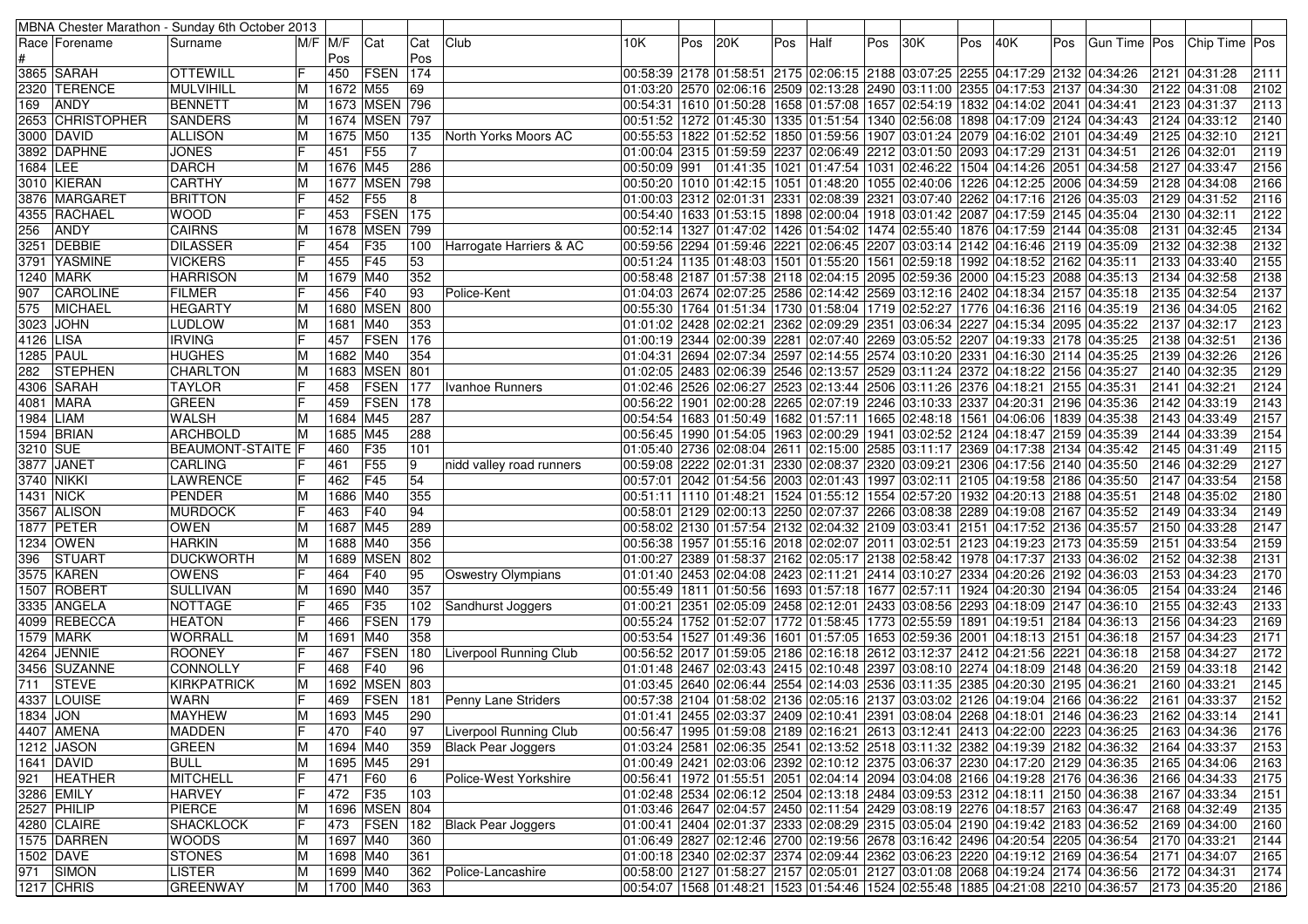|            |                  | MBNA Chester Marathon - Sunday 6th October 2013 |    |                        |                   |              |                                                                                                                                  |              |     |              |     |              |     |                                                                                                    |     |     |     |               |                                                                                              |      |
|------------|------------------|-------------------------------------------------|----|------------------------|-------------------|--------------|----------------------------------------------------------------------------------------------------------------------------------|--------------|-----|--------------|-----|--------------|-----|----------------------------------------------------------------------------------------------------|-----|-----|-----|---------------|----------------------------------------------------------------------------------------------|------|
|            | Race  Forename   | Surname                                         |    | $\overline{M}/F$ $M/F$ | Cat               | Cat          | Club                                                                                                                             | 10K.         | Pos | 20K          | Pos | Half         | Pos | 30K                                                                                                | Pos | 40K | Pos | Gun Time  Pos | Chip Time Pos                                                                                |      |
|            |                  |                                                 |    | Pos                    |                   | Pos          |                                                                                                                                  |              |     |              |     |              |     |                                                                                                    |     |     |     |               |                                                                                              |      |
|            | 2375 STEPHEN     | <b>HORROCKS</b>                                 | M  | 1701 M60               |                   | 28           |                                                                                                                                  |              |     |              |     |              |     | 01:03:14 2563 02:06:06 2495 02:13:23 2487 03:11:05 2357 04:19:01 2164 04:36:57                     |     |     |     |               | 2174 04:33:31                                                                                | 2148 |
|            | 2436 DAVID       | <b>SMITH</b>                                    | M  | 1702 M70               |                   | $\vert$ 2    | UKnetrunner.co.uk                                                                                                                |              |     |              |     |              |     | 01:00:01 2303 02:00:33 2271 02:07:21 2249 03:00:36 2038 04:19:28 2177 04:37:00                     |     |     |     |               | 2175 04:34:06                                                                                | 2164 |
| 2754 NEIL  |                  | <b>TAYLOR</b>                                   | M  |                        | 1703 MSEN 805     |              |                                                                                                                                  |              |     |              |     |              |     | 00:50:33  1038  01:52:55  1854  01:59:45  1888  03:01:18  2073  04:22:16  2227  04:37:02           |     |     |     |               | 2176 04:36:01                                                                                | 2204 |
|            | 4368 FAYE        | <b>ZASLONA</b>                                  |    | 474                    | <b>FSEN</b>       | 183          |                                                                                                                                  |              |     |              |     |              |     | 00:58:16  2146  01:59:32  2210  02:06:49  2211  03:04:39  2179  04:18:50  2161  04:37:06           |     |     |     |               | 2177 04:34:15                                                                                | 2167 |
|            | 1804 ANDREW      | KENWORTHY                                       | ΙM | 1704 M45               |                   | 292          |                                                                                                                                  |              |     |              |     |              |     | 00:58:31 2168 01:57:18 2107 02:04:12 2092 03:01:37 2083 04:19:17 2171 04:37:14                     |     |     |     |               | 2178 04:35:08                                                                                | 2181 |
| 3282 ZOE   |                  | <b>HANCOCK</b>                                  |    | 475                    | F35               | 104          |                                                                                                                                  |              |     |              |     |              |     | 00:54:13   1581   01:51:49   1745   01:59:09   1810   03:01:06   2067   04:20:25   2190   04:37:16 |     |     |     |               | 2179 04:35:50                                                                                | 2201 |
|            | 2720 STUART      | STACEY                                          | M  |                        | 1705 MSEN         | 806          |                                                                                                                                  |              |     |              |     |              |     | 00:55:36  1775  01:52:45  1833  01:59:40  1877  02:57:49  1944  04:17:53  2138  04:37:20           |     |     |     |               | 2180 04:34:56                                                                                | 2179 |
|            | 3743 LINDA       | <b>MAJOR</b>                                    |    | 476                    | F45               | 55           | 100 Marathon Club                                                                                                                |              |     |              |     |              |     | 01:03:05  2549  02:05:10  2460  02:12:13  2443  03:10:58  2353  04:19:37  2180  04:37:21           |     |     |     |               | 2181 04:33:09                                                                                | 2139 |
|            |                  | <b>DAVEY</b>                                    |    |                        | FSEN              | 184          |                                                                                                                                  |              |     |              |     |              |     |                                                                                                    |     |     |     |               |                                                                                              |      |
|            | 4021 LUCINDA     |                                                 |    | 477                    |                   |              |                                                                                                                                  |              |     |              |     |              |     | 04:18 2690 02:08:01 2609 02:15:12 2590 03:13:23 2435 04:20:26 2191 04:37:23                        |     |     |     |               | 2182 04:34:20                                                                                | 2168 |
|            | 2937 EDWARD      | <b>ANDREWS</b>                                  | ΙM |                        | 1706 MSEN 807     |              |                                                                                                                                  |              |     |              |     |              |     | 00:55:42  1798  01:56:24  2070  02:02:59  2046  03:04:13  2168  04:18:09  2149  04:37:26           |     |     |     |               | 2183 04:35:40                                                                                | 2197 |
|            | 2761 CHRIS       | <b>THOMAS</b>                                   | M  |                        | 1707 MSEN 808     |              |                                                                                                                                  |              |     |              |     |              |     | 00:56:26  1921  01:52:41  1826  01:59:03  1799  02:55:44  1880  04:20:53  2204  04:37:29           |     |     |     |               | 2184 04:35:11                                                                                | 2182 |
|            | 2425 PETER       | <b>SAMUELSON</b>                                | M  | 1708 M65               |                   |              | Spectrum Striders RC                                                                                                             |              |     |              |     |              |     | 00:57:03 2047 02:00:35 2275 02:09:40 2359 03:10:39 2339 04:20:50 2202 04:37:31                     |     |     |     |               | 2185 04:34:29                                                                                | 2173 |
|            | 1267 STEVE       | <b>HOLT</b>                                     | M  | 1709 M40               |                   | 364          |                                                                                                                                  |              |     |              |     |              |     | 00:56:52 2019 01:55:19 2022 02:01:56 2002 02:56:02 1896 04:17:18 2127 04:37:35                     |     |     |     |               | 2186 04:35:33                                                                                | 2194 |
| 543        | LUKE             | <b>HAMILTON</b>                                 | M  |                        | 1710 MSEN 809     |              |                                                                                                                                  |              |     |              |     |              |     | 01:05:50 2744 02:05:44 2478 02:12:27 2449 03:03:31 2147 04:19:26 2175 04:37:37 05:50 04:37:37      |     |     |     |               | 2187 04:34:03                                                                                | 2161 |
|            | 1709 ANDREW      | <b>FALLOWS</b>                                  | M  | 1711 M45               |                   | 293          |                                                                                                                                  |              |     |              |     |              |     | 00:56:59 2040 01:52:55 1855 01:59:33 1857 02:55:18 1864 04:18:18 2152 04:37:39                     |     |     |     |               | 2188 04:33:34                                                                                | 2150 |
|            | 1253  JASON      | HIBBERT-JONES                                   | M  | 1712 M40               |                   | 365          |                                                                                                                                  |              |     |              |     |              |     | 00:58:28  2161  01:57:44  2122  02:05:08  2131  03:03:54  2163  04:18:47  2160  04:37:42           |     |     |     |               | 2189 04:35:12                                                                                | 2183 |
|            | 3468 SHARON      | <b>EATON</b>                                    |    | 478                    | F40               | 98           | <b>Tattenhall Runners</b>                                                                                                        |              |     |              |     |              |     | 00:56:16   1880   01:53:23   1913   02:00:11   1927   03:07:32   2259   04:20:52   2203   04:37:43 |     |     |     |               | 2190 04:35:24                                                                                | 2189 |
|            | 783 DANIEL       | <b>MADDOCK</b>                                  | M  |                        | 1713 MSEN         | 810          | Trentham Running Club                                                                                                            |              |     |              |     |              |     | 00:55:59  1843  01:52:21  1790  01:58:54  1785  02:55:50  1887  04:19:34  2179  04:37:44           |     |     |     |               | 2191 04:35:44                                                                                | 2199 |
|            | 4281  LOOPYLOU   | <b>SHANNON</b>                                  |    | 479                    | FSEN              | 185          |                                                                                                                                  |              |     |              |     |              |     | 00:54:39  1632  01:51:36  1732  01:58:25  1746  02:55:38  1875  04:19:22  2172  04:37:45           |     |     |     |               | 2192 04:35:33                                                                                | 2193 |
| 4175 LISA  |                  | <b>LORD</b>                                     |    | 480                    | FSEN              | 186          |                                                                                                                                  |              |     |              |     |              |     | 01:00:26 2381 02:00:57 2300 02:07:46 2283 03:04:59 2185 04:20:33 2198 04:37:56                     |     |     |     |               | 2193 04:35:28                                                                                | 2190 |
|            | 2018 STUART      | <b>BARRY</b>                                    | M  | 1714 M50               |                   | 136          | <b>Knowsley Harriers AC</b>                                                                                                      |              |     |              |     |              |     | 01:00:22 2357 02:00:55 2294 02:07:48 2286 03:00:41 2045 04:13:51 2036 04:37:56                     |     |     |     |               | 2194 04:35:23                                                                                | 2188 |
| 1867   TOM |                  | <b>NUTTGENS</b>                                 | M  | 1715 M45               |                   | 294          | <b>Steel City Striders RC</b>                                                                                                    |              |     |              |     |              |     | 02:19 2490 02:02:53 2386 02:09:56 2367 03:07:17 2250 04:18:20 2154 04:38:02 01:02:19               |     |     |     |               | 2195 04:34:45                                                                                | 2177 |
|            | 2412 COLIN       | GILL                                            | M  | 1716 M65               |                   | 8            | Team COCO                                                                                                                        |              |     |              |     |              |     | 01:03:37 2616 02:07:07 2578 02:14:27 2560 03:12:43 2414 04:22:09 2226 04:38:04                     |     |     |     |               | 2196 04:35:56                                                                                | 2202 |
|            | 1016 CRAIG       | <b>ELLIS</b>                                    | M  |                        | 1717 MSEN 811     |              | Police-Gwent                                                                                                                     | 00:49:40 897 |     |              |     |              |     | 01:45:13 1318 01:52:23 1371 02:57:13 1926 04:20:47 2199 04:38:07                                   |     |     |     |               | 2197 04:37:41                                                                                | 2226 |
|            | 3721 DAWN        | HOLLOWAY                                        |    | 481                    | F45               | 56           | Wellingborough and District AQ01:03:23   2577   02:06:17   2510   02:13:34   2495   03:11:08   2358   04:20:28   2193   04:38:16 |              |     |              |     |              |     |                                                                                                    |     |     |     |               | 2198 04:34:51                                                                                | 2178 |
|            | 2738 LUDEK       | <b>SUBRT</b>                                    | M  |                        | 1718 MSEN 812     |              |                                                                                                                                  |              |     |              |     |              |     | 01:03:47 2649 02:06:42 2551 02:14:06 2545 03:13:20 2432 04:21:39 2216 04:38:30 [04:05:17]          |     |     |     |               | 2199 04:35:37                                                                                | 2196 |
| 3303 LISA  |                  | <b>IRWIN</b>                                    |    | 482                    | F35               | 105          |                                                                                                                                  |              |     |              |     |              |     | 04:07 28:33 04:07 2677 02:06:51 2562 02:14:04 2539 03:11:57 2395 04:21:45 2217 04:38:33            |     |     |     |               | 2200 04:35:48                                                                                | 2200 |
|            | 560 GARETH       | <b>HARRISON</b>                                 | M  |                        | 1719   MSEN   813 |              |                                                                                                                                  |              |     |              |     |              |     | 00:57:36 2098 01:56:02 2056 02:02:54 2039 03:06:04 2211 04:21:23 2213 04:38:36                     |     |     |     |               | 2201 04:35:41                                                                                | 2198 |
|            | 4027 LAUREN      | <b>DEMPSEY</b>                                  |    | 483                    | <b>FSEN</b>       | 187          |                                                                                                                                  |              |     |              |     |              |     | 01:01:54 2473 02:02:32 2369 02:09:40 2360 03:09:04 2297 04:20:48 2200 04:38:37                     |     |     |     |               | 2202 04:35:58                                                                                | 2203 |
|            | 2317 PETER       | <b>MOFFATT</b>                                  | M  | 1720 M55               |                   | 70           |                                                                                                                                  |              |     |              |     |              |     | 01:03:43 2638 02:05:01 2451 02:12:06 2437 03:10:44 2341 04:21:54 2220 04:38:39                     |     |     |     |               | 2203 04:35:16                                                                                | 2185 |
| 3734 JAN   |                  | <b>KEELAN</b>                                   | IF | 484                    | F45               | 57           |                                                                                                                                  |              |     |              |     |              |     | 01:03:52 2665 02:07:29 2590 02:14:47 2572 03:14:15 2453 04:22:06 2224 04:38:40                     |     |     |     |               | 2204 04:35:31                                                                                | 2192 |
|            | 2968 GARRY       | <b>NEWMAN</b>                                   | ΙM | 1721 M45               |                   | 295          |                                                                                                                                  |              |     |              |     |              |     | 01:03:08 2557 02:05:45 2480 02:12:40 2455 03:09:16 2303 04:21:02 2207 04:38:43                     |     |     |     |               | 2205 04:35:28                                                                                | 2191 |
|            |                  |                                                 |    |                        | <b>MSEN</b>       | 814          |                                                                                                                                  |              |     |              |     |              |     |                                                                                                    |     |     |     |               |                                                                                              | 2240 |
| 189        | <b>JIM</b>       | BLOOMFIELD                                      | M  | 1722                   |                   |              |                                                                                                                                  |              |     |              |     |              |     | 00:49:43  916  01:41:21  1010  01:50:59  1278  02:55:50  1888  04:26:29  2306  04:38:43            |     |     |     |               | 2206 04:38:12                                                                                |      |
|            | 3857  JOCELYN    | <b>SEGAR</b>                                    | IF | 485                    | F50               | 23           |                                                                                                                                  |              |     |              |     |              |     | 01:02:37  2509  02:04:20  2426  02:11:42  2424  03:09:17  2304  04:19:57  2185  04:38:47           |     |     |     |               | 2207 04:35:22                                                                                | 2187 |
|            | 3419 JANE        | ALEXANDER                                       |    | 486                    | F40               | 99           |                                                                                                                                  |              |     |              |     |              |     | 02:06 28:56 24:08 24:04:38:56 24:07 02:11:54 2430 03:13:02 2423 04:21:34 2214 04:38:56 إ $\,$      |     |     |     |               | 2208 04:35:36                                                                                | 2195 |
|            | 2305 NORM        | LEVER                                           | M  | 1723 M55               |                   | 71           | <b>Almost Athletes</b>                                                                                                           |              |     |              |     |              |     | 01:00:16 2336 01:59:58 2236 02:06:44 2205 03:01:06 2066 04:20:15 2189 04:38:57                     |     |     |     |               | 2209 04:36:12                                                                                | 2205 |
|            | 2343 CHRISTOPHER | <b>STREET</b>                                   | M  | 1724 M55               |                   | 72           |                                                                                                                                  |              |     |              |     |              |     | 00:59:04 2217 02:01:03 2308 02:08:00 2297 03:06:17 2214 04:20:49 2201 04:39:02                     |     |     |     |               | 2210 04:37:44                                                                                | 2228 |
|            | 347 CHRIS        | DALLYWATER                                      | M  |                        | 1725 MSEN 815     |              |                                                                                                                                  | 00:49:53 948 |     | 01:39:57 928 |     | 01:46:12 949 |     | 02:56:43   1910   04:21:01   2206   04:39:04                                                       |     |     |     |               | 2211 04:38:13                                                                                | 2242 |
|            | 3858 SALLY       | SHOOLBRAID                                      | IF | 487                    | F50               | 24           | <b>TORBAY AAC</b>                                                                                                                |              |     |              |     |              |     | 01:01:47 2465 02:04:03 2421 02:11:24 2416 03:09:23 2308 04:20:09 2187 04:39:05                     |     |     |     |               | 2212 04:36:20                                                                                | 2207 |
|            | 2637 PAUL        | <b>ROWLANDS</b>                                 | M  |                        | 1726   MSEN       | 816          |                                                                                                                                  |              |     |              |     |              |     | 02:30 2535 02:05:03 2453 02:12:21 2447 03:10:05 2322 04:20:31 2197 04:39:13                        |     |     |     |               | 2213 04:35:15                                                                                | 2184 |
|            | 1816   ALAN      | LATTIMER                                        | M  | 1727 M45               |                   | 296          |                                                                                                                                  |              |     |              |     |              |     | 00:59:32  2251  02:02:14  2355  02:09:37  2356  03:10:37  2338  04:22:28  2231  04:39:14           |     |     |     |               | 2214 04:38:13                                                                                | 2241 |
|            | 3899 LINDA       | <b>RUSYN</b>                                    | F  | 488 F55                |                   | $ 10\rangle$ | <b>Blackburn Road Runners</b>                                                                                                    |              |     |              |     |              |     | 00:57:20 2074 01:56:51 2093 02:03:52 2081 03:03:51 2158 04:21:13 2211 04:39:18 2215 04:37:12       |     |     |     |               |                                                                                              | 2215 |
|            | 1840 KEVIN       | <b>MCCARTHY</b>                                 | M  | 1728 M45               |                   | 297          | Merseyside Fire Service                                                                                                          |              |     |              |     |              |     | 00:56:10 1866 01:51:55 1754 01:58:22 1741 02:56:54 1916 04:18:43 2158 04:39:26 2216 04:37:11       |     |     |     |               |                                                                                              | 2214 |
|            | 3317 LARAINE     | LINDSEY                                         | IF | 489 F35                |                   | 106          |                                                                                                                                  |              |     |              |     |              |     |                                                                                                    |     |     |     |               | 01:03:30 2598 02:06:23 2519 02:13:37 2499 03:11:09 2359 04:22:37 2234 04:39:30 2217 04:36:19 | 2206 |
|            | 1436 HARRY       | PORTER                                          | M  | 1729 M40               |                   | 366          | Mow Cop Runners                                                                                                                  |              |     |              |     |              |     | 00:45:49 457 01:38:08 732 01:45:34 902 02:46:32 1510 04:25:57 2297 04:39:31                        |     |     |     |               | 2218 04:39:03                                                                                | 2247 |
|            | 1229 JOHN        | <b>HAMILTON</b>                                 | M  | 1730 M40               |                   | 367          |                                                                                                                                  |              |     |              |     |              |     | 00:56:26 1919 01:53:08 1881 01:59:58 1914 03:00:16 2023 04:23:08 2243 04:39:37                     |     |     |     |               | 2219 04:37:27                                                                                | 2217 |
|            | 3809 RUTH        | <b>BARTLETT</b>                                 | IF | 490 F50                |                   | 25           | Lancaster & Morecambe AC                                                                                                         |              |     |              |     |              |     | 01:03:41  2633  02:06:41  2547  02:13:59  2531  03:14:27  2459  04:22:41  2235  04:39:38           |     |     |     |               | 2220 04:36:35                                                                                | 2210 |
|            | 3819 CATHERINE   | <b>CAMPBELL</b>                                 | IF | 491                    | F50               | 26           |                                                                                                                                  |              |     |              |     |              |     | 00:59:43 2264 01:59:26 2206 02:06:16 2189 03:00:55 2057 04:19:38 2181 04:39:39                     |     |     |     |               | 2221 04:36:36                                                                                | 2211 |
| 1569 ROB   |                  | <b>WILSON</b>                                   | M  | 1731 M40               |                   | 368          |                                                                                                                                  |              |     |              |     |              |     | 01:02:13 2486 02:04:04 2422 02:11:03 2405 03:06:31 2225 04:17:39 2135 04:39:43                     |     |     |     |               | 2222 04:36:24                                                                                | 2208 |
|            | 4298 EMMA        | <b>STEVENS</b>                                  | IF |                        | 492   FSEN   188  |              |                                                                                                                                  |              |     |              |     |              |     | 00:52:49 1398 01:48:58 1564 01:56:27 1621 03:00:34 2036 04:22:46 2236 04:39:43                     |     |     |     |               | 2223 04:37:40                                                                                | 2225 |
|            | 585 DARREN       | HILL                                            | M  |                        | 1732 MSEN 817     |              |                                                                                                                                  |              |     |              |     |              |     | 01:00:45 2416 02:01:44 2338 02:09:00 2333 03:08:44 2290 04:23:35 2246 04:39:43                     |     |     |     |               | 2224 04:37:35                                                                                | 2223 |
|            | 1958 LESZEK      | <b>SYROKA</b>                                   | M  | 1733 M45               |                   | 298          |                                                                                                                                  |              |     |              |     |              |     | 01:03:45 2643 02:05:42 2475 02:12:52 2462 03:11:16 2366 04:21:22 2212 04:39:46                     |     |     |     |               | 2225 04:36:29                                                                                | 2209 |
|            | 3325 KATH        | <b>MEE</b>                                      | IF | 493 F35                |                   | 107          |                                                                                                                                  |              |     |              |     |              |     | 01:02:27 2499 02:04:23 2431 02:11:25 2417 03:10:14 2326 04:21:45 2218 04:39:49                     |     |     |     |               | 2226 04:36:36 2212                                                                           |      |
|            |                  |                                                 |    |                        |                   |              |                                                                                                                                  |              |     |              |     |              |     |                                                                                                    |     |     |     |               |                                                                                              |      |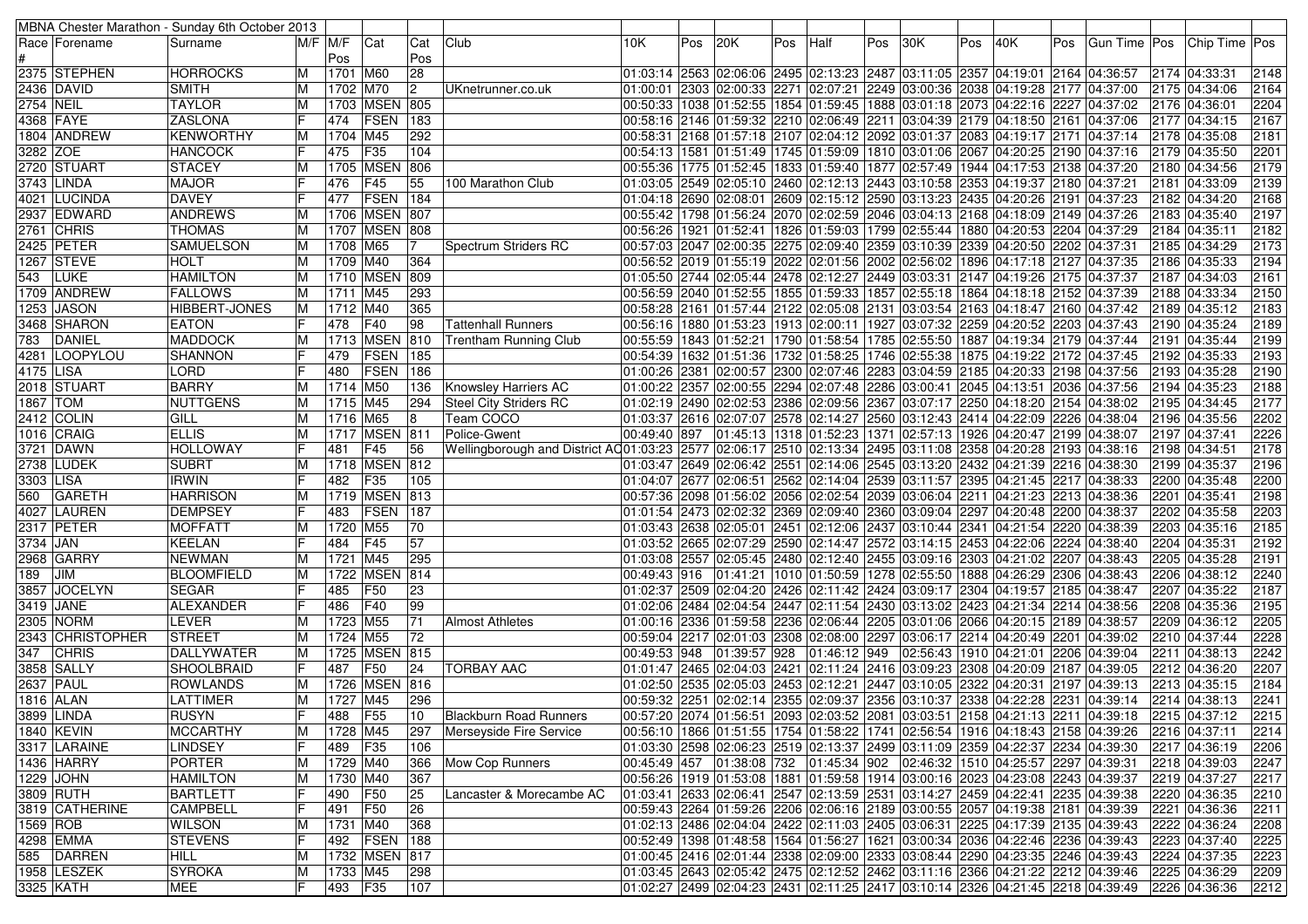|           |                            | MBNA Chester Marathon - Sunday 6th October 2013 |         |            |               |     |                                                                                                         |      |     |     |     |      |     |                                                                                                                                                                  |     |     |     |                |  |               |      |
|-----------|----------------------------|-------------------------------------------------|---------|------------|---------------|-----|---------------------------------------------------------------------------------------------------------|------|-----|-----|-----|------|-----|------------------------------------------------------------------------------------------------------------------------------------------------------------------|-----|-----|-----|----------------|--|---------------|------|
|           | Race   Forename            | Surname                                         | M/F M/F |            | Cat           | Cat | Club                                                                                                    | 10K. | Pos | 20K | Pos | Half | Pos | 30K                                                                                                                                                              | Pos | 40K | Pos | Gun Time   Pos |  | Chip Time Pos |      |
|           |                            |                                                 |         | Pos        |               | Pos |                                                                                                         |      |     |     |     |      |     |                                                                                                                                                                  |     |     |     |                |  |               |      |
| 724       | <b>LAWRENCE</b>            | LAKELAND                                        | ΙM      |            | 1734 MSEN     | 818 |                                                                                                         |      |     |     |     |      |     | 00:58:52 2196 02:01:14 2318 02:09:18 2347 03:20:57 2574 04:24:21 2256 04:39:53                                                                                   |     |     |     |                |  | 2227 04:37:31 | 2220 |
|           | 2413  PATRICK              | <b>HANNON</b>                                   | M       | 1735 M65   |               | 9   |                                                                                                         |      |     |     |     |      |     | 01:00:37 2401 02:03:12 2394 02:10:21 2381 03:08:36 2288 04:21:47 2219 04:40:01                                                                                   |     |     |     |                |  | 2228 04:37:49 | 2230 |
|           | 1066 MICHAEL               | <b>BOULTON</b>                                  | ΙM      | 1736 M40   |               | 369 |                                                                                                         |      |     |     |     |      |     | 00:56:24  1909  01:54:47  1996  02:02:10  2014  03:03:05  2134  04:22:08  2225  04:40:02                                                                         |     |     |     |                |  | 2229 04:37:49 | 2229 |
|           | 1286 DAVID                 | <b>HULME</b>                                    | ΙM      | 1737 M40   |               | 370 |                                                                                                         |      |     |     |     |      |     | 00:55:19  1742  01:52:59  1860  01:59:37  1868  02:59:29  1994  04:22:50  2238  04:40:05                                                                         |     |     |     |                |  | 2230 04:37:59 | 2235 |
|           | 2291 WILLIAM               | <b>HARVEY</b>                                   |         | 1738       | M55           | 73  | Newcastle Staffs AC                                                                                     |      |     |     |     |      |     | 01:01:37 2451 02:04:19 2425 02:11:38 2420 03:10:57 2352 04:22:19 2229 04:40:19                                                                                   |     |     |     |                |  | 2231 04:36:40 | 2213 |
|           | 1266 ANDREW                | <b>HOLNESS</b>                                  | M       | 1739 M40   |               | 371 |                                                                                                         |      |     |     |     |      |     | 00:58:16 2147 01:57:26 2113 02:04:30 2107 03:05:49 2206 04:21:56 2222 04:40:36                                                                                   |     |     |     |                |  | 2232 04:37:34 | 2222 |
| 4259 KAY  |                            | <b>ROBB</b>                                     |         | 494        | FSEN          | 189 |                                                                                                         |      |     |     |     |      |     | 00:59:02 2213 01:59:12 2192 02:07:21 2248 03:05:56 2209 04:23:01 2241 04:40:39                                                                                   |     |     |     |                |  | 2233 04:37:19 | 2216 |
| 700       | <b>JOHN</b>                | <b>KENNEDY</b>                                  | ΙM      |            | 1740 MSEN 819 |     |                                                                                                         |      |     |     |     |      |     | 00:57:29 2087 01:54:13 1966 02:01:01 1958 02:57:41 1941 04:19:10 2168 04:40:41 0.                                                                                |     |     |     |                |  | 2234 04:37:37 | 2224 |
|           | <b>1815 PAUL</b>           | LATHAM                                          | M       | 1741 M45   |               | 299 |                                                                                                         |      |     |     |     |      |     | 00:59:26 2243 02:00:24 2260 02:07:14 2240 03:01:58 2097 04:21:04 2209 04:40:44                                                                                   |     |     |     |                |  | 2235 04:37:44 | 2227 |
| 3628      | <b>LORRAINE MARIE ITUR</b> |                                                 |         | 495        | F40           | 100 | Ampthill & Flitwick Flyers RC                                                                           |      |     |     |     |      |     | 00:59:56 2295 02:02:34 2372 02:09:24 2349 03:10:53 2347 04:22:57 2240 04:40:52                                                                                   |     |     |     |                |  | 2236 04:37:54 | 2232 |
| 522       | <b>ADAM</b>                | <b>GRIFFITHS</b>                                | ΙM      |            | 1742 MSEN 820 |     |                                                                                                         |      |     |     |     |      |     | 00:55:42 1795 01:55:33 2037 02:03:44 2076 03:08:08 2271 04:22:49 2237 04:40:55                                                                                   |     |     |     |                |  | 2237 04:37:33 | 2221 |
|           | 4043 CLAIRE                | EARL                                            |         | 496        | <b>FSEN</b>   | 190 |                                                                                                         |      |     |     |     |      |     | 01:00:26 2385 02:01:25 2326 02:10:51 2399 03:11:57 2394 04:23:49 2248 04:40:56                                                                                   |     |     |     |                |  | 2238 04:38:29 | 2244 |
|           | 3963 ESTHER                | <b>BRAMLEY</b>                                  |         | 497        | FSEN          | 191 |                                                                                                         |      |     |     |     |      |     | 01:03:14 2562 02:05:18 2464 02:12:30 2451 03:09:58 2315 04:22:53 2239 04:40:59                                                                                   |     |     |     |                |  | 2239 04:37:30 | 2219 |
|           | 4030  SAMANTHA             | <b>DILLON</b>                                   |         | 498        | <b>FSEN</b>   | 192 |                                                                                                         |      |     |     |     |      |     | 01:03:25 2585 02:06:42 2552 02:14:05 2541 03:14:09 2449 04:24:07 2253 04:41:11                                                                                   |     |     |     |                |  | 2240 04:37:53 | 2231 |
| 386       | <b>STEFAN</b>              | <b>DODDS</b>                                    | ΙM      |            | 1743 MSEN     | 821 |                                                                                                         |      |     |     |     |      |     | 04:41:11  205:26  2729  02:06:03  2494  02:13:17  2482  03:10:51  2345  04:21:37  2215  04:41:11                                                                 |     |     |     |                |  | 2241 04:37:27 | 2218 |
|           | 3574 FRANCESCA             | <b>OWEN</b>                                     |         | 499        | F40           | 101 |                                                                                                         |      |     |     |     |      |     | 01:03:24 2584 02:06:42 2550 02:14:06 2544 03:14:10 2450 04:24:07 2252 04:41:11 0.                                                                                |     |     |     |                |  | 2242 04:37:54 | 2233 |
|           | 3028 RICHARD               | <b>MARSH</b>                                    | ΙM      | 1744 M40   |               | 372 |                                                                                                         |      |     |     |     |      |     | 00:51:53  1278  01:55:02  2012  02:02:54  2040  03:06:27  2224  04:26:44  2312  04:41:15                                                                         |     |     |     |                |  | 2243 04:40:10 | 2271 |
|           | 2099 JASON                 | <b>GITTINS</b>                                  | ΙM      | 1745 M50   |               | 137 |                                                                                                         |      |     |     |     |      |     | 01:06:38 2807 02:15:29 2802 02:22:19 2755 03:21:10 2577 04:25:08 2287 04:41:16                                                                                   |     |     |     |                |  | 2244 04:37:56 | 2234 |
|           | 3990 CHERYL                | <b>CHANEY</b>                                   |         | 500        | <b>FSEN</b>   | 193 | <b>PLODDERS</b>                                                                                         |      |     |     |     |      |     | 01:02:44 2522 02:06:09 2497 02:13:47 2508 03:15:46 2484 04:24:40 2267 04:41:25                                                                                   |     |     |     |                |  | 2245 04:38:12 | 2239 |
|           | 1704 DAVID                 | <b>EVANS</b>                                    | ΙM      | 1746 M45   |               | 300 |                                                                                                         |      |     |     |     |      |     | 01:00:17 2338 02:01:24 2325 02:08:37 2319 03:08:27 2280 04:22:32 2233 04:41:29                                                                                   |     |     |     |                |  | 2246 04:38:59 | 2246 |
|           | 4105 NATALIE               | <b>HOBSON</b>                                   |         | 501        | FSEN          | 194 |                                                                                                         |      |     |     |     |      |     | 04:41:36 05:20 2724 02:13:19 2724 02:21:07 2715 03:20:52 2572 04:25:05 2283 04:41:36                                                                             |     |     |     |                |  | 2247 04:38:06 | 2238 |
| 102       | <b>ANDREW</b>              | <b>ABRAHAM</b>                                  | ΙM      |            | 1747 MSEN     | 822 |                                                                                                         |      |     |     |     |      |     | 00:55:01  1697  01:51:54  1753  01:59:04  1800  03:08:58  2294  04:23:01  2242  04:41:36                                                                         |     |     |     |                |  | 2248 04:40:00 | 2263 |
|           | 3685 STEPHANIE             | <b>COURTS</b>                                   |         | 502        | F45           | 58  | <b>Black Pear Joggers</b>                                                                               |      |     |     |     |      |     | 02:13:13 2426 04:24:45 2270 04:41:42 02:05:53 2487 02:13:10 2477 03:13:13 2426 04:24:45 2270 04:41:42                                                            |     |     |     |                |  | 2249 04:38:06 | 2237 |
|           | 3950 LINDSEY               | <b>BELLIS</b>                                   |         | 503        | <b>FSEN</b>   | 195 | Deestriders RC                                                                                          |      |     |     |     |      |     | 01:00:25 2366 02:00:34 2274 02:07:39 2268 03:07:20 2252 04:25:06 2285 04:41:47                                                                                   |     |     |     |                |  | 2250 04:39:19 | 2252 |
| 4381 MEL  |                            | <b>DUNCAN</b>                                   |         | 504        | F40           | 102 | olney runners                                                                                           |      |     |     |     |      |     | 04:05 2676 02:08:47 2629 02:16:05 2610 03:15:17 2475 04:23:54 2249 04:41:47                                                                                      |     |     |     |                |  | 2251 04:38:06 | 2236 |
|           | 3845 KAREN                 | LOWDE                                           |         | 505        | F50           | 27  |                                                                                                         |      |     |     |     |      |     | 00:56:37   1951   01:56:11   2064   02:03:18   2056   03:04:44   2182   04:23:48   2247   04:41:51                                                               |     |     |     |                |  | 2252 04:40:30 | 2280 |
| 765       | PETER                      | <b>LUKE</b>                                     |         |            | 1748 MSEN 823 |     |                                                                                                         |      |     |     |     |      |     | 00:56:59 2038 01:54:58 2011 02:02:07 2010 03:07:02 2237 04:24:39 2266 04:41:53                                                                                   |     |     |     |                |  | 2253 04:39:06 | 2249 |
| 642       | <b>ALEX</b>                | <b>JAMES</b>                                    | ΙM      |            | 1749 MSEN     | 824 |                                                                                                         |      |     |     |     |      |     | 01:00:10 2326 02:00:43 2285 02:07:35 2264 03:06:10 2212 04:22:20 2230 04:42:00                                                                                   |     |     |     |                |  | 2254 04:39:15 | 2251 |
| 4327 LIZ  |                            | <b>WALKER</b>                                   |         | 506        | <b>FSEN</b>   | 196 |                                                                                                         |      |     |     |     |      |     | 02:18 2488 02:02:42 2378 02:09:58 2369 03:11:16 2367 04:24:18 2254 04:42:02                                                                                      |     |     |     |                |  | 2255 04:38:41 | 2245 |
|           | 3416 JULIE                 | <b>ADAMS</b>                                    |         | 507        | F40           | 103 |                                                                                                         |      |     |     |     |      |     | 01:00:13 2330 02:03:34 2406 02:11:07 2408 03:12:11 2399 04:24:39 2265 04:42:06                                                                                   |     |     |     |                |  | 2256 04:39:41 | 2257 |
|           | 1738 DAVEY                 | <b>GREEN</b>                                    | ΙM      | 1750 M45   |               | 301 | 100 Marathon Club                                                                                       |      |     |     |     |      |     | 01:01:45 2464 02:05:41 2474 02:12:53 2464 03:10:14 2327 04:22:29 2232 04:42:08                                                                                   |     |     |     |                |  | 2257 04:38:28 | 2243 |
|           | 3496 CAROL                 | GREENHALGH                                      |         | 508        | F40           | 104 |                                                                                                         |      |     |     |     |      |     | 00:55:17  1737  02:02:06  2351  02:09:28  2350  03:15:15  2474  04:26:12  2300  04:42:14                                                                         |     |     |     |                |  | 2258 04:40:23 | 2277 |
| 4010 NINA |                            | CROASDALE                                       |         | 509        | <b>FSEN</b>   | 197 | Penny Lane Striders                                                                                     |      |     |     |     |      |     | 00:57:38  2103  01:58:07  2140  02:05:25  2149  03:08:34  2287  04:24:25  2258  04:42:25                                                                         |     |     |     |                |  | 2259 04:39:40 | 2256 |
|           | 4384  JANET                | <b>TAYLOR</b>                                   |         | 510        | F50           | 28  | City of Chester Triathlon Club                                                                          |      |     |     |     |      |     | 01:00:18 2342 02:01:00 2304 02:08:01 2298 03:09:00 2296 04:24:54 2277 04:42:26                                                                                   |     |     |     |                |  | 2260 04:39:22 | 2253 |
| 517       | <b>MARTIN</b>              | <b>GREGORY</b>                                  |         |            | 1751 MSEN     | 825 |                                                                                                         |      |     |     |     |      |     | 00:58:39  2177  02:01:40  2337  02:08:47  2322  03:07:02  2238  04:24:30  2259  04:42:27                                                                         |     |     |     |                |  | 2261 04:40:50 | 2284 |
|           | 3768 JANE                  | <b>RALLEY</b>                                   |         | 511        | F45           | 59  |                                                                                                         |      |     |     |     |      |     | 02:47 2532 02:07:21 2584 02:14:17 2553 03:13:02 2424 04:25:30 2293 04:42:27                                                                                      |     |     |     |                |  | 2262 04:39:49 | 2259 |
| 1907      | <b>RICHARD</b>             | <b>RALLEY</b>                                   | ΙM      | 1752 M45   |               | 302 |                                                                                                         |      |     |     |     |      |     | 01:02:48 2533 02:07:23 2585 02:14:18 2554 03:13:19 2429 04:25:31 2294 04:42:28                                                                                   |     |     |     |                |  | 2263 04:39:51 | 2261 |
|           | 3644 JENNY                 | <b>WOODS</b>                                    |         | 512        | F40           | 105 |                                                                                                         |      |     |     |     |      |     | 01:01:54 2472 02:04:23 2430 02:11:39 2421 03:11:16 2365 04:23:20 2244 04:42:28                                                                                   |     |     |     |                |  | 2264 04:39:11 | 2250 |
|           | 2046 ROBERT                | <b>CANNON</b>                                   | ΙM      | 1753 M50   |               | 138 |                                                                                                         |      |     |     |     |      |     | 01:03:55 2668 02:09:26 2641 02:16:33 2618 03:17:15 2510 04:24:36 2264 04:42:37                                                                                   |     |     |     |                |  | 2265 04:39:03 | 2248 |
|           | 1340 OWEN                  | <b>LLOYD</b>                                    | M       | 1754 M40   |               | 373 |                                                                                                         |      |     |     |     |      |     | 01:03:46 2648 02:05:57 2493 02:13:06 2473 03:10:15 2328 04:24:30 2260 04:42:44                                                                                   |     |     |     |                |  | 2266 04:39:41 | 2258 |
|           | 1265  PAUL                 | <b>HOLLIDGE</b>                                 |         | 1755 M40   |               | 374 |                                                                                                         |      |     |     |     |      |     | 01:00:22 2358 02:01:12 2312 02:08:00 2296 03:05:42 2200 04:24:47 2272 04:42:49                                                                                   |     |     |     |                |  | 2267 04:40:05 | 2268 |
|           | 1587 SCOTT                 | YOUNG                                           | M       | 1756 M40   |               |     | 375 Great Bentley Running Club                                                                          |      |     |     |     |      |     | 01:00:23 2359 02:01:12 2313 02:08:01 2300 03:05:43 2203 04:24:47 2273 04:42:49 2268 04:40:06                                                                     |     |     |     |                |  |               | 2269 |
|           | 662 ADAM                   | <b>JONES</b>                                    | M       |            | 1757 MSEN 826 |     |                                                                                                         |      |     |     |     |      |     | 01:04:16 2684 02:07:47 2604 02:15:06 2587 03:14:35 2460 04:26:07 2299 04:42:53 2269 04:40:00                                                                     |     |     |     |                |  |               | 2262 |
|           | 3319 MARY                  | <b>MARSDEN</b>                                  |         | 513 F35    |               | 108 |                                                                                                         |      |     |     |     |      |     | 00:56:32 1937 01:58:46 2167 02:07:17 2243 03:07:52 2264 04:24:19 2255 04:42:56                                                                                   |     |     |     |                |  | 2270 04:39:51 | 2260 |
|           | 1968 STEVE                 | <b>THOMPSON</b>                                 | M       | $1758$ M45 |               | 303 | Wesham Road Runners & AC 00:53:30 1468 01:49:14 1582 01:55:56 1597 03:01:49 2092 04:28:01 2338 04:42:56 |      |     |     |     |      |     |                                                                                                                                                                  |     |     |     |                |  | 2271 04:40:36 | 2281 |
|           | 3410 CLAIRE                | <b>WOODIER</b>                                  |         | $514$ F35  |               | 109 |                                                                                                         |      |     |     |     |      |     | 01:00:41 2405 02:03:22 2400 02:11:24 2415 03:12:14 2400 04:24:50 2275 04:43:00                                                                                   |     |     |     |                |  | 2272 04:40:19 | 2274 |
|           | 106 DAVID                  | ADDIS                                           | ΙM      |            |               |     | 1759 MSEN 827 Ellesmere Port RC                                                                         |      |     |     |     |      |     | 00:56:02 1852 01:54:04 1962 02:01:29 1984 03:02:27 2118 04:24:40 2268 04:43:07                                                                                   |     |     |     |                |  | 2273 04:40:46 | 2283 |
|           | 508 JOHN                   | <b>GRAY</b>                                     |         |            | 1760 MSEN 828 |     |                                                                                                         |      |     |     |     |      |     | 01:01:53 2470 02:04:23 2429 02:11:19 2412 03:09:21 2305 04:25:01 2280 04:43:11                                                                                   |     |     |     |                |  | 2274 04:40:38 | 2282 |
|           | 1561 PAUL                  | <b>MCKAY</b>                                    | ΙM<br>M | 1761 M45   |               |     | 304 Huncote Harriers                                                                                    |      |     |     |     |      |     | 01:07:35 2892 02:15:55 2814 02:23:49 2802 03:23:01 2633 04:27:26 2329 04:43:13                                                                                   |     |     |     |                |  | 2275 04:39:32 | 2254 |
|           | 4198 KATIE                 | <b>MCLURG</b>                                   | F       |            | 515 FSEN      | 198 |                                                                                                         |      |     |     |     |      |     | 01:02:52 2537 02:05:39 2472 02:12:54 2465 03:11:39 2386 04:24:52 2276 04:43:15                                                                                   |     |     |     |                |  | 2276 04:40:01 | 2265 |
|           | 3246 LOUISE                | <b>DAVIES</b>                                   | IF      | 516        | F35           | 110 |                                                                                                         |      |     |     |     |      |     |                                                                                                                                                                  |     |     |     |                |  | 2277 04:40:04 | 2266 |
|           | 3499 NATALIE               | <b>GUNNER</b>                                   |         | 517        | F40           | 106 |                                                                                                         |      |     |     |     |      |     | 01:03:27 2590 02:07:37 2598 02:14:23 2558 03:11:18 2370 04:27:25 2327 04:43:20<br>01:03:42 2636 02:07:28 2589 02:14:49 2573 03:13:36 2442 04:24:44 2269 04:43:21 |     |     |     |                |  | 2278 04:40:05 | 2267 |
|           |                            |                                                 |         |            |               |     |                                                                                                         |      |     |     |     |      |     |                                                                                                                                                                  |     |     |     |                |  |               |      |
| 4112 KIM  |                            | HOLT                                            | IF      |            | 518 FSEN 199  |     |                                                                                                         |      |     |     |     |      |     | 01:02:46 2530 02:04:49 2442 02:12:08 2439 03:09:53 2313 04:25:08 2286 04:43:22 2279 04:40:28                                                                     |     |     |     |                |  |               | 2278 |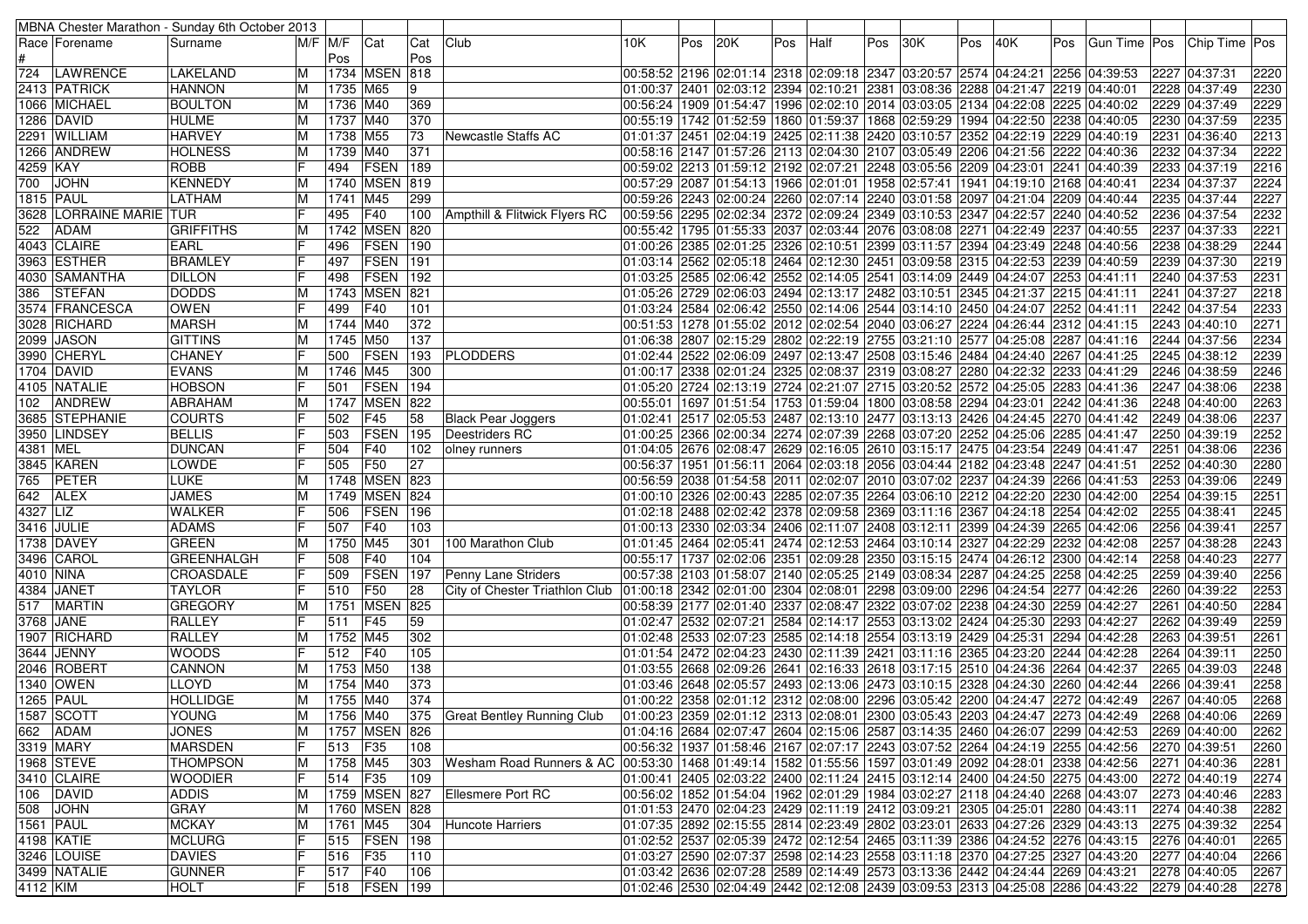|            |                  | MBNA Chester Marathon - Sunday 6th October 2013 |    |                        |                                |     |                             |     |     |     |     |      |     |                                                                                                                                                                                |     |     |     |              |  |                    |              |
|------------|------------------|-------------------------------------------------|----|------------------------|--------------------------------|-----|-----------------------------|-----|-----|-----|-----|------|-----|--------------------------------------------------------------------------------------------------------------------------------------------------------------------------------|-----|-----|-----|--------------|--|--------------------|--------------|
|            | Race  Forename   | Surname                                         |    | $\overline{M}/F$ $M/F$ | Cat                            | Cat | Club                        | 10K | Pos | 20K | Pos | Half | Pos | 30K                                                                                                                                                                            | Pos | 40K | Pos | Gun Time Pos |  | Chip Time Pos      |              |
|            |                  |                                                 |    | Pos                    |                                | Pos |                             |     |     |     |     |      |     |                                                                                                                                                                                |     |     |     |              |  |                    |              |
|            | 4360 KELLY       | <b>WORNER</b>                                   |    | 519                    | FSEN                           | 200 |                             |     |     |     |     |      |     | 00:56:46  1992  01:56:54  2094  02:04:50  2123  03:10:32  2336  04:26:30  2307  04:43:23                                                                                       |     |     |     |              |  | 2280 04:40:58      | 2287         |
|            | 1801 SIMON       | <b>KEELAN</b>                                   | M  | 1762 M45               |                                | 305 |                             |     |     |     |     |      |     | 01:02:04 2481 02:03:37 2410 02:10:38 2388 03:07:32 2260 04:23:59 2251 04:43:29                                                                                                 |     |     |     |              |  | 2281 04:40:22      | 2276         |
|            | 3381  KATHLEEN   | <b>SWEENEY</b>                                  |    | 520                    | F35                            | 111 | Dumbarton Amateur Athletics |     |     |     |     |      |     | 01:03:39 2626 02:07:32 2592 02:15:11 2589 03:14:51 2463 04:25:34 2295 04:43:29                                                                                                 |     |     |     |              |  | 2282 04:40:29      | 2279         |
|            | 4144 CHARLOTTE   | <b>KEELAN</b>                                   |    | 521                    | <b>FSEN</b>                    | 201 |                             |     |     |     |     |      |     | 02:02 250 04:43:29   2408   2408   2408   2387   2388   2380   2258   24:23:58   2250   24:43:29                                                                               |     |     |     |              |  | 2283 04:40:21      | 2275         |
|            | 3671 CHRISTINA   | <b>CASTLE</b>                                   |    | 522                    | F45                            | 60  |                             |     |     |     |     |      |     | 00:56:54 2027 01:55:51 2050 02:03:07 2050 03:08:44 2291 04:25:25 2291 04:43:30                                                                                                 |     |     |     |              |  | 2284 04:41:48      | 2303         |
|            | 2666 SCHOFS      | <b>SCHOFIELD</b>                                | M  |                        | 1763 MSEN                      | 829 | dunnhumby                   |     |     |     |     |      |     | 00:56:23  1905  01:55:53  2053  02:03:48  2079  03:13:56  2447  04:28:18  2344  04:43:32                                                                                       |     |     |     |              |  | 2285 04:41:10      | 2293         |
| 344        | KEVIN            | <b>CUNNINGHAM</b>                               | M  |                        | 1764 MSEN                      | 830 | St Helens & Sutton AC       |     |     |     |     |      |     | 00:57:41 2108 01:55:17 2020 02:02:03 2007 03:04:36 2178 04:27:23 2323 04:43:42                                                                                                 |     |     |     |              |  | 2286 04:41:37      | 2300         |
| 1471   IAN |                  | <b>SARGENT</b>                                  | M  | 1765 M40               |                                | 376 |                             |     |     |     |     |      |     | 00:51:36  1195  01:45:20  1327  01:53:05  1412  03:00:48  2052  04:28:04  2339  04:43:42                                                                                       |     |     |     |              |  | 2287 04:42:18      | 2318         |
| 3045 JIM   |                  | PRICE                                           | M  | 1766 M50               |                                | 139 |                             |     |     |     |     |      |     | 01:04:08 2681 02:05:28 2466 02:13:02 2469 03:12:35 2409 04:23:31 2245 04:43:44                                                                                                 |     |     |     |              |  | 2288 04:40:01      | 2264         |
| 2433 PHIL  |                  | <b>DABNER</b>                                   | M  | 1767 M45               |                                | 306 |                             |     |     |     |     |      |     | 01:06:05 2764 02:14:50 2785 02:22:58 2766 03:27:25 2699 04:27:56 2337 04:43:47                                                                                                 |     |     |     |              |  | 2289 04:40:11      | 2272         |
|            | 2308 DAVE        | <b>MANGAN</b>                                   | M  | 1768                   | M55                            | 74  | Penny Lane Striders         |     |     |     |     |      |     | 01:03:02 2546 02:03:26 2402 02:10:24 2386 03:09:40 2310 04:24:59 2279 04:43:47                                                                                                 |     |     |     |              |  | 2290 04:40:17      | 2273         |
|            | 3624 KIRSTY      | <b>TAYLOR</b>                                   |    | 523                    | F40                            | 107 |                             |     |     |     |     |      |     | 01:03:20 2568 02:06:41 2548 02:13:57 2530 03:15:44 2482 04:27:07 2317 04:43:58                                                                                                 |     |     |     |              |  | 2291 04:41:01      | 2288         |
| 902        | TERRI            | <b>HARRISON</b>                                 |    | 524                    | F35                            | 112 | Police-Dyfed-Powys          |     |     |     |     |      |     | 00:53:52  1523  01:51:19  1712  01:58:25  1745  03:00:49  2053  04:26:53  2314  04:44:00                                                                                       |     |     |     |              |  | 2292 04:41:25      | 2298         |
|            | 3655 BARBARA     | <b>BATH</b>                                     |    | 525                    | F45                            | 61  |                             |     |     |     |     |      |     | 00:54:19  1589  01:50:11  1639  01:57:15  1671  03:05:02  2187  04:26:14  2302  04:44:00                                                                                       |     |     |     |              |  | 2293 04:42:23      | 2319         |
| 436        | <b>MARCUS</b>    | FAIRBURN                                        | M  |                        | 1769 MSEN                      | 831 | <b>Peel Road Runners</b>    |     |     |     |     |      |     | 01:00:27 2388 02:00:30 2268 02:07:17 2244 03:04:29 2175 04:25:29 2292 04:44:01                                                                                                 |     |     |     |              |  | 2294 04:41:06      | 2290         |
|            | 3633 JULIE       | <b>WALKER</b>                                   | F  | 526                    | F40                            | 108 |                             |     |     |     |     |      |     | 01:03:20 2567 02:06:14 2507 02:13:31 2493 03:15:45 2483 04:27:24 2326 04:44:03                                                                                                 |     |     |     |              |  | 2295 04:41:07      | 2291         |
|            | 2036 MICHAEL     | <b>BOLTON</b>                                   | M  | 1770 M50               |                                | 140 |                             |     |     |     |     |      |     | 00:59:18 2236 01:59:37 2215 02:07:11 2233 03:06:12 2213 04:24:33 2261 04:44:09                                                                                                 |     |     |     |              |  | 2296 04:41:21      | 2296         |
|            | 2454 DANIEL      | <b>NEWELL</b>                                   | M  |                        | 1771   MSEN                    | 832 |                             |     |     |     |     |      |     | 01:03:04 2547 02:05:54 2488 02:13:16 2480 03:12:44 2416 04:26:46 2313 04:44:09                                                                                                 |     |     |     |              |  | 2297 04:40:06      | 2270         |
|            | 3226 JULIE       | <b>WILLIAMSON</b>                               | F  | 527                    | F40                            | 109 | Chorley AC & Tri            |     |     |     |     |      |     | 00:58:12 2141 02:04:54 2446 02:13:15 2478 03:17:14 2507 04:28:29 2349 04:44:11 (                                                                                               |     |     |     |              |  | 2298 04:42:28      | 2321         |
|            | 1102 DARREN      | <b>CHARNLEY</b>                                 | M  | 1772 M40               |                                | 377 |                             |     |     |     |     |      |     | 00:54:19  1591  01:50:11  1640  01:57:15  1672  03:05:03  2188  04:26:14  2303  04:44:18                                                                                       |     |     |     |              |  | 2299 04:42:41      | 2323         |
|            | 2286 STEVE       | <b>GRAHAM</b>                                   | M  | 1773 M55               |                                | 75  |                             |     |     |     |     |      |     | 01:01:45 2461 02:03:15 2395 02:10:12 2376 03:07:04 2241 04:25:21 2290 04:44:19                                                                                                 |     |     |     |              |  | 2300 04:40:53      | 2285         |
| 506        | <b>OWEN</b>      | <b>GRAHAM</b>                                   | M  |                        | 1774 MSEN                      | 833 |                             |     |     |     |     |      |     | 01:01:45 2463 02:03:16 2396 02:10:14 2377 03:07:04 2242 04:25:21 2289 04:44:20                                                                                                 |     |     |     |              |  | 2301 04:40:54      | 2286         |
| 1495 PHIL  |                  | <b>SPENCER</b>                                  | M  | 1775 M40               |                                | 378 |                             |     |     |     |     |      |     | 00:58:49 2190 01:55:24 2028 02:02:12 2015 03:00:27 2032 04:22:18 2228 04:44:22                                                                                                 |     |     |     |              |  | 2302 04:41:25      | 2297         |
| 483        | JON              | <b>GHOSH</b>                                    | M  |                        | 1776 MSEN                      | 834 |                             |     |     |     |     |      |     | 00:57:25  2082  01:56:07  2060  02:03:01  2047  03:03:43  2153  04:24:47  2271  04:44:23                                                                                       |     |     |     |              |  | 2303 04:41:05      | 2289         |
|            | 1580 ANDY        | <b>WORSEY</b>                                   | M  | 1777 M40               |                                | 379 | North Staffs RRA            |     |     |     |     |      |     | 01:00:14  2334  02:01:03  2309  02:08:24  2312  03:08:30  2282  04:26:13  2301  04:44:23                                                                                       |     |     |     |              |  | 2304 04:41:50      | 2304         |
|            | 4098 CARLIE      | <b>HAYNES</b>                                   | lF | 528                    | <b>FSEN</b>                    | 202 | Black Pear Joggers          |     |     |     |     |      |     | 00:25 2368 02:01:47 2341 02:09:07 2338 03:10:56 2351 04:29:12 2364 04:44:24 [04:01:00:25 ]                                                                                     |     |     |     |              |  | 2305 04:41:59      | 2309         |
|            | <b>1415 MARK</b> | O'ROURKE                                        | ΙM | 1778 M40               |                                | 380 |                             |     |     |     |     |      |     | 00:57:02 288 04:44:24 01:54:04 1960 02:01:10 1966 03:02:26 2116 04:25:09 2288 04:44:24                                                                                         |     |     |     |              |  | 2306 04:42:54      | 2327         |
|            | 684 STEVE        | <b>JONES</b>                                    | M  |                        | 1779 MSEN                      | 835 | <b>Black Pear Joggers</b>   |     |     |     |     |      |     | 01:00:25 2372 02:01:47 2340 02:09:11 2341 03:10:55 2350 04:29:12 2366 04:44:24                                                                                                 |     |     |     |              |  | 2307 04:42:00      | 2310         |
|            | 3821 KATE        | <b>CHRISTIAN</b>                                | IF | 529                    | F50                            | 29  | <b>Sneyd Striders</b>       |     |     |     |     |      |     | 01:03:50 2659 02:06:32 2530 02:13:51 2517 03:13:00 2421 04:26:34 2309 04:44:26                                                                                                 |     |     |     |              |  | 2308 04:41:20      | 2295         |
|            | 1949 CHRISTOPHER | <b>STEWART</b>                                  | M  | 1780 M45               |                                | 307 |                             |     |     |     |     |      |     | 01:03:36 2615 02:06:43 2553 02:14:05 2540 03:13:34 2441 04:27:41 2335 04:44:31                                                                                                 |     |     |     |              |  | 2309 04:41:16      | 2294         |
|            | 3766 RACHEL      | <b>PRICE</b>                                    | IF | 530                    | F45                            | 62  | <b>Market Drayton RC</b>    |     |     |     |     |      |     | 01:03:08 2558 02:06:23 2517 02:13:33 2494 03:12:29 2407 04:27:08 2319 04:44:32                                                                                                 |     |     |     |              |  | 2310 04:41:43      | 2301         |
|            | 3470 SANDRA      | <b>EVANS</b>                                    | IF | 531                    | F40                            | 110 | <b>Market Drayton RC</b>    |     |     |     |     |      |     | 01:03:10 2559 02:06:25 2520 02:13:35 2497 03:12:30 2408 04:27:09 2320 04:44:32                                                                                                 |     |     |     |              |  | 2311 04:41:44      | 2302         |
| 833        | DAN              | <b>MCMAHON</b>                                  | M  |                        | 1781   MSEN   836              |     |                             |     |     |     |     |      |     | 01:00:20  2347  02:00:56  2296  02:07:54  2291  03:09:22  2307  04:28:38  2351  04:44:41                                                                                       |     |     |     |              |  | 2312 04:42:07      | 2313         |
|            | 2857 RYAN        | WIIK                                            | M  |                        | 1782 MSEN 837                  |     |                             |     |     |     |     |      |     | 00:53:35  1485  01:52:38  1820  01:59:53  1904  03:06:19  2219  04:27:18  2322  04:44:43                                                                                       |     |     |     |              |  | 2313 04:42:28      | 2322         |
|            | 1644 MIKE        | <b>BURNS</b>                                    | ΙM | 1783 M45               |                                | 308 |                             |     |     |     |     |      |     | 01:00:23 2362 02:00:53 2293 02:07:41 2273 03:00:38 2043 04:28:28 2348 04:44:46                                                                                                 |     |     |     |              |  | 2314 04:42:15      | 2316         |
| 353        | <b>JAMES</b>     | <b>DAVEY</b>                                    | M  |                        | 1784 MSEN 838                  |     |                             |     |     |     |     |      |     | 01:04:21 2691 02:08:06 2615 02:15:15 2591 03:13:25 2437 04:26:36 2311 04:44:52                                                                                                 |     |     |     |              |  | 2315 04:41:52      | 2305         |
|            | 1987 MIKE        | <b>WEAVER</b>                                   | M  | 1785 M45               |                                | 309 |                             |     |     |     |     |      |     | 00:59:30  2248  02:02:23  2365  02:09:20  2348  03:06:17  2215  04:24:24  2257  04:45:01                                                                                       |     |     |     |              |  | 2316 04:39:37      | 2255         |
|            | 1006 STEVEN      | <b>DAVIS</b>                                    | M  | 1786 M50               |                                | 141 | Police-Surrey               |     |     |     |     |      |     | 01:00:35 2400 02:02:38 2375 02:10:02 2370 03:11:52 2391 04:28:56 2355 04:45:03                                                                                                 |     |     |     |              |  | 2317 04:41:09      | 2292         |
|            | 3836 KERRY       | <b>HUDSON</b>                                   |    | 532                    | F50                            | 30  | Fetch Everyone RC           |     |     |     |     |      |     | 03:15 2565 02:06:13 2505 02:13:25 2488 03:14:36 2461 04:27:26 2331 04:45:03                                                                                                    |     |     |     |              |  | 2318 04:41:37      | 2299         |
|            | 4231 EDINE       | <b>PAPE</b>                                     | F  | 533                    | <b>FSEN</b>                    | 203 |                             |     |     |     |     |      |     | 00:58:26 2159 02:00:20 2256 02:08:08 2302 03:13:17 2428 04:27:18 2321 04:45:09 03:17                                                                                           |     |     |     |              |  | 2319 04:42:17      | 2317         |
|            | 3234  MIKALA     | <b>CHARNLEY</b>                                 | F  | 534                    | F35                            | 113 |                             |     |     |     |     |      |     | 01:03:23 2578 02:06:53 2564 02:14:27 2561 03:15:13 2472 04:27:26 2330 04:45:11 [01:03:23                                                                                       |     |     |     |              |  | 2320 04:41:54      | 2307         |
|            | 287 JOHN         | <b>CHEW</b>                                     | M  |                        | 1787 MSEN 839                  |     |                             |     |     |     |     |      |     | 01:03:22 2573 02:06:53 2563 02:14:26 2559 03:15:13 2471 04:27:26 2328 04:45:11 2321 04:41:54                                                                                   |     |     |     |              |  |                    | 2306         |
|            | 3614 MARIE LAURE |                                                 | F  |                        | F40                            | 111 |                             |     |     |     |     |      |     | 01:03:31 2602 02:06:31 2528 02:13:49 2513 03:11:28 2378 04:24:58 2278 04:45:20 2322 04:42:06                                                                                   |     |     |     |              |  |                    |              |
|            | 4044 RACHEL      | <b>SIMARD</b><br><b>EASTAFF</b>                 | lF | 535<br>536             | <b>FSEN</b>                    | 204 | Nidd Valley Road Runners    |     |     |     |     |      |     | 00:59:12  2228  01:59:27  2208  02:06:11  2185  03:01:33  2081  04:26:25  2305  04:45:20  2323  04:42:51                                                                       |     |     |     |              |  |                    | 2312<br>2326 |
| 1131   IAN |                  | DAVIDSON                                        | M  | 1788 M40               |                                | 381 |                             |     |     |     |     |      |     | 00:59:55 2290 01:59:03 2185 02:05:55 2171 03:04:29 2174 04:28:58 2357 04:45:24 2324 04:42:49                                                                                   |     |     |     |              |  |                    | 2325         |
|            | 2872 HUW         | <b>WILLIAMS</b>                                 | M  |                        | 1789 MSEN 840                  |     |                             |     |     |     |     |      |     | 00:56:33 1943 01:56:28 2073 02:03:36 2071 03:08:24 2277 04:29:12 2365 04:45:33                                                                                                 |     |     |     |              |  | 2325 04:43:31      | 2335         |
|            | 3230 SO MEI      | <b>CHAN</b>                                     | IF | 537                    | F35                            | 114 |                             |     |     |     |     |      |     | 01:01:57 2476 02:07:34 2596 02:15:37 2596 03:16:54 2501 04:27:34 2332 04:45:39                                                                                                 |     |     |     |              |  | 2326 04:42:02      | 2311         |
|            | 3683   LESLEY    | <b>COULTON</b>                                  | IF | 538                    | F45                            | 63  |                             |     |     |     |     |      |     |                                                                                                                                                                                |     |     |     |              |  | 2327 04:42:11      | 2315         |
|            |                  |                                                 | F  |                        | 539 FSEN 205                   |     |                             |     |     |     |     |      |     | 01:00:25 2365 02:02:34 2373 02:09:56 2366 03:10:53 2346 04:27:00 2316 04:45:52<br>00:59:41 2260 02:01:45 2339 02:09:55 2364 03:11:57 2393 04:28:46 2353 04:45:54 2328 04:42:43 |     |     |     |              |  |                    |              |
|            | 4364 CHONTELLE   | <b>WRIGHT</b>                                   |    |                        |                                |     |                             |     |     |     |     |      |     |                                                                                                                                                                                |     |     |     |              |  |                    | 2324         |
|            | 475 MARK         | <b>GARDNER</b>                                  | M  |                        | 1790 MSEN 841<br>1791 MSEN 842 |     | UKnetrunner.co.uk           |     |     |     |     |      |     | 01:02:03 2480 02:03:43 2416 02:11:00 2403 03:09:56 2314 04:27:24 2325 04:45:58                                                                                                 |     |     |     |              |  | 2329 04:42:10      | 2314         |
| 2626 IAN   | 1499 PAUL        | <b>ROONEY</b>                                   | M  |                        |                                |     |                             |     |     |     |     |      |     | 01:00:05 2316 01:59:56 2230 02:06:40 2202 03:02:14 2108 04:25:01 2281 04:45:58                                                                                                 |     |     |     |              |  | 2330 04:43:07      | 2329         |
|            |                  | STEVENSON                                       | M  | 1792 M40               |                                | 382 |                             |     |     |     |     |      |     | 01:05:54 2751 02:10:54 2666 02:18:23 2656 03:17:18 2511 04:27:08 2318 04:46:00 2331 04:41:55                                                                                   |     |     |     |              |  |                    | 2308         |
|            | 2315 JAMES       | META                                            | M  | 1793 M55               |                                | 76  | 100 Marathon Club           |     |     |     |     |      |     | 01:00:26 2386 02:01:27 2328 02:08:16 2307 03:12:28 2406 04:25:58 2298 04:46:03                                                                                                 |     |     |     |              |  | 2332 04:42:24 2320 |              |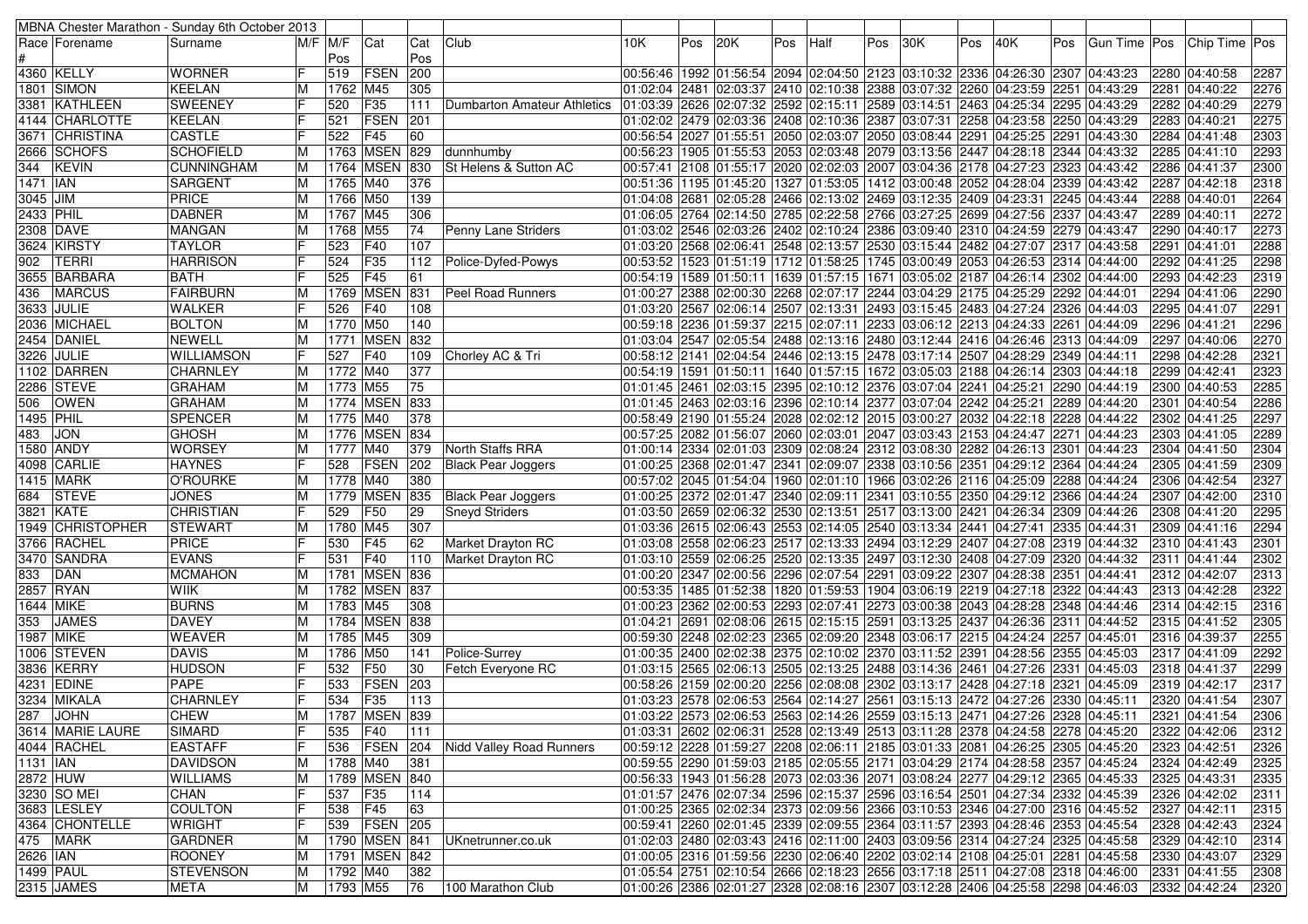|                  |                  | MBNA Chester Marathon - Sunday 6th October 2013 |             |          |                 |     |                                     |              |     |     |     |      |     |                                                                                                       |     |                        |     |              |  |                |      |
|------------------|------------------|-------------------------------------------------|-------------|----------|-----------------|-----|-------------------------------------|--------------|-----|-----|-----|------|-----|-------------------------------------------------------------------------------------------------------|-----|------------------------|-----|--------------|--|----------------|------|
|                  | Race   Forename  | Surname                                         | $M/F$ $M/F$ |          | Cat             | Cat | Club                                | 10K.         | Pos | 20K | Pos | Half | Pos | 30K                                                                                                   | Pos | 40K                    | Pos | Gun Time Pos |  | Chip Time Pos  |      |
|                  |                  |                                                 |             | Pos      |                 | Pos |                                     |              |     |     |     |      |     |                                                                                                       |     |                        |     |              |  |                |      |
|                  | 2215 JOHN        | <b>SWIFT</b>                                    | M           | 1794 M50 |                 | 142 |                                     |              |     |     |     |      |     | 01:03:08 2553 02:07:39 2601 02:14:57 2579 03:15:28 2477 04:28:16 2342 04:46:11                        |     |                        |     |              |  | 2333  04:43:29 | 2331 |
|                  | 4310 SARAH       | <b>THOMPSON</b>                                 |             | 540      | FSEN            | 206 |                                     |              |     |     |     |      |     | 01:02:23 2495 02:07:54 2607 02:15:29 2592 03:15:40 2480 04:27:40 2334 04:46:12                        |     |                        |     |              |  | 2334 04:42:57  | 2328 |
| 447              | <b>ANDREW</b>    | <b>FISHER</b>                                   |             | 1795     | <b>MSEN 843</b> |     |                                     |              |     |     |     |      |     | 00:55:40  1788  01:52:01  1762  01:58:38  1761  03:04:10  2167  04:28:28  2346  04:46:15              |     |                        |     |              |  | 2335 04:44:30  | 2352 |
|                  | 2285 ALAN        | <b>GRAHAM</b>                                   | ΙM          | 1796     | M55             | 77  |                                     |              |     |     |     |      |     | 01:00:35 2399 02:02:16 2358 02:08:50 2324 03:06:36 2229 04:26:58 2315 04:46:16                        |     |                        |     |              |  | 2336 04:43:33  | 2337 |
|                  | 3138 GREG        | <b>BONES</b>                                    | ΙM          |          | 1797 MSEN       | 844 | Macclesfield Harriers Athletic      |              |     |     |     |      |     | 00:58:55 2200 02:00:11 2249 02:07:29 2255 03:07:05 2244 04:25:05 2282 04:46:19                        |     |                        |     |              |  | 2337 04:43:20  | 2330 |
|                  | 4066  CARLENE    | <b>FORBES</b>                                   |             | 541      | <b>FSEN</b>     | 207 |                                     |              |     |     |     |      |     | 01:01:14 2436 02:03:34 2407 02:10:40 2390 03:07:33 2261 04:28:19 2345 04:46:19                        |     |                        |     |              |  | 2338 04:43:30  | 2333 |
|                  | 2219 DAVID       | <b>THOMAS</b>                                   | ΙM          | 1798     | M50             | 143 | <b>Wallasey AC</b>                  |              |     |     |     |      |     | 02:04:46:30 04:28:16 2343 04:48:30 02:04:17 2424 02:11:19 2413 03:14:26 03:44:28 04:28:16 04:28:16 0  |     |                        |     |              |  | 2339 04:43:31  | 2334 |
|                  | 3328 SARAH       | <b>MEREDITH</b>                                 |             | 542      | F35             | 115 |                                     |              |     |     |     |      |     | 01:00:21 2350 02:02:57 2388 02:10:43 2394 03:14:24 2457 04:28:28 2347 04:46:38                        |     |                        |     |              |  | 2340 04:43:29  | 2332 |
|                  | 2894  DAVID      | <b>WOODWARD</b>                                 | M           |          | 1799 MSEN 845   |     |                                     |              |     |     |     |      |     | 00:56:12  1875  01:53:56  1951  02:01:58  2004  03:08:31  2284  04:29:52  2373  04:46:41              |     |                        |     |              |  | 2341 04:44:24  | 2351 |
| 519              | <b>STEPHEN</b>   | GREGORY                                         | ΙM          | 1800     | <b>MSEN 846</b> |     |                                     | 00:47:36 563 |     |     |     |      |     | $ 01:36:38 624 01:42:26 632 02:34:25 947$                                                             |     | 04:30:34 2378 04:46:44 |     |              |  | 2342 04:44:12  | 2347 |
|                  | 3643 DEBBIE      | <b>WILSON</b>                                   |             | 543      | F40             | 112 |                                     |              |     |     |     |      |     | 01:01:59 2477 02:06:22 2516 02:13:50 2515 03:15:21 2476 04:29:32 2370 04:46:45                        |     |                        |     |              |  | 2343 04:44:11  | 2346 |
|                  | 2584 JOHN        | <b>REEVES</b>                                   | M           |          | 1801 MSEN 847   |     |                                     |              |     |     |     |      |     | 01:03:52 2666 02:07:46 2603 02:15:50 2602 03:16:24 2493 04:29:49 2372 04:46:51                        |     |                        |     |              |  | 2344 04:43:39  | 2339 |
|                  | 2216 MICHAEL     | <b>TALBOT</b>                                   | ΙM          | 1802 M50 |                 | 144 |                                     |              |     |     |     |      |     | 00:56:45  1989  01:53:16  1899  01:59:48  1894  03:04:22  2171  04:29:05  2360  04:46:56              |     |                        |     |              |  | 2345 04:45:02  | 2359 |
| 477              | <b>JOSEPH</b>    | <b>GARNER</b>                                   |             |          | 1803 MSEN 848   |     |                                     |              |     |     |     |      |     | 00:55:34   1772   01:56:24   2068   02:04:38   2113   03:06:49   2233   04:26:31   2308   04:47:00    |     |                        |     |              |  | 2346 04:43:58  | 2341 |
|                  | 1109 MARCOS      | <b>CLOWES</b>                                   | ΙM          | 1804 M40 |                 | 383 |                                     |              |     |     |     |      |     | 00:57:17  2069  01:57:36  2117  02:05:01  2128  03:12:58  2419  04:29:39  2371  04:47:01              |     |                        |     |              |  | 2347 04:43:41  | 2340 |
|                  | 2207 MALC        | <b>SMITH</b>                                    | M           | 1805 M50 |                 | 145 | <b>Almost Athletes</b>              |              |     |     |     |      |     | 01:05:40 2735 02:09:32 2644 02:16:44 2625 03:17:35 2512 04:28:58 2358 04:47:05                        |     |                        |     |              |  | 2348 04:43:39  | 2338 |
|                  | 2095 NIGEL       | GARDNER                                         | м           | 1806 M50 |                 | 146 | city of stoke ac                    |              |     |     |     |      |     | 02:05 2482 02:03:28 2403 02:10:21 2380 03:08:59 2295 04:26:20 2304 04:47:11                           |     |                        |     |              |  | 2349 04:43:32  | 2336 |
| 853              | <b>TOMOS</b>     | <b>MILLS</b>                                    | ΙM          |          | 1807 MSEN 849   |     |                                     |              |     |     |     |      |     | 00:57:14 2066 01:54:40 1992 02:01:46 1998 03:11:13 2364 04:29:17 2367 04:47:12                        |     |                        |     |              |  | 2350 04:44:32  | 2353 |
| 2537             | <b>JOHN</b>      | PLAYFORTH                                       | м           |          | 1808 MSEN       | 850 | dewsbury road runners               |              |     |     |     |      |     | 01:01:45 2462 02:01:54 2344 02:08:59 2332 03:06:35 2228 04:26:36 2310 04:47:15                        |     |                        |     |              |  | 2351 04:44:07  | 2344 |
| 257              | <b>DAN</b>       | CALE                                            | M           |          | 1809 MSEN 851   |     | <b>Black Pear Joggers</b>           |              |     |     |     |      |     | 00:56:56 2029 01:54:58 2009 02:01:30 1986 03:01:42 2086 04:31:55 2398 04:47:27                        |     |                        |     |              |  | 2352 04:44:45  | 2355 |
|                  | 1674 EUGENE      | <b>COOK</b>                                     | ΙM          | 1810 M45 |                 | 310 |                                     |              |     |     |     |      |     | 01:06:05 2765 02:11:46 2682 02:19:10 2663 03:18:04 2519 04:30:00 2375 04:47:31                        |     |                        |     |              |  | 2353 04:44:13  | 2348 |
|                  | 1339  MARK       | <b>LISTON</b>                                   | M           | 1811 M40 |                 | 384 |                                     |              |     |     |     |      |     | 00:58:27 2160 02:00:09 2247 02:07:15 2241 03:07:21 2253 04:29:08 2361 04:47:31                        |     |                        |     |              |  | 2354 04:44:21  | 2349 |
| 1663  TIM        |                  | <b>CLARKE</b>                                   | M           | 1812 M45 |                 | 311 |                                     |              |     |     |     |      |     | 01:00:25 2367 02:00:48 2290 02:07:44 2279 03:07:14 2245 04:32:38 2419 04:47:38                        |     |                        |     |              |  | 2355 04:45:10  | 2360 |
|                  | 2964 DAVID       | <b>POWELL</b>                                   | ΙM          | 1813 M40 |                 | 385 |                                     | 01:07:21     |     |     |     |      |     | 2885 02:13:03 2711 02:21:27 2736 03:25:13 2673 04:32:45 2421 04:47:43                                 |     |                        |     |              |  | 2356 04:47:22  | 2401 |
|                  | 3831  JACQUELINE | <b>FOWLER</b>                                   |             | 544      | F <sub>50</sub> | 31  | Meirionnydd Running Club            |              |     |     |     |      |     | 00:55:54  1824  01:55:23  2026  02:02:36  2029  03:04:48  2183  04:31:08  2387  04:47:50              |     |                        |     |              |  | 2357 04:45:40  | 2367 |
|                  | 1483 PAUL        | <b>NICHOLLS</b>                                 | ΙM          | 1814 M40 |                 | 386 | Sandbach Striders                   |              |     |     |     |      |     | 02:06:16 2508 03:13:30 2491 03:17:02 2505 04:30:10 2376 04:47:51 01:02:42 2518 02:06:16 2508 04:47:51 |     |                        |     |              |  | 2358 04:44:43  | 2354 |
|                  | 3053 THOMAS      | <b>DAVIES</b>                                   | M           | 1815 M60 |                 | 29  |                                     |              |     |     |     |      |     | 00:58:11 2138 01:56:55 2095 02:03:43 2075 03:02:10 2104 04:31:17 2390 04:47:52                        |     |                        |     |              |  | 2359 04:44:59  | 2357 |
|                  | 3604   PAULA     | <b>SEAMARKS</b>                                 |             | 545      | F40             | 113 |                                     |              |     |     |     |      |     | 01:05:40 2738 02:08:04 2613 02:15:00 2584 03:11:17 2368 04:27:52 2336 04:47:52                        |     |                        |     |              |  | 2360 04:44:00  | 2342 |
|                  | 3903 CAROL       | <b>WILCOX</b>                                   |             | 546      | F55             | 11  |                                     |              |     |     |     |      |     | 01:02:14 2487 02:05:50 2486 02:13:18 2483 03:16:51 2500 04:28:55 2354 04:47:58                        |     |                        |     |              |  | 2361 04:44:07  | 2345 |
| 694              | <b>CHRIS</b>     | <b>KELLY</b>                                    | ΙM          |          | 1816 MSEN 852   |     |                                     |              |     |     |     |      |     | 00:57:43 2111 01:56:31 2075 02:04:02 2085 03:06:59 2236 04:25:42 2296 04:48:00                        |     |                        |     |              |  | 2362 04:44:05  | 2343 |
|                  | 1233 GARETH      | <b>HARDCASTLE</b>                               | м           | 1817 M40 |                 | 387 |                                     |              |     |     |     |      |     | 00:57:15 2068 01:58:17 2147 02:05:40 2165 03:08:02 2266 04:28:57 2356 04:48:02                        |     |                        |     |              |  | 2363 04:45:51  | 2370 |
| 453              | BARRY            | FLETCHER                                        | ΙM          |          | 1818 MSEN       | 853 |                                     |              |     |     |     |      |     | 00:59:57 2298 02:00:01 2238 02:07:02 2227 03:10:04 2319 04:30:52 2382 04:48:03                        |     |                        |     |              |  | 2364 04:45:21  | 2364 |
|                  | 1990 KEVIN       | <b>WHITE</b>                                    | ΙM          | 1819 M45 |                 | 312 |                                     |              |     |     |     |      |     | 01:01:55 2475 02:05:10 2461 02:12:12 2442 03:10:44 2342 04:29:11 2363 04:48:04                        |     |                        |     |              |  | 2365 04:45:01  | 2358 |
| 3945             | <b>CATHY</b>     | <b>BARNETT</b>                                  |             | 547      | <b>FSEN</b>     | 208 |                                     |              |     |     |     |      |     | 01:04:18 2689 02:09:49 2655 02:17:28 2643 03:18:24 2527 04:30:46 2380 04:48:09                        |     |                        |     |              |  | 2366 04:44:50  | 2356 |
| <b>2148 NEIL</b> |                  | <b>MCINTYRE</b>                                 | ΙM          | 1820     | M50             | 147 | <b>West Cheshire Athletics Club</b> |              |     |     |     |      |     | 00:52:26 1353 01:44:28 1261 01:50:24 1247 02:48:43 1579 04:25:06 2284 04:48:13                        |     |                        |     |              |  | 2367 04:47:01  | 2391 |
| 303              | <b>SHAUN</b>     | <b>CLEARY</b>                                   |             | 1821     | <b>MSEN 854</b> |     | UKnetrunner.co.uk                   |              |     |     |     |      |     | 00:52:27  1355  02:09:21  2639  02:18:09  2654  03:29:29  2741                                        |     | 04:34:30 2460 04:48:13 |     |              |  | 2368 04:46:47  | 2386 |
| 653              | <b>DANIEL</b>    | <b>JESSOP</b>                                   | ΙM          | 1822     | <b>MSEN 855</b> |     |                                     | 00:55:21     |     |     |     |      |     | 1744  01:57:06  2099  02:05:37  2161  03:10:02  2317  04:31:39  2395  04:48:18                        |     |                        |     |              |  | 2369 04:47:33  | 2406 |
|                  | 3260 SALLY       | <b>FINNEY</b>                                   |             | 548      | F35             | 116 | Rugby & Northampton AC              |              |     |     |     |      |     | 01:00:26 2377 02:05:47 2483 02:14:58 2582 03:17:41 2514 04:32:26 2415 04:48:19                        |     |                        |     |              |  | 2370 04:45:39  | 2366 |
| 264              | <b>SIMON</b>     | CARROLL                                         |             |          | 1823 MSEN 856   |     |                                     | 01:03:08     |     |     |     |      |     | 2554 02:05:39 2473 02:12:53 2463 03:11:04 2356 04:28:46 2352 04:48:21                                 |     |                        |     |              |  | 2371 04:45:16  | 2361 |
| 1791             | <b>JEFF</b>      | <b>JONES</b>                                    | ΙM          | 1824 M45 |                 | 313 |                                     |              |     |     |     |      |     | 00:56:56 2030 01:52:47 1840 01:59:18 1826 03:01:59 2098 04:24:49 2274 04:48:23                        |     |                        |     |              |  | 2372 04:45:48  | 2369 |
|                  | 3051 JOHN        | <b>KEW</b>                                      | M           | 1825 M55 |                 | 78  | Bristol And District A/C            |              |     |     |     |      |     | 01:01:21 2437 02:04:52 2444 02:13:05 2470 03:20:29 2566 04:29:59 2374 04:48:26                        |     |                        |     |              |  | 2373 04:44:22  | 2350 |
|                  | 1047 EVAN        | <b>BARKER</b>                                   | M           | 1826 M40 |                 | 388 |                                     |              |     |     |     |      |     | 00:56:43 1980 01:57:44 2121 02:05:28 2155 03:10:58 2354 04:30:37 2379 04:48:29 2374 04:46:06          |     |                        |     |              |  |                | 2373 |
| 1252 NEIL        |                  | <b>HIBBERT</b>                                  | M           | 1827 M40 |                 | 389 |                                     |              |     |     |     |      |     | 00:55:56  1829  01:51:35  1731  01:58:02  1717  03:00:13  2022  04:31:12  2388  04:48:29              |     |                        |     |              |  | 2375 04:46:20  | 2378 |
|                  | 4102 REBECCA     | <b>HERON</b>                                    |             |          | 549   FSEN      | 209 |                                     |              |     |     |     |      |     | 01:00:31 2395 02:00:50 2291 02:07:45 2280 03:08:08 2270 04:28:12 2341 04:48:31                        |     |                        |     |              |  | 2376 04:45:17  | 2363 |
|                  | 3675 NICOLA      | <b>CLEAR</b>                                    |             | 550 F45  |                 | 64  |                                     |              |     |     |     |      |     | 01:03:08 2555 02:06:27 2524 02:13:34 2496 03:11:56 2392 04:28:10 2340 04:48:32                        |     |                        |     |              |  | 2377 04:45:17  | 2362 |
|                  | 2955 PAUL        | PRESCOTT                                        | M           |          | 1828 MSEN 857   |     |                                     |              |     |     |     |      |     | 00:53:20 1451 01:47:21 1446 01:53:52 1461 03:01:45 2089 04:30:51 2381 04:48:59                        |     |                        |     |              |  | 2378 04:47:11  | 2397 |
| 62               | STEPHEN          | <b>BELLIS</b>                                   | ΙM          | 1829 M55 |                 | 79  | <b>Buckley Running Club</b>         |              |     |     |     |      |     | 01:03:49 2658 02:06:46 2556 02:14:08 2547 03:11:41 2388 04:32:15 2410 04:49:08                        |     |                        |     |              |  | 2379 04:46:15  | 2375 |
|                  | 1618 DAVID       | <b>BESSANT</b>                                  | ΙM          | 1830 M45 |                 | 314 | <b>Black Pear Joggers</b>           |              |     |     |     |      |     | 01:00:41 2407 02:01:38 2334 02:08:29 2314 03:10:11 2325 04:31:45 2396 04:49:08                        |     |                        |     |              |  | 2380 04:46:17  | 2376 |
|                  | 1463 STEVE       | <b>RUANE</b>                                    | ΙM          | 1831 M40 |                 | 390 |                                     |              |     |     |     |      |     | 01:04:35 2696 02:06:35 2537 02:13:41 2504 03:13:25 2438 04:29:20 2368 04:49:13                        |     |                        |     |              |  | 2381 04:45:46  | 2368 |
|                  | 943 FINTAN       | <b>GODKIN</b>                                   | M           |          | 1832 MSEN 858   |     | Police-Dyfed-Powys                  |              |     |     |     |      |     | 00:59:56 2297 02:01:09 2310 02:08:23 2311 03:13:38 2444 04:31:17 2389 04:49:18                        |     |                        |     |              |  | 2382 04:46:17  | 2377 |
|                  | 2072 MARTIN      | <b>DAVIES</b>                                   | ΙM          | 1833 M50 |                 | 148 | west midlands fire service          |              |     |     |     |      |     | 01:00:06 2319 02:00:36 2276 02:07:39 2267 03:07:15 2248 04:32:25 2414 04:49:19                        |     |                        |     |              |  | 2383 04:46:40  | 2382 |
|                  | 462 ADAM         | <b>FORRESTER</b>                                | M           |          | 1834 MSEN 859   |     |                                     |              |     |     |     |      |     | 01:03:20 2569 02:06:07 2496 02:13:28 2489 03:12:58 2420 04:30:21 2377 04:49:20                        |     |                        |     |              |  | 2384 04:45:51  | 2371 |
|                  | 444 SIMON        | <b>FENTON</b>                                   | ΙM          |          |                 |     | 1835 MSEN 860 Sandwell Valley RC    |              |     |     |     |      |     | 01:08:29 2911 02:12:42 2698 02:19:46 2675 03:20:02 2560 04:32:56 2425 04:49:20                        |     |                        |     |              |  | 2385 04:47:47  | 2412 |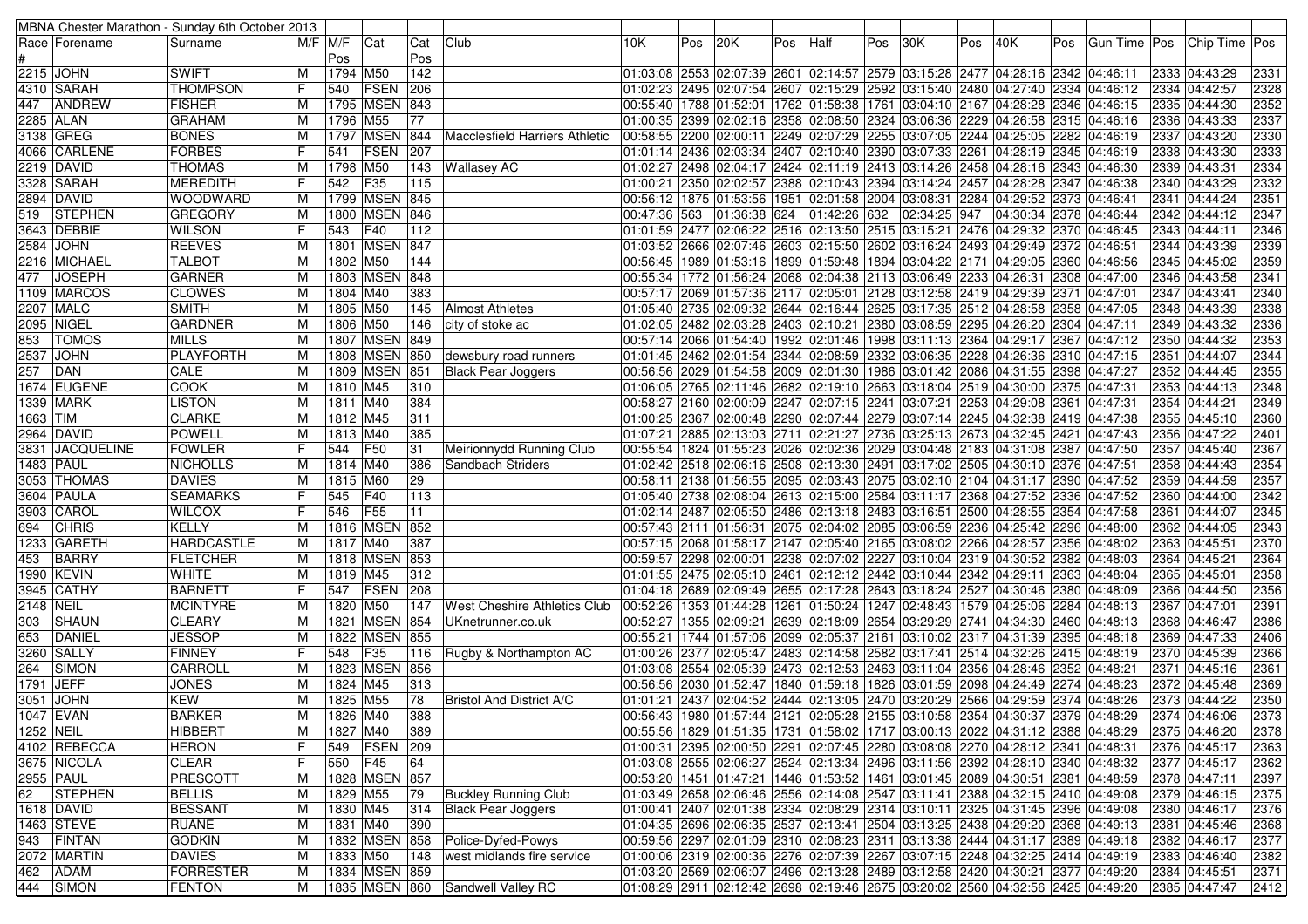|                          |                 | MBNA Chester Marathon - Sunday 6th October 2013 |                |          |                 |     |                                                                                                                                   |     |     |     |     |      |     |     |     |                                                                                                |     |                                                                                              |                    |              |
|--------------------------|-----------------|-------------------------------------------------|----------------|----------|-----------------|-----|-----------------------------------------------------------------------------------------------------------------------------------|-----|-----|-----|-----|------|-----|-----|-----|------------------------------------------------------------------------------------------------|-----|----------------------------------------------------------------------------------------------|--------------------|--------------|
|                          | Race   Forename | Surname                                         | M/F M/F        |          | Cat             | Cat | Club                                                                                                                              | 10K | Pos | 20K | Pos | Half | Pos | 30K | Pos | 40K                                                                                            | Pos | Gun Time Pos Chip Time Pos                                                                   |                    |              |
|                          |                 |                                                 |                | Pos      |                 | Pos |                                                                                                                                   |     |     |     |     |      |     |     |     |                                                                                                |     |                                                                                              |                    |              |
| 1167 DAN                 |                 | <b>ELLINGWORTH</b>                              | ΙM             | 1836 M40 |                 | 391 |                                                                                                                                   |     |     |     |     |      |     |     |     | 00:59:46 2273 01:58:14 2145 02:04:46 2119 03:00:38 2042 04:28:59 2359 04:49:23                 |     |                                                                                              | 2386 04:46:48      | 2388         |
| 776.                     | <b>JASON</b>    | <b>MACEY</b>                                    | ΙM             | 1837     | <b>MSEN</b>     | 861 |                                                                                                                                   |     |     |     |     |      |     |     |     | 01:00:05 2317 02:01:13 2316 02:08:20 2309 03:11:32 2380 04:31:32 2393 04:49:25                 |     |                                                                                              | 2387 04:46:08      | 2374         |
|                          | 3248 KEELEY     | <b>DAVISON</b>                                  | lF             | 551      | F35             | 117 |                                                                                                                                   |     |     |     |     |      |     |     |     | 01:03:34 2605 02:06:58 2570 02:14:37 2564 03:19:52 2558 04:32:16 2413 04:49:36                 |     |                                                                                              | 2388 04:46:27      | 2380         |
|                          | 4276 KATHRYN    | <b>SAVAGE</b>                                   |                | 552      | FSEN            | 210 |                                                                                                                                   |     |     |     |     |      |     |     |     | 01:00:18 2341 02:00:43 2284 02:07:40 2270 03:15:14 2473 04:33:21 2436 04:49:40                 |     |                                                                                              | 2389 04:47:06      | 2393         |
|                          | 2029 RICHARD    | <b>BENNETT</b>                                  | ΙM             | 1838     | M50             | 149 |                                                                                                                                   |     |     |     |     |      |     |     |     | 02:04:23 02:04:23 2428 02:11:39 2422 03:12:36 2410 04:30:59 2383 04:49:41 (01:01:44 )          |     |                                                                                              | 2390 04:46:22      | 2379         |
| 255                      | <b>ANDREW</b>   | CAIN                                            | ΙM             |          | 1839 MSEN       | 862 |                                                                                                                                   |     |     |     |     |      |     |     |     | 01:05:41 2739 02:12:58 2709 02:20:48 2695 03:21:33 2582 04:32:03 2404 04:49:42                 |     |                                                                                              | 2391 04:45:58      | 2372         |
| 610                      | PAUL            | <b>HOOTON</b>                                   | ΙM             |          | 1840 MSEN       | 863 |                                                                                                                                   |     |     |     |     |      |     |     |     | 01:04:37 2698 02:14:11 2768 02:23:23 2785 03:24:05 2653 04:33:22 2437 04:49:46                 |     |                                                                                              | 2392 04:46:51      | 2390         |
|                          | 4087 VICKY      | <b>GWYNNE</b>                                   |                | 553      | FSEN            | 211 |                                                                                                                                   |     |     |     |     |      |     |     |     | 01:04:38 2699 02:14:11 2767 02:23:23 2784 03:24:06 2654 04:33:23 2438 04:49:46                 |     |                                                                                              | 2393 04:46:51      | 2389         |
|                          | 3502 RACHEL     | <b>HALLETT</b>                                  | IF             | 554      | F40             | 114 | <b>Trentham Running Club</b>                                                                                                      |     |     |     |     |      |     |     |     | 01:01:00 2425 02:04:56 2448 02:12:07 2438 03:16:17 2491 04:31:28 2391 04:49:54 01:01           |     |                                                                                              | 2394 04:46:44      | 2384         |
|                          | 4247 KERRY      | <b>PURVIS</b>                                   |                | 555      | FSEN            | 212 | <b>Knowsley Harriers AC</b>                                                                                                       |     |     |     |     |      |     |     |     | 02:06:09 04:523 02:06:09 2499 02:13:48 2509 03:19:16 2543 04:32:14 2409 04:50:00               |     |                                                                                              | 2395 04:46:47      | 2387         |
|                          | 3346 CLAIRE     | PENDERY                                         |                | 556      | F35             | 118 |                                                                                                                                   |     |     |     |     |      |     |     |     | 01:05:38 2733 02:12:28 2694 02:20:25 2686 03:22:07 2613 04:31:57 2399 04:50:00                 |     |                                                                                              | 2396 04:46:31      | 2381         |
| 3132 IAN                 |                 | <b>ROBERTS</b>                                  | ΙM             |          | 1841   MSEN     | 864 |                                                                                                                                   |     |     |     |     |      |     |     |     | 00:56:18  1895  01:53:30  1928  02:00:29  1940  03:04:23  2172  04:33:26  2442  04:50:01       |     |                                                                                              | 2397 04:49:18      | 2435         |
| 2269   PAUL              |                 | <b>DOBSON</b>                                   | ΙM             | 1842     | M55             | 80  | <b>Whitchurch Whippets</b>                                                                                                        |     |     |     |     |      |     |     |     | 00:57:55 2123 01:55:44 2045 02:02:55 2042 03:05:19 2196 04:33:01 2426 04:50:16                 |     |                                                                                              | 2398 04:47:49      | 2414         |
| $2162$ ALF               |                 | NORDGREN                                        | ΙM             | 1843 M50 |                 | 150 |                                                                                                                                   |     |     |     |     |      |     |     |     | 01:00:02 2306 02:00:11 2248 02:07:01 2225 03:02:06 2100 04:27:38 2333 04:50:19                 |     |                                                                                              | 2399 04:47:32      | 2405         |
|                          | 3064 MARK       | <b>WESTALL</b>                                  | ΙM             | 1844 M45 |                 | 315 |                                                                                                                                   |     |     |     |     |      |     |     |     | 01:02:37 2510 02:05:26 2465 02:12:48 2459 03:13:31 2439 04:32:49 2423 04:50:23                 |     |                                                                                              | 2400 04:46:47      | 2385         |
| 163                      | <b>JON</b>      | <b>BEECH</b>                                    | ΙM             |          | 1845 MSEN       | 865 |                                                                                                                                   |     |     |     |     |      |     |     |     | 00:55:54  1826  01:50:49  1681  01:57:10  1664  02:58:18  1968  04:29:25  2369  04:50:25       |     |                                                                                              | 2401 04:48:28      | 2416         |
|                          | 4000 RACHEL     | <b>COOK</b>                                     | lF             | 557      | <b>FSEN</b>     | 213 |                                                                                                                                   |     |     |     |     |      |     |     |     | 01:06:23 2786 02:13:10 2718 02:20:51 2700 03:21:45 2593 04:31:58 2400 04:50:26                 |     |                                                                                              | 2402 04:46:41      | 2383         |
| 1839 DES                 |                 | <b>MCCARTHY</b>                                 | ΙM             | 1846 M45 |                 | 316 |                                                                                                                                   |     |     |     |     |      |     |     |     | 01:06:42 2812 02:13:54 2761 02:22:04 2748 03:19:22 2544 04:31:32 2392 04:50:27                 |     |                                                                                              | 2403 04:47:14      | 2399         |
| 958                      | <b>ADRIAN</b>   | <b>ALLEN</b>                                    | ΙM             | 1847 M45 |                 | 317 | Police-Kent                                                                                                                       |     |     |     |     |      |     |     |     | 01:03:00 2544 02:05:35 2469 02:12:43 2456 03:11:40 2387 04:31:04 2386 04:50:30 04:50:30        |     |                                                                                              | 2404 04:47:03      | 2392         |
|                          | 3871 ANNE       | <b>WILLIAMSON</b>                               | IF             | 558      | F50             | 32  | Giffnock North AAC                                                                                                                |     |     |     |     |      |     |     |     | 00:58:34 2172 02:04:26 2436 02:12:40 2454 03:18:59 2535 04:34:25 2459 04:50:31                 |     |                                                                                              | 2405 04:48:27      | 2415         |
|                          | 4362 JESSICA    | <b>WRAY</b>                                     |                | 559      | <b>FSEN</b>     | 214 |                                                                                                                                   |     |     |     |     |      |     |     |     | 01:03:32 2603 02:06:58 2569 02:14:39 2567 03:19:52 2559 04:32:56 2424 04:50:35                 |     |                                                                                              | 2406 04:47:25      | 2403         |
| 172                      | <b>JOE</b>      | <b>BENSON</b>                                   | ΙM             | 1848     | <b>MSEN</b>     | 866 |                                                                                                                                   |     |     |     |     |      |     |     |     | 01:03:15  2564  02:07:01  2573  02:14:47  2570  03:18:38  2531  04:32:01  2403  04:50:38       |     |                                                                                              | 2407 04:47:10      | 2395         |
| 276                      | <b>JAK</b>      | <b>CHAMBERS</b>                                 | ΙM             | 1849     | <b>MSEN</b>     | 867 |                                                                                                                                   |     |     |     |     |      |     |     |     | 02:09:17 2687 02:09:14 2637 02:16:46 2627 03:18:30 2530 04:31:03 2385 04:50:40 [01:04:17 ]     |     |                                                                                              | 2408 04:47:11      | 2396         |
|                          | 3371 EMILY      | SILVERMAN                                       |                | 560      | F <sub>35</sub> | 119 |                                                                                                                                   |     |     |     |     |      |     |     |     | 02:05:14  2525  2397  24:05:14  2462  22:12:46  2458  23:20:35  2567  24:31:53  2397  24:50:44 |     |                                                                                              | 2409 04:47:07      | 2394         |
| 391                      | PHILIP          | <b>DORE</b>                                     | ΙM             |          | 1850 MSEN       | 868 |                                                                                                                                   |     |     |     |     |      |     |     |     | 00:56:38  1954  01:53:28  1927  02:02:16  2019  03:06:01  2210  04:33:24  2439  04:50:45       |     |                                                                                              | 2410 04:49:06      | 2432         |
| 357                      | <b>GARY</b>     | <b>DAVIES</b>                                   | ΙM             |          | 1851 MSEN       | 869 |                                                                                                                                   |     |     |     |     |      |     |     |     | 01:06:54 2846 02:13:25 2733 02:21:09 2721 03:21:54 2599 04:32:13 2408 04:50:50                 |     |                                                                                              | 2411 04:47:19      | 2400         |
|                          | 3603 LOUISE     | <b>SCOTT</b>                                    |                | 561      | F40             | 115 |                                                                                                                                   |     |     |     |     |      |     |     |     | 00:59:49  2278  02:03:32  2405  02:11:11  2409  03:14:06  2448  04:32:11  2406  04:50:51       |     |                                                                                              | 2412 04:47:43      | 2409         |
|                          | 2013 CHRIS      | <b>AYLEN</b>                                    | IМ             | 1852 M50 |                 | 151 | okehampton                                                                                                                        |     |     |     |     |      |     |     |     | 01:03:26 2587 02:06:36 2543 02:13:59 2532 03:15:47 2485 04:32:00 2402 04:50:51                 |     |                                                                                              | 2413 04:47:25      | 2404         |
|                          | 1421 MICHAEL    | <b>PARR</b>                                     | ΙM             | 1853 M40 |                 | 392 |                                                                                                                                   |     |     |     |     |      |     |     |     | 00:58:37 2176 01:59:45 2220 02:07:22 2251 03:10:08 2324 04:32:34 2418 04:50:54                 |     |                                                                                              | 2414 04:48:44      | 2423         |
| 63                       | <b>GRAHAM</b>   | <b>DRIVER</b>                                   | ΙM             | 1854     | M45             | 318 | Spectrum Striders RC                                                                                                              |     |     |     |     |      |     |     |     | 01:06:52 2840 02:13:39 2747 02:21:22 2733 03:22:13 2616 04:32:13 2407 04:50:57                 |     |                                                                                              | 2415 04:47:40      | 2407         |
|                          | 2813  MATTHEW   | <b>WALES</b>                                    | IМ             | 1855     | <b>MSEN</b>     | 870 |                                                                                                                                   |     |     |     |     |      |     |     |     | 01:03:22 2576 02:06:23 2518 02:13:42 2505 03:11:32 2381 04:33:05 2429 04:51:03                 |     |                                                                                              | 2416 04:47:44      | 2410         |
|                          | 3883 SUSAN      | <b>EDWARDS</b>                                  |                | 562      | F55             | 12  |                                                                                                                                   |     |     |     |     |      |     |     |     | 01:01:41  2454  02:04:42  2439  02:11:59  2432  03:12:00  2396  04:31:01  2384  04:51:08       |     |                                                                                              | 2417 04:47:12      | 2398         |
|                          | 3796 JUDE       | <b>WEBB</b>                                     |                | 563      | F45             | 65  | Penistone footpath runners and 01:05:27   2730   02:12:53   2705   02:20:31   2688   03:21:46   2595   04:33:04   2428   04:51:10 |     |     |     |     |      |     |     |     |                                                                                                |     |                                                                                              | 2418 04:47:48      | 2413         |
|                          | 1609 ANTHONY    | <b>BARNES</b>                                   | ΙM             | 1856 M45 |                 | 319 |                                                                                                                                   |     |     |     |     |      |     |     |     | 00:58:36 2175 01:58:24 2153 02:05:29 2158 03:09:16 2301 04:32:31 2417 04:51:13                 |     |                                                                                              | 2419 04:48:46      | 2424         |
| 2731 ROB                 |                 | <b>STOKES</b>                                   | ΙM             | 1857     | <b>MSEN</b>     | 871 |                                                                                                                                   |     |     |     |     |      |     |     |     | 00:59:47  2276  01:59:12  2193  02:06:01  2177  03:07:02  2239  04:33:12  2431  04:51:13       |     |                                                                                              | 2420 04:48:32      | 2417         |
|                          | 2000 JOHN       | <b>WISEMAN</b>                                  | ΙM             | 1858 M45 |                 | 320 |                                                                                                                                   |     |     |     |     |      |     |     |     | 00:58:08 2137 02:00:26 2262 02:08:10 2303 03:14:50 2462 04:33:24 2440 04:51:15                 |     |                                                                                              | 2421 04:48:39      | 2419         |
|                          | 3808 CARMEL     | <b>BARNETT</b>                                  |                | 564      | F50             | 33  | Ellesmere Port RC                                                                                                                 |     |     |     |     |      |     |     |     | 01:06:39 2809 02:13:25 2732 02:21:08 2718 03:21:56 2603 04:32:29 2416 04:51:16                 |     |                                                                                              | 2422 04:47:46      | 2411         |
|                          | 3860  ANNABELLE | <b>PUGH</b>                                     |                | 565      | F40             | 116 | <b>Hogweed Trotters</b>                                                                                                           |     |     |     |     |      |     |     |     | 01:07:08  2877  02:14:32  2775  02:21:59  2747  03:21:47  2598  04:34:07  2456  04:51:21       |     |                                                                                              | 2423 04:47:41      | 2408         |
|                          | 2295 SIMON      | <b>HUDSON</b>                                   | ΙM             | 1859 M55 |                 | 81  |                                                                                                                                   |     |     |     |     |      |     |     |     | 00:59:55 2291 02:02:17 2359 02:09:13 2342 03:08:10 2273 04:31:59 2401 04:51:22                 |     |                                                                                              | 2424 04:48:39      | 2420         |
|                          | 3848 CLAIRE     | NEWELL                                          |                | 566      | F50             | 34  |                                                                                                                                   |     |     |     |     |      |     |     |     | 01:05:04 2712 02:10:31 2665 02:18:00 2652 03:20:04 2561 04:32:47 2422 04:51:26                 |     |                                                                                              | 2425 04:47:24      | 2402         |
| 2120 PHIL                |                 | <b>JAMES</b>                                    |                | 1860 M50 |                 |     | 152 Oswestry Olympians                                                                                                            |     |     |     |     |      |     |     |     | 00:59:10 2224 01:59:16 2194 02:06:58 2221 03:12:26 2404 04:32:39 2420 04:51:26                 |     |                                                                                              | 2426 04:48:41      | 2422         |
|                          | 2760 AGAR       | <b>THOMAS</b>                                   | $\overline{M}$ |          | 1861 MSEN 872   |     |                                                                                                                                   |     |     |     |     |      |     |     |     |                                                                                                |     | 00:59:50 2279 01:59:58 2235 02:06:51 2213 03:06:18 2216 04:32:15 2411 04:51:43 2427 04:49:06 |                    | 2431         |
|                          | 3068 ANTHONY    | <b>SPRUCE</b>                                   | ΙM             |          | 1862 MSEN 873   |     |                                                                                                                                   |     |     |     |     |      |     |     |     |                                                                                                |     |                                                                                              |                    | 2455         |
|                          | 108 ALEX        | AGAR                                            | ΙM             |          | 1863 MSEN 874   |     |                                                                                                                                   |     |     |     |     |      |     |     |     | 00:59:51 2280 02:00:27 2264 02:06:51 2214 03:06:19 2218 04:32:15 2412 04:51:44                 |     |                                                                                              | 2429 04:49:07      | 2433         |
| $1467$ $ \overline{AN} $ |                 | RYDER                                           | ΙM             | 1864 M40 |                 | 393 |                                                                                                                                   |     |     |     |     |      |     |     |     | 00:56:41  1974  01:56:19  2066  02:04:32  2108  03:10:28  2335  04:34:10  2457  04:51:45       |     |                                                                                              | 2430 04:49:47      | 2440         |
|                          | 1783 PHILLIP    | <b>HUMPHREY</b>                                 | ΙM             | 1865 M45 |                 | 321 |                                                                                                                                   |     |     |     |     |      |     |     |     | 00:59:15 2233 01:56:32 2078 02:03:20 2058 03:08:05 2269 04:33:26 2443 04:51:59                 |     |                                                                                              | 2431 04:48:52      | 2426         |
|                          | 3482 MICHELLE   | <b>GIBSON</b>                                   | IF             | 567      | F40             | 117 |                                                                                                                                   |     |     |     |     |      |     |     |     | 01:06:41 2811 02:15:48 2811 02:23:21 2780 03:22:55 2631 04:33:52 2452 04:52:08                 |     |                                                                                              | 2432 04:48:36      | 2418         |
|                          | 3843 LINDA      | KEELAN                                          | IF             | 568      | F50             | 35  |                                                                                                                                   |     |     |     |     |      |     |     |     | 01:03:51 2663 02:07:28 2588 02:14:47 2571 03:16:07 2488 04:32:06 2405 04:52:12                 |     |                                                                                              | 2433 04:49:02      | 2430         |
|                          | 3779 LOUISE     | <b>STEVENS</b>                                  | lF             | 569      | F45             | 66  | Lancaster Womans Running G 01:04:16 2685 02:09:27 2642 02:17:15 2640 03:19:39 2553 04:33:16 2434 04:52:14                         |     |     |     |     |      |     |     |     |                                                                                                |     |                                                                                              | 2434 04:48:57      | 2429         |
|                          | 2840 GEORGE     | <b>WESTALL</b>                                  | ΙM             |          | 1866 MSEN 875   |     |                                                                                                                                   |     |     |     |     |      |     |     |     | 01:02:38 2512 02:05:32 2468 02:12:50 2460 03:13:38 2443 04:33:10 2430 04:52:17                 |     |                                                                                              | 2435 04:48:41      | 2421         |
|                          | 2410 PETER      | <b>BATES</b>                                    | ΙM             | 1867 M65 |                 | 10  |                                                                                                                                   |     |     |     |     |      |     |     |     | 01:06:36 2801 02:13:22 2728 02:21:06 2712 03:21:42 2590 04:33:03 2427 04:52:21                 |     |                                                                                              | 2436 04:48:47      |              |
|                          | 3465 JANEY      | DOLBY                                           | lF             | 570 F40  |                 | 118 |                                                                                                                                   |     |     |     |     |      |     |     |     | 01:03:37 2618 02:06:35 2538 02:14:01 2533 03:15:02 2467 04:33:33 2444 04:52:27                 |     |                                                                                              | 2437 04:49:16      | 2425<br>2434 |
|                          |                 |                                                 |                |          | 1868 MSEN 876   |     |                                                                                                                                   |     |     |     |     |      |     |     |     |                                                                                                |     |                                                                                              |                    |              |
|                          | 2829 ADRIAN     | <b>WARDROP</b>                                  | M              |          |                 |     |                                                                                                                                   |     |     |     |     |      |     |     |     | 00:55:08 1717 01:56:38 2084 02:05:16 2136 03:13:07 2425 04:34:57 2464 04:52:28                 |     |                                                                                              | 2438 04:51:15 2457 |              |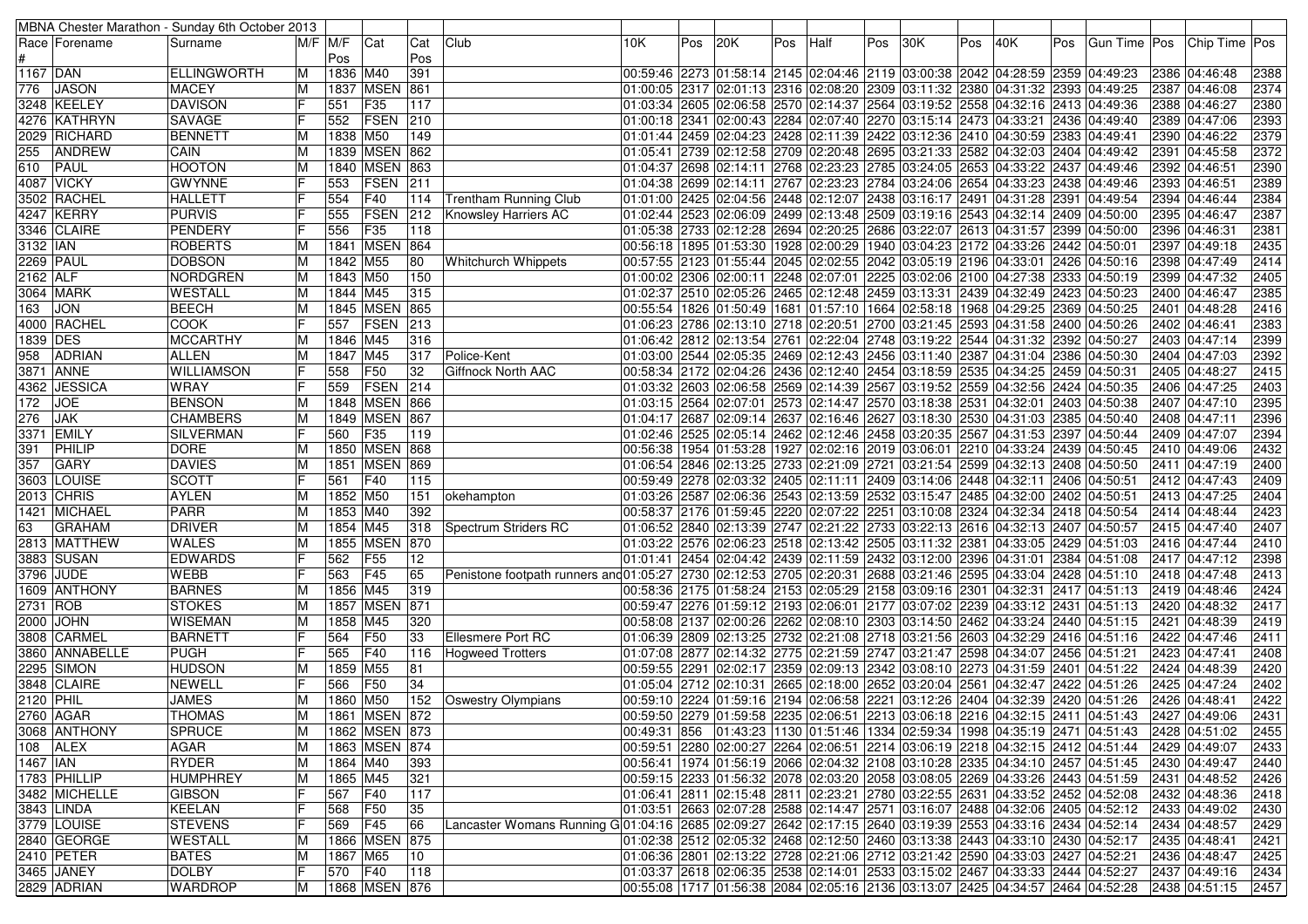|            |                    | MBNA Chester Marathon - Sunday 6th October 2013 |    |             |                   |                 |                                 |                                                                                          |     |              |     |              |     |              |     |                                                                                          |     |                                                                                                   |                                  |      |
|------------|--------------------|-------------------------------------------------|----|-------------|-------------------|-----------------|---------------------------------|------------------------------------------------------------------------------------------|-----|--------------|-----|--------------|-----|--------------|-----|------------------------------------------------------------------------------------------|-----|---------------------------------------------------------------------------------------------------|----------------------------------|------|
|            | Race   Forename    | Surname                                         |    | $M/F$ $M/F$ | Cat               | Cat             | Club                            | 10K                                                                                      | Pos | 20K          | Pos | Half         | Pos | 30K          | Pos | 40K                                                                                      | Pos |                                                                                                   | Gun Time   Pos   Chip Time   Pos |      |
|            |                    |                                                 |    | Pos         |                   | Pos             |                                 |                                                                                          |     |              |     |              |     |              |     |                                                                                          |     |                                                                                                   |                                  |      |
|            | 2501 STEVE         | <b>PARTON</b>                                   | ΙM |             | 1869 MSEN         | 877             |                                 | 00:56:19  1898  01:51:49  1747  01:58:20  1740  02:52:35  1780  04:24:33  2262  04:52:41 |     |              |     |              |     |              |     |                                                                                          |     |                                                                                                   | 2439  04:49:54                   | 2444 |
| 213        | <b>MARTYN</b>      | BRAMWELL                                        | ΙM |             | 1870 MSEN         | 878             |                                 | 00:56:38 1955 01:52:40 1823 01:59:14 1821 02:54:32 1836 04:24:36 2263 04:52:41           |     |              |     |              |     |              |     |                                                                                          |     |                                                                                                   | 2440 04:49:56                    | 2446 |
|            | 2085 STEVE         | FAIRBURN                                        | ΙM | 1871 M50    |                   | 153             | Rowland Hill Harriers           | 02:52:43.04  2049 01:54:15 1967 02:01:12 1969 03:04:03 2164 04:31:32 2394 04:52:43       |     |              |     |              |     |              |     |                                                                                          |     |                                                                                                   | 2441 04:50:00                    | 2448 |
|            | 3742 ANNE-MARIE    | <b>MACPHERSON</b>                               | IF | 571         | F45               | 67              | <b>Nidd Valley Road Runners</b> | 01:02:30  2506  02:08:57  2630  02:16:47  2628  03:19:46  2557  04:34:04  2455  04:52:45 |     |              |     |              |     |              |     |                                                                                          |     |                                                                                                   | 2442 04:49:55                    | 2445 |
| 3970  NINA |                    | <b>BROWN</b>                                    |    | 572         | FSEN              | 215             |                                 | 01:03:29 2592 02:06:26 2522 02:13:53 2520 03:14:51 2464 04:33:45 2448 04:52:45           |     |              |     |              |     |              |     |                                                                                          |     |                                                                                                   | 2443 04:49:31                    | 2437 |
| 64         | <b>ROB</b>         | <b>DAVIES</b>                                   | ΙM | 1872 M55    |                   | 82              | <b>Buckley Running Club</b>     | 01:06:52 2837 02:13:38 2745 02:21:22 2734 03:22:13 2617 04:33:43 2447 04:52:46           |     |              |     |              |     |              |     |                                                                                          |     |                                                                                                   | 2444 04:49:29                    | 2436 |
|            | 3816 JOAN          | <b>BRETT</b>                                    | lF |             | <b>F50</b>        | 36              |                                 | 01:04:11 2683 02:09:34 2646 02:17:08 2638 03:19:32 2551 04:33:19 2435 04:52:47           |     |              |     |              |     |              |     |                                                                                          |     |                                                                                                   | 2445 04:48:52                    | 2427 |
|            |                    |                                                 |    | 573         |                   |                 |                                 |                                                                                          |     |              |     |              |     |              |     |                                                                                          |     |                                                                                                   |                                  |      |
|            | 2147 ANDREW        | <b>MCEVOY</b>                                   | ΙM | 1873 M50    |                   | 154             | Fetch Everyone RC               | 01:04:10 2682 02:09:34 2645 02:17:08 2637 03:20:19 2564 04:33:14 2432 04:52:49           |     |              |     |              |     |              |     |                                                                                          |     |                                                                                                   | 2446 04:48:54                    | 2428 |
|            | 1894 STEVE         | <b>PLATT</b>                                    | ΙM | 1874 M45    |                   | 322             |                                 | 01:01:27 2441 02:03:29 2404 02:10:52 2401 03:17:00 2502 04:33:35 2445 04:52:51           |     |              |     |              |     |              |     |                                                                                          |     |                                                                                                   | 2447 04:49:49                    | 2442 |
| 238        | <b>MATT</b>        | <b>BULLOCK</b>                                  | ΙM |             | 1875 MSEN 879     |                 |                                 | 00:59:39  2258  02:01:26  2327  02:08:47  2323  03:12:02  2397  04:33:25  2441  04:52:59 |     |              |     |              |     |              |     |                                                                                          |     |                                                                                                   | 2448 04:49:34                    | 2438 |
|            | 2351  STUART       | <b>WHITBY</b>                                   | ΙM | 1876 M55    |                   | 83              |                                 | 01:03:26 2588 02:06:14 2506 02:13:17 2481 03:14:57 2466 04:35:55 2475 04:53:08           |     |              |     |              |     |              |     |                                                                                          |     |                                                                                                   | 2449 04:49:48                    | 2441 |
| 870        | PETER              | <b>MORELAND</b>                                 | M  |             | 1877 MSEN 880     |                 |                                 | 01:05:52 2749 02:13:22 2731 02:21:06 2710 03:21:55 2602 04:35:02 2466 04:53:11           |     |              |     |              |     |              |     |                                                                                          |     |                                                                                                   | 2450 04:49:40                    | 2439 |
|            | 2012 STEVEN        | <b>ASPINALL</b>                                 | ΙM | 1878 M50    |                   | 155             |                                 | 01:03:39 2625 02:06:48 2560 02:14:07 2546 03:15:50 2486 04:33:51 2451 04:53:30           |     |              |     |              |     |              |     |                                                                                          |     |                                                                                                   | 2451 04:50:16                    | 2451 |
|            | 2566 STEPHEN       | <b>QUINN</b>                                    | ΙM |             | 1879 MSEN 881     |                 |                                 | 01:03:37 2617 02:08:20 2616 02:15:52 2604 03:18:22 2522 04:36:26 2480 04:53:35           |     |              |     |              |     |              |     |                                                                                          |     |                                                                                                   | 2452 04:50:38                    | 2452 |
| 784        | PAUL               | <b>MADDOCKS</b>                                 | ΙM |             | 1880 MSEN         | 882             |                                 | 01:03:39 2624 02:08:22 2618 02:15:54 2605 03:18:24 2524 04:36:28 2481 04:53:35           |     |              |     |              |     |              |     |                                                                                          |     |                                                                                                   | 2453 04:50:41                    | 2453 |
|            | 2149 HUGH          | <b>MCLAY</b>                                    | ΙM | 1881        | M50               | 156             |                                 | 01:07:07 2873 02:16:06 2824 02:23:54 2809 03:26:35 2688 04:35:00 2465 04:53:38           |     |              |     |              |     |              |     |                                                                                          |     |                                                                                                   | 2454 04:49:59                    | 2447 |
|            | 2601  LAURENCE     | <b>RILEY</b>                                    | ΙM |             | 1882   MSEN       | 883             |                                 | 00:56:45  1988  01:55:52  2052  02:03:04  2048  03:16:42  2497  04:35:58  2476  04:53:42 |     |              |     |              |     |              |     |                                                                                          |     |                                                                                                   | 2455 04:51:42                    | 2461 |
|            | 3758 SUSAN         | <b>ODAI</b>                                     | IF | 574         | F45               | 68              |                                 | 01:03:38 2623 02:12:29 2695 02:19:58 2679 03:21:56 2604 04:34:56 2463 04:53:43           |     |              |     |              |     |              |     |                                                                                          |     |                                                                                                   | 2456 04:50:07                    | 2449 |
| 967        | DAVID              | <b>WITHERS</b>                                  | ΙM | 1883 M50    |                   | 157             | Police-Kent                     | 00:54:49  1667  01:50:51  1685  01:57:16  1675  02:49:24  1620  04:19:02  2165  04:53:44 |     |              |     |              |     |              |     |                                                                                          |     |                                                                                                   | 2457 04:51:19                    | 2458 |
| 962        | SCOTT              | <b>LYNCH</b>                                    | ΙM | 1884 M45    |                   | 323             | Police-Kent                     | 00:44:52 331                                                                             |     | 01:30:59 369 |     | 01:36:24 379 |     | 02:20:40 430 |     | 04:21:03 2208 04:53:44                                                                   |     |                                                                                                   | 2458 04:53:22                    | 2498 |
|            | 4196 KATHRYN       | <b>MCKENNA</b>                                  |    | 575         | <b>FSEN</b>       | 216             |                                 | 04:38 2700 02:09:28 2643 02:16:55 2630 03:19:15 2542 04:35:11 2468 04:53:46              |     |              |     |              |     |              |     |                                                                                          |     |                                                                                                   | 2459 04:50:10                    | 2450 |
|            | 1043 MARTIN        | <b>ATHERTON</b>                                 | ΙM | 1885        | M40               | 394             |                                 | 01:01:35 2450 02:04:22 2427 02:11:33 2419 03:14:53 2465 04:34:22 2458 04:53:46           |     |              |     |              |     |              |     |                                                                                          |     |                                                                                                   | 2460 04:49:54                    | 2443 |
|            |                    |                                                 | IF |             |                   |                 |                                 |                                                                                          |     |              |     |              |     |              |     |                                                                                          |     |                                                                                                   |                                  |      |
|            | 3509 GILLIAN       | <b>HIRST</b><br>IF                              |    | 576         | F40               | 119             | <b>Idle AC</b>                  | 01:02:22 2494 02:06:34 2532 02:14:06 2543 03:19:44 2556 04:35:33 2472 04:53:52           |     |              |     |              |     |              |     |                                                                                          |     |                                                                                                   | 2461 04:50:48                    | 2454 |
|            | 3680 CHRISTINA     | <b>COOKE</b>                                    |    | 577         | F45               | 69              |                                 | 00:58:56 2203 01:58:31 2160 02:05:38 2162 03:08:30 2281 04:37:20 2495 04:54:13           |     |              |     |              |     |              |     |                                                                                          |     |                                                                                                   | 2462 04:51:07                    | 2456 |
|            | 2217 DAVID         | <b>TAYLOR</b>                                   |    | 1886        | M50               | 158             |                                 |                                                                                          |     |              |     |              |     |              |     | 00:53:49  1516  01:48:07  1506  01:55:00  1539  02:59:07  1988  04:38:31  2518  04:54:26 |     |                                                                                                   | 2463 04:52:24                    | 2474 |
| 601        | <b>SEAN</b>        | <b>HOLBURT</b>                                  | ΙM |             | 1887 MSEN         | 884             |                                 | 01:00:39 2403 02:01:27 2329 02:08:23 2310 03:07:59 2265 04:33:50 2450 04:54:33           |     |              |     |              |     |              |     |                                                                                          |     |                                                                                                   | 2464 04:51:47                    | 2463 |
|            | 3665 MARY          | <b>BURTON</b>                                   |    | 578         | F45               | 70              |                                 | 01:03:51 2664 02:09:08 2635 02:16:40 2622 03:21:19 2578 04:36:50 2489 04:54:35           |     |              |     |              |     |              |     |                                                                                          |     |                                                                                                   | 2465 04:51:46                    | 2462 |
|            | 1937 MARTIN        | SINNOTT                                         | ΙM | 1888 M45    |                   | 324             |                                 | 01:03:39  2627  02:06:32  2529  02:13:48  2511  03:14:12  2451  04:36:14  2479  04:54:37 |     |              |     |              |     |              |     |                                                                                          |     |                                                                                                   | 2466 04:51:22                    | 2459 |
|            | 3745 CAREN         | <b>MARRIOTT</b>                                 | lF | 579         | F45               | 71              | Rugby & Northampton AC          | 01:04:35 2695 02:11:30 2677 02:19:21 2667 03:21:46 2596 04:37:40 2501 04:54:49           |     |              |     |              |     |              |     |                                                                                          |     |                                                                                                   | 2467 04:51:48                    | 2464 |
|            | 4079 POLLY         | <b>GRAHAM</b>                                   |    | 580         | FSEN              | 217             |                                 | 00:57:04 2048 01:54:58 2010 02:01:38 1995 03:02:18 2112 04:38:28 2516 04:54:52           |     |              |     |              |     |              |     |                                                                                          |     |                                                                                                   | 2468 04:52:21                    | 2472 |
|            | 1685   GRAHAM      | <b>HEAP</b>                                     | ΙM | 1889 M40    |                   | 395             |                                 | 00:55:29  1761  01:56:15  2065  02:04:01  2084  03:09:16  2302  04:35:38  2473  04:54:58 |     |              |     |              |     |              |     |                                                                                          |     |                                                                                                   | 2469 04:52:37                    | 2481 |
|            | 3955 CHARLOTTE     | <b>BIRCH</b>                                    | lF | 581         | <b>FSEN</b>       | 218             | <b>Black Pear Joggers</b>       | 01:03:22  2575  02:06:35  2536  02:13:54  2522  03:19:26  2547  04:37:45  2502  04:55:01 |     |              |     |              |     |              |     |                                                                                          |     |                                                                                                   | 2470 04:52:05                    | 2467 |
|            | 4300  BETHAN       | <b>STIMSON</b>                                  |    | 582         | FSEN              | 219             | <b>Black Pear Joggers</b>       | 01:03:24 2583 02:06:36 2544 02:13:56 2527 03:19:28 2548 04:37:47 2504 04:55:01           |     |              |     |              |     |              |     |                                                                                          |     |                                                                                                   | 2471 04:52:08                    | 2468 |
|            | 3056 STEVE         | <b>MCNELIS</b>                                  | ΙM |             | 1890 MSEN 885     |                 | <b>Black Pear Joggers</b>       | 01:03:23 2579 02:06:35 2539 02:13:54 2525 03:11:32 2383 04:37:46 2503 04:55:02           |     |              |     |              |     |              |     |                                                                                          |     |                                                                                                   | 2472 04:52:08                    | 2469 |
| 3927 LIZ   |                    | SIMPSON                                         |    | 583         | F65               | $\overline{2}$  | <b>Penny Lane Striders</b>      |                                                                                          |     |              |     |              |     |              |     | 00:58:31 2166 02:00:34 2273 02:08:19 2308 03:11:52 2390 04:38:05 2509 04:55:05           |     |                                                                                                   | 2473 04:53:12                    | 2492 |
|            | 3520 EMMA          | JENNER                                          |    | 584         | F40               | 120             |                                 | 01:06:49 2825 02:13:54 2760 02:22:11 2751 03:25:57 2683 04:36:45 2485 04:55:08           |     |              |     |              |     |              |     |                                                                                          |     |                                                                                                   | 2474 04:51:48                    | 2465 |
|            |                    |                                                 |    |             |                   |                 |                                 |                                                                                          |     |              |     |              |     |              |     |                                                                                          |     |                                                                                                   |                                  |      |
|            | 1107 ANDREW        | <b>CLIFTON</b>                                  | M  | 1891        | M40               | 396             |                                 | 01:06:36 2803 02:14:51 2787 02:23:39 2794 03:26:00 2684 04:36:42 2484 04:55:09           |     |              |     |              |     |              |     |                                                                                          |     |                                                                                                   | 2475 04:51:40                    | 2460 |
|            | 2010 RAYMOND       | <b>ARCHER</b>                                   | ΙM | 1892        | M50               | 159             | <b>Barnsley AC</b>              | 01:03:42 2635 02:06:32 2531 02:13:38 2501 03:12:16 2401 04:35:49 2474 04:55:19           |     |              |     |              |     |              |     |                                                                                          |     |                                                                                                   | 2476 04:52:19                    | 2471 |
|            | 3993 NICOLA        | <b>CHESMAN</b>                                  |    | 585         | <b>FSEN</b>       | 220             |                                 | 01:02:23  2496  02:08:37  2623  02:16:03  2609  03:19:22  2545  04:36:41  2483  04:55:23 |     |              |     |              |     |              |     |                                                                                          |     |                                                                                                   | 2477 04:52:17                    | 2470 |
| 2456 BEN   |                    | <b>NICHOLS</b>                                  | ΙM |             | 1893 MSEN         | 886             |                                 | 01:02:39  2513  02:02:53  2384  02:10:19  2379  03:10:53  2348  04:33:49  2449  04:55:25 |     |              |     |              |     |              |     |                                                                                          |     |                                                                                                   | 2478 04:52:23                    | 2473 |
| 194        | <b>MAKSYMILIAN</b> | <b>BOJARSKI</b>                                 | ΙM |             | 1894 MSEN 887     |                 |                                 |                                                                                          |     |              |     |              |     |              |     | 01:00:20 2348 02:00:15 2251 02:07:09 2230 03:09:28 2309 04:34:45 2462 04:55:25           |     |                                                                                                   | 2479 04:52:26                    | 2476 |
|            | 739 MARK           | LAWTON                                          | M  |             | 1895 MSEN 888     |                 |                                 |                                                                                          |     |              |     |              |     |              |     |                                                                                          |     | 01:03:18 2566 02:06:18 2513 02:13:37 2500 03:14:23 2455 04:35:16 2470 04:55:25 2480 04:52:04 2466 |                                  |      |
|            | 3670 JULIE         | <b>CARR</b>                                     | lF | 586 F45     |                   | 72              | Winston Runners                 |                                                                                          |     |              |     |              |     |              |     |                                                                                          |     | 00:59:46 2272 02:06:10 2501 02:13:54 2526 03:21:59 2605 04:38:39 2523 04:55:29                    | 2481 04:52:25                    | 2475 |
|            | 3127 JOHN          | <b>BELLAIRS</b>                                 | ΙM | 1896 M50    |                   | 160             |                                 | 01:00:21 2354 02:00:53 2292 02:07:49 2287 03:10:21 2332 04:35:08 2467 04:55:29           |     |              |     |              |     |              |     |                                                                                          |     |                                                                                                   | 2482 04:52:53                    | 2486 |
|            | 1992 SIMON         | <b>WHITEHEAD</b>                                | ΙM | 1897 M45    |                   | 325             |                                 | 01:02:37 2511 02:05:44 2479 02:13:08 2475 03:19:37 2552 04:37:03 2490 04:55:36           |     |              |     |              |     |              |     |                                                                                          |     |                                                                                                   | 2483 04:52:37                    | 2479 |
|            | 2616 STEVE         | ROBERTSON                                       | ΙM |             | 1898 MSEN 889     |                 |                                 | 00:58:33 2169 01:55:54 2054 02:02:53 2037 03:11:29 2379 04:34:32 2461 04:55:46           |     |              |     |              |     |              |     |                                                                                          |     |                                                                                                   | 2484 04:52:34                    | 2478 |
|            | 3982 JOANNE        | <b>CARRIGHAR</b>                                | IF |             | 587   FSEN   221  |                 |                                 | 01:00:51 2422 02:04:28 2437 02:12:44 2457 03:22:19 2620 04:38:55 2533 04:55:46           |     |              |     |              |     |              |     |                                                                                          |     |                                                                                                   | 2485 04:53:18                    | 2496 |
|            | 2819 PAUL          | <b>WALKER</b>                                   | ΙM |             | 1899   MSEN   890 |                 |                                 | 00:55:31  1767  01:52:41  1827  01:59:20  1828  03:00:09  2021  04:37:55  2506  04:55:50 |     |              |     |              |     |              |     |                                                                                          |     |                                                                                                   | 2486 04:53:38                    | 2503 |
|            | 2718 JONATHAN      | <b>SPENCER</b>                                  | ΙM |             | 1900 MSEN 891     |                 |                                 | 01:03:06 2551 02:06:18 2511 02:13:37 2498 03:16:44 2498 04:38:51 2528 04:55:51           |     |              |     |              |     |              |     |                                                                                          |     |                                                                                                   | 2487 04:52:45                    | 2482 |
|            | 1887 MILES         | <b>PERKINS</b>                                  | ΙM | 1901 M45    |                   | 326             |                                 | 01:03:07 2491 02:06:19 2514 02:13:38 2502 03:17:15 2509 04:37:07 2491 04:55:51           |     |              |     |              |     |              |     |                                                                                          |     |                                                                                                   | 2488 04:52:46                    | 2483 |
|            | 3659 SARITA        | <b>BRETHERTON</b>                               | IF | 588         | F45               | $\overline{73}$ |                                 | 01:03:50 2662 02:09:04 2633 02:16:51 2629 03:22:02 2606 04:37:51 2505 04:55:53           |     |              |     |              |     |              |     |                                                                                          |     |                                                                                                   | 2489 04:52:27                    | 2477 |
|            | 4205 EMMA          |                                                 | IF |             | <b>FSEN 222</b>   |                 |                                 | 01:00:27 2390 02:05:57 2492 02:13:49 2514 03:18:24 2525 04:37:21 2496 04:55:57           |     |              |     |              |     |              |     |                                                                                          |     |                                                                                                   |                                  |      |
|            |                    | <b>MOLENA</b>                                   |    | 589         |                   |                 |                                 |                                                                                          |     |              |     |              |     |              |     |                                                                                          |     |                                                                                                   | 2490 04:52:47                    | 2484 |
|            | 564 JOHN           | <b>HARVEY</b>                                   | M  |             |                   |                 | 1902 MSEN 892 Sneyd Striders    | 01:03:50 2660 02:06:54 2565 02:14:14 2549 03:13:43 2445 04:38:08 2511 04:56:01           |     |              |     |              |     |              |     |                                                                                          |     |                                                                                                   | 2491 04:52:54 2487               |      |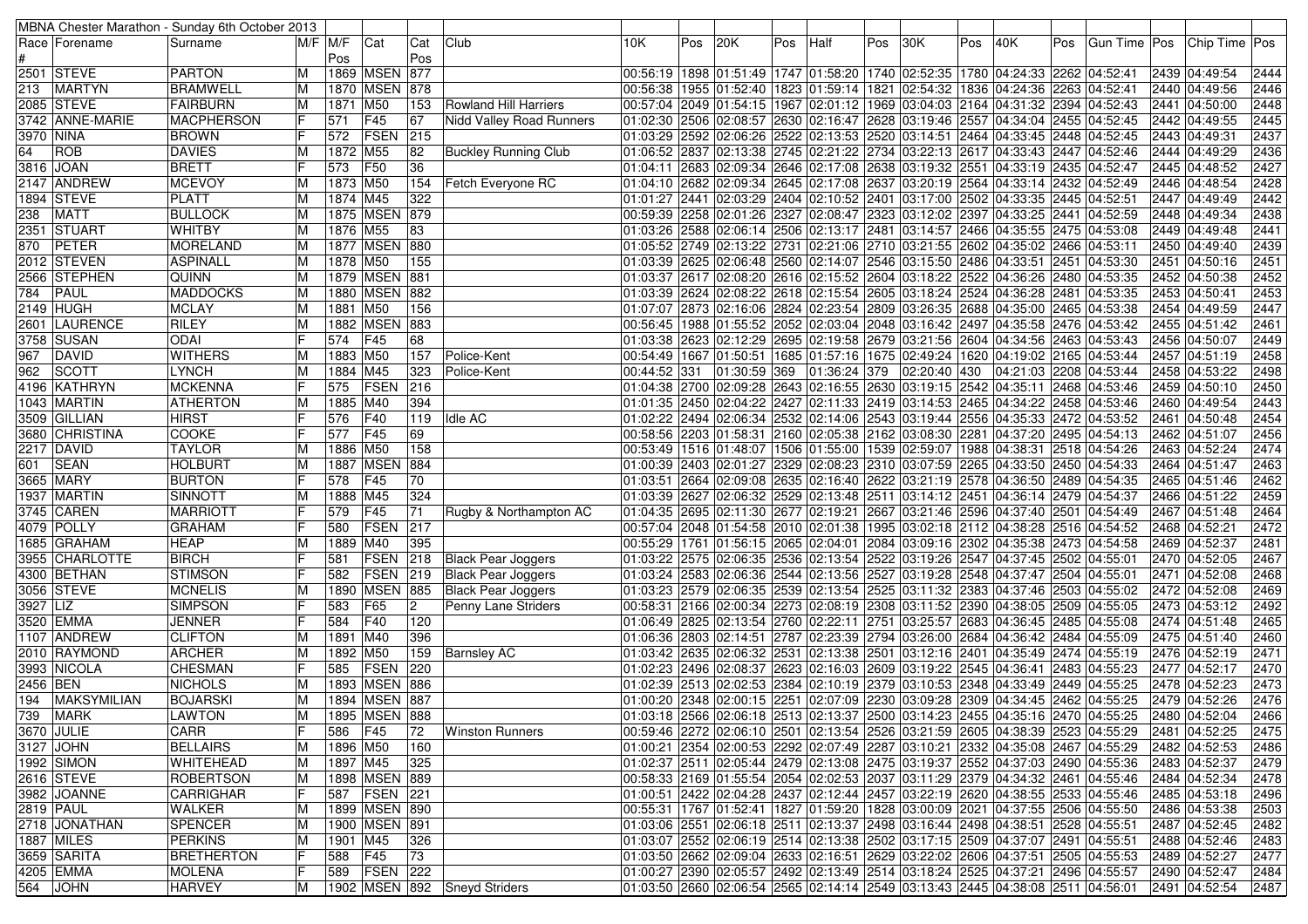|           |                           | MBNA Chester Marathon - Sunday 6th October 2013 |                         |          |                   |                 |                               |                                                                                |     |     |     |                                                                                                    |     |     |     |     |     |               |                                                                                                   |      |
|-----------|---------------------------|-------------------------------------------------|-------------------------|----------|-------------------|-----------------|-------------------------------|--------------------------------------------------------------------------------|-----|-----|-----|----------------------------------------------------------------------------------------------------|-----|-----|-----|-----|-----|---------------|---------------------------------------------------------------------------------------------------|------|
|           | Race  Forename            | Surname                                         |                         | M/F M/F  | Cat               | Cat             | Club                          | 10K                                                                            | Pos | 20K | Pos | Half                                                                                               | Pos | 30K | Pos | 40K | Pos | Gun Time  Pos | Chip Time Pos                                                                                     |      |
|           |                           |                                                 |                         | Pos      |                   | Pos             |                               |                                                                                |     |     |     |                                                                                                    |     |     |     |     |     |               |                                                                                                   |      |
|           | 2424 DAVID                | RICHARDSON                                      | M                       | 1903 M65 |                   | 11              |                               |                                                                                |     |     |     | 01:03:28 2591 02:07:06 2576 02:14:36 2563 03:18:07 2521 04:38:47 2526 04:56:06                     |     |     |     |     |     |               | 2492 04:52:49                                                                                     | 2485 |
|           | 3932 CHARLOTTE            | <b>ALFORD</b>                                   |                         | 590      | FSEN              | 223             |                               |                                                                                |     |     |     | 01:03:45 2642 02:09:40 2647 02:17:25 2641 03:21:42 2589 04:38:35 2521 04:56:07                     |     |     |     |     |     |               | 2493 04:53:21                                                                                     | 2497 |
|           | 3556 DEBS                 | <b>MCQUAIR</b>                                  |                         | 591      | F40               | 121             | West Cheshire Athletics Club  | 01:06:56 2851 02:13:42 2750 02:21:25 2735 03:23:59 2648 04:38:30 2517 04:56:07 |     |     |     |                                                                                                    |     |     |     |     |     |               | 2494 04:52:55                                                                                     | 2488 |
|           | 4250 ROSE                 | <b>RAE</b>                                      |                         | 592      | FSEN              | 224             |                               |                                                                                |     |     |     | 01:03:29 2593 02:06:29 2526 02:13:50 2516 03:12:25 2403 04:36:00 2477 04:56:13                     |     |     |     |     |     |               | 2495 04:53:02                                                                                     | 2490 |
|           | 3875 LOADES               | <b>BRENDA</b>                                   |                         | 593      | F55               | 13              | Nidd Valley Road Runners      |                                                                                |     |     |     | 04:07 2522 04:56:15 2528 2629 2625 2625 26216:10 2611 03:21:05 2576 04:38:37 2522 04:56:15         |     |     |     |     |     |               | 2496 04:53:14                                                                                     | 2494 |
|           | 2336 CHARLES              | <b>RUNACRES</b>                                 | M                       | 1904 M55 |                   | 84              |                               |                                                                                |     |     |     | 01:07:02 2863 02:14:44 2782 02:22:33 2761 03:23:02 2634 04:36:30 2482 04:56:21                     |     |     |     |     |     |               | 2497 04:52:37                                                                                     | 2480 |
|           | 2097   TOMMY              | <b>GATES</b>                                    | M                       | 1905     | M50               | 161             | Penny Lane Striders           |                                                                                |     |     |     | 00:57:31 2090 01:55:28 2032 02:03:45 2077 03:10:46 2344 04:37:31 2499 04:56:30                     |     |     |     |     |     |               | 2498 04:52:59                                                                                     | 2489 |
|           | 570 JAMES                 | <b>HAWKES</b>                                   | M                       | 1906     | <b>MSEN</b>       | 893             |                               |                                                                                |     |     |     | 00:58:55  2201  01:59:56  2229  02:07:29  2256  03:09:13  2299  04:33:59  2453  04:56:32           |     |     |     |     |     |               | 2499 04:53:59                                                                                     | 2513 |
|           |                           |                                                 | F                       |          |                   |                 |                               |                                                                                |     |     |     |                                                                                                    |     |     |     |     |     |               |                                                                                                   |      |
| 3488 KIM  |                           | <b>GODSMAN</b>                                  |                         | 594      | F40               | 122             | UKnetrunner.co.uk             |                                                                                |     |     |     | 01:06:16  2784  02:12:00  2687  02:19:34  2673  03:21:39  2586  04:37:39  2500  04:56:32           |     |     |     |     |     |               | 2500 04:53:14                                                                                     | 2493 |
| 4048 BEV  |                           | <b>ELLIS</b>                                    |                         | 595      | FSEN              | 225             |                               |                                                                                |     |     |     | 00:58:56 2202 01:59:57 2233 02:07:33 2262 03:09:15 2300 04:34:00 2454 04:56:32                     |     |     |     |     |     |               | 2501 04:54:00                                                                                     | 2514 |
|           | 3964  LINDA               | <b>BREWIS</b>                                   |                         | 596      | <b>FSEN</b>       | 226             |                               |                                                                                |     |     |     | 01:00:27 2387 02:05:16 2463 02:13:15 2479 03:18:06 2520 04:39:06 2534 04:56:35                     |     |     |     |     |     |               | 2502 04:54:01                                                                                     | 2516 |
|           | 2363 STEVE                | <b>BASSAM</b>                                   | M                       | 1907 M60 |                   | 30              | <b>Middleton Harriers</b>     |                                                                                |     |     |     | 01:04:03 2675 02:10:24 2664 02:18:21 2655 03:21:40 2587 04:39:15 2536 04:56:35                     |     |     |     |     |     |               | 2503 04:53:11                                                                                     | 2491 |
|           | 2613 NEIRIN               | ROBERTS                                         | ΙM                      |          | 1908   MSEN       | 894             |                               |                                                                                |     |     |     | 00:58:05 2132 01:59:20 2197 02:07:32 2261 03:16:19 2492 04:40:19 2552 04:56:36                     |     |     |     |     |     |               | 2504 04:53:58                                                                                     | 2511 |
|           | 1371 JAMES                | <b>MCLAUGHLIN</b>                               | M                       | 1909 M40 |                   | 397             |                               |                                                                                |     |     |     | 01:03:39 2628 02:07:53 2606 02:15:31 2594 03:18:04 2518 04:37:24 2498 04:56:44                     |     |     |     |     |     |               | 2505 04:53:24                                                                                     | 2500 |
|           | 3472 SOPHIE               | <b>EVERETT</b>                                  |                         | 597      | F40               | 123             |                               |                                                                                |     |     |     | 01:06:35 2798 02:14:13 2769 02:21:08 2719 03:21:38 2585 04:38:17 2514 04:56:48                     |     |     |     |     |     |               | 2506 04:53:15                                                                                     | 2495 |
|           | 2400  LINDEN              | SHUTTLEWORTH                                    | M                       | 1910 M60 |                   | 31              |                               |                                                                                |     |     |     | 00:54:10  1573  01:58:10  2141  02:06:49  2210  03:14:14  2452  04:37:57  2508  04:56:54           |     |     |     |     |     |               | 2507 04:54:51                                                                                     | 2531 |
| 1048 JEFF |                           | <b>BARKER</b>                                   | M                       | 1911 M40 |                   | 398             |                               |                                                                                |     |     |     | 00:56:01  1848  01:52:25  1798  01:59:57  1913  03:08:31  2285  04:40:32  2555  04:56:55           |     |     |     |     |     |               | 2508 04:53:55                                                                                     | 2508 |
| 718 JON   |                           | <b>KNIPE</b>                                    | M                       |          | 1912 MSEN         | 895             |                               |                                                                                |     |     |     | 00:59:07 2220 01:59:00 2180 02:06:04 2179 03:10:46 2343 04:33:15 2433 04:56:56                     |     |     |     |     |     |               | 2509 04:53:22                                                                                     | 2499 |
|           | 1821  ADRIAN              | LODGE                                           | M                       | 1913 M45 |                   | 327             |                               |                                                                                |     |     |     | 00:56:36  1949  01:53:08  1879  01:59:36  1865  03:06:54  2235  04:38:52  2530  04:56:58           |     |     |     |     |     |               | 2510 04:55:02                                                                                     | 2533 |
|           | 1165 CHRISTIAN            | <b>EDWARDS</b>                                  | M                       | 1914 M40 |                   | 399             |                               |                                                                                |     |     |     | 01:05:23 2727 02:12:21 2691 02:20:11 2684 03:21:43 2592 04:37:21 2497 04:57:00                     |     |     |     |     |     |               | 2511 04:53:34                                                                                     | 2502 |
|           | 1640   DAVID              | <b>BUCKLEY</b>                                  | M                       | 1915 M45 |                   | 328             |                               |                                                                                |     |     |     | 01:03:49 2655 02:07:20 2583 02:14:39 2566 03:13:50 2446 04:38:34 2520 04:57:05                     |     |     |     |     |     |               | 2512 04:53:44                                                                                     | 2504 |
|           | 1574 GARY                 | <b>WOOD</b>                                     | M                       | 1916 M40 |                   | 400             |                               |                                                                                |     |     |     | 01:01:44 2460 02:04:48 2441 02:12:15 2446 03:17:01 2503 04:38:41 2524 04:57:07 01:44               |     |     |     |     |     |               | 2513 04:53:54                                                                                     | 2507 |
|           | 4269 JENNI                | <b>ROWLANDS</b>                                 | IF                      | 598      | FSEN              | 227             |                               |                                                                                |     |     |     | 01:03:30 2595 02:06:34 2534 02:14:15 2551 03:22:55 2630 04:38:53 2531 04:57:09                     |     |     |     |     |     |               | 2514 04:53:58                                                                                     | 2510 |
|           | 3366 SARAH                | <b>SCOTT</b>                                    |                         | 599      | F35               | 120             |                               |                                                                                |     |     |     | 01:08:19 2908 02:16:39 2843 02:24:34 2829 03:25:52 2680 04:39:39 2545 04:57:14                     |     |     |     |     |     |               | 2515 04:53:24                                                                                     | 2501 |
|           | 3802  TERESA              | <b>WYNESS</b>                                   |                         | 600      | F45               | 74              |                               |                                                                                |     |     |     | 01:01:12  2434  02:09:52  2659  02:17:58  2651  03:23:37  2642  04:39:27  2543  04:57:16           |     |     |     |     |     |               | 2516 04:54:39                                                                                     | 2525 |
| 392       | <b>PAUL</b>               | DORRELL                                         | M                       |          | 1917   MSEN   896 |                 |                               |                                                                                |     |     |     | 00:58:19 2149 01:55:22 2025 02:02:02 2006 03:06:32 2226 04:38:05 2510 04:57:17                     |     |     |     |     |     |               | 2517 04:54:03                                                                                     | 2517 |
|           | 554 STEPHEN               | <b>HARLEY</b>                                   | M                       |          | 1918 MSEN 897     |                 | Stockport Harriers            |                                                                                |     |     |     | 00:55:05  1707  01:58:51  2176  02:05:48  2169  03:19:32  2550  04:40:33  2556  04:57:37           |     |     |     |     |     |               | 2518 04:55:59                                                                                     | 2545 |
| 823       | DARREN                    | <b>MCGIVERON</b>                                | M                       |          | 1919 MSEN 898     |                 |                               |                                                                                |     |     |     | 00:59:52   2285   02:00:41   2283   02:08:35   2318   03:16:14   2489   04:36:50   2488   04:57:38 |     |     |     |     |     |               | 2519 04:54:08                                                                                     | 2518 |
|           |                           |                                                 |                         |          |                   | 12              |                               |                                                                                |     |     |     |                                                                                                    |     |     |     |     |     |               |                                                                                                   | 2509 |
|           | 2422 PETER                | <b>NEWHAM</b><br><b>MORAN</b>                   | M                       | 1920 M65 | <b>F55</b>        |                 |                               |                                                                                |     |     |     | 01:04:01 2673 02:08:58 2632 02:16:30 2615 03:19:12 2540 04:36:46 2486 04:57:42                     |     |     |     |     |     |               | 2520 04:53:56                                                                                     | 2521 |
|           | 3897  NUALA               |                                                 |                         | 601      |                   | 14              |                               |                                                                                |     |     |     | 01:05:28 2731 02:11:40 2679 02:19:38 2674 03:23:04 2635 04:39:54 2546 04:57:43                     |     |     |     |     |     |               | 2521 04:54:25                                                                                     |      |
|           | 1223 WAYNE                | <b>GRIFFITHS</b>                                | M                       | 1921     | M40               | 401             |                               |                                                                                |     |     |     | 00:57:56 2124 01:56:34 2079 02:03:42 2074 03:12:47 2417 04:37:08 2492 04:57:44                     |     |     |     |     |     |               | 2522 04:53:48                                                                                     | 2505 |
| 1530 PAUL |                           | <b>TUCKER</b>                                   | M                       | 1922     | M40               | 402             |                               |                                                                                |     |     |     | 00:57:57 2126 01:56:36 2082 02:03:48 2078 03:12:50 2418 04:37:11 2494 04:57:44                     |     |     |     |     |     |               | 2523 04:53:49                                                                                     | 2506 |
|           | 3828 KATRINA              | <b>D'NETTO</b>                                  |                         | 602      | F50               | 37              | <b>Barnsley AC</b>            |                                                                                |     |     |     | 01:04:49 2703 02:12:52 2703 02:20:46 2692 03:22:06 2611 04:39:26 2541 04:57:44                     |     |     |     |     |     |               | 2524 04:54:22                                                                                     | 2519 |
|           | 2931 MICHAEL              | <b>WILLIAMS</b>                                 | M                       |          | 1923 MSEN         | 899             |                               |                                                                                |     |     |     | 00:54:37  1622  01:54:03  1959  02:01:00  1956  03:02:16  2111  04:29:08  2362  04:57:44           |     |     |     |     |     |               | 2525 04:45:32                                                                                     | 2365 |
| 3518 LISA |                           | <b>ISAM</b>                                     |                         | 603      | F40               | 124             | Barnsley AC                   |                                                                                |     |     |     | 04:50 2704 02:12:53 2704 02:20:46 2693 03:22:07 2615 04:39:27 2542 04:57:45                        |     |     |     |     |     |               | 2526 04:54:23                                                                                     | 2520 |
|           | 3576 ANNIE                | PAGE                                            |                         | 604      | F40               | 125             | Ampthill & Flitwick Flyers RC | 01:06:05 2763 02:11:31 2678 02:19:20 2665 03:21:55 2601 04:40:07 2549 04:57:48 |     |     |     |                                                                                                    |     |     |     |     |     |               | 2527 04:54:28                                                                                     | 2522 |
|           | 4069 BECKY                | FORECAST                                        |                         | 605      | FSEN              | 228             |                               |                                                                                |     |     |     | 01:06:55 2850 02:15:12 2797 02:23:18 2778 03:27:46 2704 04:40:41 2560 04:57:52                     |     |     |     |     |     |               | 2528 04:54:30                                                                                     | 2523 |
|           | 1534 JOHN                 | <b>UNDERWOOD</b>                                | M                       | 1924 M40 |                   | 403             |                               |                                                                                |     |     |     | 01:01:44 2457 02:03:19 2399 02:10:23 2384 03:13:23 2434 04:38:32 2519 04:57:55 [01:01:44           |     |     |     |     |     |               | 2529 04:55:30                                                                                     | 2539 |
|           | 1938 TREVOR               | <b>SKEEN</b>                                    | M                       | 1925 M45 |                   | 329             |                               |                                                                                |     |     |     | 01:01:04 2429 02:01:12 2314 02:08:31 2316 03:12:44 2415 04:36:03 2478 04:58:00                     |     |     |     |     |     |               | 2530 04:53:59                                                                                     | 2512 |
|           | 2965 DANIEL               | <b>BLACKNELL</b>                                | M                       | 1926 M40 |                   | 404             |                               |                                                                                |     |     |     | 03:18  2652  2652  26:06:56  2567  27:14:18  2555  2517:01  2504  24:37:10  2493  24:58:03         |     |     |     |     |     |               | 2531 04:55:03                                                                                     | 2535 |
|           | 4283  SARAH               | <b>SHAW</b>                                     | IF                      | 606      | <b>FSEN</b>       | 229             |                               |                                                                                |     |     |     | 01:06:51 2834 02:13:27 2736 02:21:16 2727 03:24:27 2663 04:40:03 2547 04:58:11                     |     |     |     |     |     |               | 2532 04:54:39                                                                                     | 2524 |
|           | 2261 ALAN                 | <b>COLE</b>                                     | $\overline{\mathsf{M}}$ | 1927 M55 |                   | $\overline{85}$ |                               |                                                                                |     |     |     |                                                                                                    |     |     |     |     |     |               | 00:55:48  1808 01:54:19  1970 02:01:30  1985 03:04:03 2165 04:35:14  2469 04:58:14  2533 04:54:01 | 2515 |
|           | 1041 KENNY                | <b>ASTBURY</b>                                  | M                       | 1928 M40 |                   | 405             |                               |                                                                                |     |     |     |                                                                                                    |     |     |     |     |     |               | 01:00:45 2415 02:02:21 2361 02:09:37 2355 03:10:21 2333 04:33:36 2446 04:58:14 2534 04:54:49      | 2530 |
|           | 1132 ANDY                 | DAVIES                                          | M                       | 1929 M40 |                   | 406             | stone master marathoners      |                                                                                |     |     |     | 00:57:11 2061 01:55:46 2048 02:02:18 2021 03:03:48 2156 04:40:39 2558 04:58:19                     |     |     |     |     |     |               | 2535 04:55:54                                                                                     | 2544 |
|           | 2420 RAYMOND CHARL MASSEY |                                                 | M                       | 1930 M65 |                   | 13              |                               |                                                                                |     |     |     |                                                                                                    |     |     |     |     |     |               | 00:58:20 2153 01:58:22 2151 02:05:24 2148 03:07:47 2263 04:38:27 2515 04:58:19 2536 04:55:12      | 2537 |
|           | 3460 JACQUELINE           | COUTTS                                          | F                       | 607 F40  |                   | 126             |                               |                                                                                |     |     |     | 01:00:55 2423 02:04:29 2438 02:12:31 2452 03:21:41 2588 04:40:35 2557 04:58:19                     |     |     |     |     |     |               | 2537 04:55:50                                                                                     | 2543 |
|           | 3218 KATE                 | <b>BOWSKILL</b>                                 | IF                      | 608      | F35               | 121             |                               |                                                                                |     |     |     | 01:03:36  2614  02:07:27  2587  02:14:57  2580  03:19:41  2554  04:40:05  2548  04:58:20           |     |     |     |     |     |               | 2538 04:55:05                                                                                     | 2536 |
|           | 802 JAMES                 | <b>MARSHALL</b>                                 | M                       |          | 1931   MSEN       | 900             |                               |                                                                                |     |     |     | 01:06:12 2780 02:08:42 2626 02:15:58 2606 03:18:26 2529 04:39:16 2537 04:58:25                     |     |     |     |     |     |               | 2539 04:54:44                                                                                     | 2527 |
| 1635 PAUL |                           | <b>BROUGHTON</b>                                | M                       | 1932 M45 |                   | 330             |                               |                                                                                |     |     |     | 01:07:04 2864 02:16:50 2848 02:25:00 2838 03:28:31 2714 04:40:50 2562 04:58:30                     |     |     |     |     |     |               | 2540 04:54:46                                                                                     | 2528 |
|           |                           | <b>BROUGHTON</b>                                | IF                      | 609 F40  |                   | 127             |                               |                                                                                |     |     |     | 01:07:05 2867 02:16:52 2850 02:25:02 2840 03:28:33 2715 04:40:52 2564 04:58:30                     |     |     |     |     |     |               |                                                                                                   | 2529 |
|           | 3445   LUCY               |                                                 | F                       |          | 610 FSEN          |                 |                               |                                                                                |     |     |     |                                                                                                    |     |     |     |     |     |               | 2541 04:54:48                                                                                     |      |
|           | 3952 RUTH                 | <b>BENNETT</b>                                  | ΙF                      |          |                   | 230             |                               |                                                                                |     |     |     | 01:00:33 2398 02:04:25 2434 02:11:57 2431 03:14:24 2456 04:41:10 2569 04:58:32                     |     |     |     |     |     |               | 2542 04:55:30                                                                                     | 2538 |
|           | 3900 GILLIAN              | <b>STEVENS</b>                                  |                         | 611      | <b>F55</b>        | 15              |                               |                                                                                |     |     |     | 00:55:49  1812  01:51:57  1756  01:59:30  1850  03:06:49  2234  04:40:18  2551  04:58:36           |     |     |     |     |     |               | 2543 04:56:35                                                                                     | 2554 |
|           | 3800 SARAH                | <b>WRIGHT</b>                                   | F                       | 612 F45  |                   | 75              | <b>Bitton Road Runners</b>    |                                                                                |     |     |     | 01:06:35 2797 02:16:19 2833 02:23:54 2810 03:25:47 2678 04:39:32 2544 04:58:40                     |     |     |     |     |     |               | 2544 04:55:38                                                                                     | 2542 |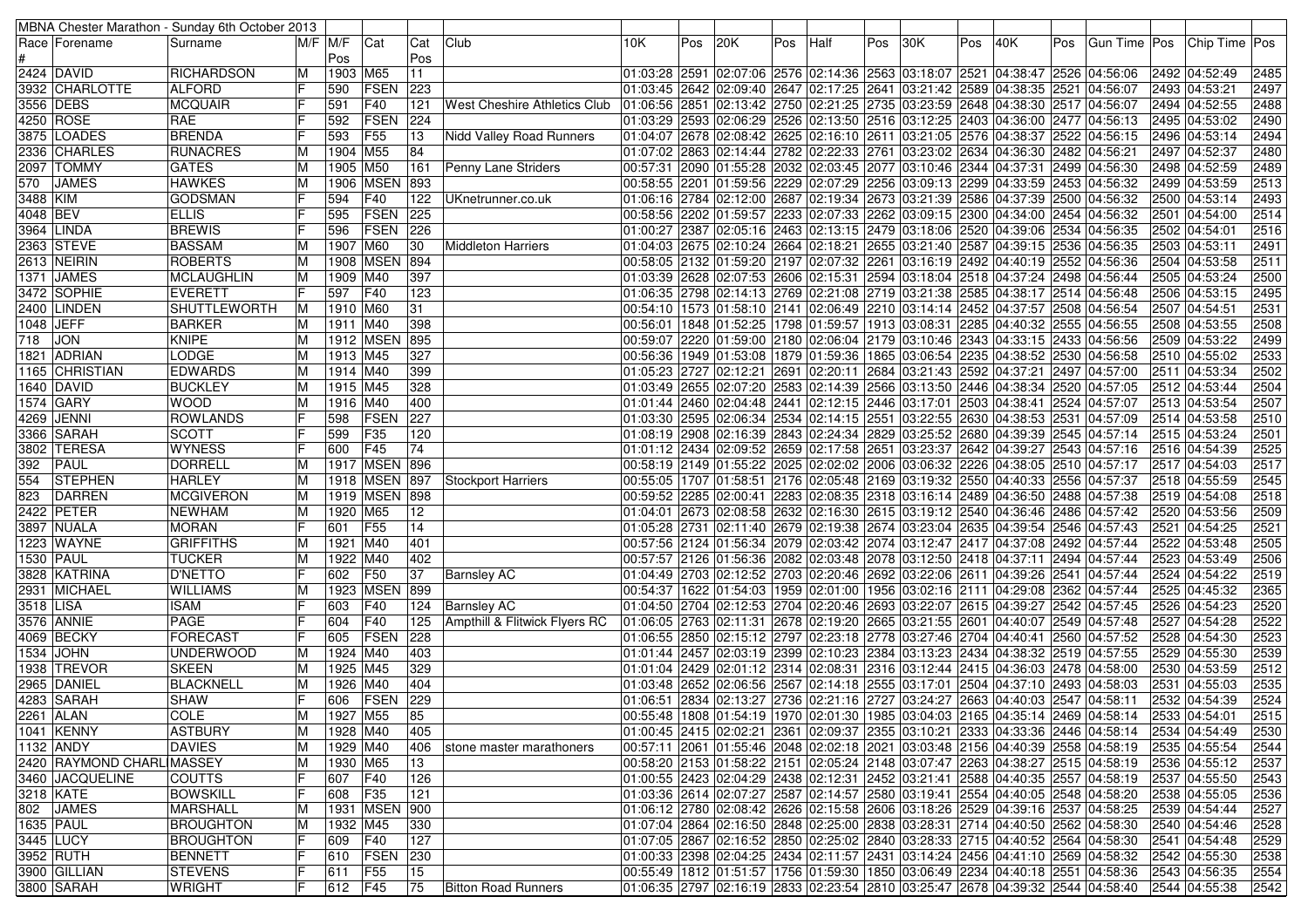|                  | MBNA Chester Marathon - Sunday 6th October 2013 |                               |                |                |                   |            |                               |                                                                                                                                                                  |     |     |     |      |     |     |     |                                                                                |     |               |                                                                                                       |              |
|------------------|-------------------------------------------------|-------------------------------|----------------|----------------|-------------------|------------|-------------------------------|------------------------------------------------------------------------------------------------------------------------------------------------------------------|-----|-----|-----|------|-----|-----|-----|--------------------------------------------------------------------------------|-----|---------------|-------------------------------------------------------------------------------------------------------|--------------|
|                  | Race  Forename                                  | Surname                       |                | M/F M/F<br>Pos | Cat               | Cat<br>Pos | Club                          | 10K                                                                                                                                                              | Pos | 20K | Pos | Half | Pos | 30K | Pos | 40K                                                                            | Pos |               | Gun Time Pos Chip Time Pos                                                                            |              |
| 2706 NEIL        |                                                 | <b>SMITH</b>                  | M              |                | 1933 MSEN 901     |            |                               | 04:56 2754 02:11:23 2674 02:19:22 2669 03:21:30 2580 04:40:41 2559 04:58:40                                                                                      |     |     |     |      |     |     |     |                                                                                |     |               | 2545 04:54:42                                                                                         | 2526         |
|                  | 3958  KAREN                                     | <b>BLACKLOCK</b>              | F              | 613            | <b>FSEN</b>       | 231        |                               | 00:52:45  1390  01:47:59  1491  01:54:25  1495  04:09:21  2943  00:00:00  0                                                                                      |     |     |     |      |     |     |     |                                                                                |     | 04:58:50      | 2546 04:56:56                                                                                         | 2559         |
| 533              | PAUL                                            | <b>GUYERS</b>                 | M              |                | 1934 MSEN 902     |            |                               | 02:10:07 2561 38:52 34:07 2663 3562 2663 26:10:09 2653 32:10:01 2659 36:22:42 36:27 36:47 36:47 36:5                                                             |     |     |     |      |     |     |     |                                                                                |     |               | 2547 04:55:35                                                                                         | 2540         |
|                  | 4232  FIONA                                     | <b>PARKER</b>                 | IF             | 614            | FSEN              | 232        |                               |                                                                                                                                                                  |     |     |     |      |     |     |     | 00:59:55 2293 02:02:23 2364 02:10:05 2372 03:22:04 2609 04:42:08 2584 04:59:03 |     |               | 2548 04:56:34                                                                                         | 2553         |
|                  | 1402 JOHN                                       | <b>NUGENT</b>                 | M              | 1935 M40       |                   | 407        |                               |                                                                                                                                                                  |     |     |     |      |     |     |     | 00:59:44 2265 01:57:52 2129 02:04:49 2120 03:12:04 2398 04:37:57 2507 04:59:04 |     |               | 2549 04:54:57                                                                                         | 2532         |
| 616              | <b>LUKE</b>                                     | HOWARD                        | M              |                | 1936 MSEN 903     |            |                               | 00:57:15  2067  02:01:14  2317  02:09:06  2337  03:16:15  2490  04:40:10  2550  04:59:09                                                                         |     |     |     |      |     |     |     |                                                                                |     |               | 2550 04:57:16                                                                                         | 2567         |
|                  | 2932  MATTHEW                                   | <b>UPTON</b>                  | M              |                | 1937   MSEN   904 |            |                               | 01:05:40  2737  02:12:58  2708  02:20:48  2694  03:21:33  2581  04:39:22  2540  04:59:20                                                                         |     |     |     |      |     |     |     |                                                                                |     |               | 2551 04:55:35                                                                                         | 2541         |
|                  | 1629 ANDY                                       | <b>BRADBURY</b>               | M              | 1938 M45       |                   | 331        |                               | 01:00:03 2310 02:00:32 2270 02:07:24 2254 03:10:42 2340 04:38:09 2512 04:59:29                                                                                   |     |     |     |      |     |     |     |                                                                                |     |               | 2552 04:56:38                                                                                         | 2556         |
|                  | 2499 CHRISTOPHER                                | PARRISH                       | M              |                | 1939 MSEN 905     |            |                               | 01:03:30 2596 02:09:47 2654 02:16:40 2621 03:20:08 2563 04:42:06 2582 04:59:38                                                                                   |     |     |     |      |     |     |     |                                                                                |     |               | 2553 04:56:25                                                                                         | 2550         |
|                  | 4330 GEMMA                                      | <b>WALMSLEY</b>               | IF             | 615            | <b>FSEN</b>       | 233        |                               | 01:03:29 2594 02:09:47 2653 02:16:40 2620 03:20:07 2562 04:42:05                                                                                                 |     |     |     |      |     |     |     |                                                                                |     | 2581 04:59:39 | 2554 04:56:24                                                                                         | 2549         |
|                  | 3867  LINDA                                     | <b>WARREN</b>                 |                | 616            | F50               | 38         |                               | 01:00:46 2417 02:07:01 2572 02:15:42 2598 03:22:30 2623 04:42:21 2587 04:59:52                                                                                   |     |     |     |      |     |     |     |                                                                                |     |               | 2555 04:57:12                                                                                         | 2565         |
|                  | 3965 REBECCA                                    | <b>BROOK</b>                  | lF             | 617            | FSEN              | 234        |                               | 01:00:46 2418 02:07:01 2571 02:15:42 2599 03:22:30 2624 04:42:21 2588 04:59:53                                                                                   |     |     |     |      |     |     |     |                                                                                |     |               | 2556 04:57:13                                                                                         | 2566         |
|                  | 4145   CHANTELLE                                | KERRIGAN                      | lF             | 618            | <b>FSEN</b>       | 235        |                               | 01:06:50  2830  02:16:03  2821  02:23:49  2800  03:26:16  2686  04:40:53  2567  04:59:54                                                                         |     |     |     |      |     |     |     |                                                                                |     |               | 2557 04:56:21                                                                                         | 2548         |
| 158              | <b>JUNIOR</b>                                   | BECKETT                       |                |                | 1940   MSEN   906 |            |                               | 02:05:17  1740  01:54:35  1984  02:02:48  2035  03:13:16  2427  04:41:34  2572  04:59:57                                                                         |     |     |     |      |     |     |     |                                                                                |     |               | 2558 04:57:02                                                                                         | 2561         |
|                  | 3656 RUTH                                       | <b>BENZIMRA</b>               | l F            | 619            | F45               | 76         | 100 Marathon Club             | 01:03:05  2550  02:08:46  2628  02:17:00  2633  03:24:37  2669  04:40:53  2566  04:59:57                                                                         |     |     |     |      |     |     |     |                                                                                |     |               | 2559 04:56:18                                                                                         | 2547         |
| <b>2765 NICK</b> |                                                 | <b>THOMPSON</b>               | M              |                | 1941 MSEN 907     |            |                               | 01:01:49 2469 02:05:47 2484 02:13:20 2485 03:20:47 2571 04:40:55 2568 05:00:04                                                                                   |     |     |     |      |     |     |     |                                                                                |     |               | 2560 04:56:42                                                                                         | 2557         |
| 143 BEN          |                                                 | <b>BARKER</b>                 | M              |                | 1942 MSEN 908     |            |                               | 01:07:35 2891 02:14:33 2777 02:22:23 2758 03:23:14 2638 04:40:29 2553 05:00:07                                                                                   |     |     |     |      |     |     |     |                                                                                |     |               | 2561 04:56:17                                                                                         | 2546         |
|                  | 4185 FIONA                                      | <b>MANLEY</b>                 |                | 620            | <b>FSEN</b>       | 236        |                               | 01:01:53 2471 02:06:09 2498 02:14:01 2535 03:19:24 2546 04:39:18 2538 05:00:09                                                                                   |     |     |     |      |     |     |     |                                                                                |     |               | 2562 04:56:34                                                                                         | 2552         |
| 4359 ALI         |                                                 | <b>WOOLLIAMS</b>              |                | 621            | FSEN              | 237        |                               | 01:03:44 2639 02:08:21 2617 02:17:03 2636 03:21:45 2594 04:41:41 2573 05:00:12                                                                                   |     |     |     |      |     |     |     |                                                                                |     |               | 2563 04:57:12                                                                                         | 2564         |
|                  | 3360 CLAIRE                                     | <b>ROWLANDS</b>               |                | 622            | F35               | 122        | Delamere Spartans             | 01:06:51 2835 02:13:27 2735 02:21:15 2724 03:24:27 2664 04:42:28 2590 05:00:15                                                                                   |     |     |     |      |     |     |     |                                                                                |     |               | 2564 04:56:43                                                                                         | 2558         |
|                  | 2033  PHILIP                                    | <b>BIGGS</b>                  | M              | 1943 M50       |                   | 162        |                               | 01:01:54  2474  02:05:46  2482  02:13:31  2492  03:16:51  2499  04:41:29  2571  05:00:24                                                                         |     |     |     |      |     |     |     |                                                                                |     |               | 2565 04:57:37                                                                                         | 2572         |
|                  | 2106  MARK                                      | <b>HARNEY</b>                 | M              | 1944 M50       |                   | 163        |                               | 01:02:43  2519  02:05:44  2477  02:12:50  2461  03:11:09  2360  04:38:13  2513  05:00:26                                                                         |     |     |     |      |     |     |     |                                                                                |     |               | 2566 04:56:57                                                                                         | 2560         |
|                  | 1205   STEVEN                                   | <b>GOTTS</b>                  | M              | 1945 M40       |                   | 408        |                               | 01:00:44 2410 02:03:46 2417 02:12:15 2445 03:24:08 2656 04:41:46 2577 05:00:28                                                                                   |     |     |     |      |     |     |     |                                                                                |     |               | 2567 04:57:33                                                                                         | 2570         |
|                  | 3625 KATE                                       | <b>TETTMAR</b>                |                | 623            | F40               | 128        |                               | 00:55:05 1709 01:55:22 2024 02:03:28 2065 03:15:07 2469 04:42:31 2593 05:00:30                                                                                   |     |     |     |      |     |     |     |                                                                                |     |               | 2568 04:58:39                                                                                         | 2586         |
|                  | 2622  ALEXANDER                                 | <b>ROBSON</b>                 | M              | 1946           | <b>MSEN</b>       | 909        |                               |                                                                                                                                                                  |     |     |     |      |     |     |     | 00:59:00 2211 02:02:56 2387 02:11:43 2425 03:20:28 2565 04:41:41 2574 05:00:30 |     |               | 2569 04:57:11                                                                                         | 2563         |
|                  | 1535 RICHARD                                    | <b>UNDERWOOD</b>              | M              | 1947 M40       |                   | 409        |                               |                                                                                                                                                                  |     |     |     |      |     |     |     | 00:55:04 1704 01:55:21 2023 02:03:28 2064 03:15:04 2468 04:42:31 2591 05:00:30 |     |               | 2570 04:58:39                                                                                         | 2585         |
|                  | 3203 LEILA                                      | <b>ASOKO</b>                  |                | 624            | F35               | 123        |                               | 00:55:50  1817  01:57:20  2111  02:05:04  2129  03:09:10  2298  04:39:09  2535  05:00:32                                                                         |     |     |     |      |     |     |     |                                                                                |     |               | 2571 04:56:36                                                                                         | 2555         |
|                  | 4249  HOLLY                                     | RAE                           |                | 625            | <b>FSEN</b>       | 238        |                               | 06:56 2852 02:15:13 2798 02:23:20 2779 03:27:48 2705 04:41:45 2576 05:00:39                                                                                      |     |     |     |      |     |     |     |                                                                                |     |               | 2572 04:57:17                                                                                         | 2569         |
|                  | 2896 GRAEME                                     | <b>WORRALL</b>                | M              |                | 1948 MSEN         | 910        |                               | 01:03:57  2670  02:07:30  2591  02:14:57  2577  03:20:55  2573  04:43:00  2600  05:00:40                                                                         |     |     |     |      |     |     |     |                                                                                |     |               | 2573 04:57:36                                                                                         | 2571         |
|                  | 3693 JENNY                                      | <b>DE'ATH</b>                 |                | 626            | F45               | 77         |                               | 01:05:14 2718 02:16:51 2849 02:23:59 2815 03:24:30 2665 04:38:54 2532 05:00:41                                                                                   |     |     |     |      |     |     |     |                                                                                |     |               | 2574 04:55:03                                                                                         | 2534         |
|                  | 1068 NICK                                       | <b>BOWLER</b>                 | M              | 1949 M40       |                   | 410        | Fetch Everyone RC             | 00:59:42  2261  01:57:34  2115  02:04:25  2101  03:08:50  2292  04:44:43  2616  05:00:55                                                                         |     |     |     |      |     |     |     |                                                                                |     |               | 2575 04:56:30                                                                                         | 2551         |
| 4212 DANI        |                                                 | <b>MOSLEY</b>                 | IF             | 627            | <b>FSEN</b>       | 239        |                               | 01:00:07  2320  02:06:25  2521  02:14:38  2565  03:23:12  2637  04:43:58  2608  05:01:01                                                                         |     |     |     |      |     |     |     |                                                                                |     |               | 2576 04:58:56                                                                                         | 2592         |
| $3354$ JO        |                                                 | <b>RICHARDS</b>               |                | 628            | F35               | 124        |                               | 01:06:42 2813 02:13:22 2729 02:21:08 2716 03:25:38 2676 04:43:14 2604 05:01:05                                                                                   |     |     |     |      |     |     |     |                                                                                |     |               | 2577 04:57:38                                                                                         | 2573         |
| 2812 TIM         |                                                 | <b>WALDRON</b>                | M<br>IF        |                | 1950 MSEN         | 911        | <b>Liverpool Running Club</b> | 00:56:29  1926  01:53:04  1866  01:59:36  1866  02:56:04  1897  04:28:31  2350  05:01:07                                                                         |     |     |     |      |     |     |     |                                                                                |     |               | 2578 04:58:50                                                                                         | 2589         |
|                  | 3398 BECCA<br>2141 FRANKIE                      | <b>WALL</b>                   |                | 629            | F35               | 125        | Rugby & Northampton AC        | 01:00:25  2373  02:05:45  2481  02:14:57  2581  03:22:07  2614  04:43:13  2603  05:01:09                                                                         |     |     |     |      |     |     |     |                                                                                |     |               | 2579 04:58:28                                                                                         | 2582         |
|                  | <b>CHRISTOPHER</b>                              | <b>SMITH</b><br><b>MOLENA</b> | ΙM<br>M        | 1951 M45       | 1952 MSEN 912     | 332        | Liverpool Running Club        | 00:57:25 2081 02:01:24 2324 02:09:37 2354 03:15:12 2470 04:40:52 2565 05:01:10<br>00:59:37 2257 01:57:31 2114 02:04:20 2098 03:07:14 2246 04:41:17 2570 05:01:11 |     |     |     |      |     |     |     |                                                                                |     |               | 2580 04:59:20                                                                                         | 2596<br>2575 |
| 858              | 2238 GARY                                       | <b>WILLIAMS</b>               | M              | 1953 M50       |                   | 164        |                               | 02:53 2538 02:06:18 2512 02:13:40 2503 03:17:57 2516 04:42:07 2583 05:01:16                                                                                      |     |     |     |      |     |     |     |                                                                                |     |               | 2581 04:58:03<br>2582 04:57:57                                                                        | 2574         |
|                  | 3342  SUSANNE                                   | <b>PARKINSON</b>              |                | 630            | F35               | 126        |                               | 01:06:15 2783 02:16:17 2831 02:24:07 2818 03:24:07 2655 04:42:31 2592 05:01:17                                                                                   |     |     |     |      |     |     |     |                                                                                |     |               | 2583 04:57:16                                                                                         | 2568         |
|                  | 537 RICHARD                                     | <b>HALL</b>                   | M              |                | 1954 MSEN         | 913        |                               | 01:06:52 2838 02:16:14 2829 02:23:31 2790 03:24:02 2649 04:41:50 2579 05:01:29                                                                                   |     |     |     |      |     |     |     |                                                                                |     |               | 2584 04:58:03                                                                                         | 2576         |
|                  | 3262 REBECCA                                    | <b>FISHER</b>                 | F              | 631            | F35               | 127        | Elvet Striders                | 01:06:51 2832 02:16:14 2828 02:23:32 2791 03:24:02 2650 04:41:50 2578 05:01:29                                                                                   |     |     |     |      |     |     |     |                                                                                |     |               | 2585 04:58:04                                                                                         | 2577         |
|                  | 1073 RYAN                                       | <b>BRENNAN</b>                | $\overline{M}$ | 1955 M40       |                   | 411        |                               |                                                                                                                                                                  |     |     |     |      |     |     |     |                                                                                |     |               | 00:59:51 2284 01:59:10 2191 02:07:14 2239 03:16:31 2495 04:42:38 2596 05:01:33 2586 04:58:06          | 2578         |
|                  | 3935 SARAH                                      | ARNOLD                        | IF             |                | 632   FSEN   240  |            |                               |                                                                                                                                                                  |     |     |     |      |     |     |     |                                                                                |     |               | 01:07:39 2895 02:16:02 2820 02:23:55 2813 03:23:12 2636 04:42:13 2585 05:01:42 2587 04:57:10          | 2562         |
|                  | 1470 MARK                                       | SANDERSON                     | M              | 1956 M40       |                   | 412        |                               |                                                                                                                                                                  |     |     |     |      |     |     |     |                                                                                |     |               | 01:03:40 2588 04:58:30 02:10:58 2667 02:18:41 2660 03:21:55 2600 04:42:03 2580 05:01:48 2588 04:58:30 | 2583         |
|                  | 4314 KAYLEIGH                                   | <b>TORPEY</b>                 | IF             | 633            | <b>FSEN 241</b>   |            |                               | 01:01:13 2435 02:02:51 2383 02:10:51 2398 03:21:47 2597 04:44:12 2611 05:01:52                                                                                   |     |     |     |      |     |     |     |                                                                                |     |               | 2589 04:58:42                                                                                         | 2588         |
| 1751 ED          |                                                 | <b>HALLIDAY</b>               | M              | 1957 M45       |                   | 333        |                               | 01:03:30 2600 02:07:02 2575 02:14:23 2556 03:16:26 2494 04:38:47 2527 05:01:56                                                                                   |     |     |     |      |     |     |     |                                                                                |     |               | 2590 04:58:40                                                                                         | 2587         |
|                  | 3471 HAZEL                                      | <b>EVERETT</b>                | IF             | 634 F40        |                   | 129        | Almost Athletes               | 01:06:36 2800 02:14:13 2770 02:21:08 2720 03:21:38 2584 04:42:39 2597 05:01:58                                                                                   |     |     |     |      |     |     |     |                                                                                |     |               | 2591 04:58:25                                                                                         | 2580         |
|                  | 2643 DALGAN                                     | <b>RYAN</b>                   | M              |                | 1958   MSEN 914   |            |                               | 01:06:36 2805 02:13:34 2743 02:21:31 2739 03:27:23 2698 04:44:18 2612 05:01:59                                                                                   |     |     |     |      |     |     |     |                                                                                |     |               | 2592 04:58:39                                                                                         | 2584         |
|                  | 952 ANDREW                                      | AMOS                          | M              | 1959 M50       |                   |            | 165 Police-Hertfordshire      | 01:01:43 2456 02:02:46 2382 02:09:38 2357 03:10:00 2316 04:38:52 2529 05:02:05                                                                                   |     |     |     |      |     |     |     |                                                                                |     |               | 2593 04:58:51                                                                                         | 2590         |
|                  | 4246 GEORGINA                                   | <b>PRICE</b>                  | F              |                | 635   FSEN   242  |            |                               | 03:42 2637 02:09:53 2660 02:19:00 2661 03:28:02 2708 04:44:19 2613 05:02:06                                                                                      |     |     |     |      |     |     |     |                                                                                |     |               | 2594 04:58:59                                                                                         | 2593         |
|                  | 628 MARK                                        | <b>HUMPHREYS</b>              | M              |                | 1960 MSEN 915     |            |                               | 00:55:43  1801  01:58:21  2150  02:07:05  2229  03:19:13  2541  04:45:25  2626  05:02:16                                                                         |     |     |     |      |     |     |     |                                                                                |     |               | 2595 05:00:04                                                                                         | 2608         |
|                  | 351 DAVID                                       | DAVENPORT                     | M              |                | 1961   MSEN 916   |            |                               | 01:02:22 2493 02:06:27 2525 02:14:01 2534 03:21:28 2579 04:42:58 2598 05:02:20                                                                                   |     |     |     |      |     |     |     |                                                                                |     |               | 2596 04:58:23                                                                                         | 2579         |
|                  | 4268 JUDE                                       | ROTHSCHILD                    | IF             |                | 636   FSEN   243  |            |                               | 00:57:33 2092 02:02:33 2370 02:10:39 2389 03:22:03 2608 04:46:11 2638 05:02:21                                                                                   |     |     |     |      |     |     |     |                                                                                |     |               | 2597 05:00:27                                                                                         | 2613         |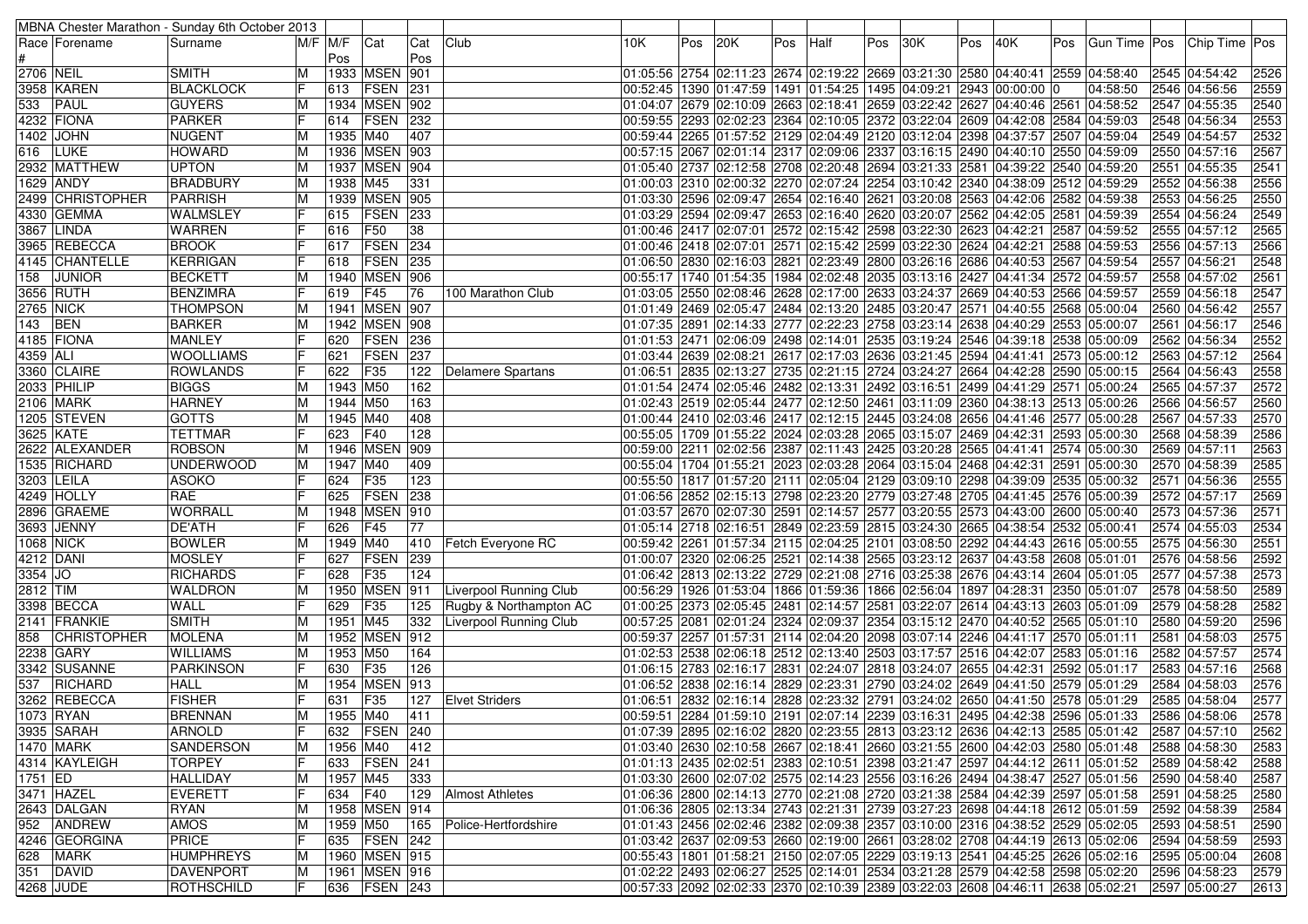|           |                    | MBNA Chester Marathon - Sunday 6th October 2013 |     |             |                         |     |                                     |     |     |     |     |                                                                                                                                                                  |     |     |     |     |     |               |                 |      |
|-----------|--------------------|-------------------------------------------------|-----|-------------|-------------------------|-----|-------------------------------------|-----|-----|-----|-----|------------------------------------------------------------------------------------------------------------------------------------------------------------------|-----|-----|-----|-----|-----|---------------|-----------------|------|
|           | Race  Forename     | Surname                                         |     | $M/F$ $M/F$ | Cat                     | Cat | Club                                | 10K | Pos | 20K | Pos | Half                                                                                                                                                             | Pos | 30K | Pos | 40K | Pos | Gun Time  Pos | Chip Time   Pos |      |
|           |                    |                                                 |     | Pos         |                         | Pos |                                     |     |     |     |     |                                                                                                                                                                  |     |     |     |     |     |               |                 |      |
|           | 3425 NICOLA        | <b>BAILEY</b>                                   |     | 637         | F40                     | 130 |                                     |     |     |     |     | 00:57:33  2093  02:02:34  2371  02:10:41  2392  03:22:03  2607  04:46:11  2639  05:02:21                                                                         |     |     |     |     |     |               | 2598 05:00:27   | 2614 |
|           | 3672 DEBBIE        | <b>CHESTERTON</b>                               |     | 638         | F45                     | 78  |                                     |     |     |     |     | 01:04:45 2702 02:09:14 2638 02:16:36 2619 03:19:28 2549 04:42:59 2599 05:02:26                                                                                   |     |     |     |     |     |               | 2599 04:58:51   | 2591 |
|           | 747 DANIEL         | LENHAM                                          | M   |             | 1962 MSEN               | 917 |                                     |     |     |     |     | 02:54 256:00 02:05:43 2476 02:13:08 2474 03:15:41 2481 04:45:27 2627 05:02:37                                                                                    |     |     |     |     |     |               | 2600 04:59:40   | 2601 |
|           | 3551  JENNY        | <b>MCCLELLAND</b>                               | IF  | 639         | F40                     | 131 | Lymm Runners                        |     |     |     |     | 00:58:53 2199 01:57:53 2131 02:04:42 2118 03:10:06 2323 04:40:51 2563 05:02:39                                                                                   |     |     |     |     |     |               | 2601 04:59:50   | 2602 |
|           | 1083   PAUL        | <b>BUCKLEY</b>                                  | M   | 1963 M40    |                         | 413 |                                     |     |     |     |     | 01:03:35 2612 02:06:44 2555 02:14:04 2537 03:18:55 2534 04:43:40 2607 05:02:50                                                                                   |     |     |     |     |     |               | 2602 04:59:33   | 2600 |
|           | 3517 DAWN          | <b>HUNT</b>                                     |     | 640         | F40                     | 132 |                                     |     |     |     |     | 01:00:45 2414 02:07:38 2599 02:15:51 2603 03:24:19 2658 04:45:01 2623 05:02:53                                                                                   |     |     |     |     |     |               | 2603 05:01:20   | 2625 |
|           | 3641 KATE          | <b>WILLIAMS</b>                                 |     | 641         | F40                     | 133 |                                     |     |     |     |     | 01:07:06 2868 02:15:55 2816 02:23:53 2808 03:29:05 2732 04:42:25 2589 05:02:56                                                                                   |     |     |     |     |     |               | 2604 04:59:17   | 2595 |
|           | 1613   MARK        | BAXTER                                          |     | 1964 M45    |                         | 334 | <b>Sneyd Striders</b>               |     |     |     |     | 01:03:49 2654 02:06:54 2566 02:14:15 2550 03:20:38 2569 04:44:51 2618 05:03:00                                                                                   |     |     |     |     |     |               | 2605 04:59:54   | 2603 |
| 421       | PHILIP             | ENGLAND                                         | M   |             | 1965 MSEN 918           |     |                                     |     |     |     |     | 00:56:49 2005 01:54:16 1968 02:00:46 1951 03:07:28 2256 04:39:20 2539 05:03:02                                                                                   |     |     |     |     |     |               | 2606 04:59:32   | 2599 |
| 65        | <b>KATE</b>        | <b>JAYDEN</b>                                   |     | 642         | <b>FSEN</b>             | 244 | <b>West Cheshire Athletics Club</b> |     |     |     |     | 01:07:06 2870 02:16:06 2826 02:23:52 2806 03:29:24 2740 04:42:36 2595 05:03:06                                                                                   |     |     |     |     |     |               | 2607 04:59:29   | 2597 |
| 66        | <b>GARY</b>        | <b>DIXON</b>                                    | M   | 1966 M50    |                         | 166 |                                     |     |     |     |     | 01:07:07 2876 02:16:06 2825 02:23:51 2805 03:29:07 2734 04:42:35 2594 05:03:08                                                                                   |     |     |     |     |     |               | 2608 04:59:29   | 2598 |
|           | 3333  CYNTHIA      | <b>NELDNER</b>                                  |     | 643         | <b>F35</b>              | 128 |                                     |     |     |     |     | 01:05:54 2752 02:13:17 2720 02:21:19 2730 03:24:25 2661 04:46:29 2643 05:03:17                                                                                   |     |     |     |     |     |               | 2609 04:59:56   | 2604 |
|           | 4375  LAUREL       | <b>JINKS</b>                                    |     | 644         | FSEN                    | 245 |                                     |     |     |     |     | 01:05:54 2753 02:13:17 2722 02:21:18 2728 03:24:25 2662 04:46:29 2642 05:03:20                                                                                   |     |     |     |     |     |               | 2610 04:59:59   | 2605 |
|           | 1824   DAVE        | <b>MAJOR</b>                                    | M   | 1967 M45    |                         | 335 | 100 Marathon Club                   |     |     |     |     | 03:05 2575 05:03:24  2575  2459 02:12:14  2444  03:11:21  2371  04:41:43  2575  05:03:24                                                                         |     |     |     |     |     |               | 2611 04:59:12   | 2594 |
| 127       | <b>MATTHEW</b>     | <b>ARKELL</b>                                   | M   |             | 1968 MSEN               | 919 |                                     |     |     |     |     | 00:56:25  1914  01:58:43  2165  02:07:30  2257  03:19:43  2555  04:44:35  2614  05:03:25                                                                         |     |     |     |     |     |               | 2612 05:00:25   | 2612 |
|           | 3487 KIRSTEN       | <b>GODDARD</b>                                  |     | 645         | F40                     | 134 |                                     |     |     |     |     | 01:06:36 2806 02:15:34 2803 02:23:09 2775 03:26:47 2692 04:44:58 2622 05:03:31                                                                                   |     |     |     |     |     |               | 2613 05:00:32   | 2615 |
|           | 3853  RACHEL       | <b>RICK</b>                                     |     | 646         | F50                     | 39  | Penny Lane Striders                 |     |     |     |     | 01:06:36  2802  02:15:35  2805  02:23:09  2776  03:26:47  2691  04:44:58  2621  05:03:31                                                                         |     |     |     |     |     |               | 2614 05:00:33   | 2616 |
|           | 4379 LINDSEY       | <b>JOHNSON</b>                                  |     | 647         | FSEN                    | 246 |                                     |     |     |     |     | 01:06:53 2843 02:12:46 2701 02:21:51 2745 03:27:16 2696 04:46:51 2648 05:03:33                                                                                   |     |     |     |     |     |               | 2615 05:00:03   | 2607 |
|           | 1942 TONY          | <b>SMITH</b>                                    |     | 1969 M45    |                         | 336 | Red Rose Road Runners               |     |     |     |     | 00:51:45  1239  01:50:55  1692  01:58:36  1758  03:05:12  2195  04:42:18  2586  05:03:38                                                                         |     |     |     |     |     |               | 2616 05:02:33   | 2641 |
|           | 4119 JENNY         | <b>HOWITT</b>                                   |     |             | FSEN                    | 247 |                                     |     |     |     |     |                                                                                                                                                                  |     |     |     |     |     |               | 2617 05:00:24   | 2610 |
|           |                    | <b>CARTER</b>                                   |     | 648         |                         |     |                                     |     |     |     |     | 00:59:32 2250 02:01:39 2336 02:10:47 2396 03:22:28 2622 04:44:08 2610 05:03:49<br>01:03:35 2609 02:07:38 2600 02:15:39 2597 03:22:50 2629 04:45:04 2624 05:03:57 |     |     |     |     |     |               |                 |      |
| 3453 LISA |                    |                                                 |     | 649         | F40<br><b>1970 MSEN</b> | 135 |                                     |     |     |     |     |                                                                                                                                                                  |     |     |     |     |     |               | 2618 05:00:50   | 2621 |
| 604       | MARIA              | HOLLIS                                          | M   |             |                         | 920 | <b>WDAC</b>                         |     |     |     |     | 01:06:11 2777 02:15:34 2804 02:23:46 2797 03:29:00 2731 04:46:24 2641 05:04:03                                                                                   |     |     |     |     |     |               | 2619 05:00:24   | 2611 |
|           | 2431 MALCOLM       | <b>BROOKES</b>                                  | M   | 1971 M70    |                         | 13  | Wye Valley Runners                  |     |     |     |     | 01:01:09  2431  02:03:59  2420  02:11:46  2427  03:18:49  2532  04:43:09  2602  05:04:09                                                                         |     |     |     |     |     |               | 2620 05:00:02   | 2606 |
|           | 2303 PETER         | <b>KYLE</b>                                     | M   | 1972 M55    |                         | 86  |                                     |     |     |     |     | 01:06:05 2766 02:13:28 2739 02:20:35 2690 03:22:16 2618 04:43:39 2606 05:04:12                                                                                   |     |     |     |     |     |               | 2621 05:00:06   | 2609 |
|           | 230 ROBERT         | <b>BRUCHEZ-CORBETTM</b>                         |     |             | 1973 MSEN               | 921 |                                     |     |     |     |     | 01:06:08 2773 02:14:54 2790 02:23:02 2769 03:28:51 2728 04:45:38 2628 05:04:14]                                                                                  |     |     |     |     |     |               | 2622 05:00:39   | 2617 |
| 3224 JO   |                    | <b>BRUCHEZ-CORBETTF</b>                         |     | 650         | <b>F35</b>              | 129 | penny lane striders                 |     |     |     |     | 01:06:10 2776 02:15:01 2794 02:23:05 2774 03:28:53 2729 04:45:41 2629 05:04:14                                                                                   |     |     |     |     |     |               | 2623 05:00:41   | 2618 |
|           | 1630 EAMONN        | <b>BRADY</b>                                    | ΙM  | 1974 M45    |                         | 337 | penny lane striders                 |     |     |     |     | 01:06:07  2771  02:14:52  2788  02:23:03  2771  03:29:06  2733  04:45:54  2635  05:04:15                                                                         |     |     |     |     |     |               | 2624 05:00:42   | 2619 |
|           | 3287 JODY          | <b>HAZELDINE</b>                                |     | 651         | F35                     | 130 | Penny Lane Striders                 |     |     |     |     | 01:06:08 2772 02:14:49 2784 02:23:01 2768 03:29:07 2735 04:45:54 2634 05:04:16                                                                                   |     |     |     |     |     |               | 2625 05:00:42   | 2620 |
| 365       | <b>EDWARD</b>      | <b>DAWSON</b>                                   | M   |             | 1975 MSEN 922           |     |                                     |     |     |     |     | 01:04:17 2686 02:08:37 2622 02:16:33 2617 03:22:21 2621 04:45:15 2625 05:04:20                                                                                   |     |     |     |     |     |               | 2626 05:01:05   | 2624 |
| 499       | ROBERT             | <b>GORALSKI</b>                                 | M   |             | 1976 MSEN 923           |     |                                     |     |     |     |     | 01:00:44 2412 02:03:01 2391 02:10:42 2393 03:12:37 2411 04:40:32 2554 05:04:22                                                                                   |     |     |     |     |     |               | 2627 05:01:29   | 2627 |
| 525       | PHIL               | <b>GRIFFITHS</b>                                | M   |             | 1977 MSEN 924           |     |                                     |     |     |     |     | 00:58:30 2164 01:59:57 2231 02:07:10 2231 03:13:01 2422 04:43:35 2605 05:04:30                                                                                   |     |     |     |     |     |               | 2628 05:01:01   | 2622 |
| 2044  IAN |                    | BUTTERFIELD                                     | M   | 1978 M50    |                         | 167 |                                     |     |     |     |     | 01:06:39  2808  02:13:28  2737  02:21:18  2729  03:25:04  2672  04:43:59  2609  05:04:35                                                                         |     |     |     |     |     |               | 2629 05:01:04   | 2623 |
| 406       | <b>STEVEN</b>      | <b>EASTWOOD</b>                                 | M   |             | 1979 MSEN 925           |     |                                     |     |     |     |     | 01:01:30 2445 02:03:41 2411 02:11:02 2404 03:19:05 2537 04:45:47 2632 05:04:47                                                                                   |     |     |     |     |     |               | 2630 05:01:34   | 2629 |
|           | 2994 CHRISTOPHER   | <b>JONES</b>                                    | М   |             | 1980 MSEN 926           |     |                                     |     |     |     |     | 01:01:30 2444 02:03:41 2412 02:11:03 2406 03:19:05 2536 04:45:46 2630 05:04:47                                                                                   |     |     |     |     |     |               | 2631 05:01:34   | 2628 |
| 649       | KEVIN              | <b>JENKINSON</b>                                | M   |             | 1981 MSEN 927           |     |                                     |     |     |     |     | 01:01:32 2448 02:03:43 2414 02:11:05 2407 03:19:08 2538 04:45:48 2633 05:04:47                                                                                   |     |     |     |     |     |               | 2632 05:01:36   | 2630 |
|           | 1573 GAVIN         | <b>WONG</b>                                     | M   | 1982 M40    |                         | 414 |                                     |     |     |     |     | 01:06:46 2816 02:13:32 2741 02:21:16 2725 03:22:06 2612 04:45:59 2636 05:05:00                                                                                   |     |     |     |     |     |               | 2633 05:01:36   | 2631 |
|           | 3412 CLARE         | <b>WRIGHT</b>                                   |     | 652         | <b>F35</b>              | 131 |                                     |     |     |     |     | 01:03:30 2597 02:09:10 2636 02:17:29 2644 03:28:22 2712 04:47:29 2659 05:05:10                                                                                   |     |     |     |     |     |               | 2634 05:01:57   | 2633 |
| 241       | <b>PHILIP MARK</b> | <b>BURGWIN</b>                                  | M   |             | 1983 MSEN               | 928 |                                     |     |     |     |     | 00:56:54 2025 01:53:25 1915 01:59:45 1889 03:05:24 2197 04:44:36 2615 05:05:12                                                                                   |     |     |     |     |     |               | 2635 05:03:31   | 2646 |
|           | 3540 AMANDA        | <b>ROSS</b>                                     |     | 653         | F45                     | 79  |                                     |     |     |     |     | 01:00:17 2337 02:09:50 2656 02:19:12 2664 03:28:00 2707 04:44:43 2617 05:05:17 0.                                                                                |     |     |     |     |     |               | 2636 05:02:10   | 2636 |
|           | 4033 LYDIA         | <b>DRAIN</b>                                    |     | 654         | FSEN                    | 248 | Red Rose Road Runners               |     |     |     |     | 01:08:10 2904 02:16:43 2844 02:24:51 2832 03:30:01 2747 04:47:00 2651 05:05:17 0.                                                                                |     |     |     |     |     |               | 2637 05:01:54   | 2632 |
|           | 3787  CAROLINE     | <b>TYE</b>                                      | IF  | 655         | F45                     | 80  |                                     |     |     |     |     | 01:03:39 2629 02:07:52 2605 02:15:30 2593 03:23:27 2641 04:47:31 2660 05:05:18                                                                                   |     |     |     |     |     |               | 2638 05:02:16   | 2638 |
|           | 4373 NICOLA        | <b>PARSONS</b>                                  | l ⊏ |             | 656 FSEN 249            |     |                                     |     |     |     |     | 00:59:18 2237 02:03:08 2393 02:11:15 2410 03:27:30 2701 04:47:13 2655 05:05:28 2639 05:02:23                                                                     |     |     |     |     |     |               |                 | 2640 |
| 4313 GUS  |                    | <b>TOMLINSON</b>                                | IF  |             | 657   FSEN   250        |     |                                     |     |     |     |     | 01:01:29 2442 02:02:46 2381 02:10:21 2382 03:17:44 2515 04:46:36 2645 05:05:36 2640 05:02:23                                                                     |     |     |     |     |     |               |                 | 2639 |
|           | 2810 RYAN          | <b>WADDON</b>                                   | M   |             | 1984   MSEN   929       |     |                                     |     |     |     |     | 01:05:04 2713 02:12:40 2697 02:20:34 2689 03:23:55 2645 04:47:14 2656 05:05:40                                                                                   |     |     |     |     |     |               | 2641 05:02:16   | 2637 |
|           | 4009 LYNNE         | <b>CRESSWELL</b>                                | IF  | 658         | <b>FSEN 251</b>         |     |                                     |     |     |     |     | 01:02:40 2514 02:05:56 2491 02:13:01 2468 03:24:41 2670 04:47:49 2664 05:05:47                                                                                   |     |     |     |     |     |               | 2642 05:02:40   | 2642 |
|           | 478 RICHARD        | <b>GARNETT</b>                                  | M   |             | 1985   MSEN 930         |     |                                     |     |     |     |     | 01:02:27 2500 02:05:36 2470 02:13:10 2476 03:17:58 2517 04:43:03 2601 05:05:47                                                                                   |     |     |     |     |     |               | 2643 05:01:21   | 2626 |
|           | 4302 HELENA        | <b>SYKES</b>                                    |     |             | 659   FSEN   252        |     |                                     |     |     |     |     | 01:04:50 2705 02:12:55 2706 02:20:49 2696 03:24:24 2660 04:46:52 2649 05:05:49                                                                                   |     |     |     |     |     |               | 2644 05:02:01   | 2634 |
|           | $126$ ZACH         | APPLEGATE                                       | M   |             | 1986 MSEN 931           |     |                                     |     |     |     |     | 00:52:18  1331  01:50:03  1633  01:57:32  1695  03:13:20  2431  04:46:54  2650  05:06:01                                                                         |     |     |     |     |     |               | 2645 05:05:35   | 2660 |
|           | 859 STEVE          | MOLYNEUX                                        | M   |             | 1987 MSEN 932           |     |                                     |     |     |     |     | 01:01:33 2449 02:07:33 2594 02:14:57 2576 03:24:04 2652 04:47:06 2653 05:06:03 2646 05:03:24                                                                     |     |     |     |     |     |               |                 | 2645 |
|           | 4206 ALEXIS        | <b>MOLYNEUX</b>                                 | IF  |             | 660   FSEN   253        |     |                                     |     |     |     |     | 01:01:32 2446 02:07:33 2595 02:14:56 2575 03:24:04 2651 04:47:06 2652 05:06:03                                                                                   |     |     |     |     |     |               | 2647 05:03:24   | 2644 |
|           | 4156 KATE          | LANGLEY                                         | IF  | 661         | <b>FSEN 254</b>         |     |                                     |     |     |     |     | 01:05:57 2755 02:12:44 2699 02:20:26 2687 03:23:57 2646 04:46:14 2640 05:06:05                                                                                   |     |     |     |     |     |               | 2648 05:02:09   | 2635 |
|           | 2540 MARTIN        | <b>PORRITT</b>                                  | M   |             | 1988   MSEN   933       |     |                                     |     |     |     |     | 01:00:44 2413 02:08:05 2614 02:15:44 2600 03:20:41 2570 04:46:34 2644 05:06:28                                                                                   |     |     |     |     |     |               | 2649 05:04:18   | 2648 |
| 4187 AMY  |                    | <b>MARTIN</b>                                   | IF  |             | 662 FSEN 255            |     |                                     |     |     |     |     | 01:02:26 2497 02:06:10 2502 02:13:48 2512 03:22:35 2626 04:47:39 2662 05:06:28                                                                                   |     |     |     |     |     |               | 2650 05:03:34   | 2647 |
|           |                    |                                                 |     |             |                         |     |                                     |     |     |     |     |                                                                                                                                                                  |     |     |     |     |     |               |                 |      |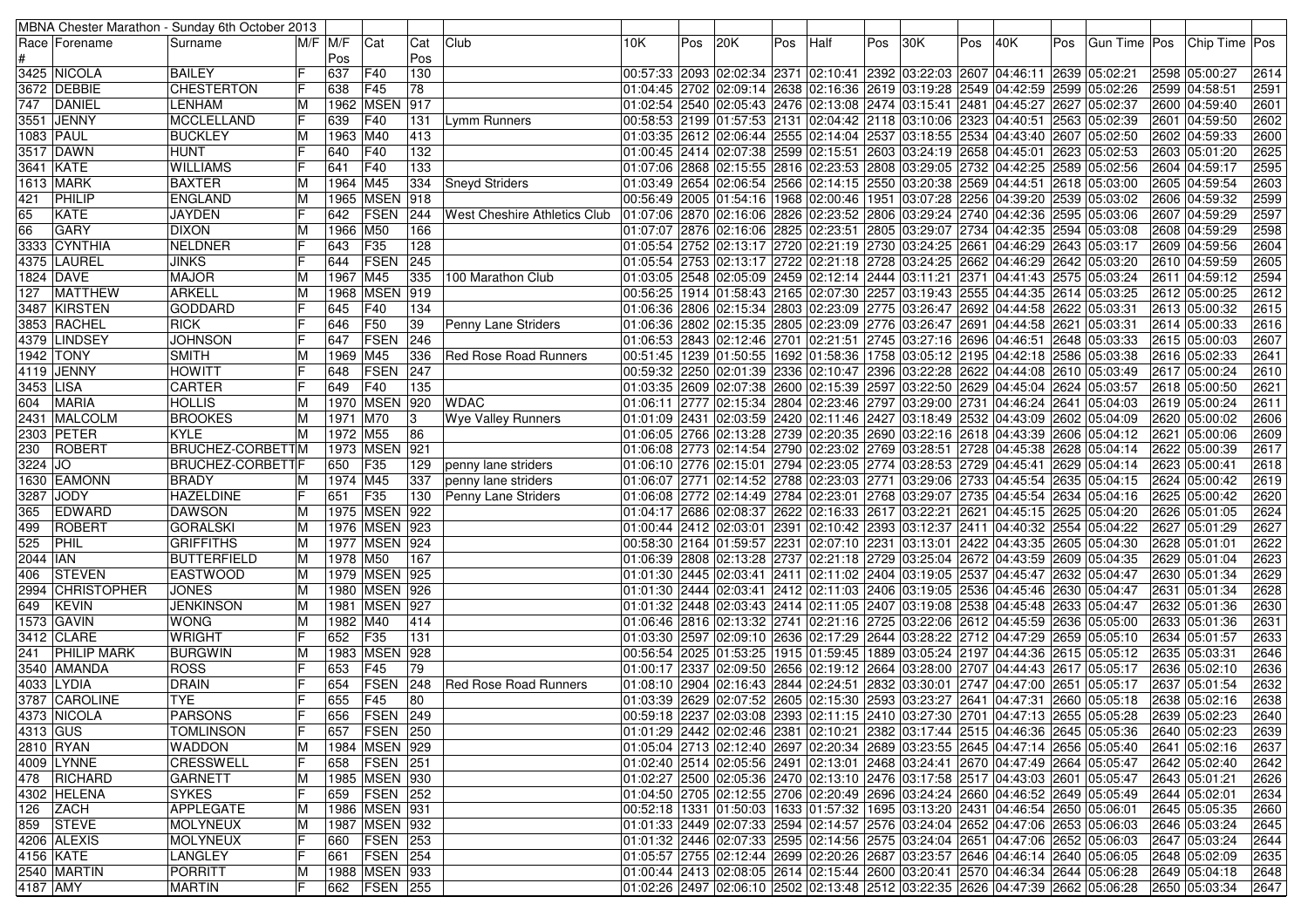|                  |                   | MBNA Chester Marathon - Sunday 6th October 2013 |                |             |                   |     |                              |      |     |     |     |                                                                                                            |     |     |     |     |     |                                                                                              |                                                                                                   |      |
|------------------|-------------------|-------------------------------------------------|----------------|-------------|-------------------|-----|------------------------------|------|-----|-----|-----|------------------------------------------------------------------------------------------------------------|-----|-----|-----|-----|-----|----------------------------------------------------------------------------------------------|---------------------------------------------------------------------------------------------------|------|
|                  | Race   Forename   | Surname                                         |                | $M/F$ $M/F$ | Cat               | Cat | Club                         | 10K. | Pos | 20K | Pos | Half                                                                                                       | Pos | 30K | Pos | 40K | Pos |                                                                                              | Gun Time Pos Chip Time Pos                                                                        |      |
|                  |                   |                                                 |                | Pos         |                   | Pos |                              |      |     |     |     |                                                                                                            |     |     |     |     |     |                                                                                              |                                                                                                   |      |
|                  | 3420 CAROLINE     | <b>ALLKINS</b>                                  |                | 663         | F40               | 136 |                              |      |     |     |     | 01:05:10 2714 02:13:51 2756 02:21:46 2744 03:27:22 2697 04:46:44 2647 05:06:31                             |     |     |     |     |     |                                                                                              | 2651 05:02:53                                                                                     | 2643 |
|                  | 2365 DAVE         | <b>BULLEN</b>                                   | ΙM             | 1989 M60    |                   | 32  |                              |      |     |     |     | 01:03:36 2613 02:06:35 2540 02:13:54 2523 03:13:23 2436 04:46:42 2646 05:07:43                             |     |     |     |     |     |                                                                                              | 2652 05:04:35                                                                                     | 2652 |
|                  | 2699  ANDREW      | <b>SMITH</b>                                    | ΙM             |             | 1990 MSEN         | 934 | Swinton Running Club         |      |     |     |     | 00:52:43 1386 01:57:43 2120 02:04:50 2122 03:11:09 2362 04:52:31 2691 05:07:48                             |     |     |     |     |     |                                                                                              | 2653 05:06:37                                                                                     | 2664 |
| 753              | <b>JOHN</b>       | <b>LEWIS</b>                                    | ΙM             |             | 1991   MSEN   935 |     |                              |      |     |     |     | 03:45  2646  02:07:07  2577  02:14:34  2562  03:25:47  2679  04:51:46  2686  05:07:51                      |     |     |     |     |     |                                                                                              | 2654 05:04:53                                                                                     | 2654 |
|                  | 3493  HAZEL       | <b>GRAHAM</b>                                   |                | 664         | F40               | 137 | Dumbarton Amateur Athletics  |      |     |     |     | 01:03:41 2631 02:14:02 2764 02:23:47 2798 03:32:50 2770 04:50:57 2677 05:08:00                             |     |     |     |     |     |                                                                                              | 2655 05:05:01                                                                                     | 2658 |
|                  | 2021 MICHAEL      | <b>BAXTER</b>                                   | ΙM             | 1992 M50    |                   | 168 |                              |      |     |     |     | 01:06:39 2810 02:13:08 2716 02:20:50 2699 03:27:39 2703 04:50:05 2674 05:08:06                             |     |     |     |     |     |                                                                                              | 2656 05:04:33                                                                                     | 2650 |
|                  | 1298   PHILLIP    | <b>JENNER</b>                                   |                | 1993 M40    |                   | 415 |                              |      |     |     |     | 06:49 2821 02:13:54 2759 02:22:11 2750 03:26:06 2685 04:47:10 2654 05:08:08                                |     |     |     |     |     |                                                                                              | 2657 05:04:48                                                                                     | 2653 |
|                  | 3966  EMILY       | <b>BROUGH</b>                                   |                | 665         | <b>FSEN</b>       | 256 |                              |      |     |     |     | 01:06:06 2767 02:12:48 2702 02:20:58 2706 03:26:20 2687 04:47:24 2658 05:08:12                             |     |     |     |     |     |                                                                                              | 2658 05:04:54                                                                                     | 2655 |
| 2685 DAN         |                   | <b>SHERWIN</b>                                  | ΙM             |             | 1994 MSEN 936     |     |                              |      |     |     |     | 00:57:32 2091 01:59:54 2226 02:07:36 2265 03:16:04 2487 04:49:18 2672 05:08:16                             |     |     |     |     |     |                                                                                              | 2659 05:05:58                                                                                     | 2661 |
| 773              | STEVEN            | LYTHALL                                         | ΙM             |             | 1995 MSEN 937     |     |                              |      |     |     |     | 01:05:50 2745 02:08:03 2610 02:16:00 2607 03:18:23 2523 04:44:54 2619 05:08:35                             |     |     |     |     |     |                                                                                              | 2660 05:04:32                                                                                     | 2649 |
| 772              | <b>GRAHAM</b>     | LYTHALL                                         | M              |             | 1996 MSEN 938     |     |                              |      |     |     |     | 05:08:37 05:50 2746 02:08:04 2612 02:16:01 2608 03:18:24 2526 04:44:57 2620 05:08:37                       |     |     |     |     |     |                                                                                              | 2661 05:04:35                                                                                     | 2651 |
|                  | 2381 PETER        | KIRKHAM                                         | M              | 1997 M60    |                   | 33  |                              |      |     |     |     | 01:07:35 2890 02:14:33 2776 02:22:23 2757 03:23:46 2643 04:48:58 2668 05:08:44                             |     |     |     |     |     |                                                                                              | 2662 05:04:54                                                                                     | 2656 |
| 3792 ALI         |                   | <b>WALKER</b>                                   |                | 666         | F45               | 81  |                              |      |     |     |     | 05:08:45 05:18 2722 02:13:50 2755 02:22:17 2754 03:28:12 2709 04:48:59 2669 05:08:45                       |     |     |     |     |     |                                                                                              | 2663 05:04:57                                                                                     | 2657 |
|                  | 1497 ROBERT       | STARKEY                                         | M              | 1998 M40    |                   | 416 |                              |      |     |     |     | 00:05  2318  01:59:07  2187  02:06:57  2219  03:17:15  2508  04:46:08  2637  05:08:52                      |     |     |     |     |     |                                                                                              | 2664 05:06:20                                                                                     | 2663 |
|                  | 2290 CARL         | <b>HARDWICK</b>                                 | M              | 1999 M55    |                   | 87  |                              |      |     |     |     | 01:06:32 2792 02:13:59 2763 02:22:24 2759 03:28:00 2706 04:48:57 2667 05:09:03                             |     |     |     |     |     |                                                                                              | 2665 05:05:20                                                                                     | 2659 |
|                  | 3359 MELANIE      | <b>ROSS</b>                                     |                | 667         | F35               | 132 | collingwood ac               |      |     |     |     | 00:59:45  2269  02:09:43  2651  02:19:49  2676  03:29:35  2742  04:51:37  2685  05:09:18                   |     |     |     |     |     |                                                                                              | 2666 05:06:47                                                                                     | 2667 |
|                  | 3947 LENORE       | <b>BEDFORD</b>                                  |                | 668         | FSEN              | 257 |                              |      |     |     |     | 02:11 2485 02:11:23 2675 02:19:25 2670 03:28:50 2727 04:51:24 2683 05:09:22                                |     |     |     |     |     |                                                                                              | 2667 05:07:16                                                                                     | 2671 |
|                  | 2995 MATTHEW      | <b>SIMPSON</b>                                  | M              |             | 2000 MSEN         | 939 | yorkshire wolds runners      |      |     |     |     | 00:55:49 1814 01:52:20 1788 01:58:40 1765 02:59:04 1985 04:36:46 2487 05:09:29                             |     |     |     |     |     |                                                                                              | 2668 05:07:43                                                                                     | 2673 |
|                  | 1695 EDDY         | <b>DOYLE</b>                                    |                | 2001 M45    |                   | 338 |                              |      |     |     |     | 06:34 2796 02:13:22 2730 02:21:05 2709 03:25:57 2682 04:48:40 2665 05:09:50                                |     |     |     |     |     |                                                                                              | 2669 05:06:14                                                                                     | 2662 |
|                  | 4051 RUBY         | <b>ENION</b>                                    |                | 669         | <b>FSEN</b>       | 258 |                              |      |     |     |     | 01:03:23 2580 02:06:35 2542 02:14:17 2552 03:20:35 2568 04:49:06 2670 05:10:13                             |     |     |     |     |     |                                                                                              | 2670 05:07:04                                                                                     | 2669 |
|                  | 4216 VICKY        | <b>MURPHY</b>                                   |                | 670         | FSEN              | 259 |                              |      |     |     |     | 01:06:48 2819 02:13:42 2749 02:23:25 2787 03:33:02 2775 04:52:10 2687 05:10:16                             |     |     |     |     |     |                                                                                              | 2671 05:06:55                                                                                     | 2668 |
|                  | 2240  NIGEL       | <b>WILLIAMS</b>                                 |                | 2002 M50    |                   | 169 |                              |      |     |     |     | 02:46 2531 02:09:47 2652 02:18:04 2653 03:27:26 2700 04:50:53 2676 05:10:16                                |     |     |     |     |     |                                                                                              | 2672 05:07:10                                                                                     | 2670 |
|                  | 3764 JOANNE       | PENROSE                                         |                | 671         | <b>F45</b>        | 82  | Denby Dale Travellers        |      |     |     |     | 05:10:20 05:23 2728 02:11:28 2676 02:19:06 2662 03:25:40 2677 04:49:48 2673 05:10:20                       |     |     |     |     |     |                                                                                              | 2673 05:06:46                                                                                     | 2666 |
| <b>1496 MIKE</b> |                   | STARKEY                                         |                | 2003 M40    |                   | 417 |                              |      |     |     |     | 00:58:52 2198 02:01:15 2319 02:09:18 2346 03:20:58 2575 04:48:40 2666 05:10:22                             |     |     |     |     |     |                                                                                              | 2674 05:08:00                                                                                     | 2676 |
|                  | 4171  ALISON      | LITTLE                                          |                | 672         | FSEN              | 260 | Liverpool                    |      |     |     |     | 00:57:37 2100 02:03:19 2398 02:10:17 2378 03:12:27 2405 04:38:45 2525 05:10:44                             |     |     |     |     |     |                                                                                              | 2675 04:58:26                                                                                     | 2581 |
|                  | 4408 ERICA        | <b>DILLON</b>                                   |                | 673         | F35               | 133 |                              |      |     |     |     | 04:56 2709 02:12:30 2696 02:20:20 2685 03:28:38 2721 04:51:30 2684 05:10:50                                |     |     |     |     |     |                                                                                              | 2676 05:07:53                                                                                     | 2675 |
|                  | 3888 CAROLE       | <b>HINCHLIFFE</b>                               |                | 674         | <b>F55</b>        | 16  |                              |      |     |     |     | 03:32:00 2675 05:10:51 09:20 02:17:56 08:20 02:26:06 08:32:09 03:32:09 04:50:06 04:50:06 04:50:05 05:10:51 |     |     |     |     |     |                                                                                              | 2677 05:06:45                                                                                     | 2665 |
| 2750   IAN       |                   | <b>TAYLOR</b>                                   | ΙM             |             | 2004 MSEN 940     |     |                              |      |     |     |     | 01:03:21 2571 02:11:08 2672 02:19:52 2677 03:29:44 2744 04:52:32 2692 05:11:00                             |     |     |     |     |     |                                                                                              | 2678 05:07:44                                                                                     | 2674 |
|                  | 2901 PETER        | <b>WRIGHT</b>                                   | ΙM             |             | 2005 MSEN         | 941 |                              |      |     |     |     | 00:56:47   1994   01:58:14   2144   02:05:26   2152   03:14:15   2454   04:47:15   2657   05:11:21         |     |     |     |     |     |                                                                                              | 2679 05:08:58                                                                                     | 2687 |
|                  | 2229 ALAN         | <b>WALKER</b>                                   | ΙM             | 2006 M50    |                   | 170 |                              |      |     |     |     | 05:11:30  2721  2721  02:14:10  2766  02:22:15  2753  03:28:37  2720  04:49:17  2671  05:11:30             |     |     |     |     |     |                                                                                              | 2680 05:07:40                                                                                     | 2672 |
|                  | 2358 MARTIN       | <b>BAKER</b>                                    | ΙM             | 2007 M60    |                   | 34  |                              |      |     |     |     | 00:58:13 2144 01:57:58 2133 02:05:34 2159 03:13:20 2433 04:47:32 2661 05:11:34                             |     |     |     |     |     |                                                                                              | 2681 05:08:30                                                                                     | 2680 |
|                  | 3237 KERRY        | CLIFFORD-CHAPMAIF                               |                | 675         | F35               | 134 |                              |      |     |     |     | 01:06:50 2829 02:13:53 2758 02:22:11 2752 03:29:12 2737 04:50:58 2679 05:11:34                             |     |     |     |     |     |                                                                                              | 2682 05:08:14                                                                                     | 2678 |
|                  | 2112 BERNARD      | <b>HIGHAM</b>                                   |                | 2008 M50    |                   | 171 |                              |      |     |     |     | 05:11:34  05:1209 04:47:48 05:11:34 03:02:01 04:47:48 05:11:34  05:11:34                                   |     |     |     |     |     |                                                                                              | 2683 05:08:46                                                                                     | 2682 |
|                  | 3577 JOANNE       | PALETTA                                         |                | 676         | <b>F40</b>        | 138 |                              |      |     |     |     | 01:09:04 2917 02:20:06 2886 02:28:14 2872 03:34:18 2786 04:51:19 2682 05:12:11                             |     |     |     |     |     |                                                                                              | 2684 05:08:29                                                                                     | 2679 |
|                  | 3642 RACHEL       | <b>WILLIAMS</b>                                 |                | 677         | F40               | 139 |                              |      |     |     |     | 01:06:03 2758 02:14:34 2780 02:22:57 2765 03:30:51 2757 04:53:15 2695 05:12:13                             |     |     |     |     |     |                                                                                              | 2685 05:08:12                                                                                     | 2677 |
|                  | 2338 GRAHAM       | <b>SMALLMAN</b>                                 | ΙM             | 2009 M55    |                   | 88  |                              |      |     |     |     | 01:00:28 2391 02:02:29 2368 02:09:30 2352 03:13:33 2440 04:45:47 2631 05:12:19                             |     |     |     |     |     |                                                                                              | 2686 05:09:27                                                                                     | 2689 |
|                  | 2416 ANDREW       | <b>HORNE</b>                                    | M              | 2010 M65    |                   | 14  | West Cheshire Athletics Club |      |     |     |     | 01:06:52 2836 02:15:44 2807 02:23:48 2799 03:28:34 2716 04:50:59 2680 05:12:21                             |     |     |     |     |     |                                                                                              | 2687 05:08:48                                                                                     | 2683 |
|                  | 4292 ALISON       | <b>SMITH</b>                                    |                | 678         | <b>FSEN</b>       | 261 |                              |      |     |     |     | 01:06:53 2845 02:15:46 2808 02:23:49 2801 03:28:35 2719 04:50:58 2678 05:12:22                             |     |     |     |     |     |                                                                                              | 2688 05:08:50                                                                                     | 2685 |
|                  | 4238 DOREEN       | PHILIP                                          |                | 679         | FSEN              | 262 |                              |      |     |     |     | 01:06:52 2841 02:15:47 2809 02:23:49 2803 03:28:35 2718 04:50:59 2681 05:12:22                             |     |     |     |     |     |                                                                                              | 2689 05:08:49                                                                                     | 2684 |
|                  | 2665 JAMES        | <b>SCHOFIELD</b>                                | M              |             | 2011   MSEN   942 |     |                              |      |     |     |     | 02:35 2699 05:12:23 10:09 2662 02:19:20 2666 03:29:50 2745 04:54:04 2699 05:12:23                          |     |     |     |     |     |                                                                                              | 2690 05:09:49                                                                                     | 2695 |
|                  | 2466  MARTIN      | <b>O'BOYLE</b>                                  | M              |             | 2012  MSEN  943   |     |                              |      |     |     |     | 01:02:35 2507 02:09:57 2661 02:19:21 2668 03:29:51 2746 04:54:05 2700 05:12:25                             |     |     |     |     |     |                                                                                              | 2691 05:09:51                                                                                     | 2696 |
|                  | 2691 ROBERT       | <b>SIMS</b>                                     | $\overline{M}$ |             | 2013 MSEN 944     |     |                              |      |     |     |     |                                                                                                            |     |     |     |     |     | 01:07:35 2893 02:15:54 2813 02:23:50 2804 03:28:21 2711 04:53:17 2696 05:12:35 2692 05:08:55 |                                                                                                   | 2686 |
|                  | 3144 ADAM         | <b>BATES</b>                                    | ΙM             |             | 2014 MSEN 945     |     |                              |      |     |     |     |                                                                                                            |     |     |     |     |     | 01:02:54 2541 02:06:21 2515 02:16:32 2616 03:23:52 2644 04:52:59 2694 05:12:45 2693 05:08:39 |                                                                                                   | 2681 |
|                  | 629 BENJAMIN      | <b>HURSE</b>                                    | ΙM             |             | 2015   MSEN   946 |     |                              |      |     |     |     |                                                                                                            |     |     |     |     |     | 01:03:45 2645 02:05:50 2485 02:12:55 2466 03:22:35 2625 04:54:20 2703 05:12:46 2694 05:09:15 |                                                                                                   | 2688 |
|                  | 292 JOHN          | <b>CLARIDGE</b>                                 |                |             | 2016 MSEN 947     |     |                              |      |     |     |     |                                                                                                            |     |     |     |     |     | 01:06:07 2768 02:12:28 2693 02:20:02 2681 03:27:38 2702 04:55:35 2715 05:12:53               | 2695 05:09:29                                                                                     | 2690 |
|                  | 3972 EMMA         | <b>BUCKLEY</b>                                  | M<br>F         |             | <b>FSEN 263</b>   |     | Widnes Wasps Ladies RC       |      |     |     |     |                                                                                                            |     |     |     |     |     | 01:02:44 2521 02:06:09 2500 02:13:48 2510 03:26:59 2694 04:55:59 2720 05:12:54               | 2696 05:09:41                                                                                     | 2692 |
|                  | 3710 ANITA        | <b>HALL</b>                                     |                | 680<br>681  | F45               | 83  | <b>St Helens Striders</b>    |      |     |     |     | 01:04:00 2671 02:07:54 2608 02:16:46 2626 03:27:01 2695 04:56:01 2721 05:12:55                             |     |     |     |     |     |                                                                                              | 2697 05:09:44                                                                                     | 2694 |
|                  |                   |                                                 |                |             |                   |     |                              |      |     |     |     |                                                                                                            |     |     |     |     |     |                                                                                              |                                                                                                   | 2693 |
|                  | 3623 JENNIFER     | <b>TAYLOR</b>                                   | 'F             | 682         | <b>F40</b>        | 140 |                              |      |     |     |     | 01:07:13 2881 02:15:27 2801 02:23:18 2777 03:30:50 2756 04:52:27 2690 05:13:15                             |     |     |     |     |     |                                                                                              | 2698 05:09:43                                                                                     |      |
|                  | 3736 <b>IRENE</b> | LAIRD                                           |                | 683         | F45               | 84  |                              |      |     |     |     |                                                                                                            |     |     |     |     |     | 01:09:02 2916 02:20:04 2885 02:28:12 2871 03:34:16 2785 04:52:49 2693 05:13:17               | 2699 05:09:34                                                                                     | 2691 |
| 2523 ROB         |                   | <b>PICKEN</b>                                   | M              |             | 2017 MSEN 948     |     |                              |      |     |     |     | 01:07:26 2886 02:14:19 2772 02:22:39 2762 03:32:18 2767 04:55:18 2714 05:13:19                             |     |     |     |     |     |                                                                                              | 2700 05:10:36                                                                                     | 2702 |
|                  | 4131 HAYLEY       | <b>JOHNSON</b>                                  | F              | 684         | <b>FSEN 264</b>   |     |                              |      |     |     |     | 01:03:30 2601 02:11:55 2684 02:19:27 2671 03:28:44 2726 04:55:56 2719 05:13:29                             |     |     |     |     |     |                                                                                              | 2701 05:10:17                                                                                     | 2699 |
|                  | 4263 VICCI        | ROBERTS                                         | F              | 685         | <b>FSEN 265</b>   |     |                              |      |     |     |     |                                                                                                            |     |     |     |     |     | 01:03:30 2599 02:11:55 2683 02:19:28 2672 03:28:43 2724 04:55:55 2718 05:13:30 2702 05:10:17 |                                                                                                   | 2698 |
|                  | 3355 CAROLINE     | RICHARDSON                                      | IF             | 686 F35     |                   | 135 |                              |      |     |     |     |                                                                                                            |     |     |     |     |     |                                                                                              | 01:03:45 2644 02:09:40 2648 02:17:26 2642 03:21:43 2591 04:54:20 2702 05:14:14 2703 05:11:29 2703 |      |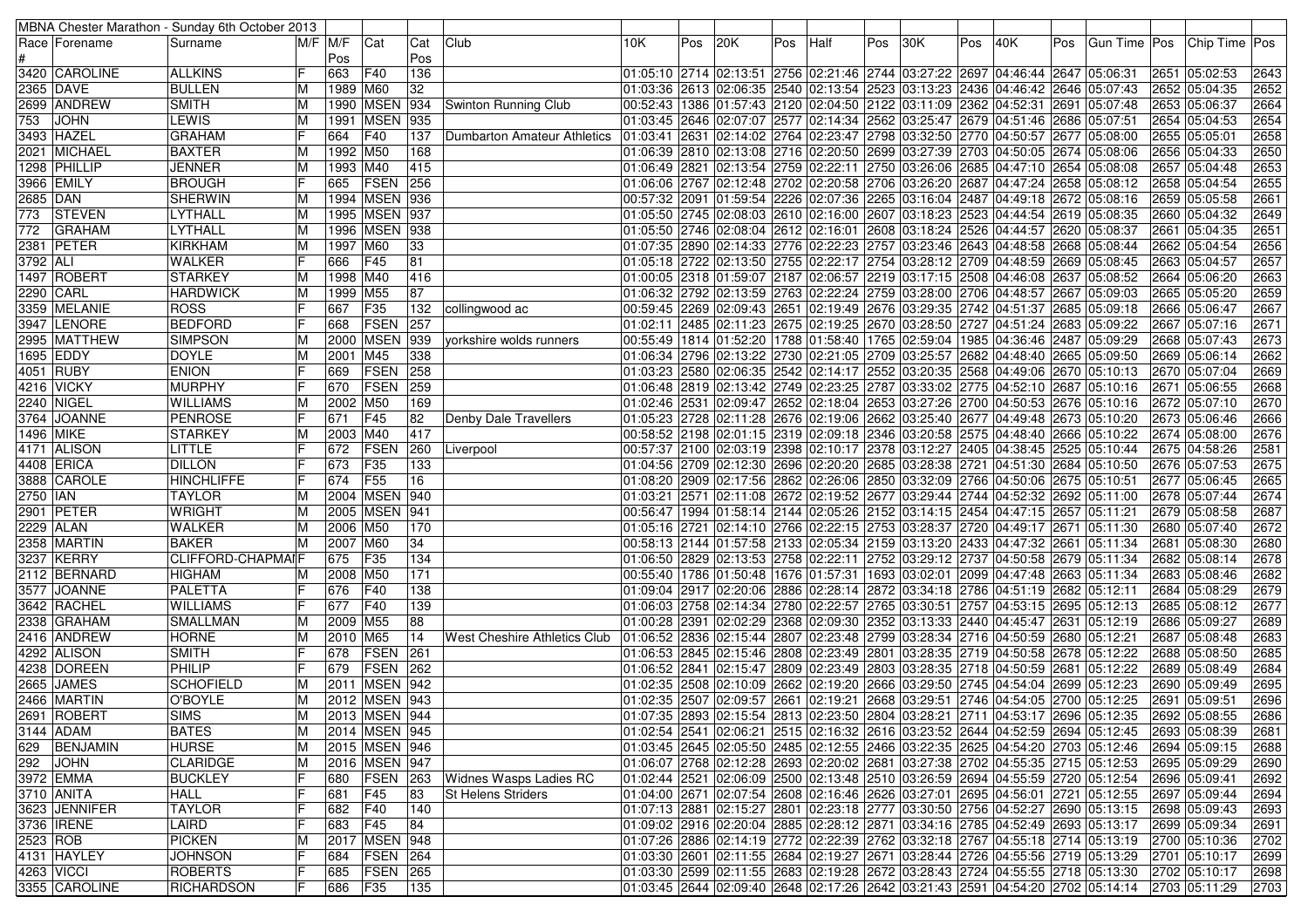| $M/F$ $M/F$<br>Gun Time Pos Chip Time Pos<br>Race   Forename<br> Cat<br>Club<br>10K.<br>Pos<br>20K<br>Pos<br>Pos<br> 30K<br>Pos<br>40K<br>Pos<br>Surname<br>Cat<br>Half<br>Pos<br>Pos<br>FSEN<br>266<br>4013 ALISON<br><b>CULSHAW</b><br>687<br>01:09:36 2926 02:22:49 2907 02:31:06 2891 03:37:52 2821 04:54:19 2701 05:14:30<br>2704 05:10:25<br>2701<br><b>FSEN</b><br>4390 GEMMA<br><b>WARD</b><br>267<br>01:07:09 2878 02:18:36 2870 02:26:12 2852 03:39:08 2832 04:54:42 2706 05:14:32<br>2697<br>688<br>2705 05:10:16<br>2938 GRAHAM<br><b>FYFE</b><br>2018   MSEN<br>2700<br>949<br>01:07:10 2879 02:18:36 2872 02:26:11 2851 03:39:07 2831 04:54:42 2707 05:14:33<br>2706 05:10:18<br><b>ATLEY</b><br>FSEN<br>268<br>2704<br>3936 CLAIRE<br>689<br>01:05:21 2726 02:16:44 2845 02:25:21 2844 03:36:53 2812 04:56:15 2724 05:14:48<br>2707 05:11:31<br><b>JAMES</b><br>2019 M55<br>89<br>00:59:04 2216 01:59:40 2217 02:07:02 2226 03:15:36 2479 04:57:32 2733 05:14:55<br>2710<br>2296  MARTYN<br>ΙM<br>2708 05:12:03<br><b>WEBSTER</b><br>339<br>2707<br>1988 MARTYN<br>2020 M45<br>04:36 2697 02:11:42 2681 02:20:00 2680 03:30:04 2748 04:54:32 2704 05:15:05<br>2709 05:11:39<br>ΙM<br>2709<br><b>SERGEANT</b><br>F40<br>141<br>3607 KATE<br>690<br>01:05:59 2756 02:13:44 2753 02:21:28 2738 03:28:39 2722 04:55:08 2712 05:15:12<br>2710 05:12:02<br><b>KEATING</b><br>F45<br>85<br>2705<br>3732 CAROLINE<br>691<br>02:15:15   2711   22:29   2503   26:13:05   2715   2710   22:106   2711   2711   23:0:44   2754   24:54:59   2711   25:15:15<br>2711 05:11:33<br>F45<br>86<br>01:03:38 2622 02:08:57 2631 02:16:43 2623 03:28:17 2710 04:54:49 2708 05:15:19<br>2708<br>3797 MEGAN<br><b>WILLIAMS</b><br>692<br>2712 05:11:48<br><b>WARD</b><br>2706<br>1985 STEPHEN<br>2021 M45<br>340<br>06:14 2781 02:14:57 2792 02:23:23 2782 03:31:43 2762 04:54:33 2705 05:15:35<br>2713 05:11:36<br><b>HAYTER</b><br>2022 M45<br><b>PSOF</b><br>01:03:45 2641 02:07:19 2582 02:14:57 2578 03:23:57 2647 04:54:56 2709 05:15:50<br>2712<br>1760  QUINTON<br>341<br>2714 05:12:26<br>ΙM<br>2023 MSEN 950<br>01:05:38 2734 02:09:07 2634 02:16:30 2614 03:29:00 2730 04:54:59 2710 05:16:19<br>2711<br>332 LEE<br>CRAGHILL<br>2715 05:12:20<br>ΙM<br>3329 CHRISTIE<br><b>MONROE</b><br>F35<br>2713<br>693<br>136<br>05:54 2725 05:16:19 02:13:17 2721 02:21:19 2731 03:25:57 2681 04:56:21 2725 05:16:19<br>2716 05:12:58<br>2024 MSEN 951<br><b>HASHMI</b><br>2719<br>566<br><b>AATAR</b><br>01:04:08 2680 02:11:57 2685 02:20:04 2683 03:30:47 2755 04:56:12 2723 05:16:44<br>2717 05:14:32<br><b>BAXTER</b><br>2717<br>1555 JOHN<br>ΙM<br>2025 M40<br>418<br>00:59:42 2262 01:59:40 2218 02:06:44 2206 03:17:40 2513 04:53:23 2697 05:16:49<br>2718 05:13:42<br><b>TAYLOR</b><br>2026 M45<br>342<br>2718<br>1962 ROBERT<br>03:26 2586 02:06:47 2557 02:14:04 2538 03:21:36 2583 04:53:31 2698 05:16:49<br>2719 05:13:50<br><b>SCOTT</b><br>2027 MSEN 952<br>2714<br>2668 ANDREW<br>05:16:50   05:10   02:10:59   02:18:31   2657   03:23:21   2640   04:52:23   2688   05:16:50   05:2<br>2720 05:13:18<br>M<br>FSEN<br>01:05:02 2711 02:11:00 2669 02:18:32 2658 03:23:16 2639 04:52:24 2689 05:16:51<br>2715<br>4323  MARISKA<br><b>VERMEER</b><br>694<br>269<br>2721 05:13:19<br>F50<br>2716<br>3823 FRANCES<br>CORRIGAN<br>695<br>40<br>01:07:05 2866 02:15:55 2815 02:23:52 2807 03:34:31 2788 04:56:47 2730 05:17:03<br>2722 05:13:23<br>35<br>2726<br>2362 CHRISTOPHER<br><b>BARROW</b><br>2028 M60<br>01:00:30 2393 02:02:16 2357 02:09:55 2365 03:18:25 2528 04:55:13 2713 05:18:16<br>2723 05:15:33<br>2723<br>3506 ALISON<br><b>HATTON</b><br>696<br>F40<br>142<br>01:09:33 2924 02:21:16 2894 02:29:34 2883 03:36:44 2806 04:58:09 2740 05:18:18<br>2724 05:14:55<br><b>WRIGHT</b><br>87<br>2722<br>3799 LOUISE<br>697<br>F45<br>01:09:31 2923 02:21:15 2893 02:29:32 2882 03:36:59 2813 04:58:12 2741 05:18:18<br>2725 05:14:54<br>2720<br>3601 ZOA«<br><b>RUSSELL</b><br>F40<br>01:06:31 2791 02:13:04 2712 02:20:53 2701 03:30:10 2749 04:58:06 2738 05:18:20<br>698<br>143<br>Rugby & Northampton AC<br>2726 05:14:33<br><b>TRIGG</b><br>F35<br>01:06:33 2795 02:13:05 2714 02:20:55 2703 03:30:12 2750 04:58:07 2739 05:18:20<br>2721<br>3391 BLANAID<br>699<br>137<br>2727 05:14:34<br>Rugby & Northampton AC<br>2029 MSEN<br>953<br>2724<br>296<br>CRAIG<br><b>CLARK</b><br>01:07:37 2894 02:16:45 2846 02:24:53 2836 03:37:30 2814 05:02:11 2763 05:18:43<br>2728 05:14:58<br>2746<br>3450 WENDY<br><b>BURGESS</b><br>F40<br>144<br>700<br>00:59:02 2214 02:03:50 2419 02:11:17 2411 03:24:15 2657 04:57:57 2735 05:18:55<br>2729 05:18:06<br>2732<br>1906 STEPHEN<br><b>RACE</b><br>343<br>00:57:42 2109 01:59:01 2182 02:07:34 2263 03:22:18 2619 04:56:01 2722 05:18:55<br>2030 M45<br>2730 05:16:10<br>3480   DEBBIE<br>145<br>00:56:16   1884   01:58:54   2177   02:08:01   2299   03:22:46   2628   04:56:28   2726   05:18:56<br>2739<br><b>GAVAN CASTLE</b><br>701<br>F40<br>2731 05:16:37<br>41<br>2725<br><b>ELTHORPE</b><br>F50<br> 01:05:20  2725  02:13:20  2726  02:21:08  2717  03:26:53  2693  04:58:14  2742  05:19:00<br>3830 HELEN<br>702<br>2732 05:15:31<br>2730<br><b>PURVER</b><br>2031 MSEN 954<br>01:00:59 2424 02:01:49 2342 02:08:55 2328 03:17:07 2506 04:56:32 2727 05:19:09<br>2563 MARK<br>2733 05:15:50<br>ΙM<br><b>HORTON</b><br>2729<br>2434 DAVID<br>2032 M70<br>01:08:12 2905 02:18:38 2873 02:26:53 2857 03:36:17 2800 04:57:52 2734 05:19:20<br>2734 05:15:49<br>ΙM<br>2742<br>2702 KEITH<br>2033 MSEN 955<br><b>SMITH</b><br> 00:58:46  2184  02:12:16  2690  02:20:58  2705  03:31:38  2761  04:58:19  2743  05:19:26<br>2735 05:16:57<br>ΙM<br><b>WILSON</b><br>F35<br>2727<br>3407  TANSY<br>703<br>01:09:04 2918 02:18:53 2877 02:28:29 2875 03:36:04 2797 05:00:11 2747 05:19:28<br>2736 05:15:37<br>138<br>Royton Road Runners<br>2728<br>CAMPBELL-ROBSONF<br>704<br>F35<br>139<br>07:07 2875 02:18:54 2878 02:27:57 2869 03:34:31 2789 05:00:26 2750 05:19:31 07:07 2875<br>4397  KATHLEEN<br>2737 05:15:47<br>270<br><b>ROSE</b><br>FSEN<br>2731<br>4265 VICKI<br>705<br>01:03:34 2606 02:09:21 2640 02:17:43 2650 03:31:07 2759 04:59:42 2746 05:19:38<br>2738 05:16:09<br>ERIC<br><b>HENDERSON</b><br>2034 MSEN 956<br>2740<br>576<br>02:04:50 2504 02:04:50 2443 02:12:21 2448 03:25:19 2675 04:57:27 2732 05:19:41<br>2739 05:16:38<br>ΙM<br>3050 MARTIN<br><b>GARRITY</b><br>90<br>01:06:47 2817 02:13:35 2744 02:21:22 2732 03:28:24 2713 04:58:02 2737 05:19:41<br>2735<br>M<br>2035 M55<br>2740 05:16:15<br><b>HARRISON</b><br>F45<br>88<br>2733<br>3714 MAXINE<br>706<br> 01:07:12  2880  02:15:53  2812  02:23:55  2812  03:28:43  2723  04:55:42  2716  05:19:41<br>2741 05:16:14<br>2734<br>3920 MARY<br><b>ZOLLMAN</b><br>707<br>F60<br>01:07:14 2882 02:15:56 2817 02:23:56 2814 03:28:44 2725 04:55:43 2717 05:19:42<br>2742 05:16:15<br>3326  ANNIE<br>MEETEN<br>F35<br>140<br>01:06:49 2822 02:17:56 2861 02:25:32 2847 03:28:35 2717 04:57:22 2731 05:19:58<br>2743 05:16:22<br>2736<br>708<br>3640 JOANNE<br><b>WHITEHOUSE</b><br>F40<br>01:06:51 2831 02:17:32 2857 02:25:23 2845 03:35:58 2796 05:00:19 2748 05:20:06<br>2741<br>709<br>146<br>2744 05:16:48<br>2036 M40<br>01:10:32 2946 02:23:12 2911 02:31:36 2895 03:40:11 2838 04:56:36 2728 05:20:28 2745 05:16:33<br>2737<br>1447 STEPHEN<br>RARITY<br>$\overline{M}$<br>419<br>F<br>3589 JULIE<br><b>RARITY</b><br>147<br>01:10:30 2945 02:23:13 2912 02:31:36 2896 03:40:11 2839 04:56:36 2729 05:20:28<br>710 F40<br>2746 05:16:34<br>2738<br>01:09:31 2922 02:24:50 2920 02:33:00 2909 03:39:56 2836 04:58:54 2744 05:20:34 2747 05:17:25<br>1687 ROBBIE<br><b>DAVIES</b><br>2037 M45<br>ΙM<br>344<br>2743<br><b>WHITE</b><br>2406 PHILIP-<br>36<br><b>Blackburn Road Runners</b><br>00:50:27  1023  01:46:03  1372  01:52:53  1400  03:09:48  2311  05:01:13  2754  05:20:42<br>2748 05:19:57<br>2761<br>2038 M60<br>ΙM<br>3383 SHASTINE<br>F<br>01:06:46 2815 02:15:21 2800 02:23:23 2783 03:33:28 2780 04:58:02 2736 05:20:55<br>SYRETT<br>711 F35<br>2749 05:17:33<br>2744<br>141<br> 01:05:51  2747  02:13:15  2719  02:20:57  2704  03:30:38  2753  04:59:14  2745  05:21:13<br>1808 PETER<br>KNIGHT<br>2039 M45<br>345<br>2745<br>2750 05:17:48<br>ΙM<br>271<br>4127 EMMA<br><b>JACKSON</b><br>712   FSEN<br>01:07:43 2898 02:18:15 2865 02:26:58 2858 03:36:08 2799 05:00:21 2749 05:21:31<br>2751 05:18:34<br>2748<br>3769 DONNA<br><b>RICHARDS</b><br>IF<br>F45<br>01:04 2753 05:21:57 02:15:10 2795 02:24:16 2820 03:35:36 2794 05:01:04 2753 05:21:57<br>2750<br>713<br>89<br>South London Harriers<br>2752 05:18:45<br>IF<br>42<br>01:07:06 2872 02:16:53 2851 02:25:06 2842 03:37:34 2815 05:02:03 2759 05:21:58<br>3810 ALEXIS<br><b>BATY</b><br>714<br>F50<br><b>Wrexham AC</b><br>2753 05:18:17<br>2747<br>2213 JOSEPH<br>172<br>01:02:46 2529 02:09:40 2649 02:17:34 2647 03:33:43 2783 05:02:04 2760 05:22:16<br>2753<br>STONE<br>M<br>2040 M50<br>2754 05:19:00<br>F<br>01:05:16 2720 02:13:19 2725 02:21:34 2741 03:29:18 2738 05:00:47 2751 05:22:22 2755 05:18:48<br>3490 BEVERLEY<br><b>GOODSON</b><br>$ 715 $ F <sub>40</sub><br>2752<br>148   Deestriders RC<br>IF<br>4137 CHERYL<br><b>JONES</b><br>716   FSEN   272   Deestriders RC<br>01:05:15 2719 02:13:18 2723 02:21:34 2740 03:29:19 2739 05:00:47 2752 05:22:23<br>2756 05:18:48 2751 |  | MBNA Chester Marathon - Sunday 6th October 2013 |  |  |  |  |  |  |  |  |  |  |
|----------------------------------------------------------------------------------------------------------------------------------------------------------------------------------------------------------------------------------------------------------------------------------------------------------------------------------------------------------------------------------------------------------------------------------------------------------------------------------------------------------------------------------------------------------------------------------------------------------------------------------------------------------------------------------------------------------------------------------------------------------------------------------------------------------------------------------------------------------------------------------------------------------------------------------------------------------------------------------------------------------------------------------------------------------------------------------------------------------------------------------------------------------------------------------------------------------------------------------------------------------------------------------------------------------------------------------------------------------------------------------------------------------------------------------------------------------------------------------------------------------------------------------------------------------------------------------------------------------------------------------------------------------------------------------------------------------------------------------------------------------------------------------------------------------------------------------------------------------------------------------------------------------------------------------------------------------------------------------------------------------------------------------------------------------------------------------------------------------------------------------------------------------------------------------------------------------------------------------------------------------------------------------------------------------------------------------------------------------------------------------------------------------------------------------------------------------------------------------------------------------------------------------------------------------------------------------------------------------------------------------------------------------------------------------------------------------------------------------------------------------------------------------------------------------------------------------------------------------------------------------------------------------------------------------------------------------------------------------------------------------------------------------------------------------------------------------------------------------------------------------------------------------------------------------------------------------------------------------------------------------------------------------------------------------------------------------------------------------------------------------------------------------------------------------------------------------------------------------------------------------------------------------------------------------------------------------------------------------------------------------------------------------------------------------------------------------------------------------------------------------------------------------------------------------------------------------------------------------------------------------------------------------------------------------------------------------------------------------------------------------------------------------------------------------------------------------------------------------------------------------------------------------------------------------------------------------------------------------------------------------------------------------------------------------------------------------------------------------------------------------------------------------------------------------------------------------------------------------------------------------------------------------------------------------------------------------------------------------------------------------------------------------------------------------------------------------------------------------------------------------------------------------------------------------------------------------------------------------------------------------------------------------------------------------------------------------------------------------------------------------------------------------------------------------------------------------------------------------------------------------------------------------------------------------------------------------------------------------------------------------------------------------------------------------------------------------------------------------------------------------------------------------------------------------------------------------------------------------------------------------------------------------------------------------------------------------------------------------------------------------------------------------------------------------------------------------------------------------------------------------------------------------------------------------------------------------------------------------------------------------------------------------------------------------------------------------------------------------------------------------------------------------------------------------------------------------------------------------------------------------------------------------------------------------------------------------------------------------------------------------------------------------------------------------------------------------------------------------------------------------------------------------------------------------------------------------------------------------------------------------------------------------------------------------------------------------------------------------------------------------------------------------------------------------------------------------------------------------------------------------------------------------------------------------------------------------------------------------------------------------------------------------------------------------------------------------------------------------------------------------------------------------------------------------------------------------------------------------------------------------------------------------------------------------------------------------------------------------------------------------------------------------------------------------------------------------------------------------------------------------------------------------------------------------------------------------------------------------------------------------------------------------------------------------------------------------------------------------------------------------------------------------------------------------------------------------------------------------------------------------------------------------------------------------------------------------------------------------------------------------------------------------------------------------------------------------------------------------------------------------------------------------------------------------------------------------------------------------------------------------------------------------------------------------------------------------------------------------------------------------------------------------------------------------------------------------------------------------------------------------------------------------------------------------------------------------------------------------------------------------------------------------------------------------------------------------------------------------------------------------------------------------------------------------------------------------------------------------------------------------------------------------------------------------------------------------------------------------------------------------------------------------------------------------------------------------------------------------------------------------------------------------------------------------------------------------------------------------------------------------------------------------------------------------------------------------------------------------------------------------------------------------------------------------------------------------------------------------------------------------------------------------------------------------------|--|-------------------------------------------------|--|--|--|--|--|--|--|--|--|--|
|                                                                                                                                                                                                                                                                                                                                                                                                                                                                                                                                                                                                                                                                                                                                                                                                                                                                                                                                                                                                                                                                                                                                                                                                                                                                                                                                                                                                                                                                                                                                                                                                                                                                                                                                                                                                                                                                                                                                                                                                                                                                                                                                                                                                                                                                                                                                                                                                                                                                                                                                                                                                                                                                                                                                                                                                                                                                                                                                                                                                                                                                                                                                                                                                                                                                                                                                                                                                                                                                                                                                                                                                                                                                                                                                                                                                                                                                                                                                                                                                                                                                                                                                                                                                                                                                                                                                                                                                                                                                                                                                                                                                                                                                                                                                                                                                                                                                                                                                                                                                                                                                                                                                                                                                                                                                                                                                                                                                                                                                                                                                                                                                                                                                                                                                                                                                                                                                                                                                                                                                                                                                                                                                                                                                                                                                                                                                                                                                                                                                                                                                                                                                                                                                                                                                                                                                                                                                                                                                                                                                                                                                                                                                                                                                                                                                                                                                                                                                                                                                                                                                                                                                                                                                                                                                                                                                                                                                                                                                                                                                                                                                                                                                                                                                                                                                                                                                                                                                                                                                                                                                                                                                                                                                                                                                                                                                                                                                                                                                                                                                                                                                                                                                                                                                                                                                                                                                                                                                                                        |  |                                                 |  |  |  |  |  |  |  |  |  |  |
|                                                                                                                                                                                                                                                                                                                                                                                                                                                                                                                                                                                                                                                                                                                                                                                                                                                                                                                                                                                                                                                                                                                                                                                                                                                                                                                                                                                                                                                                                                                                                                                                                                                                                                                                                                                                                                                                                                                                                                                                                                                                                                                                                                                                                                                                                                                                                                                                                                                                                                                                                                                                                                                                                                                                                                                                                                                                                                                                                                                                                                                                                                                                                                                                                                                                                                                                                                                                                                                                                                                                                                                                                                                                                                                                                                                                                                                                                                                                                                                                                                                                                                                                                                                                                                                                                                                                                                                                                                                                                                                                                                                                                                                                                                                                                                                                                                                                                                                                                                                                                                                                                                                                                                                                                                                                                                                                                                                                                                                                                                                                                                                                                                                                                                                                                                                                                                                                                                                                                                                                                                                                                                                                                                                                                                                                                                                                                                                                                                                                                                                                                                                                                                                                                                                                                                                                                                                                                                                                                                                                                                                                                                                                                                                                                                                                                                                                                                                                                                                                                                                                                                                                                                                                                                                                                                                                                                                                                                                                                                                                                                                                                                                                                                                                                                                                                                                                                                                                                                                                                                                                                                                                                                                                                                                                                                                                                                                                                                                                                                                                                                                                                                                                                                                                                                                                                                                                                                                                                                        |  |                                                 |  |  |  |  |  |  |  |  |  |  |
|                                                                                                                                                                                                                                                                                                                                                                                                                                                                                                                                                                                                                                                                                                                                                                                                                                                                                                                                                                                                                                                                                                                                                                                                                                                                                                                                                                                                                                                                                                                                                                                                                                                                                                                                                                                                                                                                                                                                                                                                                                                                                                                                                                                                                                                                                                                                                                                                                                                                                                                                                                                                                                                                                                                                                                                                                                                                                                                                                                                                                                                                                                                                                                                                                                                                                                                                                                                                                                                                                                                                                                                                                                                                                                                                                                                                                                                                                                                                                                                                                                                                                                                                                                                                                                                                                                                                                                                                                                                                                                                                                                                                                                                                                                                                                                                                                                                                                                                                                                                                                                                                                                                                                                                                                                                                                                                                                                                                                                                                                                                                                                                                                                                                                                                                                                                                                                                                                                                                                                                                                                                                                                                                                                                                                                                                                                                                                                                                                                                                                                                                                                                                                                                                                                                                                                                                                                                                                                                                                                                                                                                                                                                                                                                                                                                                                                                                                                                                                                                                                                                                                                                                                                                                                                                                                                                                                                                                                                                                                                                                                                                                                                                                                                                                                                                                                                                                                                                                                                                                                                                                                                                                                                                                                                                                                                                                                                                                                                                                                                                                                                                                                                                                                                                                                                                                                                                                                                                                                                        |  |                                                 |  |  |  |  |  |  |  |  |  |  |
|                                                                                                                                                                                                                                                                                                                                                                                                                                                                                                                                                                                                                                                                                                                                                                                                                                                                                                                                                                                                                                                                                                                                                                                                                                                                                                                                                                                                                                                                                                                                                                                                                                                                                                                                                                                                                                                                                                                                                                                                                                                                                                                                                                                                                                                                                                                                                                                                                                                                                                                                                                                                                                                                                                                                                                                                                                                                                                                                                                                                                                                                                                                                                                                                                                                                                                                                                                                                                                                                                                                                                                                                                                                                                                                                                                                                                                                                                                                                                                                                                                                                                                                                                                                                                                                                                                                                                                                                                                                                                                                                                                                                                                                                                                                                                                                                                                                                                                                                                                                                                                                                                                                                                                                                                                                                                                                                                                                                                                                                                                                                                                                                                                                                                                                                                                                                                                                                                                                                                                                                                                                                                                                                                                                                                                                                                                                                                                                                                                                                                                                                                                                                                                                                                                                                                                                                                                                                                                                                                                                                                                                                                                                                                                                                                                                                                                                                                                                                                                                                                                                                                                                                                                                                                                                                                                                                                                                                                                                                                                                                                                                                                                                                                                                                                                                                                                                                                                                                                                                                                                                                                                                                                                                                                                                                                                                                                                                                                                                                                                                                                                                                                                                                                                                                                                                                                                                                                                                                                                        |  |                                                 |  |  |  |  |  |  |  |  |  |  |
|                                                                                                                                                                                                                                                                                                                                                                                                                                                                                                                                                                                                                                                                                                                                                                                                                                                                                                                                                                                                                                                                                                                                                                                                                                                                                                                                                                                                                                                                                                                                                                                                                                                                                                                                                                                                                                                                                                                                                                                                                                                                                                                                                                                                                                                                                                                                                                                                                                                                                                                                                                                                                                                                                                                                                                                                                                                                                                                                                                                                                                                                                                                                                                                                                                                                                                                                                                                                                                                                                                                                                                                                                                                                                                                                                                                                                                                                                                                                                                                                                                                                                                                                                                                                                                                                                                                                                                                                                                                                                                                                                                                                                                                                                                                                                                                                                                                                                                                                                                                                                                                                                                                                                                                                                                                                                                                                                                                                                                                                                                                                                                                                                                                                                                                                                                                                                                                                                                                                                                                                                                                                                                                                                                                                                                                                                                                                                                                                                                                                                                                                                                                                                                                                                                                                                                                                                                                                                                                                                                                                                                                                                                                                                                                                                                                                                                                                                                                                                                                                                                                                                                                                                                                                                                                                                                                                                                                                                                                                                                                                                                                                                                                                                                                                                                                                                                                                                                                                                                                                                                                                                                                                                                                                                                                                                                                                                                                                                                                                                                                                                                                                                                                                                                                                                                                                                                                                                                                                                                        |  |                                                 |  |  |  |  |  |  |  |  |  |  |
|                                                                                                                                                                                                                                                                                                                                                                                                                                                                                                                                                                                                                                                                                                                                                                                                                                                                                                                                                                                                                                                                                                                                                                                                                                                                                                                                                                                                                                                                                                                                                                                                                                                                                                                                                                                                                                                                                                                                                                                                                                                                                                                                                                                                                                                                                                                                                                                                                                                                                                                                                                                                                                                                                                                                                                                                                                                                                                                                                                                                                                                                                                                                                                                                                                                                                                                                                                                                                                                                                                                                                                                                                                                                                                                                                                                                                                                                                                                                                                                                                                                                                                                                                                                                                                                                                                                                                                                                                                                                                                                                                                                                                                                                                                                                                                                                                                                                                                                                                                                                                                                                                                                                                                                                                                                                                                                                                                                                                                                                                                                                                                                                                                                                                                                                                                                                                                                                                                                                                                                                                                                                                                                                                                                                                                                                                                                                                                                                                                                                                                                                                                                                                                                                                                                                                                                                                                                                                                                                                                                                                                                                                                                                                                                                                                                                                                                                                                                                                                                                                                                                                                                                                                                                                                                                                                                                                                                                                                                                                                                                                                                                                                                                                                                                                                                                                                                                                                                                                                                                                                                                                                                                                                                                                                                                                                                                                                                                                                                                                                                                                                                                                                                                                                                                                                                                                                                                                                                                                                        |  |                                                 |  |  |  |  |  |  |  |  |  |  |
|                                                                                                                                                                                                                                                                                                                                                                                                                                                                                                                                                                                                                                                                                                                                                                                                                                                                                                                                                                                                                                                                                                                                                                                                                                                                                                                                                                                                                                                                                                                                                                                                                                                                                                                                                                                                                                                                                                                                                                                                                                                                                                                                                                                                                                                                                                                                                                                                                                                                                                                                                                                                                                                                                                                                                                                                                                                                                                                                                                                                                                                                                                                                                                                                                                                                                                                                                                                                                                                                                                                                                                                                                                                                                                                                                                                                                                                                                                                                                                                                                                                                                                                                                                                                                                                                                                                                                                                                                                                                                                                                                                                                                                                                                                                                                                                                                                                                                                                                                                                                                                                                                                                                                                                                                                                                                                                                                                                                                                                                                                                                                                                                                                                                                                                                                                                                                                                                                                                                                                                                                                                                                                                                                                                                                                                                                                                                                                                                                                                                                                                                                                                                                                                                                                                                                                                                                                                                                                                                                                                                                                                                                                                                                                                                                                                                                                                                                                                                                                                                                                                                                                                                                                                                                                                                                                                                                                                                                                                                                                                                                                                                                                                                                                                                                                                                                                                                                                                                                                                                                                                                                                                                                                                                                                                                                                                                                                                                                                                                                                                                                                                                                                                                                                                                                                                                                                                                                                                                                                        |  |                                                 |  |  |  |  |  |  |  |  |  |  |
|                                                                                                                                                                                                                                                                                                                                                                                                                                                                                                                                                                                                                                                                                                                                                                                                                                                                                                                                                                                                                                                                                                                                                                                                                                                                                                                                                                                                                                                                                                                                                                                                                                                                                                                                                                                                                                                                                                                                                                                                                                                                                                                                                                                                                                                                                                                                                                                                                                                                                                                                                                                                                                                                                                                                                                                                                                                                                                                                                                                                                                                                                                                                                                                                                                                                                                                                                                                                                                                                                                                                                                                                                                                                                                                                                                                                                                                                                                                                                                                                                                                                                                                                                                                                                                                                                                                                                                                                                                                                                                                                                                                                                                                                                                                                                                                                                                                                                                                                                                                                                                                                                                                                                                                                                                                                                                                                                                                                                                                                                                                                                                                                                                                                                                                                                                                                                                                                                                                                                                                                                                                                                                                                                                                                                                                                                                                                                                                                                                                                                                                                                                                                                                                                                                                                                                                                                                                                                                                                                                                                                                                                                                                                                                                                                                                                                                                                                                                                                                                                                                                                                                                                                                                                                                                                                                                                                                                                                                                                                                                                                                                                                                                                                                                                                                                                                                                                                                                                                                                                                                                                                                                                                                                                                                                                                                                                                                                                                                                                                                                                                                                                                                                                                                                                                                                                                                                                                                                                                                        |  |                                                 |  |  |  |  |  |  |  |  |  |  |
|                                                                                                                                                                                                                                                                                                                                                                                                                                                                                                                                                                                                                                                                                                                                                                                                                                                                                                                                                                                                                                                                                                                                                                                                                                                                                                                                                                                                                                                                                                                                                                                                                                                                                                                                                                                                                                                                                                                                                                                                                                                                                                                                                                                                                                                                                                                                                                                                                                                                                                                                                                                                                                                                                                                                                                                                                                                                                                                                                                                                                                                                                                                                                                                                                                                                                                                                                                                                                                                                                                                                                                                                                                                                                                                                                                                                                                                                                                                                                                                                                                                                                                                                                                                                                                                                                                                                                                                                                                                                                                                                                                                                                                                                                                                                                                                                                                                                                                                                                                                                                                                                                                                                                                                                                                                                                                                                                                                                                                                                                                                                                                                                                                                                                                                                                                                                                                                                                                                                                                                                                                                                                                                                                                                                                                                                                                                                                                                                                                                                                                                                                                                                                                                                                                                                                                                                                                                                                                                                                                                                                                                                                                                                                                                                                                                                                                                                                                                                                                                                                                                                                                                                                                                                                                                                                                                                                                                                                                                                                                                                                                                                                                                                                                                                                                                                                                                                                                                                                                                                                                                                                                                                                                                                                                                                                                                                                                                                                                                                                                                                                                                                                                                                                                                                                                                                                                                                                                                                                                        |  |                                                 |  |  |  |  |  |  |  |  |  |  |
|                                                                                                                                                                                                                                                                                                                                                                                                                                                                                                                                                                                                                                                                                                                                                                                                                                                                                                                                                                                                                                                                                                                                                                                                                                                                                                                                                                                                                                                                                                                                                                                                                                                                                                                                                                                                                                                                                                                                                                                                                                                                                                                                                                                                                                                                                                                                                                                                                                                                                                                                                                                                                                                                                                                                                                                                                                                                                                                                                                                                                                                                                                                                                                                                                                                                                                                                                                                                                                                                                                                                                                                                                                                                                                                                                                                                                                                                                                                                                                                                                                                                                                                                                                                                                                                                                                                                                                                                                                                                                                                                                                                                                                                                                                                                                                                                                                                                                                                                                                                                                                                                                                                                                                                                                                                                                                                                                                                                                                                                                                                                                                                                                                                                                                                                                                                                                                                                                                                                                                                                                                                                                                                                                                                                                                                                                                                                                                                                                                                                                                                                                                                                                                                                                                                                                                                                                                                                                                                                                                                                                                                                                                                                                                                                                                                                                                                                                                                                                                                                                                                                                                                                                                                                                                                                                                                                                                                                                                                                                                                                                                                                                                                                                                                                                                                                                                                                                                                                                                                                                                                                                                                                                                                                                                                                                                                                                                                                                                                                                                                                                                                                                                                                                                                                                                                                                                                                                                                                                                        |  |                                                 |  |  |  |  |  |  |  |  |  |  |
|                                                                                                                                                                                                                                                                                                                                                                                                                                                                                                                                                                                                                                                                                                                                                                                                                                                                                                                                                                                                                                                                                                                                                                                                                                                                                                                                                                                                                                                                                                                                                                                                                                                                                                                                                                                                                                                                                                                                                                                                                                                                                                                                                                                                                                                                                                                                                                                                                                                                                                                                                                                                                                                                                                                                                                                                                                                                                                                                                                                                                                                                                                                                                                                                                                                                                                                                                                                                                                                                                                                                                                                                                                                                                                                                                                                                                                                                                                                                                                                                                                                                                                                                                                                                                                                                                                                                                                                                                                                                                                                                                                                                                                                                                                                                                                                                                                                                                                                                                                                                                                                                                                                                                                                                                                                                                                                                                                                                                                                                                                                                                                                                                                                                                                                                                                                                                                                                                                                                                                                                                                                                                                                                                                                                                                                                                                                                                                                                                                                                                                                                                                                                                                                                                                                                                                                                                                                                                                                                                                                                                                                                                                                                                                                                                                                                                                                                                                                                                                                                                                                                                                                                                                                                                                                                                                                                                                                                                                                                                                                                                                                                                                                                                                                                                                                                                                                                                                                                                                                                                                                                                                                                                                                                                                                                                                                                                                                                                                                                                                                                                                                                                                                                                                                                                                                                                                                                                                                                                                        |  |                                                 |  |  |  |  |  |  |  |  |  |  |
|                                                                                                                                                                                                                                                                                                                                                                                                                                                                                                                                                                                                                                                                                                                                                                                                                                                                                                                                                                                                                                                                                                                                                                                                                                                                                                                                                                                                                                                                                                                                                                                                                                                                                                                                                                                                                                                                                                                                                                                                                                                                                                                                                                                                                                                                                                                                                                                                                                                                                                                                                                                                                                                                                                                                                                                                                                                                                                                                                                                                                                                                                                                                                                                                                                                                                                                                                                                                                                                                                                                                                                                                                                                                                                                                                                                                                                                                                                                                                                                                                                                                                                                                                                                                                                                                                                                                                                                                                                                                                                                                                                                                                                                                                                                                                                                                                                                                                                                                                                                                                                                                                                                                                                                                                                                                                                                                                                                                                                                                                                                                                                                                                                                                                                                                                                                                                                                                                                                                                                                                                                                                                                                                                                                                                                                                                                                                                                                                                                                                                                                                                                                                                                                                                                                                                                                                                                                                                                                                                                                                                                                                                                                                                                                                                                                                                                                                                                                                                                                                                                                                                                                                                                                                                                                                                                                                                                                                                                                                                                                                                                                                                                                                                                                                                                                                                                                                                                                                                                                                                                                                                                                                                                                                                                                                                                                                                                                                                                                                                                                                                                                                                                                                                                                                                                                                                                                                                                                                                                        |  |                                                 |  |  |  |  |  |  |  |  |  |  |
|                                                                                                                                                                                                                                                                                                                                                                                                                                                                                                                                                                                                                                                                                                                                                                                                                                                                                                                                                                                                                                                                                                                                                                                                                                                                                                                                                                                                                                                                                                                                                                                                                                                                                                                                                                                                                                                                                                                                                                                                                                                                                                                                                                                                                                                                                                                                                                                                                                                                                                                                                                                                                                                                                                                                                                                                                                                                                                                                                                                                                                                                                                                                                                                                                                                                                                                                                                                                                                                                                                                                                                                                                                                                                                                                                                                                                                                                                                                                                                                                                                                                                                                                                                                                                                                                                                                                                                                                                                                                                                                                                                                                                                                                                                                                                                                                                                                                                                                                                                                                                                                                                                                                                                                                                                                                                                                                                                                                                                                                                                                                                                                                                                                                                                                                                                                                                                                                                                                                                                                                                                                                                                                                                                                                                                                                                                                                                                                                                                                                                                                                                                                                                                                                                                                                                                                                                                                                                                                                                                                                                                                                                                                                                                                                                                                                                                                                                                                                                                                                                                                                                                                                                                                                                                                                                                                                                                                                                                                                                                                                                                                                                                                                                                                                                                                                                                                                                                                                                                                                                                                                                                                                                                                                                                                                                                                                                                                                                                                                                                                                                                                                                                                                                                                                                                                                                                                                                                                                                                        |  |                                                 |  |  |  |  |  |  |  |  |  |  |
|                                                                                                                                                                                                                                                                                                                                                                                                                                                                                                                                                                                                                                                                                                                                                                                                                                                                                                                                                                                                                                                                                                                                                                                                                                                                                                                                                                                                                                                                                                                                                                                                                                                                                                                                                                                                                                                                                                                                                                                                                                                                                                                                                                                                                                                                                                                                                                                                                                                                                                                                                                                                                                                                                                                                                                                                                                                                                                                                                                                                                                                                                                                                                                                                                                                                                                                                                                                                                                                                                                                                                                                                                                                                                                                                                                                                                                                                                                                                                                                                                                                                                                                                                                                                                                                                                                                                                                                                                                                                                                                                                                                                                                                                                                                                                                                                                                                                                                                                                                                                                                                                                                                                                                                                                                                                                                                                                                                                                                                                                                                                                                                                                                                                                                                                                                                                                                                                                                                                                                                                                                                                                                                                                                                                                                                                                                                                                                                                                                                                                                                                                                                                                                                                                                                                                                                                                                                                                                                                                                                                                                                                                                                                                                                                                                                                                                                                                                                                                                                                                                                                                                                                                                                                                                                                                                                                                                                                                                                                                                                                                                                                                                                                                                                                                                                                                                                                                                                                                                                                                                                                                                                                                                                                                                                                                                                                                                                                                                                                                                                                                                                                                                                                                                                                                                                                                                                                                                                                                                        |  |                                                 |  |  |  |  |  |  |  |  |  |  |
|                                                                                                                                                                                                                                                                                                                                                                                                                                                                                                                                                                                                                                                                                                                                                                                                                                                                                                                                                                                                                                                                                                                                                                                                                                                                                                                                                                                                                                                                                                                                                                                                                                                                                                                                                                                                                                                                                                                                                                                                                                                                                                                                                                                                                                                                                                                                                                                                                                                                                                                                                                                                                                                                                                                                                                                                                                                                                                                                                                                                                                                                                                                                                                                                                                                                                                                                                                                                                                                                                                                                                                                                                                                                                                                                                                                                                                                                                                                                                                                                                                                                                                                                                                                                                                                                                                                                                                                                                                                                                                                                                                                                                                                                                                                                                                                                                                                                                                                                                                                                                                                                                                                                                                                                                                                                                                                                                                                                                                                                                                                                                                                                                                                                                                                                                                                                                                                                                                                                                                                                                                                                                                                                                                                                                                                                                                                                                                                                                                                                                                                                                                                                                                                                                                                                                                                                                                                                                                                                                                                                                                                                                                                                                                                                                                                                                                                                                                                                                                                                                                                                                                                                                                                                                                                                                                                                                                                                                                                                                                                                                                                                                                                                                                                                                                                                                                                                                                                                                                                                                                                                                                                                                                                                                                                                                                                                                                                                                                                                                                                                                                                                                                                                                                                                                                                                                                                                                                                                                                        |  |                                                 |  |  |  |  |  |  |  |  |  |  |
|                                                                                                                                                                                                                                                                                                                                                                                                                                                                                                                                                                                                                                                                                                                                                                                                                                                                                                                                                                                                                                                                                                                                                                                                                                                                                                                                                                                                                                                                                                                                                                                                                                                                                                                                                                                                                                                                                                                                                                                                                                                                                                                                                                                                                                                                                                                                                                                                                                                                                                                                                                                                                                                                                                                                                                                                                                                                                                                                                                                                                                                                                                                                                                                                                                                                                                                                                                                                                                                                                                                                                                                                                                                                                                                                                                                                                                                                                                                                                                                                                                                                                                                                                                                                                                                                                                                                                                                                                                                                                                                                                                                                                                                                                                                                                                                                                                                                                                                                                                                                                                                                                                                                                                                                                                                                                                                                                                                                                                                                                                                                                                                                                                                                                                                                                                                                                                                                                                                                                                                                                                                                                                                                                                                                                                                                                                                                                                                                                                                                                                                                                                                                                                                                                                                                                                                                                                                                                                                                                                                                                                                                                                                                                                                                                                                                                                                                                                                                                                                                                                                                                                                                                                                                                                                                                                                                                                                                                                                                                                                                                                                                                                                                                                                                                                                                                                                                                                                                                                                                                                                                                                                                                                                                                                                                                                                                                                                                                                                                                                                                                                                                                                                                                                                                                                                                                                                                                                                                                                        |  |                                                 |  |  |  |  |  |  |  |  |  |  |
|                                                                                                                                                                                                                                                                                                                                                                                                                                                                                                                                                                                                                                                                                                                                                                                                                                                                                                                                                                                                                                                                                                                                                                                                                                                                                                                                                                                                                                                                                                                                                                                                                                                                                                                                                                                                                                                                                                                                                                                                                                                                                                                                                                                                                                                                                                                                                                                                                                                                                                                                                                                                                                                                                                                                                                                                                                                                                                                                                                                                                                                                                                                                                                                                                                                                                                                                                                                                                                                                                                                                                                                                                                                                                                                                                                                                                                                                                                                                                                                                                                                                                                                                                                                                                                                                                                                                                                                                                                                                                                                                                                                                                                                                                                                                                                                                                                                                                                                                                                                                                                                                                                                                                                                                                                                                                                                                                                                                                                                                                                                                                                                                                                                                                                                                                                                                                                                                                                                                                                                                                                                                                                                                                                                                                                                                                                                                                                                                                                                                                                                                                                                                                                                                                                                                                                                                                                                                                                                                                                                                                                                                                                                                                                                                                                                                                                                                                                                                                                                                                                                                                                                                                                                                                                                                                                                                                                                                                                                                                                                                                                                                                                                                                                                                                                                                                                                                                                                                                                                                                                                                                                                                                                                                                                                                                                                                                                                                                                                                                                                                                                                                                                                                                                                                                                                                                                                                                                                                                                        |  |                                                 |  |  |  |  |  |  |  |  |  |  |
|                                                                                                                                                                                                                                                                                                                                                                                                                                                                                                                                                                                                                                                                                                                                                                                                                                                                                                                                                                                                                                                                                                                                                                                                                                                                                                                                                                                                                                                                                                                                                                                                                                                                                                                                                                                                                                                                                                                                                                                                                                                                                                                                                                                                                                                                                                                                                                                                                                                                                                                                                                                                                                                                                                                                                                                                                                                                                                                                                                                                                                                                                                                                                                                                                                                                                                                                                                                                                                                                                                                                                                                                                                                                                                                                                                                                                                                                                                                                                                                                                                                                                                                                                                                                                                                                                                                                                                                                                                                                                                                                                                                                                                                                                                                                                                                                                                                                                                                                                                                                                                                                                                                                                                                                                                                                                                                                                                                                                                                                                                                                                                                                                                                                                                                                                                                                                                                                                                                                                                                                                                                                                                                                                                                                                                                                                                                                                                                                                                                                                                                                                                                                                                                                                                                                                                                                                                                                                                                                                                                                                                                                                                                                                                                                                                                                                                                                                                                                                                                                                                                                                                                                                                                                                                                                                                                                                                                                                                                                                                                                                                                                                                                                                                                                                                                                                                                                                                                                                                                                                                                                                                                                                                                                                                                                                                                                                                                                                                                                                                                                                                                                                                                                                                                                                                                                                                                                                                                                                                        |  |                                                 |  |  |  |  |  |  |  |  |  |  |
|                                                                                                                                                                                                                                                                                                                                                                                                                                                                                                                                                                                                                                                                                                                                                                                                                                                                                                                                                                                                                                                                                                                                                                                                                                                                                                                                                                                                                                                                                                                                                                                                                                                                                                                                                                                                                                                                                                                                                                                                                                                                                                                                                                                                                                                                                                                                                                                                                                                                                                                                                                                                                                                                                                                                                                                                                                                                                                                                                                                                                                                                                                                                                                                                                                                                                                                                                                                                                                                                                                                                                                                                                                                                                                                                                                                                                                                                                                                                                                                                                                                                                                                                                                                                                                                                                                                                                                                                                                                                                                                                                                                                                                                                                                                                                                                                                                                                                                                                                                                                                                                                                                                                                                                                                                                                                                                                                                                                                                                                                                                                                                                                                                                                                                                                                                                                                                                                                                                                                                                                                                                                                                                                                                                                                                                                                                                                                                                                                                                                                                                                                                                                                                                                                                                                                                                                                                                                                                                                                                                                                                                                                                                                                                                                                                                                                                                                                                                                                                                                                                                                                                                                                                                                                                                                                                                                                                                                                                                                                                                                                                                                                                                                                                                                                                                                                                                                                                                                                                                                                                                                                                                                                                                                                                                                                                                                                                                                                                                                                                                                                                                                                                                                                                                                                                                                                                                                                                                                                                        |  |                                                 |  |  |  |  |  |  |  |  |  |  |
|                                                                                                                                                                                                                                                                                                                                                                                                                                                                                                                                                                                                                                                                                                                                                                                                                                                                                                                                                                                                                                                                                                                                                                                                                                                                                                                                                                                                                                                                                                                                                                                                                                                                                                                                                                                                                                                                                                                                                                                                                                                                                                                                                                                                                                                                                                                                                                                                                                                                                                                                                                                                                                                                                                                                                                                                                                                                                                                                                                                                                                                                                                                                                                                                                                                                                                                                                                                                                                                                                                                                                                                                                                                                                                                                                                                                                                                                                                                                                                                                                                                                                                                                                                                                                                                                                                                                                                                                                                                                                                                                                                                                                                                                                                                                                                                                                                                                                                                                                                                                                                                                                                                                                                                                                                                                                                                                                                                                                                                                                                                                                                                                                                                                                                                                                                                                                                                                                                                                                                                                                                                                                                                                                                                                                                                                                                                                                                                                                                                                                                                                                                                                                                                                                                                                                                                                                                                                                                                                                                                                                                                                                                                                                                                                                                                                                                                                                                                                                                                                                                                                                                                                                                                                                                                                                                                                                                                                                                                                                                                                                                                                                                                                                                                                                                                                                                                                                                                                                                                                                                                                                                                                                                                                                                                                                                                                                                                                                                                                                                                                                                                                                                                                                                                                                                                                                                                                                                                                                                        |  |                                                 |  |  |  |  |  |  |  |  |  |  |
|                                                                                                                                                                                                                                                                                                                                                                                                                                                                                                                                                                                                                                                                                                                                                                                                                                                                                                                                                                                                                                                                                                                                                                                                                                                                                                                                                                                                                                                                                                                                                                                                                                                                                                                                                                                                                                                                                                                                                                                                                                                                                                                                                                                                                                                                                                                                                                                                                                                                                                                                                                                                                                                                                                                                                                                                                                                                                                                                                                                                                                                                                                                                                                                                                                                                                                                                                                                                                                                                                                                                                                                                                                                                                                                                                                                                                                                                                                                                                                                                                                                                                                                                                                                                                                                                                                                                                                                                                                                                                                                                                                                                                                                                                                                                                                                                                                                                                                                                                                                                                                                                                                                                                                                                                                                                                                                                                                                                                                                                                                                                                                                                                                                                                                                                                                                                                                                                                                                                                                                                                                                                                                                                                                                                                                                                                                                                                                                                                                                                                                                                                                                                                                                                                                                                                                                                                                                                                                                                                                                                                                                                                                                                                                                                                                                                                                                                                                                                                                                                                                                                                                                                                                                                                                                                                                                                                                                                                                                                                                                                                                                                                                                                                                                                                                                                                                                                                                                                                                                                                                                                                                                                                                                                                                                                                                                                                                                                                                                                                                                                                                                                                                                                                                                                                                                                                                                                                                                                                                        |  |                                                 |  |  |  |  |  |  |  |  |  |  |
|                                                                                                                                                                                                                                                                                                                                                                                                                                                                                                                                                                                                                                                                                                                                                                                                                                                                                                                                                                                                                                                                                                                                                                                                                                                                                                                                                                                                                                                                                                                                                                                                                                                                                                                                                                                                                                                                                                                                                                                                                                                                                                                                                                                                                                                                                                                                                                                                                                                                                                                                                                                                                                                                                                                                                                                                                                                                                                                                                                                                                                                                                                                                                                                                                                                                                                                                                                                                                                                                                                                                                                                                                                                                                                                                                                                                                                                                                                                                                                                                                                                                                                                                                                                                                                                                                                                                                                                                                                                                                                                                                                                                                                                                                                                                                                                                                                                                                                                                                                                                                                                                                                                                                                                                                                                                                                                                                                                                                                                                                                                                                                                                                                                                                                                                                                                                                                                                                                                                                                                                                                                                                                                                                                                                                                                                                                                                                                                                                                                                                                                                                                                                                                                                                                                                                                                                                                                                                                                                                                                                                                                                                                                                                                                                                                                                                                                                                                                                                                                                                                                                                                                                                                                                                                                                                                                                                                                                                                                                                                                                                                                                                                                                                                                                                                                                                                                                                                                                                                                                                                                                                                                                                                                                                                                                                                                                                                                                                                                                                                                                                                                                                                                                                                                                                                                                                                                                                                                                                                        |  |                                                 |  |  |  |  |  |  |  |  |  |  |
|                                                                                                                                                                                                                                                                                                                                                                                                                                                                                                                                                                                                                                                                                                                                                                                                                                                                                                                                                                                                                                                                                                                                                                                                                                                                                                                                                                                                                                                                                                                                                                                                                                                                                                                                                                                                                                                                                                                                                                                                                                                                                                                                                                                                                                                                                                                                                                                                                                                                                                                                                                                                                                                                                                                                                                                                                                                                                                                                                                                                                                                                                                                                                                                                                                                                                                                                                                                                                                                                                                                                                                                                                                                                                                                                                                                                                                                                                                                                                                                                                                                                                                                                                                                                                                                                                                                                                                                                                                                                                                                                                                                                                                                                                                                                                                                                                                                                                                                                                                                                                                                                                                                                                                                                                                                                                                                                                                                                                                                                                                                                                                                                                                                                                                                                                                                                                                                                                                                                                                                                                                                                                                                                                                                                                                                                                                                                                                                                                                                                                                                                                                                                                                                                                                                                                                                                                                                                                                                                                                                                                                                                                                                                                                                                                                                                                                                                                                                                                                                                                                                                                                                                                                                                                                                                                                                                                                                                                                                                                                                                                                                                                                                                                                                                                                                                                                                                                                                                                                                                                                                                                                                                                                                                                                                                                                                                                                                                                                                                                                                                                                                                                                                                                                                                                                                                                                                                                                                                                                        |  |                                                 |  |  |  |  |  |  |  |  |  |  |
|                                                                                                                                                                                                                                                                                                                                                                                                                                                                                                                                                                                                                                                                                                                                                                                                                                                                                                                                                                                                                                                                                                                                                                                                                                                                                                                                                                                                                                                                                                                                                                                                                                                                                                                                                                                                                                                                                                                                                                                                                                                                                                                                                                                                                                                                                                                                                                                                                                                                                                                                                                                                                                                                                                                                                                                                                                                                                                                                                                                                                                                                                                                                                                                                                                                                                                                                                                                                                                                                                                                                                                                                                                                                                                                                                                                                                                                                                                                                                                                                                                                                                                                                                                                                                                                                                                                                                                                                                                                                                                                                                                                                                                                                                                                                                                                                                                                                                                                                                                                                                                                                                                                                                                                                                                                                                                                                                                                                                                                                                                                                                                                                                                                                                                                                                                                                                                                                                                                                                                                                                                                                                                                                                                                                                                                                                                                                                                                                                                                                                                                                                                                                                                                                                                                                                                                                                                                                                                                                                                                                                                                                                                                                                                                                                                                                                                                                                                                                                                                                                                                                                                                                                                                                                                                                                                                                                                                                                                                                                                                                                                                                                                                                                                                                                                                                                                                                                                                                                                                                                                                                                                                                                                                                                                                                                                                                                                                                                                                                                                                                                                                                                                                                                                                                                                                                                                                                                                                                                                        |  |                                                 |  |  |  |  |  |  |  |  |  |  |
|                                                                                                                                                                                                                                                                                                                                                                                                                                                                                                                                                                                                                                                                                                                                                                                                                                                                                                                                                                                                                                                                                                                                                                                                                                                                                                                                                                                                                                                                                                                                                                                                                                                                                                                                                                                                                                                                                                                                                                                                                                                                                                                                                                                                                                                                                                                                                                                                                                                                                                                                                                                                                                                                                                                                                                                                                                                                                                                                                                                                                                                                                                                                                                                                                                                                                                                                                                                                                                                                                                                                                                                                                                                                                                                                                                                                                                                                                                                                                                                                                                                                                                                                                                                                                                                                                                                                                                                                                                                                                                                                                                                                                                                                                                                                                                                                                                                                                                                                                                                                                                                                                                                                                                                                                                                                                                                                                                                                                                                                                                                                                                                                                                                                                                                                                                                                                                                                                                                                                                                                                                                                                                                                                                                                                                                                                                                                                                                                                                                                                                                                                                                                                                                                                                                                                                                                                                                                                                                                                                                                                                                                                                                                                                                                                                                                                                                                                                                                                                                                                                                                                                                                                                                                                                                                                                                                                                                                                                                                                                                                                                                                                                                                                                                                                                                                                                                                                                                                                                                                                                                                                                                                                                                                                                                                                                                                                                                                                                                                                                                                                                                                                                                                                                                                                                                                                                                                                                                                                                        |  |                                                 |  |  |  |  |  |  |  |  |  |  |
|                                                                                                                                                                                                                                                                                                                                                                                                                                                                                                                                                                                                                                                                                                                                                                                                                                                                                                                                                                                                                                                                                                                                                                                                                                                                                                                                                                                                                                                                                                                                                                                                                                                                                                                                                                                                                                                                                                                                                                                                                                                                                                                                                                                                                                                                                                                                                                                                                                                                                                                                                                                                                                                                                                                                                                                                                                                                                                                                                                                                                                                                                                                                                                                                                                                                                                                                                                                                                                                                                                                                                                                                                                                                                                                                                                                                                                                                                                                                                                                                                                                                                                                                                                                                                                                                                                                                                                                                                                                                                                                                                                                                                                                                                                                                                                                                                                                                                                                                                                                                                                                                                                                                                                                                                                                                                                                                                                                                                                                                                                                                                                                                                                                                                                                                                                                                                                                                                                                                                                                                                                                                                                                                                                                                                                                                                                                                                                                                                                                                                                                                                                                                                                                                                                                                                                                                                                                                                                                                                                                                                                                                                                                                                                                                                                                                                                                                                                                                                                                                                                                                                                                                                                                                                                                                                                                                                                                                                                                                                                                                                                                                                                                                                                                                                                                                                                                                                                                                                                                                                                                                                                                                                                                                                                                                                                                                                                                                                                                                                                                                                                                                                                                                                                                                                                                                                                                                                                                                                                        |  |                                                 |  |  |  |  |  |  |  |  |  |  |
|                                                                                                                                                                                                                                                                                                                                                                                                                                                                                                                                                                                                                                                                                                                                                                                                                                                                                                                                                                                                                                                                                                                                                                                                                                                                                                                                                                                                                                                                                                                                                                                                                                                                                                                                                                                                                                                                                                                                                                                                                                                                                                                                                                                                                                                                                                                                                                                                                                                                                                                                                                                                                                                                                                                                                                                                                                                                                                                                                                                                                                                                                                                                                                                                                                                                                                                                                                                                                                                                                                                                                                                                                                                                                                                                                                                                                                                                                                                                                                                                                                                                                                                                                                                                                                                                                                                                                                                                                                                                                                                                                                                                                                                                                                                                                                                                                                                                                                                                                                                                                                                                                                                                                                                                                                                                                                                                                                                                                                                                                                                                                                                                                                                                                                                                                                                                                                                                                                                                                                                                                                                                                                                                                                                                                                                                                                                                                                                                                                                                                                                                                                                                                                                                                                                                                                                                                                                                                                                                                                                                                                                                                                                                                                                                                                                                                                                                                                                                                                                                                                                                                                                                                                                                                                                                                                                                                                                                                                                                                                                                                                                                                                                                                                                                                                                                                                                                                                                                                                                                                                                                                                                                                                                                                                                                                                                                                                                                                                                                                                                                                                                                                                                                                                                                                                                                                                                                                                                                                                        |  |                                                 |  |  |  |  |  |  |  |  |  |  |
|                                                                                                                                                                                                                                                                                                                                                                                                                                                                                                                                                                                                                                                                                                                                                                                                                                                                                                                                                                                                                                                                                                                                                                                                                                                                                                                                                                                                                                                                                                                                                                                                                                                                                                                                                                                                                                                                                                                                                                                                                                                                                                                                                                                                                                                                                                                                                                                                                                                                                                                                                                                                                                                                                                                                                                                                                                                                                                                                                                                                                                                                                                                                                                                                                                                                                                                                                                                                                                                                                                                                                                                                                                                                                                                                                                                                                                                                                                                                                                                                                                                                                                                                                                                                                                                                                                                                                                                                                                                                                                                                                                                                                                                                                                                                                                                                                                                                                                                                                                                                                                                                                                                                                                                                                                                                                                                                                                                                                                                                                                                                                                                                                                                                                                                                                                                                                                                                                                                                                                                                                                                                                                                                                                                                                                                                                                                                                                                                                                                                                                                                                                                                                                                                                                                                                                                                                                                                                                                                                                                                                                                                                                                                                                                                                                                                                                                                                                                                                                                                                                                                                                                                                                                                                                                                                                                                                                                                                                                                                                                                                                                                                                                                                                                                                                                                                                                                                                                                                                                                                                                                                                                                                                                                                                                                                                                                                                                                                                                                                                                                                                                                                                                                                                                                                                                                                                                                                                                                                                        |  |                                                 |  |  |  |  |  |  |  |  |  |  |
|                                                                                                                                                                                                                                                                                                                                                                                                                                                                                                                                                                                                                                                                                                                                                                                                                                                                                                                                                                                                                                                                                                                                                                                                                                                                                                                                                                                                                                                                                                                                                                                                                                                                                                                                                                                                                                                                                                                                                                                                                                                                                                                                                                                                                                                                                                                                                                                                                                                                                                                                                                                                                                                                                                                                                                                                                                                                                                                                                                                                                                                                                                                                                                                                                                                                                                                                                                                                                                                                                                                                                                                                                                                                                                                                                                                                                                                                                                                                                                                                                                                                                                                                                                                                                                                                                                                                                                                                                                                                                                                                                                                                                                                                                                                                                                                                                                                                                                                                                                                                                                                                                                                                                                                                                                                                                                                                                                                                                                                                                                                                                                                                                                                                                                                                                                                                                                                                                                                                                                                                                                                                                                                                                                                                                                                                                                                                                                                                                                                                                                                                                                                                                                                                                                                                                                                                                                                                                                                                                                                                                                                                                                                                                                                                                                                                                                                                                                                                                                                                                                                                                                                                                                                                                                                                                                                                                                                                                                                                                                                                                                                                                                                                                                                                                                                                                                                                                                                                                                                                                                                                                                                                                                                                                                                                                                                                                                                                                                                                                                                                                                                                                                                                                                                                                                                                                                                                                                                                                                        |  |                                                 |  |  |  |  |  |  |  |  |  |  |
|                                                                                                                                                                                                                                                                                                                                                                                                                                                                                                                                                                                                                                                                                                                                                                                                                                                                                                                                                                                                                                                                                                                                                                                                                                                                                                                                                                                                                                                                                                                                                                                                                                                                                                                                                                                                                                                                                                                                                                                                                                                                                                                                                                                                                                                                                                                                                                                                                                                                                                                                                                                                                                                                                                                                                                                                                                                                                                                                                                                                                                                                                                                                                                                                                                                                                                                                                                                                                                                                                                                                                                                                                                                                                                                                                                                                                                                                                                                                                                                                                                                                                                                                                                                                                                                                                                                                                                                                                                                                                                                                                                                                                                                                                                                                                                                                                                                                                                                                                                                                                                                                                                                                                                                                                                                                                                                                                                                                                                                                                                                                                                                                                                                                                                                                                                                                                                                                                                                                                                                                                                                                                                                                                                                                                                                                                                                                                                                                                                                                                                                                                                                                                                                                                                                                                                                                                                                                                                                                                                                                                                                                                                                                                                                                                                                                                                                                                                                                                                                                                                                                                                                                                                                                                                                                                                                                                                                                                                                                                                                                                                                                                                                                                                                                                                                                                                                                                                                                                                                                                                                                                                                                                                                                                                                                                                                                                                                                                                                                                                                                                                                                                                                                                                                                                                                                                                                                                                                                                                        |  |                                                 |  |  |  |  |  |  |  |  |  |  |
|                                                                                                                                                                                                                                                                                                                                                                                                                                                                                                                                                                                                                                                                                                                                                                                                                                                                                                                                                                                                                                                                                                                                                                                                                                                                                                                                                                                                                                                                                                                                                                                                                                                                                                                                                                                                                                                                                                                                                                                                                                                                                                                                                                                                                                                                                                                                                                                                                                                                                                                                                                                                                                                                                                                                                                                                                                                                                                                                                                                                                                                                                                                                                                                                                                                                                                                                                                                                                                                                                                                                                                                                                                                                                                                                                                                                                                                                                                                                                                                                                                                                                                                                                                                                                                                                                                                                                                                                                                                                                                                                                                                                                                                                                                                                                                                                                                                                                                                                                                                                                                                                                                                                                                                                                                                                                                                                                                                                                                                                                                                                                                                                                                                                                                                                                                                                                                                                                                                                                                                                                                                                                                                                                                                                                                                                                                                                                                                                                                                                                                                                                                                                                                                                                                                                                                                                                                                                                                                                                                                                                                                                                                                                                                                                                                                                                                                                                                                                                                                                                                                                                                                                                                                                                                                                                                                                                                                                                                                                                                                                                                                                                                                                                                                                                                                                                                                                                                                                                                                                                                                                                                                                                                                                                                                                                                                                                                                                                                                                                                                                                                                                                                                                                                                                                                                                                                                                                                                                                                        |  |                                                 |  |  |  |  |  |  |  |  |  |  |
|                                                                                                                                                                                                                                                                                                                                                                                                                                                                                                                                                                                                                                                                                                                                                                                                                                                                                                                                                                                                                                                                                                                                                                                                                                                                                                                                                                                                                                                                                                                                                                                                                                                                                                                                                                                                                                                                                                                                                                                                                                                                                                                                                                                                                                                                                                                                                                                                                                                                                                                                                                                                                                                                                                                                                                                                                                                                                                                                                                                                                                                                                                                                                                                                                                                                                                                                                                                                                                                                                                                                                                                                                                                                                                                                                                                                                                                                                                                                                                                                                                                                                                                                                                                                                                                                                                                                                                                                                                                                                                                                                                                                                                                                                                                                                                                                                                                                                                                                                                                                                                                                                                                                                                                                                                                                                                                                                                                                                                                                                                                                                                                                                                                                                                                                                                                                                                                                                                                                                                                                                                                                                                                                                                                                                                                                                                                                                                                                                                                                                                                                                                                                                                                                                                                                                                                                                                                                                                                                                                                                                                                                                                                                                                                                                                                                                                                                                                                                                                                                                                                                                                                                                                                                                                                                                                                                                                                                                                                                                                                                                                                                                                                                                                                                                                                                                                                                                                                                                                                                                                                                                                                                                                                                                                                                                                                                                                                                                                                                                                                                                                                                                                                                                                                                                                                                                                                                                                                                                                        |  |                                                 |  |  |  |  |  |  |  |  |  |  |
|                                                                                                                                                                                                                                                                                                                                                                                                                                                                                                                                                                                                                                                                                                                                                                                                                                                                                                                                                                                                                                                                                                                                                                                                                                                                                                                                                                                                                                                                                                                                                                                                                                                                                                                                                                                                                                                                                                                                                                                                                                                                                                                                                                                                                                                                                                                                                                                                                                                                                                                                                                                                                                                                                                                                                                                                                                                                                                                                                                                                                                                                                                                                                                                                                                                                                                                                                                                                                                                                                                                                                                                                                                                                                                                                                                                                                                                                                                                                                                                                                                                                                                                                                                                                                                                                                                                                                                                                                                                                                                                                                                                                                                                                                                                                                                                                                                                                                                                                                                                                                                                                                                                                                                                                                                                                                                                                                                                                                                                                                                                                                                                                                                                                                                                                                                                                                                                                                                                                                                                                                                                                                                                                                                                                                                                                                                                                                                                                                                                                                                                                                                                                                                                                                                                                                                                                                                                                                                                                                                                                                                                                                                                                                                                                                                                                                                                                                                                                                                                                                                                                                                                                                                                                                                                                                                                                                                                                                                                                                                                                                                                                                                                                                                                                                                                                                                                                                                                                                                                                                                                                                                                                                                                                                                                                                                                                                                                                                                                                                                                                                                                                                                                                                                                                                                                                                                                                                                                                                                        |  |                                                 |  |  |  |  |  |  |  |  |  |  |
|                                                                                                                                                                                                                                                                                                                                                                                                                                                                                                                                                                                                                                                                                                                                                                                                                                                                                                                                                                                                                                                                                                                                                                                                                                                                                                                                                                                                                                                                                                                                                                                                                                                                                                                                                                                                                                                                                                                                                                                                                                                                                                                                                                                                                                                                                                                                                                                                                                                                                                                                                                                                                                                                                                                                                                                                                                                                                                                                                                                                                                                                                                                                                                                                                                                                                                                                                                                                                                                                                                                                                                                                                                                                                                                                                                                                                                                                                                                                                                                                                                                                                                                                                                                                                                                                                                                                                                                                                                                                                                                                                                                                                                                                                                                                                                                                                                                                                                                                                                                                                                                                                                                                                                                                                                                                                                                                                                                                                                                                                                                                                                                                                                                                                                                                                                                                                                                                                                                                                                                                                                                                                                                                                                                                                                                                                                                                                                                                                                                                                                                                                                                                                                                                                                                                                                                                                                                                                                                                                                                                                                                                                                                                                                                                                                                                                                                                                                                                                                                                                                                                                                                                                                                                                                                                                                                                                                                                                                                                                                                                                                                                                                                                                                                                                                                                                                                                                                                                                                                                                                                                                                                                                                                                                                                                                                                                                                                                                                                                                                                                                                                                                                                                                                                                                                                                                                                                                                                                                                        |  |                                                 |  |  |  |  |  |  |  |  |  |  |
|                                                                                                                                                                                                                                                                                                                                                                                                                                                                                                                                                                                                                                                                                                                                                                                                                                                                                                                                                                                                                                                                                                                                                                                                                                                                                                                                                                                                                                                                                                                                                                                                                                                                                                                                                                                                                                                                                                                                                                                                                                                                                                                                                                                                                                                                                                                                                                                                                                                                                                                                                                                                                                                                                                                                                                                                                                                                                                                                                                                                                                                                                                                                                                                                                                                                                                                                                                                                                                                                                                                                                                                                                                                                                                                                                                                                                                                                                                                                                                                                                                                                                                                                                                                                                                                                                                                                                                                                                                                                                                                                                                                                                                                                                                                                                                                                                                                                                                                                                                                                                                                                                                                                                                                                                                                                                                                                                                                                                                                                                                                                                                                                                                                                                                                                                                                                                                                                                                                                                                                                                                                                                                                                                                                                                                                                                                                                                                                                                                                                                                                                                                                                                                                                                                                                                                                                                                                                                                                                                                                                                                                                                                                                                                                                                                                                                                                                                                                                                                                                                                                                                                                                                                                                                                                                                                                                                                                                                                                                                                                                                                                                                                                                                                                                                                                                                                                                                                                                                                                                                                                                                                                                                                                                                                                                                                                                                                                                                                                                                                                                                                                                                                                                                                                                                                                                                                                                                                                                                                        |  |                                                 |  |  |  |  |  |  |  |  |  |  |
|                                                                                                                                                                                                                                                                                                                                                                                                                                                                                                                                                                                                                                                                                                                                                                                                                                                                                                                                                                                                                                                                                                                                                                                                                                                                                                                                                                                                                                                                                                                                                                                                                                                                                                                                                                                                                                                                                                                                                                                                                                                                                                                                                                                                                                                                                                                                                                                                                                                                                                                                                                                                                                                                                                                                                                                                                                                                                                                                                                                                                                                                                                                                                                                                                                                                                                                                                                                                                                                                                                                                                                                                                                                                                                                                                                                                                                                                                                                                                                                                                                                                                                                                                                                                                                                                                                                                                                                                                                                                                                                                                                                                                                                                                                                                                                                                                                                                                                                                                                                                                                                                                                                                                                                                                                                                                                                                                                                                                                                                                                                                                                                                                                                                                                                                                                                                                                                                                                                                                                                                                                                                                                                                                                                                                                                                                                                                                                                                                                                                                                                                                                                                                                                                                                                                                                                                                                                                                                                                                                                                                                                                                                                                                                                                                                                                                                                                                                                                                                                                                                                                                                                                                                                                                                                                                                                                                                                                                                                                                                                                                                                                                                                                                                                                                                                                                                                                                                                                                                                                                                                                                                                                                                                                                                                                                                                                                                                                                                                                                                                                                                                                                                                                                                                                                                                                                                                                                                                                                                        |  |                                                 |  |  |  |  |  |  |  |  |  |  |
|                                                                                                                                                                                                                                                                                                                                                                                                                                                                                                                                                                                                                                                                                                                                                                                                                                                                                                                                                                                                                                                                                                                                                                                                                                                                                                                                                                                                                                                                                                                                                                                                                                                                                                                                                                                                                                                                                                                                                                                                                                                                                                                                                                                                                                                                                                                                                                                                                                                                                                                                                                                                                                                                                                                                                                                                                                                                                                                                                                                                                                                                                                                                                                                                                                                                                                                                                                                                                                                                                                                                                                                                                                                                                                                                                                                                                                                                                                                                                                                                                                                                                                                                                                                                                                                                                                                                                                                                                                                                                                                                                                                                                                                                                                                                                                                                                                                                                                                                                                                                                                                                                                                                                                                                                                                                                                                                                                                                                                                                                                                                                                                                                                                                                                                                                                                                                                                                                                                                                                                                                                                                                                                                                                                                                                                                                                                                                                                                                                                                                                                                                                                                                                                                                                                                                                                                                                                                                                                                                                                                                                                                                                                                                                                                                                                                                                                                                                                                                                                                                                                                                                                                                                                                                                                                                                                                                                                                                                                                                                                                                                                                                                                                                                                                                                                                                                                                                                                                                                                                                                                                                                                                                                                                                                                                                                                                                                                                                                                                                                                                                                                                                                                                                                                                                                                                                                                                                                                                                                        |  |                                                 |  |  |  |  |  |  |  |  |  |  |
|                                                                                                                                                                                                                                                                                                                                                                                                                                                                                                                                                                                                                                                                                                                                                                                                                                                                                                                                                                                                                                                                                                                                                                                                                                                                                                                                                                                                                                                                                                                                                                                                                                                                                                                                                                                                                                                                                                                                                                                                                                                                                                                                                                                                                                                                                                                                                                                                                                                                                                                                                                                                                                                                                                                                                                                                                                                                                                                                                                                                                                                                                                                                                                                                                                                                                                                                                                                                                                                                                                                                                                                                                                                                                                                                                                                                                                                                                                                                                                                                                                                                                                                                                                                                                                                                                                                                                                                                                                                                                                                                                                                                                                                                                                                                                                                                                                                                                                                                                                                                                                                                                                                                                                                                                                                                                                                                                                                                                                                                                                                                                                                                                                                                                                                                                                                                                                                                                                                                                                                                                                                                                                                                                                                                                                                                                                                                                                                                                                                                                                                                                                                                                                                                                                                                                                                                                                                                                                                                                                                                                                                                                                                                                                                                                                                                                                                                                                                                                                                                                                                                                                                                                                                                                                                                                                                                                                                                                                                                                                                                                                                                                                                                                                                                                                                                                                                                                                                                                                                                                                                                                                                                                                                                                                                                                                                                                                                                                                                                                                                                                                                                                                                                                                                                                                                                                                                                                                                                                                        |  |                                                 |  |  |  |  |  |  |  |  |  |  |
|                                                                                                                                                                                                                                                                                                                                                                                                                                                                                                                                                                                                                                                                                                                                                                                                                                                                                                                                                                                                                                                                                                                                                                                                                                                                                                                                                                                                                                                                                                                                                                                                                                                                                                                                                                                                                                                                                                                                                                                                                                                                                                                                                                                                                                                                                                                                                                                                                                                                                                                                                                                                                                                                                                                                                                                                                                                                                                                                                                                                                                                                                                                                                                                                                                                                                                                                                                                                                                                                                                                                                                                                                                                                                                                                                                                                                                                                                                                                                                                                                                                                                                                                                                                                                                                                                                                                                                                                                                                                                                                                                                                                                                                                                                                                                                                                                                                                                                                                                                                                                                                                                                                                                                                                                                                                                                                                                                                                                                                                                                                                                                                                                                                                                                                                                                                                                                                                                                                                                                                                                                                                                                                                                                                                                                                                                                                                                                                                                                                                                                                                                                                                                                                                                                                                                                                                                                                                                                                                                                                                                                                                                                                                                                                                                                                                                                                                                                                                                                                                                                                                                                                                                                                                                                                                                                                                                                                                                                                                                                                                                                                                                                                                                                                                                                                                                                                                                                                                                                                                                                                                                                                                                                                                                                                                                                                                                                                                                                                                                                                                                                                                                                                                                                                                                                                                                                                                                                                                                                        |  |                                                 |  |  |  |  |  |  |  |  |  |  |
|                                                                                                                                                                                                                                                                                                                                                                                                                                                                                                                                                                                                                                                                                                                                                                                                                                                                                                                                                                                                                                                                                                                                                                                                                                                                                                                                                                                                                                                                                                                                                                                                                                                                                                                                                                                                                                                                                                                                                                                                                                                                                                                                                                                                                                                                                                                                                                                                                                                                                                                                                                                                                                                                                                                                                                                                                                                                                                                                                                                                                                                                                                                                                                                                                                                                                                                                                                                                                                                                                                                                                                                                                                                                                                                                                                                                                                                                                                                                                                                                                                                                                                                                                                                                                                                                                                                                                                                                                                                                                                                                                                                                                                                                                                                                                                                                                                                                                                                                                                                                                                                                                                                                                                                                                                                                                                                                                                                                                                                                                                                                                                                                                                                                                                                                                                                                                                                                                                                                                                                                                                                                                                                                                                                                                                                                                                                                                                                                                                                                                                                                                                                                                                                                                                                                                                                                                                                                                                                                                                                                                                                                                                                                                                                                                                                                                                                                                                                                                                                                                                                                                                                                                                                                                                                                                                                                                                                                                                                                                                                                                                                                                                                                                                                                                                                                                                                                                                                                                                                                                                                                                                                                                                                                                                                                                                                                                                                                                                                                                                                                                                                                                                                                                                                                                                                                                                                                                                                                                                        |  |                                                 |  |  |  |  |  |  |  |  |  |  |
|                                                                                                                                                                                                                                                                                                                                                                                                                                                                                                                                                                                                                                                                                                                                                                                                                                                                                                                                                                                                                                                                                                                                                                                                                                                                                                                                                                                                                                                                                                                                                                                                                                                                                                                                                                                                                                                                                                                                                                                                                                                                                                                                                                                                                                                                                                                                                                                                                                                                                                                                                                                                                                                                                                                                                                                                                                                                                                                                                                                                                                                                                                                                                                                                                                                                                                                                                                                                                                                                                                                                                                                                                                                                                                                                                                                                                                                                                                                                                                                                                                                                                                                                                                                                                                                                                                                                                                                                                                                                                                                                                                                                                                                                                                                                                                                                                                                                                                                                                                                                                                                                                                                                                                                                                                                                                                                                                                                                                                                                                                                                                                                                                                                                                                                                                                                                                                                                                                                                                                                                                                                                                                                                                                                                                                                                                                                                                                                                                                                                                                                                                                                                                                                                                                                                                                                                                                                                                                                                                                                                                                                                                                                                                                                                                                                                                                                                                                                                                                                                                                                                                                                                                                                                                                                                                                                                                                                                                                                                                                                                                                                                                                                                                                                                                                                                                                                                                                                                                                                                                                                                                                                                                                                                                                                                                                                                                                                                                                                                                                                                                                                                                                                                                                                                                                                                                                                                                                                                                                        |  |                                                 |  |  |  |  |  |  |  |  |  |  |
|                                                                                                                                                                                                                                                                                                                                                                                                                                                                                                                                                                                                                                                                                                                                                                                                                                                                                                                                                                                                                                                                                                                                                                                                                                                                                                                                                                                                                                                                                                                                                                                                                                                                                                                                                                                                                                                                                                                                                                                                                                                                                                                                                                                                                                                                                                                                                                                                                                                                                                                                                                                                                                                                                                                                                                                                                                                                                                                                                                                                                                                                                                                                                                                                                                                                                                                                                                                                                                                                                                                                                                                                                                                                                                                                                                                                                                                                                                                                                                                                                                                                                                                                                                                                                                                                                                                                                                                                                                                                                                                                                                                                                                                                                                                                                                                                                                                                                                                                                                                                                                                                                                                                                                                                                                                                                                                                                                                                                                                                                                                                                                                                                                                                                                                                                                                                                                                                                                                                                                                                                                                                                                                                                                                                                                                                                                                                                                                                                                                                                                                                                                                                                                                                                                                                                                                                                                                                                                                                                                                                                                                                                                                                                                                                                                                                                                                                                                                                                                                                                                                                                                                                                                                                                                                                                                                                                                                                                                                                                                                                                                                                                                                                                                                                                                                                                                                                                                                                                                                                                                                                                                                                                                                                                                                                                                                                                                                                                                                                                                                                                                                                                                                                                                                                                                                                                                                                                                                                                                        |  |                                                 |  |  |  |  |  |  |  |  |  |  |
|                                                                                                                                                                                                                                                                                                                                                                                                                                                                                                                                                                                                                                                                                                                                                                                                                                                                                                                                                                                                                                                                                                                                                                                                                                                                                                                                                                                                                                                                                                                                                                                                                                                                                                                                                                                                                                                                                                                                                                                                                                                                                                                                                                                                                                                                                                                                                                                                                                                                                                                                                                                                                                                                                                                                                                                                                                                                                                                                                                                                                                                                                                                                                                                                                                                                                                                                                                                                                                                                                                                                                                                                                                                                                                                                                                                                                                                                                                                                                                                                                                                                                                                                                                                                                                                                                                                                                                                                                                                                                                                                                                                                                                                                                                                                                                                                                                                                                                                                                                                                                                                                                                                                                                                                                                                                                                                                                                                                                                                                                                                                                                                                                                                                                                                                                                                                                                                                                                                                                                                                                                                                                                                                                                                                                                                                                                                                                                                                                                                                                                                                                                                                                                                                                                                                                                                                                                                                                                                                                                                                                                                                                                                                                                                                                                                                                                                                                                                                                                                                                                                                                                                                                                                                                                                                                                                                                                                                                                                                                                                                                                                                                                                                                                                                                                                                                                                                                                                                                                                                                                                                                                                                                                                                                                                                                                                                                                                                                                                                                                                                                                                                                                                                                                                                                                                                                                                                                                                                                                        |  |                                                 |  |  |  |  |  |  |  |  |  |  |
|                                                                                                                                                                                                                                                                                                                                                                                                                                                                                                                                                                                                                                                                                                                                                                                                                                                                                                                                                                                                                                                                                                                                                                                                                                                                                                                                                                                                                                                                                                                                                                                                                                                                                                                                                                                                                                                                                                                                                                                                                                                                                                                                                                                                                                                                                                                                                                                                                                                                                                                                                                                                                                                                                                                                                                                                                                                                                                                                                                                                                                                                                                                                                                                                                                                                                                                                                                                                                                                                                                                                                                                                                                                                                                                                                                                                                                                                                                                                                                                                                                                                                                                                                                                                                                                                                                                                                                                                                                                                                                                                                                                                                                                                                                                                                                                                                                                                                                                                                                                                                                                                                                                                                                                                                                                                                                                                                                                                                                                                                                                                                                                                                                                                                                                                                                                                                                                                                                                                                                                                                                                                                                                                                                                                                                                                                                                                                                                                                                                                                                                                                                                                                                                                                                                                                                                                                                                                                                                                                                                                                                                                                                                                                                                                                                                                                                                                                                                                                                                                                                                                                                                                                                                                                                                                                                                                                                                                                                                                                                                                                                                                                                                                                                                                                                                                                                                                                                                                                                                                                                                                                                                                                                                                                                                                                                                                                                                                                                                                                                                                                                                                                                                                                                                                                                                                                                                                                                                                                                        |  |                                                 |  |  |  |  |  |  |  |  |  |  |
|                                                                                                                                                                                                                                                                                                                                                                                                                                                                                                                                                                                                                                                                                                                                                                                                                                                                                                                                                                                                                                                                                                                                                                                                                                                                                                                                                                                                                                                                                                                                                                                                                                                                                                                                                                                                                                                                                                                                                                                                                                                                                                                                                                                                                                                                                                                                                                                                                                                                                                                                                                                                                                                                                                                                                                                                                                                                                                                                                                                                                                                                                                                                                                                                                                                                                                                                                                                                                                                                                                                                                                                                                                                                                                                                                                                                                                                                                                                                                                                                                                                                                                                                                                                                                                                                                                                                                                                                                                                                                                                                                                                                                                                                                                                                                                                                                                                                                                                                                                                                                                                                                                                                                                                                                                                                                                                                                                                                                                                                                                                                                                                                                                                                                                                                                                                                                                                                                                                                                                                                                                                                                                                                                                                                                                                                                                                                                                                                                                                                                                                                                                                                                                                                                                                                                                                                                                                                                                                                                                                                                                                                                                                                                                                                                                                                                                                                                                                                                                                                                                                                                                                                                                                                                                                                                                                                                                                                                                                                                                                                                                                                                                                                                                                                                                                                                                                                                                                                                                                                                                                                                                                                                                                                                                                                                                                                                                                                                                                                                                                                                                                                                                                                                                                                                                                                                                                                                                                                                                        |  |                                                 |  |  |  |  |  |  |  |  |  |  |
|                                                                                                                                                                                                                                                                                                                                                                                                                                                                                                                                                                                                                                                                                                                                                                                                                                                                                                                                                                                                                                                                                                                                                                                                                                                                                                                                                                                                                                                                                                                                                                                                                                                                                                                                                                                                                                                                                                                                                                                                                                                                                                                                                                                                                                                                                                                                                                                                                                                                                                                                                                                                                                                                                                                                                                                                                                                                                                                                                                                                                                                                                                                                                                                                                                                                                                                                                                                                                                                                                                                                                                                                                                                                                                                                                                                                                                                                                                                                                                                                                                                                                                                                                                                                                                                                                                                                                                                                                                                                                                                                                                                                                                                                                                                                                                                                                                                                                                                                                                                                                                                                                                                                                                                                                                                                                                                                                                                                                                                                                                                                                                                                                                                                                                                                                                                                                                                                                                                                                                                                                                                                                                                                                                                                                                                                                                                                                                                                                                                                                                                                                                                                                                                                                                                                                                                                                                                                                                                                                                                                                                                                                                                                                                                                                                                                                                                                                                                                                                                                                                                                                                                                                                                                                                                                                                                                                                                                                                                                                                                                                                                                                                                                                                                                                                                                                                                                                                                                                                                                                                                                                                                                                                                                                                                                                                                                                                                                                                                                                                                                                                                                                                                                                                                                                                                                                                                                                                                                                                        |  |                                                 |  |  |  |  |  |  |  |  |  |  |
|                                                                                                                                                                                                                                                                                                                                                                                                                                                                                                                                                                                                                                                                                                                                                                                                                                                                                                                                                                                                                                                                                                                                                                                                                                                                                                                                                                                                                                                                                                                                                                                                                                                                                                                                                                                                                                                                                                                                                                                                                                                                                                                                                                                                                                                                                                                                                                                                                                                                                                                                                                                                                                                                                                                                                                                                                                                                                                                                                                                                                                                                                                                                                                                                                                                                                                                                                                                                                                                                                                                                                                                                                                                                                                                                                                                                                                                                                                                                                                                                                                                                                                                                                                                                                                                                                                                                                                                                                                                                                                                                                                                                                                                                                                                                                                                                                                                                                                                                                                                                                                                                                                                                                                                                                                                                                                                                                                                                                                                                                                                                                                                                                                                                                                                                                                                                                                                                                                                                                                                                                                                                                                                                                                                                                                                                                                                                                                                                                                                                                                                                                                                                                                                                                                                                                                                                                                                                                                                                                                                                                                                                                                                                                                                                                                                                                                                                                                                                                                                                                                                                                                                                                                                                                                                                                                                                                                                                                                                                                                                                                                                                                                                                                                                                                                                                                                                                                                                                                                                                                                                                                                                                                                                                                                                                                                                                                                                                                                                                                                                                                                                                                                                                                                                                                                                                                                                                                                                                                                        |  |                                                 |  |  |  |  |  |  |  |  |  |  |
|                                                                                                                                                                                                                                                                                                                                                                                                                                                                                                                                                                                                                                                                                                                                                                                                                                                                                                                                                                                                                                                                                                                                                                                                                                                                                                                                                                                                                                                                                                                                                                                                                                                                                                                                                                                                                                                                                                                                                                                                                                                                                                                                                                                                                                                                                                                                                                                                                                                                                                                                                                                                                                                                                                                                                                                                                                                                                                                                                                                                                                                                                                                                                                                                                                                                                                                                                                                                                                                                                                                                                                                                                                                                                                                                                                                                                                                                                                                                                                                                                                                                                                                                                                                                                                                                                                                                                                                                                                                                                                                                                                                                                                                                                                                                                                                                                                                                                                                                                                                                                                                                                                                                                                                                                                                                                                                                                                                                                                                                                                                                                                                                                                                                                                                                                                                                                                                                                                                                                                                                                                                                                                                                                                                                                                                                                                                                                                                                                                                                                                                                                                                                                                                                                                                                                                                                                                                                                                                                                                                                                                                                                                                                                                                                                                                                                                                                                                                                                                                                                                                                                                                                                                                                                                                                                                                                                                                                                                                                                                                                                                                                                                                                                                                                                                                                                                                                                                                                                                                                                                                                                                                                                                                                                                                                                                                                                                                                                                                                                                                                                                                                                                                                                                                                                                                                                                                                                                                                                                        |  |                                                 |  |  |  |  |  |  |  |  |  |  |
|                                                                                                                                                                                                                                                                                                                                                                                                                                                                                                                                                                                                                                                                                                                                                                                                                                                                                                                                                                                                                                                                                                                                                                                                                                                                                                                                                                                                                                                                                                                                                                                                                                                                                                                                                                                                                                                                                                                                                                                                                                                                                                                                                                                                                                                                                                                                                                                                                                                                                                                                                                                                                                                                                                                                                                                                                                                                                                                                                                                                                                                                                                                                                                                                                                                                                                                                                                                                                                                                                                                                                                                                                                                                                                                                                                                                                                                                                                                                                                                                                                                                                                                                                                                                                                                                                                                                                                                                                                                                                                                                                                                                                                                                                                                                                                                                                                                                                                                                                                                                                                                                                                                                                                                                                                                                                                                                                                                                                                                                                                                                                                                                                                                                                                                                                                                                                                                                                                                                                                                                                                                                                                                                                                                                                                                                                                                                                                                                                                                                                                                                                                                                                                                                                                                                                                                                                                                                                                                                                                                                                                                                                                                                                                                                                                                                                                                                                                                                                                                                                                                                                                                                                                                                                                                                                                                                                                                                                                                                                                                                                                                                                                                                                                                                                                                                                                                                                                                                                                                                                                                                                                                                                                                                                                                                                                                                                                                                                                                                                                                                                                                                                                                                                                                                                                                                                                                                                                                                                                        |  |                                                 |  |  |  |  |  |  |  |  |  |  |
|                                                                                                                                                                                                                                                                                                                                                                                                                                                                                                                                                                                                                                                                                                                                                                                                                                                                                                                                                                                                                                                                                                                                                                                                                                                                                                                                                                                                                                                                                                                                                                                                                                                                                                                                                                                                                                                                                                                                                                                                                                                                                                                                                                                                                                                                                                                                                                                                                                                                                                                                                                                                                                                                                                                                                                                                                                                                                                                                                                                                                                                                                                                                                                                                                                                                                                                                                                                                                                                                                                                                                                                                                                                                                                                                                                                                                                                                                                                                                                                                                                                                                                                                                                                                                                                                                                                                                                                                                                                                                                                                                                                                                                                                                                                                                                                                                                                                                                                                                                                                                                                                                                                                                                                                                                                                                                                                                                                                                                                                                                                                                                                                                                                                                                                                                                                                                                                                                                                                                                                                                                                                                                                                                                                                                                                                                                                                                                                                                                                                                                                                                                                                                                                                                                                                                                                                                                                                                                                                                                                                                                                                                                                                                                                                                                                                                                                                                                                                                                                                                                                                                                                                                                                                                                                                                                                                                                                                                                                                                                                                                                                                                                                                                                                                                                                                                                                                                                                                                                                                                                                                                                                                                                                                                                                                                                                                                                                                                                                                                                                                                                                                                                                                                                                                                                                                                                                                                                                                                                        |  |                                                 |  |  |  |  |  |  |  |  |  |  |
|                                                                                                                                                                                                                                                                                                                                                                                                                                                                                                                                                                                                                                                                                                                                                                                                                                                                                                                                                                                                                                                                                                                                                                                                                                                                                                                                                                                                                                                                                                                                                                                                                                                                                                                                                                                                                                                                                                                                                                                                                                                                                                                                                                                                                                                                                                                                                                                                                                                                                                                                                                                                                                                                                                                                                                                                                                                                                                                                                                                                                                                                                                                                                                                                                                                                                                                                                                                                                                                                                                                                                                                                                                                                                                                                                                                                                                                                                                                                                                                                                                                                                                                                                                                                                                                                                                                                                                                                                                                                                                                                                                                                                                                                                                                                                                                                                                                                                                                                                                                                                                                                                                                                                                                                                                                                                                                                                                                                                                                                                                                                                                                                                                                                                                                                                                                                                                                                                                                                                                                                                                                                                                                                                                                                                                                                                                                                                                                                                                                                                                                                                                                                                                                                                                                                                                                                                                                                                                                                                                                                                                                                                                                                                                                                                                                                                                                                                                                                                                                                                                                                                                                                                                                                                                                                                                                                                                                                                                                                                                                                                                                                                                                                                                                                                                                                                                                                                                                                                                                                                                                                                                                                                                                                                                                                                                                                                                                                                                                                                                                                                                                                                                                                                                                                                                                                                                                                                                                                                                        |  |                                                 |  |  |  |  |  |  |  |  |  |  |
|                                                                                                                                                                                                                                                                                                                                                                                                                                                                                                                                                                                                                                                                                                                                                                                                                                                                                                                                                                                                                                                                                                                                                                                                                                                                                                                                                                                                                                                                                                                                                                                                                                                                                                                                                                                                                                                                                                                                                                                                                                                                                                                                                                                                                                                                                                                                                                                                                                                                                                                                                                                                                                                                                                                                                                                                                                                                                                                                                                                                                                                                                                                                                                                                                                                                                                                                                                                                                                                                                                                                                                                                                                                                                                                                                                                                                                                                                                                                                                                                                                                                                                                                                                                                                                                                                                                                                                                                                                                                                                                                                                                                                                                                                                                                                                                                                                                                                                                                                                                                                                                                                                                                                                                                                                                                                                                                                                                                                                                                                                                                                                                                                                                                                                                                                                                                                                                                                                                                                                                                                                                                                                                                                                                                                                                                                                                                                                                                                                                                                                                                                                                                                                                                                                                                                                                                                                                                                                                                                                                                                                                                                                                                                                                                                                                                                                                                                                                                                                                                                                                                                                                                                                                                                                                                                                                                                                                                                                                                                                                                                                                                                                                                                                                                                                                                                                                                                                                                                                                                                                                                                                                                                                                                                                                                                                                                                                                                                                                                                                                                                                                                                                                                                                                                                                                                                                                                                                                                                                        |  |                                                 |  |  |  |  |  |  |  |  |  |  |
|                                                                                                                                                                                                                                                                                                                                                                                                                                                                                                                                                                                                                                                                                                                                                                                                                                                                                                                                                                                                                                                                                                                                                                                                                                                                                                                                                                                                                                                                                                                                                                                                                                                                                                                                                                                                                                                                                                                                                                                                                                                                                                                                                                                                                                                                                                                                                                                                                                                                                                                                                                                                                                                                                                                                                                                                                                                                                                                                                                                                                                                                                                                                                                                                                                                                                                                                                                                                                                                                                                                                                                                                                                                                                                                                                                                                                                                                                                                                                                                                                                                                                                                                                                                                                                                                                                                                                                                                                                                                                                                                                                                                                                                                                                                                                                                                                                                                                                                                                                                                                                                                                                                                                                                                                                                                                                                                                                                                                                                                                                                                                                                                                                                                                                                                                                                                                                                                                                                                                                                                                                                                                                                                                                                                                                                                                                                                                                                                                                                                                                                                                                                                                                                                                                                                                                                                                                                                                                                                                                                                                                                                                                                                                                                                                                                                                                                                                                                                                                                                                                                                                                                                                                                                                                                                                                                                                                                                                                                                                                                                                                                                                                                                                                                                                                                                                                                                                                                                                                                                                                                                                                                                                                                                                                                                                                                                                                                                                                                                                                                                                                                                                                                                                                                                                                                                                                                                                                                                                                        |  |                                                 |  |  |  |  |  |  |  |  |  |  |
|                                                                                                                                                                                                                                                                                                                                                                                                                                                                                                                                                                                                                                                                                                                                                                                                                                                                                                                                                                                                                                                                                                                                                                                                                                                                                                                                                                                                                                                                                                                                                                                                                                                                                                                                                                                                                                                                                                                                                                                                                                                                                                                                                                                                                                                                                                                                                                                                                                                                                                                                                                                                                                                                                                                                                                                                                                                                                                                                                                                                                                                                                                                                                                                                                                                                                                                                                                                                                                                                                                                                                                                                                                                                                                                                                                                                                                                                                                                                                                                                                                                                                                                                                                                                                                                                                                                                                                                                                                                                                                                                                                                                                                                                                                                                                                                                                                                                                                                                                                                                                                                                                                                                                                                                                                                                                                                                                                                                                                                                                                                                                                                                                                                                                                                                                                                                                                                                                                                                                                                                                                                                                                                                                                                                                                                                                                                                                                                                                                                                                                                                                                                                                                                                                                                                                                                                                                                                                                                                                                                                                                                                                                                                                                                                                                                                                                                                                                                                                                                                                                                                                                                                                                                                                                                                                                                                                                                                                                                                                                                                                                                                                                                                                                                                                                                                                                                                                                                                                                                                                                                                                                                                                                                                                                                                                                                                                                                                                                                                                                                                                                                                                                                                                                                                                                                                                                                                                                                                                                        |  |                                                 |  |  |  |  |  |  |  |  |  |  |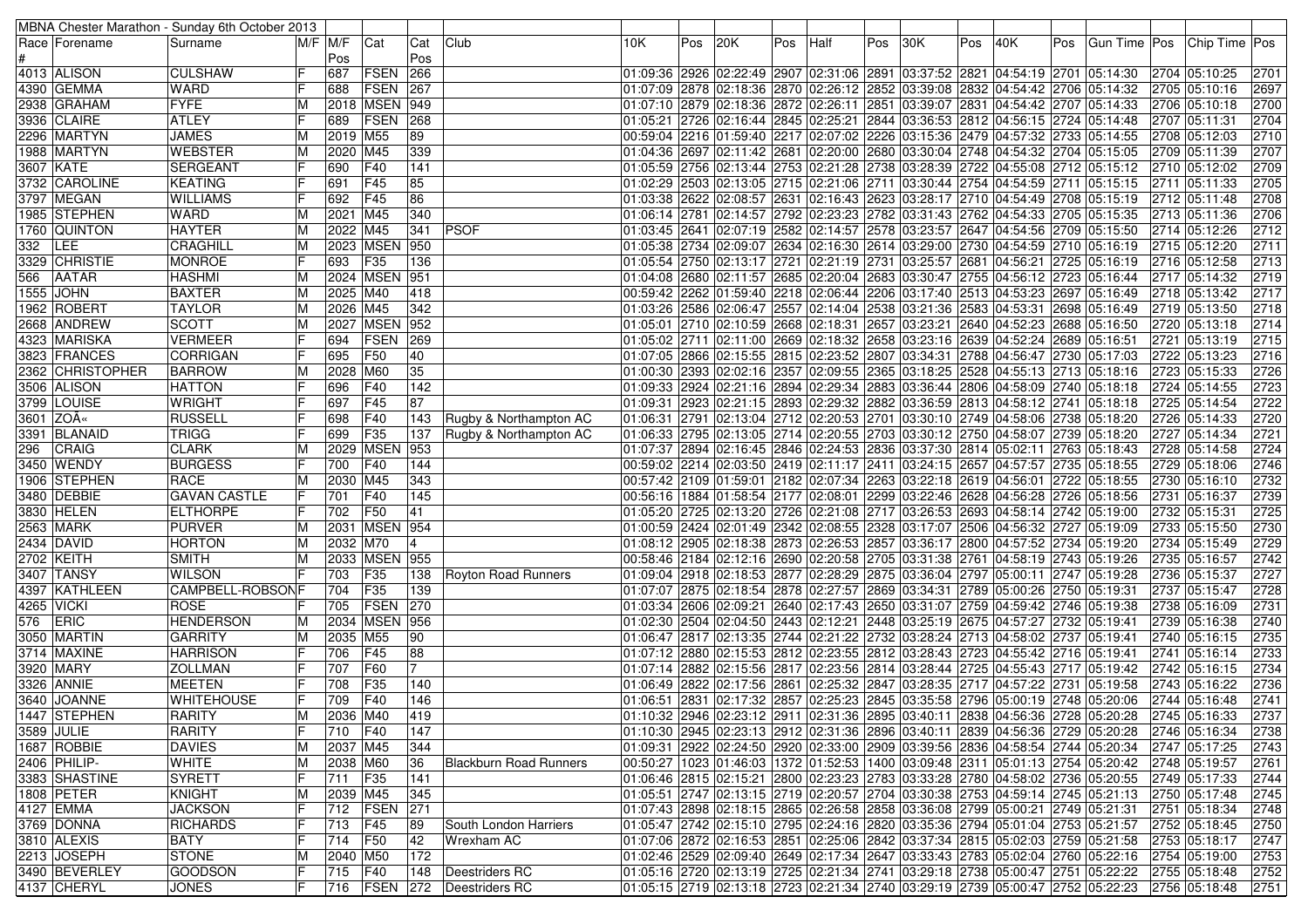|           |                  | MBNA Chester Marathon - Sunday 6th October 2013 |             |                     |                   |     |                                                                                                                      |                        |     |     |     |      |                                                                                                                                                                  |     |     |     |                            |                                |              |
|-----------|------------------|-------------------------------------------------|-------------|---------------------|-------------------|-----|----------------------------------------------------------------------------------------------------------------------|------------------------|-----|-----|-----|------|------------------------------------------------------------------------------------------------------------------------------------------------------------------|-----|-----|-----|----------------------------|--------------------------------|--------------|
|           | Race   Forename  | Surname                                         | $M/F$ $M/F$ |                     | Cat               | Cat | Club                                                                                                                 | 10K                    | Pos | 20K | Pos | Half | Pos 30K                                                                                                                                                          | Pos | 40K | Pos | Gun Time Pos Chip Time Pos |                                |              |
|           |                  |                                                 |             | Pos                 |                   | Pos |                                                                                                                      |                        |     |     |     |      |                                                                                                                                                                  |     |     |     |                            |                                |              |
|           | 3507 DAWN        | <b>HAYES</b>                                    |             | 717                 | F40               | 149 |                                                                                                                      |                        |     |     |     |      | 01:09:59 2938 02:20:58 2891 02:29:12 2879 03:39:00 2830 05:01:25 2756 05:22:33                                                                                   |     |     |     |                            | 2757 05:18:44                  | 2749         |
| 4011 LISA |                  | <b>CRONIN</b>                                   |             | 718                 | <b>FSEN</b>       | 273 | North Wales Road Runners Clu01:02:44  2524  02:14:33  2778  02:22:41  2763  03:37:45  2818  05:03:33  2770  05:22:36 |                        |     |     |     |      |                                                                                                                                                                  |     |     |     |                            | 2758 05:19:24                  | 2756         |
|           | 1595 ROBERT      | <b>ARNOTT</b>                                   |             | 2041 M45            |                   | 346 |                                                                                                                      |                        |     |     |     |      | 01:06:36 2799 02:14:51 2786 02:23:38 2793 03:33:29 2781 05:01:28 2757 05:22:38                                                                                   |     |     |     |                            | 2759 05:19:08                  | 2755         |
|           | 4261  LLINOS     | <b>ROBERTS</b>                                  |             | 719                 | <b>FSEN</b>       | 274 |                                                                                                                      |                        |     |     |     |      | 01:07:46 2899 02:20:45 2890 02:29:44 2884 03:40:58 2842 05:01:47 2758 05:22:42                                                                                   |     |     |     |                            | 2760 05:19:04                  | 2754         |
|           | 1598 ROBERT      | <b>ASTLEY</b>                                   |             | 2042                | M45               | 347 |                                                                                                                      |                        |     |     |     |      | 06:03 2759 02:17:04 2854 02:26:24 2854 03:32:51 2771 05:02:26 2765 05:23:07                                                                                      |     |     |     |                            | 2761 05:19:29                  | 2757         |
|           | 4295 CLAIRE      | STANISTREET                                     |             | 720                 | FSEN              | 275 | Penny Lane Striders                                                                                                  |                        |     |     |     |      | 01:06:09 2774 02:15:00 2793 02:23:23 2781 03:34:28 2787 05:02:30 2768 05:23:07                                                                                   |     |     |     |                            | 2762 05:19:33                  | 2759         |
| 3380 JO   |                  | SUTHERLAND                                      |             | 721                 | F35               | 142 |                                                                                                                      |                        |     |     |     |      | 06:05 23:07 06:05 2762 2762 2855 2855 2855 2855 2855 2856 2784 2784 2766 2766 2766 28:07                                                                         |     |     |     |                            | 2763 05:19:31                  | 2758         |
|           | 3206 HELEN       | <b>BACON</b>                                    |             | 722                 | F35               | 143 |                                                                                                                      |                        |     |     |     |      | 01:06:57 2854 02:18:53 2876 02:28:23 2874 03:39:17 2833 05:02:28 2767 05:23:12                                                                                   |     |     |     |                            | 2764 05:19:36                  | 2760         |
|           | 4135 CARYS       | <b>JONES</b>                                    |             | 723                 | FSEN              | 276 |                                                                                                                      |                        |     |     |     |      | 01:02:00 2478 02:12:08 2688 02:20:50 2697 03:34:57 2792 05:05:08 2783 05:23:21                                                                                   |     |     |     |                            | 2765 05:21:06                  | 2766         |
|           | 2959 PAUL        | CORCORAN                                        |             | 2043 M40            |                   | 420 |                                                                                                                      |                        |     |     |     |      | 00:57:34 2095 02:07:32 2593 02:17:13 2639 03:32:18 2768 05:02:07 2761 05:23:43                                                                                   |     |     |     |                            | 2766 05:20:14                  | 2763         |
| 3826 SUE  |                  | DESBOROUGH                                      |             | 724                 | F50               | 43  |                                                                                                                      |                        |     |     |     |      | 01:11:28 2958 02:30:48 2954 02:38:36 2939 03:45:46 2859 05:04:59 2781 05:23:51                                                                                   |     |     |     |                            | 2767 05:20:02                  | 2762         |
|           | 2397 GARRY       | PRICE                                           |             | 2044 M60            |                   | 37  |                                                                                                                      | 00:59:51               |     |     |     |      | 2282 02:04:42 2440 02:12:28 2450 03:26:42 2690 05:02:08 2762 05:24:32                                                                                            |     |     |     |                            | 2768 05:22:02                  | 2775         |
| 3862 ANN  |                  | SPENCER-DOWDES\F                                |             | 725                 | <b>F50</b>        | 44  |                                                                                                                      |                        |     |     |     |      | 01:06:58 2856 02:17:01 2853 02:25:16 2843 03:36:41 2804 05:03:40 2774 05:24:44                                                                                   |     |     |     |                            | 2769 05:20:49                  | 2764         |
|           | 2032 JOHN        | <b>BIDE</b>                                     |             | 2045 M50            |                   | 173 |                                                                                                                      |                        |     |     |     |      | 00:59:00 2210 01:57:59 2135 02:04:49 2121 03:23:00 2632 05:02:18 2764 05:24:47                                                                                   |     |     |     |                            | 2770 05:22:05                  | 2776         |
|           | 3751 CATHERINE   | <b>MERCER</b>                                   |             | 726                 | F45               | 90  | <b>Parbold Pink Panthers</b>                                                                                         |                        |     |     |     |      | 01:07:02 2862 02:18:16 2867 02:27:17 2864 03:38:52 2829 05:03:33 2771 05:24:55                                                                                   |     |     |     |                            | 2771 05:21:10                  | 2767         |
| 1710 JEFF |                  | <b>FAREY</b>                                    |             | 2046 M45            |                   | 348 |                                                                                                                      |                        |     |     |     |      | 01:02:30 2505 02:11:05 2671 02:21:10 2722 03:38:47 2828 05:04:46 2780 05:24:55                                                                                   |     |     |     |                            | 2772 05:21:42                  | 2770         |
| 364       | NATHAN           | <b>DAVIS</b>                                    |             |                     | 2047   MSEN   957 |     |                                                                                                                      |                        |     |     |     |      | 01:05:49 2743 02:13:04 2713 02:21:02 2708 03:31:30 2760 05:03:34 2772 05:25:01                                                                                   |     |     |     |                            | 2773 05:21:26                  | 2768         |
|           | 3720 SONIA       | <b>HODGES</b>                                   |             | 727                 | F45               | 91  |                                                                                                                      |                        |     |     |     |      | 00:58:44 2183 02:02:08 2352 02:10:24 2385 03:24:19 2659 05:06:47 2793 05:25:07                                                                                   |     |     |     |                            | 2774 05:20:55                  | 2765         |
|           | 3622  NATALIE    | <b>TARRY</b>                                    |             | 728                 | F40               | 150 |                                                                                                                      |                        |     |     |     |      | 01:12:16 2967 02:24:26 2918 02:32:33 2904 03:41:23 2843 05:05:38 2786 05:25:16                                                                                   |     |     |     |                            | 2775 05:21:32                  | 2769         |
|           | 4284 HANNAH      | <b>SIMPKINS</b>                                 |             | 729                 | FSEN              | 277 |                                                                                                                      |                        |     |     |     |      | 01:04:55 2708 02:18:16 2868 02:34:05 2914 03:40:10 2837 05:03:58 2775 05:25:21                                                                                   |     |     |     |                            | 2776 05:21:56                  | 2772         |
|           | 1908 FRED        | <b>RANDLES</b>                                  | M           | 2048 M45            |                   | 349 |                                                                                                                      |                        |     |     |     |      | 01:07:07 2874 02:16:21 2834 02:24:16 2821 03:36:42 2805 05:04:03 2776 05:25:24                                                                                   |     |     |     |                            | 2777 05:21:45                  | 2771         |
| 1784 IAN  |                  | <b>HUMPHREYS</b>                                |             | 2049 M45            |                   | 350 |                                                                                                                      |                        |     |     |     |      | 01:06:00 2757 02:13:08 2717 02:21:07 2713 03:32:34 2769 05:01:21 2755 05:25:37                                                                                   |     |     |     |                            | 2778 05:22:02                  | 2774         |
|           | 2987 ADAM        | <b>NEWTON</b>                                   | M           |                     | 2050 MSEN 958     |     |                                                                                                                      |                        |     |     |     |      | 01:05:42 2740 02:13:20 2727 02:22:08 2749 03:33:23 2779 05:04:37 2779 05:25:41                                                                                   |     |     |     |                            | 2779 05:21:58                  | 2773         |
|           | 4075  AMANDA     | <b>GARNER</b>                                   |             | 730                 | FSEN              | 278 |                                                                                                                      |                        |     |     |     |      | 01:03:56 2669 02:13:48 2754 02:21:52 2746 03:30:15 2751 05:07:10 2800 05:25:43                                                                                   |     |     |     |                            | 2780 05:22:28                  | 2777         |
| 758       | DARRAN           | <b>LOADER</b>                                   | M           |                     | 2051 MSEN 959     |     |                                                                                                                      |                        |     |     |     |      | 01:00:04 2314 02:11:42 2680 02:21:01 2707 03:35:57 2795 05:06:36 2791 05:25:53                                                                                   |     |     |     |                            | 2781 05:23:36                  | 2782         |
|           | 4123 LOWRI       | <b>HUGHES</b>                                   |             | 731                 | <b>FSEN</b>       | 279 |                                                                                                                      |                        |     |     |     |      | 01:00:26 2379 02:06:47 2558 02:14:40 2568 03:24:35 2668 05:04:26 2778 05:25:57                                                                                   |     |     |     |                            | 2782 05:22:56                  | 2779         |
|           | 3905 SUSAN       | <b>BEAN</b>                                     |             | 732                 | F60               | 18  | Swinton Running Club                                                                                                 |                        |     |     |     |      | 01:06:28 2787 02:14:39 2781 02:23:35 2792 03:37:36 2816 05:04:16 2777 05:26:25                                                                                   |     |     |     |                            | 2783 05:22:46                  | 2778         |
|           | 2811 JOSHUA      | <b>WAITE</b>                                    |             |                     | 2052 MSEN 960     |     |                                                                                                                      |                        |     |     |     |      | 00:58:07 2136 02:06:57 2568 02:16:56 2631 03:33:23 2777 05:03:07 2769 05:26:45                                                                                   |     |     |     |                            | 2784 05:23:51                  | 2784         |
|           | 2732 GILLAN      | <b>STONE</b>                                    | M           |                     | 2053 MSEN 961     |     |                                                                                                                      |                        |     |     |     |      | 02:05:39 2787 05:26:55 02:09:40 2650 02:17:34 2646 03:33:43 2782 05:05:39 2787 05:26:55                                                                          |     |     |     |                            | 2785 05:23:39                  | 2783         |
|           | 1896 CHRIS       | <b>PONTON</b>                                   | M           | 2054 M45            |                   | 351 |                                                                                                                      |                        |     |     |     |      | 01:00:03 2308 02:08:33 2620 02:17:01 2634 03:36:52 2811 05:05:42 2788 05:27:18                                                                                   |     |     |     |                            | 2786 05:24:30                  | 2787         |
|           | 2178 MICHAEL     | <b>PONTON</b>                                   |             | 2055 M50            |                   | 174 |                                                                                                                      |                        |     |     |     |      | 01:00:03 2309 02:08:33 2621 02:16:58 2632 03:36:52 2810 05:05:42 2789 05:27:19                                                                                   |     |     |     |                            | 2787 05:24:31                  | 2789         |
|           | 3620 BECKY       | <b>STYLES</b>                                   |             | 733                 | F40               | 151 | bramhall runners                                                                                                     |                        |     |     |     |      | 01:10:46 2950 02:24:26 2917 02:32:39 2906 03:44:14 2852 05:07:03 2797 05:27:29                                                                                   |     |     |     |                            | 2788 05:23:27                  | 2781         |
|           | 3838   CATH      | <b>JONES</b>                                    |             | 734                 | F50               | 45  | <b>Bramhall Runners</b>                                                                                              |                        |     |     |     |      | 01:10:45 2949 02:24:25 2916 02:32:38 2905 03:44:13 2851 05:07:03 2798 05:27:29                                                                                   |     |     |     |                            | 2789 05:23:27                  | 2780         |
|           | <b>1977 PAUL</b> | <b>TURGOOSE</b>                                 | M           | 2056 M45            |                   | 352 |                                                                                                                      |                        |     |     |     |      | 01:03:27 2589 02:14:08 2765 02:24:27 2826 03:41:58 2844 05:06:31 2790 05:27:41                                                                                   |     |     |     |                            | 2790 05:24:24                  | 2786         |
|           | 3901 JULIA       | <b>TAYLOR</b>                                   |             | 735                 | F55               | 17  |                                                                                                                      |                        |     |     |     |      | 01:10:40 2947 02:24:23 2915 02:32:54 2907 03:42:49 2845 05:07:02 2795 05:27:53                                                                                   |     |     |     |                            | 2791 05:23:57                  | 2785         |
|           | 4321 SARAH       | <b>UPTON</b>                                    |             | 736                 | <b>FSEN</b>       | 280 |                                                                                                                      |                        |     |     |     |      | 01:06:52 2842 02:16:34 2840 02:24:52 2833 03:37:59 2822 05:07:11 2801 05:28:12                                                                                   |     |     |     |                            | 2792 05:24:58                  | 2795         |
|           | 4367 SARAH       | YOUNGER                                         |             | 737                 | <b>FSEN</b>       | 281 |                                                                                                                      |                        |     |     |     |      | 01:06:54 2847 02:16:35 2841 02:24:52 2834 03:38:00 2823 05:07:11 2802 05:28:12                                                                                   |     |     |     |                            | 2793 05:24:58                  | 2796         |
|           | 2560 ELLIOT      | PRYCE                                           |             |                     | 2057 MSEN 962     |     |                                                                                                                      | 01:09:53 2932 02:25:51 |     |     |     |      | 2928 02:34:29 2920 03:47:46 2884 05:10:55 2817 05:28:18                                                                                                          |     |     |     |                            | 2794 05:24:35                  | 2790         |
|           | 3101 CALLUM      | <b>BOWNESS</b>                                  | M           |                     | 2058 MSEN 963     |     |                                                                                                                      |                        |     |     |     |      | 01:09:59 2818 02:25:49 2927 02:34:28 2919 03:47:24 2875 05:10:55 2818 05:28:19                                                                                   |     |     |     |                            | 2795 05:24:36                  | 2792         |
|           | 3067 BRADLEY     | <b>STANLEY</b>                                  |             |                     | 2059 MSEN 964     |     |                                                                                                                      |                        |     |     |     |      | 01:10:00 2939 02:25:52 2929 02:34:28 2917 03:47:47 2885 05:10:56 2820 05:28:19                                                                                   |     |     |     |                            | 2796 05:24:37                  | 2794         |
| 812       | <b>MATT</b>      | <b>MCCANN</b>                                   | M           |                     | 2060 MSEN 965     |     |                                                                                                                      |                        |     |     |     |      | 01:09:55 2833 02:25:49 2925 02:34:28 2918 03:47:29 2877 05:10:55 2819 05:28:19                                                                                   |     |     |     |                            | 2797 05:24:36                  | 2793         |
|           | 954 PETER        | <b>HERN</b>                                     | M           | 2061 M60            |                   | 38  | Police-Hertfordshire                                                                                                 |                        |     |     |     |      | 01:06:59 2858 02:15:58 2818 02:24:02 2816 03:36:38 2803 05:05:04 2782 05:28:21                                                                                   |     |     |     |                            | 2798 05:24:35                  | 2791         |
|           | 888 CRAIG        | MULLAN                                          |             |                     | 2062 MSEN 966     |     |                                                                                                                      |                        |     |     |     |      | 01:18:45 3003 02:34:29 2965 02:43:07 2957 03:49:03 2892 05:07:04 2799 05:28:24                                                                                   |     |     |     |                            |                                | 2788         |
|           |                  |                                                 | M           |                     |                   |     |                                                                                                                      |                        |     |     |     |      | 01:04:55 2707 02:08:38 2624 02:16:43 2624 03:31:55 2763 05:09:25 2810 05:28:35                                                                                   |     |     |     |                            | 2799 05:24:30                  |              |
|           | 1293 WAYNE       | <b>HUTTON</b><br><b>CRAVEN</b>                  |             | 2063 M40<br>738 F40 |                   | 152 | 421   Villages Runners                                                                                               |                        |     |     |     |      |                                                                                                                                                                  |     |     |     |                            | 2800 05:25:19<br>2801 05:24:58 | 2799<br>2797 |
|           | 3461 HELEN       |                                                 |             |                     |                   |     |                                                                                                                      |                        |     |     |     |      | 01:06:31 2790 02:19:06 2879 02:28:30 2876 03:45:48 2861 05:09:26 2811 05:28:43                                                                                   |     |     |     |                            |                                |              |
|           | 792 COLIN        | <b>MANNING</b>                                  | M           |                     |                   |     | 2064 MSEN 967 Red Rose Road Runners                                                                                  |                        |     |     |     |      | 01:07:49 2900 02:16:24 2835 02:24:31 2827 03:32:59 2774 05:05:27 2784 05:28:48<br>01:02:54 2539 02:07:17 2581 02:15:07 2588 03:30:32 2752 05:08:08 2807 05:29:26 |     |     |     |                            | 2802 05:25:06                  | 2798         |
|           | 2870 DANNY       | <b>WILLIAMS</b>                                 |             |                     | 2065 MSEN 968     |     |                                                                                                                      |                        |     |     |     |      |                                                                                                                                                                  |     |     |     |                            | 2803 05:26:22                  | 2803         |
|           | 115 ROBERT       | ALLEN                                           | M<br>F      |                     | 2066 MSEN 969     |     |                                                                                                                      |                        |     |     |     |      | 00:57:04 2050 02:01:02 2307 02:09:39 2358 03:33:23 2778 05:09:43 2812 05:29:30                                                                                   |     |     |     |                            | 2804 05:28:02                  | 2810         |
|           | 3922 PAULINE     | <b>FLETCHER</b>                                 |             | 739 F65             |                   | 3   | <b>Hogweed Trotters</b>                                                                                              |                        |     |     |     |      | 01:07:05 2865 02:16:29 2837 02:24:21 2822 03:33:09 2776 05:06:58 2794 05:29:35                                                                                   |     |     |     |                            | 2805 05:25:48                  | 2800         |
|           | 2377 RICHARD     | <b>JENKINS</b>                                  | M           | 2067 M60            |                   | 39  |                                                                                                                      |                        |     |     |     |      | 01:02:56  2542  02:05:02  2452  02:12:10  2441  03:19:11  2539  05:06:40  2792  05:29:38                                                                         |     |     |     |                            | 2806 05:27:08                  | 2808         |
|           | 1170 KEVAN       | <b>ENTICOTT</b>                                 | M           | 2068 M40            |                   | 422 |                                                                                                                      |                        |     |     |     |      | 01:05:10 2715 02:13:30 2740 02:21:27 2737 03:32:52 2772 05:05:34 2785 05:29:50                                                                                   |     |     |     |                            | 2807 05:26:02                  | 2801         |
|           | 3483 SARAH       | <b>GILBERT</b>                                  |             | 740 F40             |                   | 153 |                                                                                                                      |                        |     |     |     |      | 01:12:01 2966 02:25:16 2922 02:34:03 2913 03:46:07 2863 05:09:25 2809 05:29:55                                                                                   |     |     |     |                            | 2808 05:26:13                  | 2802         |
| 470 IAN   |                  | <b>FRENCH</b>                                   | М           |                     | 2069 MSEN 970     |     |                                                                                                                      |                        |     |     |     |      | 01:05:51 2748 02:15:15 2799 02:24:11 2819 03:36:37 2802 05:07:30 2806 05:30:04                                                                                   |     |     |     |                            | 2809 05:26:31                  | 2804         |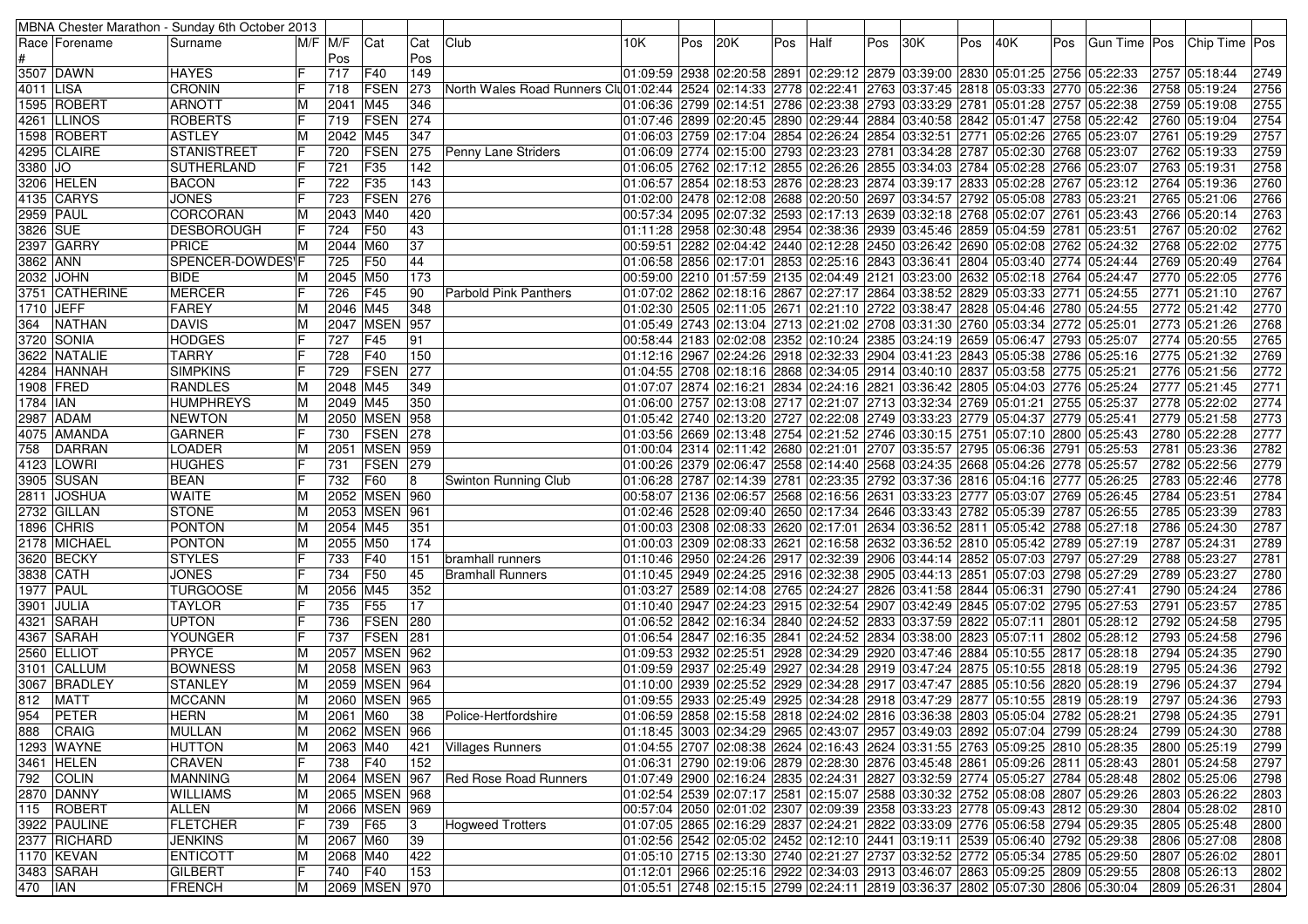|            |                  | MBNA Chester Marathon - Sunday 6th October 2013 |             |          |                  |     |                                                                                                                                  |          |     |     |     |                                                                                          |     |     |     |                        |     |               |                                                                                              |      |
|------------|------------------|-------------------------------------------------|-------------|----------|------------------|-----|----------------------------------------------------------------------------------------------------------------------------------|----------|-----|-----|-----|------------------------------------------------------------------------------------------|-----|-----|-----|------------------------|-----|---------------|----------------------------------------------------------------------------------------------|------|
|            | Race   Forename  | Surname                                         | $M/F$ $M/F$ |          | Cat              | Cat | Club                                                                                                                             | 10K.     | Pos | 20K | Pos | Half                                                                                     | Pos | 30K | Pos | 40K                    | Pos | Gun Time  Pos | <b>Chip Time Pos</b>                                                                         |      |
|            |                  |                                                 |             | Pos      |                  | Pos |                                                                                                                                  |          |     |     |     |                                                                                          |     |     |     |                        |     |               |                                                                                              |      |
|            | 1309   PAUL      | JONES-WRAY                                      | M           | 2070 M40 |                  | 423 | gainsborough and morton strid(01:05:12   2717   02:12:26   2692   02:20:36   2691   03:34:34   2790   05:07:20   2803   05:30:10 |          |     |     |     |                                                                                          |     |     |     |                        |     |               | 2810 05:26:42                                                                                | 2806 |
|            | 1194 ANDREW      | <b>GILBERT</b>                                  | M           | 2071 M40 |                  | 424 |                                                                                                                                  |          |     |     |     | 01:08:56 2914 02:18:11 2864 02:27:04 2862 03:36:49 2809 05:07:03 2796 05:30:37           |     |     |     |                        |     |               | 2811 05:26:36                                                                                | 2805 |
|            | 3907   ANNE      | <b>DAVIES</b>                                   |             | 741      | F60              | 9   | potters trotters                                                                                                                 |          |     |     |     | 01:11:07 2953 02:27:04 2937 02:36:12 2928 03:46:28 2866 05:10:28 2815 05:30:47           |     |     |     |                        |     |               | 2812 05:26:50                                                                                | 2807 |
|            | 3311 ANITA       | <b>LAMONT</b>                                   |             | 742      | F35              | 144 |                                                                                                                                  |          |     |     |     | 01:06:43 2814 02:13:55 2762 02:23:02 2770 03:35:33 2793 05:08:35 2808 05:31:10           |     |     |     |                        |     |               | 2813 05:27:57                                                                                | 2809 |
|            | 3893 KATHY       | <b>KEANE</b>                                    |             | 743      | F55              | 18  | Newcastle Staffs AC                                                                                                              |          |     |     |     | 00:56:22 1902 02:01:33 2332 02:12:40 2453 03:26:39 2689 05:10:05 2813 05:31:10           |     |     |     |                        |     |               | 2814 05:29:28                                                                                | 2814 |
|            | 2266 DOUG        | <b>COPE</b>                                     | M           | 2072     | M55              | 91  |                                                                                                                                  |          |     |     |     | 00:59:40 2259 02:07:02 2574 02:15:50 2601 03:36:07 2798 05:10:13 2814 05:31:53           |     |     |     |                        |     |               | 2815 05:28:49                                                                                | 2812 |
|            | 2272 ALAN        | <b>DUCKERS</b>                                  | ΙM          | 2073 M55 |                  | 92  | City of Chester Triathlon Club                                                                                                   |          |     |     |     | 01:06:29  2788  02:13:40  2748  02:22:20  2756  03:37:43  2817  05:11:10  2821  05:31:58 |     |     |     |                        |     |               | 2816 05:28:32                                                                                | 2811 |
|            | 2388 RICHARD     | <b>MOONEY</b>                                   |             | 2074     | <b>M60</b>       | 40  |                                                                                                                                  |          |     |     |     | 01:04:25 2692 02:09:50 2657 02:17:42 2648 03:24:31 2666 05:07:27 2804 05:32:18           |     |     |     |                        |     |               | 2817 05:29:48                                                                                | 2816 |
|            | 3568 MARGARET    |                                                 |             |          | F40              | 154 |                                                                                                                                  |          |     |     |     | 01:04:26 2693 02:09:51 2658 02:17:43 2649 03:24:32 2667 05:07:28 2805 05:32:18           |     |     |     |                        |     |               |                                                                                              | 2817 |
|            |                  | MUTCH                                           |             | 744      |                  |     |                                                                                                                                  |          |     |     |     |                                                                                          |     |     |     |                        |     |               | 2818 05:29:48                                                                                | 2813 |
|            | 3527 VICKI       | <b>JUETT</b>                                    |             | 745      | F40              | 155 |                                                                                                                                  |          |     |     |     | 01:07:06 2871 02:22:30 2906 02:31:46 2898 03:46:09 2864 05:12:23 2825 05:32:49           |     |     |     |                        |     |               | 2819 05:29:11                                                                                |      |
| 3110   GUY |                  | <b>WALKER</b>                                   | ΙM          |          | 2075 MSEN        | 971 |                                                                                                                                  |          |     |     |     | 06:57 2855 02:15:11 2796 02:23:01 2767 03:38:35 2824 05:13:41 2826 05:33:14              |     |     |     |                        |     |               | 2820 05:29:28                                                                                | 2815 |
|            | 1101  LAWRENCE   | <b>CHAMBERS</b>                                 | ΙM          | 2076     | M40              | 425 | Fetch Everyone RC                                                                                                                |          |     |     |     | 01:08:16 2907 02:16:37 2842 02:24:35 2830 03:32:04 2764 05:14:03 2827 05:33:55           |     |     |     |                        |     |               | 2821 05:30:02                                                                                | 2818 |
|            | 4449 ANNMARIE    | LASHLEY                                         |             | 746      | F45              | 92  | Penny Lane Striders                                                                                                              |          |     |     |     | 01:01:49 2468 02:07:41 2602 02:15:34 2595 03:24:47 2671                                  |     |     |     | 05:03:36 2773 05:34:14 |     |               | 2822 05:31:35                                                                                | 2821 |
|            | 4282 MELISSA     | <b>SHAW</b>                                     |             | 747      | FSEN             | 282 | Long Eaton Running Club                                                                                                          |          |     |     |     | 01:10:44 2948 02:22:55 2910 02:31:29 2894 03:45:28 2856 05:14:53 2830 05:35:01           |     |     |     |                        |     |               | 2823 05:30:49                                                                                | 2819 |
|            | 3444  GILLIAN    | <b>BROOKER</b>                                  |             | 748      | F40              | 156 |                                                                                                                                  | 01:03:41 |     |     |     | 2632 02:08:44 2627 02:17:33 2645 03:29:08 2736                                           |     |     |     | 05:11:54 2822 05:35:08 |     |               | 2824 05:32:01                                                                                | 2824 |
|            | 3345  DEBORAH    | PEEL                                            |             | 749      | F35              | 145 |                                                                                                                                  |          |     |     |     | 01:07:20 2884 02:19:14 2881 02:29:17 2881 03:38:45 2827                                  |     |     |     | 05:16:08 2837 05:35:21 |     |               | 2825 05:32:30                                                                                | 2826 |
|            | 3403 ANGIE       | <b>WESTWOOD</b>                                 |             | 750      | F <sub>35</sub>  | 146 |                                                                                                                                  |          |     |     |     | 01:07:27 2887 02:22:25 2905 02:32:08 2903 03:51:04 2895 05:16:08 2838 05:35:22           |     |     |     |                        |     |               | 2826 05:32:31                                                                                | 2827 |
| 423        | RAY              | <b>ETHERIDGE</b>                                | ΙM          |          | <b>2077 MSEN</b> | 972 |                                                                                                                                  | 01:07:01 |     |     |     | 2860 02:16:54 2852 02:24:59 2837 03:40:49 2841                                           |     |     |     | 05:15:45 2833 05:35:23 |     |               | 2827 05:31:28                                                                                | 2820 |
|            | 1484  GAVIN      | <b>SIMMONS</b>                                  | ΙM          | 2078 M40 |                  | 426 |                                                                                                                                  |          |     |     |     | 01:07:54 2901 02:22:52 2908 02:31:55 2899 03:46:33 2868 05:14:47 2828 05:35:23           |     |     |     |                        |     |               | 2828 05:31:41                                                                                | 2822 |
| 3372       | <b>JAKKI</b>     | <b>SIMMONS</b>                                  |             | 751      | F35              | 147 |                                                                                                                                  |          |     |     |     | 01:07:55 2902 02:22:53 2909 02:31:56 2900 03:46:33 2867 05:14:48 2829 05:35:23           |     |     |     |                        |     |               | 2829 05:31:43                                                                                | 2823 |
|            | 2309 MICHAEL     | <b>MCCARTHY</b>                                 | ΙM          | 2079 M55 |                  | 93  |                                                                                                                                  |          |     |     |     | 01:06:55 2848 02:18:15 2866 02:26:59 2861 03:40:33 2840 05:15:10 2831 05:36:13           |     |     |     |                        |     |               | 2830 05:32:23                                                                                | 2825 |
|            | 2298 DAVID       | KELLETT                                         |             | 2080 M55 |                  | 94  | <b>Selby Striders</b>                                                                                                            |          |     |     |     | 01:08:27  2910  02:16:47  2847  02:24:42  2831  03:32:06  2765  05:10:44  2816  05:36:14 |     |     |     |                        |     |               | 2831 05:32:31                                                                                | 2828 |
|            | 2218 ROBERT      | <b>TAYLOR</b>                                   | ΙM          | 2081 M50 |                  | 175 |                                                                                                                                  |          |     |     |     | 00:58:51 2195 02:11:03 2670 02:22:30 2760 03:48:09 2886 05:15:23 2832 05:36:26           |     |     |     |                        |     |               | 2832 05:33:27                                                                                | 2829 |
| 383        | MICHAEL          | <b>DODD</b>                                     | ΙM          |          | 2082 MSEN 973    |     | st helens striders                                                                                                               |          |     |     |     | 00:55:42 1796 02:05:31 2467 02:15:00 2583 03:43:17 2848 05:16:26 2839 05:38:39           |     |     |     |                        |     |               | 2833 05:35:47                                                                                | 2837 |
|            | 2474 SCOTT       | <b>O'MALLEY</b>                                 | ΙM          |          | 2083 MSEN 974    |     |                                                                                                                                  |          |     |     |     | 01:06:07 2770 02:13:38 2746 02:21:41 2742 03:32:52 2773 05:15:54 2836 05:38:41           |     |     |     |                        |     |               | 2834 05:35:16                                                                                | 2830 |
| 4108       | LAURINDA         | <b>HOLDEN</b>                                   |             | 752      | <b>FSEN</b>      | 283 | Penny Lane Striders                                                                                                              |          |     |     |     | 06:10 2775 02:14:55 2791 02:23:05 2773 03:36:44 2807 05:12:11 2824 05:38:52              |     |     |     |                        |     |               | 2835 05:35:18                                                                                | 2832 |
| 865        | <b>KEVIN</b>     | <b>MOONEY</b>                                   | ΙM          |          | 2084 MSEN 975    |     |                                                                                                                                  |          |     |     |     | 01:06:07 2769 02:14:53 2789 02:23:04 2772 03:36:45 2808 05:12:11 2823 05:38:54           |     |     |     |                        |     |               | 2836 05:35:20                                                                                | 2834 |
| 455        | JAMIE            | <b>FLETCHER</b>                                 | ΙM          |          | 2085 MSEN 976    |     |                                                                                                                                  |          |     |     |     | 06:12 2779 02:13:03 2710 02:21:44 2743 03:42:53 2846 05:19:02 2848 05:39:03              |     |     |     |                        |     |               | 2837 05:35:21                                                                                | 2835 |
| 4142 SIAN  |                  | <b>JONES</b>                                    |             | 753      | <b>FSEN</b>      | 284 |                                                                                                                                  |          |     |     |     | 01:07:02 2861 02:26:23 2934 02:35:57 2926 03:53:45 2904 05:17:40 2840 05:39:04           |     |     |     |                        |     |               | 2838 05:35:24                                                                                | 2836 |
|            | 3263 JULIE       | FITZGERALD                                      |             | 754      | F35              | 148 |                                                                                                                                  |          |     |     |     | 01:06:49 2826 02:16:28 2836 02:24:25 2824 03:39:23 2834 05:15:48 2834 05:39:07           |     |     |     |                        |     |               | 2839 05:35:18                                                                                | 2831 |
|            | 4188 MELANIE     | <b>MARX</b>                                     |             | 755      | FSEN             | 285 |                                                                                                                                  |          |     |     |     | 01:06:51 2833 02:16:09 2827 02:24:25 2825 03:39:26 2835 05:15:50 2835 05:39:07           |     |     |     |                        |     |               | 2840 05:35:20                                                                                | 2833 |
|            | 3873 ANILA       | <b>AVISON</b>                                   |             | 756      | F55              | 19  | Skipton AC                                                                                                                       |          |     |     |     | 01:07:00 2859 02:23:56 2914 02:33:04 2912 03:48:20 2888 05:17:41 2841 05:39:41           |     |     |     |                        |     |               | 2841 05:36:02                                                                                | 2838 |
|            | 1517 STEVE       | <b>TAYLOR</b>                                   |             | 2086     | M40              | 427 |                                                                                                                                  |          |     |     |     | 01:03:24 2582 02:19:09 2880 02:28:22 2873 03:47:05 2874 05:19:48 2849 05:40:54           |     |     |     |                        |     |               | 2842 05:38:21                                                                                | 2847 |
|            | 3794 AUDREY      | <b>WATSON</b>                                   |             | 757      | F45              | 93  |                                                                                                                                  |          |     |     |     | 01:02:18 2489 02:19:39 2884 02:28:51 2877 03:47:33 2880 05:20:17 2850 05:40:55           |     |     |     |                        |     |               | 2843 05:38:52                                                                                | 2851 |
|            | 4122 LAURA       | <b>HUGHES</b>                                   |             | 758      | FSEN             | 286 |                                                                                                                                  |          |     |     |     | 01:06:03 2760 02:15:44 2806 02:24:52 2835 03:45:10 2855 05:18:24 2844 05:40:56           |     |     |     |                        |     |               | 2844 05:37:00                                                                                | 2839 |
|            | 3542 WENDY       | LEVY                                            |             | 759      | F40              | 157 |                                                                                                                                  |          |     |     |     | 01:11:13 2954 02:26:02 2932 02:34:41 2923 03:48:24 2889 05:18:42 2846 05:41:15           |     |     |     |                        |     |               | 2845 05:37:32                                                                                | 2842 |
|            |                  | <b>COLE</b>                                     |             |          | <b>F55</b>       |     |                                                                                                                                  |          |     |     |     |                                                                                          |     |     |     |                        |     |               | 2846 05:37:32                                                                                | 2841 |
|            | 3878 PATRICIA    | <b>TAYLOR</b>                                   |             | 760      | <b>F55</b>       | 20  | <b>Wigan Harriers</b>                                                                                                            |          |     |     |     | 01:15:33 2985 02:32:47 2959 02:41:28 2951 03:51:05 2897 05:22:15 2857 05:41:17           |     |     |     |                        |     |               | 2847 05:37:32                                                                                |      |
|            | 3902 PAULINE     |                                                 |             | 761      |                  | 21  | <b>Wigan Harriers</b>                                                                                                            |          |     |     |     | 01:15:33 2984 02:32:47 2960 02:41:27 2950 03:51:05 2896 05:22:14 2856 05:41:17           |     |     |     |                        |     |               |                                                                                              | 2840 |
|            | 2429 CHRISTOPHER | <b>WALDEN</b>                                   | ΙM          | 2087 M65 |                  | 15  | <b>Wye Valley Runners</b>                                                                                                        |          |     |     |     | 01:09:25 2920 02:26:27 2935 02:36:09 2927 03:51:54 2898 05:18:09 2842 05:41:17           |     |     |     |                        |     |               | 2848 05:37:42                                                                                | 2845 |
| 3115 MIKE  |                  | ROBERTS                                         | ΙM          | 2088 M40 |                  | 428 |                                                                                                                                  |          |     |     |     | 01:08:42 2912 02:16:33 2839 02:24:33 2828 03:37:49 2819 05:18:46 2847 05:41:26           |     |     |     |                        |     |               | 2849 05:37:42                                                                                | 2844 |
|            | 2778  ANDERS     | <b>TOFTEMO</b>                                  |             |          | 2089 MSEN 977    |     |                                                                                                                                  |          |     |     |     | 01:09:57 2936 02:22:21 2903 02:31:59 2902 03:53:02 2901 05:18:32 2845 05:41:30           |     |     |     |                        |     |               | 2850 05:37:39                                                                                | 2843 |
|            | 2640 DARYL       | <b>RUANE</b>                                    | M           |          | 2090 MSEN 978    |     |                                                                                                                                  |          |     |     |     |                                                                                          |     |     |     |                        |     |               | 01:09:52 2931 02:25:53 2930 02:34:34 2922 03:47:29 2878 05:21:05 2854 05:42:10 2851 05:38:27 | 2848 |
|            | 4260 KATIE       | <b>ROBERTS</b>                                  |             |          | 762   FSEN   287 |     | bramhall runners                                                                                                                 |          |     |     |     |                                                                                          |     |     |     |                        |     |               | 01:13:28 2973 02:29:13 2945 02:37:51 2936 03:56:13 2910 05:22:35 2859 05:42:13 2852 05:38:10 | 2846 |
|            | 3327 VICKI       | MEGGERSEE                                       | IF          | 763      | F35              | 149 | South African Registered                                                                                                         |          |     |     |     | 01:08:02 2903 02:28:26 2943 02:37:33 2934 03:57:14 2919 05:22:50 2861 05:42:20           |     |     |     |                        |     |               | 2853 05:38:38                                                                                | 2849 |
|            | 4217 NICOLA      | <b>MURRAY</b>                                   | F           |          | 764   FSEN   288 |     |                                                                                                                                  |          |     |     |     | 01:13:51 2975 02:24:39 2919 02:33:00 2910 03:43:55 2850 05:18:10 2843 05:42:38           |     |     |     |                        |     |               | 2854 05:38:50                                                                                | 2850 |
|            | 4220 ALEXANDRA   | <b>NOONAN</b>                                   | F           | 765      |                  |     | FSEN 289 MerseyTri                                                                                                               |          |     |     |     | 01:03:49 2656 02:14:19 2773 02:23:25 2786 03:38:41 2826 05:20:57 2853 05:42:48           |     |     |     |                        |     |               | 2855 05:39:47                                                                                | 2858 |
|            | 1864 LYNDON      | <b>NOONAN</b>                                   | M           | 2091 M45 |                  | 353 | MerseyTri                                                                                                                        |          |     |     |     | 01:03:49 2657 02:14:18 2771 02:23:25 2788 03:38:39 2825 05:20:57 2852 05:42:48           |     |     |     |                        |     |               | 2856 05:39:47                                                                                | 2857 |
|            | 4190 VICKY       | <b>MATTLESS</b>                                 | IF          | 766      | <b>FSEN 290</b>  |     |                                                                                                                                  |          |     |     |     | 01:06:49 2823 02:14:33 2779 02:23:44 2796 03:37:50 2820 05:22:43 2860 05:42:53           |     |     |     |                        |     |               | 2857 05:39:31                                                                                | 2854 |
|            | 476 STEVEN       | GARDNER                                         | ΙM          |          | 2092 MSEN 979    |     |                                                                                                                                  |          |     |     |     | 01:03:35 2611 02:18:44 2875 02:26:59 2859 03:45:38 2858 05:23:55 2870 05:43:05           |     |     |     |                        |     |               | 2858 05:42:21                                                                                | 2866 |
|            | 3340 AMELIA      | <b>PARK</b>                                     |             | 767      | F35              | 150 |                                                                                                                                  |          |     |     |     | 01:03:35 2610 02:18:43 2874 02:26:59 2860 03:45:38 2857 05:23:56 2871 05:43:06           |     |     |     |                        |     |               | 2859 05:42:21                                                                                | 2867 |
|            | 4046 RACHEL      | <b>EDWARDS</b>                                  | IF          |          | 768 FSEN 291     |     |                                                                                                                                  |          |     |     |     | 01:06:12 2778 02:18:36 2871 02:28:11 2870 03:46:57 2873 05:22:34 2858 05:43:07           |     |     |     |                        |     |               | 2860 05:39:10                                                                                | 2852 |
|            | 208 PETER        | <b>BOXALL</b>                                   | M           |          | 2093 MSEN 980    |     |                                                                                                                                  |          |     |     |     | 01:09:56 2934 02:25:43 2924 02:34:32 2921 03:47:25 2876 05:22:50 2862 05:43:07           |     |     |     |                        |     |               | 2861 05:39:26                                                                                | 2853 |
|            | 4340 CATHERINE   | <b>WATKINS</b>                                  | IF.         |          | 769 FSEN 292     |     |                                                                                                                                  |          |     |     |     | 01:06:17 2785 02:20:20 2887 02:30:04 2887 03:47:45 2883 05:23:23 2868 05:43:08           |     |     |     |                        |     |               | 2862 05:40:00                                                                                | 2860 |